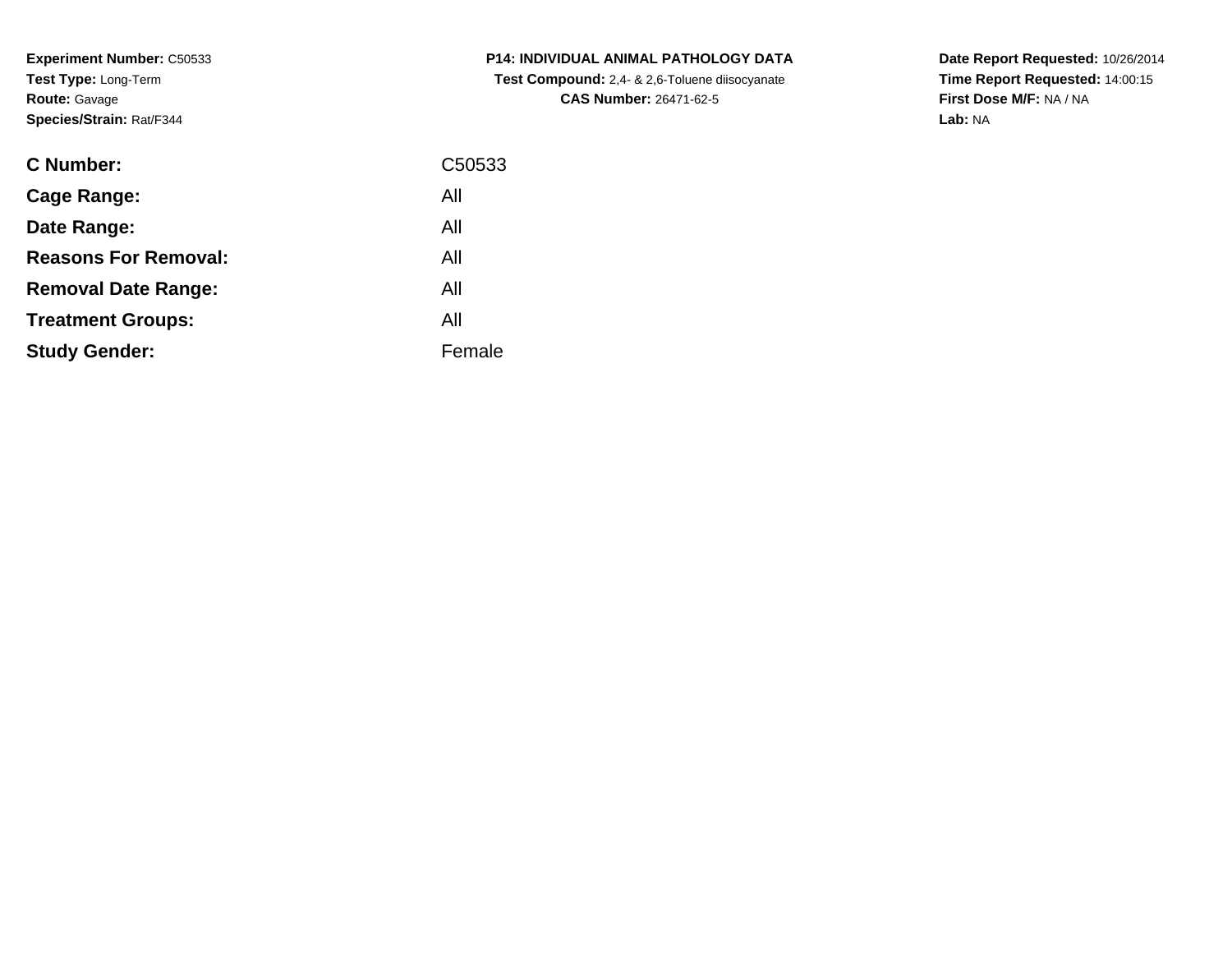**Test Type:** Long-Term

**Route:** Gavage

**Species/Strain:** Rat/F344

# **P14: INDIVIDUAL ANIMAL PATHOLOGY DATA**

 **Test Compound:** 2,4- & 2,6-Toluene diisocyanate**CAS Number:** 26471-62-5

| <b>ANIMAL ID: 1_001</b> | <b>TRT#: 1</b>           | <b>SEX: Female</b>               | DAY ON TEST: |  |
|-------------------------|--------------------------|----------------------------------|--------------|--|
|                         | <b>DOSE: 120.0 MG/KG</b> | <b>DISP: Natural Death</b>       | HISTO:       |  |
| <b>OBSERVATIONS</b>     |                          |                                  |              |  |
| Adrenal gland           |                          | Congestion, Nos                  |              |  |
|                         |                          | Cortical Adenoma                 |              |  |
| Heart                   |                          | Fibrosis                         |              |  |
| Kidney                  |                          | Nephropathy                      |              |  |
| Liver                   |                          | Cytoplasmic Change, Basophilic   |              |  |
|                         |                          | Cytoplasmic Change, Eosinophilic |              |  |
|                         | <b>Bile Duct</b>         | Hyperplasia, Nos                 |              |  |
|                         |                          | Necrosis, Nos                    |              |  |
|                         |                          | Neoplastic Nodule                |              |  |
| Lung                    |                          | Bronchopneumonia, Acute          |              |  |
| Mammary gland           |                          | Fibroadenoma                     |              |  |
| Pancreas                | Islets                   | Islet-Cell Adenoma               |              |  |
| Spleen                  |                          | Depletion, Lymphoid              |              |  |
|                         |                          | Hemosiderosis                    |              |  |
| Unspecified             | Multiple Organs Nos      | Leukemia, Monocytic              |              |  |
| PRIMARY CAUSE OF DEATH  | $\overline{\phantom{a}}$ |                                  |              |  |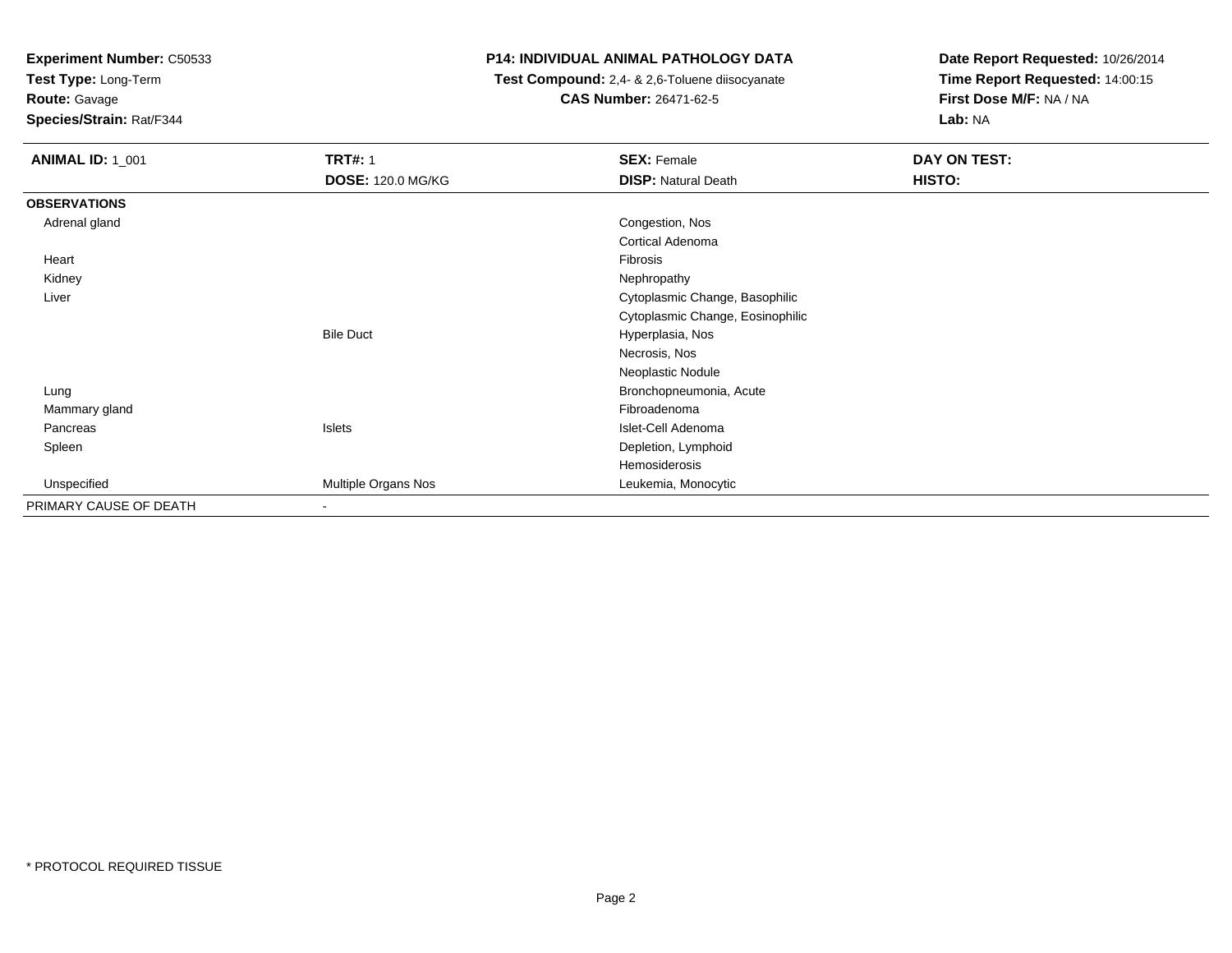| <b>Experiment Number: C50533</b><br>Test Type: Long-Term<br><b>CAS Number: 26471-62-5</b><br><b>Route: Gavage</b><br>Species/Strain: Rat/F344 |                          | <b>P14: INDIVIDUAL ANIMAL PATHOLOGY DATA</b><br>Test Compound: 2,4- & 2,6-Toluene diisocyanate | Date Report Requested: 10/26/2014<br>Time Report Requested: 14:00:15<br>First Dose M/F: NA / NA<br>Lab: NA |
|-----------------------------------------------------------------------------------------------------------------------------------------------|--------------------------|------------------------------------------------------------------------------------------------|------------------------------------------------------------------------------------------------------------|
| <b>ANIMAL ID: 1 002</b>                                                                                                                       | <b>TRT#: 1</b>           | <b>SEX: Female</b>                                                                             | DAY ON TEST:                                                                                               |
|                                                                                                                                               | <b>DOSE: 120.0 MG/KG</b> | <b>DISP:</b> Natural Death                                                                     | HISTO:                                                                                                     |
| <b>OBSERVATIONS</b>                                                                                                                           |                          |                                                                                                |                                                                                                            |
| Larynx                                                                                                                                        |                          | Hemorrhage                                                                                     |                                                                                                            |
| Lung                                                                                                                                          |                          | Edema, Nos                                                                                     |                                                                                                            |
| Unspecified                                                                                                                                   | Multiple Organs Nos      | Congestion, Nos                                                                                |                                                                                                            |
| PRIMARY CAUSE OF DEATH                                                                                                                        |                          |                                                                                                |                                                                                                            |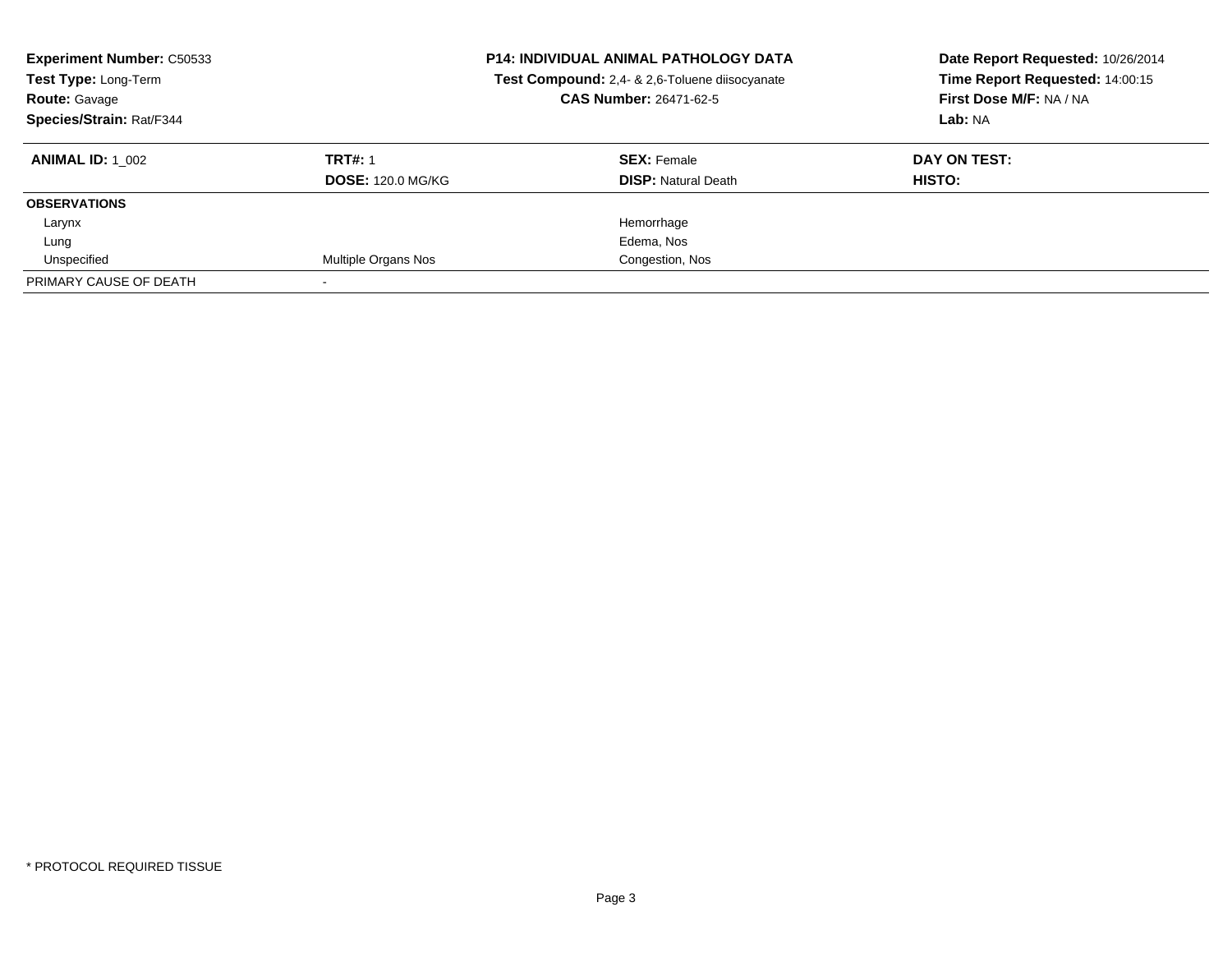| <b>P14: INDIVIDUAL ANIMAL PATHOLOGY DATA</b><br><b>Experiment Number: C50533</b><br>Test Type: Long-Term<br><b>Test Compound:</b> 2,4- & 2,6-Toluene diisocyanate |                          | Date Report Requested: 10/26/2014 |                                 |
|-------------------------------------------------------------------------------------------------------------------------------------------------------------------|--------------------------|-----------------------------------|---------------------------------|
|                                                                                                                                                                   |                          |                                   | Time Report Requested: 14:00:15 |
| <b>Route: Gavage</b>                                                                                                                                              |                          | <b>CAS Number: 26471-62-5</b>     | First Dose M/F: NA / NA         |
| Species/Strain: Rat/F344                                                                                                                                          |                          | Lab: NA                           |                                 |
| <b>ANIMAL ID: 1 003</b>                                                                                                                                           | <b>TRT#: 1</b>           | <b>SEX: Female</b>                | DAY ON TEST:                    |
|                                                                                                                                                                   | <b>DOSE: 120.0 MG/KG</b> | <b>DISP:</b> Moribund Sacrifice   | <b>HISTO:</b>                   |
| <b>OBSERVATIONS</b>                                                                                                                                               |                          |                                   |                                 |
| Kidney                                                                                                                                                            |                          | Mineralization                    |                                 |
|                                                                                                                                                                   |                          | Nephropathy                       |                                 |
| Liver                                                                                                                                                             |                          | Cytoplasmic Change, Basophilic    |                                 |
| Lymph node                                                                                                                                                        | Mandibular Lymph Node    | Plasmacytosis                     |                                 |
| Mammary gland                                                                                                                                                     |                          | Fibroadenoma                      |                                 |
| Pituitary gland                                                                                                                                                   |                          | Chromophobe Adenoma               |                                 |
| Uterus                                                                                                                                                            |                          | <b>Endometrial Stromal Polyp</b>  |                                 |
| PRIMARY CAUSE OF DEATH                                                                                                                                            |                          |                                   |                                 |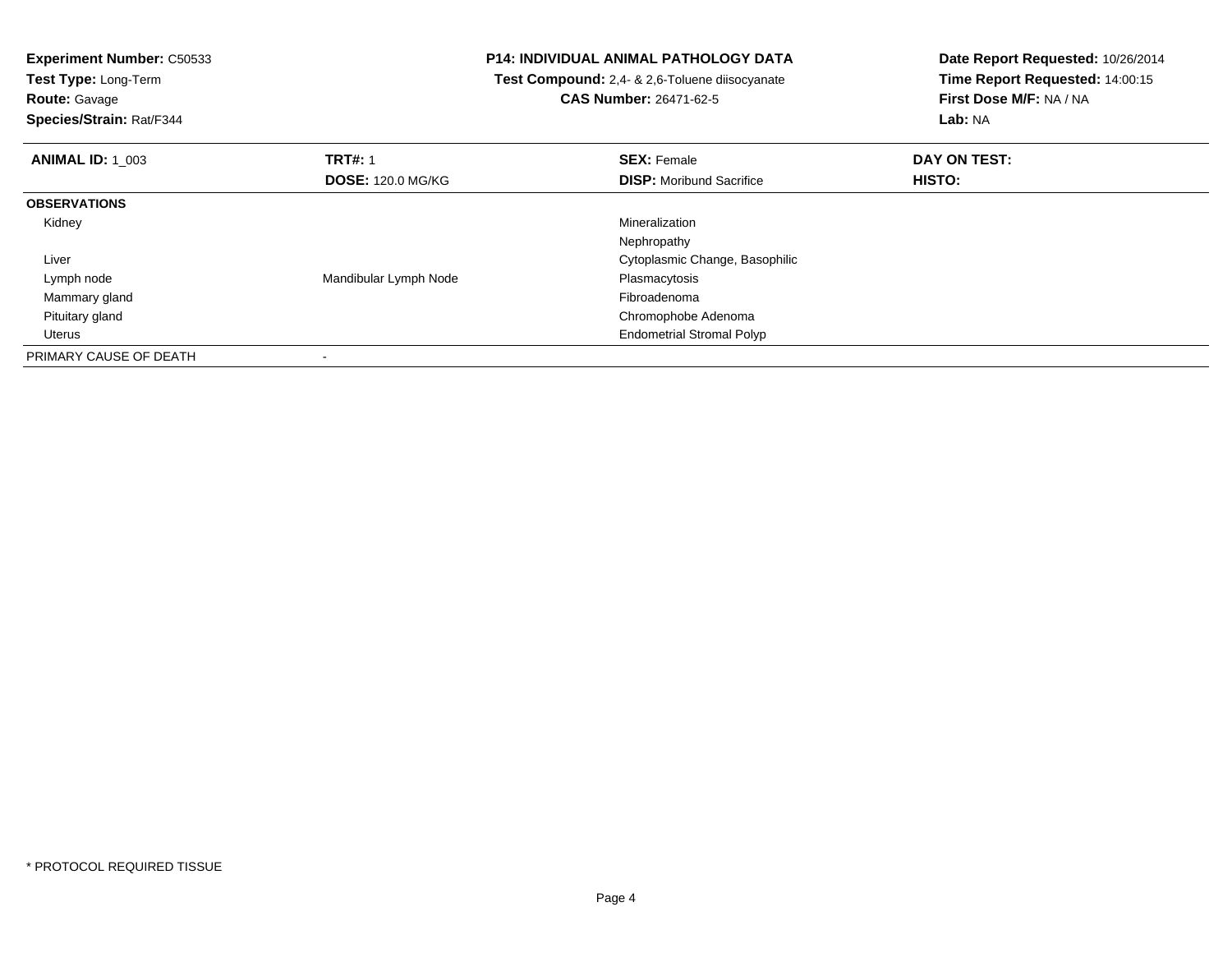**Test Type:** Long-Term

**Route:** Gavage

**Species/Strain:** Rat/F344

## **P14: INDIVIDUAL ANIMAL PATHOLOGY DATA**

 **Test Compound:** 2,4- & 2,6-Toluene diisocyanate**CAS Number:** 26471-62-5

| <b>ANIMAL ID: 1_004</b> | <b>TRT#: 1</b>           | <b>SEX: Female</b>               | DAY ON TEST: |
|-------------------------|--------------------------|----------------------------------|--------------|
|                         | <b>DOSE: 120.0 MG/KG</b> | <b>DISP:</b> Moribund Sacrifice  | HISTO:       |
| <b>OBSERVATIONS</b>     |                          |                                  |              |
| Adrenal gland           | Cortex Nos               | Cytoplasmic Change, Nos          |              |
|                         |                          | Pheochromocytoma                 |              |
| Heart                   |                          | Fibrosis                         |              |
| Kidney                  |                          | Nephropathy                      |              |
| Liver                   |                          | Abnormal Curvature               |              |
|                         |                          | Cytoplasmic Change, Basophilic   |              |
|                         |                          | Cytoplasmic Change, Eosinophilic |              |
| Lung                    |                          | Bronchopneumonia, Acute          |              |
|                         |                          | Hyperplasia, Alveolar Epithelium |              |
| Lymph node              | Mandibular Lymph Node    | Hemorrhage                       |              |
|                         | Mandibular Lymph Node    | Plasmacytosis                    |              |
| Mammary gland           |                          | Fibroadenoma                     |              |
| Pituitary gland         |                          | Cyst, Nos                        |              |
| Stomach                 |                          | Hyperplasia, Epithelial          |              |
| Thyroid                 |                          | C-Cell Adenoma                   |              |
|                         |                          | Hyperplasia, C Cell              |              |
| Trachea                 |                          | Inflammation, Acute              |              |
| PRIMARY CAUSE OF DEATH  |                          |                                  |              |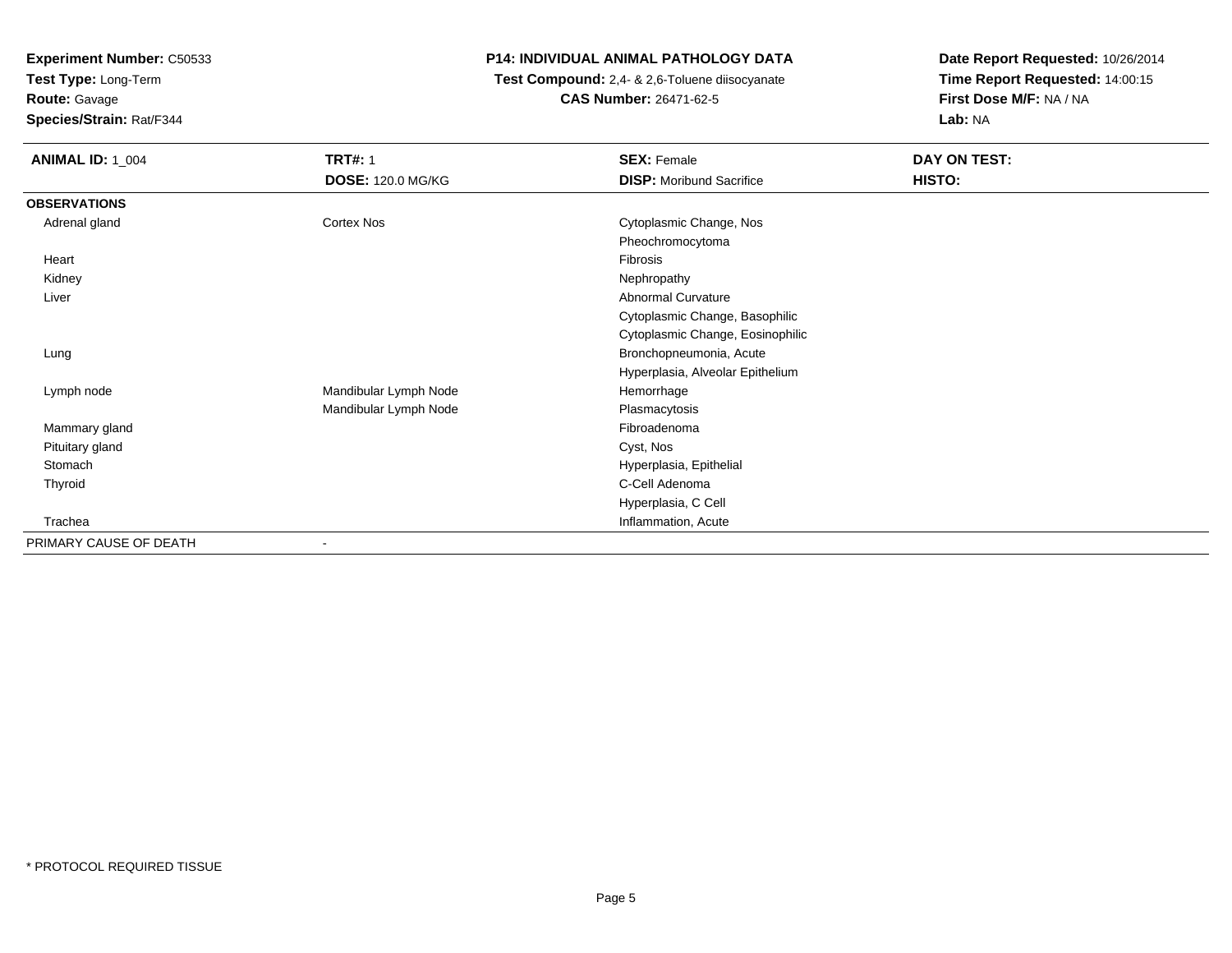| <b>Experiment Number: C50533</b><br>Test Type: Long-Term<br><b>Route: Gavage</b><br>Species/Strain: Rat/F344 |                          | <b>P14: INDIVIDUAL ANIMAL PATHOLOGY DATA</b><br>Test Compound: 2,4- & 2,6-Toluene diisocyanate<br><b>CAS Number: 26471-62-5</b> | Date Report Requested: 10/26/2014<br>Time Report Requested: 14:00:15<br>First Dose M/F: NA / NA<br>Lab: NA |
|--------------------------------------------------------------------------------------------------------------|--------------------------|---------------------------------------------------------------------------------------------------------------------------------|------------------------------------------------------------------------------------------------------------|
| <b>ANIMAL ID: 1 005</b>                                                                                      | <b>TRT#: 1</b>           | <b>SEX: Female</b>                                                                                                              | DAY ON TEST:                                                                                               |
|                                                                                                              | <b>DOSE: 120.0 MG/KG</b> | <b>DISP: Natural Death</b>                                                                                                      | HISTO:                                                                                                     |
| <b>OBSERVATIONS</b>                                                                                          |                          |                                                                                                                                 |                                                                                                            |
| Liver                                                                                                        |                          | Cytoplasmic Change, Basophilic                                                                                                  |                                                                                                            |
|                                                                                                              |                          | Cytoplasmic Change, Eosinophilic                                                                                                |                                                                                                            |
|                                                                                                              |                          | Hematopoiesis                                                                                                                   |                                                                                                            |
| Lung                                                                                                         |                          | Histiocytosis                                                                                                                   |                                                                                                            |
| Pancreas                                                                                                     | Acinus                   | Atrophy, Nos                                                                                                                    |                                                                                                            |
| Thymus                                                                                                       |                          | Hemorrhage                                                                                                                      |                                                                                                            |
| Unspecified                                                                                                  | Multiple Organs Nos      | Congestion, Nos                                                                                                                 |                                                                                                            |
| PRIMARY CAUSE OF DEATH                                                                                       |                          |                                                                                                                                 |                                                                                                            |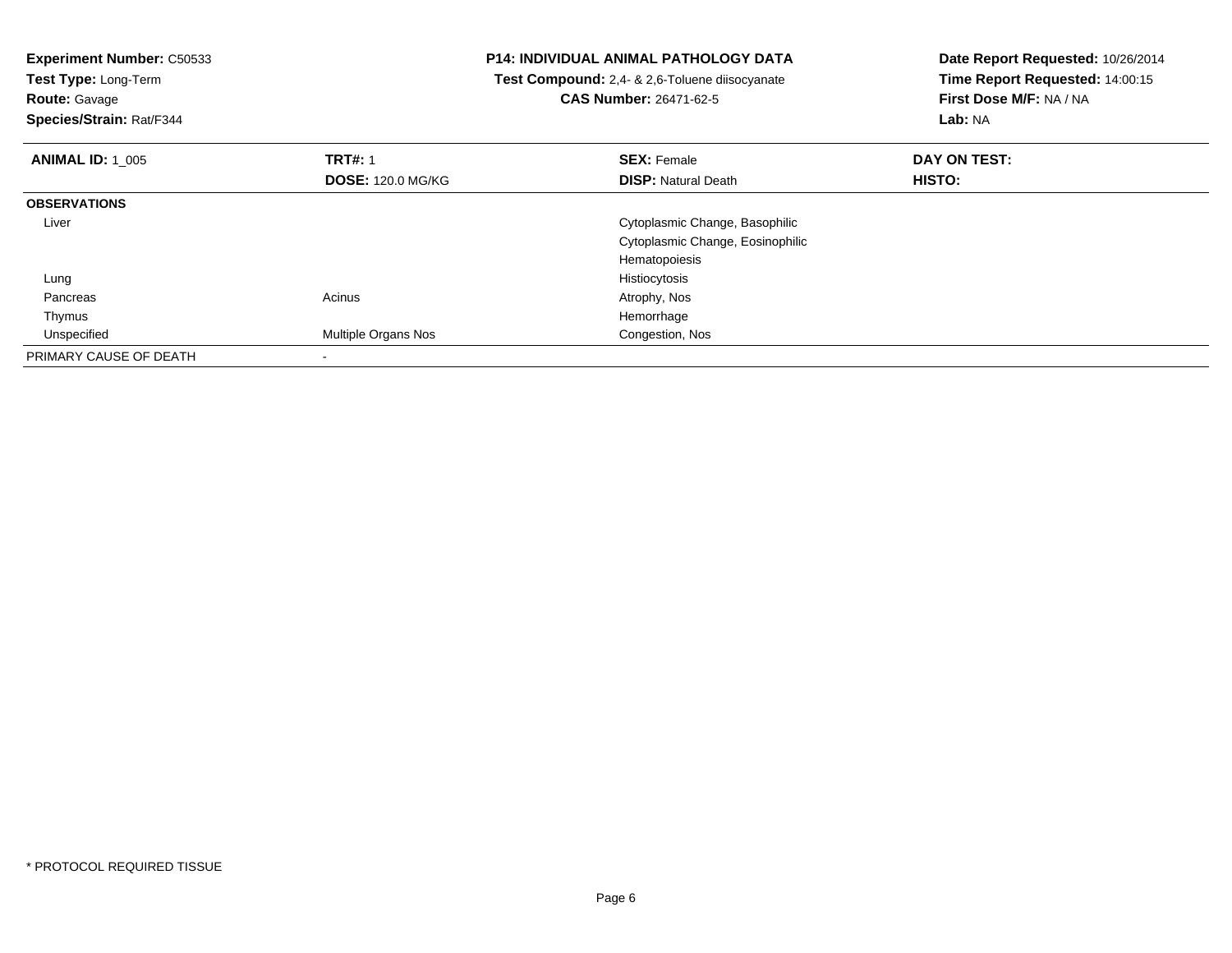| <b>Experiment Number: C50533</b><br>Test Type: Long-Term<br><b>Route: Gavage</b><br>Species/Strain: Rat/F344 |                          | <b>P14: INDIVIDUAL ANIMAL PATHOLOGY DATA</b><br>Test Compound: 2,4- & 2,6-Toluene diisocyanate<br><b>CAS Number: 26471-62-5</b> | Date Report Requested: 10/26/2014<br>Time Report Requested: 14:00:15<br>First Dose M/F: NA / NA<br>Lab: NA |  |
|--------------------------------------------------------------------------------------------------------------|--------------------------|---------------------------------------------------------------------------------------------------------------------------------|------------------------------------------------------------------------------------------------------------|--|
| <b>ANIMAL ID: 1 006</b>                                                                                      | <b>TRT#: 1</b>           | <b>SEX: Female</b>                                                                                                              | DAY ON TEST:                                                                                               |  |
|                                                                                                              | <b>DOSE: 120.0 MG/KG</b> | <b>DISP:</b> Natural Death                                                                                                      | HISTO:                                                                                                     |  |
| <b>OBSERVATIONS</b>                                                                                          |                          |                                                                                                                                 |                                                                                                            |  |
| Lung                                                                                                         |                          | Congestion, Nos                                                                                                                 |                                                                                                            |  |
|                                                                                                              |                          | Edema, Nos                                                                                                                      |                                                                                                            |  |
| PRIMARY CAUSE OF DEATH                                                                                       |                          |                                                                                                                                 |                                                                                                            |  |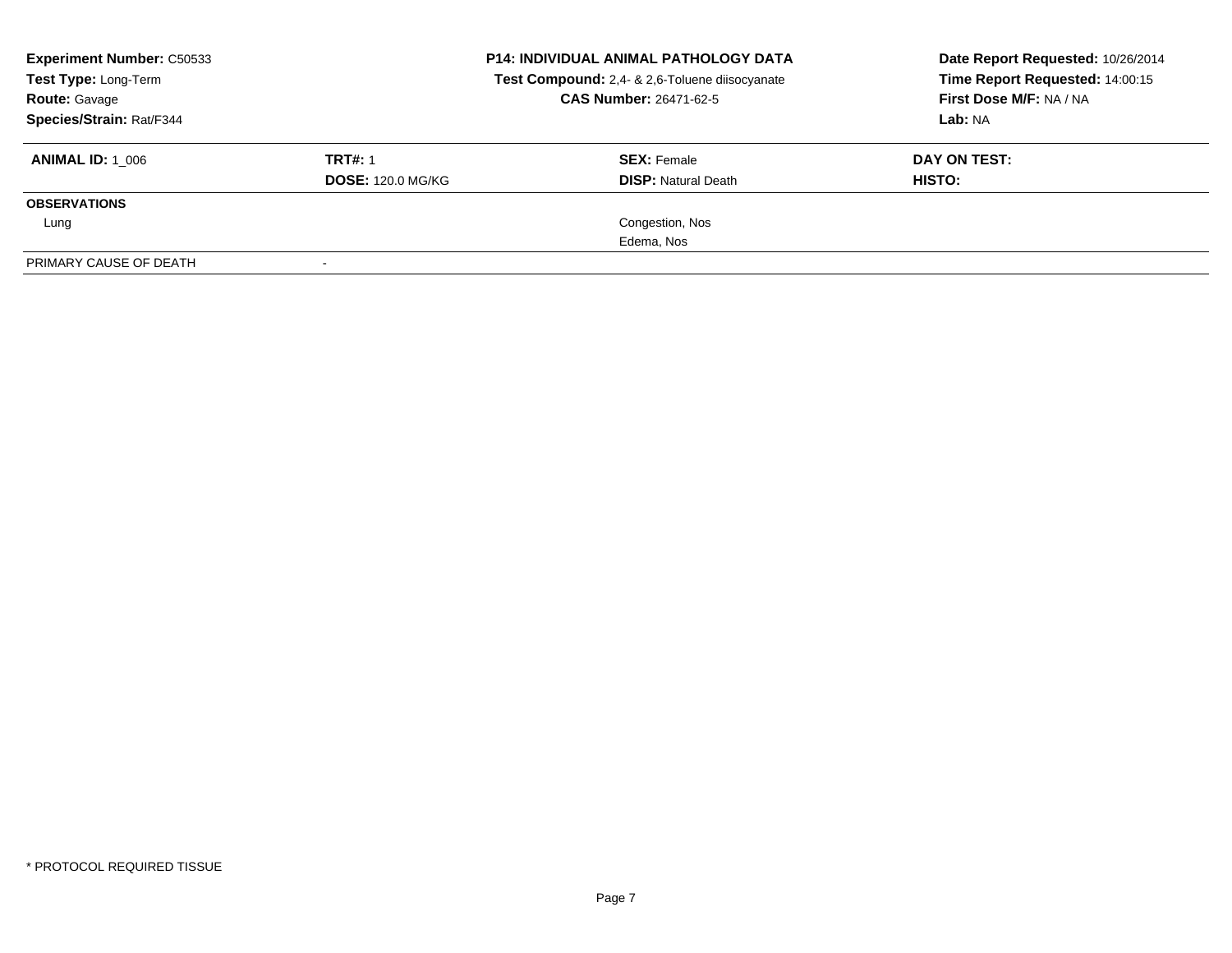**Test Type:** Long-Term

**Route:** Gavage

**Species/Strain:** Rat/F344

#### **P14: INDIVIDUAL ANIMAL PATHOLOGY DATA**

 **Test Compound:** 2,4- & 2,6-Toluene diisocyanate**CAS Number:** 26471-62-5

| <b>ANIMAL ID: 1_007</b> | <b>TRT#: 1</b>             | <b>SEX: Female</b>               | DAY ON TEST: |  |
|-------------------------|----------------------------|----------------------------------|--------------|--|
|                         | <b>DOSE: 120.0 MG/KG</b>   | <b>DISP: Moribund Sacrifice</b>  | HISTO:       |  |
| <b>OBSERVATIONS</b>     |                            |                                  |              |  |
| Kidney                  |                            | Nephropathy                      |              |  |
| Liver                   |                            | Cytoplasmic Change, Basophilic   |              |  |
| Lung                    |                            | Bronchopneumonia, Acute          |              |  |
| Pituitary gland         |                            | Cyst, Nos                        |              |  |
| Salivary gland          |                            | Fibrosis                         |              |  |
| Spleen                  |                            | Hemosiderosis                    |              |  |
| Unspecified             | <b>Multiple Organs Nos</b> | Congestion, Nos                  |              |  |
| Uterus                  |                            | <b>Endometrial Stromal Polyp</b> |              |  |
| PRIMARY CAUSE OF DEATH  |                            |                                  |              |  |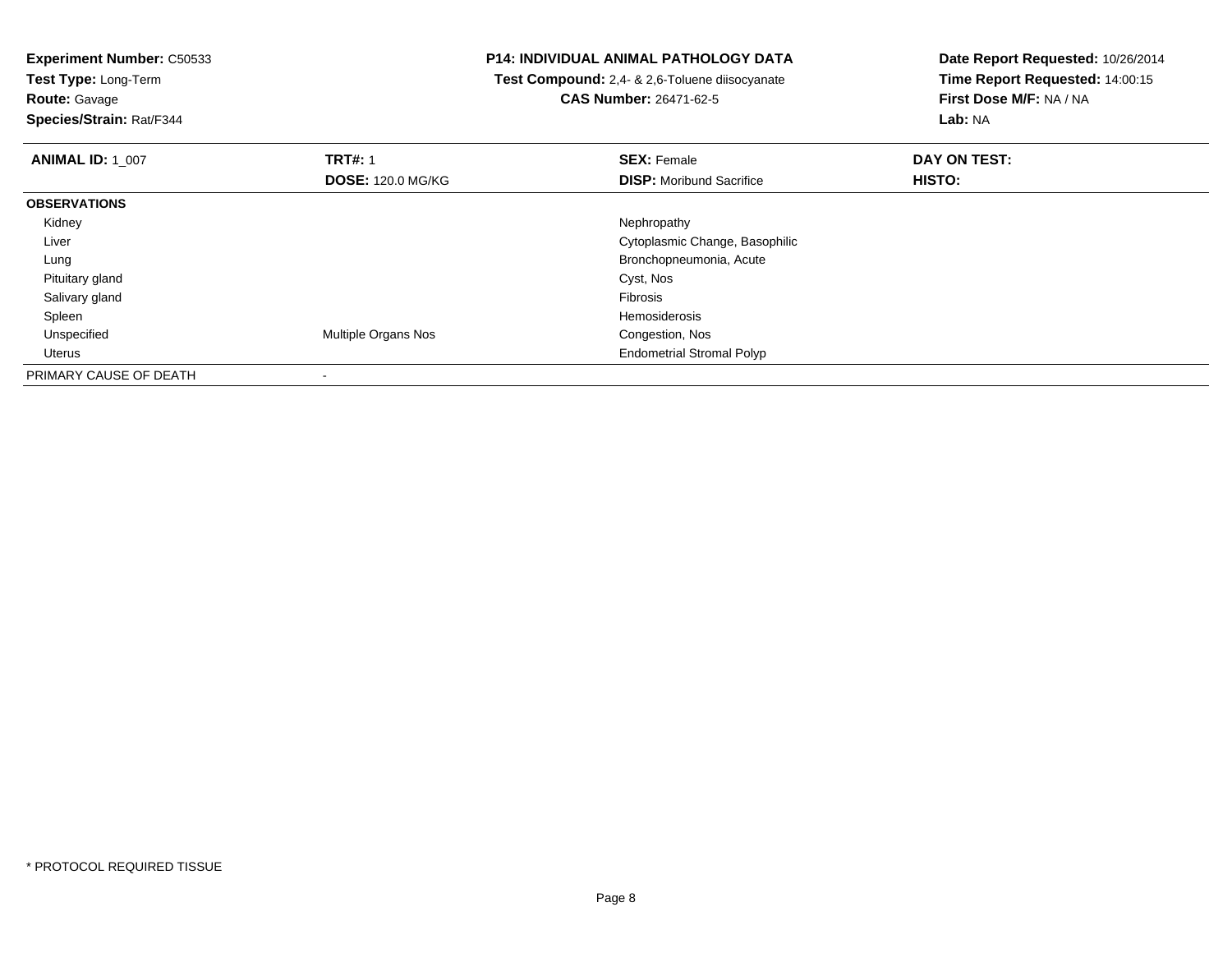**Test Type:** Long-Term

**Route:** Gavage

**Species/Strain:** Rat/F344

# **P14: INDIVIDUAL ANIMAL PATHOLOGY DATA**

 **Test Compound:** 2,4- & 2,6-Toluene diisocyanate**CAS Number:** 26471-62-5

| <b>ANIMAL ID: 1_008</b> | <b>TRT#: 1</b>           | <b>SEX: Female</b>               | DAY ON TEST: |  |
|-------------------------|--------------------------|----------------------------------|--------------|--|
|                         | <b>DOSE: 120.0 MG/KG</b> | <b>DISP: Natural Death</b>       | HISTO:       |  |
| <b>OBSERVATIONS</b>     |                          |                                  |              |  |
| Adrenal gland           |                          | Congestion, Nos                  |              |  |
| Heart                   |                          | Fibrosis                         |              |  |
| Kidney                  |                          | Nephropathy                      |              |  |
| Liver                   |                          | Cytoplasmic Change, Basophilic   |              |  |
|                         |                          | Cytoplasmic Change, Eosinophilic |              |  |
|                         |                          | Granuloma, Nos                   |              |  |
|                         |                          | Necrosis, Nos                    |              |  |
| Lung                    |                          | Bronchopneumonia, Acute          |              |  |
| Lymph node              | Mandibular Lymph Node    | Plasmacytosis                    |              |  |
| Mammary gland           |                          | Fibroadenoma                     |              |  |
| Pituitary gland         |                          | Chromophobe Adenoma              |              |  |
| Salivary gland          |                          | Atrophy, Nos                     |              |  |
| Spleen                  |                          | Hematopoiesis                    |              |  |
|                         |                          | Hemosiderosis                    |              |  |
| Unspecified             |                          | Fibroma                          |              |  |
|                         | <b>Mediastinum Nos</b>   | Inflammation, Acute              |              |  |
|                         | Multiple Organs Nos      | Thrombosis, Nos                  |              |  |
| PRIMARY CAUSE OF DEATH  |                          |                                  |              |  |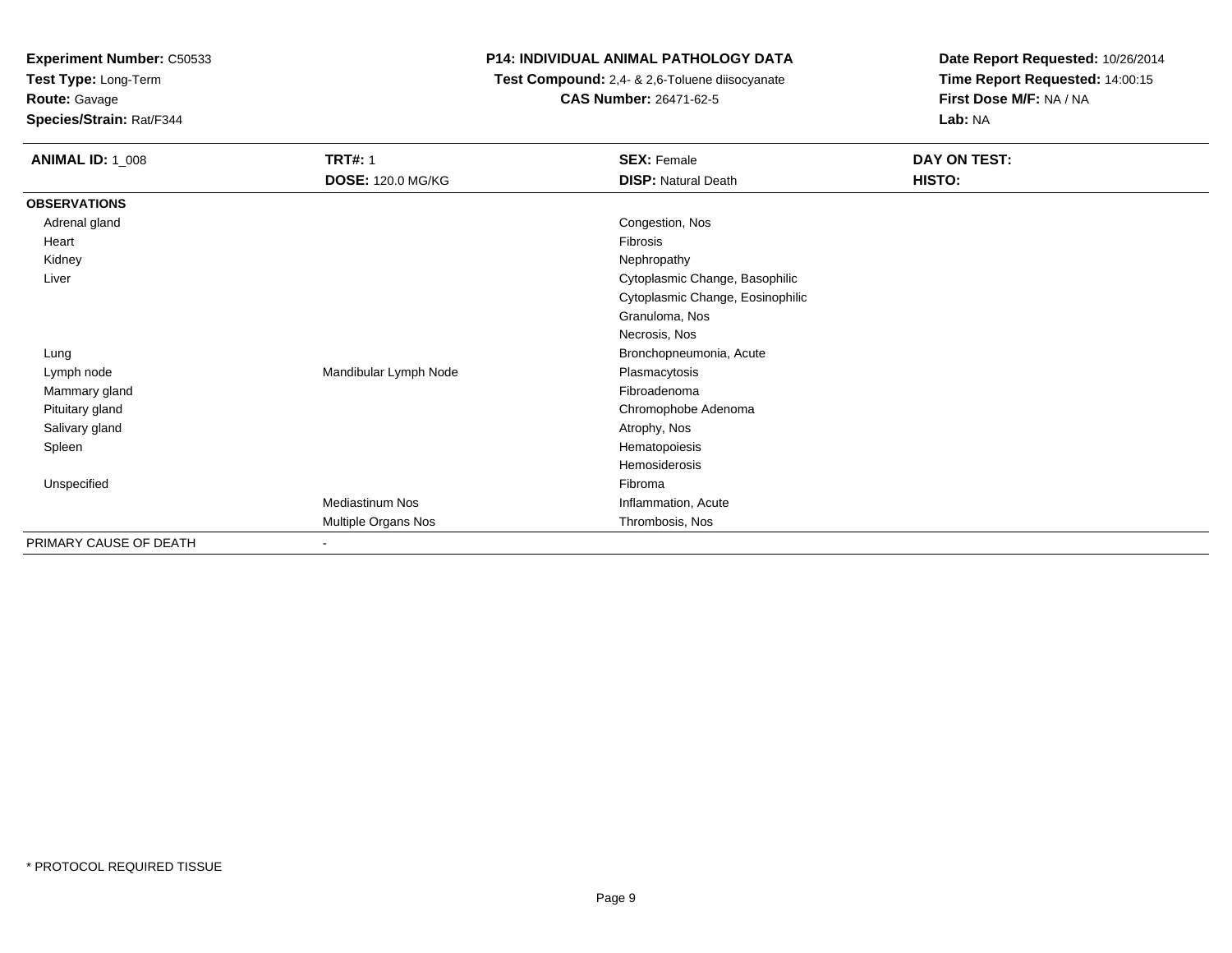**Test Type:** Long-Term**Route:** Gavage

**Species/Strain:** Rat/F344

#### **P14: INDIVIDUAL ANIMAL PATHOLOGY DATA**

 **Test Compound:** 2,4- & 2,6-Toluene diisocyanate**CAS Number:** 26471-62-5

| <b>ANIMAL ID: 1_009</b> | <b>TRT#: 1</b>             | <b>SEX: Female</b>               | DAY ON TEST: |
|-------------------------|----------------------------|----------------------------------|--------------|
|                         | <b>DOSE: 120.0 MG/KG</b>   | <b>DISP:</b> Moribund Sacrifice  | HISTO:       |
| <b>OBSERVATIONS</b>     |                            |                                  |              |
| Adrenal gland           |                            | Pigmentation, Nos                |              |
| Eye                     |                            | Retinopathy                      |              |
| Kidney                  |                            | Nephropathy                      |              |
| Liver                   |                            | Cytoplasmic Change, Basophilic   |              |
|                         |                            | Cytoplasmic Change, Eosinophilic |              |
| Lung                    |                            | Pigmentation, Nos                |              |
| Lymph node              | Mandibular Lymph Node      | Plasmacytosis                    |              |
| Mammary gland           |                            | Dilatation, Ducts                |              |
| Unspecified             | <b>Multiple Organs Nos</b> | Hematopoiesis                    |              |
|                         |                            | Rhabdomyosarcoma                 |              |
| PRIMARY CAUSE OF DEATH  | $\overline{\phantom{a}}$   |                                  |              |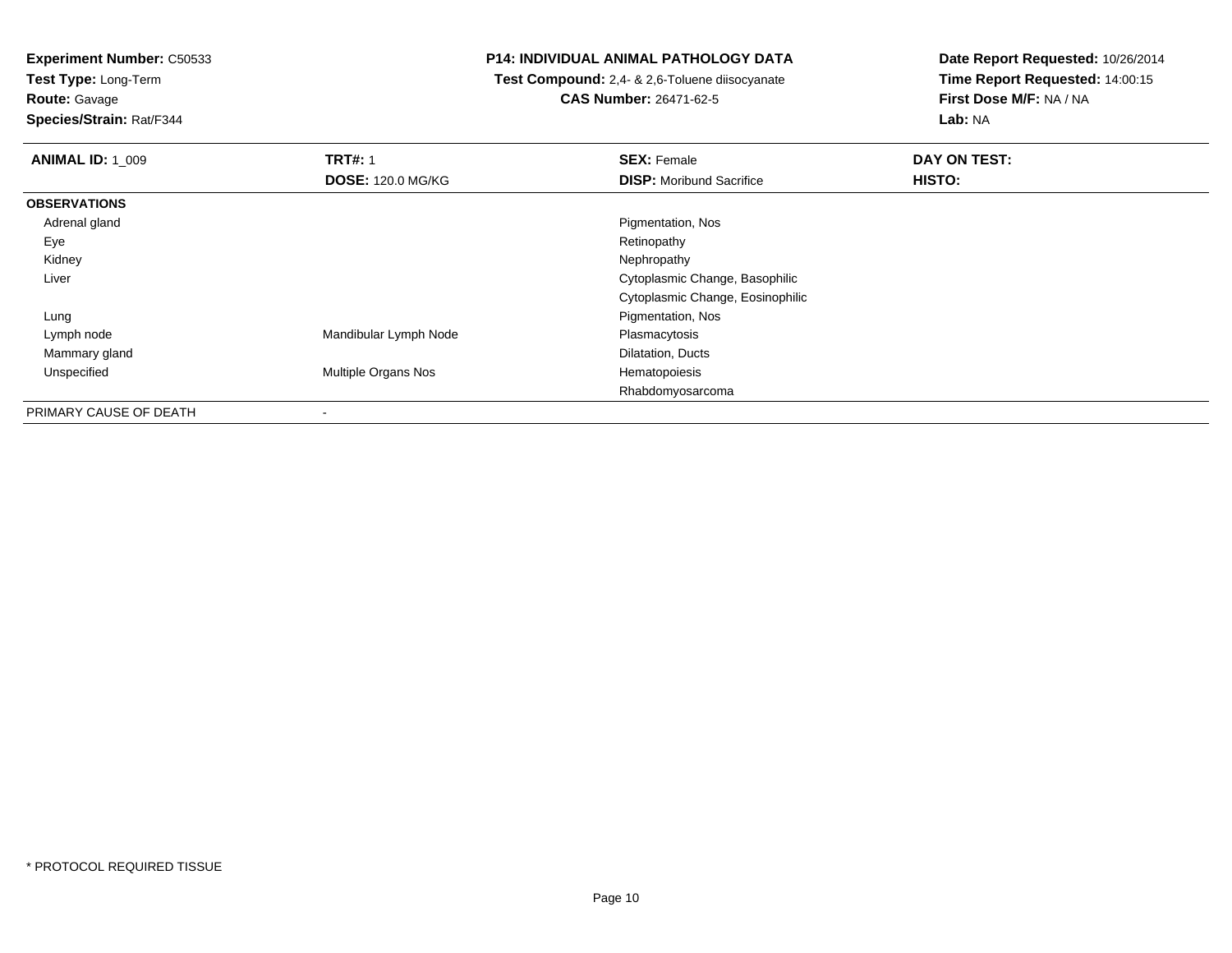| <b>Experiment Number: C50533</b><br>Test Type: Long-Term<br><b>Route: Gavage</b><br>Species/Strain: Rat/F344 |                          | <b>P14: INDIVIDUAL ANIMAL PATHOLOGY DATA</b><br>Test Compound: 2,4- & 2,6-Toluene diisocyanate<br>CAS Number: 26471-62-5 | Date Report Requested: 10/26/2014<br>Time Report Requested: 14:00:15<br>First Dose M/F: NA / NA<br>Lab: NA |
|--------------------------------------------------------------------------------------------------------------|--------------------------|--------------------------------------------------------------------------------------------------------------------------|------------------------------------------------------------------------------------------------------------|
| <b>ANIMAL ID: 1 010</b>                                                                                      | <b>TRT#: 1</b>           | <b>SEX: Female</b>                                                                                                       | DAY ON TEST:                                                                                               |
|                                                                                                              | <b>DOSE: 120.0 MG/KG</b> | <b>DISP:</b> Moribund Sacrifice                                                                                          | <b>HISTO:</b>                                                                                              |
| <b>OBSERVATIONS</b>                                                                                          |                          |                                                                                                                          |                                                                                                            |
| Kidney                                                                                                       |                          | Nephropathy                                                                                                              |                                                                                                            |
| Liver                                                                                                        |                          | Cytoplasmic Change, Basophilic                                                                                           |                                                                                                            |
|                                                                                                              |                          | Hematopoiesis                                                                                                            |                                                                                                            |
| Pancreas                                                                                                     |                          | <b>Accessory Structure</b>                                                                                               |                                                                                                            |
| Spleen                                                                                                       |                          | <b>Hemosiderosis</b>                                                                                                     |                                                                                                            |
| PRIMARY CAUSE OF DEATH                                                                                       |                          |                                                                                                                          |                                                                                                            |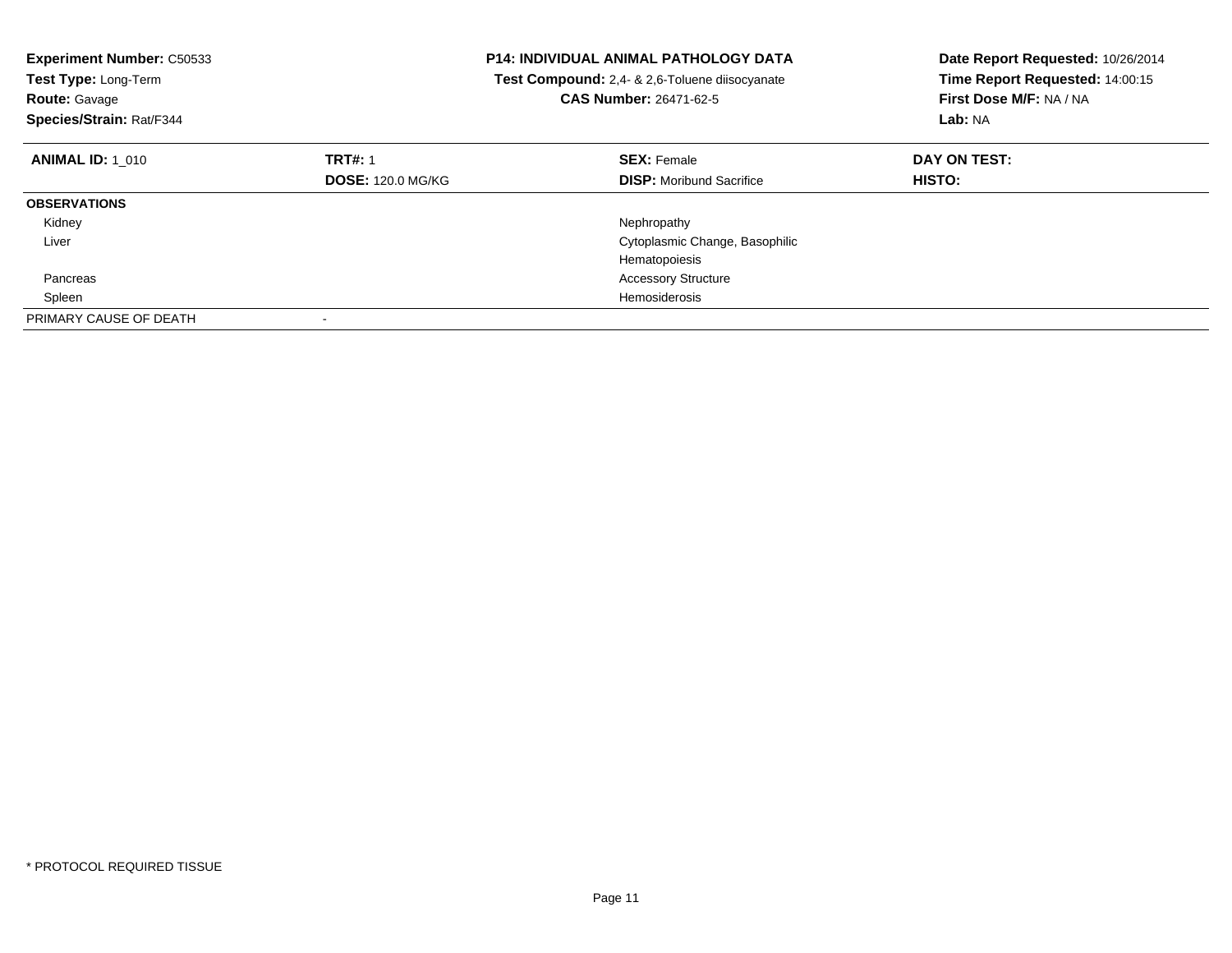**Test Type:** Long-Term

**Route:** Gavage

**Species/Strain:** Rat/F344

#### **P14: INDIVIDUAL ANIMAL PATHOLOGY DATA**

 **Test Compound:** 2,4- & 2,6-Toluene diisocyanate**CAS Number:** 26471-62-5

| <b>ANIMAL ID: 1 011</b> | <b>TRT#: 1</b>           | <b>SEX: Female</b>               | <b>DAY ON TEST:</b> |
|-------------------------|--------------------------|----------------------------------|---------------------|
|                         | <b>DOSE: 120.0 MG/KG</b> | <b>DISP: Moribund Sacrifice</b>  | HISTO:              |
| <b>OBSERVATIONS</b>     |                          |                                  |                     |
| Heart                   |                          | Fibrosis                         |                     |
| Kidney                  |                          | Nephropathy                      |                     |
| Liver                   |                          | Cytoplasmic Change, Basophilic   |                     |
|                         |                          | Cytoplasmic Change, Eosinophilic |                     |
| Lung                    |                          | Bronchopneumonia, Acute          |                     |
| Lymph node              | Mediastinal Lymph Node   | Plasmacytosis                    |                     |
| Pituitary gland         |                          | Cyst, Nos                        |                     |
| Spleen                  |                          | Hemosiderosis                    |                     |
| Thyroid                 |                          | Hyperplasia, C Cell              |                     |
| Unspecified             | Multiple Organs Nos      | Congestion, Nos                  |                     |
| Uterus                  |                          | <b>Endometrial Stromal Polyp</b> |                     |
| Vagina                  |                          | Adenomatous Polyp, Nos           |                     |
| PRIMARY CAUSE OF DEATH  | $\overline{\phantom{a}}$ |                                  |                     |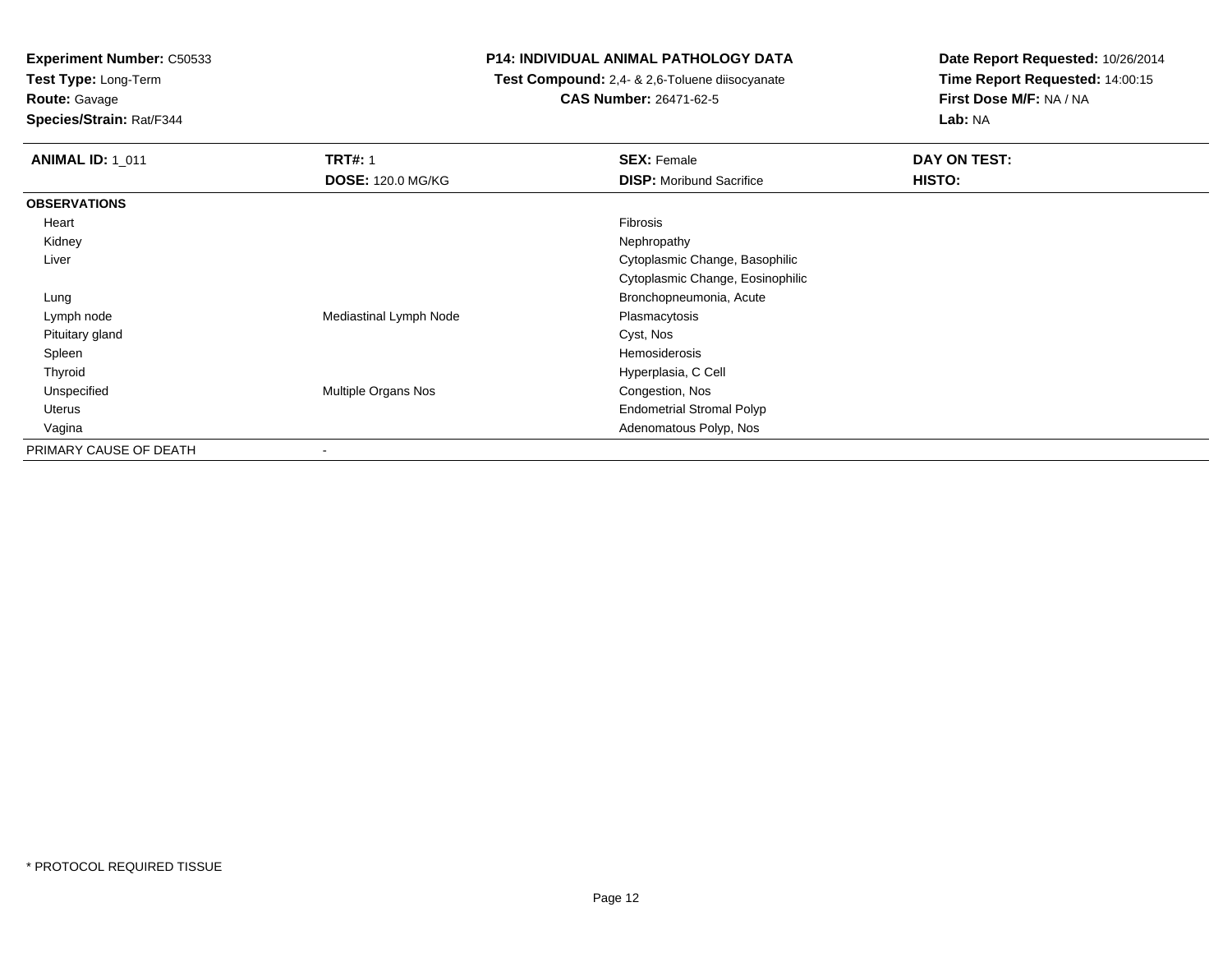**Test Type:** Long-Term

**Route:** Gavage

**Species/Strain:** Rat/F344

#### **P14: INDIVIDUAL ANIMAL PATHOLOGY DATA**

 **Test Compound:** 2,4- & 2,6-Toluene diisocyanate**CAS Number:** 26471-62-5

| <b>ANIMAL ID: 1_012</b> | <b>TRT#: 1</b>           | <b>SEX: Female</b>               | DAY ON TEST: |
|-------------------------|--------------------------|----------------------------------|--------------|
|                         | <b>DOSE: 120.0 MG/KG</b> | <b>DISP: Natural Death</b>       | HISTO:       |
| <b>OBSERVATIONS</b>     |                          |                                  |              |
| Eye                     |                          | Retinopathy                      |              |
| Kidney                  |                          | Nephropathy                      |              |
| Liver                   |                          | Cytoplasmic Change, Basophilic   |              |
|                         |                          | Cytoplasmic Change, Eosinophilic |              |
| Lung                    |                          | Bronchopneumonia, Acute          |              |
| Lymph node              | Mandibular Lymph Node    | Atrophy, Nos                     |              |
| Mammary gland           |                          | Lactation                        |              |
| Ovary                   |                          | Cyst, Nos                        |              |
| Pituitary gland         |                          | Chromophobe Adenoma              |              |
| Unspecified             | Multiple Organs Nos      | Congestion, Nos                  |              |
| PRIMARY CAUSE OF DEATH  | ٠                        |                                  |              |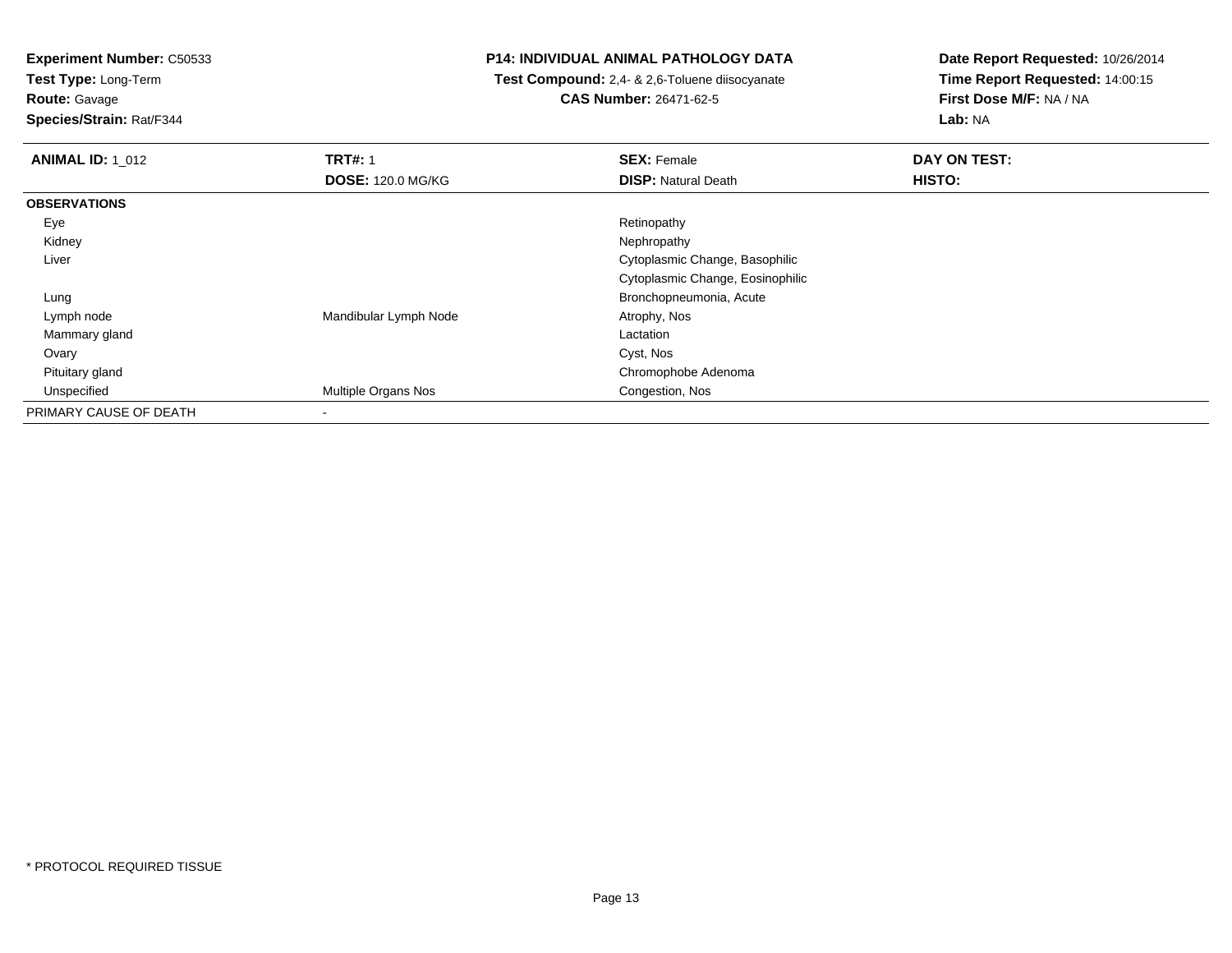**Test Type:** Long-Term

**Route:** Gavage

**Species/Strain:** Rat/F344

#### **P14: INDIVIDUAL ANIMAL PATHOLOGY DATA**

 **Test Compound:** 2,4- & 2,6-Toluene diisocyanate**CAS Number:** 26471-62-5

| <b>ANIMAL ID: 1_013</b> | <b>TRT#: 1</b>           | <b>SEX: Female</b>               | DAY ON TEST: |  |
|-------------------------|--------------------------|----------------------------------|--------------|--|
|                         | <b>DOSE: 120.0 MG/KG</b> | <b>DISP: Natural Death</b>       | HISTO:       |  |
| <b>OBSERVATIONS</b>     |                          |                                  |              |  |
| Adrenal gland           | <b>Cortex Nos</b>        | Hyperplasia, Nodular             |              |  |
|                         |                          | Thrombosis, Nos                  |              |  |
| Heart                   |                          | Fibrosis                         |              |  |
| Kidney                  |                          | Nephropathy                      |              |  |
| Liver                   |                          | Cytoplasmic Change, Basophilic   |              |  |
|                         |                          | Cytoplasmic Change, Eosinophilic |              |  |
|                         |                          | Necrosis, Nos                    |              |  |
| Lung                    |                          | Leukemia, Monocytic              |              |  |
| Mammary gland           |                          | Fibroadenoma                     |              |  |
| Spleen                  |                          | Fibrosis                         |              |  |
| Stomach                 |                          | Hyperplasia, Epithelial          |              |  |
| PRIMARY CAUSE OF DEATH  |                          |                                  |              |  |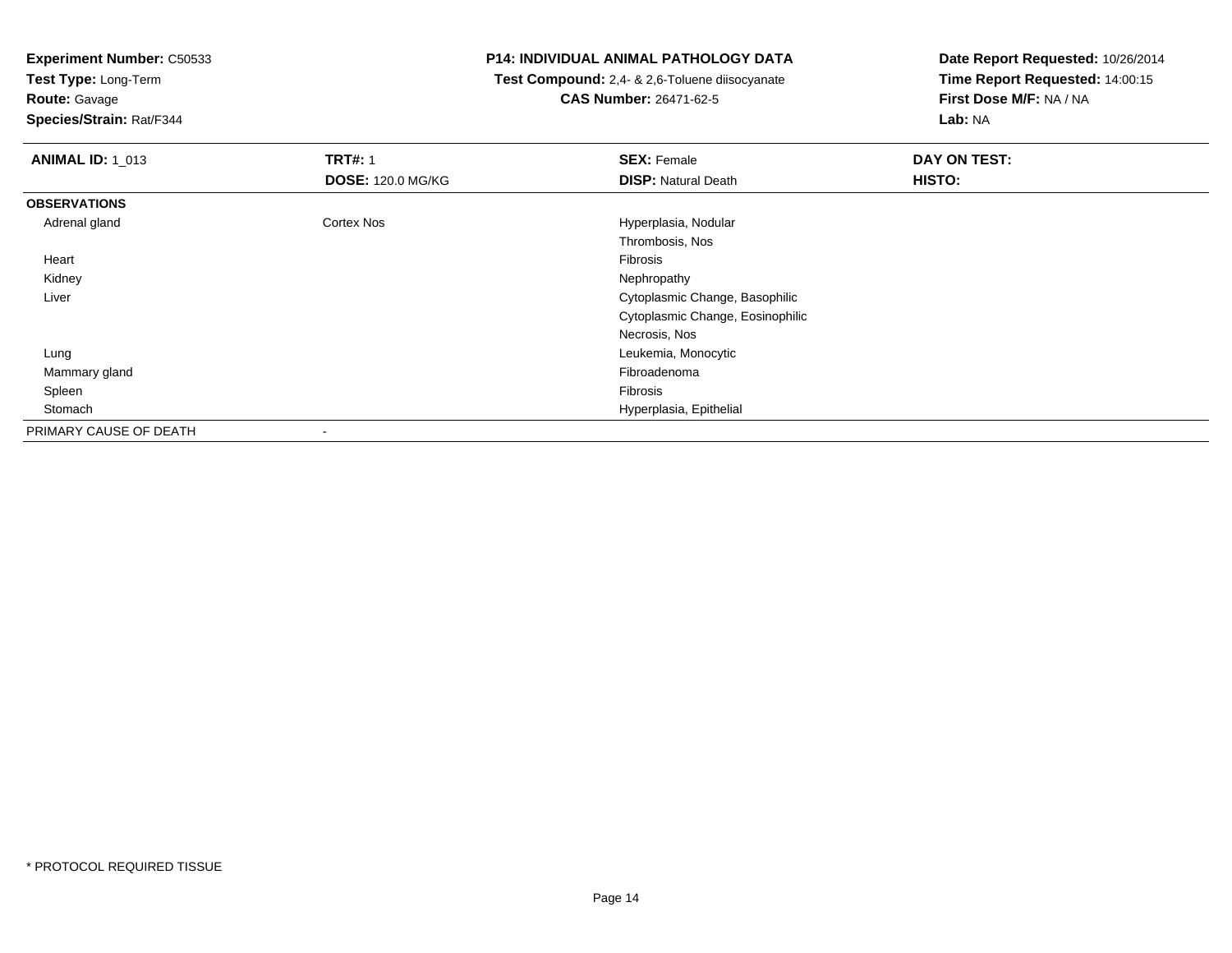**Test Type:** Long-Term

**Route:** Gavage

**Species/Strain:** Rat/F344

# **P14: INDIVIDUAL ANIMAL PATHOLOGY DATA**

 **Test Compound:** 2,4- & 2,6-Toluene diisocyanate**CAS Number:** 26471-62-5

| <b>ANIMAL ID: 1_014</b> | <b>TRT#: 1</b>           | <b>SEX: Female</b>                  | <b>DAY ON TEST:</b> |  |
|-------------------------|--------------------------|-------------------------------------|---------------------|--|
|                         | <b>DOSE: 120.0 MG/KG</b> | <b>DISP: Natural Death</b>          | HISTO:              |  |
| <b>OBSERVATIONS</b>     |                          |                                     |                     |  |
| Adrenal gland           | Cortex Nos               | Hyperplasia, Nodular                |                     |  |
| Heart                   |                          | Fibrosis                            |                     |  |
| Kidney                  |                          | Nephropathy                         |                     |  |
| Liver                   |                          | Cytoplasmic Change, Basophilic      |                     |  |
|                         |                          | Cytoplasmic Change, Eosinophilic    |                     |  |
| Lung                    |                          | Edema, Nos                          |                     |  |
|                         |                          | Inflammation, Acute                 |                     |  |
| Mammary gland           |                          | Fibroadenoma                        |                     |  |
|                         |                          | Lactation                           |                     |  |
| Pancreas                |                          | Lymphocytic Inflammatory Infiltrate |                     |  |
| Pituitary gland         |                          | Cyst, Nos                           |                     |  |
|                         |                          | Hyperplasia, Chromophobe Cell       |                     |  |
| Salivary gland          |                          | Atrophy, Nos                        |                     |  |
| Spleen                  |                          | Granuloma, Nos                      |                     |  |
| Unspecified             | Multiple Organs Nos      | Congestion, Nos                     |                     |  |
| PRIMARY CAUSE OF DEATH  | $\overline{\phantom{a}}$ |                                     |                     |  |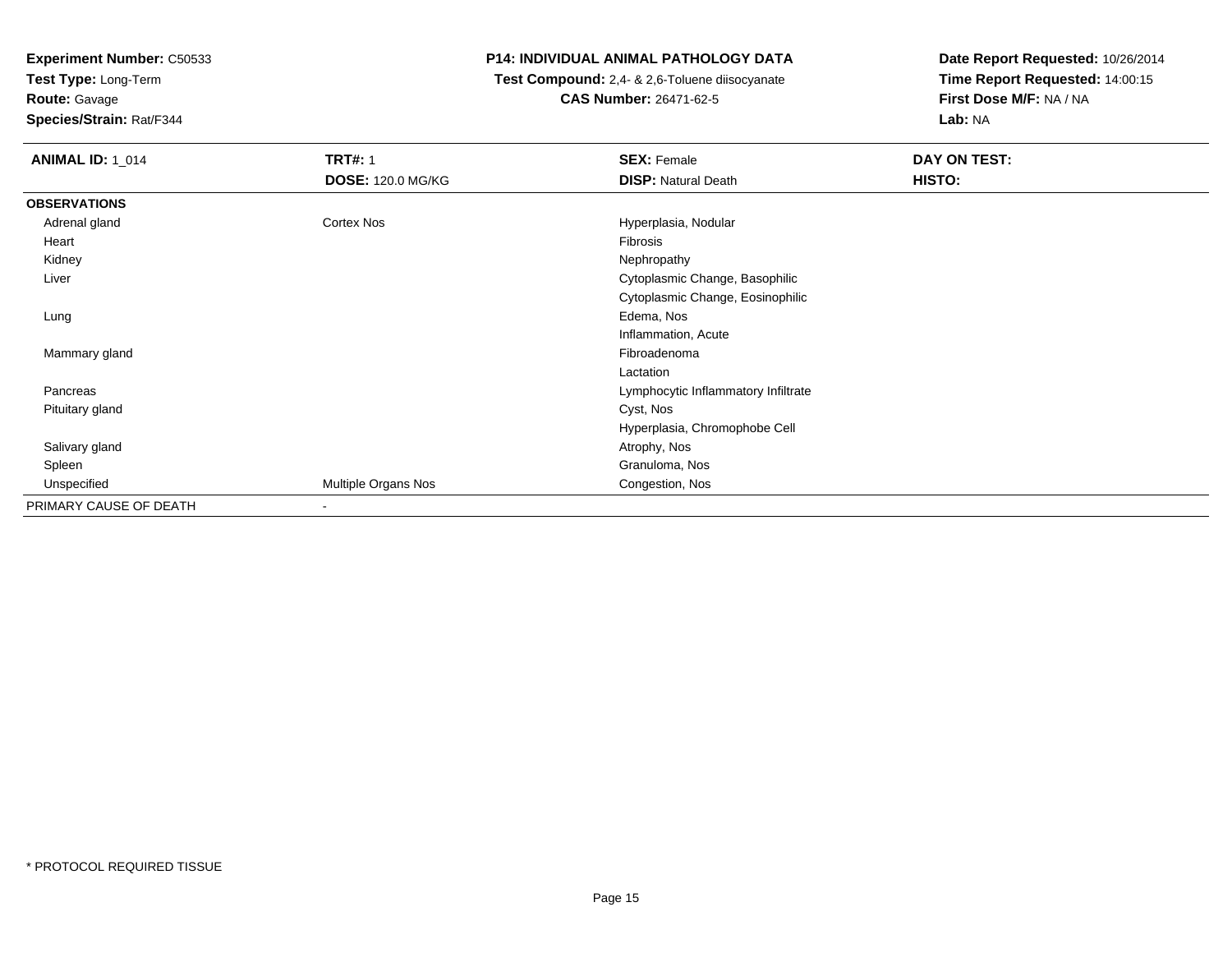**Test Type:** Long-Term

**Route:** Gavage

**Species/Strain:** Rat/F344

#### **P14: INDIVIDUAL ANIMAL PATHOLOGY DATA**

 **Test Compound:** 2,4- & 2,6-Toluene diisocyanate**CAS Number:** 26471-62-5

| <b>ANIMAL ID: 1 015</b> | <b>TRT#: 1</b><br><b>DOSE: 120.0 MG/KG</b> | <b>SEX: Female</b><br><b>DISP:</b> Moribund Sacrifice | DAY ON TEST:<br>HISTO: |
|-------------------------|--------------------------------------------|-------------------------------------------------------|------------------------|
| <b>OBSERVATIONS</b>     |                                            |                                                       |                        |
| Adrenal gland           |                                            | Pheochromocytoma                                      |                        |
| Kidney                  |                                            | Nephropathy                                           |                        |
| Liver                   |                                            | Cytoplasmic Change, Basophilic                        |                        |
|                         |                                            | Cytoplasmic Change, Eosinophilic                      |                        |
| Lung                    |                                            | Bronchopneumonia, Acute                               |                        |
|                         |                                            | Hyperplasia, Alveolar Epithelium                      |                        |
| Mammary gland           |                                            | Dilatation, Ducts                                     |                        |
|                         |                                            | Lactation                                             |                        |
| Pituitary gland         |                                            | Chromophobe Adenoma                                   |                        |
|                         |                                            | Cyst, Nos                                             |                        |
| Spleen                  |                                            | Hematopoiesis                                         |                        |
| Thyroid                 | Thyroglossal Duct                          | Cyst, Ultimobranchial                                 |                        |
| Unspecified             | Multiple Organs Nos                        | Congestion, Nos                                       |                        |
| PRIMARY CAUSE OF DEATH  | $\blacksquare$                             |                                                       |                        |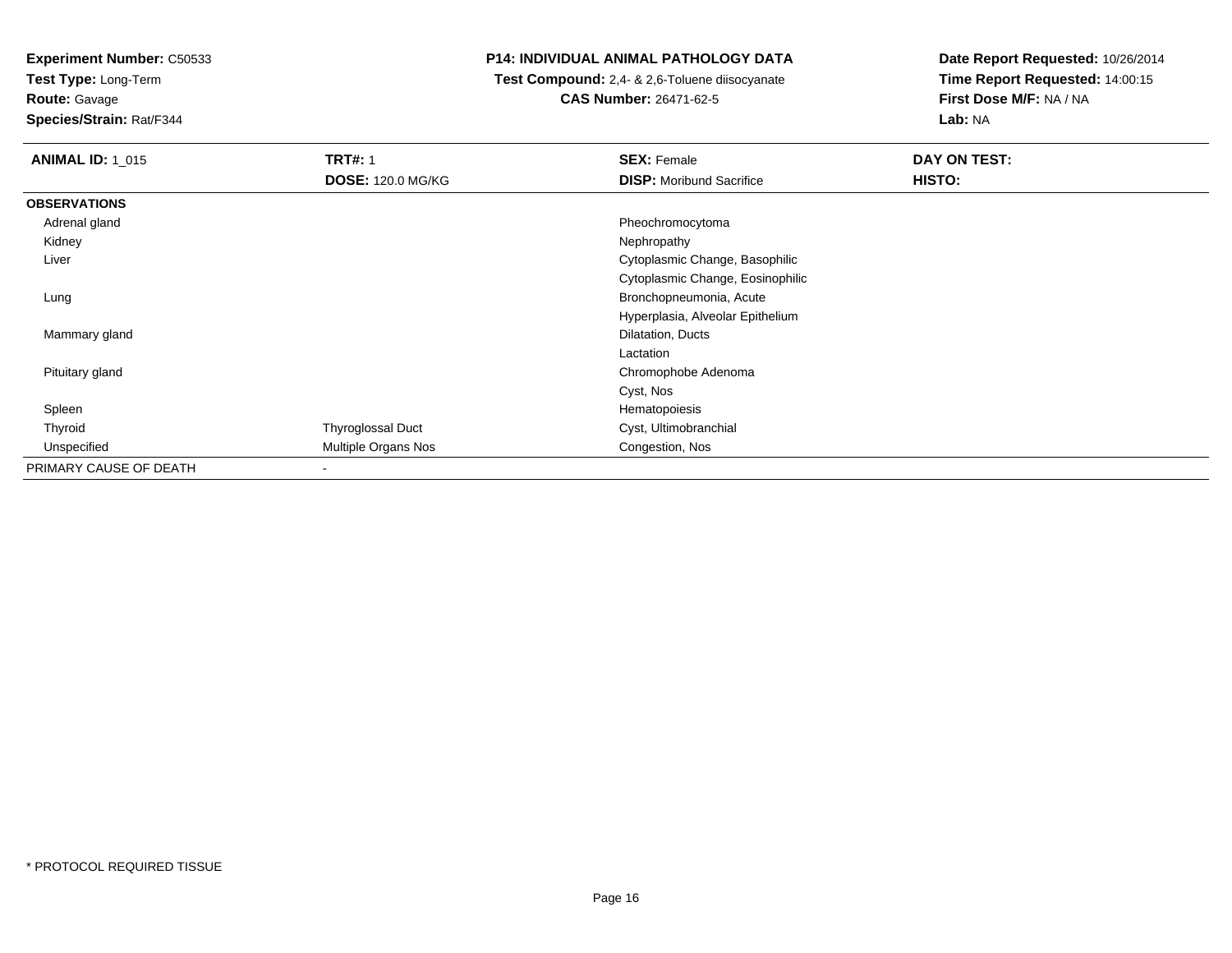| <b>Experiment Number: C50533</b><br>Test Type: Long-Term<br><b>Route: Gavage</b><br>Species/Strain: Rat/F344 |                          | P14: INDIVIDUAL ANIMAL PATHOLOGY DATA<br><b>Test Compound:</b> 2,4- & 2,6-Toluene diisocyanate<br><b>CAS Number: 26471-62-5</b> | Date Report Requested: 10/26/2014<br>Time Report Requested: 14:00:15<br>First Dose M/F: NA / NA<br>Lab: NA |
|--------------------------------------------------------------------------------------------------------------|--------------------------|---------------------------------------------------------------------------------------------------------------------------------|------------------------------------------------------------------------------------------------------------|
| <b>ANIMAL ID: 1 016</b>                                                                                      | <b>TRT#: 1</b>           | <b>SEX: Female</b>                                                                                                              | DAY ON TEST:                                                                                               |
|                                                                                                              | <b>DOSE: 120.0 MG/KG</b> | <b>DISP: Natural Death</b>                                                                                                      | HISTO:                                                                                                     |
| <b>OBSERVATIONS</b>                                                                                          |                          |                                                                                                                                 |                                                                                                            |
| Lung                                                                                                         |                          | Bronchopneumonia, Acute                                                                                                         |                                                                                                            |
| Pancreas                                                                                                     | Acinus                   | Cytoplasmic Vacuolization                                                                                                       |                                                                                                            |
| Pituitary gland                                                                                              |                          | Cyst, Nos                                                                                                                       |                                                                                                            |
| Skin                                                                                                         |                          | Cyst, Epidermal Inclusion                                                                                                       |                                                                                                            |
| Spleen                                                                                                       |                          | Hemosiderosis                                                                                                                   |                                                                                                            |
| Unspecified                                                                                                  | Multiple Organs Nos      | Congestion, Nos                                                                                                                 |                                                                                                            |
|                                                                                                              | Multiple Organs Nos      | Inflammation, Acute                                                                                                             |                                                                                                            |
| PRIMARY CAUSE OF DEATH                                                                                       |                          |                                                                                                                                 |                                                                                                            |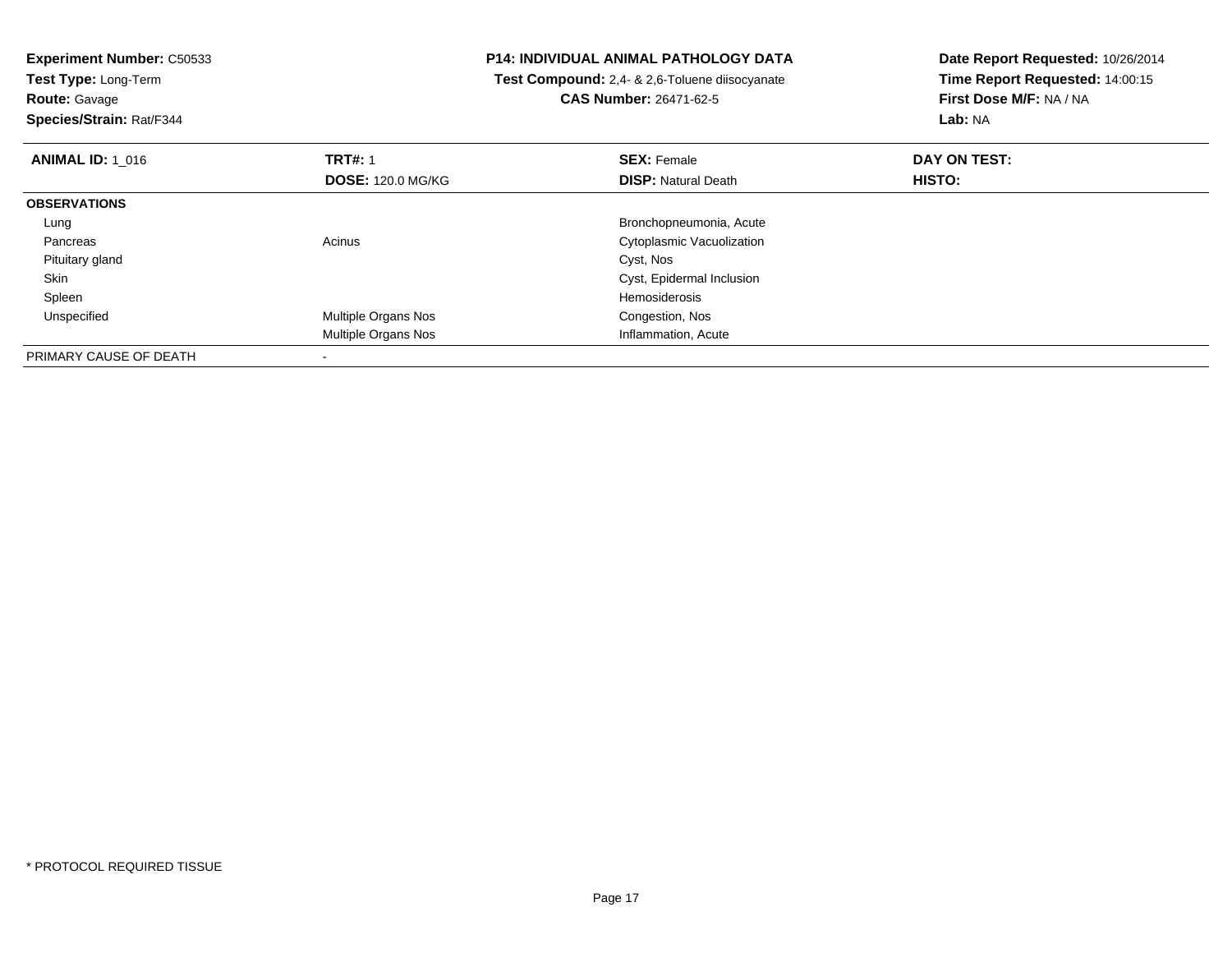**Test Type:** Long-Term

**Route:** Gavage

**Species/Strain:** Rat/F344

#### **P14: INDIVIDUAL ANIMAL PATHOLOGY DATA**

 **Test Compound:** 2,4- & 2,6-Toluene diisocyanate**CAS Number:** 26471-62-5

| <b>ANIMAL ID: 1_017</b> | <b>TRT#: 1</b>           | <b>SEX: Female</b>               | DAY ON TEST: |
|-------------------------|--------------------------|----------------------------------|--------------|
|                         | <b>DOSE: 120.0 MG/KG</b> | <b>DISP:</b> Natural Death       | HISTO:       |
| <b>OBSERVATIONS</b>     |                          |                                  |              |
| Heart                   |                          | Fibrosis                         |              |
| Intestine Large         | Colon                    | Parasitism                       |              |
| Kidney                  |                          | Nephropathy                      |              |
| Liver                   |                          | Cytoplasmic Change, Basophilic   |              |
|                         |                          | Cytoplasmic Change, Eosinophilic |              |
| Lung                    |                          | Bronchopneumonia, Acute          |              |
| Pituitary gland         |                          | Cyst, Nos                        |              |
| Unspecified             | Multiple Organs Nos      | Congestion, Nos                  |              |
|                         | <b>Mediastinum Nos</b>   | Inflammation, Acute              |              |
| PRIMARY CAUSE OF DEATH  | $\,$                     |                                  |              |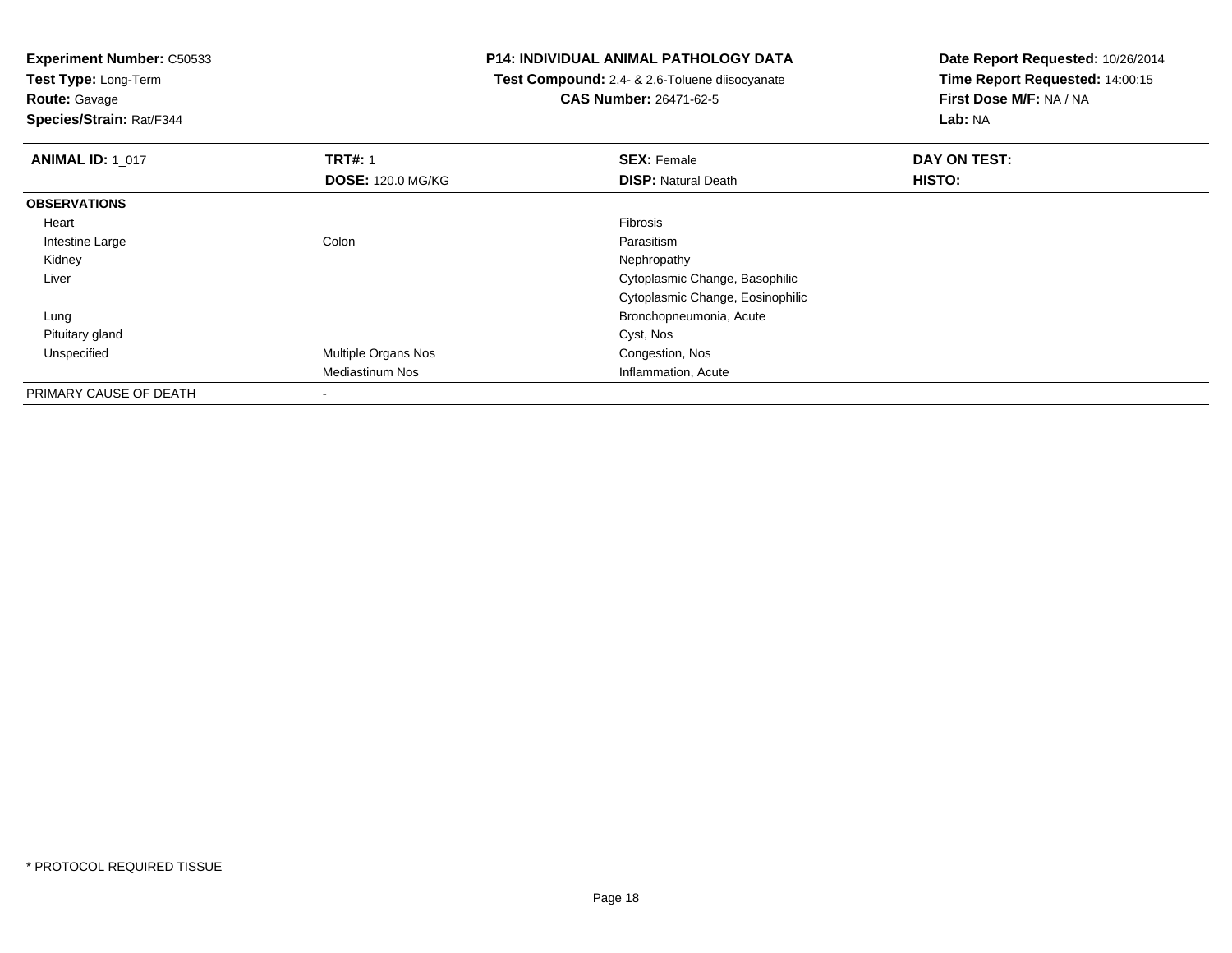| <b>Experiment Number: C50533</b><br><b>Test Type: Long-Term</b><br><b>Route: Gavage</b><br>Species/Strain: Rat/F344 |                          | <b>P14: INDIVIDUAL ANIMAL PATHOLOGY DATA</b><br><b>Test Compound:</b> 2,4- & 2,6-Toluene diisocyanate<br>CAS Number: 26471-62-5 | Date Report Requested: 10/26/2014<br>Time Report Requested: 14:00:15<br>First Dose M/F: NA / NA<br>Lab: NA |
|---------------------------------------------------------------------------------------------------------------------|--------------------------|---------------------------------------------------------------------------------------------------------------------------------|------------------------------------------------------------------------------------------------------------|
| <b>ANIMAL ID: 1 018</b>                                                                                             | <b>TRT#: 1</b>           | <b>SEX: Female</b>                                                                                                              | DAY ON TEST:                                                                                               |
|                                                                                                                     | <b>DOSE: 120.0 MG/KG</b> | <b>DISP: Accidently Killed</b>                                                                                                  | <b>HISTO:</b>                                                                                              |
| <b>OBSERVATIONS</b>                                                                                                 |                          |                                                                                                                                 |                                                                                                            |
| Liver                                                                                                               |                          | Cytoplasmic Change, Basophilic                                                                                                  |                                                                                                            |
| Lung                                                                                                                |                          | Edema, Nos                                                                                                                      |                                                                                                            |
| Pituitary gland                                                                                                     |                          | Cyst, Nos                                                                                                                       |                                                                                                            |
|                                                                                                                     |                          | Hyperplasia, Chromophobe Cell                                                                                                   |                                                                                                            |
| Unspecified                                                                                                         | Multiple Organs Nos      | Congestion, Nos                                                                                                                 |                                                                                                            |
| PRIMARY CAUSE OF DEATH                                                                                              |                          |                                                                                                                                 |                                                                                                            |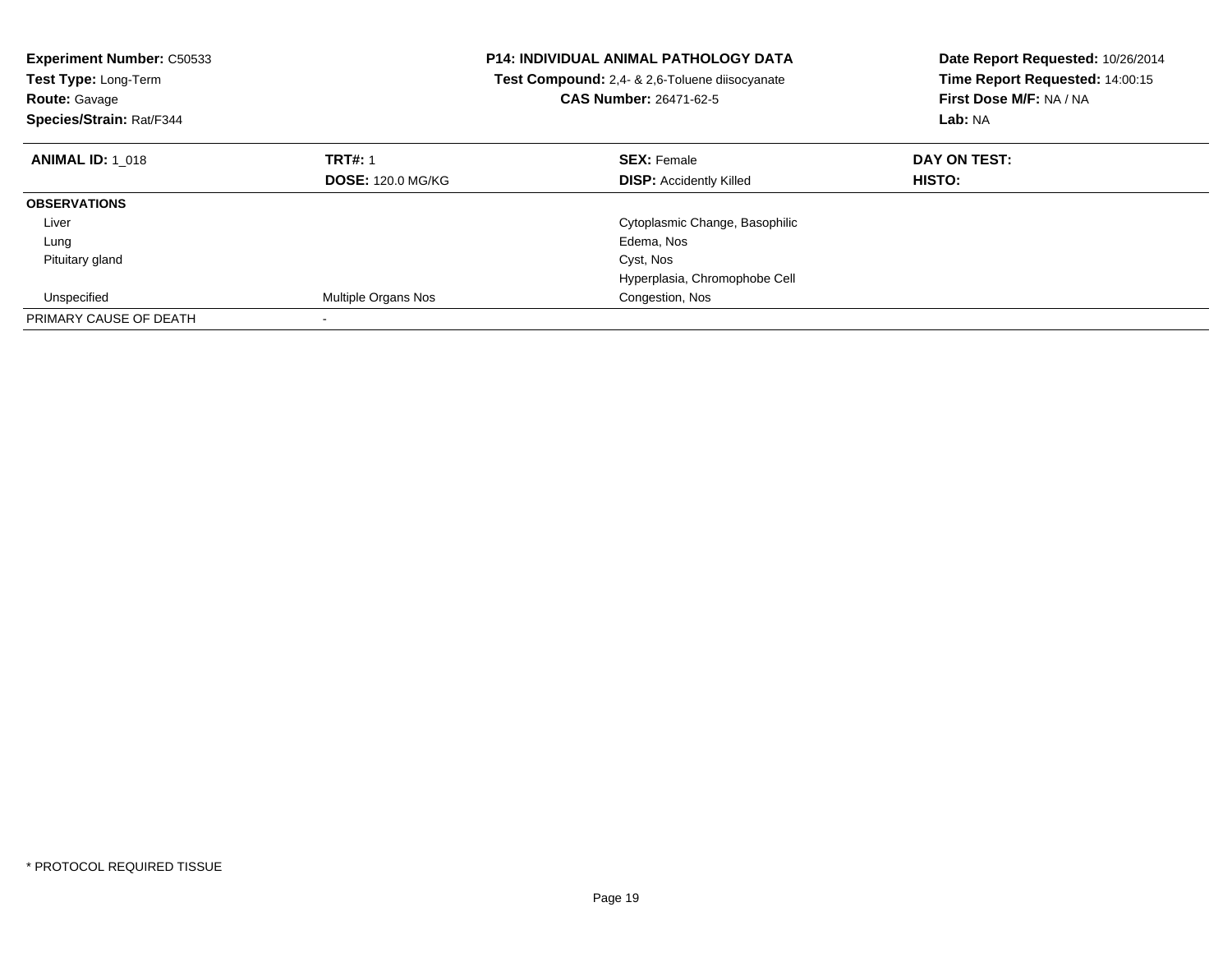**Test Type:** Long-Term**Route:** Gavage

**Species/Strain:** Rat/F344

## **P14: INDIVIDUAL ANIMAL PATHOLOGY DATA**

 **Test Compound:** 2,4- & 2,6-Toluene diisocyanate**CAS Number:** 26471-62-5

| <b>ANIMAL ID: 1_019</b> | <b>TRT#: 1</b>           | <b>SEX: Female</b>                         | DAY ON TEST: |  |
|-------------------------|--------------------------|--------------------------------------------|--------------|--|
|                         | <b>DOSE: 120.0 MG/KG</b> | <b>DISP:</b> Moribund Sacrifice            | HISTO:       |  |
| <b>OBSERVATIONS</b>     |                          |                                            |              |  |
| Adrenal gland           | Cortex Nos               | Cytoplasmic Vacuolization                  |              |  |
| Bone marrow             |                          | Fibrosis, Myelo                            |              |  |
| Heart                   |                          | Fibrosis                                   |              |  |
| Kidney                  |                          | Nephropathy                                |              |  |
| Liver                   |                          | Cytoplasmic Change, Basophilic             |              |  |
|                         |                          | Cytoplasmic Change, Eosinophilic           |              |  |
|                         |                          | Leukemia, Monocytic                        |              |  |
| Lung                    |                          | Bronchopneumonia, Acute                    |              |  |
| Lymph node              | Mediastinal Lymph Node   | Inflammation, Acute                        |              |  |
| Pituitary gland         |                          | Chromophobe Adenoma                        |              |  |
|                         |                          | Cyst, Nos                                  |              |  |
| Unspecified             | Chest                    | Fibroadenoma                               |              |  |
|                         | Multiple Organs Nos      | Hematopoiesis                              |              |  |
|                         | Multiple Organs Nos      | Osteosarcoma, Uncertain Primary/Metastatic |              |  |
| PRIMARY CAUSE OF DEATH  | ۰                        |                                            |              |  |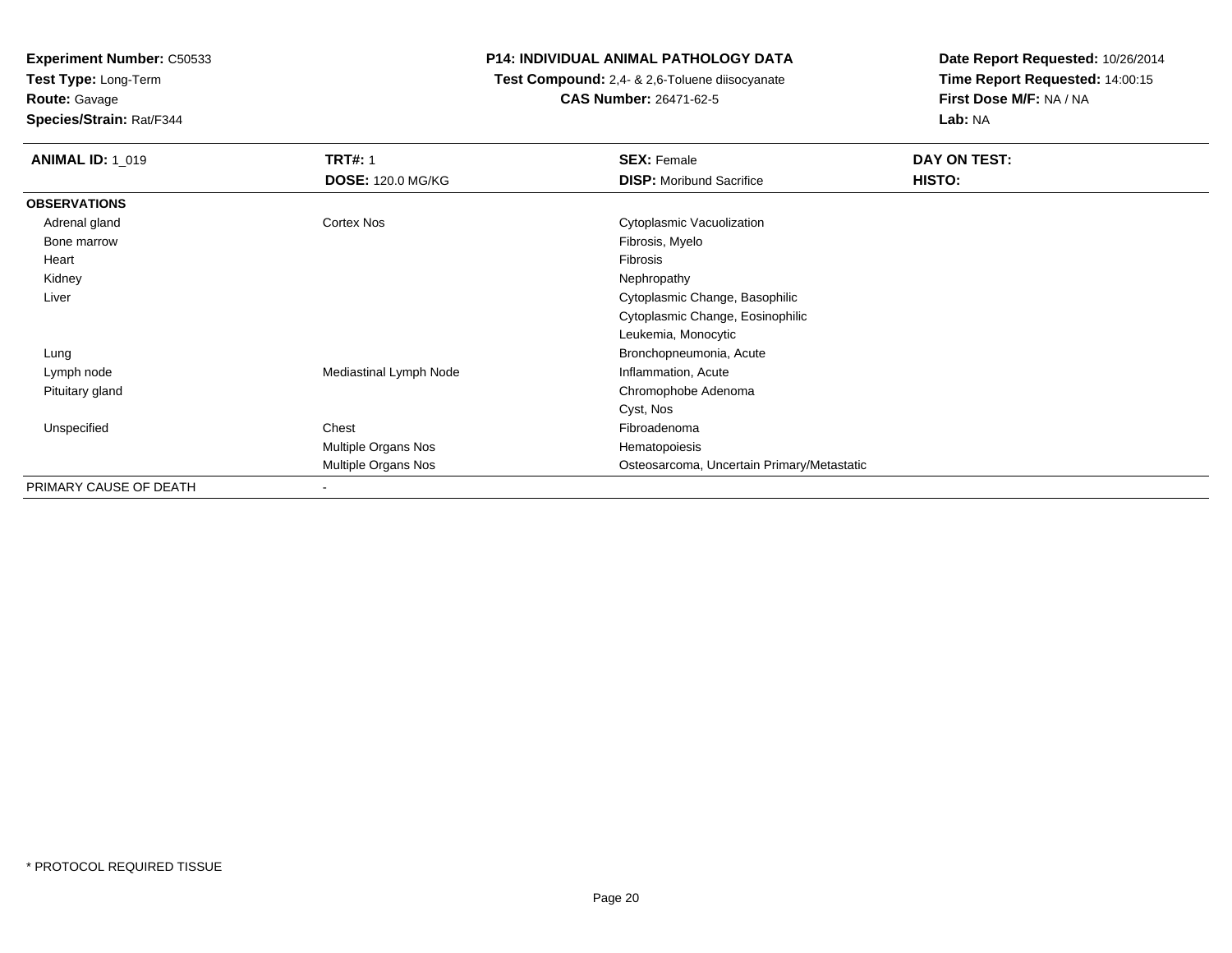**Test Type:** Long-Term

**Route:** Gavage

**Species/Strain:** Rat/F344

#### **P14: INDIVIDUAL ANIMAL PATHOLOGY DATA**

 **Test Compound:** 2,4- & 2,6-Toluene diisocyanate**CAS Number:** 26471-62-5

| <b>ANIMAL ID: 1_020</b> | <b>TRT#: 1</b>           | <b>SEX: Female</b>             | DAY ON TEST:  |  |
|-------------------------|--------------------------|--------------------------------|---------------|--|
|                         | <b>DOSE: 120.0 MG/KG</b> | <b>DISP: Natural Death</b>     | <b>HISTO:</b> |  |
| <b>OBSERVATIONS</b>     |                          |                                |               |  |
| Kidney                  |                          | Nephropathy                    |               |  |
| Liver                   |                          | Cytoplasmic Change, Basophilic |               |  |
| Lung                    |                          | Bronchopneumonia, Acute        |               |  |
| Lymph node              | Mediastinal Lymph Node   | Inflammation, Acute            |               |  |
| Mammary gland           |                          | Lactation                      |               |  |
| Thymus                  |                          | Cyst, Nos                      |               |  |
| Unspecified             | Multiple Organs Nos      | Congestion, Nos                |               |  |
| PRIMARY CAUSE OF DEATH  |                          |                                |               |  |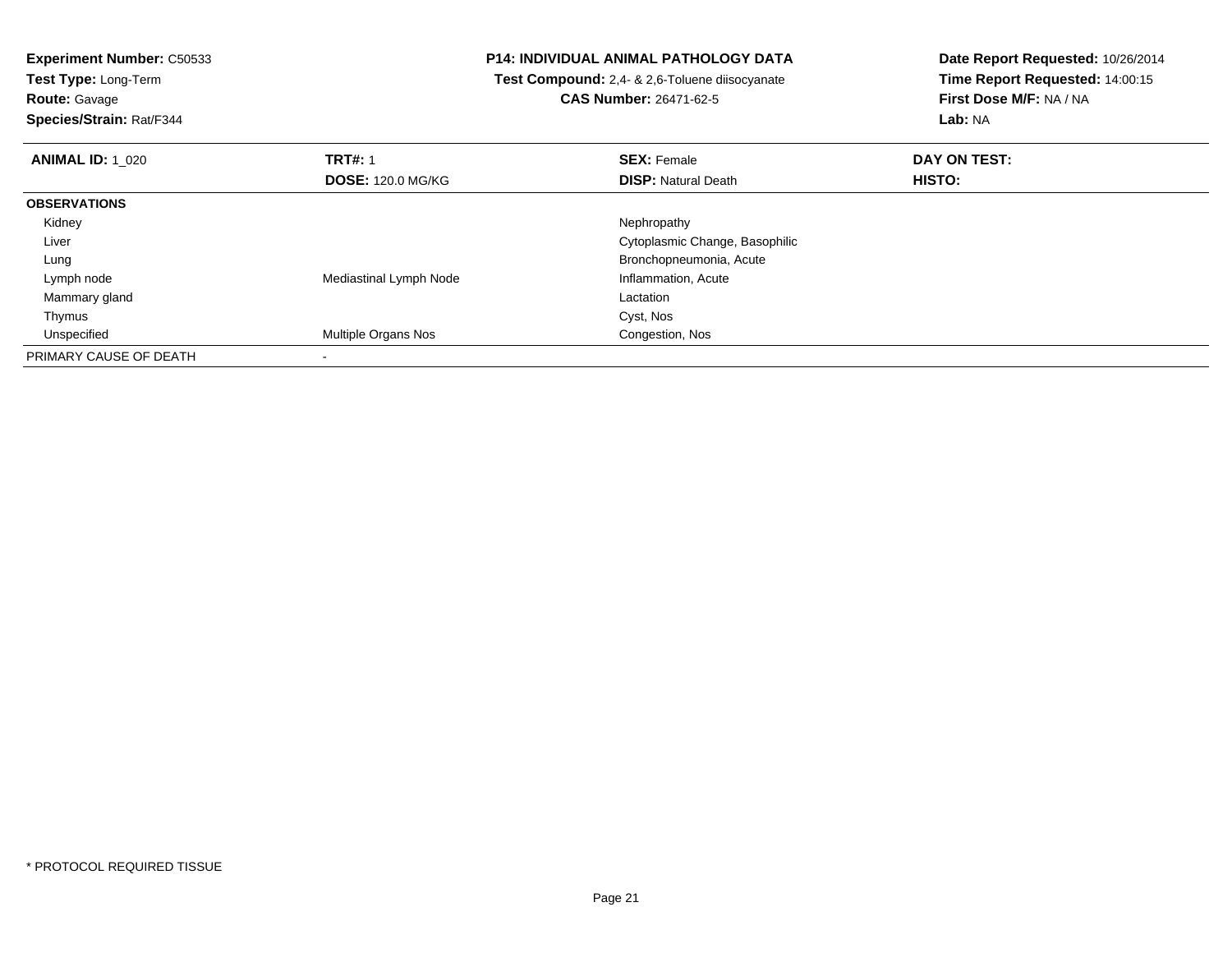| <b>Experiment Number: C50533</b><br>Test Type: Long-Term<br><b>Route: Gavage</b><br>Species/Strain: Rat/F344 |                          | <b>P14: INDIVIDUAL ANIMAL PATHOLOGY DATA</b><br>Test Compound: 2,4- & 2,6-Toluene diisocyanate<br><b>CAS Number: 26471-62-5</b> | Date Report Requested: 10/26/2014<br>Time Report Requested: 14:00:15<br>First Dose M/F: NA / NA<br>Lab: NA |
|--------------------------------------------------------------------------------------------------------------|--------------------------|---------------------------------------------------------------------------------------------------------------------------------|------------------------------------------------------------------------------------------------------------|
| <b>ANIMAL ID: 1 021</b>                                                                                      | <b>TRT#: 1</b>           | <b>SEX: Female</b>                                                                                                              | DAY ON TEST:                                                                                               |
|                                                                                                              | <b>DOSE: 120.0 MG/KG</b> | <b>DISP:</b> Natural Death                                                                                                      | HISTO:                                                                                                     |
| <b>OBSERVATIONS</b>                                                                                          |                          |                                                                                                                                 |                                                                                                            |
| Lung                                                                                                         |                          | Inflammation, Acute                                                                                                             |                                                                                                            |
| Pancreas                                                                                                     |                          | Hemorrhage                                                                                                                      |                                                                                                            |
| Unspecified                                                                                                  | Multiple Organs Nos      | Congestion, Nos                                                                                                                 |                                                                                                            |
| PRIMARY CAUSE OF DEATH                                                                                       |                          |                                                                                                                                 |                                                                                                            |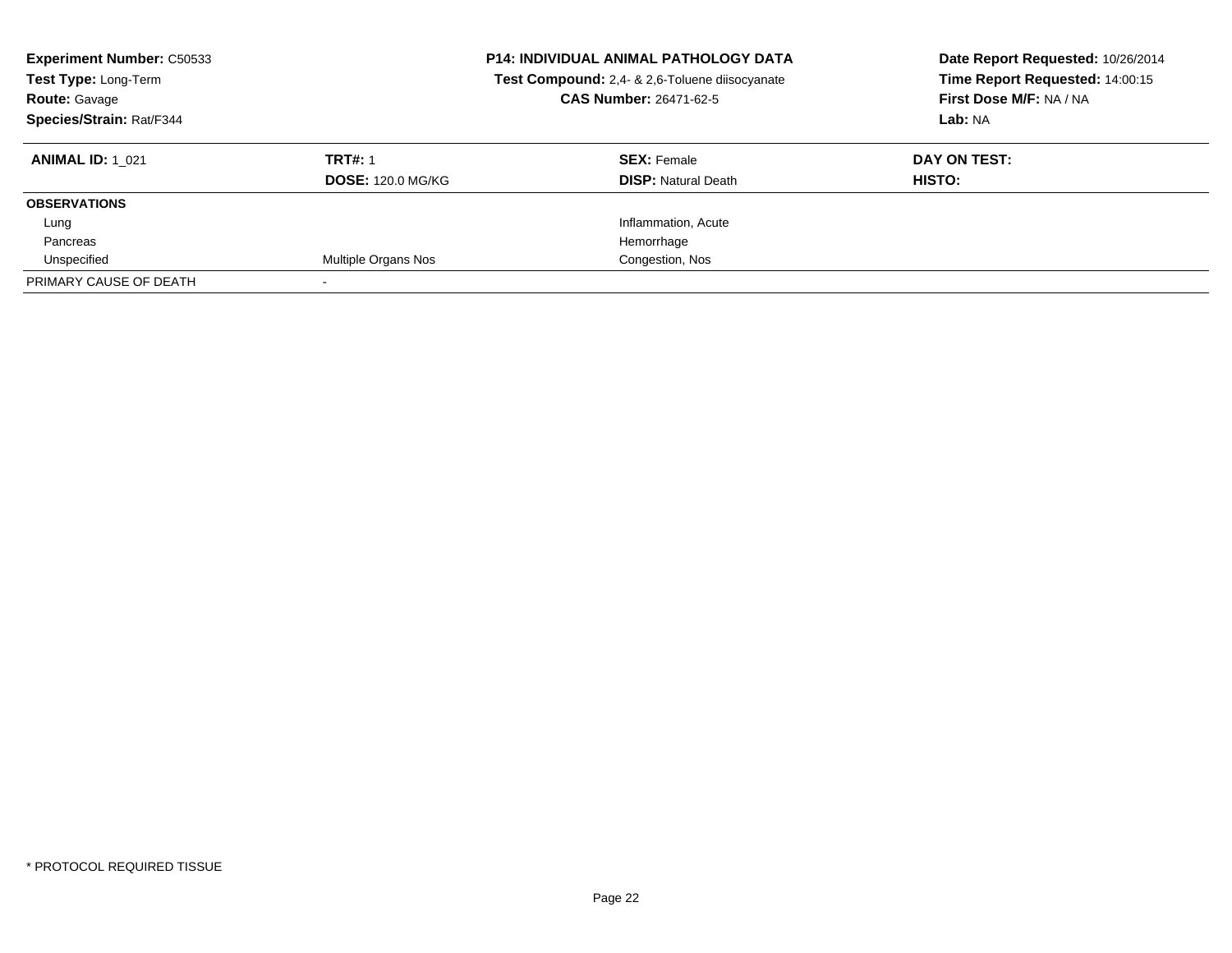**Test Type:** Long-Term

**Route:** Gavage

**Species/Strain:** Rat/F344

## **P14: INDIVIDUAL ANIMAL PATHOLOGY DATA**

 **Test Compound:** 2,4- & 2,6-Toluene diisocyanate**CAS Number:** 26471-62-5

| <b>ANIMAL ID: 1_022</b> | <b>TRT#: 1</b>           | <b>SEX: Female</b>               | DAY ON TEST: |
|-------------------------|--------------------------|----------------------------------|--------------|
|                         | <b>DOSE: 120.0 MG/KG</b> | <b>DISP:</b> Scheduled Sacrifice | HISTO:       |
| <b>OBSERVATIONS</b>     |                          |                                  |              |
| Adrenal gland           |                          | Cortical Adenoma                 |              |
|                         | Cortex Nos               | Cytoplasmic Vacuolization        |              |
|                         | <b>Cortex Nos</b>        | Degeneration, Cystic             |              |
|                         |                          | Pheochromocytoma                 |              |
| Bone marrow             |                          | Fibrosis, Myelo                  |              |
| Heart                   |                          | Fibrosis                         |              |
| Kidney                  |                          | Nephropathy                      |              |
| Liver                   |                          | Cytoplasmic Change, Basophilic   |              |
|                         |                          | Cytoplasmic Change, Eosinophilic |              |
|                         |                          | Neoplastic Nodule                |              |
| Lung                    |                          | Mineralization                   |              |
| Lymph node              | Mandibular Lymph Node    | Plasmacytosis                    |              |
| Mammary gland           |                          | Dilatation, Ducts                |              |
|                         |                          | Galactocele                      |              |
| Unspecified             |                          | Fibrosarcoma                     |              |
|                         | Multiple Organs Nos      | Hematopoiesis                    |              |
| Uterus                  |                          | <b>Endometrial Stromal Polyp</b> |              |
| PRIMARY CAUSE OF DEATH  |                          |                                  |              |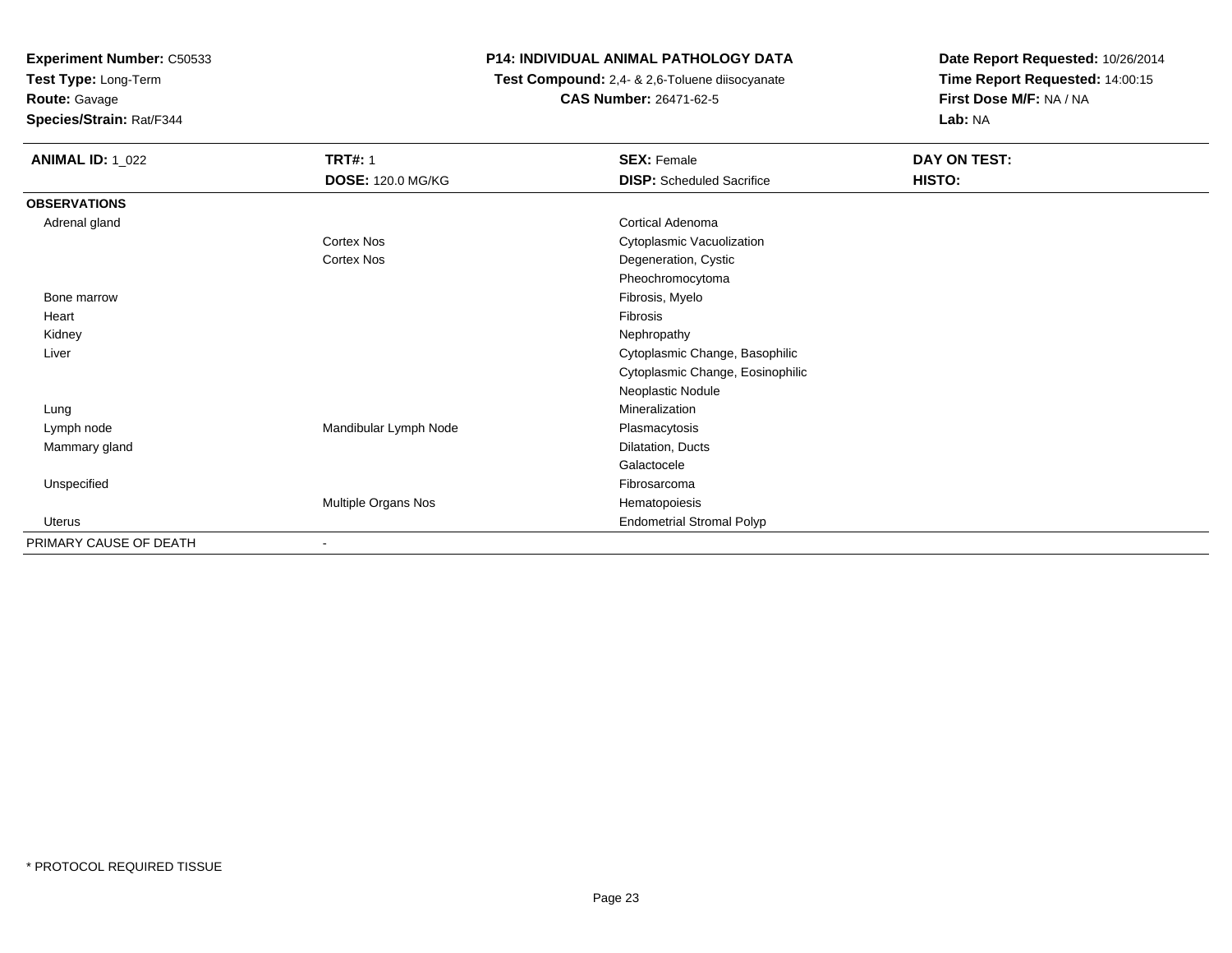**Test Type:** Long-Term

**Route:** Gavage

**Species/Strain:** Rat/F344

#### **P14: INDIVIDUAL ANIMAL PATHOLOGY DATA**

 **Test Compound:** 2,4- & 2,6-Toluene diisocyanate**CAS Number:** 26471-62-5

| <b>ANIMAL ID: 1_023</b> | <b>TRT#: 1</b>           | <b>SEX: Female</b>               | DAY ON TEST:  |  |
|-------------------------|--------------------------|----------------------------------|---------------|--|
|                         | <b>DOSE: 120.0 MG/KG</b> | <b>DISP:</b> Moribund Sacrifice  | <b>HISTO:</b> |  |
| <b>OBSERVATIONS</b>     |                          |                                  |               |  |
| Adrenal gland           |                          | Congestion, Nos                  |               |  |
| Kidney                  |                          | Nephropathy                      |               |  |
| Liver                   |                          | Cytoplasmic Change, Basophilic   |               |  |
|                         |                          | Cytoplasmic Change, Eosinophilic |               |  |
| Lung                    |                          | Fibrosis                         |               |  |
|                         |                          | Hyperplasia, Alveolar Epithelium |               |  |
|                         |                          | Inflammation, Acute              |               |  |
| Lymph node              | Mediastinal Lymph Node   | Hemorrhage                       |               |  |
| Mammary gland           |                          | Lactation                        |               |  |
| Spleen                  |                          | Hemosiderosis                    |               |  |
| PRIMARY CAUSE OF DEATH  | $\overline{\phantom{a}}$ |                                  |               |  |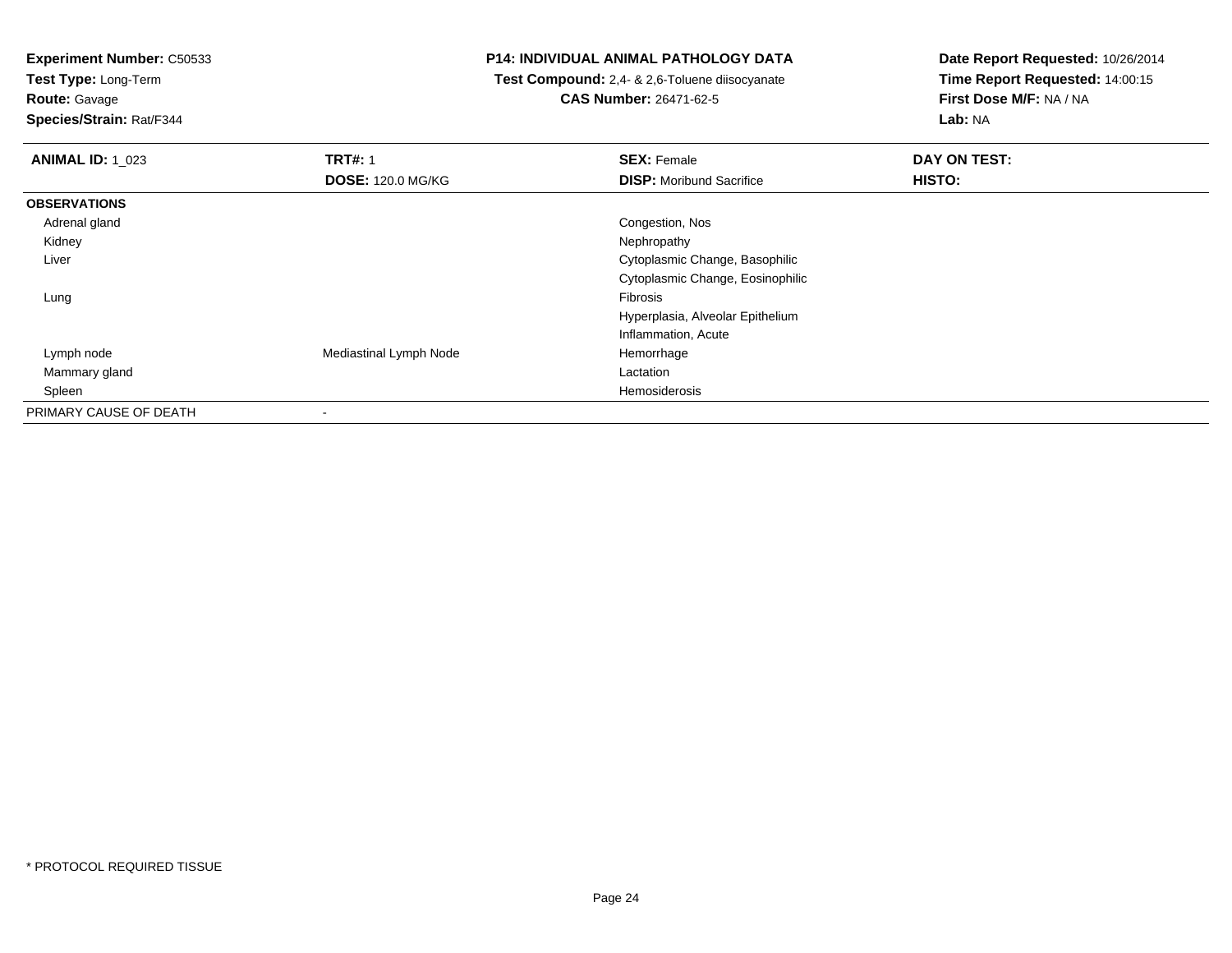**Test Type:** Long-Term

**Route:** Gavage

**Species/Strain:** Rat/F344

### **P14: INDIVIDUAL ANIMAL PATHOLOGY DATA**

 **Test Compound:** 2,4- & 2,6-Toluene diisocyanate**CAS Number:** 26471-62-5

| <b>ANIMAL ID: 1_024</b> | <b>TRT#: 1</b>           | <b>SEX: Female</b>               | DAY ON TEST: |  |
|-------------------------|--------------------------|----------------------------------|--------------|--|
|                         | <b>DOSE: 120.0 MG/KG</b> | <b>DISP: Natural Death</b>       | HISTO:       |  |
| <b>OBSERVATIONS</b>     |                          |                                  |              |  |
| Adrenal gland           |                          | Cortical Adenoma                 |              |  |
| Heart                   |                          | Fibrosis                         |              |  |
| Kidney                  |                          | Nephropathy                      |              |  |
| Liver                   |                          | Cytoplasmic Change, Basophilic   |              |  |
|                         |                          | Cytoplasmic Change, Eosinophilic |              |  |
|                         |                          | Granuloma, Nos                   |              |  |
| Lung                    |                          | Histiocytosis                    |              |  |
| Lymph node              | Mandibular Lymph Node    | Plasmacytosis                    |              |  |
| Mammary gland           |                          | Fibroadenoma                     |              |  |
| Pituitary gland         |                          | Chromophobe Adenoma              |              |  |
| Salivary gland          |                          | Atrophy, Nos                     |              |  |
| Unspecified             |                          | Fibroma                          |              |  |
| PRIMARY CAUSE OF DEATH  |                          |                                  |              |  |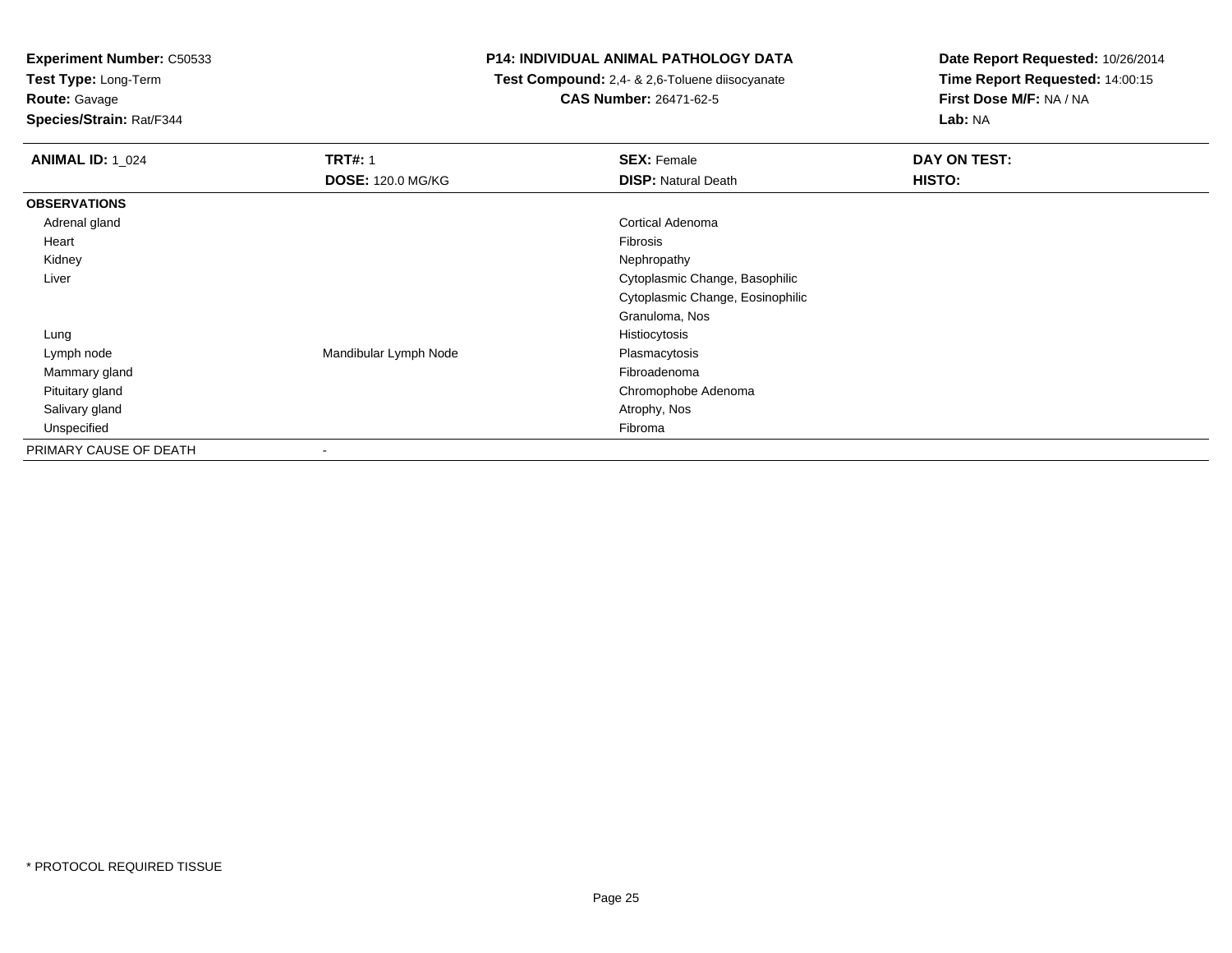**Test Type:** Long-Term

**Route:** Gavage

**Species/Strain:** Rat/F344

#### **P14: INDIVIDUAL ANIMAL PATHOLOGY DATA**

 **Test Compound:** 2,4- & 2,6-Toluene diisocyanate**CAS Number:** 26471-62-5

| <b>ANIMAL ID: 1_025</b> | <b>TRT#: 1</b>           | <b>SEX: Female</b>               | DAY ON TEST: |  |
|-------------------------|--------------------------|----------------------------------|--------------|--|
|                         | <b>DOSE: 120.0 MG/KG</b> | <b>DISP: Natural Death</b>       | HISTO:       |  |
| <b>OBSERVATIONS</b>     |                          |                                  |              |  |
| Adrenal gland           |                          | Degeneration, Cystic             |              |  |
| Heart                   |                          | Fibrosis                         |              |  |
| Kidney                  |                          | Nephropathy                      |              |  |
| Liver                   |                          | Cytoplasmic Change, Basophilic   |              |  |
|                         |                          | Cytoplasmic Change, Eosinophilic |              |  |
|                         |                          | Granuloma, Nos                   |              |  |
| Lung                    |                          | Bronchopneumonia, Acute          |              |  |
|                         |                          | Histiocytosis                    |              |  |
| Lymph node              | Mediastinal Lymph Node   | Hemorrhage                       |              |  |
| Pituitary gland         |                          | Cyst, Nos                        |              |  |
| Unspecified             | Multiple Organs Nos      | Congestion, Nos                  |              |  |
| PRIMARY CAUSE OF DEATH  | $\blacksquare$           |                                  |              |  |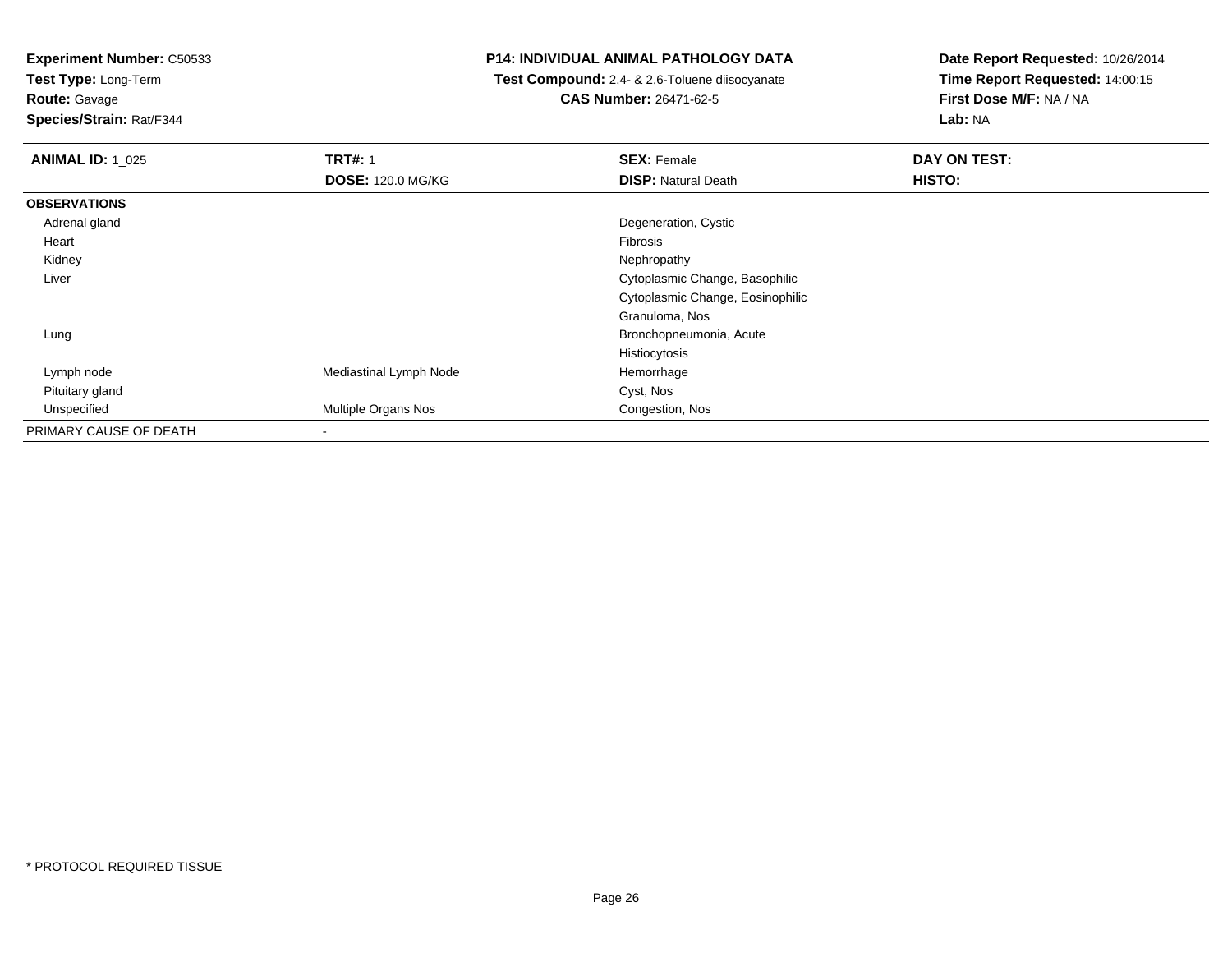**Test Type:** Long-Term

**Route:** Gavage

**Species/Strain:** Rat/F344

## **P14: INDIVIDUAL ANIMAL PATHOLOGY DATA**

 **Test Compound:** 2,4- & 2,6-Toluene diisocyanate**CAS Number:** 26471-62-5

| <b>ANIMAL ID: 1 026</b> | <b>TRT#: 1</b>           | <b>SEX: Female</b>               | DAY ON TEST: |
|-------------------------|--------------------------|----------------------------------|--------------|
|                         | <b>DOSE: 120.0 MG/KG</b> | <b>DISP: Natural Death</b>       | HISTO:       |
| <b>OBSERVATIONS</b>     |                          |                                  |              |
| Adrenal gland           |                          | <b>Cortical Adenoma</b>          |              |
|                         | Cortex Nos               | Cytoplasmic Vacuolization        |              |
|                         | Medulla                  | Hyperplasia, Nos                 |              |
| Heart                   |                          | Fibrosis                         |              |
| Kidney                  |                          | Nephropathy                      |              |
| Liver                   |                          | Cytoplasmic Change, Basophilic   |              |
|                         |                          | Cytoplasmic Change, Eosinophilic |              |
| Lung                    |                          | Bronchopneumonia, Acute          |              |
|                         |                          | Histiocytosis                    |              |
| Lymph node              | Mandibular Lymph Node    | Plasmacytosis                    |              |
| Mammary gland           |                          | Fibroadenoma                     |              |
| Pituitary gland         |                          | Chromophobe Adenoma              |              |
| Unspecified             | Multiple Organs Nos      | Hematopoiesis                    |              |
| Uterus                  | Endometrium              | Cyst, Nos                        |              |
| PRIMARY CAUSE OF DEATH  | $\overline{\phantom{a}}$ |                                  |              |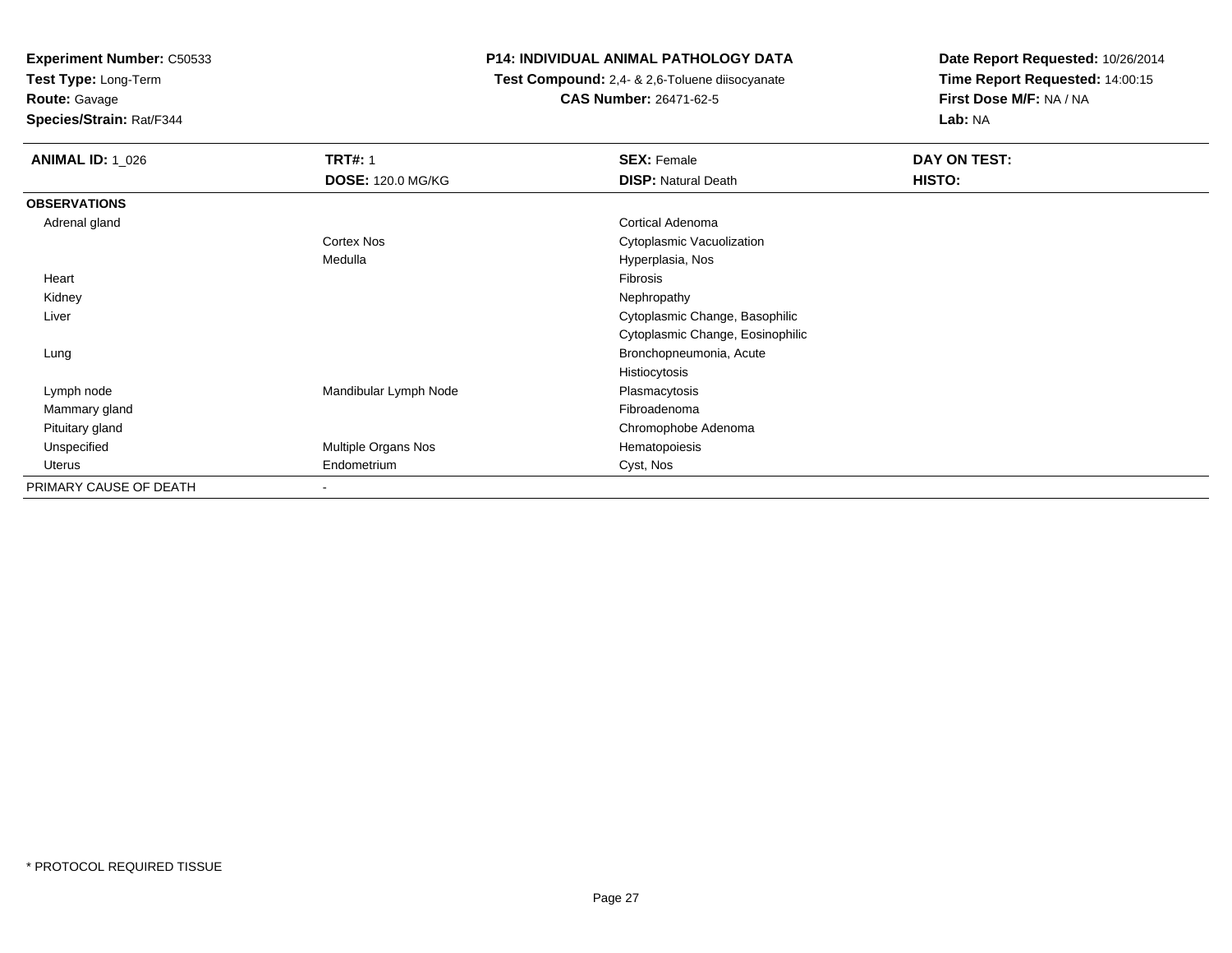**Test Type:** Long-Term

**Route:** Gavage

**Species/Strain:** Rat/F344

#### **P14: INDIVIDUAL ANIMAL PATHOLOGY DATA**

 **Test Compound:** 2,4- & 2,6-Toluene diisocyanate**CAS Number:** 26471-62-5

| <b>ANIMAL ID: 1_027</b> | <b>TRT#: 1</b>             | <b>SEX: Female</b>               | DAY ON TEST: |  |
|-------------------------|----------------------------|----------------------------------|--------------|--|
|                         | <b>DOSE: 120.0 MG/KG</b>   | <b>DISP: Natural Death</b>       | HISTO:       |  |
| <b>OBSERVATIONS</b>     |                            |                                  |              |  |
| Adrenal gland           |                            | Degeneration, Cystic             |              |  |
| Heart                   |                            | Fibrosis                         |              |  |
| Kidney                  |                            | Nephropathy                      |              |  |
| Liver                   |                            | <b>Abnormal Curvature</b>        |              |  |
|                         |                            | Cytoplasmic Change, Basophilic   |              |  |
|                         |                            | Cytoplasmic Change, Eosinophilic |              |  |
| Lung                    |                            | Bronchopneumonia, Acute          |              |  |
| Lymph node              | Mediastinal Lymph Node     | Hemorrhage                       |              |  |
| Unspecified             | <b>Multiple Organs Nos</b> | Congestion, Nos                  |              |  |
| PRIMARY CAUSE OF DEATH  |                            |                                  |              |  |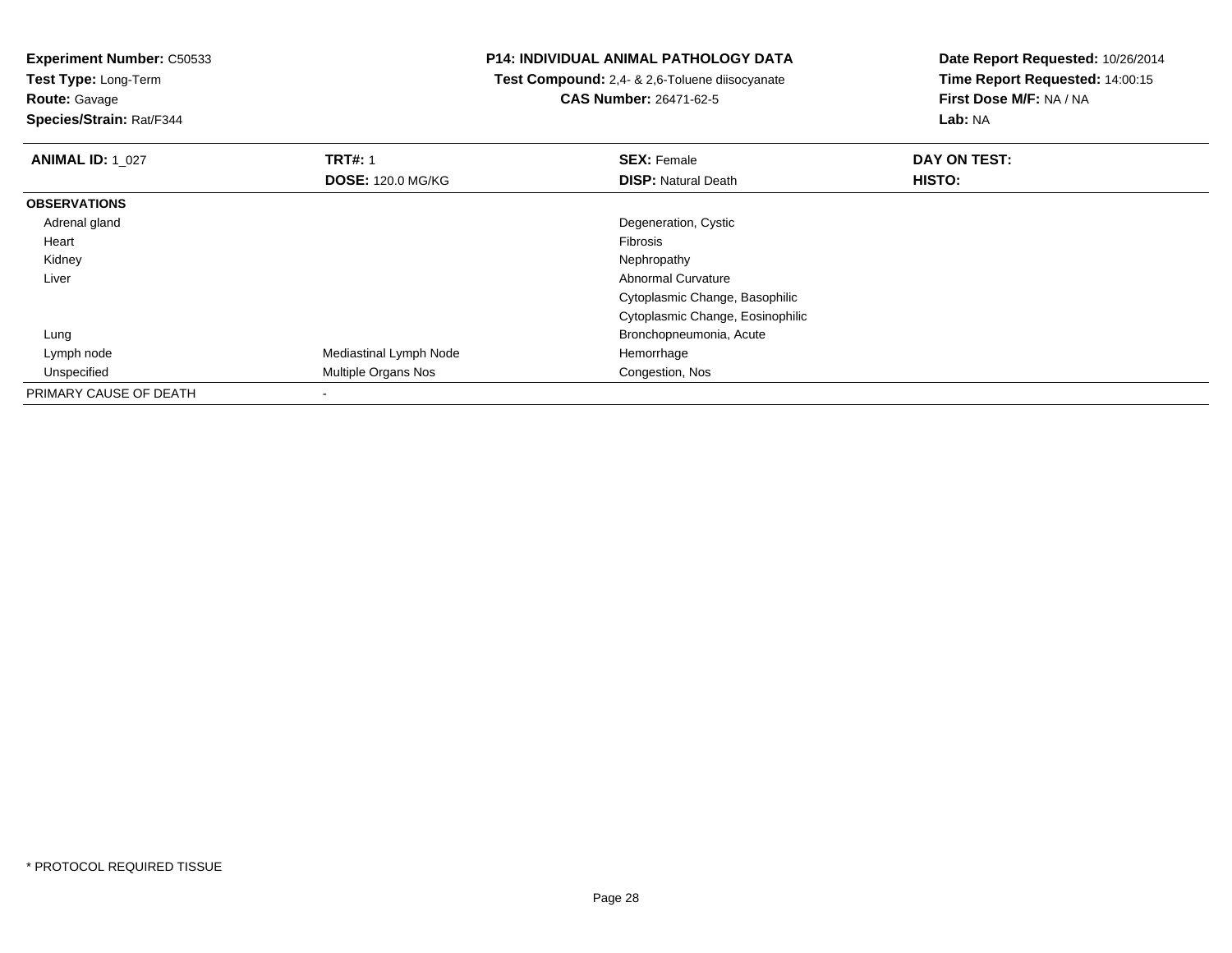**Test Type:** Long-Term

**Route:** Gavage

**Species/Strain:** Rat/F344

# **P14: INDIVIDUAL ANIMAL PATHOLOGY DATA**

 **Test Compound:** 2,4- & 2,6-Toluene diisocyanate**CAS Number:** 26471-62-5

| <b>ANIMAL ID: 1_028</b> | <b>TRT#: 1</b>           | <b>SEX: Female</b>               | DAY ON TEST: |
|-------------------------|--------------------------|----------------------------------|--------------|
|                         | <b>DOSE: 120.0 MG/KG</b> | <b>DISP: Natural Death</b>       | HISTO:       |
| <b>OBSERVATIONS</b>     |                          |                                  |              |
| Adrenal gland           |                          | Hyperplasia, Nodular             |              |
| Heart                   |                          | Fibrosis                         |              |
| Kidney                  |                          | Nephropathy                      |              |
| Liver                   |                          | <b>Abnormal Curvature</b>        |              |
|                         |                          | Cytoplasmic Change, Basophilic   |              |
|                         |                          | Cytoplasmic Change, Eosinophilic |              |
|                         |                          | Fibrosis                         |              |
|                         |                          | Neoplastic Nodule                |              |
| Lung                    |                          | Histiocytosis                    |              |
| Lymph node              | Mandibular Lymph Node    | Plasmacytosis                    |              |
| Mammary gland           |                          | Lactation                        |              |
| Unspecified             | Multiple Organs Nos      | Congestion, Nos                  |              |
|                         | Multiple Organs Nos      | Hematopoiesis                    |              |
| Vagina                  |                          | Inflammation, Acute Necrotizing  |              |
|                         |                          | Squamous Cell Papilloma          |              |
| PRIMARY CAUSE OF DEATH  | -                        |                                  |              |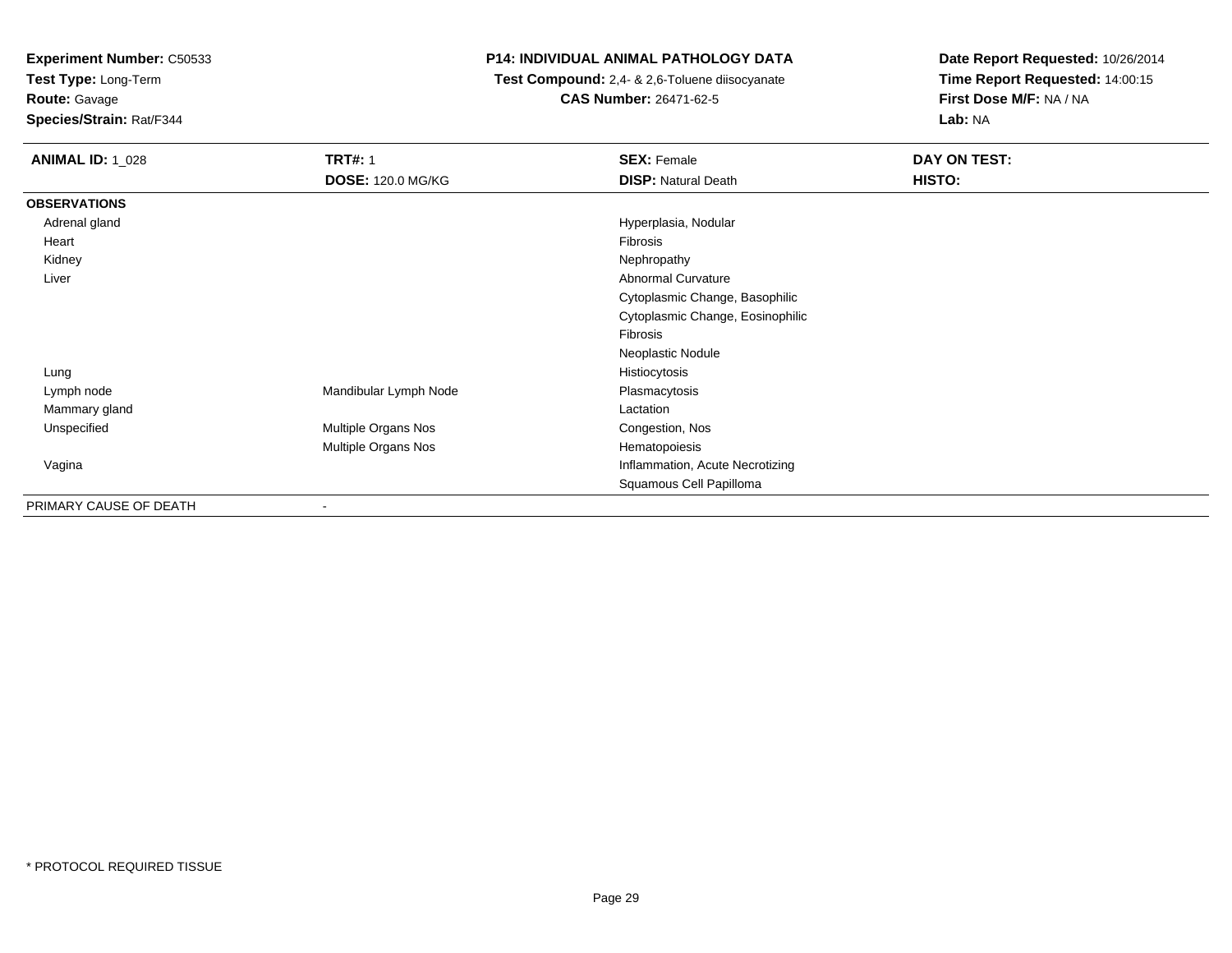**Test Type:** Long-Term

**Route:** Gavage

**Species/Strain:** Rat/F344

#### **P14: INDIVIDUAL ANIMAL PATHOLOGY DATA**

 **Test Compound:** 2,4- & 2,6-Toluene diisocyanate**CAS Number:** 26471-62-5

| <b>ANIMAL ID: 1_029</b> | <b>TRT#: 1</b>           | <b>SEX: Female</b>               | DAY ON TEST: |  |
|-------------------------|--------------------------|----------------------------------|--------------|--|
|                         | <b>DOSE: 120.0 MG/KG</b> | <b>DISP:</b> Moribund Sacrifice  | HISTO:       |  |
| <b>OBSERVATIONS</b>     |                          |                                  |              |  |
| Adrenal gland           |                          | Congestion, Nos                  |              |  |
|                         |                          | Cytoplasmic Vacuolization        |              |  |
| Bone marrow             |                          | Fibrosis, Myelo                  |              |  |
| Heart                   |                          | Fibrosis                         |              |  |
| Kidney                  |                          | Nephropathy                      |              |  |
| Liver                   |                          | Cytoplasmic Change, Basophilic   |              |  |
| Lung                    |                          | Bronchopneumonia, Acute          |              |  |
|                         |                          | Granuloma, Nos                   |              |  |
| Mammary gland           |                          | Lactation                        |              |  |
| Pituitary gland         |                          | Cyst, Nos                        |              |  |
| Unspecified             | Multiple Organs Nos      | Hematopoiesis                    |              |  |
| Uterus                  |                          | <b>Endometrial Stromal Polyp</b> |              |  |
| PRIMARY CAUSE OF DEATH  |                          |                                  |              |  |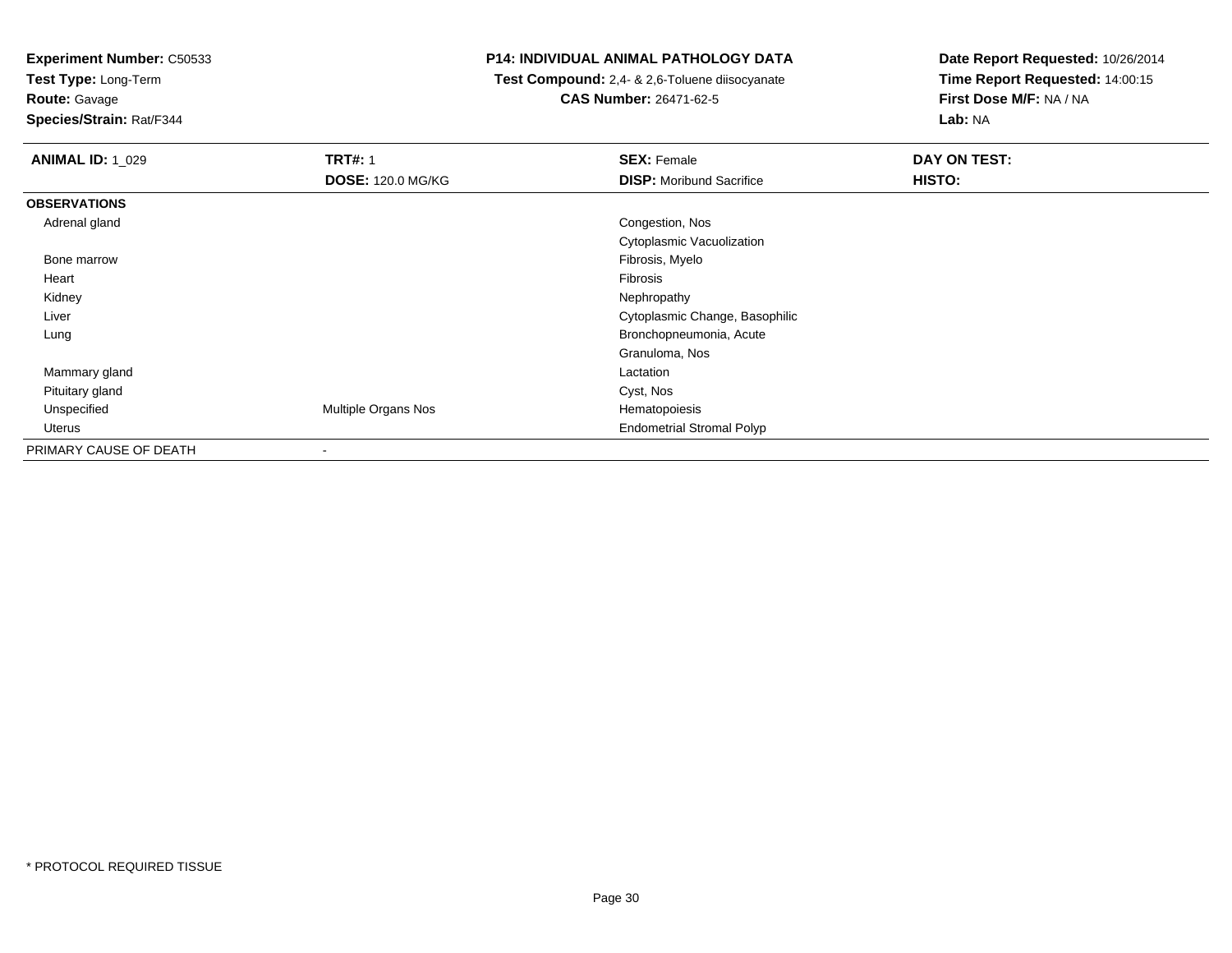**Test Type:** Long-Term

**Route:** Gavage

**Species/Strain:** Rat/F344

#### **P14: INDIVIDUAL ANIMAL PATHOLOGY DATA**

 **Test Compound:** 2,4- & 2,6-Toluene diisocyanate**CAS Number:** 26471-62-5

| <b>ANIMAL ID: 1_030</b> | <b>TRT#: 1</b>           | <b>SEX: Female</b>               | DAY ON TEST: |
|-------------------------|--------------------------|----------------------------------|--------------|
|                         | <b>DOSE: 120.0 MG/KG</b> | <b>DISP:</b> Moribund Sacrifice  | HISTO:       |
| <b>OBSERVATIONS</b>     |                          |                                  |              |
| Heart                   |                          | Fibrosis                         |              |
| Kidney                  |                          | Nephropathy                      |              |
| Liver                   |                          | Cytoplasmic Change, Basophilic   |              |
|                         |                          | Cytoplasmic Change, Eosinophilic |              |
| Lung                    |                          | Bronchopneumonia, Acute          |              |
|                         |                          | Fibrosis                         |              |
| Pituitary gland         |                          | Cyst, Nos                        |              |
| Salivary gland          |                          | Atrophy, Nos                     |              |
| Skin                    |                          | Acanthosis                       |              |
| Unspecified             | Multiple Organs Nos      | Congestion, Nos                  |              |
| Uterus                  | Endometrium              | Cyst, Nos                        |              |
|                         |                          | <b>Endometrial Stromal Polyp</b> |              |
| PRIMARY CAUSE OF DEATH  | $\overline{\phantom{a}}$ |                                  |              |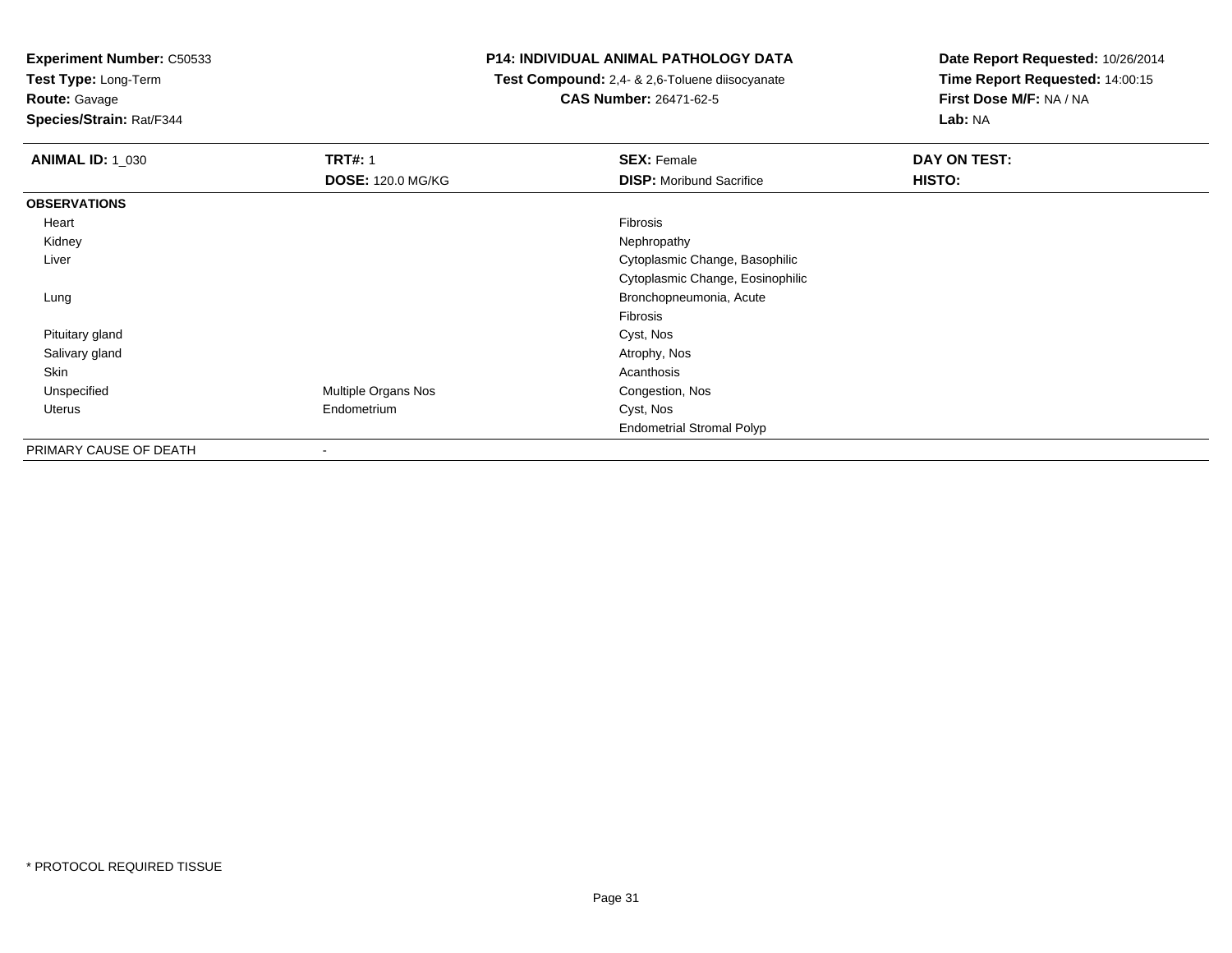**Test Type:** Long-Term

**Route:** Gavage

**Species/Strain:** Rat/F344

# **P14: INDIVIDUAL ANIMAL PATHOLOGY DATA**

 **Test Compound:** 2,4- & 2,6-Toluene diisocyanate**CAS Number:** 26471-62-5

| <b>ANIMAL ID: 1_031</b> | <b>TRT#: 1</b>           | <b>SEX: Female</b>               | DAY ON TEST: |
|-------------------------|--------------------------|----------------------------------|--------------|
|                         | <b>DOSE: 120.0 MG/KG</b> | <b>DISP:</b> Scheduled Sacrifice | HISTO:       |
| <b>OBSERVATIONS</b>     |                          |                                  |              |
| Adrenal gland           | <b>Cortex Nos</b>        | Hyperplasia, Nodular             |              |
| <b>Brain</b>            |                          | Mineralization                   |              |
| Heart                   |                          | Fibrosis                         |              |
| Kidney                  |                          | Nephropathy                      |              |
| Liver                   |                          | Cytoplasmic Change, Basophilic   |              |
|                         |                          | Cytoplasmic Vacuolization        |              |
| Lung                    |                          | Bronchopneumonia, Acute          |              |
|                         |                          | Hyperplasia, Alveolar Epithelium |              |
|                         |                          | Inflammation, Interstitial       |              |
| Lymph node              | Mediastinal Lymph Node   | Hemorrhage                       |              |
|                         | Mandibular Lymph Node    | Plasmacytosis                    |              |
| Mammary gland           |                          | Fibroadenoma                     |              |
|                         |                          | Papillary Adenoma                |              |
| Pancreas                |                          | Acinar-Cell Adenoma              |              |
|                         | Islets                   | Islet-Cell Adenoma               |              |
| Parathyroid gland       |                          | Hyperplasia, Nos                 |              |
| Pituitary gland         |                          | Chromophobe Adenoma              |              |
| Spleen                  |                          | Hemosiderosis                    |              |
| Stomach                 | <b>Fundal Gland</b>      | Dilatation, Nos                  |              |
|                         |                          | Edema, Nos                       |              |
| Thyroid                 |                          | C-Cell Adenoma                   |              |
| Unspecified             | <b>Back</b>              | Leiomyosarcoma                   |              |
| PRIMARY CAUSE OF DEATH  |                          |                                  |              |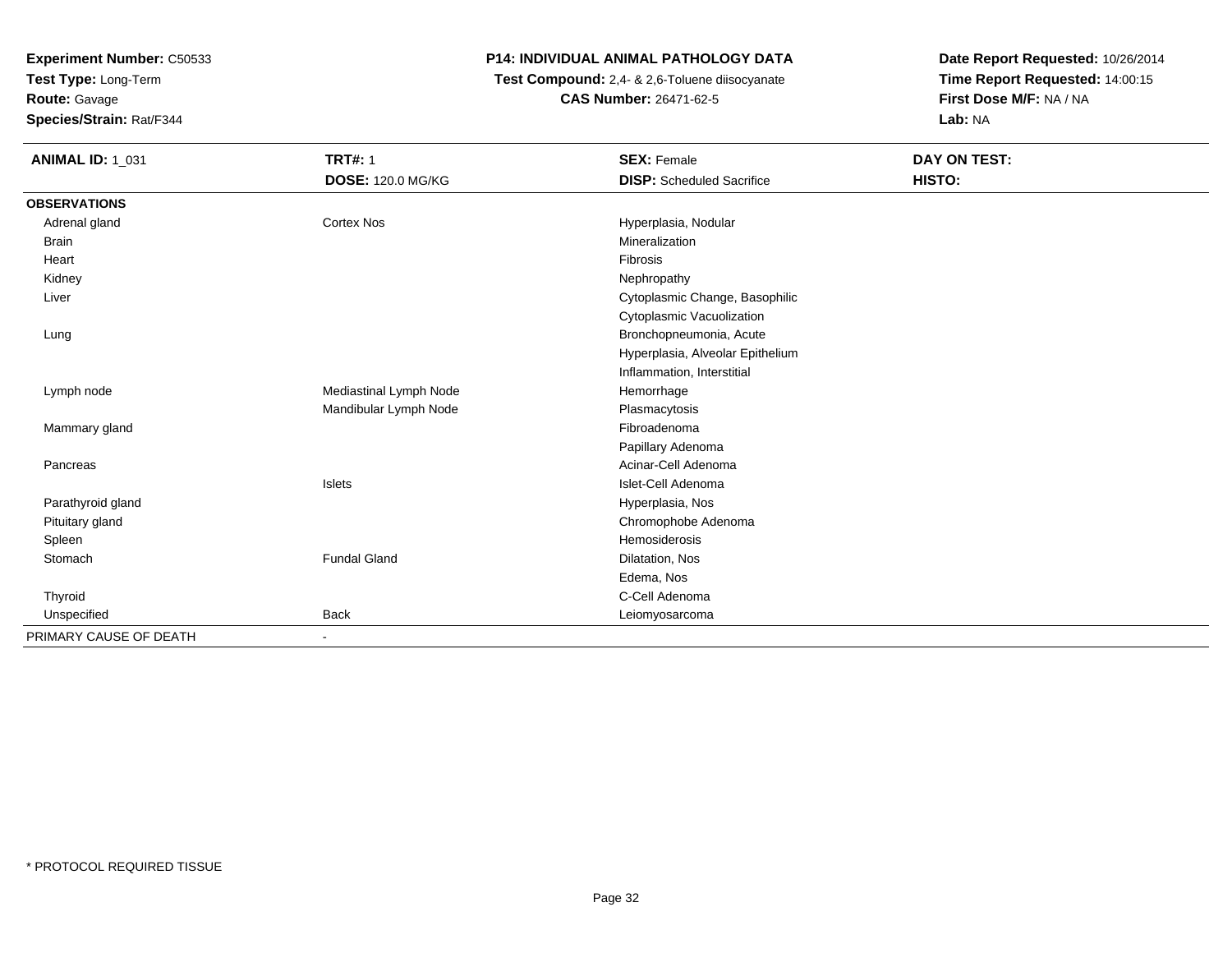| <b>Experiment Number: C50533</b><br>Test Type: Long-Term<br><b>Route: Gavage</b><br>Species/Strain: Rat/F344 | <b>P14: INDIVIDUAL ANIMAL PATHOLOGY DATA</b><br>Test Compound: 2,4- & 2,6-Toluene diisocyanate<br>CAS Number: 26471-62-5 |                                  | Date Report Requested: 10/26/2014<br>Time Report Requested: 14:00:15<br>First Dose M/F: NA / NA<br>Lab: NA |
|--------------------------------------------------------------------------------------------------------------|--------------------------------------------------------------------------------------------------------------------------|----------------------------------|------------------------------------------------------------------------------------------------------------|
| <b>ANIMAL ID: 1 032</b>                                                                                      | <b>TRT#: 1</b>                                                                                                           | <b>SEX: Female</b>               | DAY ON TEST:                                                                                               |
|                                                                                                              | <b>DOSE: 120.0 MG/KG</b>                                                                                                 | <b>DISP:</b> Natural Death       | HISTO:                                                                                                     |
| <b>OBSERVATIONS</b>                                                                                          |                                                                                                                          |                                  |                                                                                                            |
| Heart                                                                                                        |                                                                                                                          | <b>Fibrosis</b>                  |                                                                                                            |
| Liver                                                                                                        |                                                                                                                          | Cytoplasmic Change, Basophilic   |                                                                                                            |
|                                                                                                              |                                                                                                                          | Cytoplasmic Change, Eosinophilic |                                                                                                            |
| Unspecified                                                                                                  | <b>Multiple Organs Nos</b>                                                                                               | Congestion, Nos                  |                                                                                                            |
| PRIMARY CAUSE OF DEATH                                                                                       |                                                                                                                          |                                  |                                                                                                            |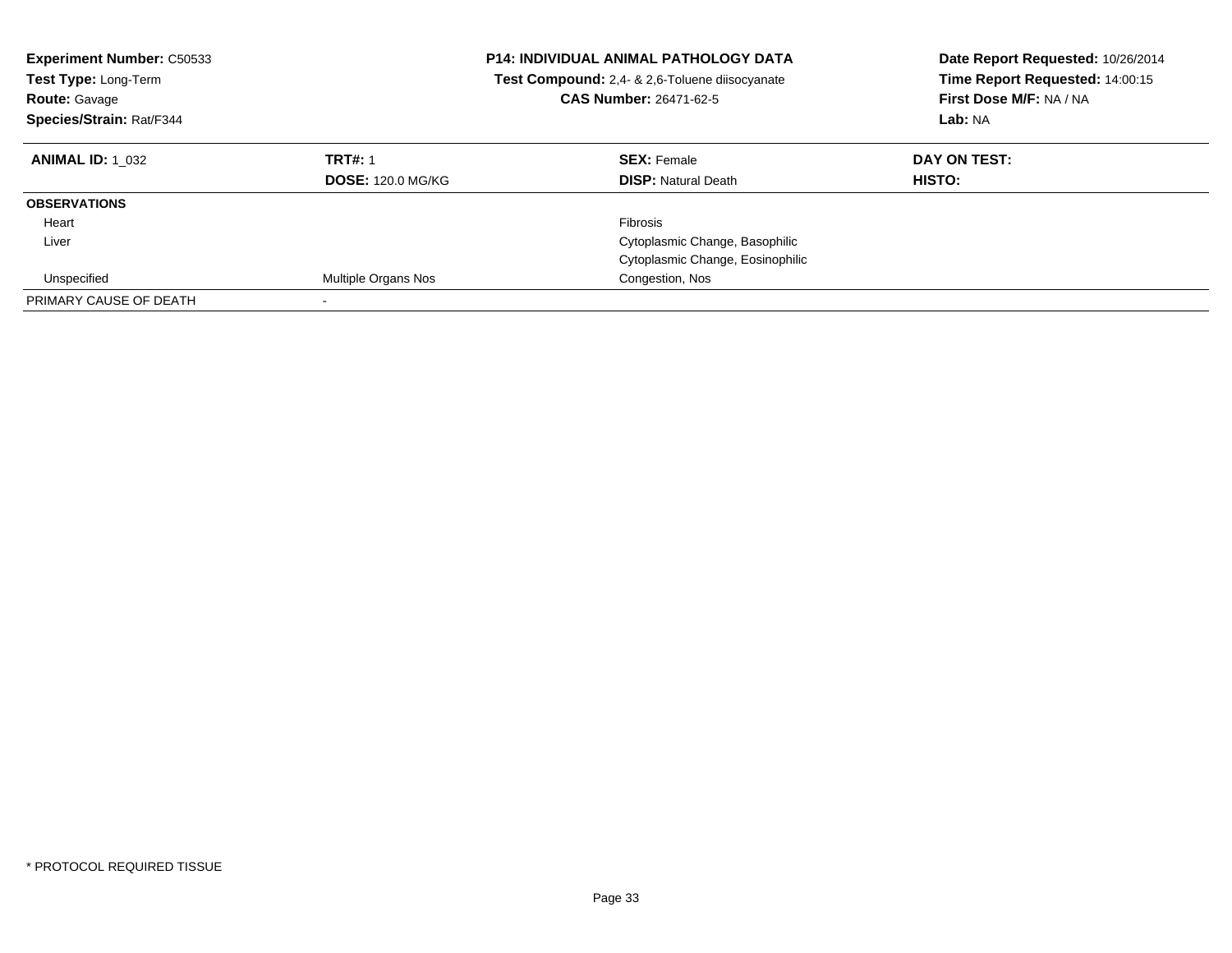**Test Type:** Long-Term

**Route:** Gavage

**Species/Strain:** Rat/F344

#### **P14: INDIVIDUAL ANIMAL PATHOLOGY DATA**

 **Test Compound:** 2,4- & 2,6-Toluene diisocyanate**CAS Number:** 26471-62-5

| <b>ANIMAL ID: 1_033</b> | <b>TRT#: 1</b>           | <b>SEX: Female</b>             | DAY ON TEST: |  |
|-------------------------|--------------------------|--------------------------------|--------------|--|
|                         | <b>DOSE: 120.0 MG/KG</b> | <b>DISP: Natural Death</b>     | HISTO:       |  |
| <b>OBSERVATIONS</b>     |                          |                                |              |  |
| Adrenal gland           | Cortex Nos               | Cytoplasmic Change, Nos        |              |  |
| Kidney                  |                          | Nephropathy                    |              |  |
| Liver                   |                          | Cytoplasmic Change, Basophilic |              |  |
|                         | <b>Bile Duct</b>         | Hyperplasia, Nos               |              |  |
| Lung                    |                          | Bronchopneumonia, Acute        |              |  |
| Lymph node              |                          | Plasmacytosis                  |              |  |
| Mammary gland           |                          | Fibroadenoma                   |              |  |
| Pituitary gland         |                          | Angiectasis                    |              |  |
| Spleen                  |                          | Depletion, Lymphoid            |              |  |
|                         |                          | Hemosiderosis                  |              |  |
| Unspecified             | Multiple Organs Nos      | Congestion, Nos                |              |  |
|                         | Multiple Organs Nos      | Hematopoiesis                  |              |  |
| PRIMARY CAUSE OF DEATH  | $\,$                     |                                |              |  |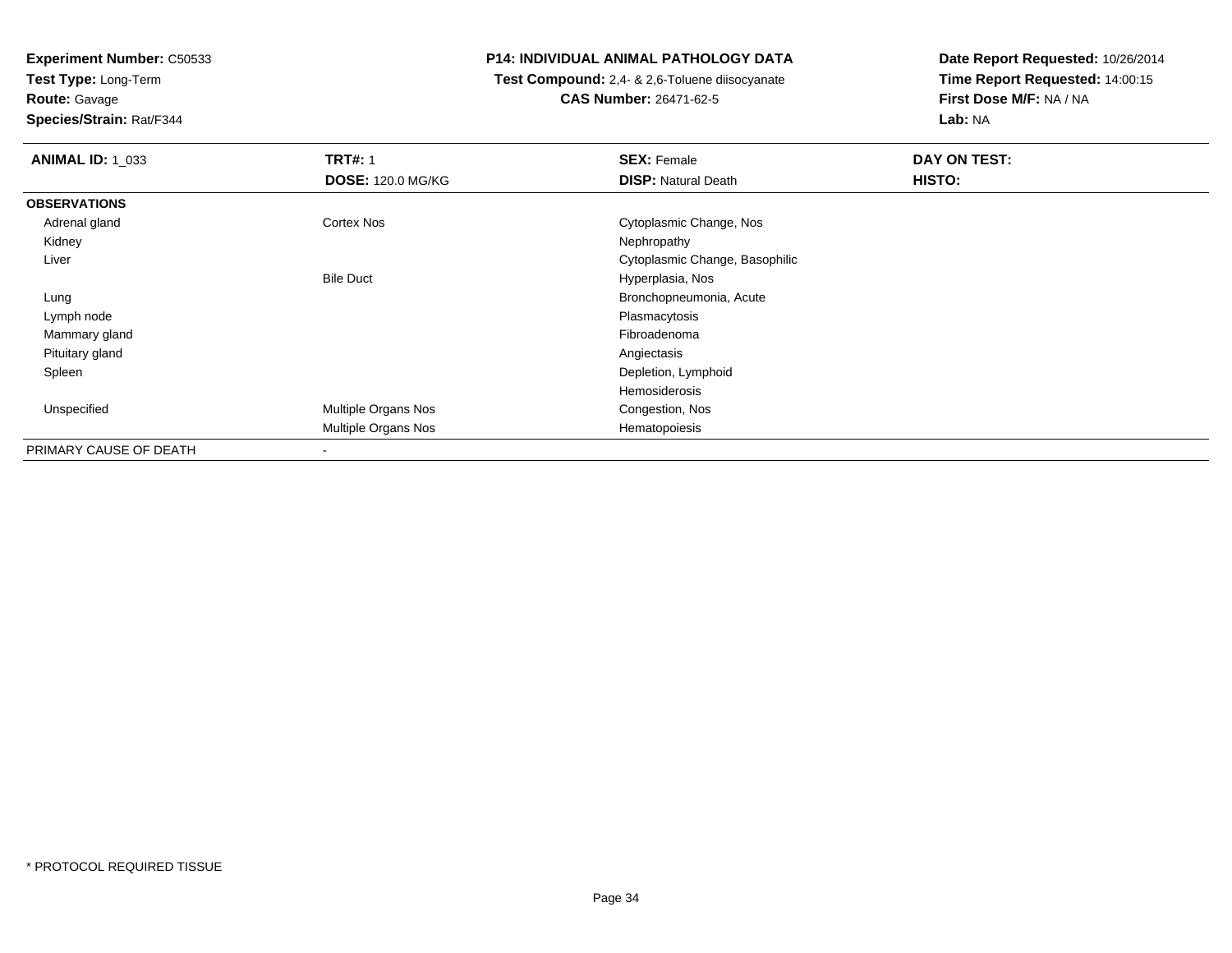**Test Type:** Long-Term

# **Route:** Gavage

**Species/Strain:** Rat/F344

# **P14: INDIVIDUAL ANIMAL PATHOLOGY DATA**

 **Test Compound:** 2,4- & 2,6-Toluene diisocyanate**CAS Number:** 26471-62-5

| <b>ANIMAL ID: 1_034</b> | <b>TRT#: 1</b><br><b>DOSE: 120.0 MG/KG</b> | <b>SEX: Female</b><br><b>DISP: Natural Death</b> | DAY ON TEST:<br>HISTO: |
|-------------------------|--------------------------------------------|--------------------------------------------------|------------------------|
| <b>OBSERVATIONS</b>     |                                            |                                                  |                        |
| Adrenal gland           |                                            | Congestion, Nos                                  |                        |
|                         | Cortex Nos                                 | Hyperplasia, Nodular                             |                        |
| <b>Bone</b>             | Sternum                                    | Osteosclerosis                                   |                        |
| Heart                   |                                            | Fibrosis                                         |                        |
| Intestine Large         | Colon                                      | Parasitism                                       |                        |
| Kidney                  |                                            | Nephropathy                                      |                        |
| Liver                   |                                            | Cytoplasmic Change, Basophilic                   |                        |
|                         |                                            | Cytoplasmic Change, Eosinophilic                 |                        |
|                         |                                            | Inflammation, Acute Necrotizing                  |                        |
| Lung                    |                                            | Bronchopneumonia, Acute                          |                        |
|                         |                                            | Histiocytosis                                    |                        |
| Lymph node              | Mandibular Lymph Node                      | Plasmacytosis                                    |                        |
| Mammary gland           |                                            | Cystadenoma, Nos                                 |                        |
| Spleen                  |                                            | Hemosiderosis                                    |                        |
| Unspecified             | Groin                                      | Fibrosarcoma                                     |                        |
|                         | Multiple Organs Nos                        | Hematopoiesis                                    |                        |
| PRIMARY CAUSE OF DEATH  | $\,$                                       |                                                  |                        |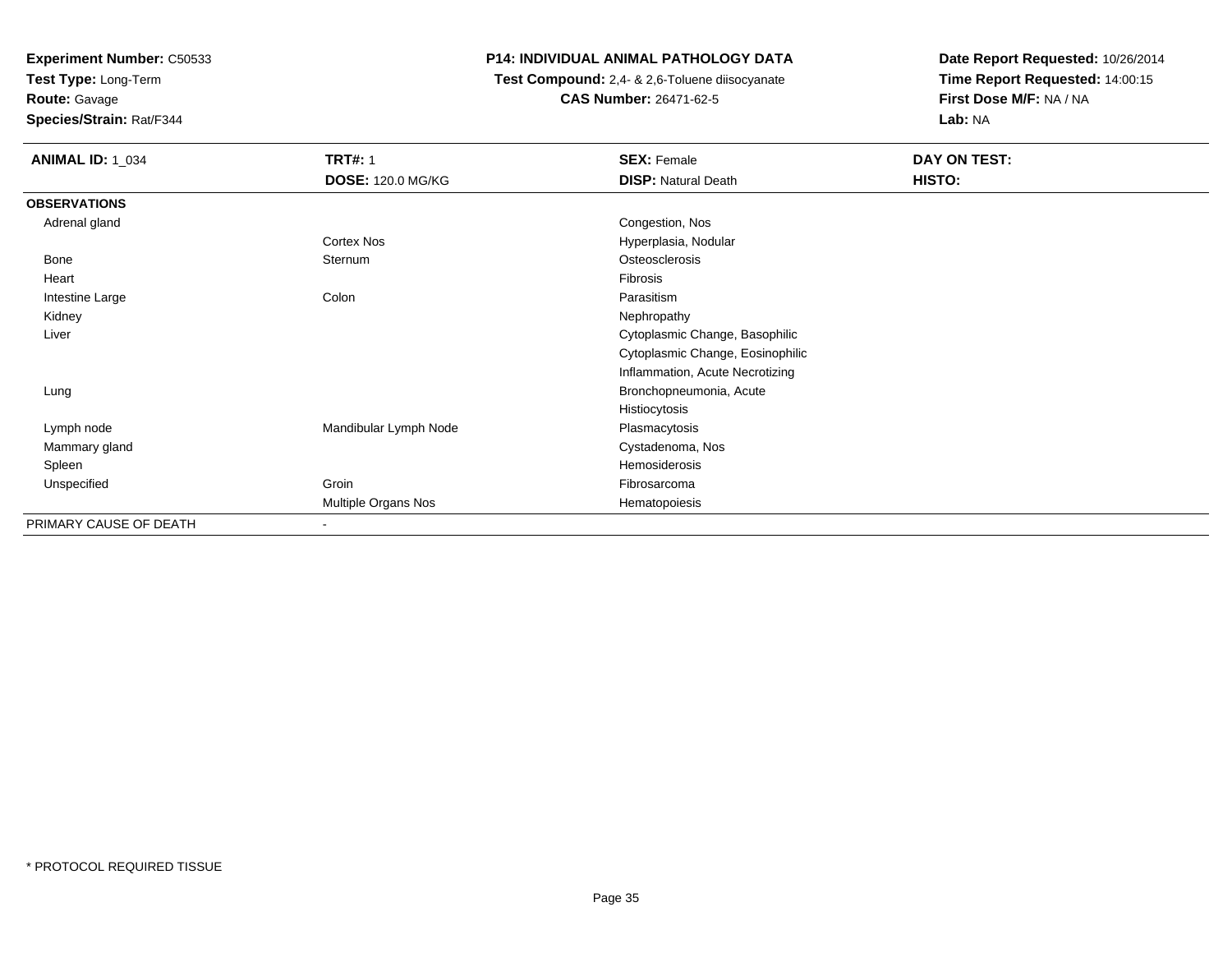**Test Type:** Long-Term

**Route:** Gavage

**Species/Strain:** Rat/F344

#### **P14: INDIVIDUAL ANIMAL PATHOLOGY DATA**

 **Test Compound:** 2,4- & 2,6-Toluene diisocyanate**CAS Number:** 26471-62-5

| <b>ANIMAL ID: 1_035</b> | <b>TRT#: 1</b>           | <b>SEX: Female</b>               | DAY ON TEST: |  |
|-------------------------|--------------------------|----------------------------------|--------------|--|
|                         | <b>DOSE: 120.0 MG/KG</b> | <b>DISP: Natural Death</b>       | HISTO:       |  |
| <b>OBSERVATIONS</b>     |                          |                                  |              |  |
| Adrenal gland           |                          | Hyperplasia, Nodular             |              |  |
| Heart                   |                          | Fibrosis                         |              |  |
|                         |                          | Inflammation, Acute              |              |  |
| Kidney                  |                          | Nephropathy                      |              |  |
| Liver                   |                          | Cytoplasmic Change, Basophilic   |              |  |
|                         |                          | Cytoplasmic Change, Eosinophilic |              |  |
| Mammary gland           |                          | Fibroadenoma                     |              |  |
| Spleen                  |                          | Hemosiderosis                    |              |  |
| Unspecified             | Multiple Organs Nos      | Congestion, Nos                  |              |  |
| PRIMARY CAUSE OF DEATH  | $\,$                     |                                  |              |  |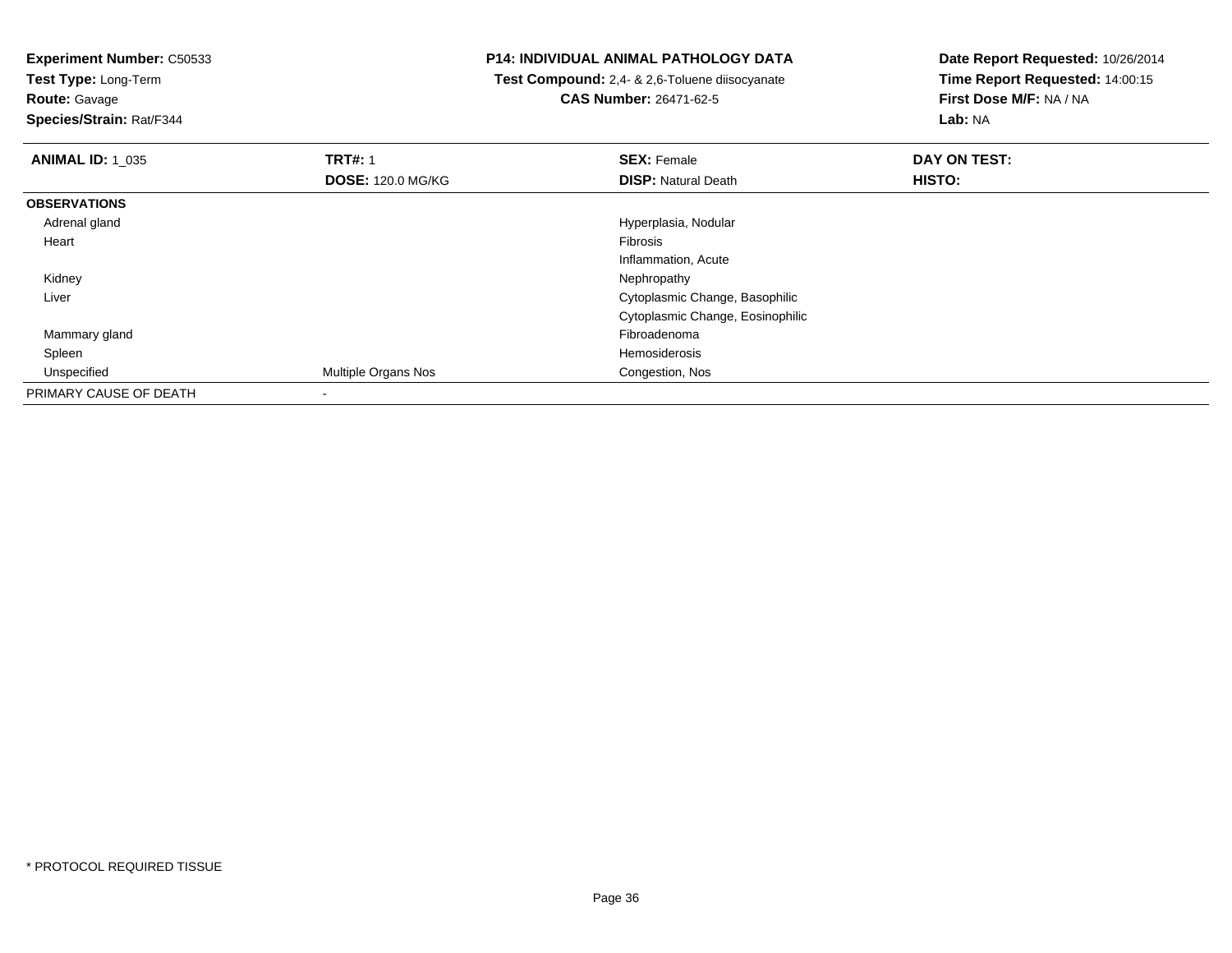| <b>Experiment Number: C50533</b><br>Test Type: Long-Term<br><b>Route: Gavage</b><br>Species/Strain: Rat/F344 |                          | <b>P14: INDIVIDUAL ANIMAL PATHOLOGY DATA</b><br>Test Compound: 2,4- & 2,6-Toluene diisocyanate<br><b>CAS Number: 26471-62-5</b> | Date Report Requested: 10/26/2014<br>Time Report Requested: 14:00:15<br>First Dose M/F: NA / NA<br>Lab: NA |
|--------------------------------------------------------------------------------------------------------------|--------------------------|---------------------------------------------------------------------------------------------------------------------------------|------------------------------------------------------------------------------------------------------------|
| <b>ANIMAL ID: 1 036</b>                                                                                      | <b>TRT#: 1</b>           | <b>SEX: Female</b>                                                                                                              | DAY ON TEST:                                                                                               |
|                                                                                                              | <b>DOSE: 120.0 MG/KG</b> | <b>DISP:</b> Natural Death                                                                                                      | HISTO:                                                                                                     |
| <b>OBSERVATIONS</b>                                                                                          |                          |                                                                                                                                 |                                                                                                            |
| Heart                                                                                                        |                          | Hemorrhage                                                                                                                      |                                                                                                            |
| Kidney                                                                                                       |                          | Mineralization                                                                                                                  |                                                                                                            |
| Lung                                                                                                         |                          | Edema, Nos                                                                                                                      |                                                                                                            |
| Stomach                                                                                                      |                          | Inflammation, Acute                                                                                                             |                                                                                                            |
| Unspecified                                                                                                  | Multiple Organs Nos      | Congestion, Nos                                                                                                                 |                                                                                                            |
| PRIMARY CAUSE OF DEATH                                                                                       |                          |                                                                                                                                 |                                                                                                            |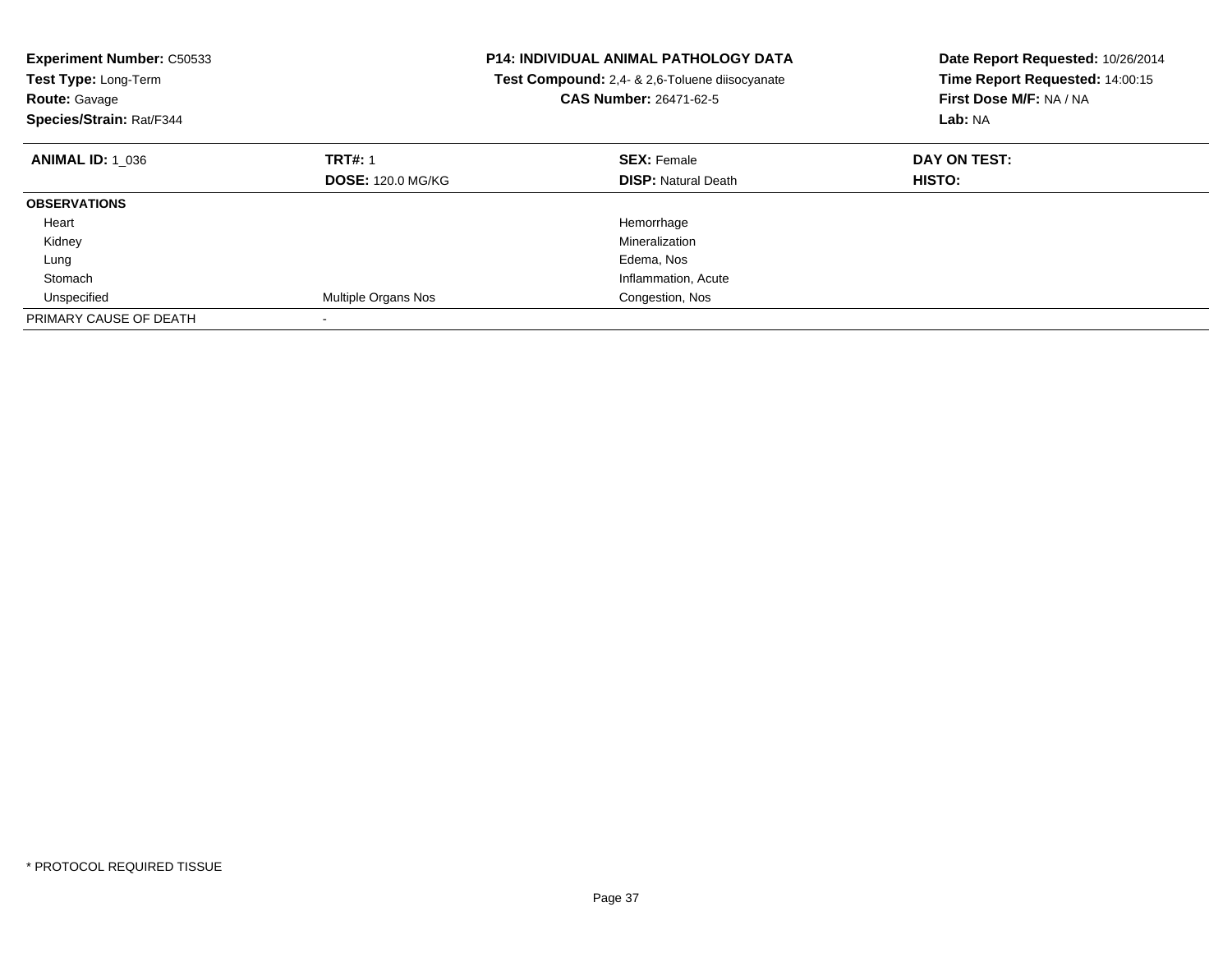**Test Type:** Long-Term

**Route:** Gavage

**Species/Strain:** Rat/F344

# **P14: INDIVIDUAL ANIMAL PATHOLOGY DATA**

 **Test Compound:** 2,4- & 2,6-Toluene diisocyanate**CAS Number:** 26471-62-5

| <b>ANIMAL ID: 1_037</b> | <b>TRT#: 1</b>           | <b>SEX: Female</b>               | DAY ON TEST: |
|-------------------------|--------------------------|----------------------------------|--------------|
|                         | <b>DOSE: 120.0 MG/KG</b> | <b>DISP: Natural Death</b>       | HISTO:       |
| <b>OBSERVATIONS</b>     |                          |                                  |              |
| Adrenal gland           | Cortex Nos               | Hyperplasia, Nodular             |              |
| Heart                   |                          | Fibrosis                         |              |
| Kidney                  |                          | Nephropathy                      |              |
| Liver                   |                          | Cytoplasmic Change, Basophilic   |              |
|                         |                          | Cytoplasmic Change, Eosinophilic |              |
|                         |                          | Neoplastic Nodule                |              |
| Lung                    |                          | Alveolar/Bronchiolar Carcinoma   |              |
| Lymph node              | Mandibular Lymph Node    | Plasmacytosis                    |              |
| Mammary gland           |                          | Lactation                        |              |
| Pituitary gland         |                          | Chromophobe Adenoma              |              |
| Unspecified             | Multiple Organs Nos      | Congestion, Nos                  |              |
| PRIMARY CAUSE OF DEATH  | $\blacksquare$           |                                  |              |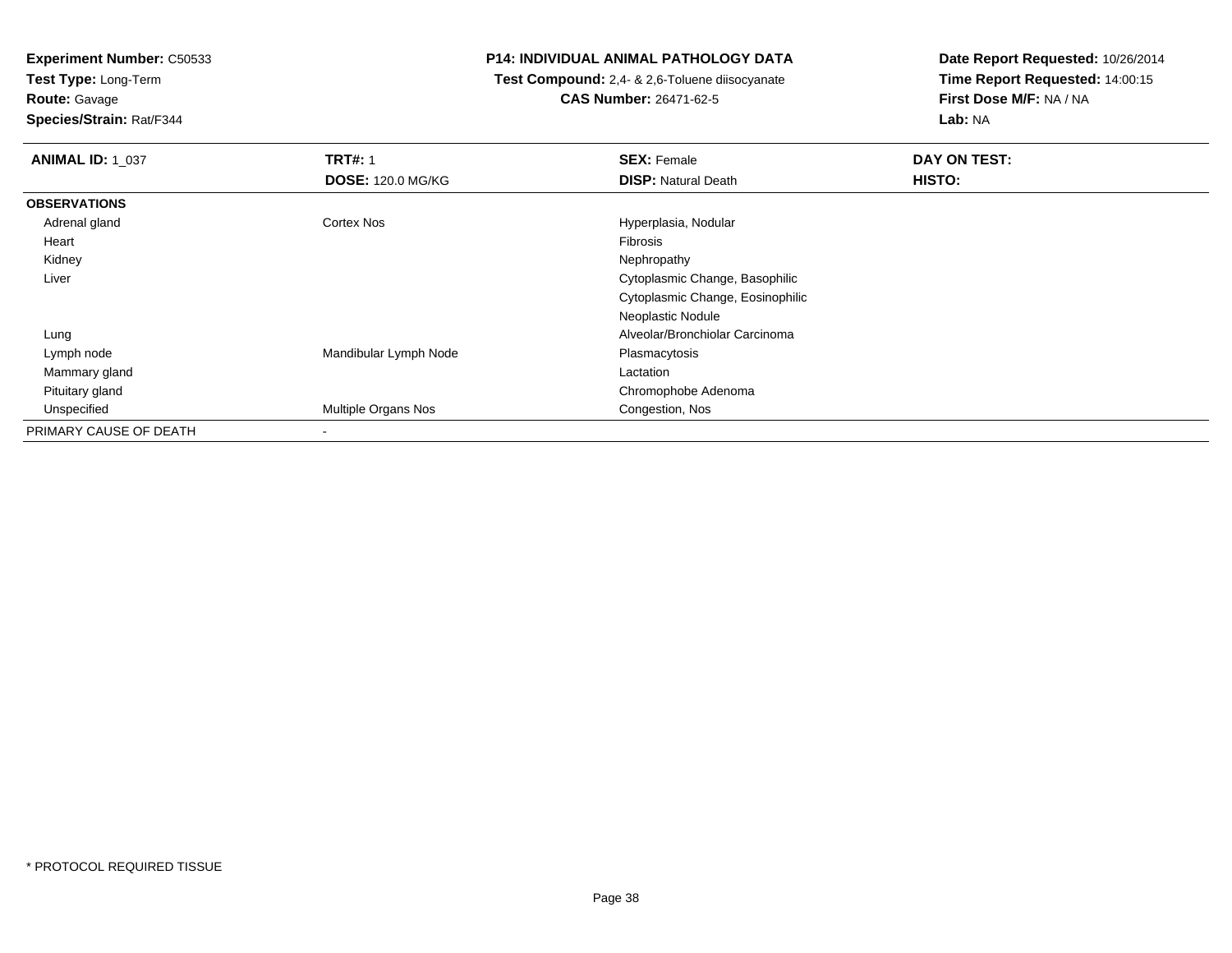**Test Type:** Long-Term

**Route:** Gavage

**Species/Strain:** Rat/F344

# **P14: INDIVIDUAL ANIMAL PATHOLOGY DATA**

 **Test Compound:** 2,4- & 2,6-Toluene diisocyanate**CAS Number:** 26471-62-5

| <b>ANIMAL ID: 1 038</b> | <b>TRT#: 1</b>           | <b>SEX: Female</b>               | DAY ON TEST: |
|-------------------------|--------------------------|----------------------------------|--------------|
|                         | <b>DOSE: 120.0 MG/KG</b> | <b>DISP:</b> Moribund Sacrifice  | HISTO:       |
| <b>OBSERVATIONS</b>     |                          |                                  |              |
| Adrenal gland           |                          | Angiectasis                      |              |
| Kidney                  |                          | Nephropathy                      |              |
| Liver                   |                          | Cytoplasmic Change, Basophilic   |              |
|                         |                          | Cytoplasmic Change, Eosinophilic |              |
|                         | <b>Bile Duct</b>         | Hyperplasia, Nos                 |              |
|                         |                          | Neoplastic Nodule                |              |
| Lung                    |                          | Bronchopneumonia, Acute          |              |
|                         |                          | Foreign Body, Vegetable          |              |
| Lymph node              | Mandibular Lymph Node    | Plasmacytosis                    |              |
| Mammary gland           |                          | Fibroadenoma                     |              |
| Ovary                   |                          | Cyst, Nos                        |              |
| Pituitary gland         |                          | Chromophobe Adenoma              |              |
| Thymus                  |                          | Cyst, Nos                        |              |
| Unspecified             | Multiple Organs Nos      | Hematopoiesis                    |              |
| Uterus                  | Endometrium              | Cyst, Nos                        |              |
| PRIMARY CAUSE OF DEATH  | ۰                        |                                  |              |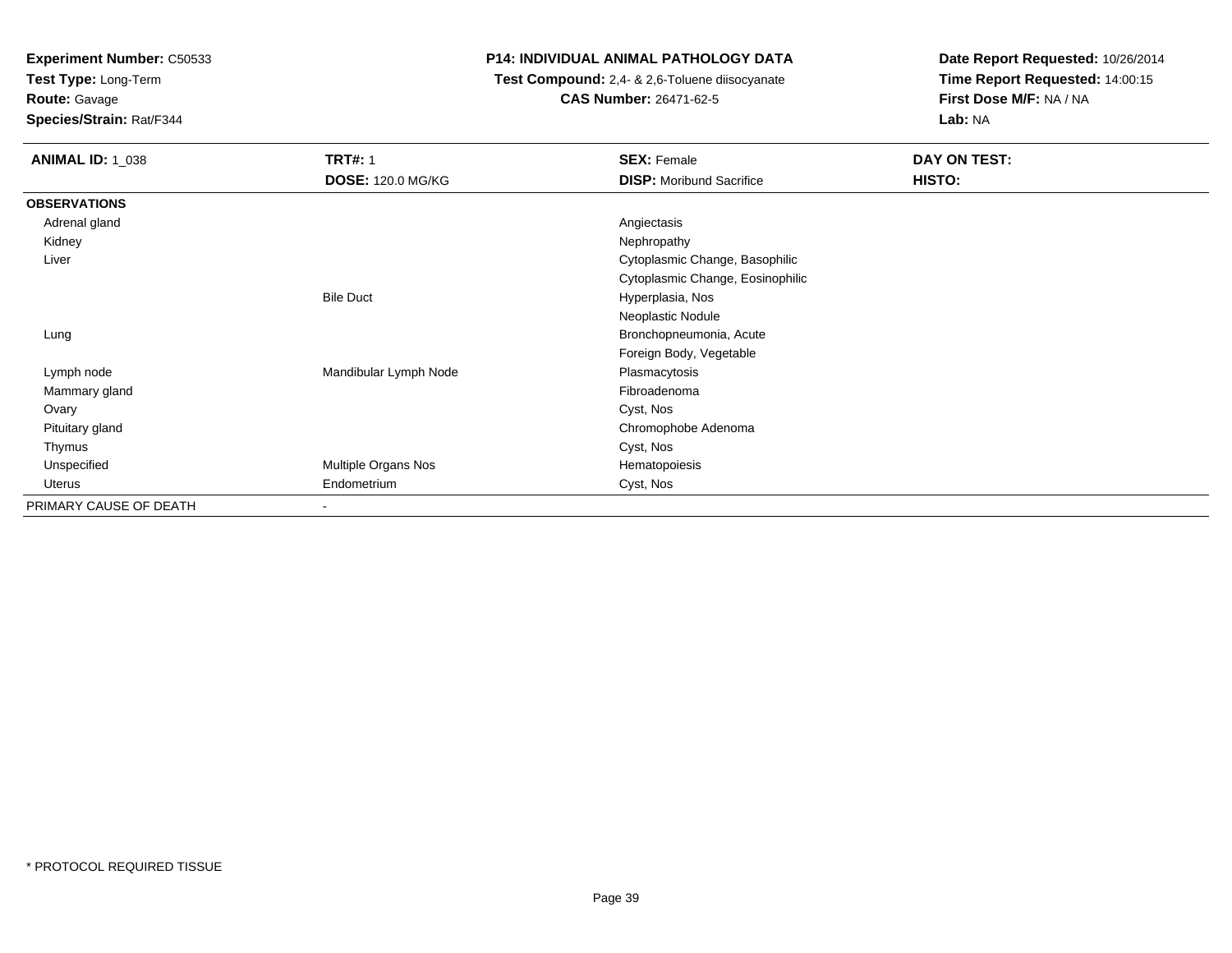| <b>Experiment Number: C50533</b><br><b>Test Type: Long-Term</b><br><b>Route: Gavage</b><br>Species/Strain: Rat/F344 | <b>P14: INDIVIDUAL ANIMAL PATHOLOGY DATA</b><br><b>Test Compound:</b> 2,4- & 2,6-Toluene diisocyanate<br>CAS Number: 26471-62-5 |                                     | Date Report Requested: 10/26/2014<br>Time Report Requested: 14:00:15<br>First Dose M/F: NA / NA<br>Lab: NA |
|---------------------------------------------------------------------------------------------------------------------|---------------------------------------------------------------------------------------------------------------------------------|-------------------------------------|------------------------------------------------------------------------------------------------------------|
| <b>ANIMAL ID: 1 039</b>                                                                                             | <b>TRT#: 1</b>                                                                                                                  | <b>SEX: Female</b>                  | DAY ON TEST:                                                                                               |
|                                                                                                                     | <b>DOSE: 120.0 MG/KG</b>                                                                                                        | <b>DISP:</b> Natural Death          | <b>HISTO:</b>                                                                                              |
| <b>OBSERVATIONS</b>                                                                                                 |                                                                                                                                 |                                     |                                                                                                            |
| Lung                                                                                                                |                                                                                                                                 | Edema, Nos                          |                                                                                                            |
|                                                                                                                     |                                                                                                                                 | Foreign Material, Nos               |                                                                                                            |
|                                                                                                                     |                                                                                                                                 | Lymphocytic Inflammatory Infiltrate |                                                                                                            |
| Unspecified                                                                                                         | Multiple Organs Nos                                                                                                             | Congestion, Nos                     |                                                                                                            |
| Uterus                                                                                                              |                                                                                                                                 | Inflammation, Acute                 |                                                                                                            |
| PRIMARY CAUSE OF DEATH                                                                                              |                                                                                                                                 |                                     |                                                                                                            |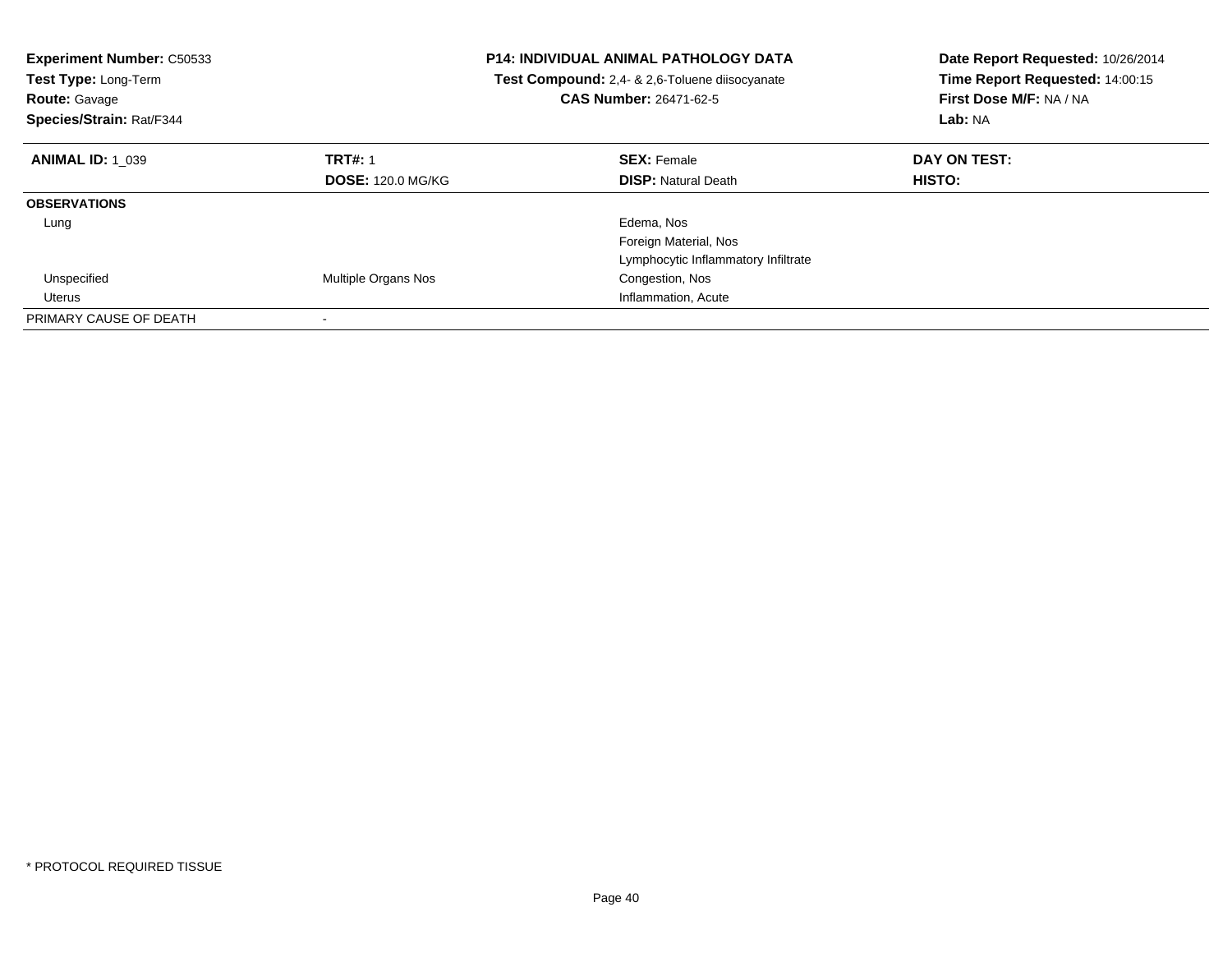**Test Type:** Long-Term

**Route:** Gavage

**Species/Strain:** Rat/F344

# **P14: INDIVIDUAL ANIMAL PATHOLOGY DATA**

 **Test Compound:** 2,4- & 2,6-Toluene diisocyanate**CAS Number:** 26471-62-5

| <b>ANIMAL ID: 1 040</b> | <b>TRT#: 1</b>           | <b>SEX: Female</b>               | DAY ON TEST: |
|-------------------------|--------------------------|----------------------------------|--------------|
|                         | <b>DOSE: 120.0 MG/KG</b> | <b>DISP: Natural Death</b>       | HISTO:       |
| <b>OBSERVATIONS</b>     |                          |                                  |              |
| Heart                   |                          | Fibrosis                         |              |
| Kidney                  |                          | Nephropathy                      |              |
| Liver                   |                          | Cytoplasmic Change, Basophilic   |              |
|                         |                          | Cytoplasmic Change, Eosinophilic |              |
|                         |                          | Neoplastic Nodule                |              |
| Lung                    |                          | Bronchopneumonia, Acute          |              |
| Lymph node              | Mediastinal Lymph Node   | Hemorrhage                       |              |
|                         | Mandibular Lymph Node    | Plasmacytosis                    |              |
| Mammary gland           |                          | Hyperplasia, Nos                 |              |
| Pituitary gland         |                          | Chromophobe Adenoma              |              |
| Spleen                  |                          | Hemosiderosis                    |              |
| Unspecified             | Multiple Organs Nos      | Congestion, Nos                  |              |
| PRIMARY CAUSE OF DEATH  | $\overline{\phantom{a}}$ |                                  |              |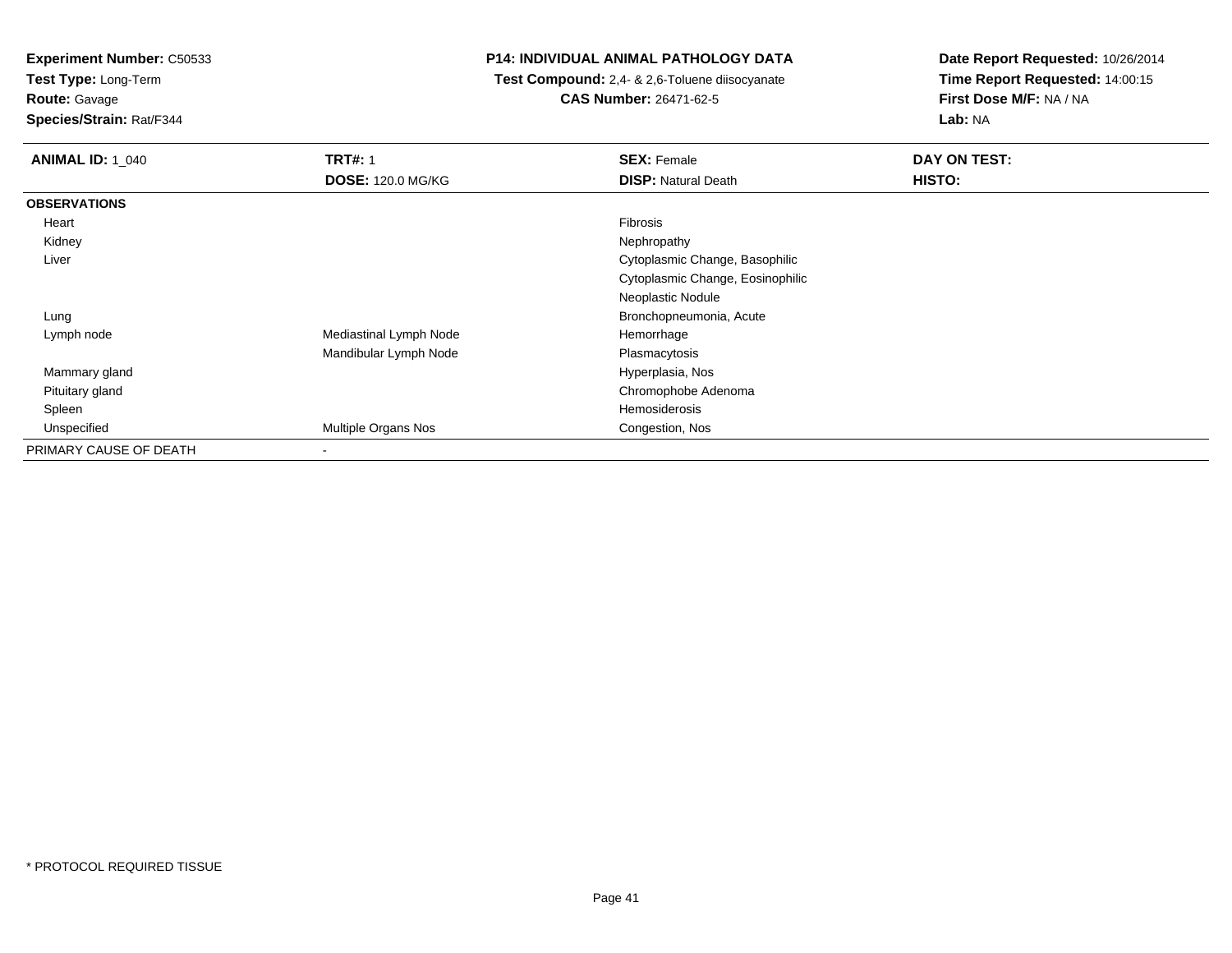**Test Type:** Long-Term**Route:** Gavage

**Species/Strain:** Rat/F344

# **P14: INDIVIDUAL ANIMAL PATHOLOGY DATA**

 **Test Compound:** 2,4- & 2,6-Toluene diisocyanate**CAS Number:** 26471-62-5

| <b>ANIMAL ID: 1_041</b> | <b>TRT#: 1</b>           | <b>SEX: Female</b>             | DAY ON TEST: |  |
|-------------------------|--------------------------|--------------------------------|--------------|--|
|                         | <b>DOSE: 120.0 MG/KG</b> | <b>DISP: Natural Death</b>     | HISTO:       |  |
| <b>OBSERVATIONS</b>     |                          |                                |              |  |
| Adrenal gland           | Cortex Nos               | Hyperplasia, Nodular           |              |  |
| Brain                   |                          | Edema, Nos                     |              |  |
| Heart                   |                          | Fibrosis                       |              |  |
| Kidney                  |                          | Nephropathy                    |              |  |
| Liver                   |                          | Cytoplasmic Change, Basophilic |              |  |
|                         |                          | Granuloma, Nos                 |              |  |
| Lung                    |                          | Bronchopneumonia, Acute        |              |  |
| Lymph node              | Mediastinal Lymph Node   | Hemorrhage                     |              |  |
|                         | Mediastinal Lymph Node   | Plasmacytosis                  |              |  |
| Pituitary gland         |                          | Chromophobe Adenoma            |              |  |
| Spleen                  |                          | Hemosiderosis                  |              |  |
| Thyroid                 |                          | C-Cell Carcinoma               |              |  |
| Unspecified             | Multiple Organs Nos      | Congestion, Nos                |              |  |
| PRIMARY CAUSE OF DEATH  |                          |                                |              |  |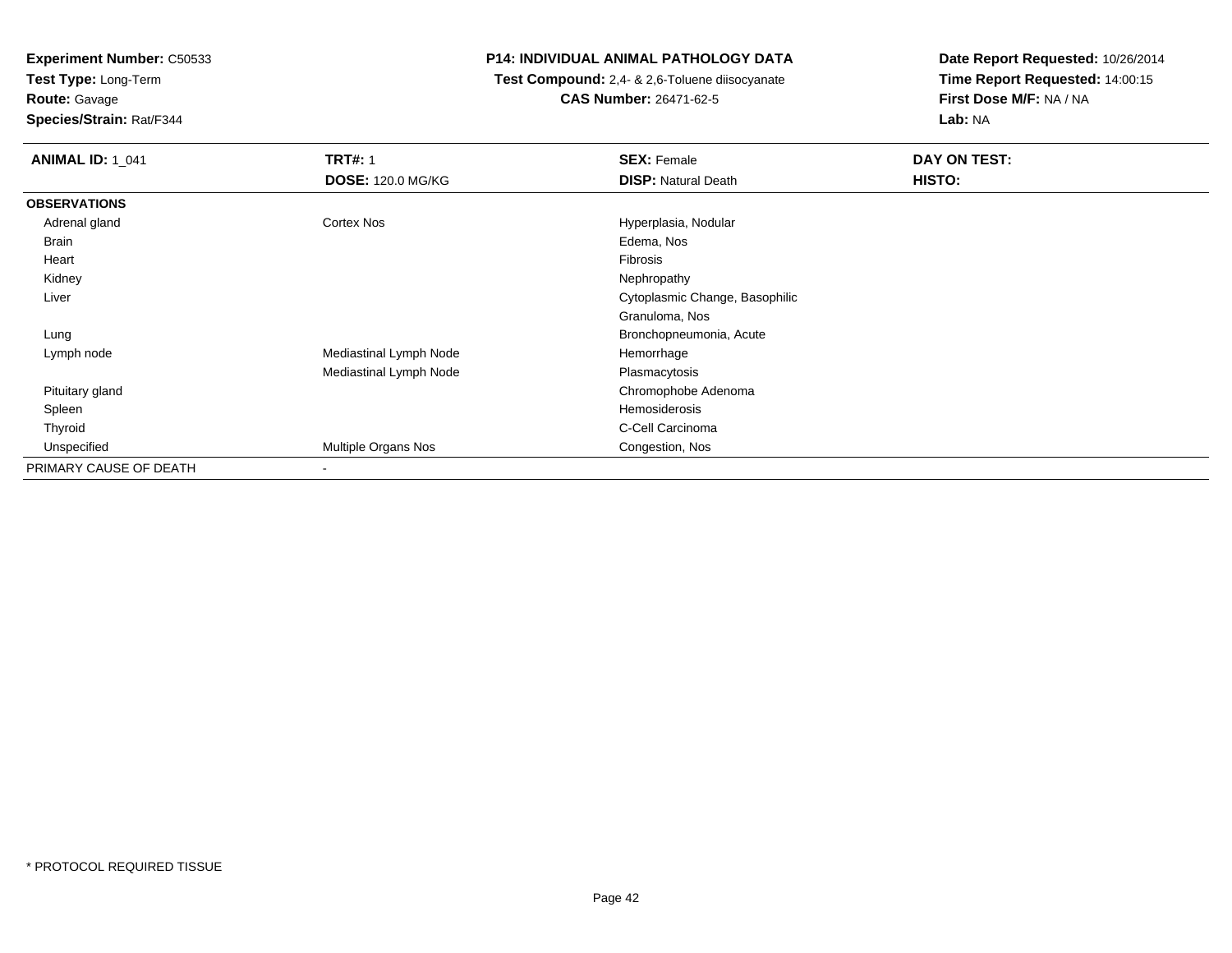**Test Type:** Long-Term

**Route:** Gavage

**Species/Strain:** Rat/F344

# **P14: INDIVIDUAL ANIMAL PATHOLOGY DATA**

 **Test Compound:** 2,4- & 2,6-Toluene diisocyanate**CAS Number:** 26471-62-5

| <b>ANIMAL ID: 1_042</b> | <b>TRT#: 1</b>           | <b>SEX: Female</b>               | DAY ON TEST: |  |
|-------------------------|--------------------------|----------------------------------|--------------|--|
|                         | <b>DOSE: 120.0 MG/KG</b> | <b>DISP: Moribund Sacrifice</b>  | HISTO:       |  |
| <b>OBSERVATIONS</b>     |                          |                                  |              |  |
| Adrenal gland           | <b>Cortex Nos</b>        | Cytoplasmic Vacuolization        |              |  |
|                         | <b>Cortex Nos</b>        | Hyperplasia, Nodular             |              |  |
| Bone marrow             |                          | Fibrosis, Myelo                  |              |  |
| Kidney                  |                          | Nephropathy                      |              |  |
| Liver                   |                          | Cytoplasmic Change, Basophilic   |              |  |
|                         |                          | Cytoplasmic Change, Eosinophilic |              |  |
|                         |                          | Neoplastic Nodule                |              |  |
|                         |                          | Thrombosis, Nos                  |              |  |
| Mammary gland           |                          | Fibroadenoma                     |              |  |
| Pituitary gland         |                          | Cyst, Nos                        |              |  |
| Thyroid                 |                          | Hyperplasia, C Cell              |              |  |
| Unspecified             | Multiple Organs Nos      | Leukemia, Monocytic              |              |  |
| Uterus                  |                          | <b>Endometrial Stromal Polyp</b> |              |  |
| PRIMARY CAUSE OF DEATH  |                          |                                  |              |  |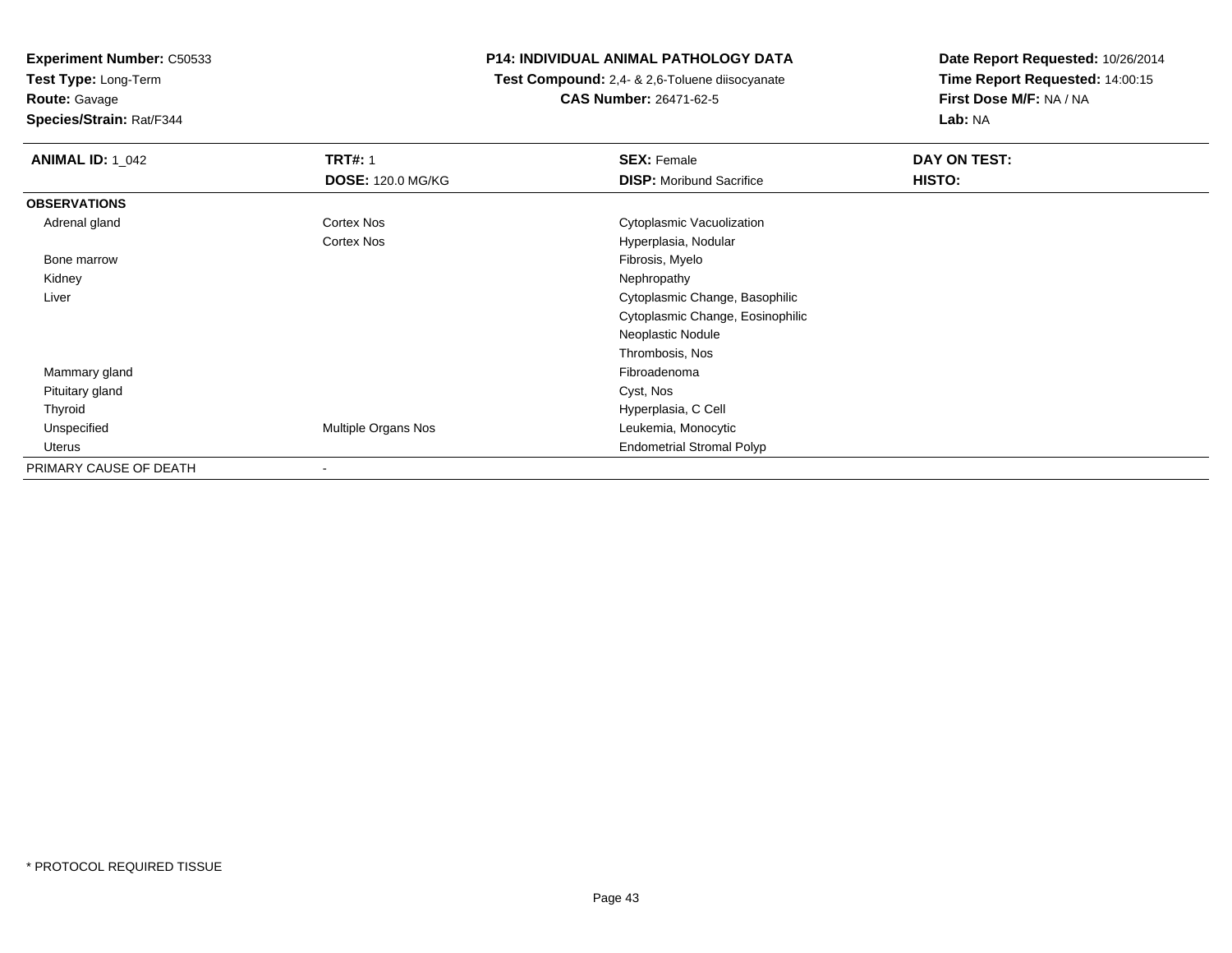**Test Type:** Long-Term

**Route:** Gavage

**Species/Strain:** Rat/F344

# **P14: INDIVIDUAL ANIMAL PATHOLOGY DATA**

 **Test Compound:** 2,4- & 2,6-Toluene diisocyanate**CAS Number:** 26471-62-5

| <b>ANIMAL ID: 1_043</b> | <b>TRT#: 1</b>           | <b>SEX: Female</b>             | DAY ON TEST: |  |
|-------------------------|--------------------------|--------------------------------|--------------|--|
|                         | <b>DOSE: 120.0 MG/KG</b> | <b>DISP: Natural Death</b>     | HISTO:       |  |
| <b>OBSERVATIONS</b>     |                          |                                |              |  |
| Heart                   |                          | Fibrosis                       |              |  |
| Kidney                  |                          | Nephropathy                    |              |  |
| Liver                   |                          | Cytoplasmic Change, Basophilic |              |  |
|                         |                          | Cytoplasmic Vacuolization      |              |  |
| Lung                    |                          | Bronchopneumonia, Acute        |              |  |
| Lymph node              | Mediastinal Lymph Node   | Inflammation, Acute            |              |  |
| Pituitary gland         |                          | Cyst, Nos                      |              |  |
| Spleen                  |                          | Hemosiderosis                  |              |  |
| Unspecified             | Multiple Organs Nos      | Congestion, Nos                |              |  |
|                         | Groin                    | Fibroadenoma                   |              |  |
| PRIMARY CAUSE OF DEATH  | $\,$                     |                                |              |  |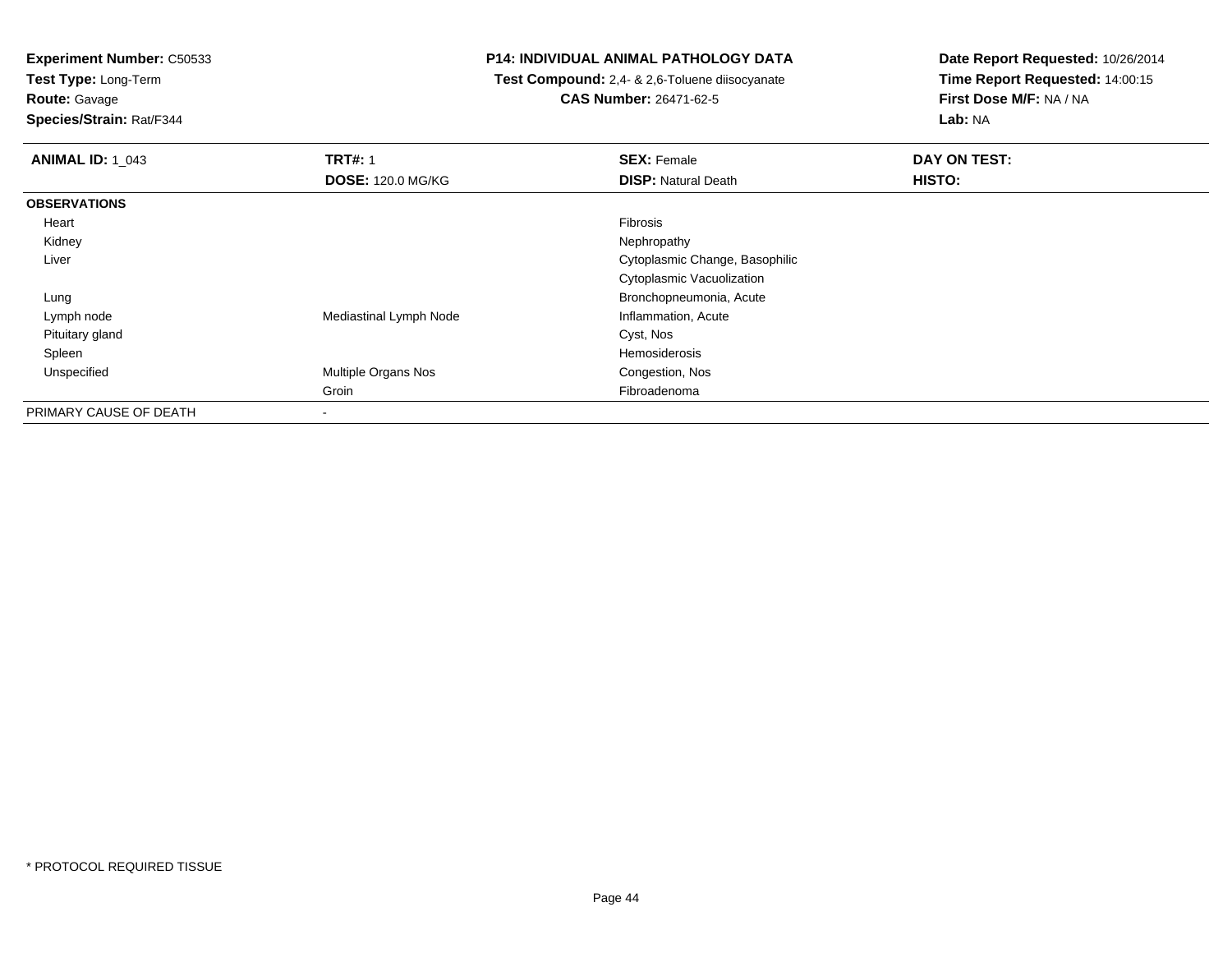**Test Type:** Long-Term

**Route:** Gavage

**Species/Strain:** Rat/F344

# **P14: INDIVIDUAL ANIMAL PATHOLOGY DATA**

 **Test Compound:** 2,4- & 2,6-Toluene diisocyanate**CAS Number:** 26471-62-5

| <b>ANIMAL ID: 1_044</b> | <b>TRT#: 1</b><br><b>DOSE: 120.0 MG/KG</b> | <b>SEX: Female</b><br><b>DISP: Natural Death</b> | DAY ON TEST:<br>HISTO: |
|-------------------------|--------------------------------------------|--------------------------------------------------|------------------------|
| <b>OBSERVATIONS</b>     |                                            |                                                  |                        |
| Adrenal gland           |                                            | Cortical Adenoma                                 |                        |
| Heart                   |                                            | Fibrosis                                         |                        |
| Kidney                  |                                            | Nephropathy                                      |                        |
| Liver                   |                                            | Leukemoid Reaction                               |                        |
| Lung                    |                                            | Edema, Nos                                       |                        |
|                         |                                            | Hemorrhage                                       |                        |
|                         |                                            | Inflammation, Acute                              |                        |
| Mammary gland           |                                            | Fibroadenoma                                     |                        |
|                         |                                            | Lactation                                        |                        |
| Ovary                   |                                            | Cyst, Nos                                        |                        |
| Pituitary gland         |                                            | Chromophobe Adenoma                              |                        |
| Salivary gland          |                                            | Atrophy, Nos                                     |                        |
| Unspecified             | Multiple Organs Nos                        | Congestion, Nos                                  |                        |
| PRIMARY CAUSE OF DEATH  | $\blacksquare$                             |                                                  |                        |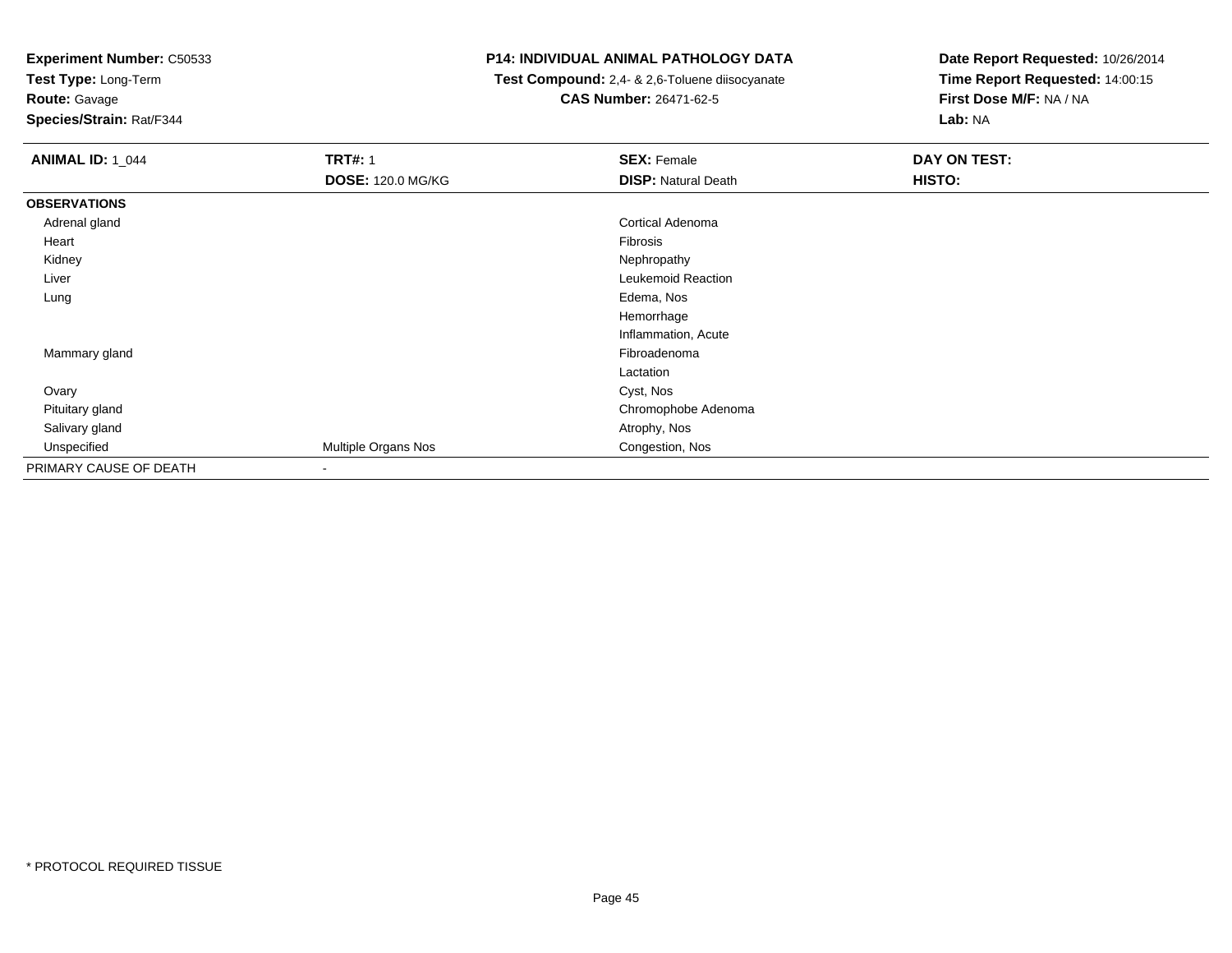**Experiment Number:** C50533**Test Type:** Long-Term

**Route:** Gavage

**Species/Strain:** Rat/F344

# **P14: INDIVIDUAL ANIMAL PATHOLOGY DATA**

 **Test Compound:** 2,4- & 2,6-Toluene diisocyanate**CAS Number:** 26471-62-5

| <b>ANIMAL ID: 1_045</b> | <b>TRT#: 1</b>           | <b>SEX: Female</b>               | DAY ON TEST: |
|-------------------------|--------------------------|----------------------------------|--------------|
|                         | <b>DOSE: 120.0 MG/KG</b> | <b>DISP: Natural Death</b>       | HISTO:       |
| <b>OBSERVATIONS</b>     |                          |                                  |              |
| Bone                    | Cartilage, Nos           | Necrosis, Fat                    |              |
| Heart                   |                          | Fibrosis                         |              |
| Kidney                  | <b>Perirenal Tissue</b>  | Inflammation, Chronic            |              |
|                         |                          | Nephropathy                      |              |
| Liver                   |                          | Cytoplasmic Change, Basophilic   |              |
| Lung                    |                          | Bronchopneumonia, Acute          |              |
|                         |                          | Hyperplasia, Alveolar Epithelium |              |
| Lymph node              | Mediastinal Lymph Node   | Hemorrhage                       |              |
|                         | Mandibular Lymph Node    | Plasmacytosis                    |              |
| Mammary gland           |                          | Dilatation, Ducts                |              |
|                         |                          | Fibroadenoma                     |              |
|                         |                          | Galactocele                      |              |
| Pancreas                |                          | Acinar-Cell Carcinoma            |              |
| Pituitary gland         |                          | Chromophobe Adenoma              |              |
| Thyroid                 |                          | Mineralization                   |              |
| Unspecified             | Multiple Organs Nos      | Congestion, Nos                  |              |
| Uterus                  |                          | Leiomyosarcoma                   |              |
|                         |                          | Necrosis, Fat                    |              |
| PRIMARY CAUSE OF DEATH  |                          |                                  |              |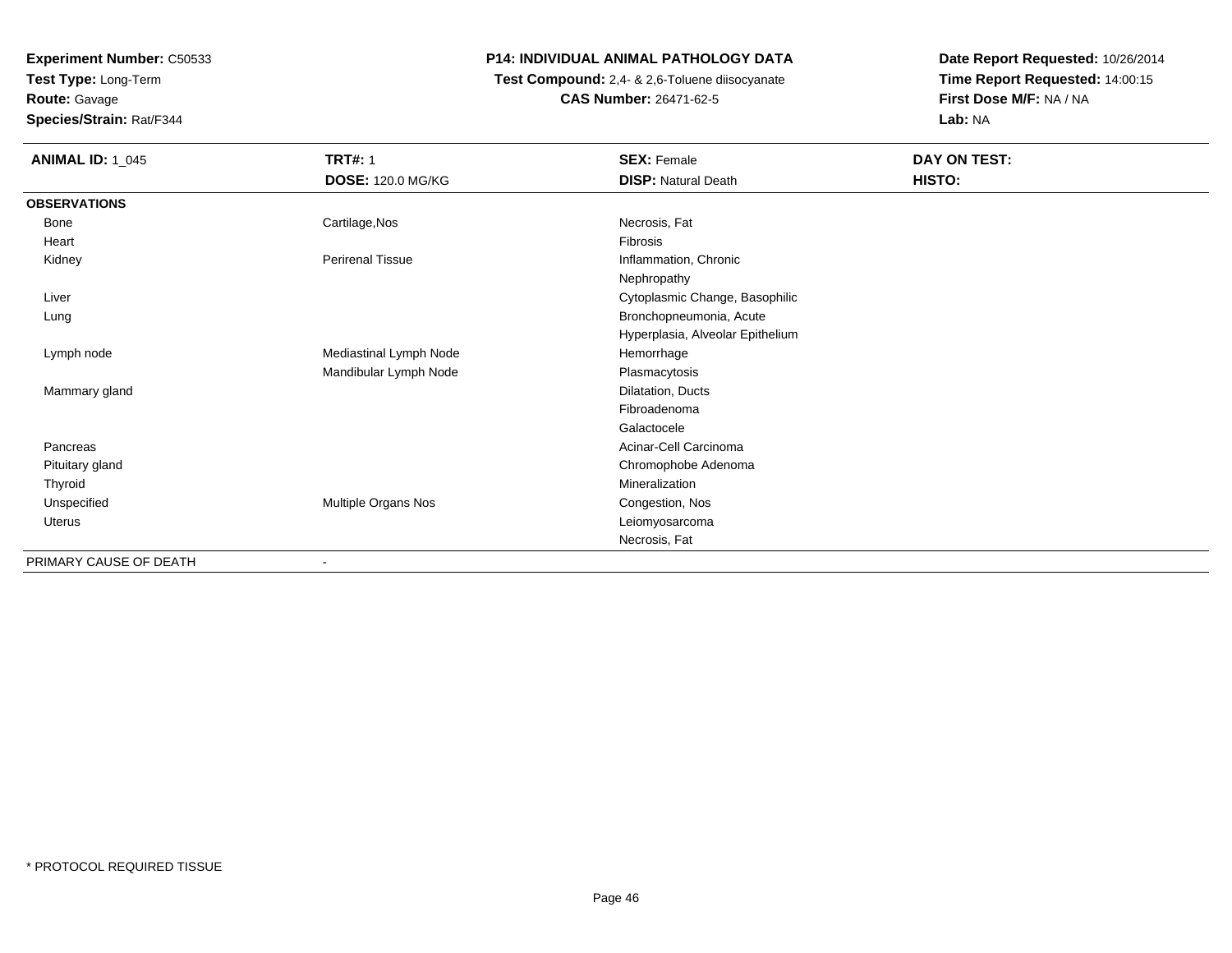**Test Type:** Long-Term

**Route:** Gavage

**Species/Strain:** Rat/F344

# **P14: INDIVIDUAL ANIMAL PATHOLOGY DATA**

 **Test Compound:** 2,4- & 2,6-Toluene diisocyanate**CAS Number:** 26471-62-5

| <b>ANIMAL ID: 1 046</b> | <b>TRT#: 1</b>             | <b>SEX: Female</b>               | DAY ON TEST: |
|-------------------------|----------------------------|----------------------------------|--------------|
|                         | <b>DOSE: 120.0 MG/KG</b>   | <b>DISP: Natural Death</b>       | HISTO:       |
| <b>OBSERVATIONS</b>     |                            |                                  |              |
| Bone marrow             |                            | Fibrosis, Myelo                  |              |
| Heart                   |                            | <b>Fibrosis</b>                  |              |
| Kidney                  |                            | Nephropathy                      |              |
| Liver                   |                            | Cytoplasmic Change, Basophilic   |              |
|                         |                            | Cytoplasmic Change, Eosinophilic |              |
| Lung                    |                            | Bronchopneumonia, Acute          |              |
| Mammary gland           |                            | Fibroadenoma                     |              |
| Spleen                  |                            | Hemosiderosis                    |              |
| Unspecified             | <b>Multiple Organs Nos</b> | Congestion, Nos                  |              |
| Uterus                  |                            | <b>Endometrial Stromal Polyp</b> |              |
| PRIMARY CAUSE OF DEATH  |                            |                                  |              |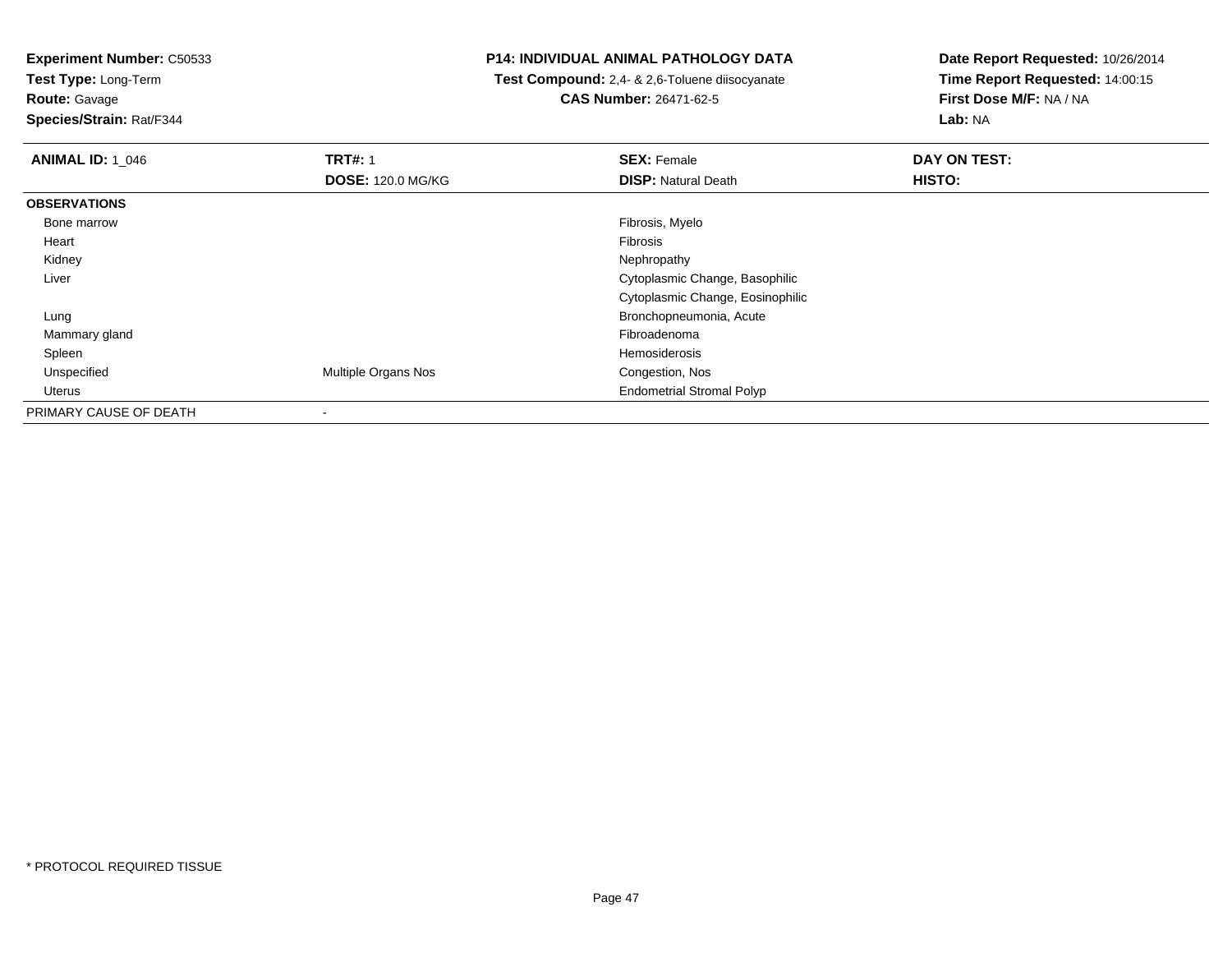**Test Type:** Long-Term

**Route:** Gavage

**Species/Strain:** Rat/F344

# **P14: INDIVIDUAL ANIMAL PATHOLOGY DATA**

 **Test Compound:** 2,4- & 2,6-Toluene diisocyanate**CAS Number:** 26471-62-5

| <b>ANIMAL ID: 1_047</b> | <b>TRT#: 1</b>           | <b>SEX: Female</b>                  | DAY ON TEST: |  |
|-------------------------|--------------------------|-------------------------------------|--------------|--|
|                         | <b>DOSE: 120.0 MG/KG</b> | <b>DISP:</b> Scheduled Sacrifice    | HISTO:       |  |
| <b>OBSERVATIONS</b>     |                          |                                     |              |  |
| Clitoral gland          |                          | Impaction, Nos                      |              |  |
| Heart                   |                          | Fibrosis                            |              |  |
| Kidney                  |                          | Nephropathy                         |              |  |
| Liver                   |                          | Cytoplasmic Change, Basophilic      |              |  |
|                         |                          | Cytoplasmic Change, Eosinophilic    |              |  |
|                         |                          | Lymphocytic Inflammatory Infiltrate |              |  |
| Mammary gland           |                          | Fibroadenoma                        |              |  |
| Pancreas                | Acinus                   | Atrophy, Nos                        |              |  |
| Thyroid                 |                          | Hyperplasia, C Cell                 |              |  |
| PRIMARY CAUSE OF DEATH  |                          |                                     |              |  |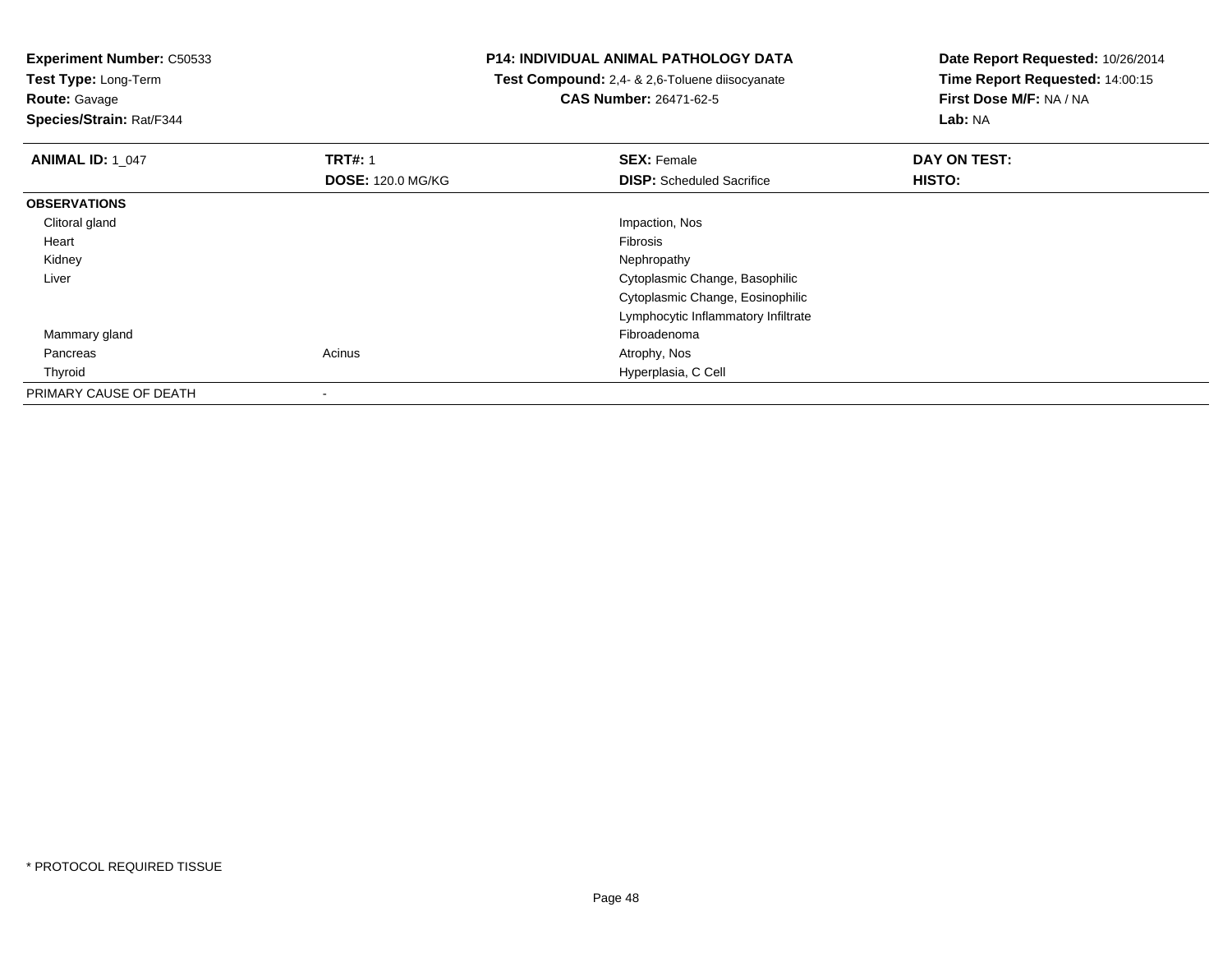**Test Type:** Long-Term

**Route:** Gavage

**Species/Strain:** Rat/F344

# **P14: INDIVIDUAL ANIMAL PATHOLOGY DATA**

 **Test Compound:** 2,4- & 2,6-Toluene diisocyanate**CAS Number:** 26471-62-5

| <b>ANIMAL ID: 1 048</b> | <b>TRT#: 1</b>           | <b>SEX: Female</b>               | DAY ON TEST: |
|-------------------------|--------------------------|----------------------------------|--------------|
|                         | <b>DOSE: 120.0 MG/KG</b> | <b>DISP:</b> Scheduled Sacrifice | HISTO:       |
| <b>OBSERVATIONS</b>     |                          |                                  |              |
| Adrenal gland           | Medulla                  | Hyperplasia, Nos                 |              |
| Eye                     |                          | Inflammation, Chronic            |              |
| Kidney                  |                          | Nephropathy                      |              |
| Liver                   |                          | Cytoplasmic Change, Basophilic   |              |
|                         |                          | Cytoplasmic Change, Eosinophilic |              |
| Lung                    |                          | Alveolar/Bronchiolar Adenoma     |              |
| Lymph node              | Mandibular Lymph Node    | Plasmacytosis                    |              |
| Mammary gland           |                          | Fibroadenoma                     |              |
| Pituitary gland         |                          | Chromophobe Adenoma              |              |
| Salivary gland          |                          | Atrophy, Nos                     |              |
| Unspecified             |                          | Fibroma                          |              |
| PRIMARY CAUSE OF DEATH  | ۰                        |                                  |              |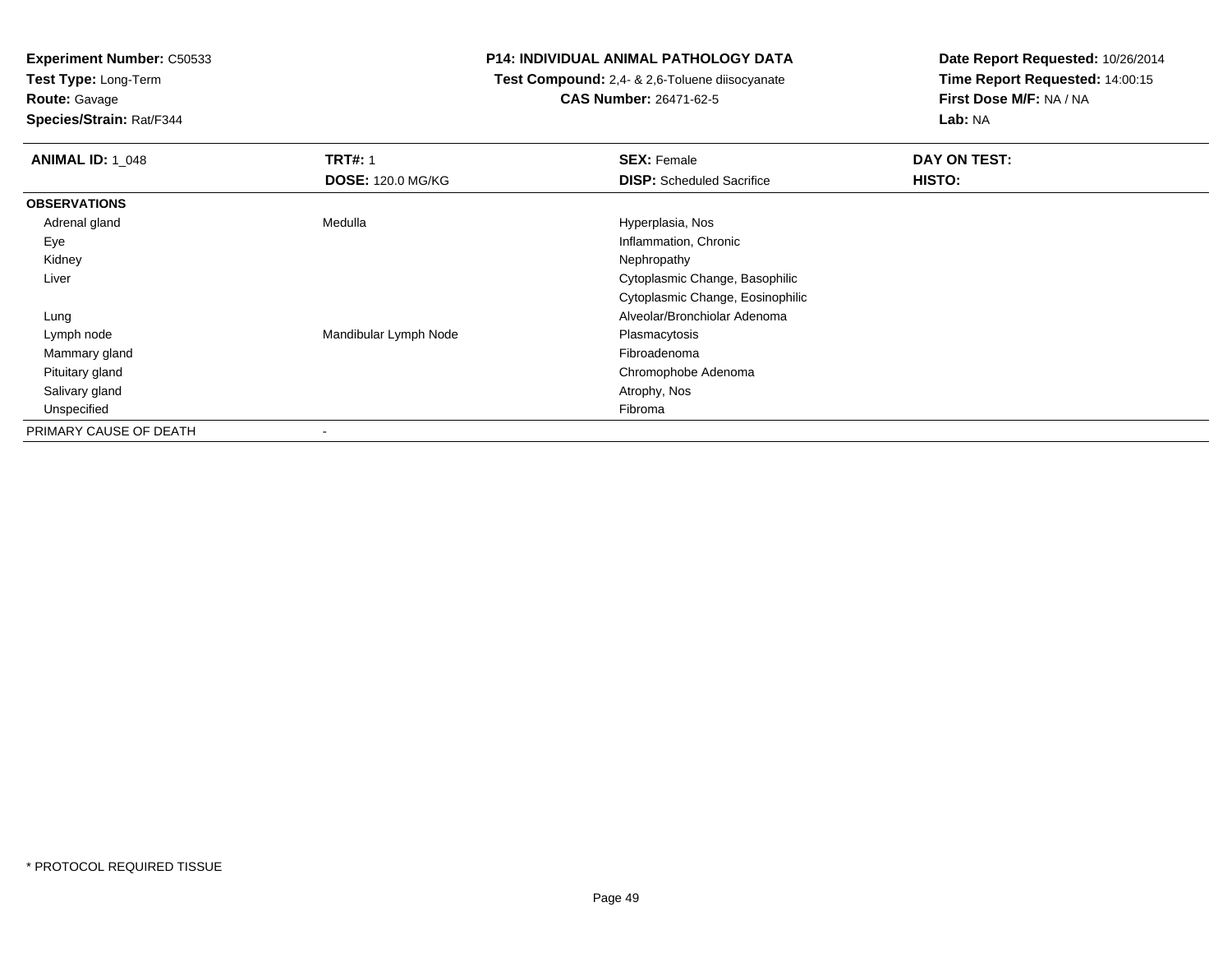| <b>Experiment Number: C50533</b><br>Test Type: Long-Term<br><b>Route: Gavage</b><br>Species/Strain: Rat/F344 |                            | <b>P14: INDIVIDUAL ANIMAL PATHOLOGY DATA</b><br>Test Compound: 2,4- & 2,6-Toluene diisocyanate<br><b>CAS Number: 26471-62-5</b> | Date Report Requested: 10/26/2014<br>Time Report Requested: 14:00:15<br>First Dose M/F: NA / NA<br>Lab: NA |
|--------------------------------------------------------------------------------------------------------------|----------------------------|---------------------------------------------------------------------------------------------------------------------------------|------------------------------------------------------------------------------------------------------------|
| <b>ANIMAL ID: 1 049</b>                                                                                      | <b>TRT#: 1</b>             | <b>SEX: Female</b>                                                                                                              | DAY ON TEST:                                                                                               |
|                                                                                                              | <b>DOSE: 120.0 MG/KG</b>   | <b>DISP:</b> Natural Death                                                                                                      | HISTO:                                                                                                     |
| <b>OBSERVATIONS</b>                                                                                          |                            |                                                                                                                                 |                                                                                                            |
| Heart                                                                                                        |                            | <b>Fibrosis</b>                                                                                                                 |                                                                                                            |
| Liver                                                                                                        |                            | Cytoplasmic Change, Basophilic                                                                                                  |                                                                                                            |
|                                                                                                              |                            | Inflammation, Acute Necrotizing                                                                                                 |                                                                                                            |
| Unspecified                                                                                                  | <b>Multiple Organs Nos</b> | Congestion, Nos                                                                                                                 |                                                                                                            |
| PRIMARY CAUSE OF DEATH                                                                                       |                            |                                                                                                                                 |                                                                                                            |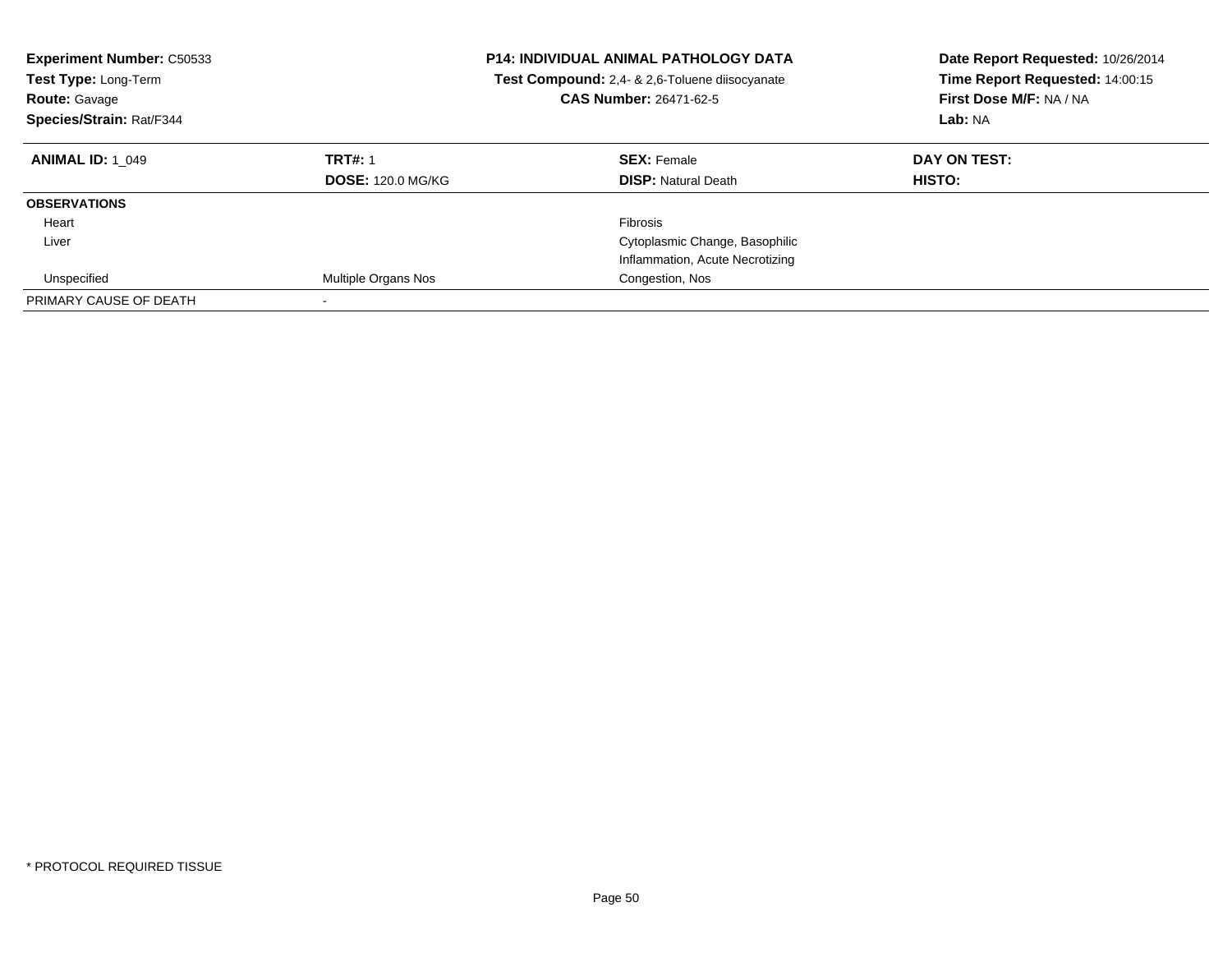**Test Type:** Long-Term

**Route:** Gavage

**Species/Strain:** Rat/F344

# **P14: INDIVIDUAL ANIMAL PATHOLOGY DATA**

 **Test Compound:** 2,4- & 2,6-Toluene diisocyanate**CAS Number:** 26471-62-5

| <b>ANIMAL ID: 1_050</b> | <b>TRT#: 1</b>           | <b>SEX: Female</b>               | DAY ON TEST: |  |
|-------------------------|--------------------------|----------------------------------|--------------|--|
|                         | <b>DOSE: 120.0 MG/KG</b> | <b>DISP:</b> Scheduled Sacrifice | HISTO:       |  |
| <b>OBSERVATIONS</b>     |                          |                                  |              |  |
| Adrenal gland           | Cortex Nos               | Hyperplasia, Nodular             |              |  |
|                         |                          | Pheochromocytoma                 |              |  |
| Heart                   |                          | Fibrosis                         |              |  |
| Kidney                  |                          | Nephropathy                      |              |  |
| Liver                   |                          | Cytoplasmic Change, Basophilic   |              |  |
|                         |                          | Cytoplasmic Change, Eosinophilic |              |  |
|                         |                          | Neoplastic Nodule                |              |  |
| Lymph node              | Mandibular Lymph Node    | Plasmacytosis                    |              |  |
| Ovary                   |                          | Cyst, Nos                        |              |  |
| Pituitary gland         |                          | Chromophobe Adenoma              |              |  |
|                         |                          | Cyst, Nos                        |              |  |
| Salivary gland          |                          | Atrophy, Nos                     |              |  |
| Stomach                 |                          | Inflammation, Chronic            |              |  |
| Uterus                  | Endometrium              | Hyperplasia, Epithelial          |              |  |
| PRIMARY CAUSE OF DEATH  | $\overline{\phantom{a}}$ |                                  |              |  |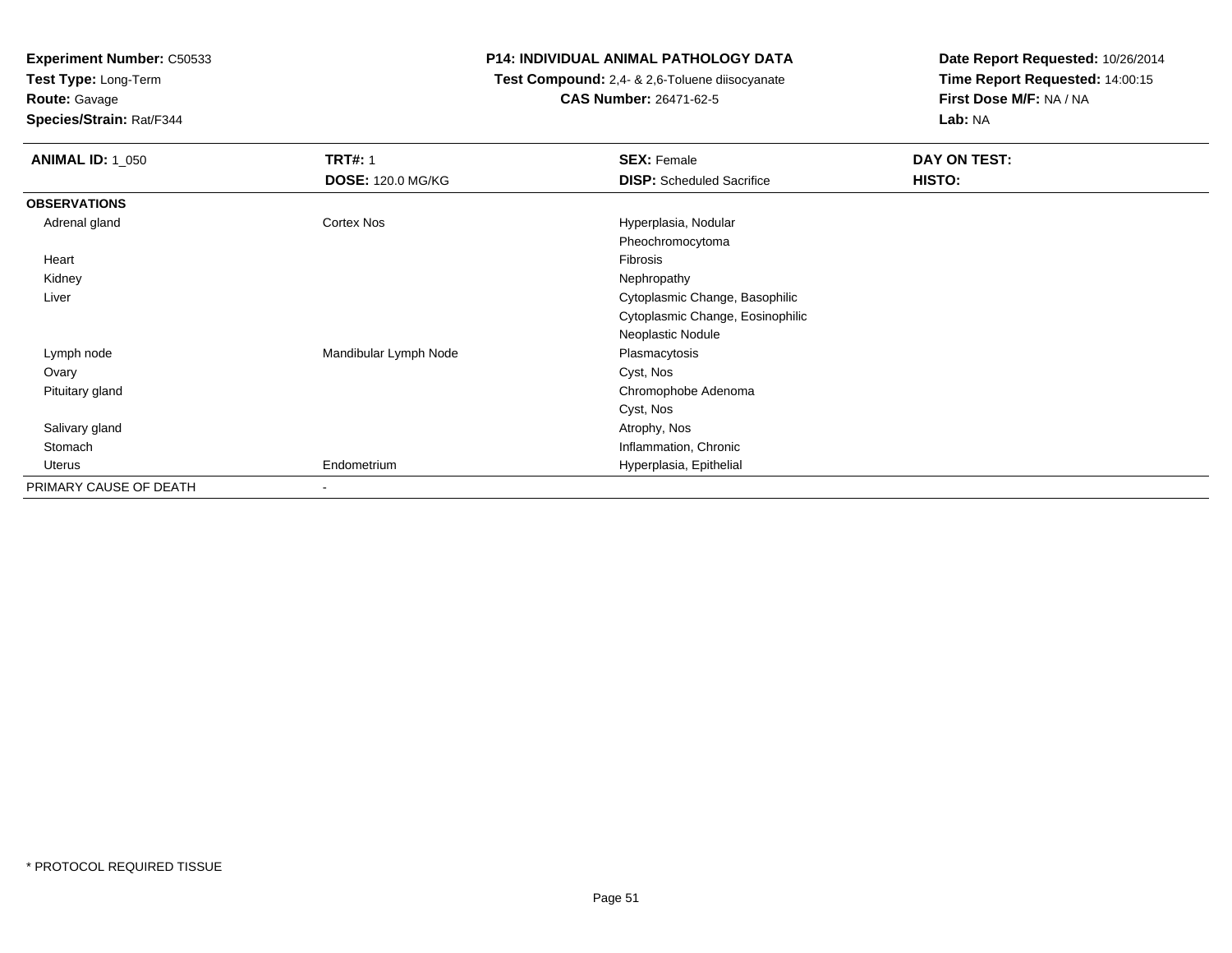| <b>Experiment Number: C50533</b><br>Test Type: Long-Term<br><b>Route: Gavage</b><br>Species/Strain: Rat/F344 |                          | <b>P14: INDIVIDUAL ANIMAL PATHOLOGY DATA</b><br>Test Compound: 2,4- & 2,6-Toluene diisocyanate<br><b>CAS Number: 26471-62-5</b> | Date Report Requested: 10/26/2014<br>Time Report Requested: 14:00:15<br>First Dose M/F: NA / NA<br>Lab: NA |
|--------------------------------------------------------------------------------------------------------------|--------------------------|---------------------------------------------------------------------------------------------------------------------------------|------------------------------------------------------------------------------------------------------------|
| <b>ANIMAL ID: 2 001</b>                                                                                      | <b>TRT#: 2</b>           | <b>SEX: Female</b>                                                                                                              | DAY ON TEST:                                                                                               |
|                                                                                                              | <b>DOSE: 060.0 MG/KG</b> | <b>DISP:</b> Natural Death                                                                                                      | HISTO:                                                                                                     |
| <b>OBSERVATIONS</b>                                                                                          |                          |                                                                                                                                 |                                                                                                            |
| Adrenal gland                                                                                                |                          | Hyperplasia, Nodular                                                                                                            |                                                                                                            |
| Kidney                                                                                                       |                          | Nephropathy                                                                                                                     |                                                                                                            |
| Liver                                                                                                        |                          | Cytoplasmic Change, Basophilic                                                                                                  |                                                                                                            |
| Lung                                                                                                         |                          | Inflammation, Acute/Chronic                                                                                                     |                                                                                                            |
| Pituitary gland                                                                                              |                          | Cyst, Nos                                                                                                                       |                                                                                                            |
| Spleen                                                                                                       |                          | Hemosiderosis                                                                                                                   |                                                                                                            |
| Unspecified                                                                                                  | Multiple Organs Nos      | Congestion, Nos                                                                                                                 |                                                                                                            |
| PRIMARY CAUSE OF DEATH                                                                                       |                          |                                                                                                                                 |                                                                                                            |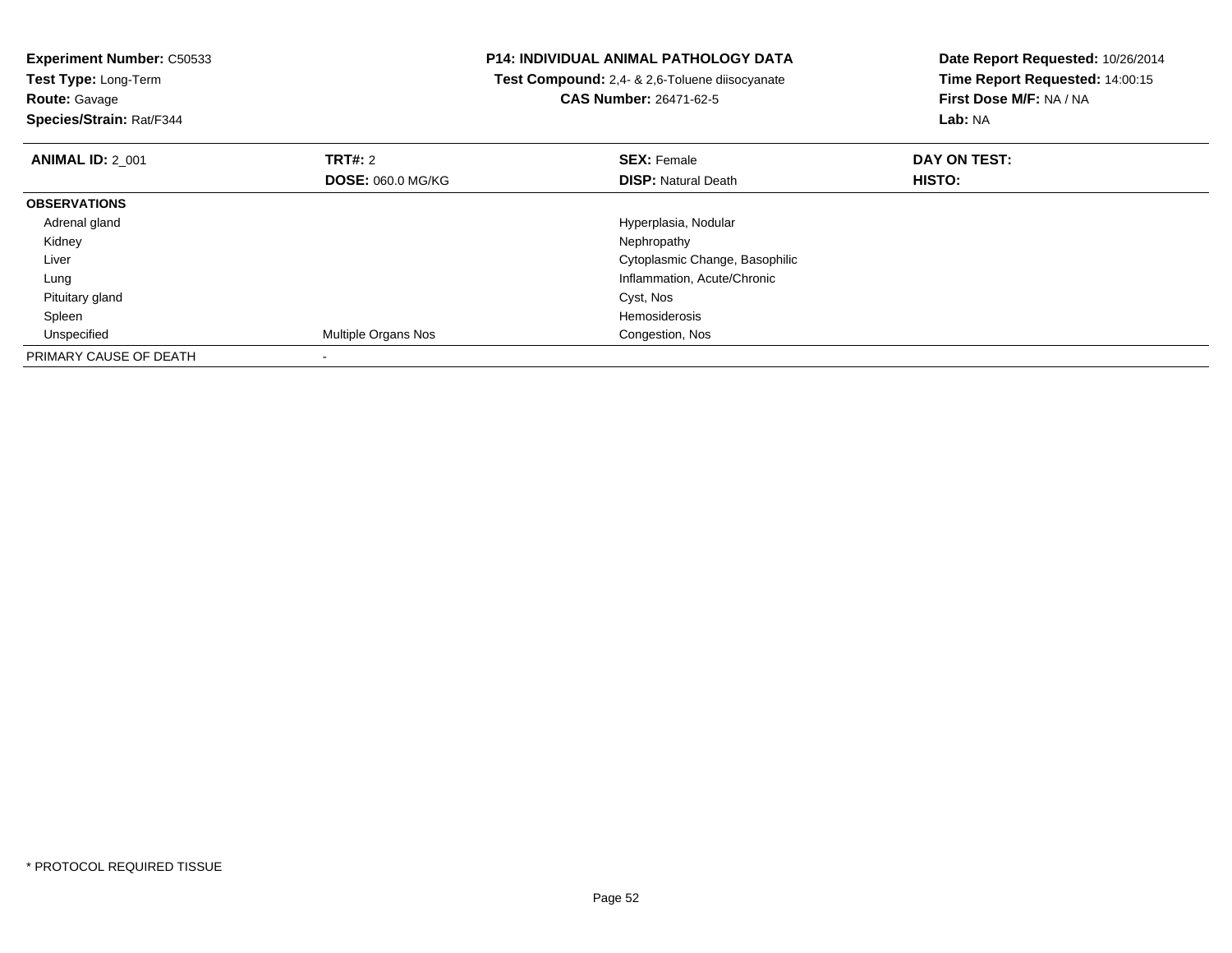**Test Type:** Long-Term**Route:** Gavage

**Species/Strain:** Rat/F344

# **P14: INDIVIDUAL ANIMAL PATHOLOGY DATA**

 **Test Compound:** 2,4- & 2,6-Toluene diisocyanate**CAS Number:** 26471-62-5

| <b>ANIMAL ID: 2_002</b> | <b>TRT#: 2</b>           | <b>SEX: Female</b>               | DAY ON TEST: |  |
|-------------------------|--------------------------|----------------------------------|--------------|--|
|                         | <b>DOSE: 060.0 MG/KG</b> | <b>DISP:</b> Scheduled Sacrifice | HISTO:       |  |
| <b>OBSERVATIONS</b>     |                          |                                  |              |  |
| Adrenal gland           | Cortex Nos               | Hyperplasia, Nodular             |              |  |
|                         |                          | Pheochromocytoma                 |              |  |
| Heart                   |                          | Fibrosis                         |              |  |
| <b>Intestine Small</b>  | Jejunum                  | Ectopia                          |              |  |
| Kidney                  |                          | Nephropathy                      |              |  |
| Liver                   |                          | Cytoplasmic Change, Basophilic   |              |  |
|                         |                          | Cytoplasmic Change, Eosinophilic |              |  |
|                         |                          | Neoplastic Nodule                |              |  |
| Lung                    |                          | Histiocytosis                    |              |  |
| Lymph node              | Mandibular Lymph Node    | Plasmacytosis                    |              |  |
| Mammary gland           |                          | Fibroadenoma                     |              |  |
|                         |                          | Hyperplasia, Epithelial          |              |  |
|                         |                          | Lactation                        |              |  |
| Pituitary gland         |                          | Chromophobe Adenoma              |              |  |
| Thyroid                 |                          | Cyst, Follicular Nos             |              |  |
| Uterus                  |                          | <b>Endometrial Stromal Polyp</b> |              |  |
| PRIMARY CAUSE OF DEATH  | ۰                        |                                  |              |  |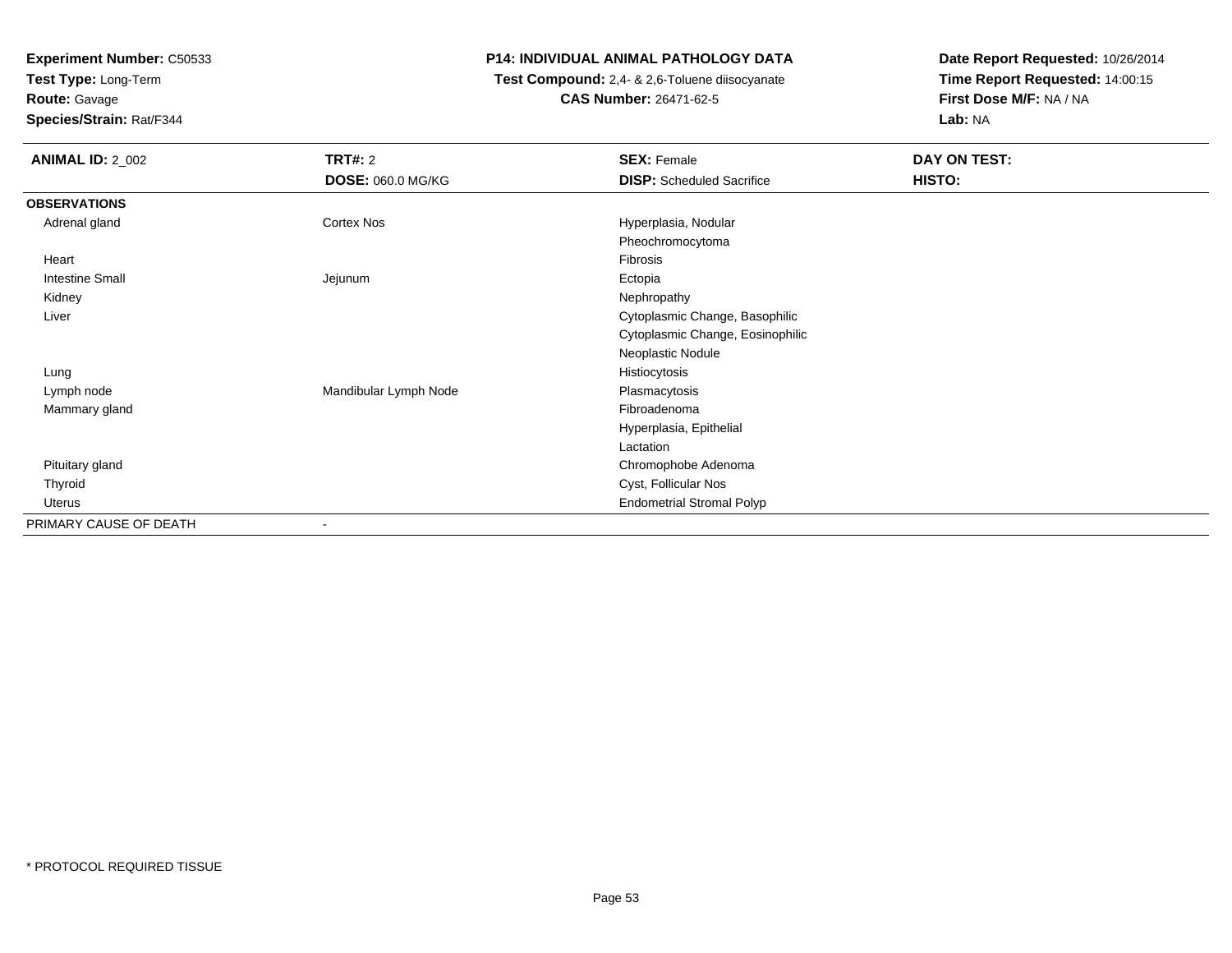| <b>Experiment Number: C50533</b><br>Test Type: Long-Term<br><b>Route: Gavage</b><br>Species/Strain: Rat/F344 |                          | <b>P14: INDIVIDUAL ANIMAL PATHOLOGY DATA</b><br>Test Compound: 2,4- & 2,6-Toluene diisocyanate<br><b>CAS Number: 26471-62-5</b> | Date Report Requested: 10/26/2014<br>Time Report Requested: 14:00:15<br>First Dose M/F: NA / NA<br>Lab: NA |
|--------------------------------------------------------------------------------------------------------------|--------------------------|---------------------------------------------------------------------------------------------------------------------------------|------------------------------------------------------------------------------------------------------------|
| <b>ANIMAL ID: 2 003</b>                                                                                      | TRT#: 2                  | <b>SEX: Female</b>                                                                                                              | DAY ON TEST:                                                                                               |
|                                                                                                              | <b>DOSE: 060.0 MG/KG</b> | <b>DISP: Natural Death</b>                                                                                                      | HISTO:                                                                                                     |
| <b>OBSERVATIONS</b>                                                                                          |                          |                                                                                                                                 |                                                                                                            |
| Lung                                                                                                         |                          | Edema, Nos                                                                                                                      |                                                                                                            |
|                                                                                                              |                          | Foreign Material, Nos                                                                                                           |                                                                                                            |
| Unspecified                                                                                                  | Multiple Organs Nos      | Congestion, Nos                                                                                                                 |                                                                                                            |
| PRIMARY CAUSE OF DEATH                                                                                       |                          |                                                                                                                                 |                                                                                                            |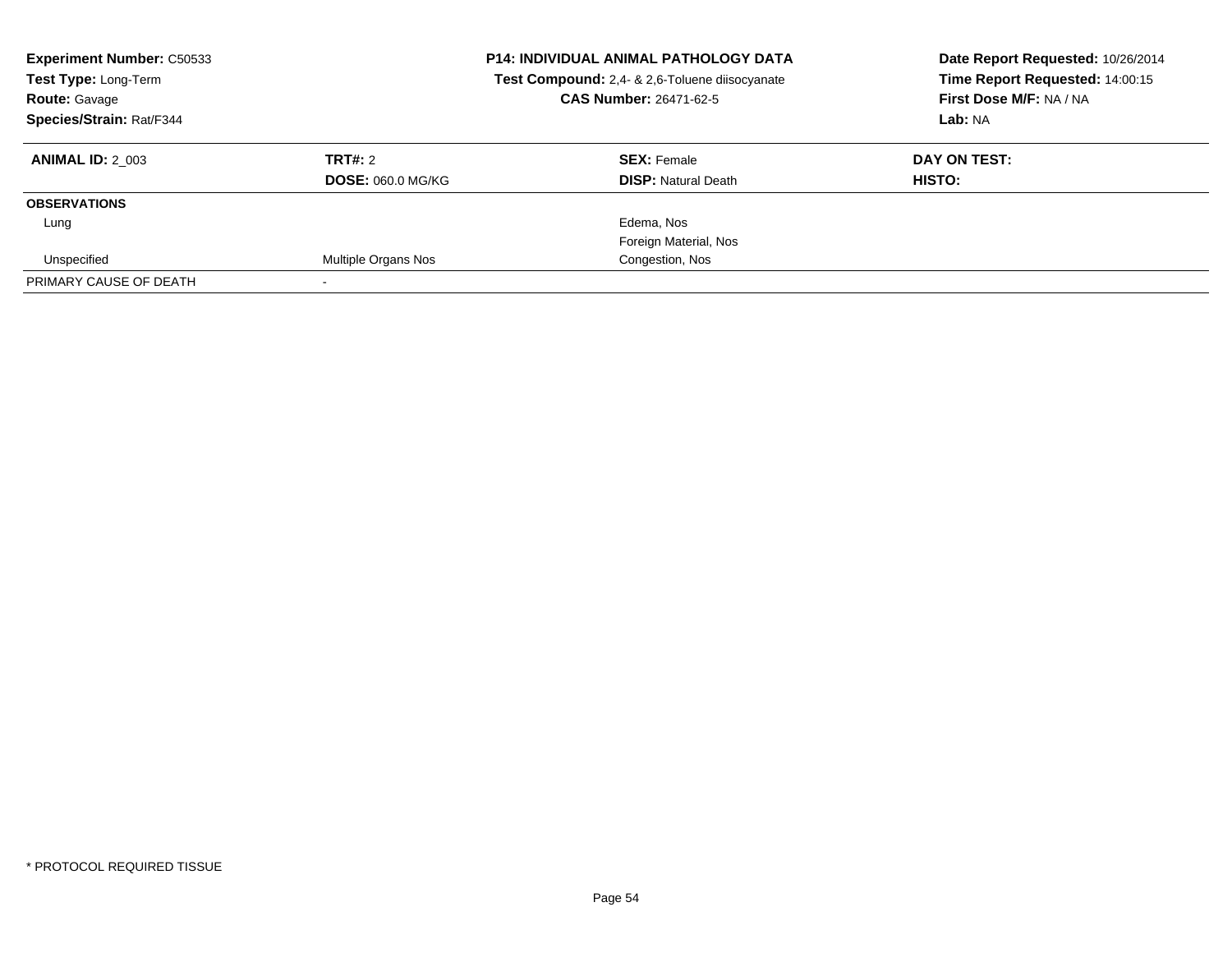**Test Type:** Long-Term

**Route:** Gavage

**Species/Strain:** Rat/F344

# **P14: INDIVIDUAL ANIMAL PATHOLOGY DATA**

 **Test Compound:** 2,4- & 2,6-Toluene diisocyanate**CAS Number:** 26471-62-5

| <b>ANIMAL ID: 2_004</b> | <b>TRT#: 2</b>             | <b>SEX: Female</b>              | DAY ON TEST: |  |
|-------------------------|----------------------------|---------------------------------|--------------|--|
|                         | <b>DOSE: 060.0 MG/KG</b>   | <b>DISP:</b> Moribund Sacrifice | HISTO:       |  |
| <b>OBSERVATIONS</b>     |                            |                                 |              |  |
| Bone marrow             |                            | Osteosclerosis                  |              |  |
| Kidney                  |                            | Nephropathy                     |              |  |
| Liver                   |                            | Angiectasis                     |              |  |
|                         |                            | Cytoplasmic Change, Basophilic  |              |  |
| Lymph node              | Mandibular Lymph Node      | Plasmacytosis                   |              |  |
| Mammary gland           |                            | Fibroadenoma                    |              |  |
| Pituitary gland         |                            | Cyst, Nos                       |              |  |
|                         |                            | Hyperplasia, Chromophobe Cell   |              |  |
| Unspecified             | <b>Multiple Organs Nos</b> | Hematopoiesis                   |              |  |
| PRIMARY CAUSE OF DEATH  |                            |                                 |              |  |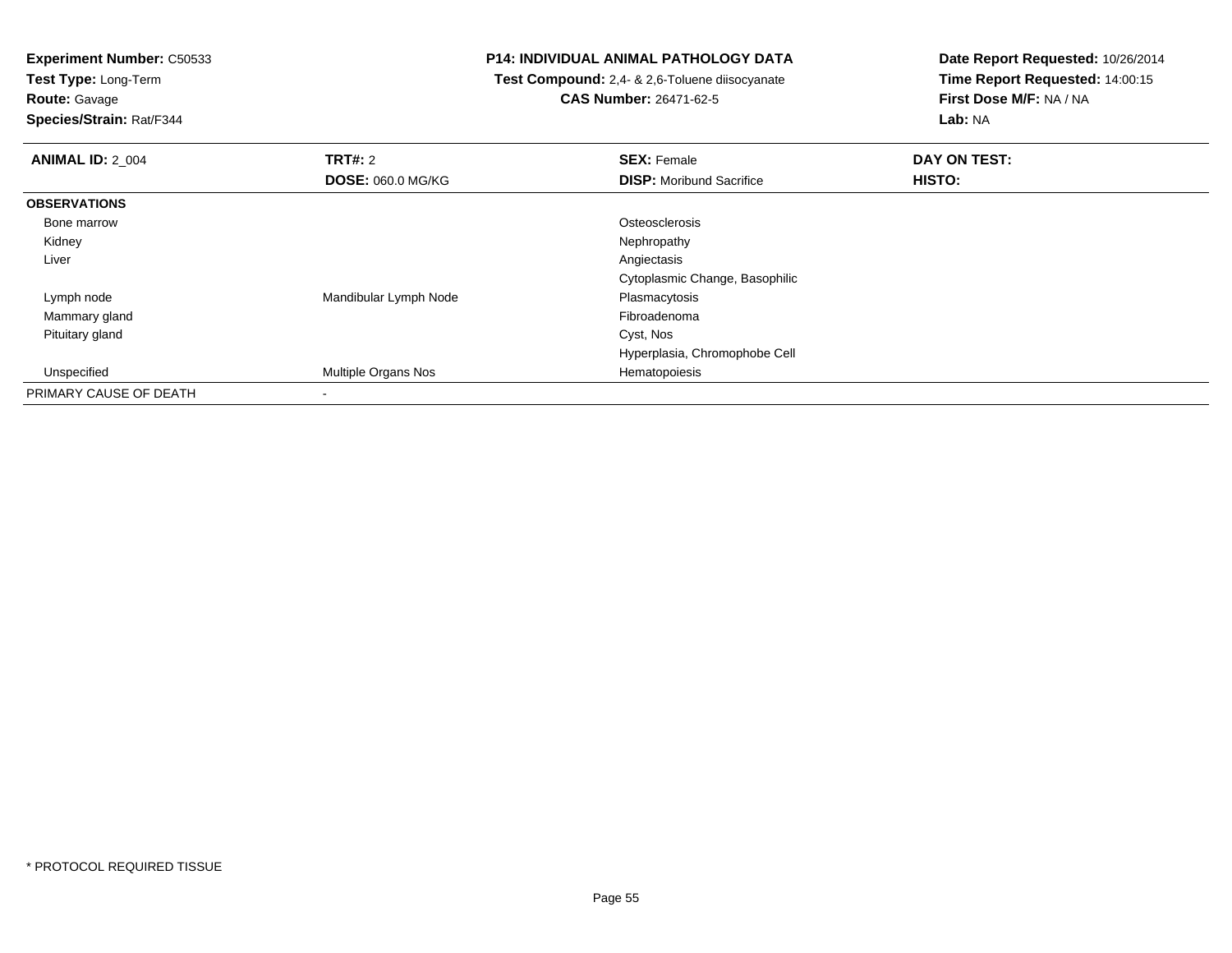**Test Type:** Long-Term

# **Route:** Gavage

**Species/Strain:** Rat/F344

# **P14: INDIVIDUAL ANIMAL PATHOLOGY DATA**

 **Test Compound:** 2,4- & 2,6-Toluene diisocyanate**CAS Number:** 26471-62-5

| <b>ANIMAL ID: 2 005</b> | <b>TRT#: 2</b><br>DOSE: 060.0 MG/KG | <b>SEX: Female</b><br><b>DISP: Natural Death</b> | DAY ON TEST:<br>HISTO: |
|-------------------------|-------------------------------------|--------------------------------------------------|------------------------|
| <b>OBSERVATIONS</b>     |                                     |                                                  |                        |
| Adrenal gland           | Cortex Nos                          | Cytoplasmic Vacuolization                        |                        |
|                         | Cortex Nos                          | Hyperplasia, Nodular                             |                        |
| Bone marrow             |                                     | Fibrosis, Myelo                                  |                        |
| Eye                     |                                     | Cataract                                         |                        |
| Heart                   |                                     | Fibrosis                                         |                        |
| Kidney                  |                                     | Nephropathy                                      |                        |
| Liver                   |                                     | Cytoplasmic Change, Basophilic                   |                        |
|                         |                                     | Cytoplasmic Change, Eosinophilic                 |                        |
|                         |                                     | Neoplastic Nodule                                |                        |
| Lung                    |                                     | Histiocytosis                                    |                        |
| Unspecified             |                                     | Fibroadenoma                                     |                        |
|                         | Multiple Organs Nos                 | Leukemia, Monocytic                              |                        |
| PRIMARY CAUSE OF DEATH  | ۰                                   |                                                  |                        |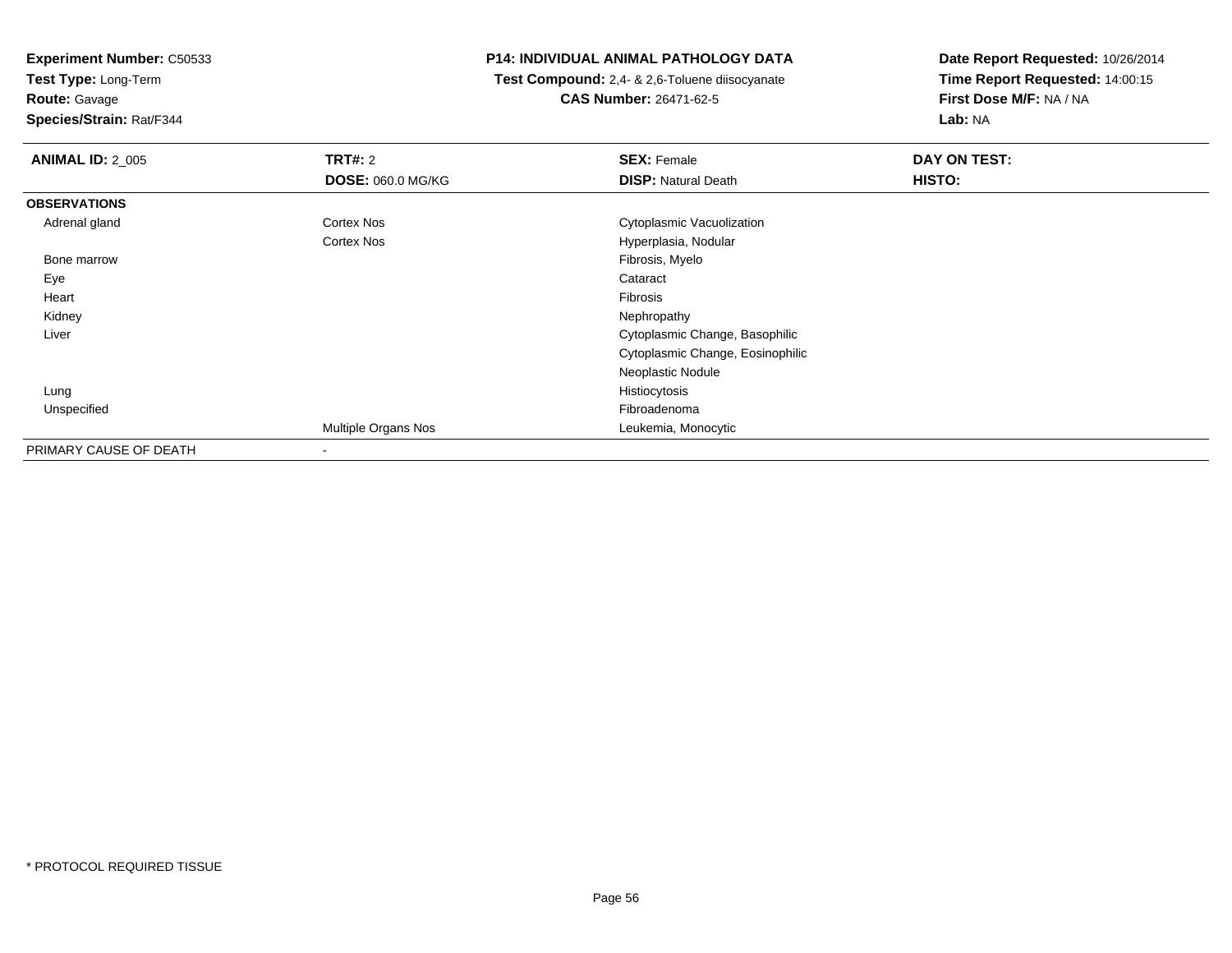**Test Type:** Long-Term

**Route:** Gavage

**Species/Strain:** Rat/F344

# **P14: INDIVIDUAL ANIMAL PATHOLOGY DATA**

 **Test Compound:** 2,4- & 2,6-Toluene diisocyanate**CAS Number:** 26471-62-5

| <b>ANIMAL ID: 2 006</b> | <b>TRT#: 2</b>        | <b>SEX: Female</b>               | <b>DAY ON TEST:</b> |
|-------------------------|-----------------------|----------------------------------|---------------------|
|                         | DOSE: 060.0 MG/KG     | <b>DISP:</b> Scheduled Sacrifice | HISTO:              |
| <b>OBSERVATIONS</b>     |                       |                                  |                     |
| Heart                   |                       | Fibrosis                         |                     |
| Kidney                  |                       | Nephropathy                      |                     |
| Liver                   |                       | Cytoplasmic Change, Basophilic   |                     |
|                         |                       | Cytoplasmic Change, Eosinophilic |                     |
|                         | <b>Bile Duct</b>      | Hyperplasia, Nos                 |                     |
| Lung                    |                       | Histiocytosis                    |                     |
| Lymph node              | Mandibular Lymph Node | Plasmacytosis                    |                     |
| Mammary gland           |                       | Dilatation, Ducts                |                     |
| Pituitary gland         |                       | Cyst, Nos                        |                     |
| Spleen                  |                       | Hemosiderosis                    |                     |
| Thymus                  |                       | Thymoma, Benign                  |                     |
| Uterus                  |                       | <b>Endometrial Stromal Polyp</b> |                     |
| PRIMARY CAUSE OF DEATH  |                       |                                  |                     |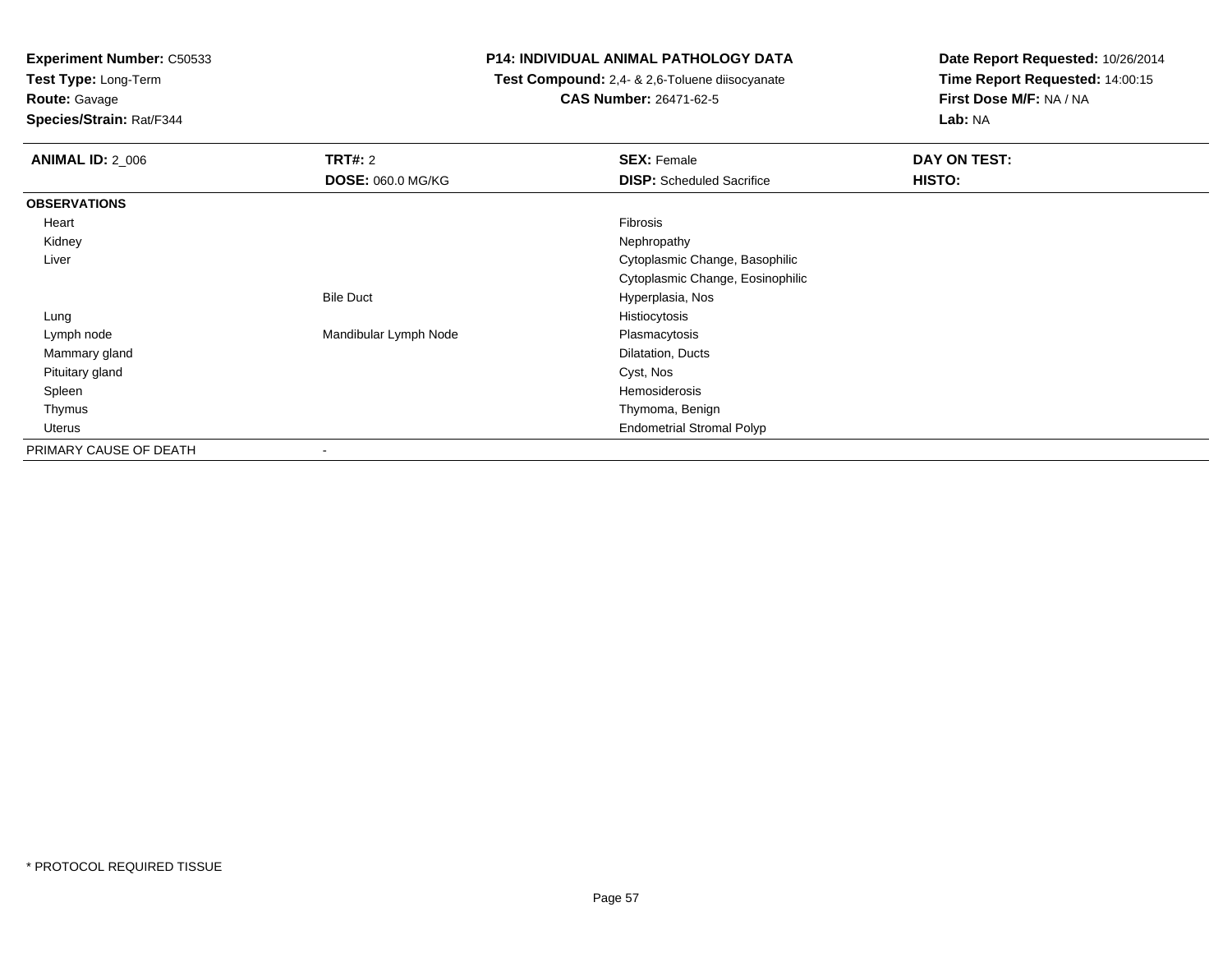**Test Type:** Long-Term

**Route:** Gavage

**Species/Strain:** Rat/F344

# **P14: INDIVIDUAL ANIMAL PATHOLOGY DATA**

 **Test Compound:** 2,4- & 2,6-Toluene diisocyanate**CAS Number:** 26471-62-5

| <b>ANIMAL ID: 2_007</b> | TRT#: 2<br><b>DOSE: 060.0 MG/KG</b> | <b>SEX: Female</b><br><b>DISP:</b> Scheduled Sacrifice | DAY ON TEST:<br>HISTO: |
|-------------------------|-------------------------------------|--------------------------------------------------------|------------------------|
| <b>OBSERVATIONS</b>     |                                     |                                                        |                        |
| Adrenal gland           | Medulla                             | Hyperplasia, Nos                                       |                        |
| Heart                   |                                     | Fibrosis                                               |                        |
| Kidney                  |                                     | Nephropathy                                            |                        |
| Liver                   |                                     | Cytoplasmic Change, Basophilic                         |                        |
|                         |                                     | Cytoplasmic Change, Eosinophilic                       |                        |
| Lung                    |                                     | Bronchopneumonia, Acute                                |                        |
| Mammary gland           |                                     | Fibroadenoma                                           |                        |
| Parathyroid gland       |                                     | Hyperplasia, Nos                                       |                        |
| Pituitary gland         |                                     | Cyst, Nos                                              |                        |
| Spleen                  |                                     | Hemosiderosis                                          |                        |
| Thyroid                 |                                     | Hyperplasia, C Cell                                    |                        |
| PRIMARY CAUSE OF DEATH  | $\overline{\phantom{a}}$            |                                                        |                        |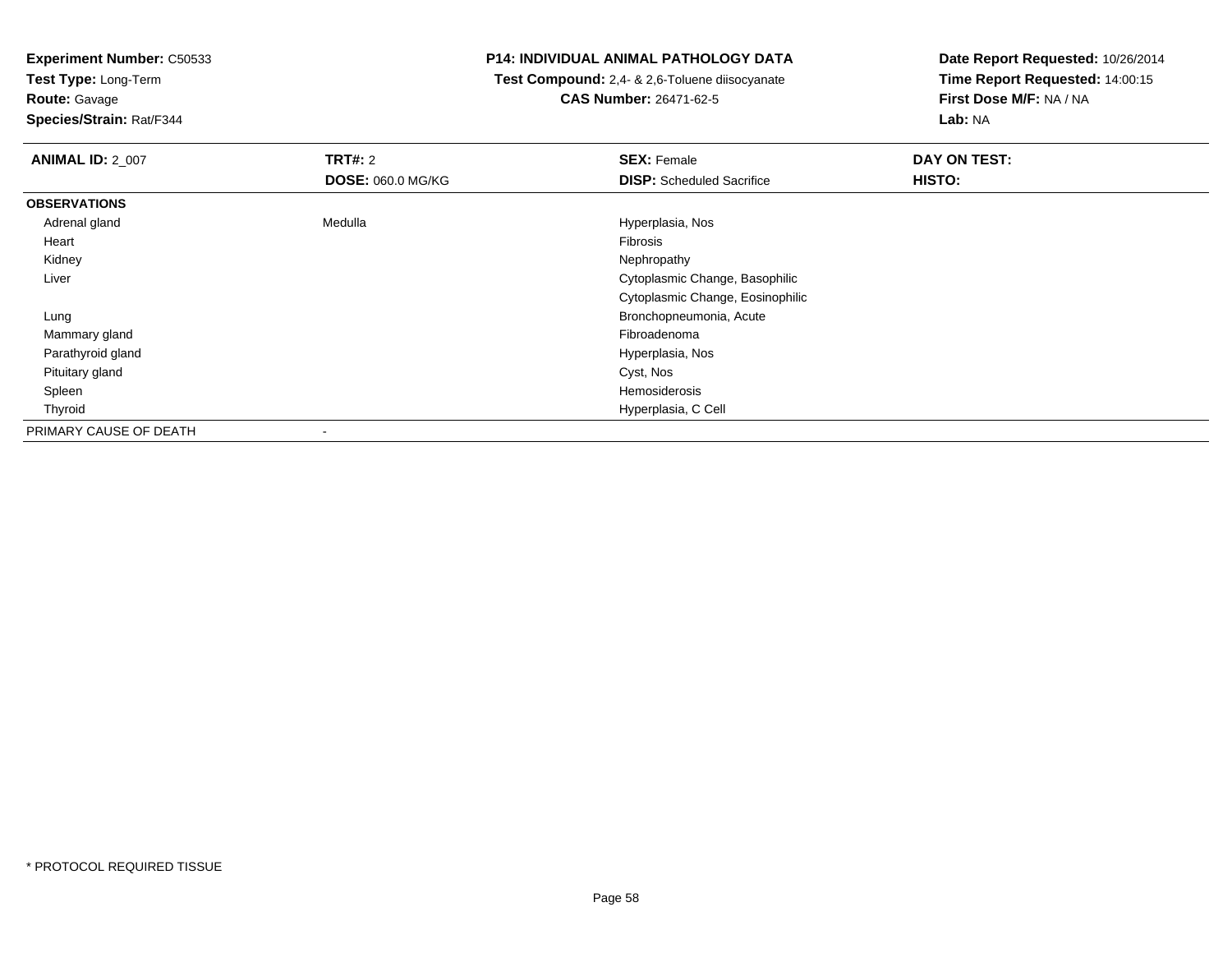| <b>Experiment Number: C50533</b><br>Test Type: Long-Term<br><b>Route: Gavage</b><br>Species/Strain: Rat/F344 |                          | <b>P14: INDIVIDUAL ANIMAL PATHOLOGY DATA</b><br>Test Compound: 2,4- & 2,6-Toluene diisocyanate<br><b>CAS Number: 26471-62-5</b> | Date Report Requested: 10/26/2014<br>Time Report Requested: 14:00:15<br>First Dose M/F: NA / NA<br>Lab: NA |
|--------------------------------------------------------------------------------------------------------------|--------------------------|---------------------------------------------------------------------------------------------------------------------------------|------------------------------------------------------------------------------------------------------------|
| <b>ANIMAL ID: 2 008</b>                                                                                      | TRT#: 2                  | <b>SEX: Female</b>                                                                                                              | DAY ON TEST:                                                                                               |
|                                                                                                              | <b>DOSE: 060.0 MG/KG</b> | <b>DISP:</b> Natural Death                                                                                                      | HISTO:                                                                                                     |
| <b>OBSERVATIONS</b>                                                                                          |                          |                                                                                                                                 |                                                                                                            |
| Lung                                                                                                         |                          | Bronchopneumonia, Acute                                                                                                         |                                                                                                            |
| Trachea                                                                                                      |                          | Inflammation, Acute                                                                                                             |                                                                                                            |
| Unspecified                                                                                                  | Multiple Organs Nos      | Congestion, Nos                                                                                                                 |                                                                                                            |
| PRIMARY CAUSE OF DEATH                                                                                       |                          |                                                                                                                                 |                                                                                                            |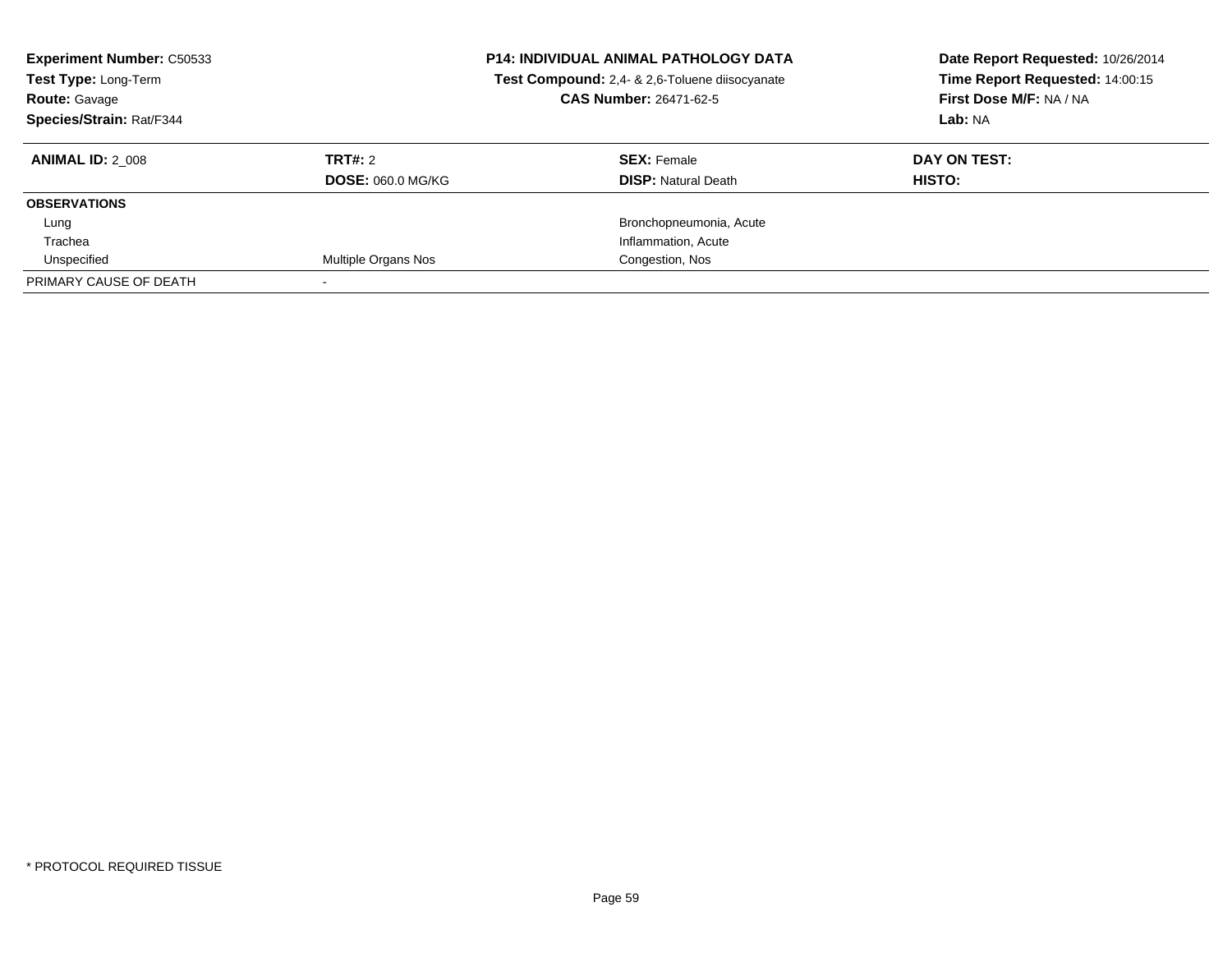**Test Type:** Long-Term

**Route:** Gavage

**Species/Strain:** Rat/F344

# **P14: INDIVIDUAL ANIMAL PATHOLOGY DATA**

 **Test Compound:** 2,4- & 2,6-Toluene diisocyanate**CAS Number:** 26471-62-5

| <b>ANIMAL ID: 2_009</b> | TRT#: 2                  | <b>SEX: Female</b>               | DAY ON TEST: |
|-------------------------|--------------------------|----------------------------------|--------------|
|                         | DOSE: 060.0 MG/KG        | <b>DISP: Natural Death</b>       | HISTO:       |
| <b>OBSERVATIONS</b>     |                          |                                  |              |
| Adrenal gland           | Cortex Nos               | Hyperplasia, Nodular             |              |
| Heart                   |                          | Fibrosis                         |              |
| Kidney                  |                          | Nephropathy                      |              |
| Liver                   |                          | Cytoplasmic Change, Basophilic   |              |
|                         | <b>Bile Duct</b>         | Hyperplasia, Nos                 |              |
| Lung                    |                          | Histiocytosis                    |              |
| Lymph node              | Mandibular Lymph Node    | Plasmacytosis                    |              |
| Mammary gland           |                          | Lactation                        |              |
| Pituitary gland         |                          | Chromophobe Adenoma              |              |
| Salivary gland          |                          | Atrophy, Nos                     |              |
| Spleen                  |                          | Hemosiderosis                    |              |
| Unspecified             | Multiple Organs Nos      | Congestion, Nos                  |              |
| Uterus                  |                          | <b>Endometrial Stromal Polyp</b> |              |
| PRIMARY CAUSE OF DEATH  | $\overline{\phantom{a}}$ |                                  |              |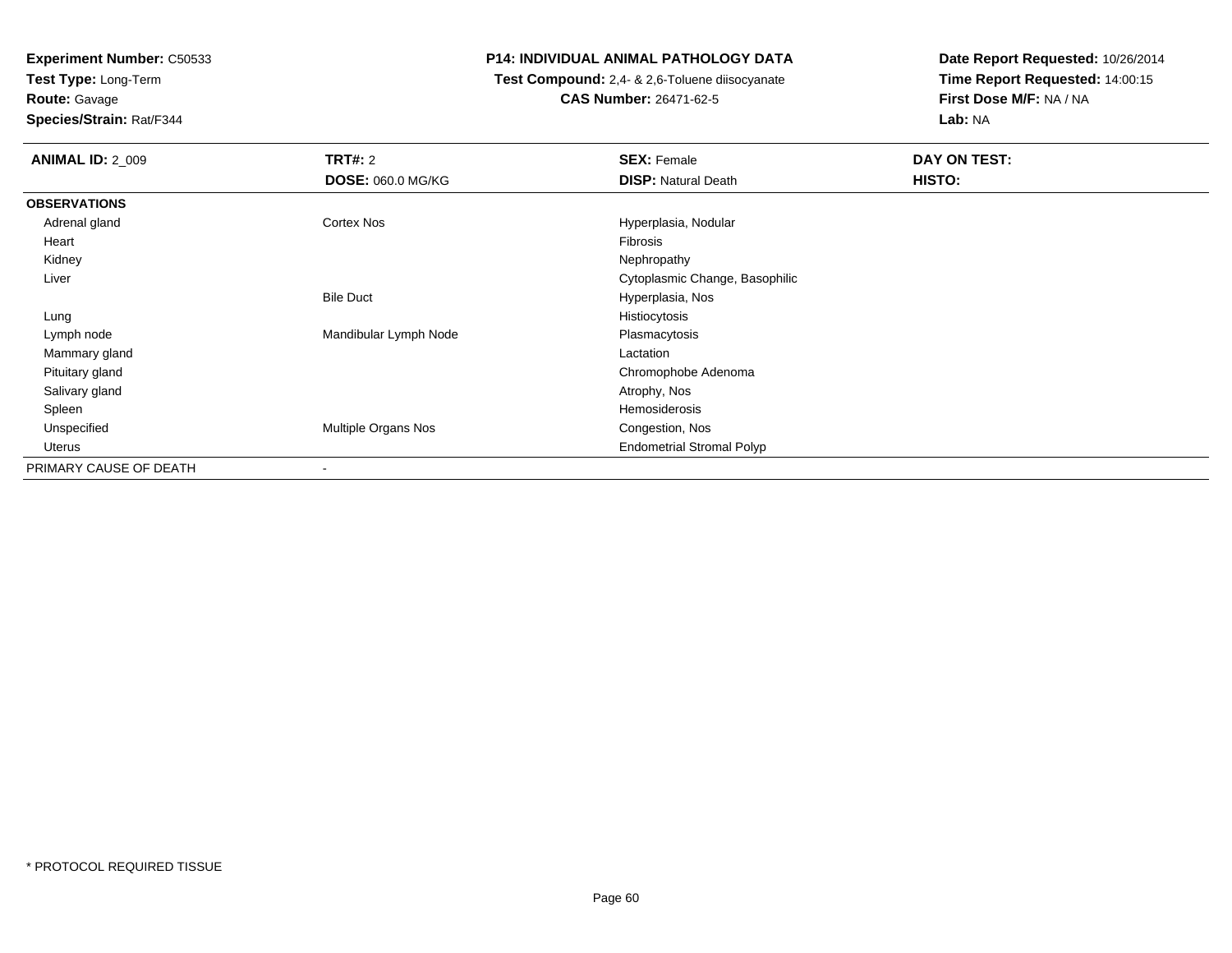**Test Type:** Long-Term

**Route:** Gavage

**Species/Strain:** Rat/F344

# **P14: INDIVIDUAL ANIMAL PATHOLOGY DATA**

 **Test Compound:** 2,4- & 2,6-Toluene diisocyanate**CAS Number:** 26471-62-5

| <b>ANIMAL ID: 2 010</b> | TRT#: 2                    | <b>SEX: Female</b>                       | DAY ON TEST: |
|-------------------------|----------------------------|------------------------------------------|--------------|
|                         | <b>DOSE: 060.0 MG/KG</b>   | <b>DISP: Natural Death</b>               | HISTO:       |
| <b>OBSERVATIONS</b>     |                            |                                          |              |
| Heart                   |                            | Alveolar/Bronchiolar Carcinoma, Invasive |              |
| Kidney                  |                            | Mineralization                           |              |
|                         |                            | Nephropathy                              |              |
| Liver                   |                            | Cytoplasmic Change, Basophilic           |              |
|                         |                            | Cytoplasmic Change, Eosinophilic         |              |
|                         |                            | Inflammation, Granulomatous              |              |
| Lung                    |                            | Alveolar/Bronchiolar Carcinoma           |              |
| Pituitary gland         |                            | Cyst, Nos                                |              |
| Unspecified             | <b>Thoracic Cavity Nos</b> | Alveolar/Bronchiolar Carcinoma, Invasive |              |
|                         | Multiple Organs Nos        | Congestion, Nos                          |              |
| PRIMARY CAUSE OF DEATH  | ٠                          |                                          |              |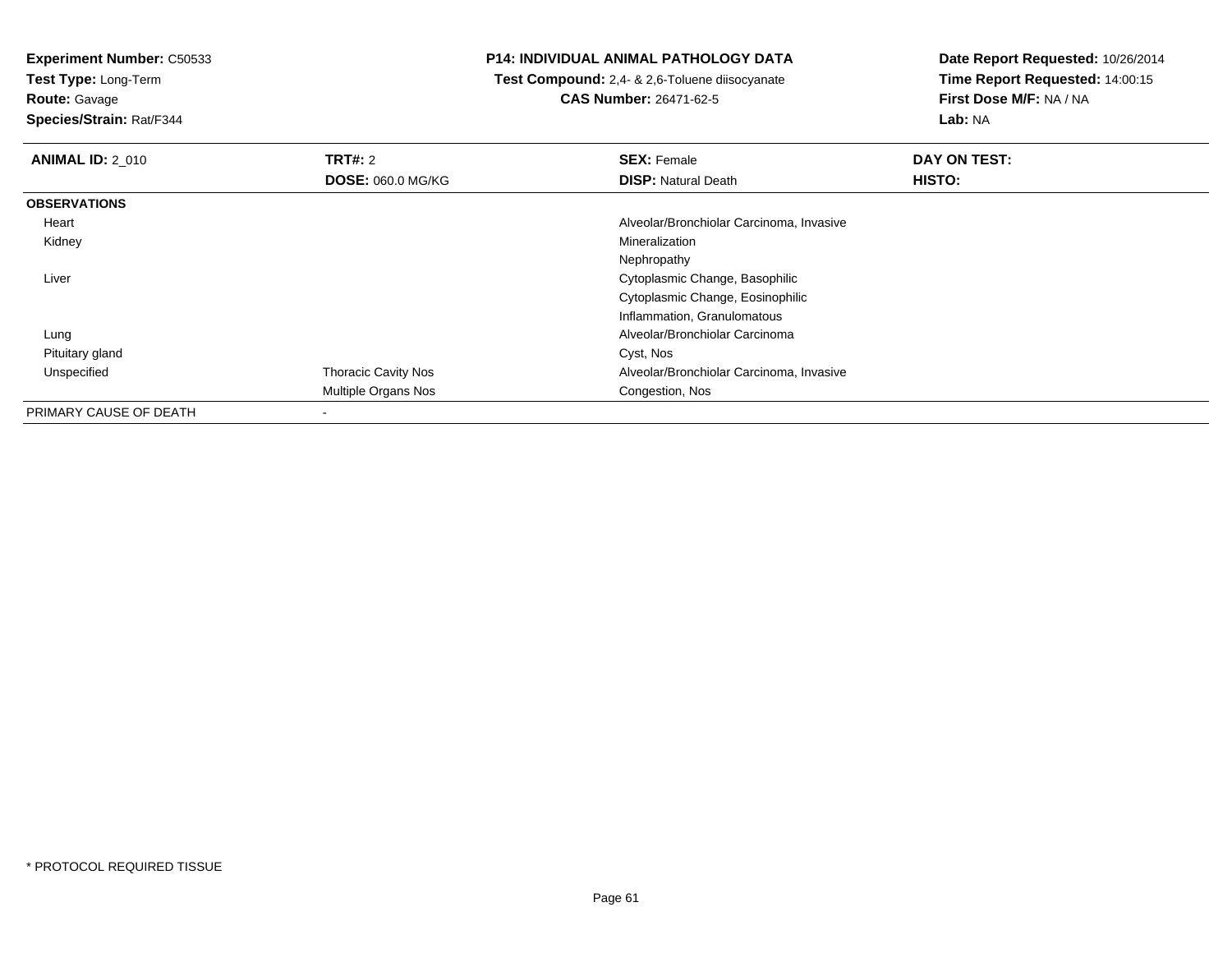**Test Type:** Long-Term

**Route:** Gavage

**Species/Strain:** Rat/F344

# **P14: INDIVIDUAL ANIMAL PATHOLOGY DATA**

 **Test Compound:** 2,4- & 2,6-Toluene diisocyanate**CAS Number:** 26471-62-5

| <b>ANIMAL ID: 2_011</b> | <b>TRT#: 2</b>           | <b>SEX: Female</b>               | DAY ON TEST: |
|-------------------------|--------------------------|----------------------------------|--------------|
|                         | <b>DOSE: 060.0 MG/KG</b> | <b>DISP: Natural Death</b>       | HISTO:       |
| <b>OBSERVATIONS</b>     |                          |                                  |              |
| Adrenal gland           |                          | Cortical Adenoma                 |              |
|                         |                          | Pheochromocytoma                 |              |
| Heart                   |                          | Fibrosis                         |              |
|                         |                          | Inflammation, Acute              |              |
| Kidney                  |                          | Nephropathy                      |              |
| Liver                   |                          | Cytoplasmic Change, Basophilic   |              |
|                         | <b>Bile Duct</b>         | Hyperplasia, Nos                 |              |
|                         |                          | Neoplastic Nodule                |              |
| Mammary gland           |                          | Fibroadenoma                     |              |
|                         |                          | Lactation                        |              |
| Pancreas                | Islets                   | Islet-Cell Adenoma               |              |
| Pituitary gland         |                          | Cyst, Nos                        |              |
|                         |                          | Hyperplasia, Chromophobe Cell    |              |
| Unspecified             | Multiple Organs Nos      | Leukemia, Monocytic              |              |
| Uterus                  |                          | <b>Endometrial Stromal Polyp</b> |              |
| PRIMARY CAUSE OF DEATH  |                          |                                  |              |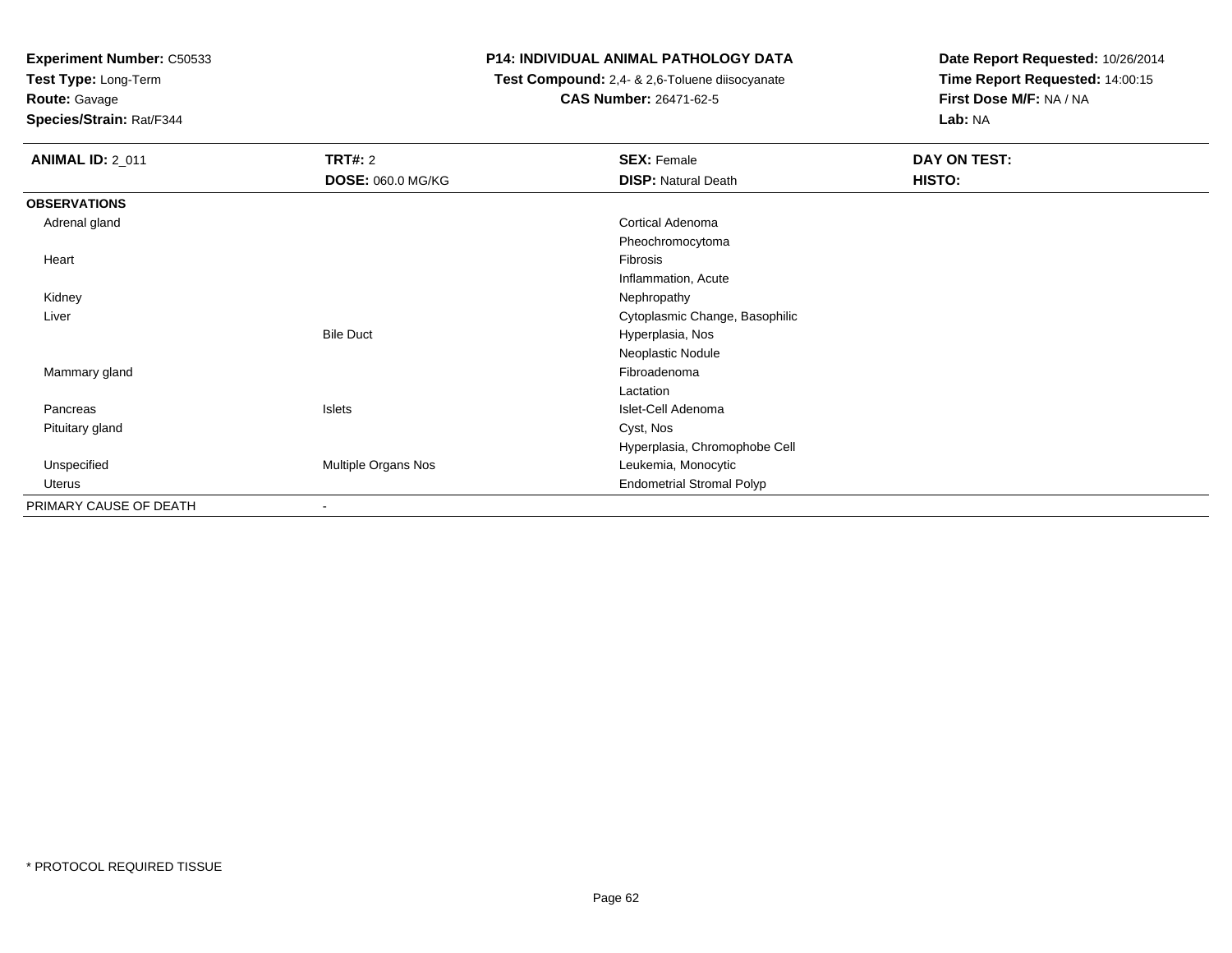**Test Type:** Long-Term

**Route:** Gavage

**Species/Strain:** Rat/F344

# **P14: INDIVIDUAL ANIMAL PATHOLOGY DATA**

 **Test Compound:** 2,4- & 2,6-Toluene diisocyanate**CAS Number:** 26471-62-5

| <b>ANIMAL ID: 2_012</b> | <b>TRT#: 2</b>           | <b>SEX: Female</b>               | DAY ON TEST: |
|-------------------------|--------------------------|----------------------------------|--------------|
|                         | <b>DOSE: 060.0 MG/KG</b> | <b>DISP:</b> Moribund Sacrifice  | HISTO:       |
| <b>OBSERVATIONS</b>     |                          |                                  |              |
| Adrenal gland           |                          | Angiectasis                      |              |
|                         | Cortex Nos               | Hyperplasia, Nodular             |              |
| Heart                   |                          | Fibrosis                         |              |
| Kidney                  |                          | Nephropathy                      |              |
|                         |                          | Pigmentation, Nos                |              |
| Liver                   |                          | Cytoplasmic Change, Basophilic   |              |
|                         | <b>Bile Duct</b>         | Hyperplasia, Nos                 |              |
|                         |                          | Inflammation, Granulomatous      |              |
| Lymph node              | Mandibular Lymph Node    | Plasmacytosis                    |              |
| Mammary gland           |                          | Adenoma, Nos                     |              |
|                         |                          | Fibroadenoma                     |              |
| Pituitary gland         |                          | Chromophobe Adenoma              |              |
| Spleen                  |                          | Hemosiderosis                    |              |
| Uterus                  |                          | <b>Endometrial Stromal Polyp</b> |              |
| PRIMARY CAUSE OF DEATH  | ۰                        |                                  |              |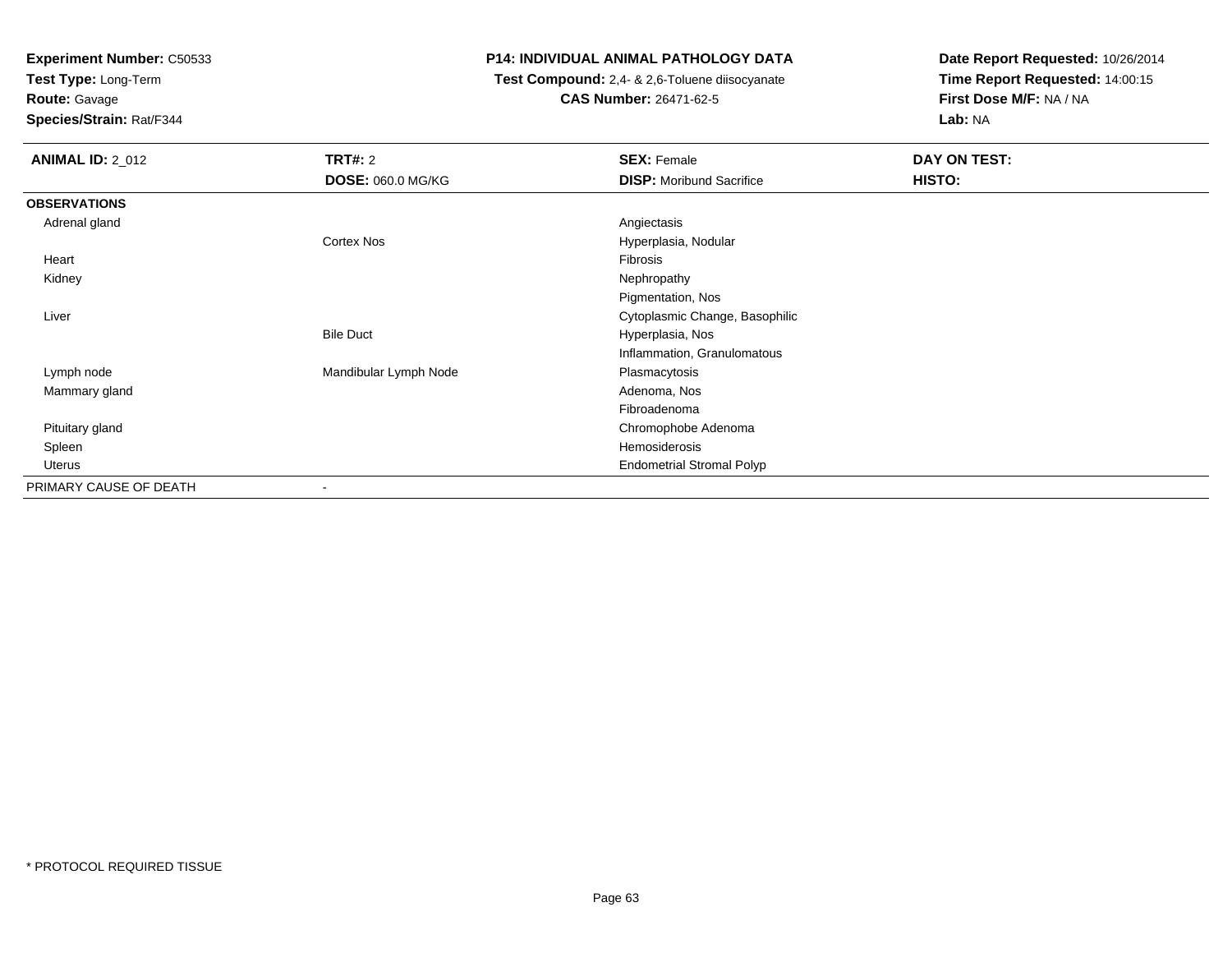| <b>Experiment Number: C50533</b><br>Test Type: Long-Term<br><b>Route: Gavage</b><br>Species/Strain: Rat/F344 |                          | <b>P14: INDIVIDUAL ANIMAL PATHOLOGY DATA</b><br>Test Compound: 2,4- & 2,6-Toluene diisocyanate<br>CAS Number: 26471-62-5 | Date Report Requested: 10/26/2014<br>Time Report Requested: 14:00:15<br>First Dose M/F: NA / NA<br>Lab: NA |
|--------------------------------------------------------------------------------------------------------------|--------------------------|--------------------------------------------------------------------------------------------------------------------------|------------------------------------------------------------------------------------------------------------|
| <b>ANIMAL ID: 2 013</b>                                                                                      | TRT#: 2                  | <b>SEX: Female</b>                                                                                                       | DAY ON TEST:                                                                                               |
|                                                                                                              | <b>DOSE: 060.0 MG/KG</b> | <b>DISP:</b> Accidently Killed                                                                                           | HISTO:                                                                                                     |
| <b>OBSERVATIONS</b>                                                                                          |                          |                                                                                                                          |                                                                                                            |
| Lung                                                                                                         |                          | Congestion, Nos                                                                                                          |                                                                                                            |
|                                                                                                              |                          | Edema, Nos                                                                                                               |                                                                                                            |
|                                                                                                              |                          | Lymphocytic Inflammatory Infiltrate                                                                                      |                                                                                                            |
| PRIMARY CAUSE OF DEATH                                                                                       |                          |                                                                                                                          |                                                                                                            |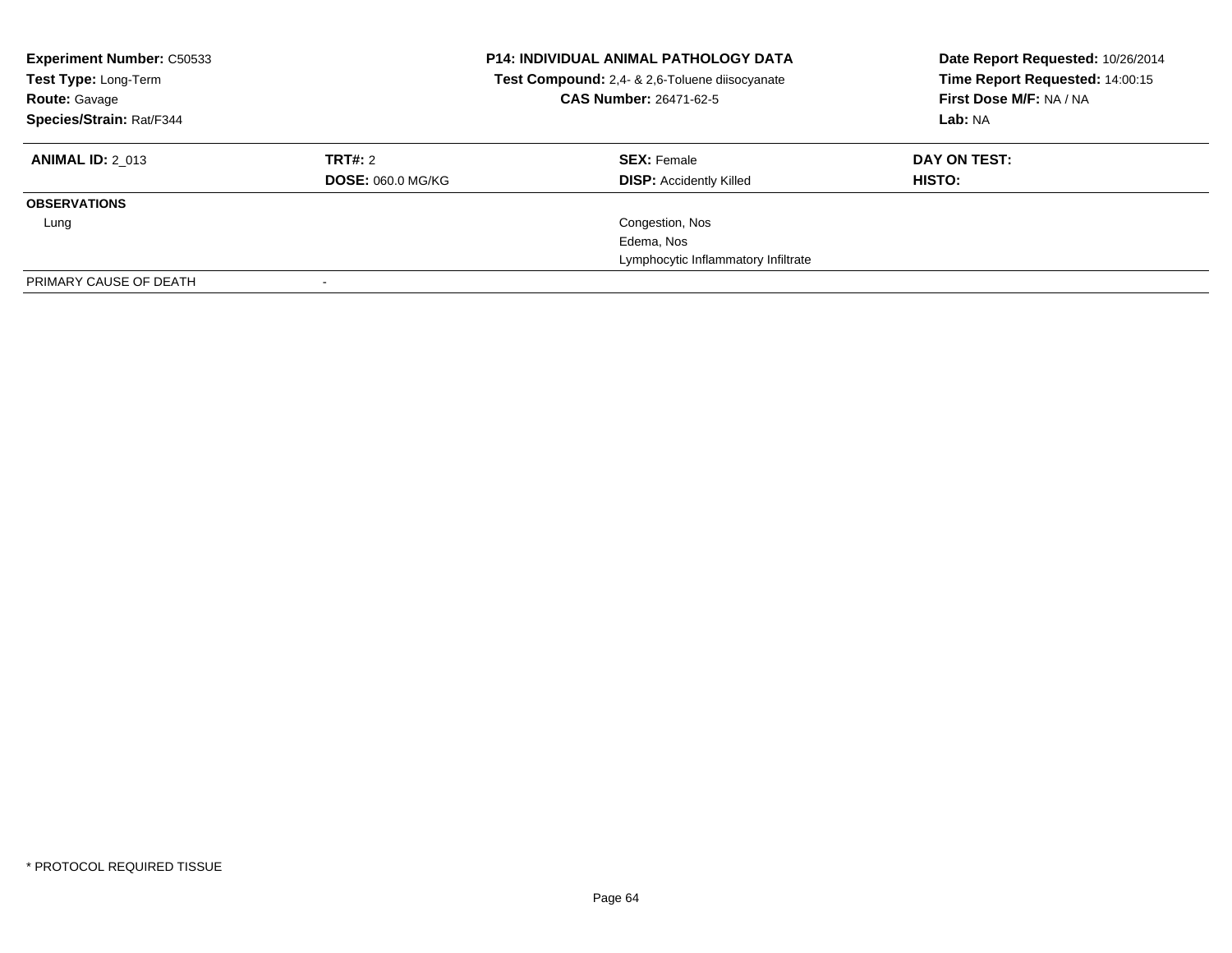| <b>Experiment Number: C50533</b><br>Test Type: Long-Term<br><b>Route: Gavage</b><br>Species/Strain: Rat/F344 | <b>P14: INDIVIDUAL ANIMAL PATHOLOGY DATA</b><br>Test Compound: 2,4- & 2,6-Toluene diisocyanate<br><b>CAS Number: 26471-62-5</b> |                            | Date Report Requested: 10/26/2014<br>Time Report Requested: 14:00:15<br>First Dose M/F: NA / NA<br>Lab: NA |
|--------------------------------------------------------------------------------------------------------------|---------------------------------------------------------------------------------------------------------------------------------|----------------------------|------------------------------------------------------------------------------------------------------------|
| <b>ANIMAL ID: 2 014</b>                                                                                      | TRT#: 2                                                                                                                         | <b>SEX: Female</b>         | DAY ON TEST:                                                                                               |
|                                                                                                              | <b>DOSE: 060.0 MG/KG</b>                                                                                                        | <b>DISP:</b> Natural Death | HISTO:                                                                                                     |
| <b>OBSERVATIONS</b>                                                                                          |                                                                                                                                 |                            |                                                                                                            |
| Lung                                                                                                         |                                                                                                                                 | Bronchopneumonia, Acute    |                                                                                                            |
| Spleen                                                                                                       |                                                                                                                                 | Hemosiderosis              |                                                                                                            |
| Thymus                                                                                                       |                                                                                                                                 | Hemorrhage                 |                                                                                                            |
|                                                                                                              |                                                                                                                                 | Necrosis, Cortical         |                                                                                                            |
| Unspecified                                                                                                  | Multiple Organs Nos                                                                                                             | Congestion, Nos            |                                                                                                            |
| PRIMARY CAUSE OF DEATH                                                                                       |                                                                                                                                 |                            |                                                                                                            |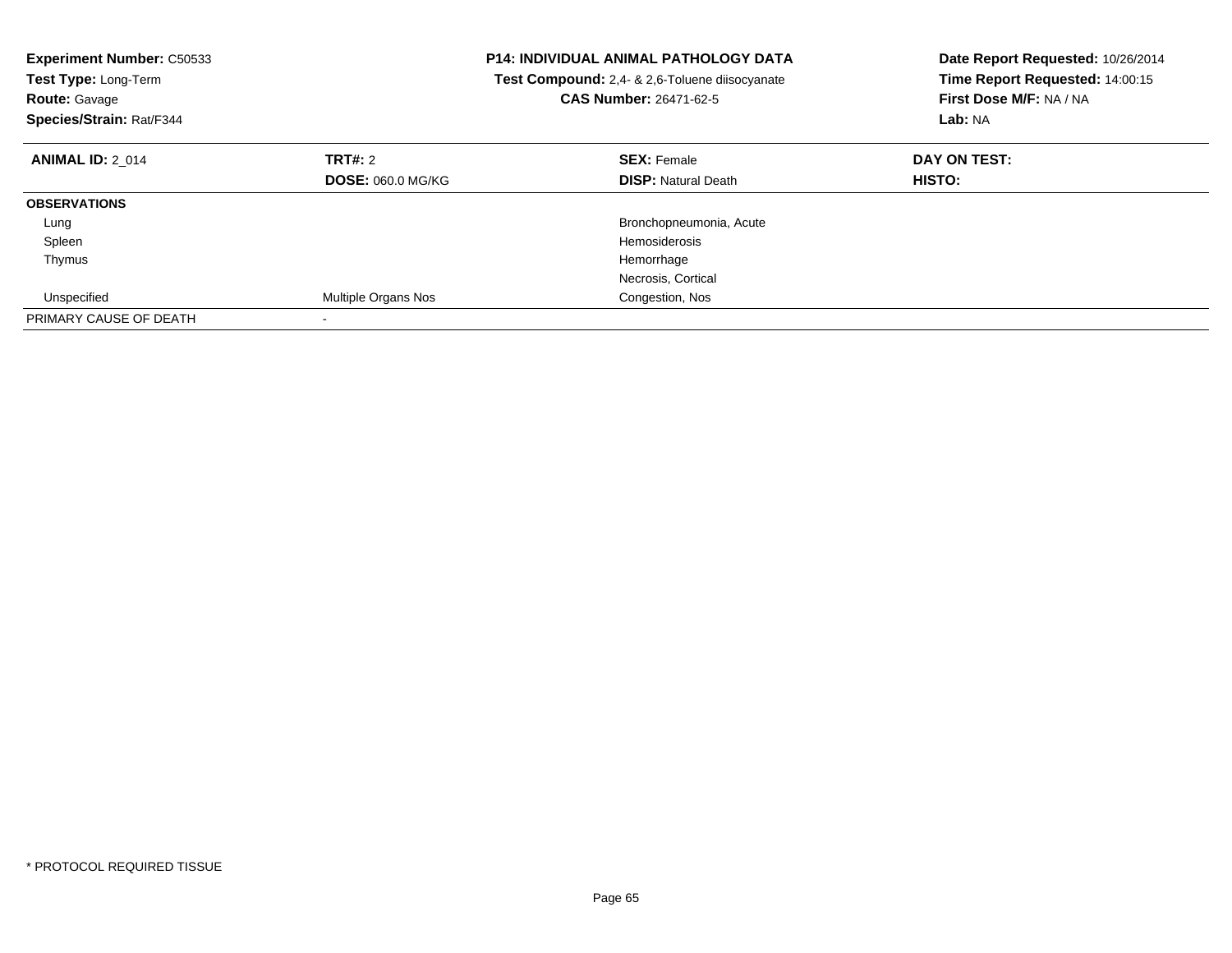**Test Type:** Long-Term

**Route:** Gavage

**Species/Strain:** Rat/F344

# **P14: INDIVIDUAL ANIMAL PATHOLOGY DATA**

 **Test Compound:** 2,4- & 2,6-Toluene diisocyanate**CAS Number:** 26471-62-5

| <b>ANIMAL ID: 2_015</b> | <b>TRT#: 2</b>           | <b>SEX: Female</b>               | DAY ON TEST: |
|-------------------------|--------------------------|----------------------------------|--------------|
|                         | <b>DOSE: 060.0 MG/KG</b> | <b>DISP:</b> Scheduled Sacrifice | HISTO:       |
| <b>OBSERVATIONS</b>     |                          |                                  |              |
| Adrenal gland           | Cortex Nos               | Hyperplasia, Nodular             |              |
|                         |                          | Pheochromocytoma                 |              |
| Heart                   |                          | Thrombosis, Nos                  |              |
| Kidney                  |                          | Mineralization                   |              |
|                         |                          | Nephropathy                      |              |
| Liver                   |                          | Cytoplasmic Change, Basophilic   |              |
|                         |                          | Cytoplasmic Change, Eosinophilic |              |
|                         | <b>Bile Duct</b>         | Hyperplasia, Nos                 |              |
|                         |                          | Neoplastic Nodule                |              |
| Mammary gland           |                          | Dilatation, Ducts                |              |
|                         |                          | Galactocele                      |              |
|                         |                          | Lactation                        |              |
| Pancreas                | Islets                   | Islet-Cell Adenoma               |              |
| Parathyroid gland       |                          | Hyperplasia, Nos                 |              |
| Pituitary gland         |                          | Chromophobe Adenoma              |              |
| Spleen                  |                          | Hematopoiesis                    |              |
| Stomach                 | <b>Fundal Gland</b>      | Dilatation, Nos                  |              |
| Thyroid                 |                          | Hyperplasia, C Cell              |              |
| PRIMARY CAUSE OF DEATH  |                          |                                  |              |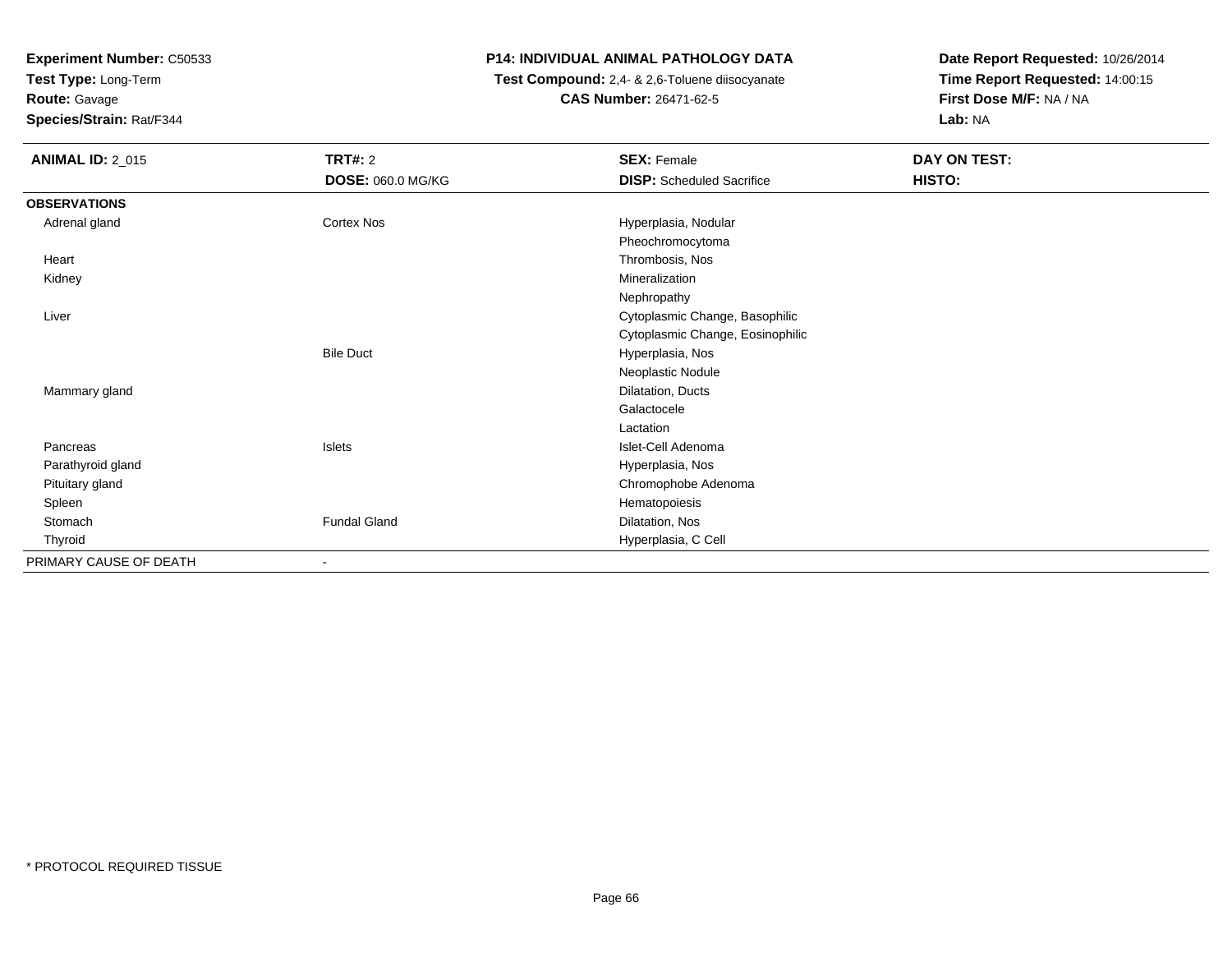| <b>Experiment Number: C50533</b><br>Test Type: Long-Term<br><b>Route: Gavage</b><br>Species/Strain: Rat/F344 |                             | <b>P14: INDIVIDUAL ANIMAL PATHOLOGY DATA</b><br>Test Compound: 2,4- & 2,6-Toluene diisocyanate<br><b>CAS Number: 26471-62-5</b> | Date Report Requested: 10/26/2014<br>Time Report Requested: 14:00:15<br>First Dose M/F: NA / NA<br>Lab: NA |
|--------------------------------------------------------------------------------------------------------------|-----------------------------|---------------------------------------------------------------------------------------------------------------------------------|------------------------------------------------------------------------------------------------------------|
| <b>ANIMAL ID: 2 016</b>                                                                                      | <b>TRT#: 2</b>              | <b>SEX: Female</b>                                                                                                              | DAY ON TEST:                                                                                               |
|                                                                                                              | <b>DOSE: 060.0 MG/KG</b>    | <b>DISP: Natural Death</b>                                                                                                      | HISTO:                                                                                                     |
| <b>OBSERVATIONS</b>                                                                                          |                             |                                                                                                                                 |                                                                                                            |
| Blood vessel                                                                                                 | <b>Pulmonary Artery Nos</b> | Mineralization                                                                                                                  |                                                                                                            |
| Heart                                                                                                        |                             | Hemorrhage                                                                                                                      |                                                                                                            |
| Lung                                                                                                         |                             | Edema, Nos                                                                                                                      |                                                                                                            |
|                                                                                                              |                             | Lymphocytic Inflammatory Infiltrate                                                                                             |                                                                                                            |
| Unspecified                                                                                                  | Multiple Organs Nos         | Congestion, Nos                                                                                                                 |                                                                                                            |
| PRIMARY CAUSE OF DEATH                                                                                       |                             |                                                                                                                                 |                                                                                                            |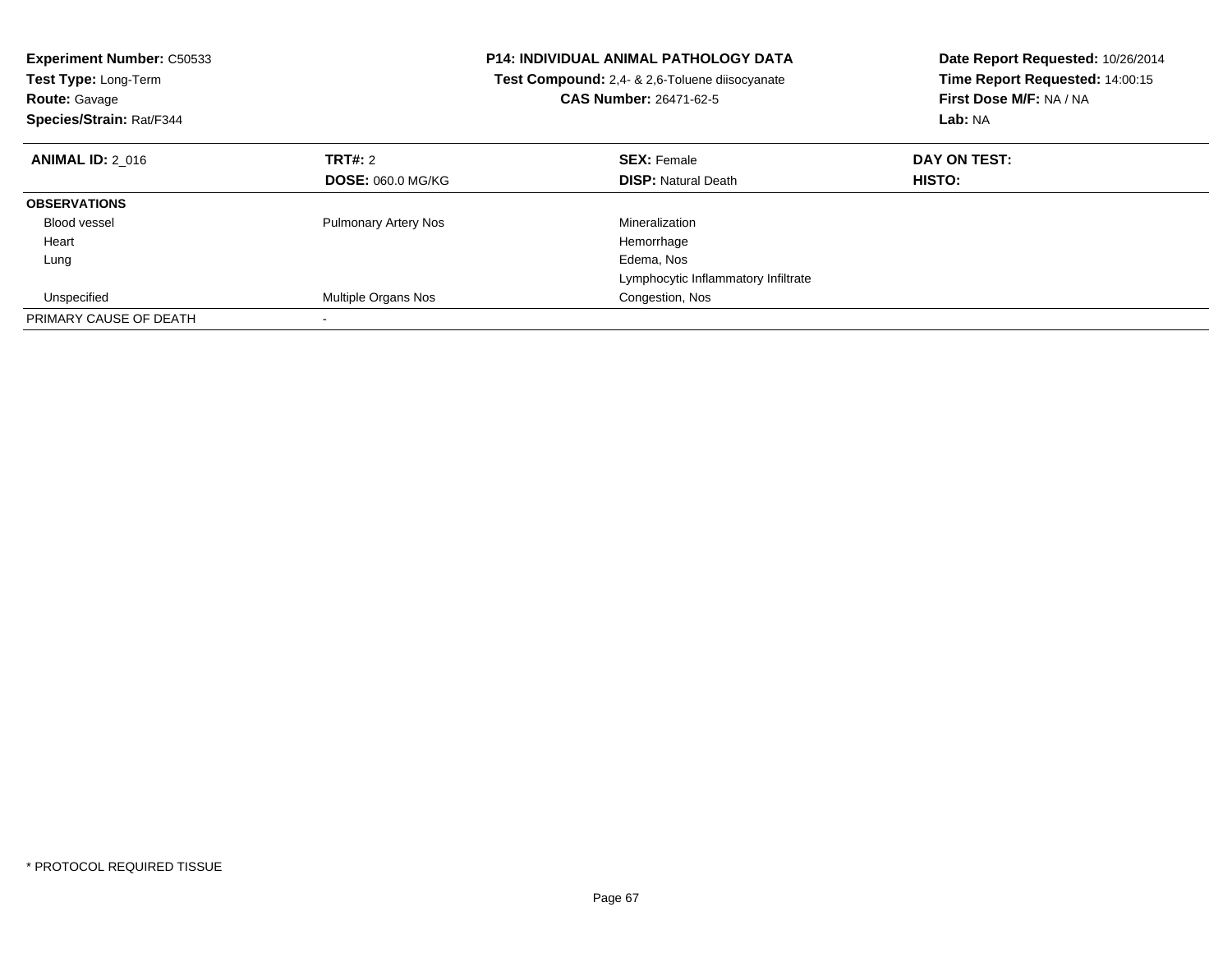**Test Type:** Long-Term

**Route:** Gavage

**Species/Strain:** Rat/F344

# **P14: INDIVIDUAL ANIMAL PATHOLOGY DATA**

 **Test Compound:** 2,4- & 2,6-Toluene diisocyanate**CAS Number:** 26471-62-5

| <b>ANIMAL ID: 2 017</b> | TRT#: 2                  | <b>SEX: Female</b>               | DAY ON TEST: |
|-------------------------|--------------------------|----------------------------------|--------------|
|                         | <b>DOSE: 060.0 MG/KG</b> | <b>DISP:</b> Moribund Sacrifice  | HISTO:       |
| <b>OBSERVATIONS</b>     |                          |                                  |              |
| Adrenal gland           | Cortex Nos               | <b>Cytoplasmic Vacuolization</b> |              |
| Kidney                  |                          | Nephropathy                      |              |
| Liver                   |                          | Cytoplasmic Change, Basophilic   |              |
|                         |                          | Cytoplasmic Change, Eosinophilic |              |
|                         |                          | <b>Cytoplasmic Vacuolization</b> |              |
| Lung                    |                          | Histiocytosis                    |              |
|                         |                          | Hyperplasia, Alveolar Epithelium |              |
| Mammary gland           |                          | Dilatation, Ducts                |              |
| Pituitary gland         |                          | Chromophobe Adenoma              |              |
|                         |                          | Cyst, Nos                        |              |
| Spleen                  |                          | Hemosiderosis                    |              |
| Thyroid                 |                          | Hyperplasia, C Cell              |              |
| PRIMARY CAUSE OF DEATH  |                          |                                  |              |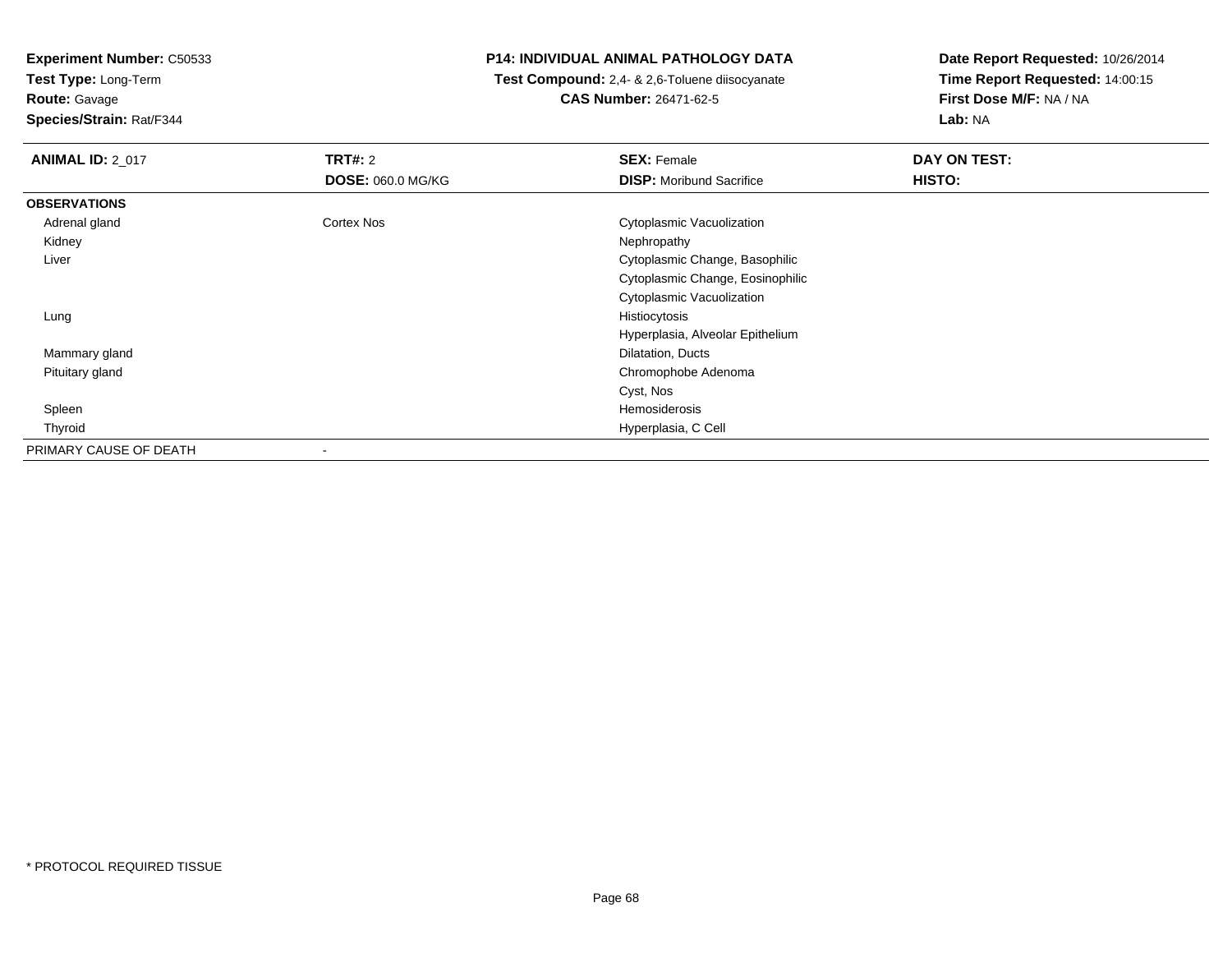| <b>Experiment Number: C50533</b><br>Test Type: Long-Term<br><b>Route: Gavage</b><br>Species/Strain: Rat/F344 |                          | <b>P14: INDIVIDUAL ANIMAL PATHOLOGY DATA</b><br>Test Compound: 2,4- & 2,6-Toluene diisocyanate<br><b>CAS Number: 26471-62-5</b> | Date Report Requested: 10/26/2014<br>Time Report Requested: 14:00:15<br>First Dose M/F: NA / NA<br>Lab: NA |
|--------------------------------------------------------------------------------------------------------------|--------------------------|---------------------------------------------------------------------------------------------------------------------------------|------------------------------------------------------------------------------------------------------------|
| <b>ANIMAL ID: 2 018</b>                                                                                      | TRT#: 2                  | <b>SEX: Female</b>                                                                                                              | DAY ON TEST:                                                                                               |
|                                                                                                              | <b>DOSE: 060.0 MG/KG</b> | <b>DISP:</b> Accidently Killed                                                                                                  | HISTO:                                                                                                     |
| <b>OBSERVATIONS</b>                                                                                          |                          |                                                                                                                                 |                                                                                                            |
| Lung                                                                                                         |                          | Edema, Nos                                                                                                                      |                                                                                                            |
|                                                                                                              |                          | Foreign Material, Nos                                                                                                           |                                                                                                            |
| Unspecified                                                                                                  | Multiple Organs Nos      | Congestion, Nos                                                                                                                 |                                                                                                            |
| PRIMARY CAUSE OF DEATH                                                                                       |                          |                                                                                                                                 |                                                                                                            |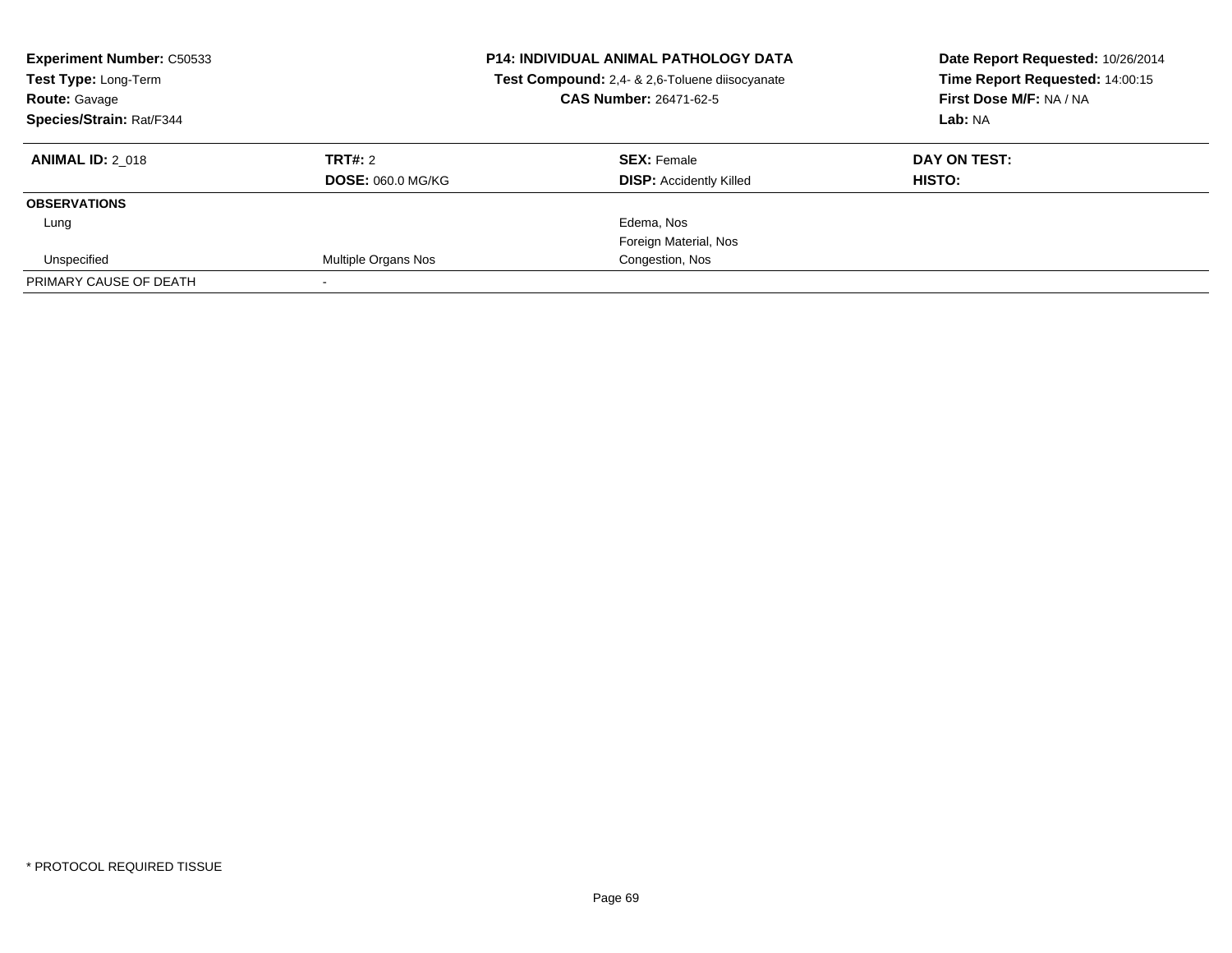**Test Type:** Long-Term**Route:** Gavage

**Species/Strain:** Rat/F344

# **P14: INDIVIDUAL ANIMAL PATHOLOGY DATA**

 **Test Compound:** 2,4- & 2,6-Toluene diisocyanate**CAS Number:** 26471-62-5

| <b>ANIMAL ID: 2_019</b> | <b>TRT#: 2</b>           | <b>SEX: Female</b>             | DAY ON TEST: |
|-------------------------|--------------------------|--------------------------------|--------------|
|                         | <b>DOSE: 060.0 MG/KG</b> | <b>DISP: Natural Death</b>     | HISTO:       |
| <b>OBSERVATIONS</b>     |                          |                                |              |
| Adrenal gland           |                          | Necrosis, Nos                  |              |
| Heart                   |                          | Fibrosis                       |              |
| Kidney                  |                          | Nephropathy                    |              |
| Liver                   |                          | Cytoplasmic Change, Basophilic |              |
| Lung                    |                          | Bronchopneumonia, Acute        |              |
|                         |                          | Histiocytosis                  |              |
| Lymph node              | Mediastinal Lymph Node   | Hemorrhage                     |              |
|                         | Renal Lymph Node         | Hemorrhage                     |              |
| Mammary gland           |                          | Cystadenoma, Nos               |              |
|                         |                          | Lactation                      |              |
| Spleen                  |                          | Hematopoiesis                  |              |
| Unspecified             | Multiple Organs Nos      | Congestion, Nos                |              |
|                         | Axilla                   | Fibroadenoma                   |              |
|                         | Periorbital Region       | Fibroma                        |              |
|                         | Multiple Organs Nos      | Plasmacytosis                  |              |
| Uterus                  | Parovarian               | Necrosis, Fat                  |              |
| PRIMARY CAUSE OF DEATH  | $\overline{\phantom{a}}$ |                                |              |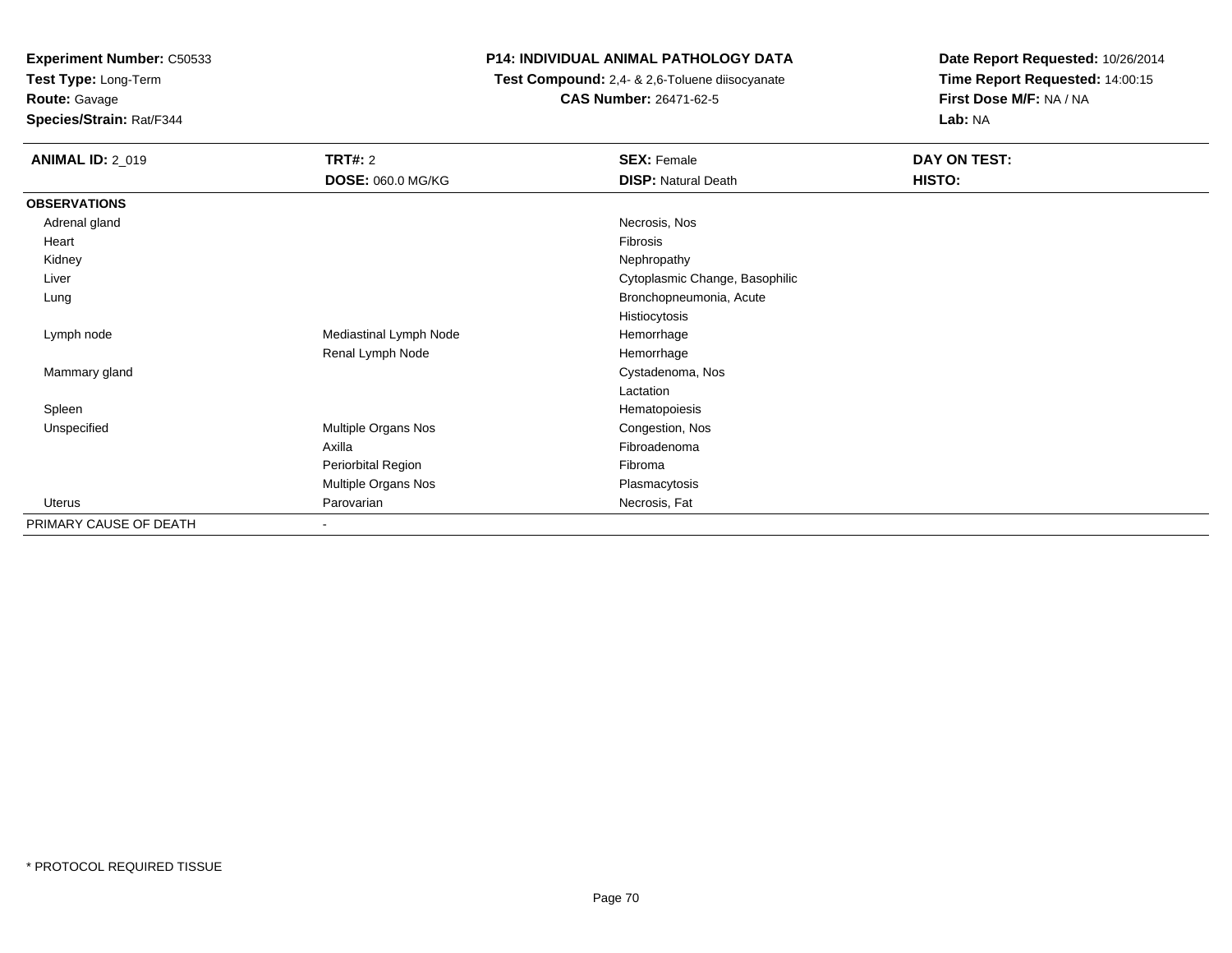**Test Type:** Long-Term

**Route:** Gavage

**Species/Strain:** Rat/F344

# **P14: INDIVIDUAL ANIMAL PATHOLOGY DATA**

 **Test Compound:** 2,4- & 2,6-Toluene diisocyanate**CAS Number:** 26471-62-5

| <b>ANIMAL ID: 2 020</b> | <b>TRT#: 2</b>           | <b>SEX: Female</b>               | DAY ON TEST: |  |
|-------------------------|--------------------------|----------------------------------|--------------|--|
|                         | <b>DOSE: 060.0 MG/KG</b> | <b>DISP:</b> Scheduled Sacrifice | HISTO:       |  |
| <b>OBSERVATIONS</b>     |                          |                                  |              |  |
| Adrenal gland           |                          | Angiectasis                      |              |  |
| Kidney                  |                          | Nephropathy                      |              |  |
| Liver                   |                          | Cytoplasmic Change, Basophilic   |              |  |
| Lung                    |                          | Histiocytosis                    |              |  |
| Lymph node              | Renal Lymph Node         | Hemorrhage                       |              |  |
| Mammary gland           |                          | Fibroadenoma                     |              |  |
| Pancreas                | <b>Islets</b>            | Islet-Cell Adenoma               |              |  |
| Spleen                  |                          | Hematopoiesis                    |              |  |
| Uterus                  |                          | <b>Endometrial Stromal Polyp</b> |              |  |
| PRIMARY CAUSE OF DEATH  |                          |                                  |              |  |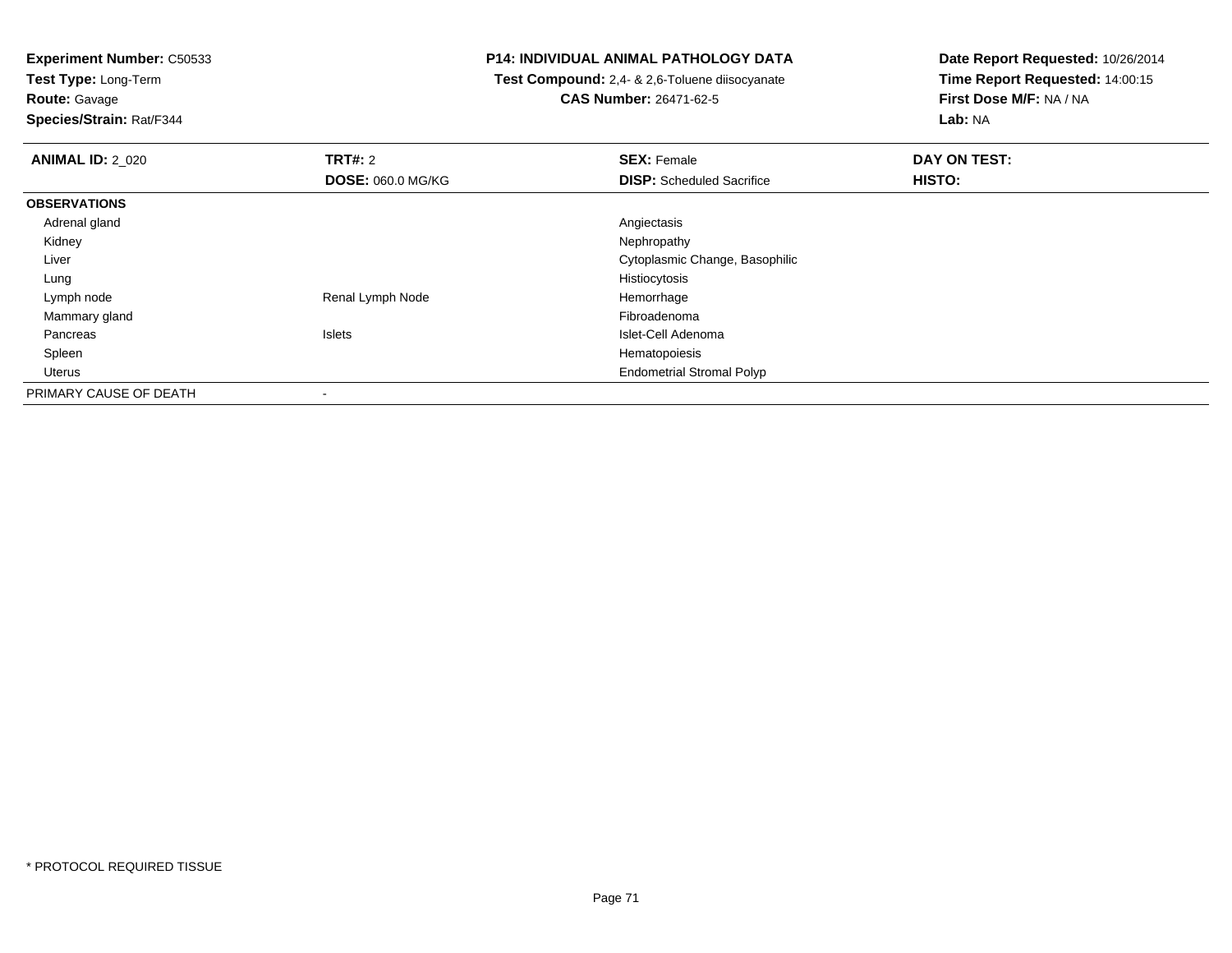| <b>Experiment Number: C50533</b><br><b>Test Type: Long-Term</b><br><b>Route: Gavage</b><br>Species/Strain: Rat/F344 |                             | <b>P14: INDIVIDUAL ANIMAL PATHOLOGY DATA</b><br>Test Compound: 2,4- & 2,6-Toluene diisocyanate<br><b>CAS Number: 26471-62-5</b> | Date Report Requested: 10/26/2014<br>Time Report Requested: 14:00:15<br>First Dose M/F: NA / NA<br>Lab: NA |
|---------------------------------------------------------------------------------------------------------------------|-----------------------------|---------------------------------------------------------------------------------------------------------------------------------|------------------------------------------------------------------------------------------------------------|
| <b>ANIMAL ID: 2 021</b>                                                                                             | TRT#: 2                     | <b>SEX: Female</b>                                                                                                              | DAY ON TEST:                                                                                               |
|                                                                                                                     | <b>DOSE: 060.0 MG/KG</b>    | <b>DISP: Accidently Killed</b>                                                                                                  | <b>HISTO:</b>                                                                                              |
| <b>OBSERVATIONS</b>                                                                                                 |                             |                                                                                                                                 |                                                                                                            |
| <b>Blood vessel</b>                                                                                                 | <b>Pulmonary Artery Nos</b> | Mineralization                                                                                                                  |                                                                                                            |
| Unspecified                                                                                                         | Multiple Organs Nos         | Congestion, Nos                                                                                                                 |                                                                                                            |
| PRIMARY CAUSE OF DEATH                                                                                              |                             |                                                                                                                                 |                                                                                                            |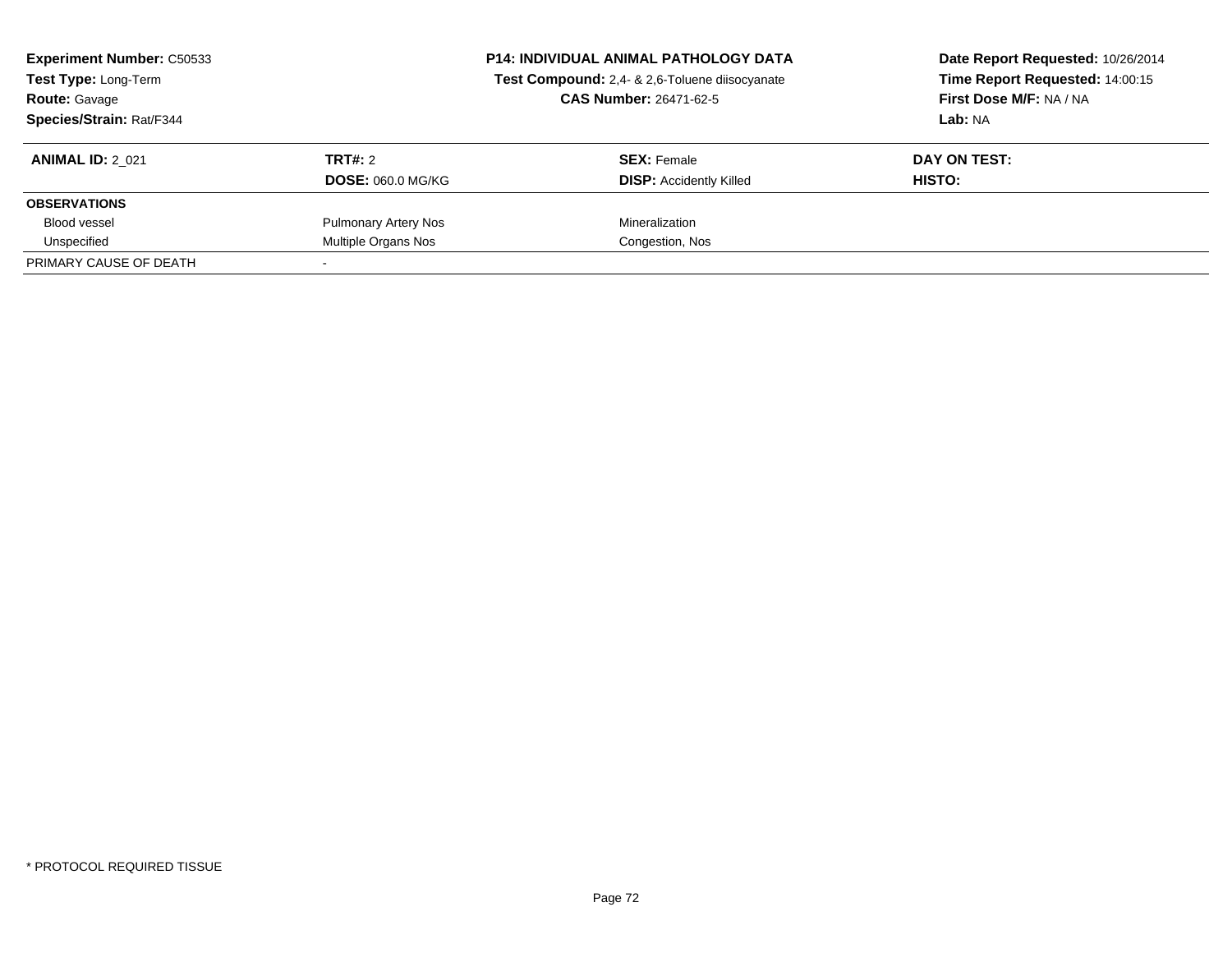**Test Type:** Long-Term

### **Route:** Gavage

**Species/Strain:** Rat/F344

### **P14: INDIVIDUAL ANIMAL PATHOLOGY DATA**

 **Test Compound:** 2,4- & 2,6-Toluene diisocyanate**CAS Number:** 26471-62-5

| <b>ANIMAL ID: 2_022</b> | <b>TRT#: 2</b>             | <b>SEX: Female</b>                  | DAY ON TEST: |
|-------------------------|----------------------------|-------------------------------------|--------------|
|                         | <b>DOSE: 060.0 MG/KG</b>   | <b>DISP:</b> Scheduled Sacrifice    | HISTO:       |
| <b>OBSERVATIONS</b>     |                            |                                     |              |
| Clitoral gland          |                            | Adenoma, Nos                        |              |
| Eye                     |                            | Cataract                            |              |
|                         |                            | Retinopathy                         |              |
| Heart                   |                            | Lymphocytic Inflammatory Infiltrate |              |
| Kidney                  |                            | Nephropathy                         |              |
| Liver                   |                            | Cytoplasmic Change, Basophilic      |              |
|                         |                            | Cytoplasmic Change, Eosinophilic    |              |
| Lymph node              | Mandibular Lymph Node      | Plasmacytosis                       |              |
| Mammary gland           |                            | Dilatation, Ducts                   |              |
|                         |                            | Fibroadenoma                        |              |
| Parathyroid gland       |                            | Hyperplasia, Nos                    |              |
| Pituitary gland         |                            | Chromophobe Adenoma                 |              |
| Thyroid                 |                            | C-Cell Carcinoma                    |              |
| Unspecified             | <b>Multiple Organs Nos</b> | Hematopoiesis                       |              |
| Urinary bladder         |                            | Lymphocytic Inflammatory Infiltrate |              |
| PRIMARY CAUSE OF DEATH  | ۰                          |                                     |              |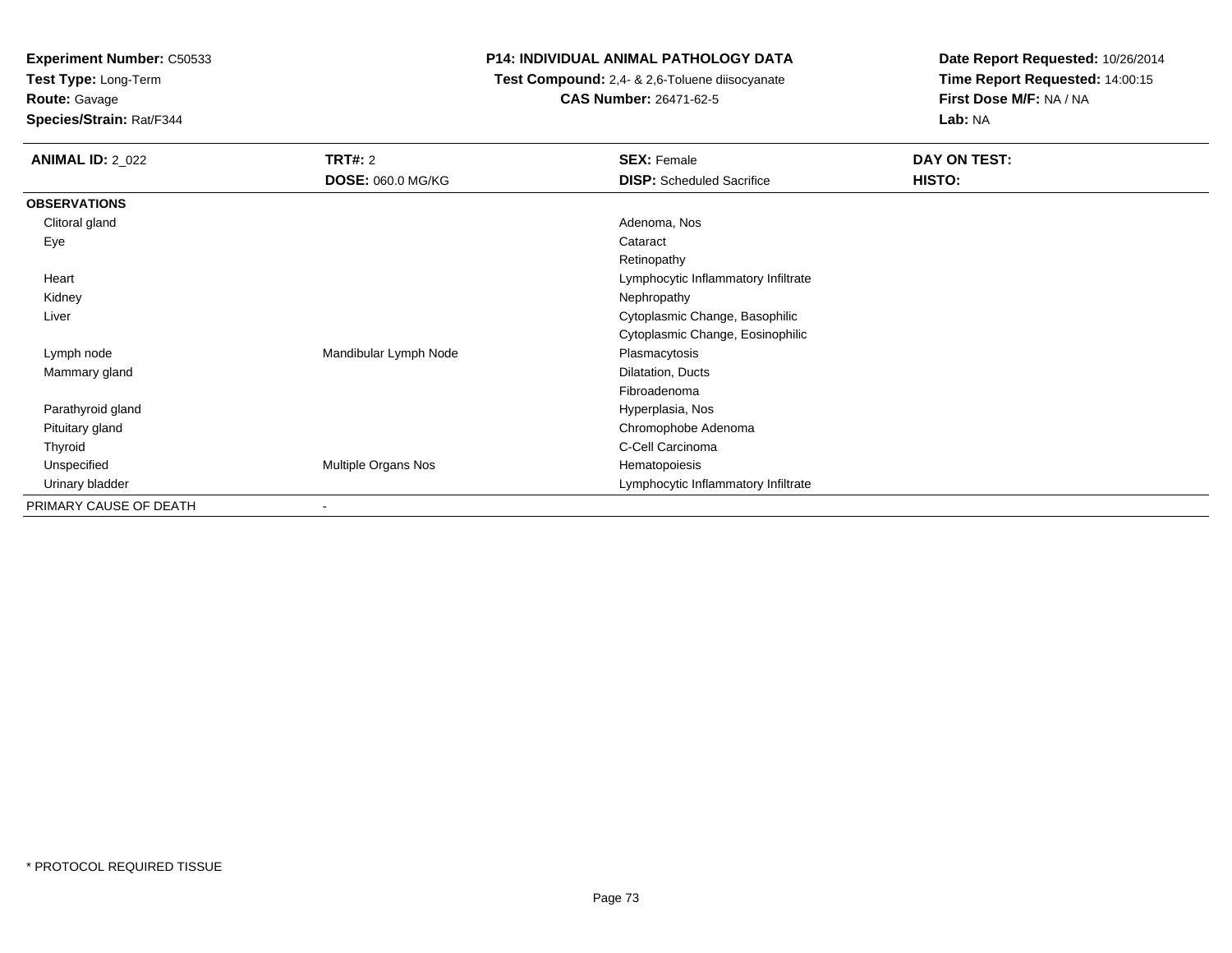| <b>Experiment Number: C50533</b><br>Test Type: Long-Term<br><b>Route: Gavage</b><br>Species/Strain: Rat/F344 |                          | <b>P14: INDIVIDUAL ANIMAL PATHOLOGY DATA</b><br>Test Compound: 2,4- & 2,6-Toluene diisocyanate<br><b>CAS Number: 26471-62-5</b> | Date Report Requested: 10/26/2014<br>Time Report Requested: 14:00:15<br>First Dose M/F: NA / NA<br>Lab: NA |
|--------------------------------------------------------------------------------------------------------------|--------------------------|---------------------------------------------------------------------------------------------------------------------------------|------------------------------------------------------------------------------------------------------------|
| <b>ANIMAL ID: 2 023</b>                                                                                      | <b>TRT#: 2</b>           | <b>SEX: Female</b>                                                                                                              | DAY ON TEST:                                                                                               |
|                                                                                                              | <b>DOSE: 060.0 MG/KG</b> | <b>DISP: Natural Death</b>                                                                                                      | HISTO:                                                                                                     |
| <b>OBSERVATIONS</b>                                                                                          |                          |                                                                                                                                 |                                                                                                            |
| Kidney                                                                                                       |                          | Nephropathy                                                                                                                     |                                                                                                            |
| Liver                                                                                                        |                          | Cytoplasmic Change, Basophilic                                                                                                  |                                                                                                            |
| Lung                                                                                                         |                          | Bronchopneumonia, Acute                                                                                                         |                                                                                                            |
| Pituitary gland                                                                                              |                          | Cyst, Nos                                                                                                                       |                                                                                                            |
| Unspecified                                                                                                  | Multiple Organs Nos      | Congestion, Nos                                                                                                                 |                                                                                                            |
| PRIMARY CAUSE OF DEATH                                                                                       |                          |                                                                                                                                 |                                                                                                            |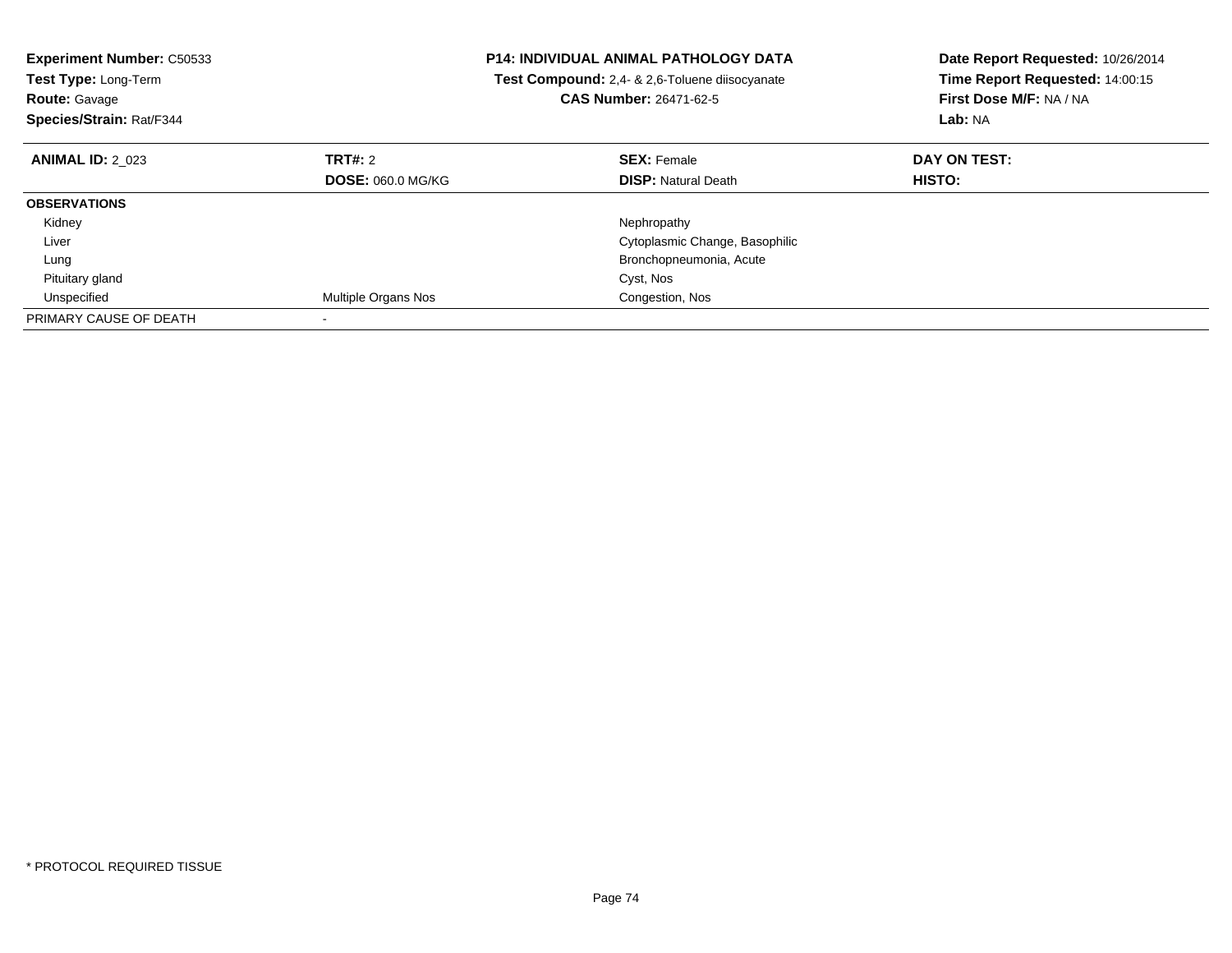**Test Type:** Long-Term

**Route:** Gavage

**Species/Strain:** Rat/F344

### **P14: INDIVIDUAL ANIMAL PATHOLOGY DATA**

 **Test Compound:** 2,4- & 2,6-Toluene diisocyanate**CAS Number:** 26471-62-5

| <b>ANIMAL ID: 2_024</b> | TRT#: 2                  | <b>SEX: Female</b>               | DAY ON TEST: |
|-------------------------|--------------------------|----------------------------------|--------------|
|                         | <b>DOSE: 060.0 MG/KG</b> | <b>DISP:</b> Scheduled Sacrifice | HISTO:       |
| <b>OBSERVATIONS</b>     |                          |                                  |              |
| Adrenal gland           |                          | Pheochromocytoma                 |              |
| Heart                   |                          | Fibrosis                         |              |
| Kidney                  |                          | Mineralization                   |              |
|                         |                          | Nephropathy                      |              |
| Liver                   |                          | Cytoplasmic Change, Basophilic   |              |
|                         | <b>Bile Duct</b>         | Hyperplasia, Nos                 |              |
| Lymph node              | Mandibular Lymph Node    | Plasmacytosis                    |              |
| Mammary gland           |                          | Fibroadenoma                     |              |
| Parathyroid gland       |                          | Hyperplasia, Nos                 |              |
| Pituitary gland         |                          | Cyst, Nos                        |              |
| Thyroid                 |                          | Cyst, Follicular Nos             |              |
| Uterus                  | Fallopian Tube           | Inflammation, Acute              |              |
| PRIMARY CAUSE OF DEATH  | $\overline{\phantom{a}}$ |                                  |              |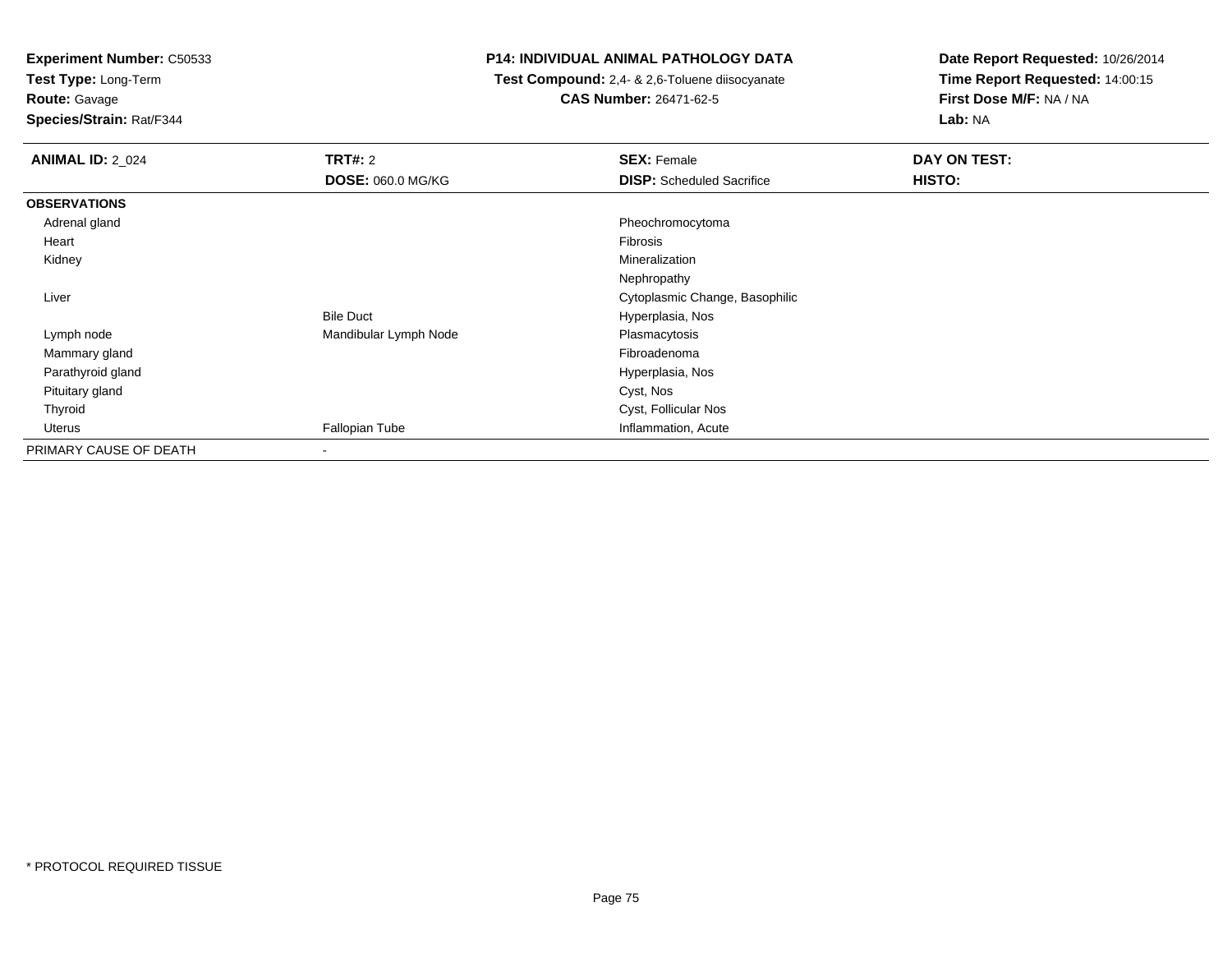**Test Type:** Long-Term

**Route:** Gavage

**Species/Strain:** Rat/F344

### **P14: INDIVIDUAL ANIMAL PATHOLOGY DATA**

 **Test Compound:** 2,4- & 2,6-Toluene diisocyanate**CAS Number:** 26471-62-5

| <b>ANIMAL ID: 2_025</b> | TRT#: 2                  | <b>SEX: Female</b>               | DAY ON TEST: |
|-------------------------|--------------------------|----------------------------------|--------------|
|                         | <b>DOSE: 060.0 MG/KG</b> | <b>DISP:</b> Scheduled Sacrifice | HISTO:       |
| <b>OBSERVATIONS</b>     |                          |                                  |              |
| Adrenal gland           |                          | Angiectasis                      |              |
| Heart                   |                          | Fibrosis                         |              |
| Liver                   |                          | Cytoplasmic Change, Basophilic   |              |
|                         |                          | Cytoplasmic Change, Eosinophilic |              |
| Lymph node              | Mandibular Lymph Node    | Plasmacytosis                    |              |
| Mammary gland           |                          | Fibroadenoma                     |              |
|                         |                          | Lipoma                           |              |
| Ovary                   |                          | Cyst, Nos                        |              |
| Parathyroid gland       |                          | Hyperplasia, Nos                 |              |
| Pituitary gland         |                          | Cyst, Nos                        |              |
|                         |                          | Hyperplasia, Chromophobe Cell    |              |
| Uterus                  |                          | <b>Endometrial Stromal Polyp</b> |              |
| PRIMARY CAUSE OF DEATH  | $\overline{\phantom{a}}$ |                                  |              |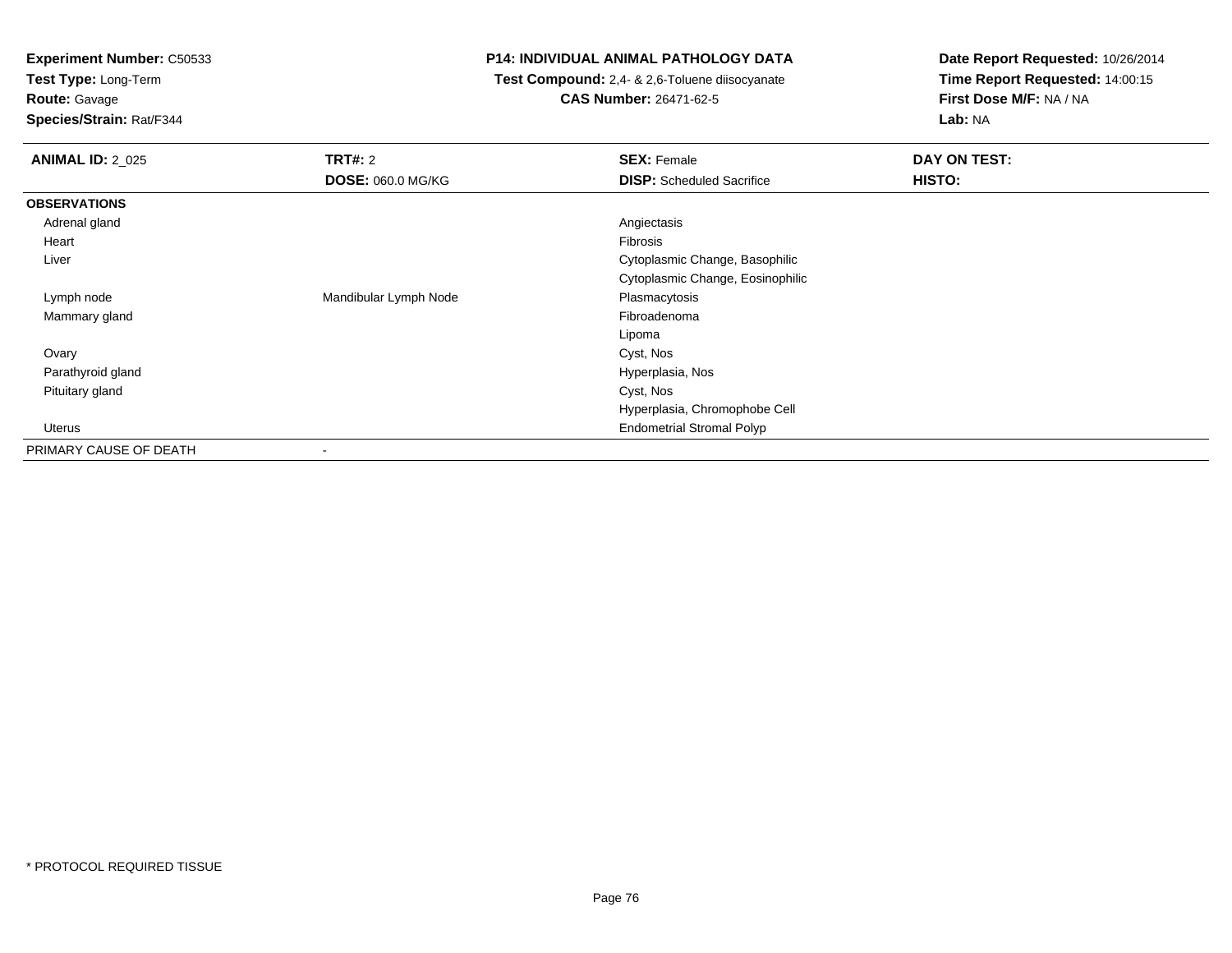**Test Type:** Long-Term

# **Route:** Gavage

**Species/Strain:** Rat/F344

### **P14: INDIVIDUAL ANIMAL PATHOLOGY DATA**

 **Test Compound:** 2,4- & 2,6-Toluene diisocyanate**CAS Number:** 26471-62-5

| <b>ANIMAL ID: 2_026</b> | TRT#: 2               | <b>SEX: Female</b>                  | DAY ON TEST: |
|-------------------------|-----------------------|-------------------------------------|--------------|
|                         | DOSE: 060.0 MG/KG     | <b>DISP:</b> Scheduled Sacrifice    | HISTO:       |
| <b>OBSERVATIONS</b>     |                       |                                     |              |
| Adrenal gland           |                       | Congestion, Nos                     |              |
|                         | <b>Cortex Nos</b>     | Hyperplasia, Nodular                |              |
| Eye                     |                       | Cataract                            |              |
|                         |                       | Retinopathy                         |              |
| Heart                   |                       | Fibrosis                            |              |
| Kidney                  |                       | Nephropathy                         |              |
| Liver                   |                       | Cytoplasmic Change, Basophilic      |              |
|                         |                       | Cytoplasmic Change, Eosinophilic    |              |
| Lung                    |                       | Histiocytosis                       |              |
| Lymph node              | Mandibular Lymph Node | Plasmacytosis                       |              |
| Mammary gland           |                       | Fibroadenoma                        |              |
|                         |                       | Lactation                           |              |
| Pituitary gland         |                       | Cyst, Nos                           |              |
| Salivary gland          |                       | Atrophy, Nos                        |              |
| Spleen                  |                       | Hemosiderosis                       |              |
| Stomach                 |                       | Inflammation, Acute                 |              |
| Thyroid                 |                       | C-Cell Carcinoma                    |              |
| Urinary bladder         |                       | Lymphocytic Inflammatory Infiltrate |              |
| PRIMARY CAUSE OF DEATH  |                       |                                     |              |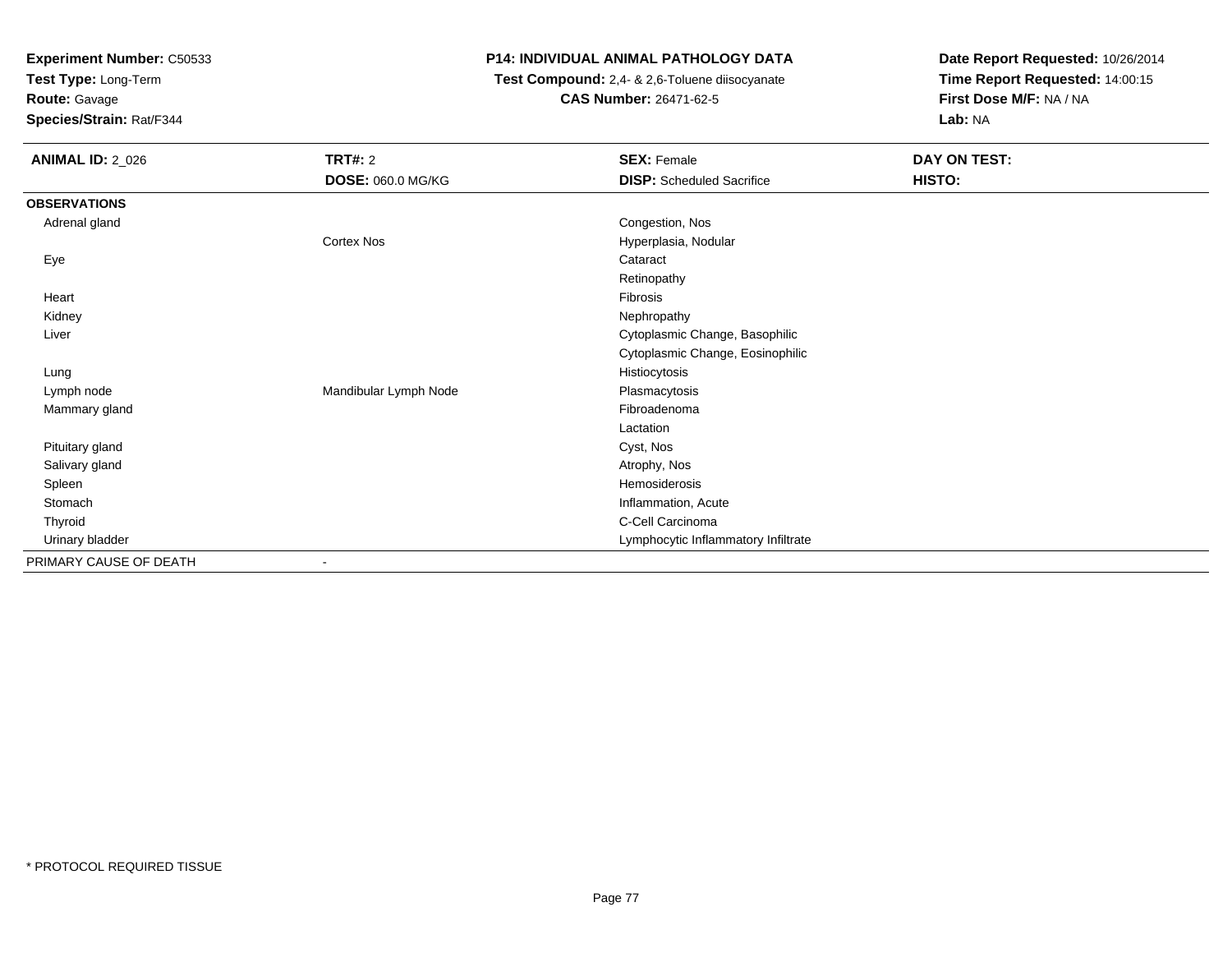**Test Type:** Long-Term

**Route:** Gavage

**Species/Strain:** Rat/F344

### **P14: INDIVIDUAL ANIMAL PATHOLOGY DATA**

 **Test Compound:** 2,4- & 2,6-Toluene diisocyanate**CAS Number:** 26471-62-5

| <b>ANIMAL ID: 2 027</b> | TRT#: 2                  | <b>SEX: Female</b>             | DAY ON TEST: |  |
|-------------------------|--------------------------|--------------------------------|--------------|--|
|                         | <b>DOSE: 060.0 MG/KG</b> | <b>DISP: Natural Death</b>     | HISTO:       |  |
| <b>OBSERVATIONS</b>     |                          |                                |              |  |
| Heart                   |                          | Fibrosis                       |              |  |
| Liver                   |                          | Cytoplasmic Change, Basophilic |              |  |
|                         | <b>Bile Duct</b>         | Hyperplasia, Nos               |              |  |
|                         |                          | Neoplastic Nodule              |              |  |
| Lymph node              | Mandibular Lymph Node    | Plasmacytosis                  |              |  |
| Mammary gland           |                          | Hyperplasia, Cystic            |              |  |
| Pituitary gland         |                          | Cyst, Nos                      |              |  |
| Thyroid                 |                          | Hyperplasia, Follicular Cell   |              |  |
| Unspecified             | Multiple Organs Nos      | Congestion, Nos                |              |  |
|                         | Multiple Organs Nos      | Leukemia, Monocytic            |              |  |
| PRIMARY CAUSE OF DEATH  | ٠                        |                                |              |  |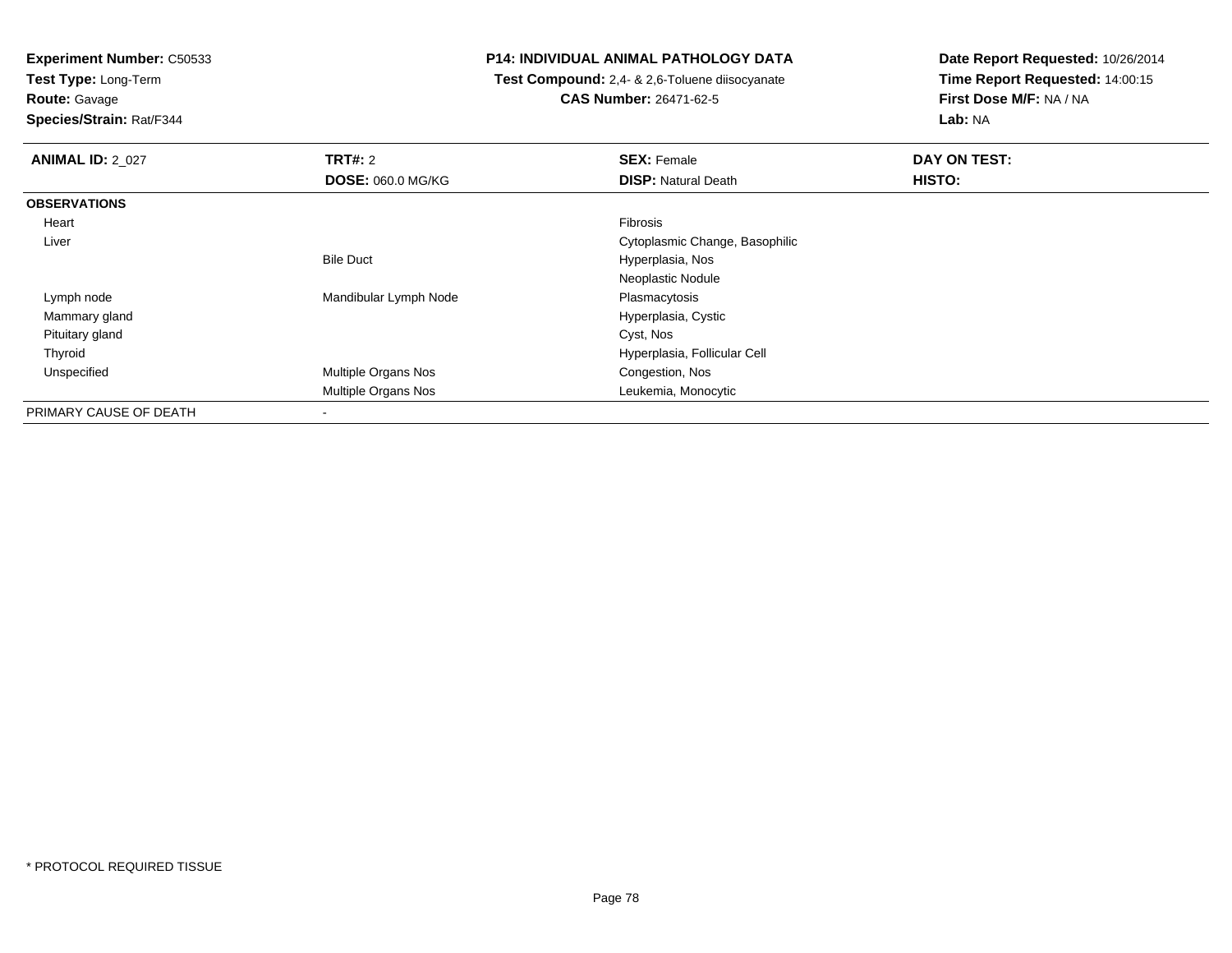| <b>Experiment Number: C50533</b><br><b>Test Type: Long-Term</b><br><b>Route: Gavage</b><br>Species/Strain: Rat/F344 |                                            | <b>P14: INDIVIDUAL ANIMAL PATHOLOGY DATA</b><br>Test Compound: 2,4- & 2,6-Toluene diisocyanate<br><b>CAS Number: 26471-62-5</b> | Date Report Requested: 10/26/2014<br>Time Report Requested: 14:00:15<br>First Dose M/F: NA / NA<br>Lab: NA |
|---------------------------------------------------------------------------------------------------------------------|--------------------------------------------|---------------------------------------------------------------------------------------------------------------------------------|------------------------------------------------------------------------------------------------------------|
| <b>ANIMAL ID: 2 028</b>                                                                                             | <b>TRT#: 2</b><br><b>DOSE: 060.0 MG/KG</b> | <b>SEX: Female</b><br><b>DISP:</b> Natural Death                                                                                | DAY ON TEST:<br><b>HISTO:</b>                                                                              |
| <b>OBSERVATIONS</b>                                                                                                 |                                            |                                                                                                                                 |                                                                                                            |
| Lung                                                                                                                |                                            | Foreign Material, Nos                                                                                                           |                                                                                                            |
| Spleen                                                                                                              |                                            | Hemosiderosis                                                                                                                   |                                                                                                            |
| Stomach                                                                                                             |                                            | Inflammation, Acute                                                                                                             |                                                                                                            |
| Unspecified                                                                                                         | Multiple Organs Nos                        | Congestion, Nos                                                                                                                 |                                                                                                            |
| PRIMARY CAUSE OF DEATH                                                                                              |                                            |                                                                                                                                 |                                                                                                            |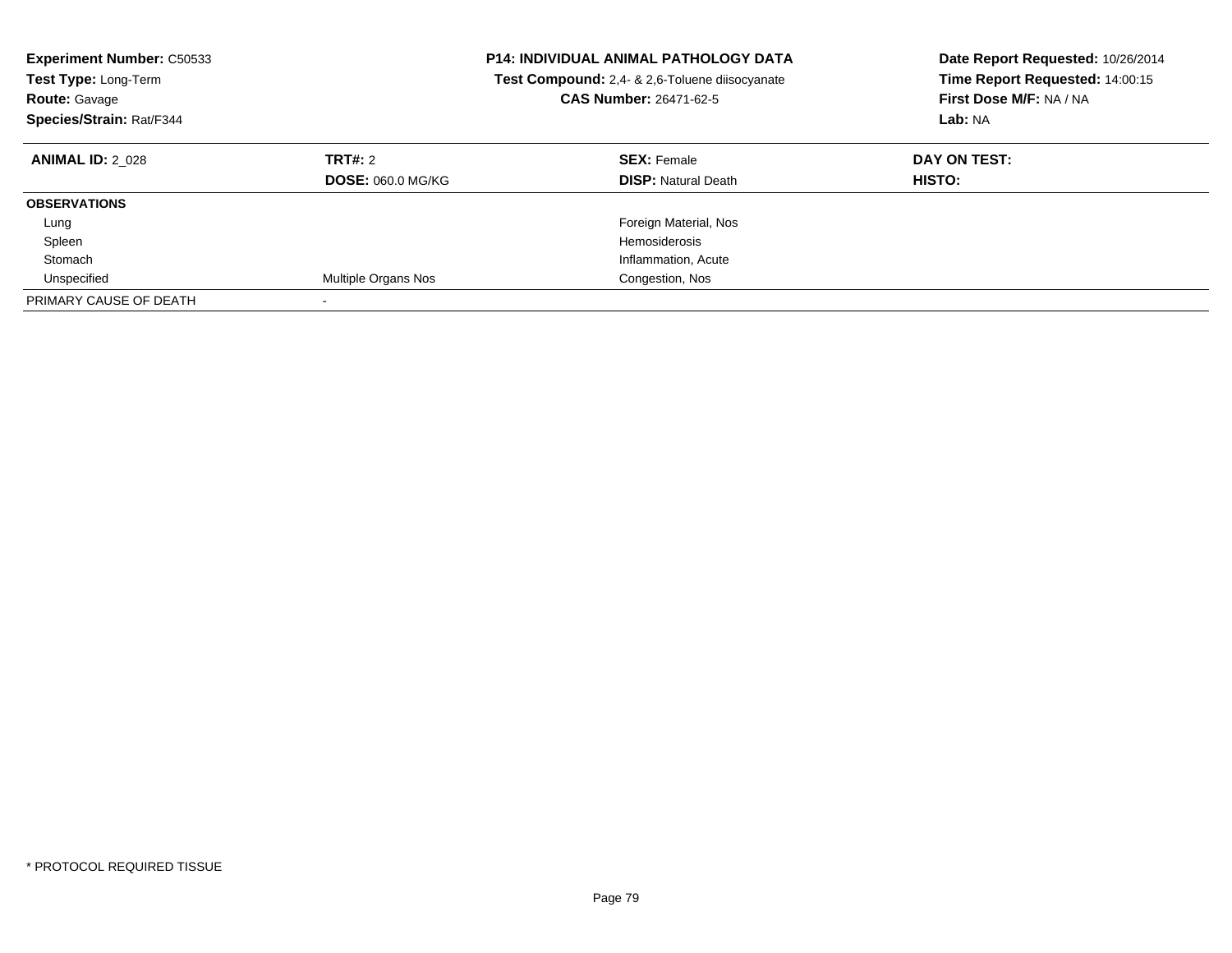**Test Type:** Long-Term

**Route:** Gavage

**Species/Strain:** Rat/F344

### **P14: INDIVIDUAL ANIMAL PATHOLOGY DATA**

 **Test Compound:** 2,4- & 2,6-Toluene diisocyanate**CAS Number:** 26471-62-5

| <b>ANIMAL ID: 2_029</b> | <b>TRT#: 2</b>         | <b>SEX: Female</b>               | DAY ON TEST: |
|-------------------------|------------------------|----------------------------------|--------------|
|                         | DOSE: 060.0 MG/KG      | <b>DISP:</b> Scheduled Sacrifice | HISTO:       |
| <b>OBSERVATIONS</b>     |                        |                                  |              |
| Adrenal gland           | Capsule                | Fibrosis                         |              |
|                         | <b>Cortex Nos</b>      | Hyperplasia, Nodular             |              |
| Eye                     |                        | Cataract                         |              |
|                         |                        | Retinopathy                      |              |
| Heart                   |                        | Fibrosis                         |              |
| Kidney                  |                        | Nephropathy                      |              |
| Liver                   |                        | Cytoplasmic Change, Basophilic   |              |
|                         |                        | Cytoplasmic Change, Eosinophilic |              |
| Lung                    |                        | Histiocytosis                    |              |
|                         |                        | Hyperplasia, Alveolar Epithelium |              |
|                         |                        | Mineralization                   |              |
| Lymph node              | Mediastinal Lymph Node | Hemorrhage                       |              |
|                         | Mandibular Lymph Node  | Plasmacytosis                    |              |
| Mammary gland           |                        | Hyperplasia, Epithelial          |              |
| Parathyroid gland       |                        | Hyperplasia, Nos                 |              |
| Pituitary gland         |                        | Chromophobe Adenoma              |              |
|                         |                        | Cyst, Nos                        |              |
| Spleen                  |                        | Hemosiderosis                    |              |
| Stomach                 |                        | Inflammation, Acute              |              |
| Thyroid                 |                        | Hyperplasia, C Cell              |              |
| PRIMARY CAUSE OF DEATH  | $\blacksquare$         |                                  |              |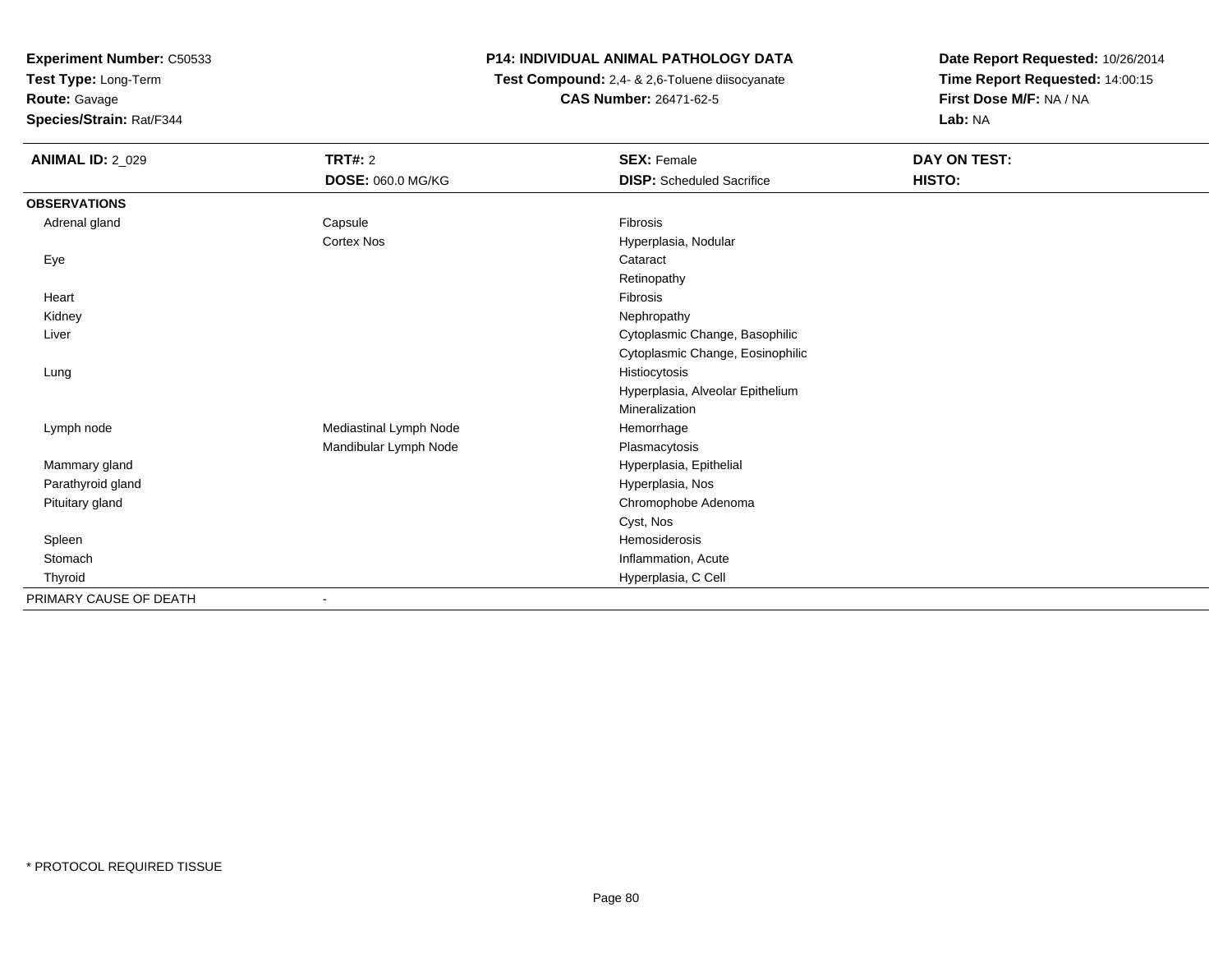| <b>Experiment Number: C50533</b><br>Test Type: Long-Term<br><b>Route: Gavage</b><br>Species/Strain: Rat/F344 |                          | <b>P14: INDIVIDUAL ANIMAL PATHOLOGY DATA</b><br>Test Compound: 2,4- & 2,6-Toluene diisocyanate<br><b>CAS Number: 26471-62-5</b> | Date Report Requested: 10/26/2014<br>Time Report Requested: 14:00:15<br>First Dose M/F: NA / NA<br>Lab: NA |
|--------------------------------------------------------------------------------------------------------------|--------------------------|---------------------------------------------------------------------------------------------------------------------------------|------------------------------------------------------------------------------------------------------------|
| <b>ANIMAL ID: 2 030</b>                                                                                      | TRT#: 2                  | <b>SEX: Female</b>                                                                                                              | DAY ON TEST:                                                                                               |
|                                                                                                              | <b>DOSE: 060.0 MG/KG</b> | <b>DISP:</b> Accidently Killed                                                                                                  | HISTO:                                                                                                     |
| <b>OBSERVATIONS</b>                                                                                          |                          |                                                                                                                                 |                                                                                                            |
| Lung                                                                                                         |                          | Edema, Nos                                                                                                                      |                                                                                                            |
| Pituitary gland                                                                                              |                          | Cyst, Nos                                                                                                                       |                                                                                                            |
| Unspecified                                                                                                  | Multiple Organs Nos      | Congestion, Nos                                                                                                                 |                                                                                                            |
| PRIMARY CAUSE OF DEATH                                                                                       |                          |                                                                                                                                 |                                                                                                            |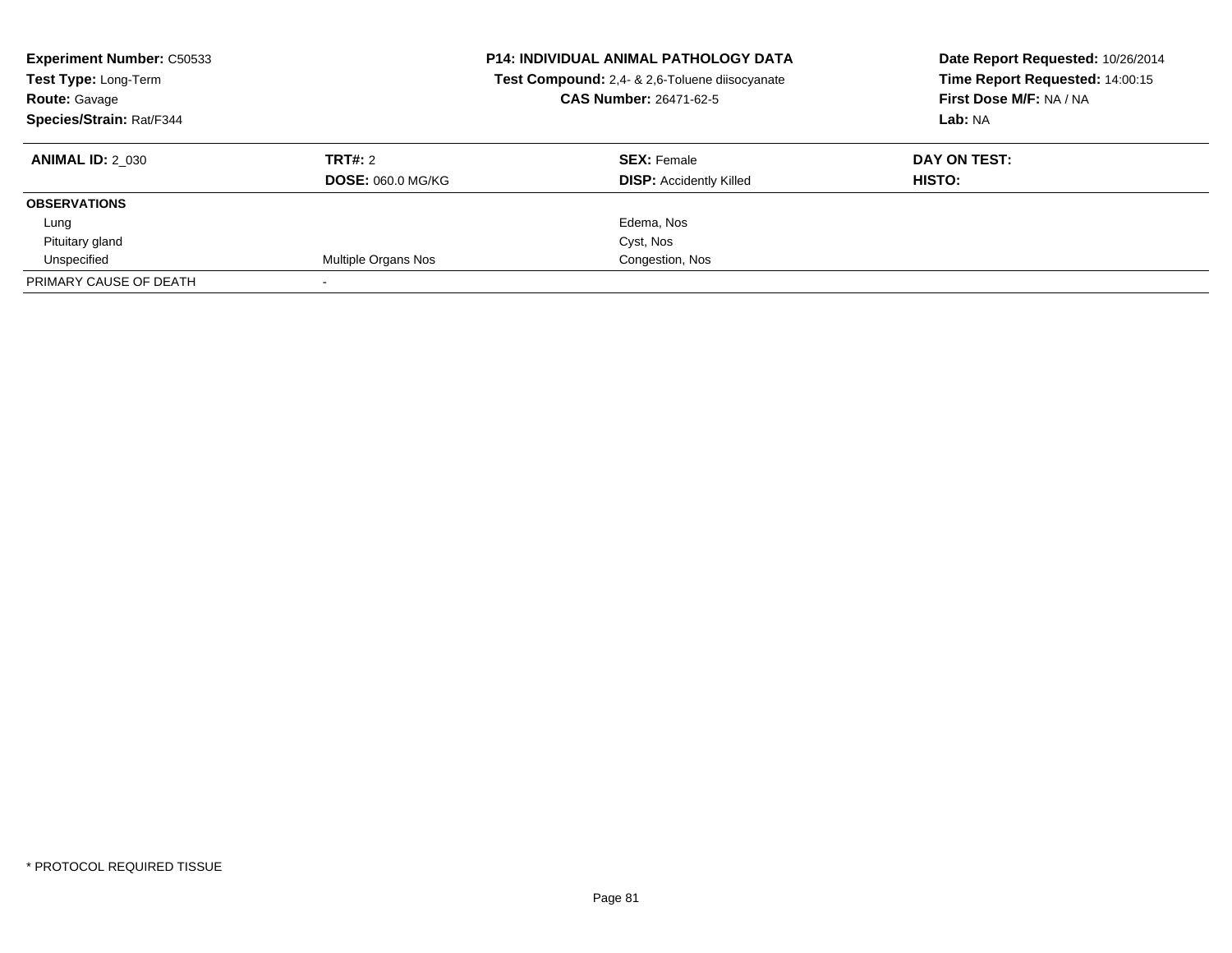**Test Type:** Long-Term**Route:** Gavage

**Species/Strain:** Rat/F344

### **P14: INDIVIDUAL ANIMAL PATHOLOGY DATA**

 **Test Compound:** 2,4- & 2,6-Toluene diisocyanate**CAS Number:** 26471-62-5

| <b>ANIMAL ID: 2_031</b> | <b>TRT#: 2</b>    | <b>SEX: Female</b>              | <b>DAY ON TEST:</b> |  |
|-------------------------|-------------------|---------------------------------|---------------------|--|
|                         | DOSE: 060.0 MG/KG | <b>DISP:</b> Moribund Sacrifice | HISTO:              |  |
| <b>OBSERVATIONS</b>     |                   |                                 |                     |  |
| Adrenal gland           |                   | Pheochromocytoma                |                     |  |
| Bone marrow             |                   | Fibrosis, Myelo                 |                     |  |
| Clitoral gland          |                   | Adenoma, Nos                    |                     |  |
| Heart                   |                   | Fibrosis                        |                     |  |
| Kidney                  |                   | Nephropathy                     |                     |  |
| Liver                   |                   | Cytoplasmic Change, Basophilic  |                     |  |
| Lung                    |                   | Histiocytosis                   |                     |  |
| Mammary gland           |                   | Fibroadenoma                    |                     |  |
| Pituitary gland         |                   | Chromophobe Adenoma             |                     |  |
|                         |                   | Cyst, Nos                       |                     |  |
| Spleen                  |                   | Hematopoiesis                   |                     |  |
| Thymus                  |                   | Cyst, Nos                       |                     |  |
| Thyroid                 |                   | Hyperplasia, C Cell             |                     |  |
| PRIMARY CAUSE OF DEATH  |                   |                                 |                     |  |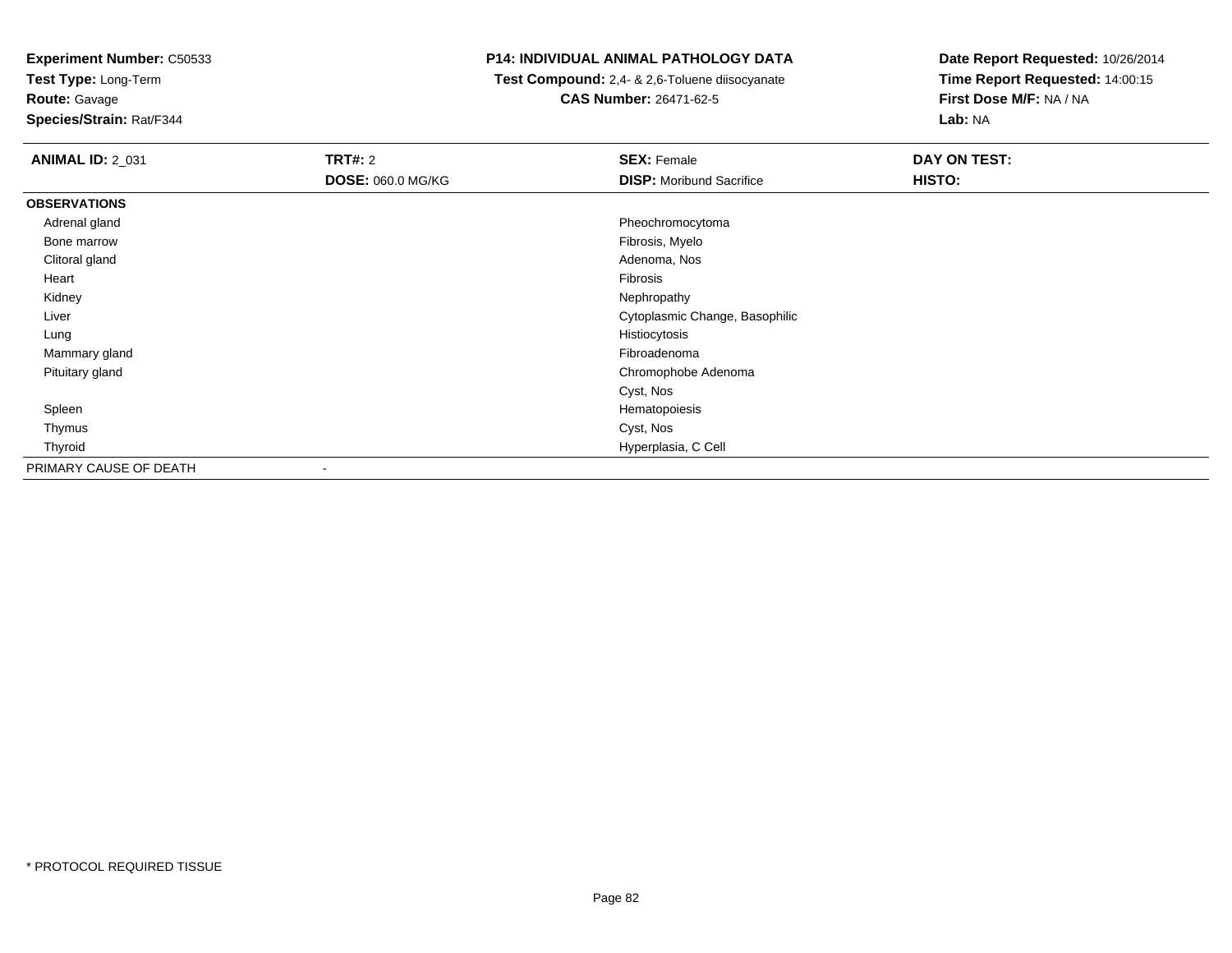**Test Type:** Long-Term

# **Route:** Gavage

**Species/Strain:** Rat/F344

### **P14: INDIVIDUAL ANIMAL PATHOLOGY DATA**

 **Test Compound:** 2,4- & 2,6-Toluene diisocyanate**CAS Number:** 26471-62-5

| <b>ANIMAL ID: 2_032</b> | <b>TRT#:</b> 2           | <b>SEX: Female</b>               | DAY ON TEST: |  |
|-------------------------|--------------------------|----------------------------------|--------------|--|
|                         | <b>DOSE: 060.0 MG/KG</b> | <b>DISP:</b> Scheduled Sacrifice | HISTO:       |  |
| <b>OBSERVATIONS</b>     |                          |                                  |              |  |
| Adrenal gland           |                          | Congestion, Nos                  |              |  |
|                         | Medulla                  | Hyperplasia, Nos                 |              |  |
| Bone marrow             |                          | Fibrosis, Myelo                  |              |  |
| Clitoral gland          |                          | Adenoma, Nos                     |              |  |
| Heart                   |                          | Fibrosis                         |              |  |
| Kidney                  |                          | Nephropathy                      |              |  |
| Liver                   |                          | Cytoplasmic Change, Basophilic   |              |  |
|                         |                          | Cytoplasmic Change, Eosinophilic |              |  |
| Lung                    |                          | Histiocytosis                    |              |  |
| Lymph node              | Mandibular Lymph Node    | Granuloma, Nos                   |              |  |
| Mammary gland           |                          | Fibroadenoma                     |              |  |
| Salivary gland          |                          | Atrophy, Nos                     |              |  |
| Stomach                 |                          | Inflammation, Acute              |              |  |
| Thyroid                 |                          | Hyperplasia, C Cell              |              |  |
| Unspecified             | <b>Abdominal Cavity</b>  | Lipoma                           |              |  |
| PRIMARY CAUSE OF DEATH  | $\overline{\phantom{a}}$ |                                  |              |  |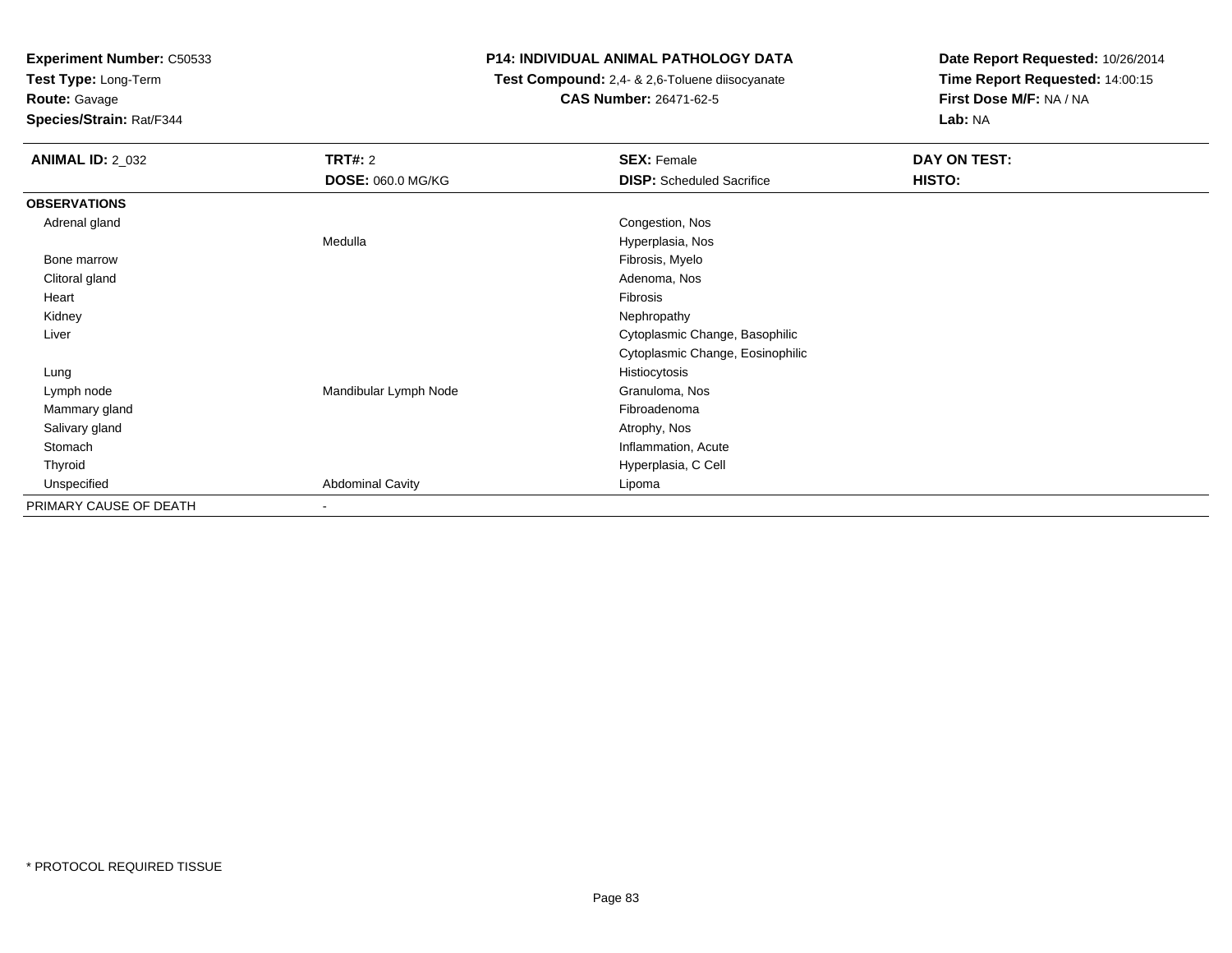**Test Type:** Long-Term

# **Route:** Gavage

**Species/Strain:** Rat/F344

### **P14: INDIVIDUAL ANIMAL PATHOLOGY DATA**

 **Test Compound:** 2,4- & 2,6-Toluene diisocyanate**CAS Number:** 26471-62-5

| <b>ANIMAL ID: 2 033</b> | TRT#: 2<br><b>DOSE: 060.0 MG/KG</b> | <b>SEX: Female</b><br><b>DISP:</b> Accidently Killed | DAY ON TEST:<br>HISTO: |
|-------------------------|-------------------------------------|------------------------------------------------------|------------------------|
| <b>OBSERVATIONS</b>     |                                     |                                                      |                        |
| Heart                   |                                     | Fibrosis                                             |                        |
| <b>Intestine Small</b>  | Jejunum                             | Ectopia                                              |                        |
| Kidney                  |                                     | Nephropathy                                          |                        |
| Liver                   |                                     | Cytoplasmic Change, Basophilic                       |                        |
|                         |                                     | Cytoplasmic Change, Eosinophilic                     |                        |
| Lung                    |                                     | Bronchopneumonia, Acute                              |                        |
| Lymph node              | Mediastinal Lymph Node              | Inflammation, Acute                                  |                        |
| Mammary gland           |                                     | Dilatation, Ducts                                    |                        |
| Pancreas                | Acinus                              | Atrophy, Nos                                         |                        |
| Spleen                  |                                     | Hemosiderosis                                        |                        |
| Unspecified             | Multiple Organs Nos                 | Congestion, Nos                                      |                        |
| PRIMARY CAUSE OF DEATH  | ۰                                   |                                                      |                        |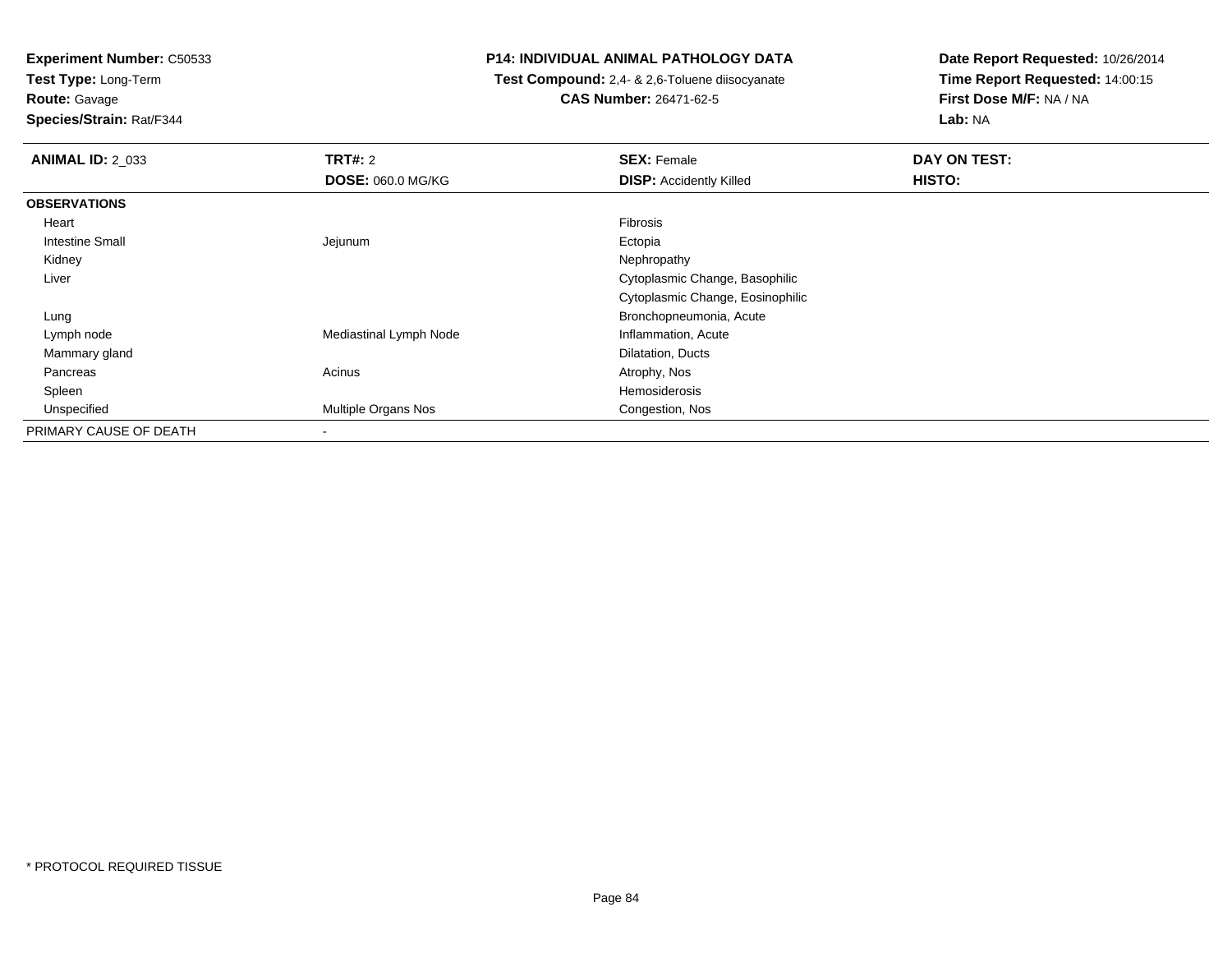| <b>Experiment Number: C50533</b><br>Test Type: Long-Term<br><b>Route: Gavage</b><br>Species/Strain: Rat/F344 | <b>P14: INDIVIDUAL ANIMAL PATHOLOGY DATA</b><br>Test Compound: 2,4- & 2,6-Toluene diisocyanate<br>CAS Number: 26471-62-5 |                            | Date Report Requested: 10/26/2014<br>Time Report Requested: 14:00:15<br>First Dose M/F: NA / NA<br>Lab: NA |
|--------------------------------------------------------------------------------------------------------------|--------------------------------------------------------------------------------------------------------------------------|----------------------------|------------------------------------------------------------------------------------------------------------|
| <b>ANIMAL ID: 2 034</b>                                                                                      | TRT#: 2                                                                                                                  | <b>SEX: Female</b>         | DAY ON TEST:                                                                                               |
|                                                                                                              | <b>DOSE: 060.0 MG/KG</b>                                                                                                 | <b>DISP:</b> Natural Death | HISTO:                                                                                                     |
| <b>OBSERVATIONS</b>                                                                                          |                                                                                                                          |                            |                                                                                                            |
| Lung                                                                                                         |                                                                                                                          | Congestion, Nos            |                                                                                                            |
|                                                                                                              |                                                                                                                          | Edema, Nos                 |                                                                                                            |
|                                                                                                              |                                                                                                                          | Foreign Material, Nos      |                                                                                                            |
| PRIMARY CAUSE OF DEATH                                                                                       | $\overline{\phantom{0}}$                                                                                                 |                            |                                                                                                            |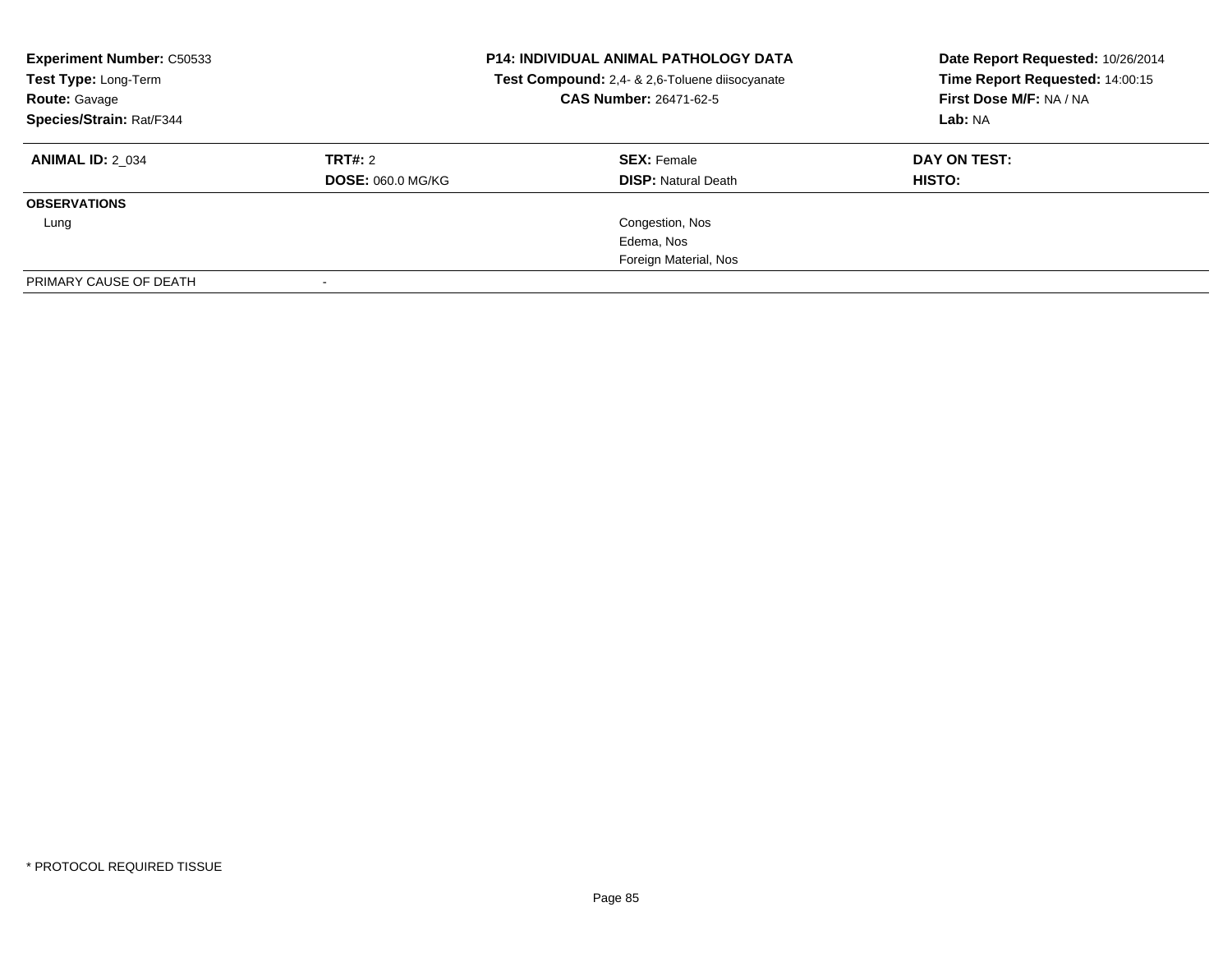**Test Type:** Long-Term

**Route:** Gavage

**Species/Strain:** Rat/F344

### **P14: INDIVIDUAL ANIMAL PATHOLOGY DATA**

 **Test Compound:** 2,4- & 2,6-Toluene diisocyanate**CAS Number:** 26471-62-5

| <b>ANIMAL ID: 2_035</b> | <b>TRT#: 2</b>           | <b>SEX: Female</b>               | DAY ON TEST: |
|-------------------------|--------------------------|----------------------------------|--------------|
|                         | <b>DOSE: 060.0 MG/KG</b> | <b>DISP:</b> Scheduled Sacrifice | HISTO:       |
| <b>OBSERVATIONS</b>     |                          |                                  |              |
| Adrenal gland           | Cortex Nos               | Hyperplasia, Nodular             |              |
| Heart                   |                          | Fibrosis                         |              |
| Kidney                  |                          | Nephropathy                      |              |
| Liver                   |                          | Cytoplasmic Change, Basophilic   |              |
|                         |                          | Cytoplasmic Change, Eosinophilic |              |
| Lung                    |                          | Histiocytosis                    |              |
| Lymph node              | Mandibular Lymph Node    | Plasmacytosis                    |              |
| Mammary gland           |                          | Fibroadenoma                     |              |
| Pancreas                | Acinus                   | Atrophy, Nos                     |              |
|                         | Islets                   | Islet-Cell Adenoma               |              |
| Parathyroid gland       |                          | Hyperplasia, Nos                 |              |
| Pituitary gland         |                          | Chromophobe Adenoma              |              |
| Skin                    | Tail                     | Papilloma, Nos                   |              |
| Spleen                  |                          | Hemosiderosis                    |              |
| Stomach                 |                          | Inflammation, Acute              |              |
| PRIMARY CAUSE OF DEATH  |                          |                                  |              |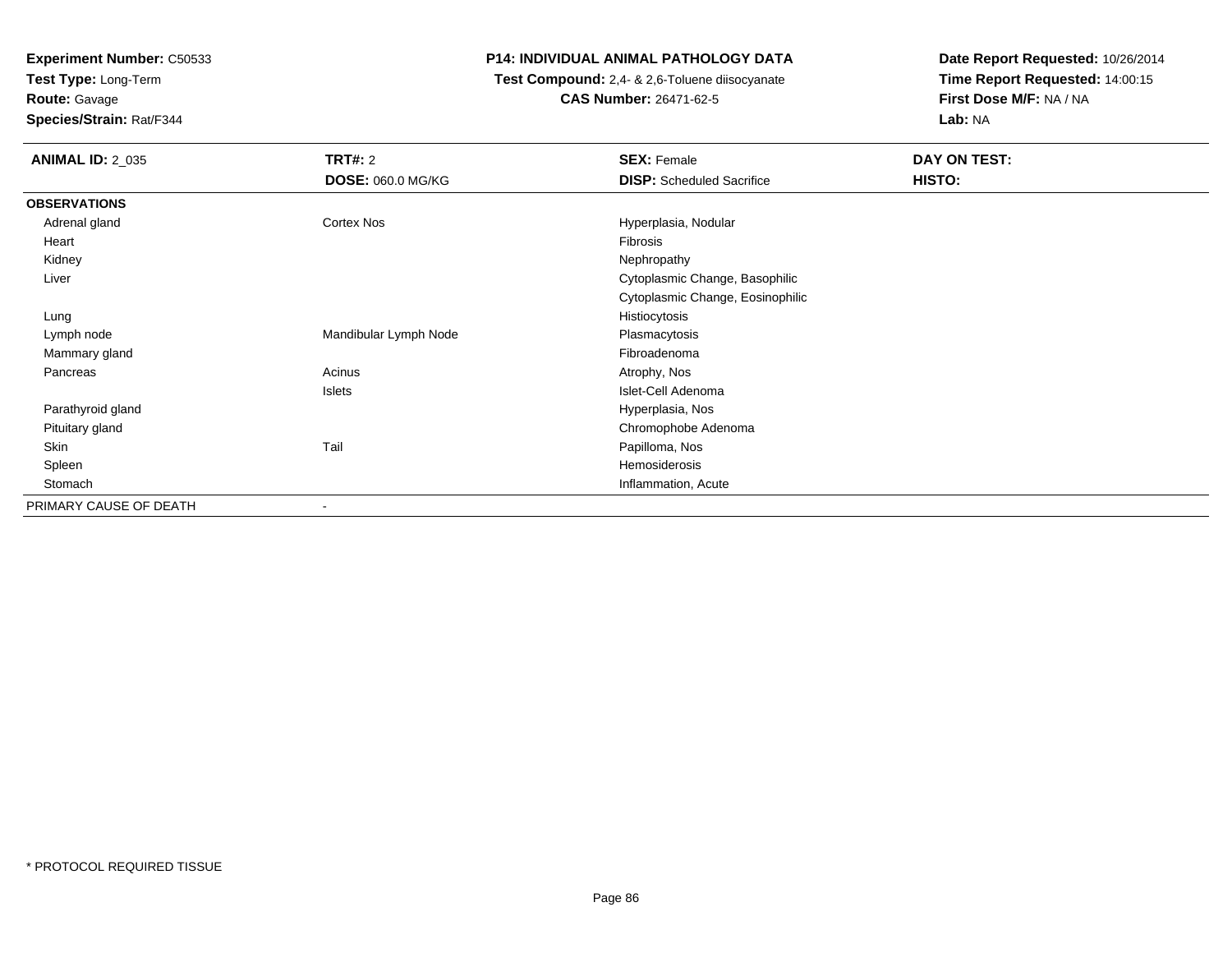| <b>Experiment Number: C50533</b><br>Test Type: Long-Term<br><b>Route: Gavage</b><br>Species/Strain: Rat/F344 |                          | <b>P14: INDIVIDUAL ANIMAL PATHOLOGY DATA</b><br>Test Compound: 2,4- & 2,6-Toluene diisocyanate<br><b>CAS Number: 26471-62-5</b> | Date Report Requested: 10/26/2014<br>Time Report Requested: 14:00:15<br>First Dose M/F: NA / NA<br>Lab: NA |
|--------------------------------------------------------------------------------------------------------------|--------------------------|---------------------------------------------------------------------------------------------------------------------------------|------------------------------------------------------------------------------------------------------------|
| <b>ANIMAL ID: 2 036</b>                                                                                      | TRT#: 2                  | <b>SEX: Female</b>                                                                                                              | DAY ON TEST:                                                                                               |
|                                                                                                              | <b>DOSE: 060.0 MG/KG</b> | <b>DISP: Natural Death</b>                                                                                                      | HISTO:                                                                                                     |
| <b>OBSERVATIONS</b>                                                                                          |                          |                                                                                                                                 |                                                                                                            |
| Lung                                                                                                         |                          | Edema, Nos                                                                                                                      |                                                                                                            |
|                                                                                                              |                          | Foreign Material, Nos                                                                                                           |                                                                                                            |
| Unspecified                                                                                                  | Multiple Organs Nos      | Congestion, Nos                                                                                                                 |                                                                                                            |
| PRIMARY CAUSE OF DEATH                                                                                       |                          |                                                                                                                                 |                                                                                                            |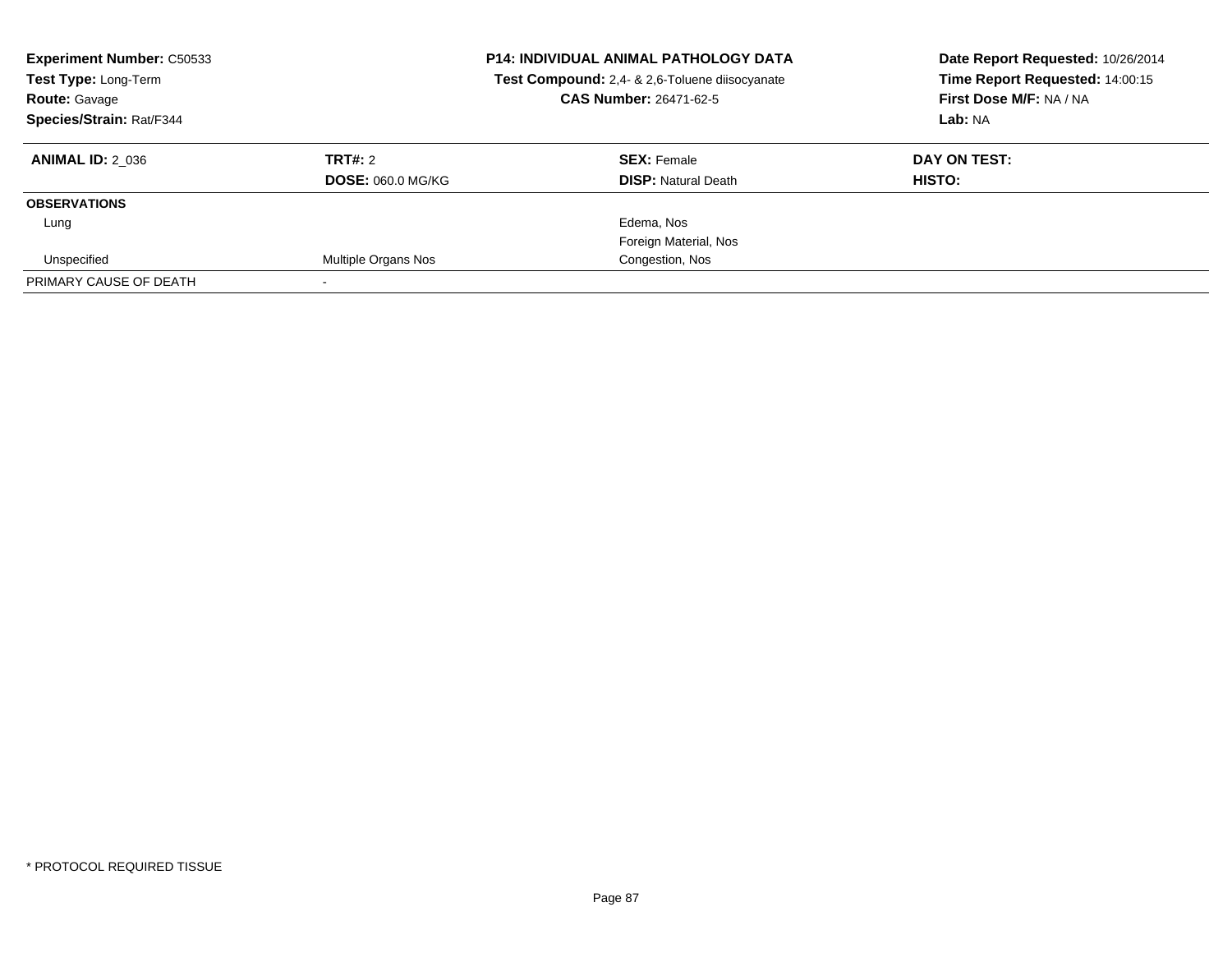**Test Type:** Long-Term**Route:** Gavage

**Species/Strain:** Rat/F344

### **P14: INDIVIDUAL ANIMAL PATHOLOGY DATA**

 **Test Compound:** 2,4- & 2,6-Toluene diisocyanate**CAS Number:** 26471-62-5

| <b>ANIMAL ID: 2_037</b> | <b>TRT#: 2</b>           | <b>SEX: Female</b>               | DAY ON TEST: |  |
|-------------------------|--------------------------|----------------------------------|--------------|--|
|                         | <b>DOSE: 060.0 MG/KG</b> | <b>DISP:</b> Moribund Sacrifice  | HISTO:       |  |
| <b>OBSERVATIONS</b>     |                          |                                  |              |  |
| Adrenal gland           |                          | Cytoplasmic Vacuolization        |              |  |
| <b>Intestine Small</b>  | Duodenum                 | Adenocarcinoma, Nos              |              |  |
| Kidney                  |                          | Nephropathy                      |              |  |
| Liver                   |                          | Cytoplasmic Change, Basophilic   |              |  |
| Lung                    |                          | Bronchopneumonia, Acute          |              |  |
| Lymph node              | Mediastinal Lymph Node   | Plasmacytosis                    |              |  |
| Mammary gland           |                          | Lactation                        |              |  |
| Spleen                  |                          | Hematopoiesis                    |              |  |
| Thyroid                 |                          | C-Cell Carcinoma                 |              |  |
|                         |                          | Hyperplasia, C Cell              |              |  |
| Unspecified             | Neck Nos                 | C-Cell Carcinoma, Invasive       |              |  |
| Uterus                  |                          | <b>Endometrial Stromal Polyp</b> |              |  |
| PRIMARY CAUSE OF DEATH  |                          |                                  |              |  |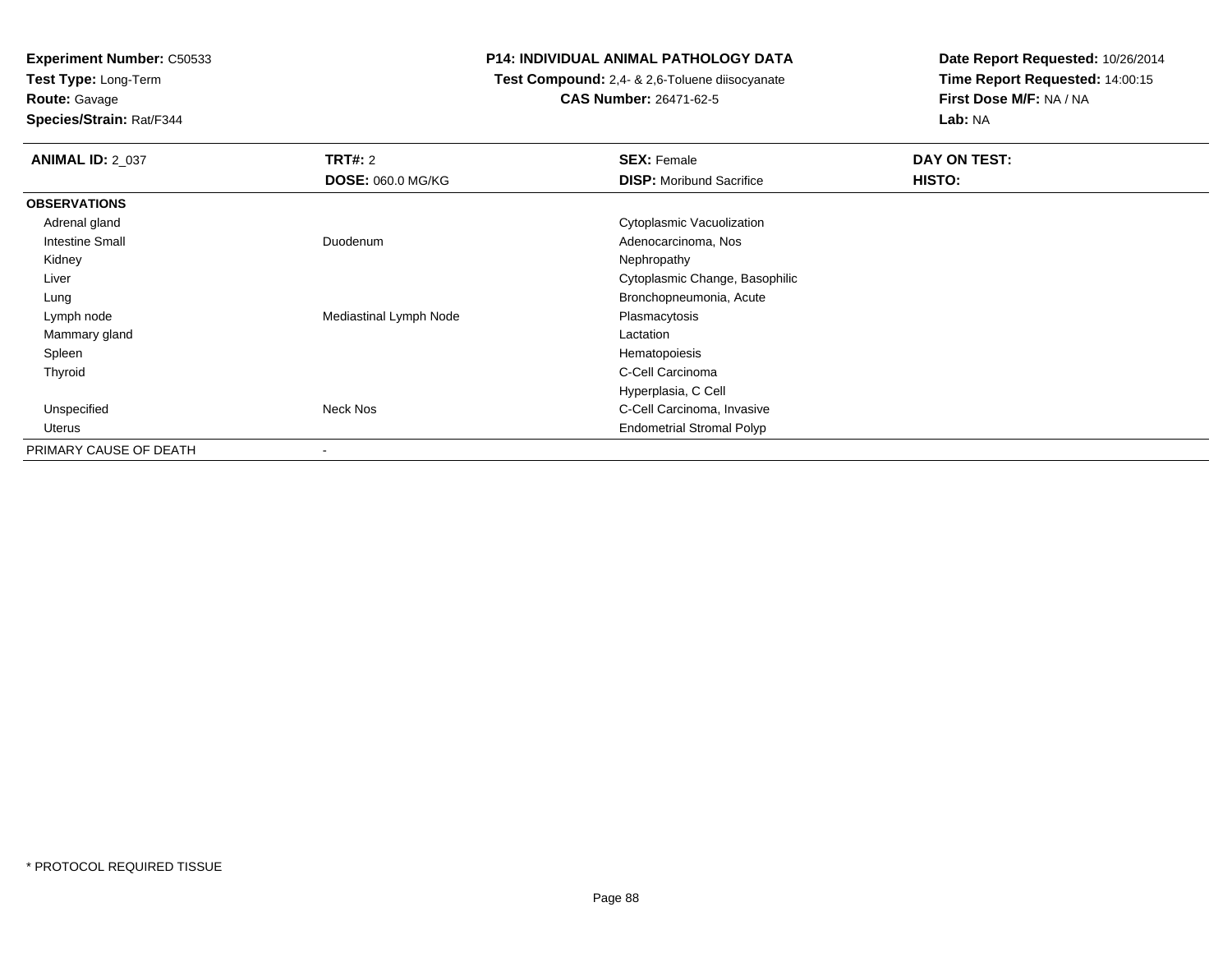**Test Type:** Long-Term**Route:** Gavage

**Species/Strain:** Rat/F344

### **P14: INDIVIDUAL ANIMAL PATHOLOGY DATA**

 **Test Compound:** 2,4- & 2,6-Toluene diisocyanate**CAS Number:** 26471-62-5

| <b>ANIMAL ID: 2 038</b> | <b>TRT#: 2</b>           | <b>SEX: Female</b>             | DAY ON TEST: |  |
|-------------------------|--------------------------|--------------------------------|--------------|--|
|                         | <b>DOSE: 060.0 MG/KG</b> | <b>DISP: Natural Death</b>     | HISTO:       |  |
| <b>OBSERVATIONS</b>     |                          |                                |              |  |
| Adrenal gland           |                          | Cytoplasmic Vacuolization      |              |  |
| Heart                   |                          | Fibrosis                       |              |  |
| Kidney                  |                          | Nephropathy                    |              |  |
| Liver                   |                          | Cytoplasmic Change, Basophilic |              |  |
| Lymph node              | Mandibular Lymph Node    | Plasmacytosis                  |              |  |
| Mammary gland           |                          | Fibroadenoma                   |              |  |
|                         |                          | Lactation                      |              |  |
| Pancreas                | Acinus                   | Atrophy, Nos                   |              |  |
|                         | Islets                   | Islet-Cell Adenoma             |              |  |
| Pituitary gland         |                          | Chromophobe Adenoma            |              |  |
| Unspecified             | Multiple Organs Nos      | Congestion, Nos                |              |  |
| PRIMARY CAUSE OF DEATH  |                          |                                |              |  |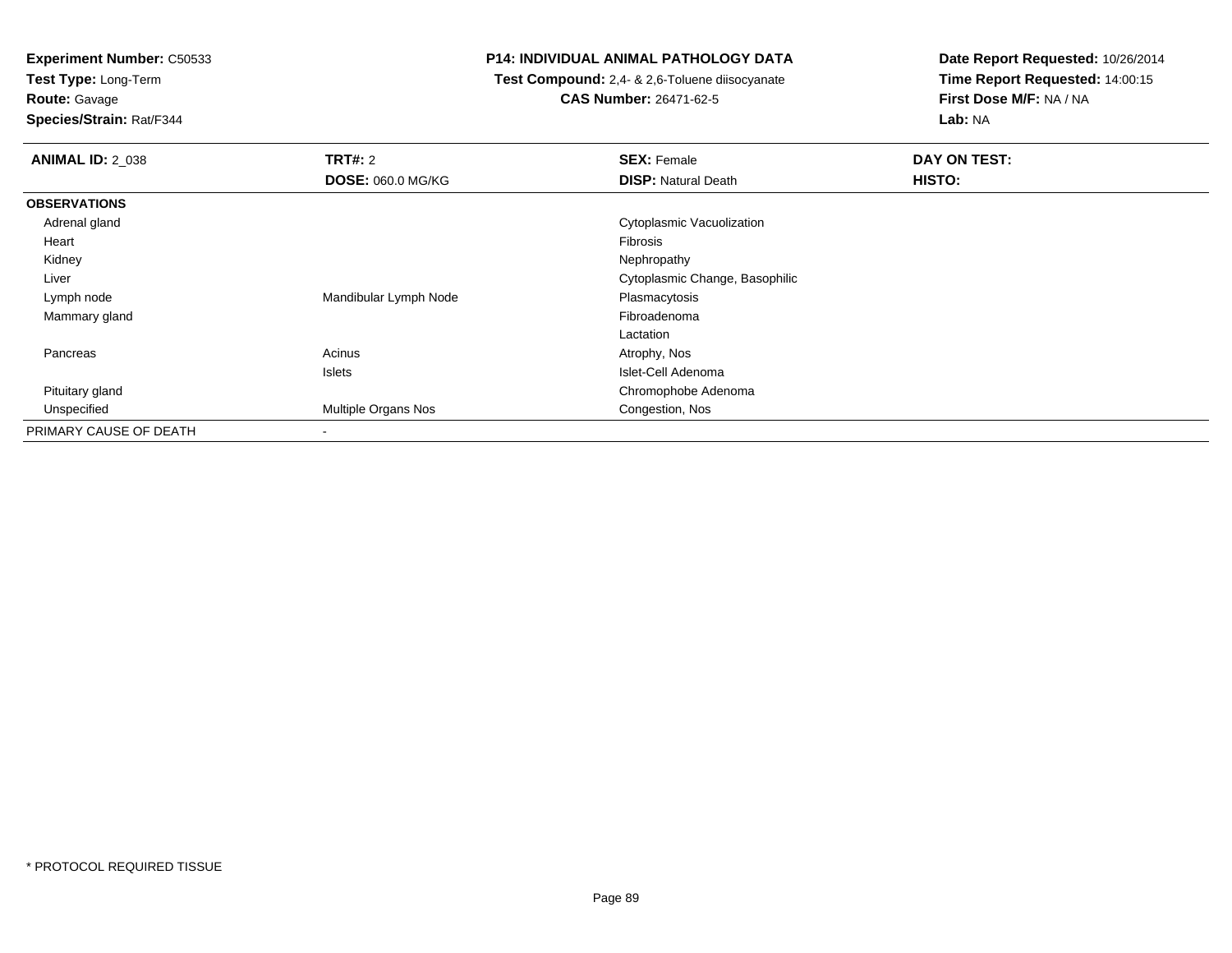**Test Type:** Long-Term

### **Route:** Gavage

**Species/Strain:** Rat/F344

### **P14: INDIVIDUAL ANIMAL PATHOLOGY DATA**

 **Test Compound:** 2,4- & 2,6-Toluene diisocyanate**CAS Number:** 26471-62-5

| <b>ANIMAL ID: 2_039</b> | TRT#: 2                  | <b>SEX: Female</b>               | DAY ON TEST: |
|-------------------------|--------------------------|----------------------------------|--------------|
|                         | DOSE: 060.0 MG/KG        | <b>DISP: Natural Death</b>       | HISTO:       |
| <b>OBSERVATIONS</b>     |                          |                                  |              |
| Adrenal gland           |                          | Cytoplasmic Vacuolization        |              |
| Heart                   |                          | Fibrosis                         |              |
|                         |                          | Inflammation, Acute              |              |
| Intestine Large         | Colon                    | Parasitism                       |              |
| Kidney                  |                          | Nephropathy                      |              |
| Liver                   |                          | Cytoplasmic Change, Basophilic   |              |
|                         |                          | Cytoplasmic Change, Eosinophilic |              |
|                         | <b>Bile Duct</b>         | Hyperplasia, Nos                 |              |
|                         |                          | Necrosis, Nos                    |              |
| Lung                    |                          | Bronchopneumonia, Acute          |              |
| Lymph node              | Mandibular Lymph Node    | Plasmacytosis                    |              |
| Mammary gland           |                          | Dilatation, Ducts                |              |
| Pancreas                | Acinus                   | Atrophy, Nos                     |              |
| Pituitary gland         |                          | Chromophobe Adenoma              |              |
| Spleen                  |                          | Hematopoiesis                    |              |
| Thyroid                 |                          | Hyperplasia, C Cell              |              |
| Unspecified             | Multiple Organs Nos      | Congestion, Nos                  |              |
|                         |                          | Fibroadenoma                     |              |
| Uterus                  | Endometrium              | Cyst, Nos                        |              |
| PRIMARY CAUSE OF DEATH  | $\overline{\phantom{a}}$ |                                  |              |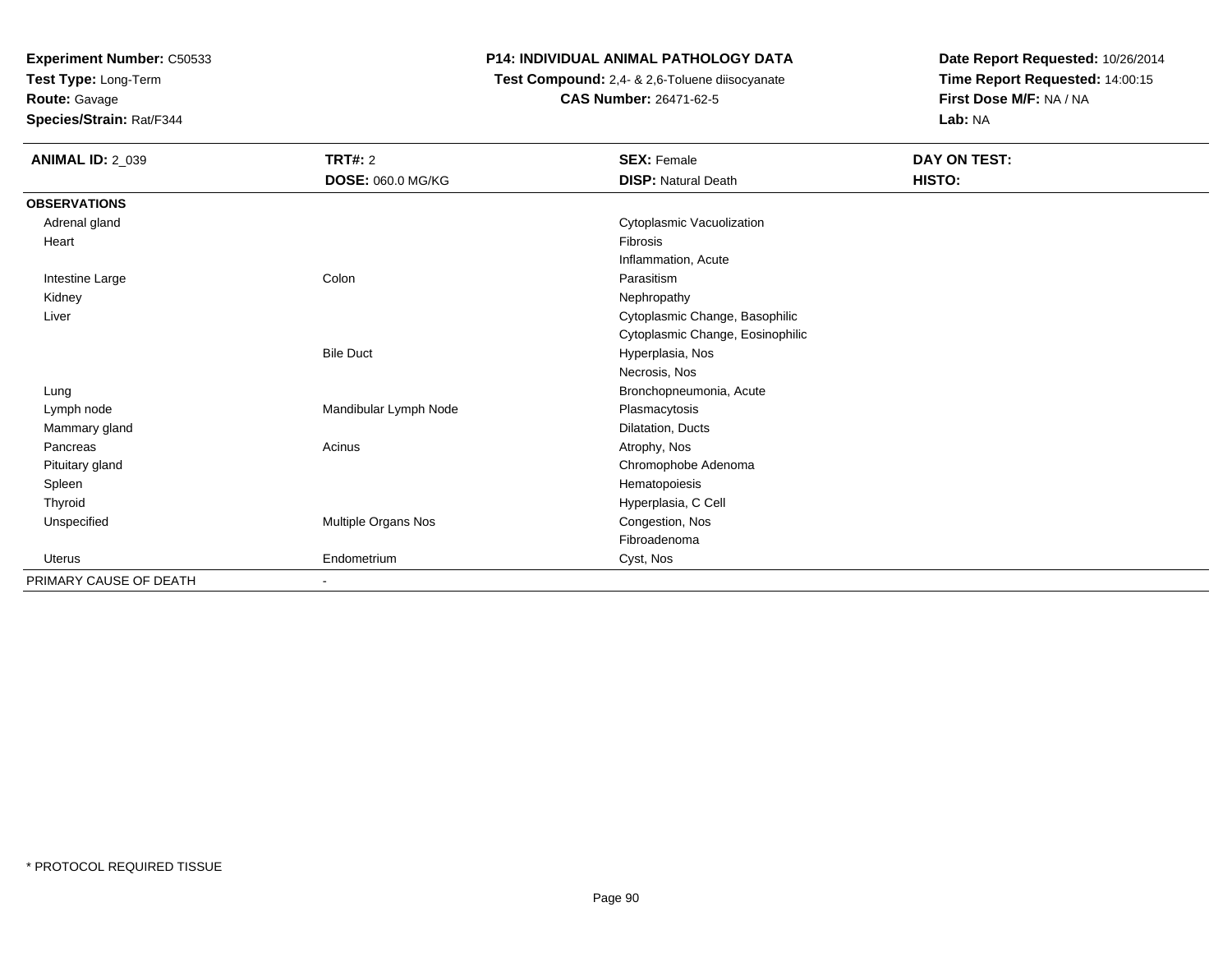**Test Type:** Long-Term**Route:** Gavage

**Species/Strain:** Rat/F344

### **P14: INDIVIDUAL ANIMAL PATHOLOGY DATA**

 **Test Compound:** 2,4- & 2,6-Toluene diisocyanate**CAS Number:** 26471-62-5

| <b>ANIMAL ID: 2_040</b> | TRT#: 2                  | <b>SEX: Female</b>               | DAY ON TEST: |
|-------------------------|--------------------------|----------------------------------|--------------|
|                         | <b>DOSE: 060.0 MG/KG</b> | <b>DISP:</b> Scheduled Sacrifice | HISTO:       |
| <b>OBSERVATIONS</b>     |                          |                                  |              |
| Adrenal gland           |                          | Cortical Adenoma                 |              |
| Heart                   |                          | Fibrosis                         |              |
| Kidney                  |                          | Nephropathy                      |              |
| Liver                   |                          | Cytoplasmic Change, Basophilic   |              |
|                         |                          | Cytoplasmic Change, Eosinophilic |              |
|                         |                          | Granuloma, Nos                   |              |
| Lymph node              | Mediastinal Lymph Node   | Granuloma, Nos                   |              |
|                         | Mediastinal Lymph Node   | Hemorrhage                       |              |
| Mammary gland           |                          | Fibroadenoma                     |              |
| Pancreas                | Acinus                   | Atrophy, Nos                     |              |
| Stomach                 |                          | Inflammation, Acute              |              |
| Thyroid                 |                          | C-Cell Carcinoma                 |              |
| PRIMARY CAUSE OF DEATH  | $\overline{\phantom{a}}$ |                                  |              |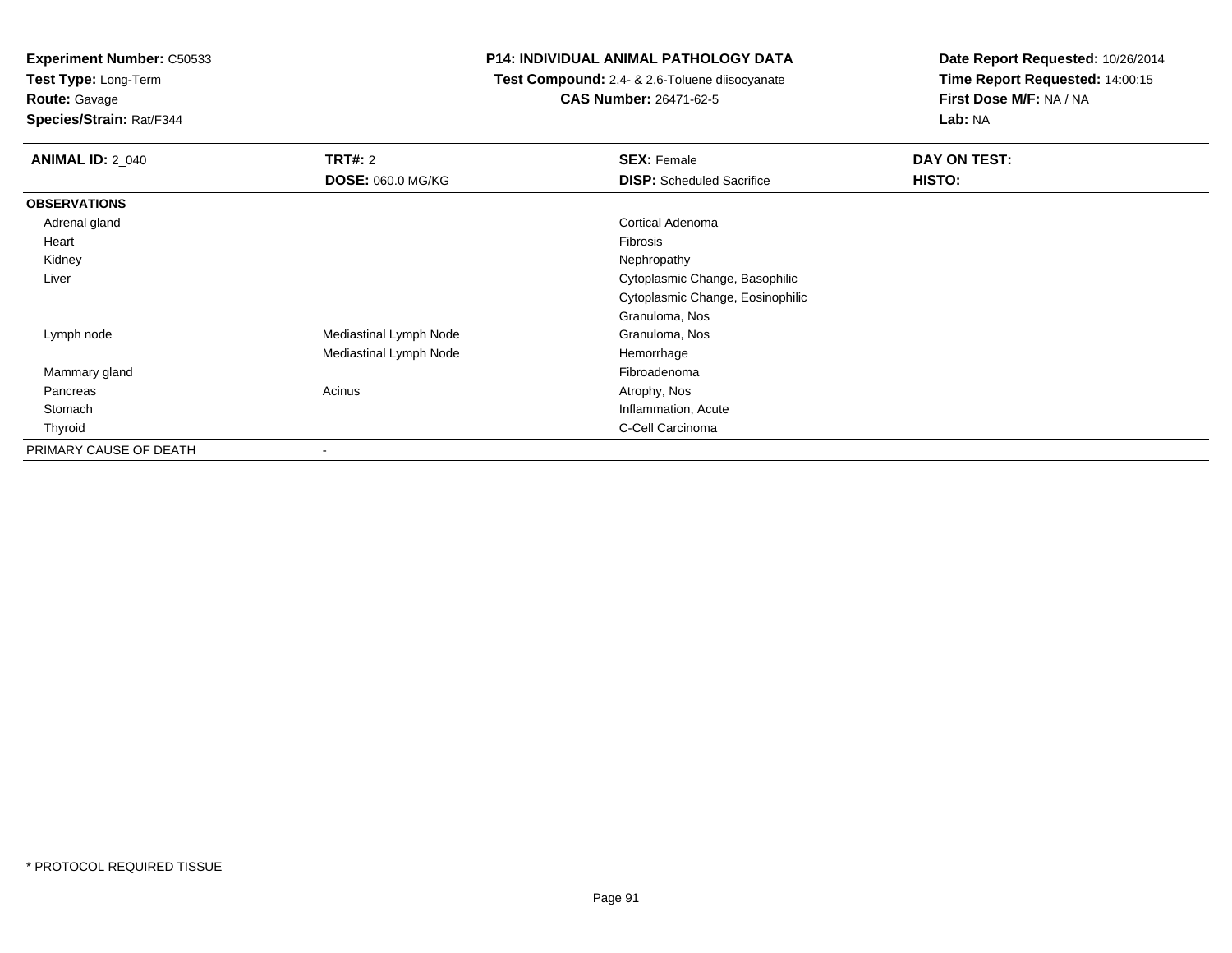**Test Type:** Long-Term**Route:** Gavage

**Species/Strain:** Rat/F344

### **P14: INDIVIDUAL ANIMAL PATHOLOGY DATA**

 **Test Compound:** 2,4- & 2,6-Toluene diisocyanate**CAS Number:** 26471-62-5

| <b>ANIMAL ID: 2_041</b> | <b>TRT#: 2</b>         | <b>SEX: Female</b>               | DAY ON TEST: |
|-------------------------|------------------------|----------------------------------|--------------|
|                         | DOSE: 060.0 MG/KG      | <b>DISP:</b> Scheduled Sacrifice | HISTO:       |
| <b>OBSERVATIONS</b>     |                        |                                  |              |
| Adrenal gland           | Cortex Nos             | Hyperplasia, Nodular             |              |
| Heart                   |                        | Fibrosis                         |              |
| Kidney                  |                        | Nephropathy                      |              |
| Liver                   |                        | Cytoplasmic Change, Basophilic   |              |
|                         |                        | Cytoplasmic Change, Eosinophilic |              |
| Lung                    |                        | Granuloma, Nos                   |              |
|                         |                        | Histiocytosis                    |              |
| Lymph node              | Mediastinal Lymph Node | Hemorrhage                       |              |
|                         | Mandibular Lymph Node  | Plasmacytosis                    |              |
| Mammary gland           |                        | Fibroadenoma                     |              |
|                         |                        | Lactation                        |              |
| Pituitary gland         |                        | Chromophobe Adenoma              |              |
| Thyroid                 |                        | Cyst, Follicular Nos             |              |
| PRIMARY CAUSE OF DEATH  | ٠                      |                                  |              |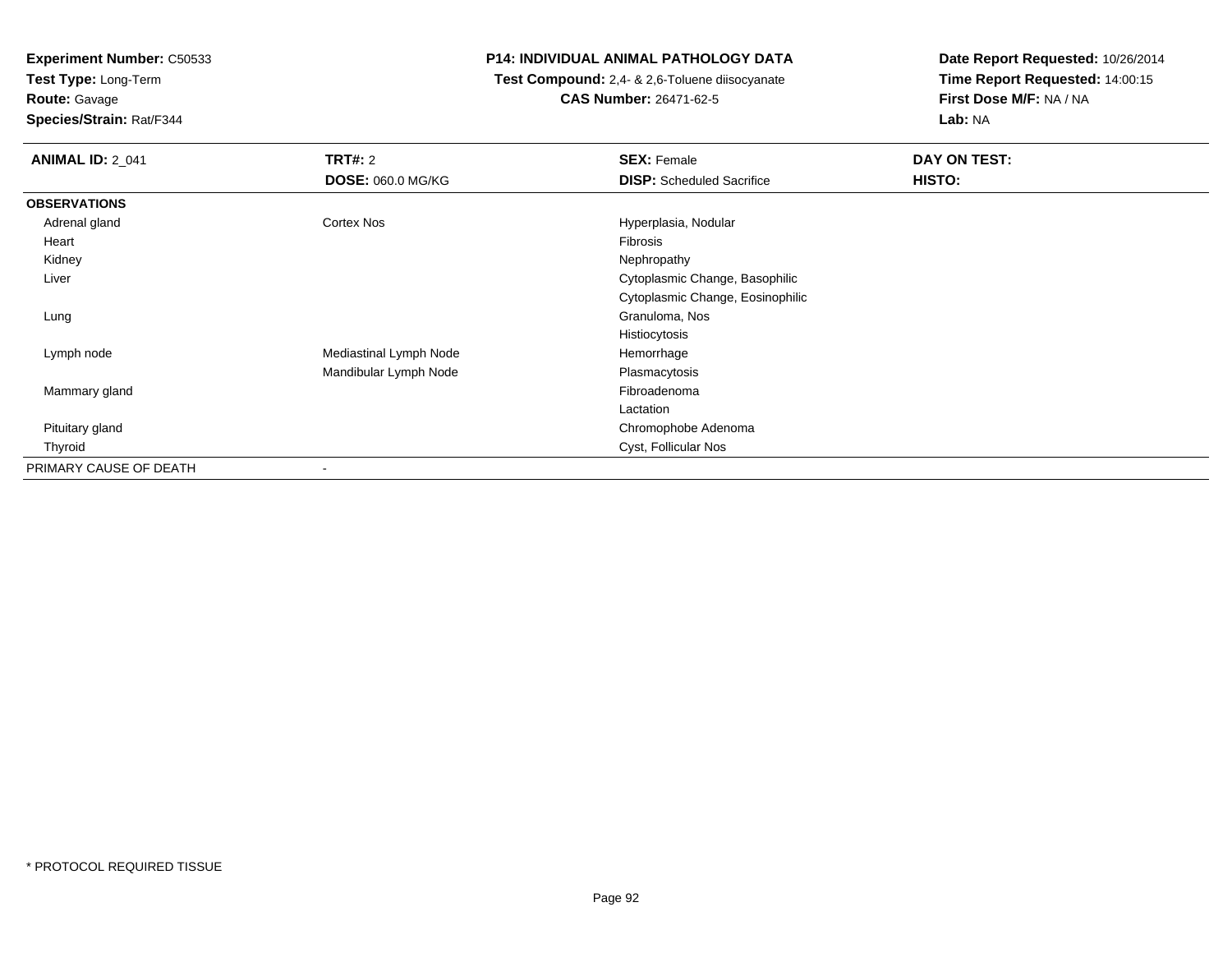**Test Type:** Long-Term

# **Route:** Gavage

**Species/Strain:** Rat/F344

### **P14: INDIVIDUAL ANIMAL PATHOLOGY DATA**

 **Test Compound:** 2,4- & 2,6-Toluene diisocyanate**CAS Number:** 26471-62-5

| <b>ANIMAL ID: 2 042</b> | TRT#: 2                  | <b>SEX: Female</b>               | DAY ON TEST: |
|-------------------------|--------------------------|----------------------------------|--------------|
|                         | <b>DOSE: 060.0 MG/KG</b> | <b>DISP:</b> Scheduled Sacrifice | HISTO:       |
| <b>OBSERVATIONS</b>     |                          |                                  |              |
| Adrenal gland           | Cortex Nos               | Hyperplasia, Nodular             |              |
| Blood vessel            | <b>Splenic Artery</b>    | Inflammation, Granulomatous      |              |
| Esophagus               |                          | Inflammation, Chronic            |              |
| Eye                     |                          | Cataract                         |              |
|                         |                          | Retinopathy                      |              |
| Kidney                  |                          | Nephropathy                      |              |
| Liver                   |                          | Cytoplasmic Change, Basophilic   |              |
|                         |                          | Cytoplasmic Change, Eosinophilic |              |
| Lung                    |                          | Bronchopneumonia, Acute          |              |
|                         |                          | Granuloma, Nos                   |              |
| Mammary gland           |                          | Dilatation, Ducts                |              |
|                         |                          | Fibroadenoma                     |              |
| Pituitary gland         |                          | Cyst, Nos                        |              |
| Thyroid                 |                          | Hyperplasia, C Cell              |              |
| Unspecified             | Multiple Organs Nos      | Leukemia, Monocytic              |              |
| PRIMARY CAUSE OF DEATH  | -                        |                                  |              |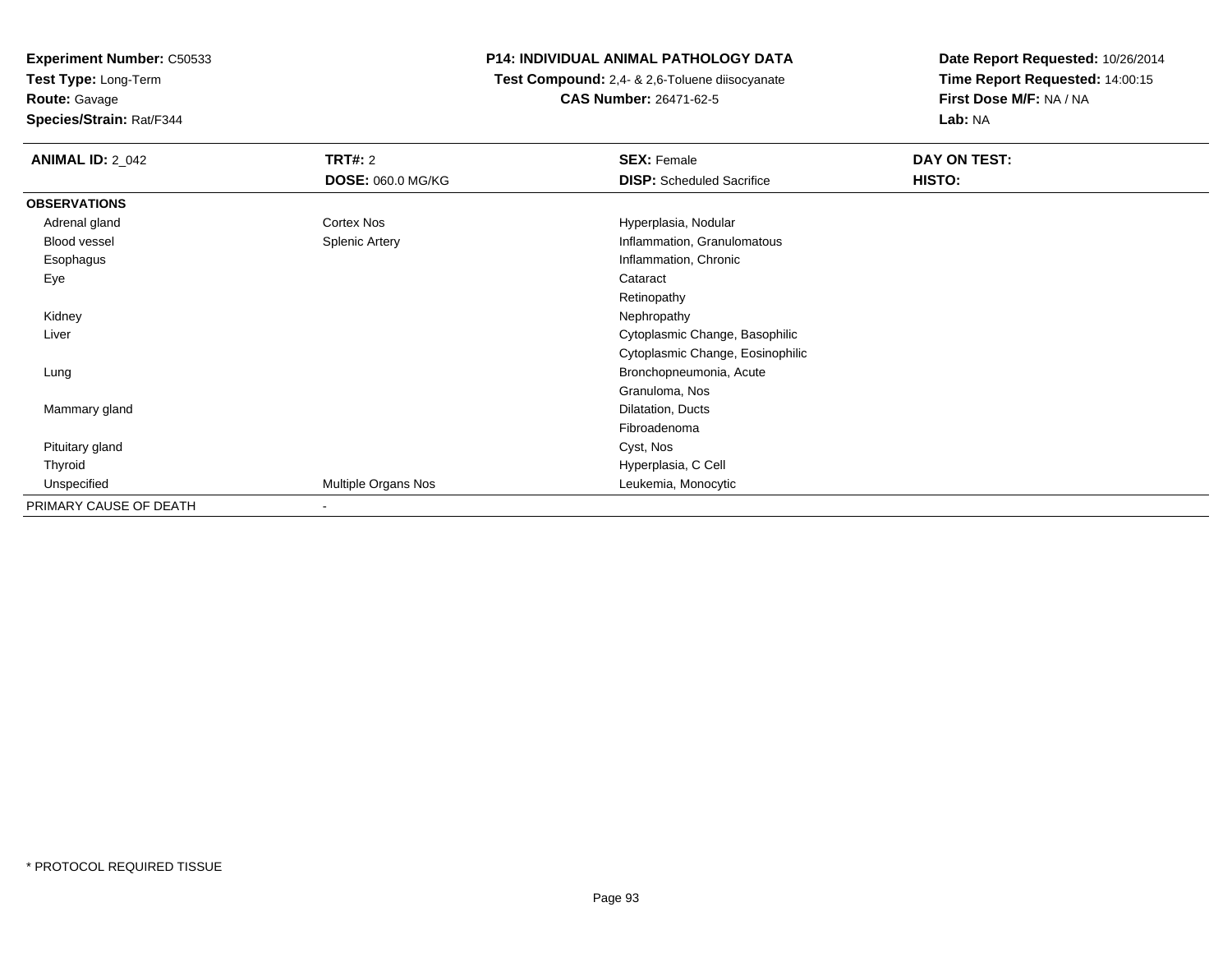**Test Type:** Long-Term**Route:** Gavage

**Species/Strain:** Rat/F344

### **P14: INDIVIDUAL ANIMAL PATHOLOGY DATA**

 **Test Compound:** 2,4- & 2,6-Toluene diisocyanate**CAS Number:** 26471-62-5

| <b>ANIMAL ID: 2_043</b> | TRT#: 2                  | <b>SEX: Female</b>               | DAY ON TEST: |  |
|-------------------------|--------------------------|----------------------------------|--------------|--|
|                         | <b>DOSE: 060.0 MG/KG</b> | <b>DISP:</b> Scheduled Sacrifice | HISTO:       |  |
| <b>OBSERVATIONS</b>     |                          |                                  |              |  |
| Adrenal gland           | Cortex Nos               | Hyperplasia, Nodular             |              |  |
| Heart                   |                          | Fibrosis                         |              |  |
| Kidney                  |                          | Nephropathy                      |              |  |
| Liver                   |                          | Cytoplasmic Change, Basophilic   |              |  |
|                         |                          | Neoplastic Nodule                |              |  |
| Lung                    |                          | Alveolar/Bronchiolar Adenoma     |              |  |
| Lymph node              | Mandibular Lymph Node    | Plasmacytosis                    |              |  |
| Mammary gland           |                          | Fibroadenoma                     |              |  |
| Pituitary gland         |                          | Cyst, Nos                        |              |  |
| Unspecified             | Groin                    | Fibroma                          |              |  |
|                         | Multiple Organs Nos      | Leukemia, Monocytic              |              |  |
| PRIMARY CAUSE OF DEATH  | ۰                        |                                  |              |  |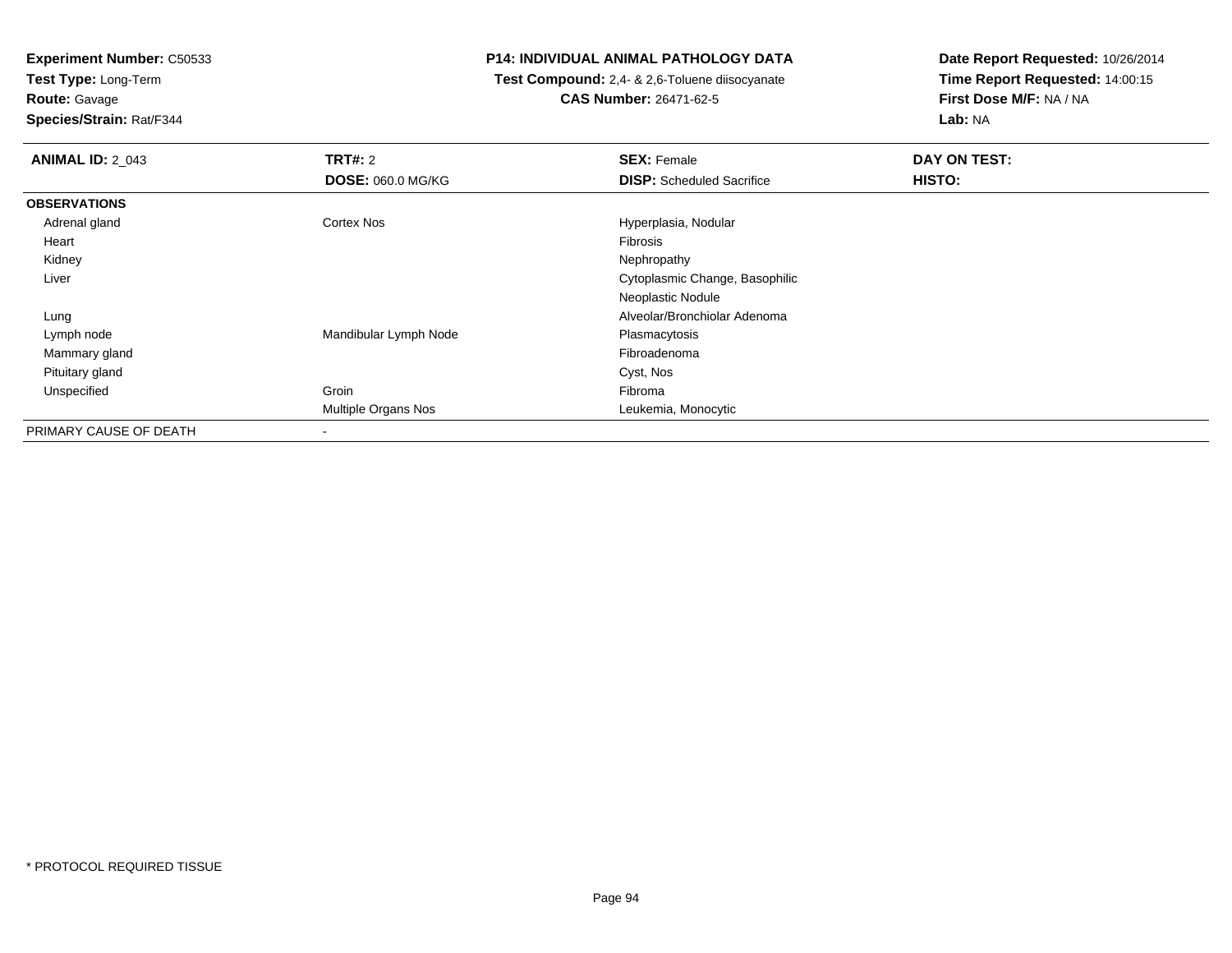**Test Type:** Long-Term**Route:** Gavage

**Species/Strain:** Rat/F344

### **P14: INDIVIDUAL ANIMAL PATHOLOGY DATA**

 **Test Compound:** 2,4- & 2,6-Toluene diisocyanate**CAS Number:** 26471-62-5

| <b>ANIMAL ID: 2_044</b> | <b>TRT#: 2</b>         | <b>SEX: Female</b>               | DAY ON TEST: |
|-------------------------|------------------------|----------------------------------|--------------|
|                         | DOSE: 060.0 MG/KG      | <b>DISP:</b> Moribund Sacrifice  | HISTO:       |
| <b>OBSERVATIONS</b>     |                        |                                  |              |
| Adrenal gland           | Medulla                | Hyperplasia, Nos                 |              |
| Heart                   |                        | Fibrosis                         |              |
| <b>Intestine Small</b>  | <b>Mesentery Nos</b>   | Inflammation, Acute/Chronic      |              |
| Liver                   |                        | Cytoplasmic Change, Basophilic   |              |
|                         |                        | Cytoplasmic Change, Eosinophilic |              |
|                         |                        | Necrosis, Nos                    |              |
| Lung                    |                        | Histiocytosis                    |              |
| Lymph node              | Mediastinal Lymph Node | Plasmacytosis                    |              |
| Pancreas                | Islets                 | Islet-Cell Adenoma               |              |
| Pituitary gland         |                        | Hyperplasia, Chromophobe Cell    |              |
| Thyroid                 |                        | Hyperplasia, C Cell              |              |
| Unspecified             | Multiple Organs Nos    | Hematopoiesis                    |              |
| Uterus                  |                        | <b>Endometrial Stromal Polyp</b> |              |
| PRIMARY CAUSE OF DEATH  | -                      |                                  |              |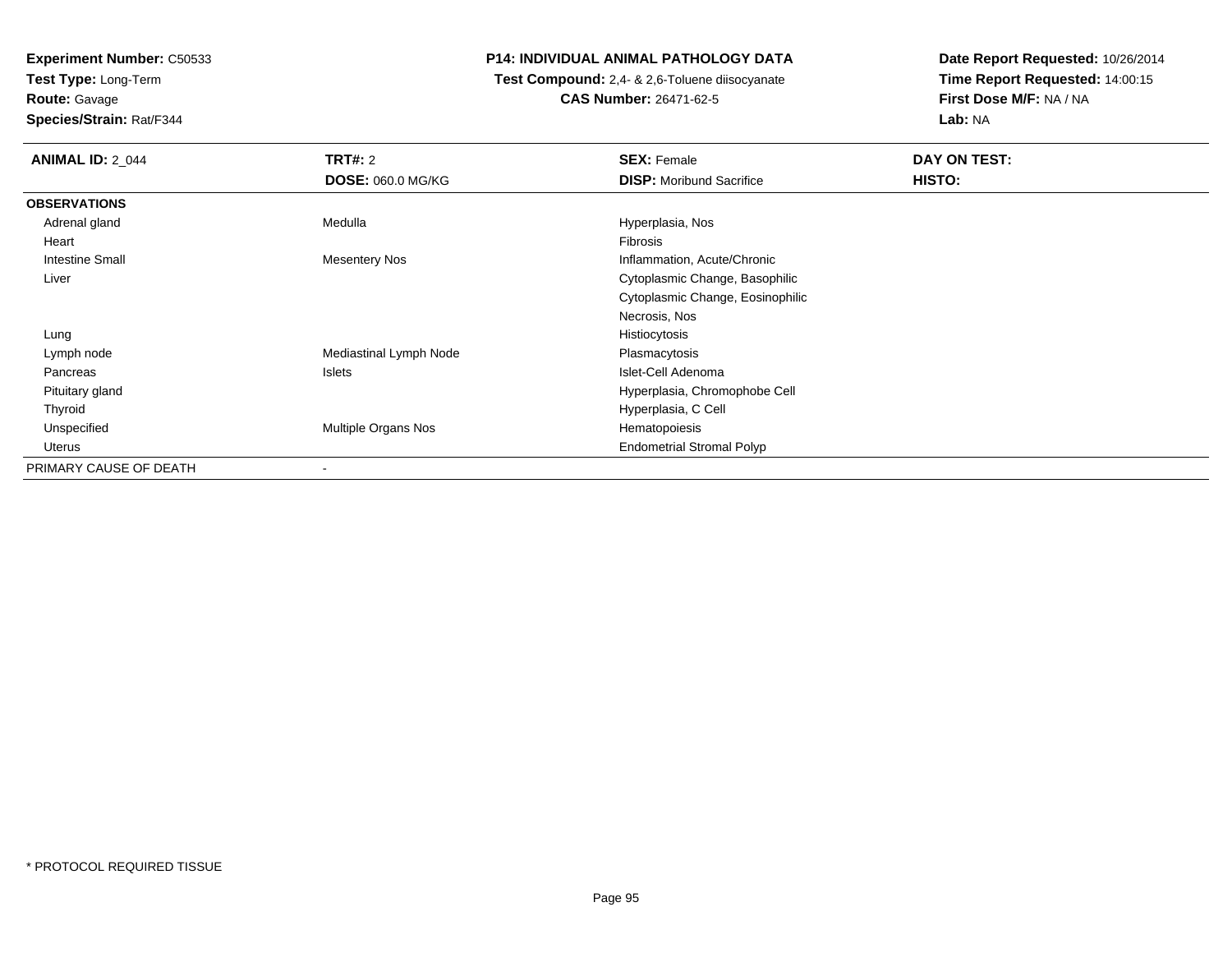**Test Type:** Long-Term

**Route:** Gavage

**Species/Strain:** Rat/F344

### **P14: INDIVIDUAL ANIMAL PATHOLOGY DATA**

 **Test Compound:** 2,4- & 2,6-Toluene diisocyanate**CAS Number:** 26471-62-5

| <b>ANIMAL ID: 2_045</b> | TRT#: 2                  | <b>SEX: Female</b>               | DAY ON TEST: |  |
|-------------------------|--------------------------|----------------------------------|--------------|--|
|                         | <b>DOSE: 060.0 MG/KG</b> | <b>DISP:</b> Moribund Sacrifice  | HISTO:       |  |
| <b>OBSERVATIONS</b>     |                          |                                  |              |  |
| Adrenal gland           |                          | Angiectasis                      |              |  |
| Bone marrow             |                          | Fibrosis, Myelo                  |              |  |
| Heart                   |                          | Fibrosis                         |              |  |
| Kidney                  |                          | Nephropathy                      |              |  |
| Liver                   |                          | Atypia, Nos                      |              |  |
|                         |                          | Cytoplasmic Change, Eosinophilic |              |  |
|                         | <b>Bile Duct</b>         | Hyperplasia, Nos                 |              |  |
|                         |                          | Necrosis, Nos                    |              |  |
|                         |                          | Neoplastic Nodule                |              |  |
| Pituitary gland         |                          | Cyst, Nos                        |              |  |
| Unspecified             | Multiple Organs Nos      | Leukemia, Monocytic              |              |  |
| PRIMARY CAUSE OF DEATH  |                          |                                  |              |  |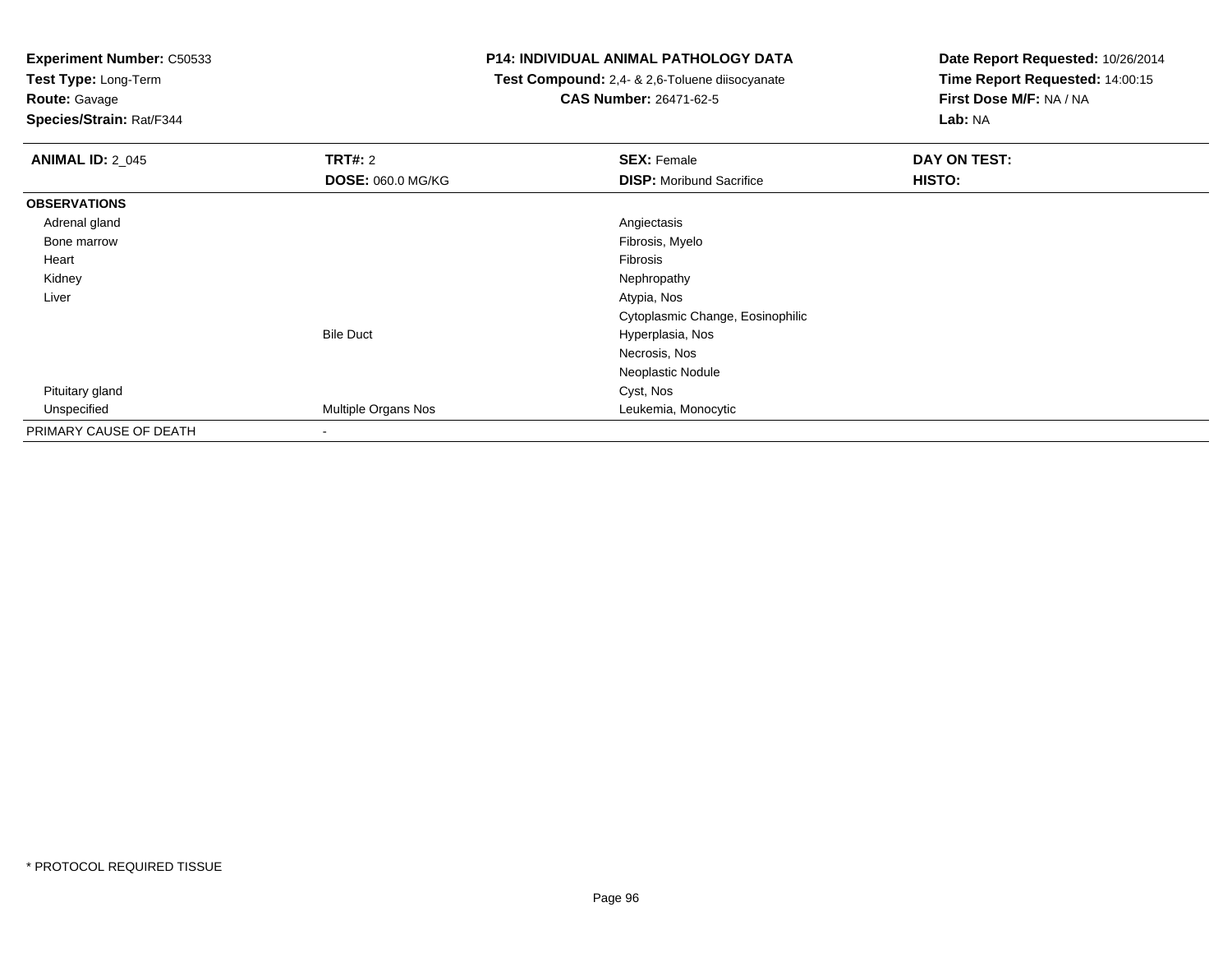**Test Type:** Long-Term

**Route:** Gavage

**Species/Strain:** Rat/F344

### **P14: INDIVIDUAL ANIMAL PATHOLOGY DATA**

 **Test Compound:** 2,4- & 2,6-Toluene diisocyanate**CAS Number:** 26471-62-5

| <b>ANIMAL ID: 2_046</b> | <b>TRT#: 2</b>           | <b>SEX: Female</b>         | DAY ON TEST: |  |
|-------------------------|--------------------------|----------------------------|--------------|--|
|                         | DOSE: 060.0 MG/KG        | <b>DISP: Natural Death</b> | HISTO:       |  |
| <b>OBSERVATIONS</b>     |                          |                            |              |  |
| Adrenal gland           |                          | <b>Cortical Adenoma</b>    |              |  |
|                         |                          | Cytoplasmic Vacuolization  |              |  |
|                         |                          | Necrosis, Nos              |              |  |
| <b>Brain</b>            |                          | Hemorrhage                 |              |  |
| Heart                   |                          | Fibrosis                   |              |  |
| Kidney                  |                          | Nephropathy                |              |  |
| Liver                   |                          | Atypia, Nos                |              |  |
|                         | <b>Bile Duct</b>         | Hyperplasia, Nos           |              |  |
|                         |                          | Necrosis, Nos              |              |  |
|                         |                          | Neoplastic Nodule          |              |  |
| Mammary gland           |                          | Fibroadenoma               |              |  |
| Ovary                   |                          | Necrosis, Nos              |              |  |
| Pituitary gland         |                          | Cyst, Nos                  |              |  |
| Unspecified             | Multiple Organs Nos      | Leukemia, Monocytic        |              |  |
| PRIMARY CAUSE OF DEATH  | $\overline{\phantom{a}}$ |                            |              |  |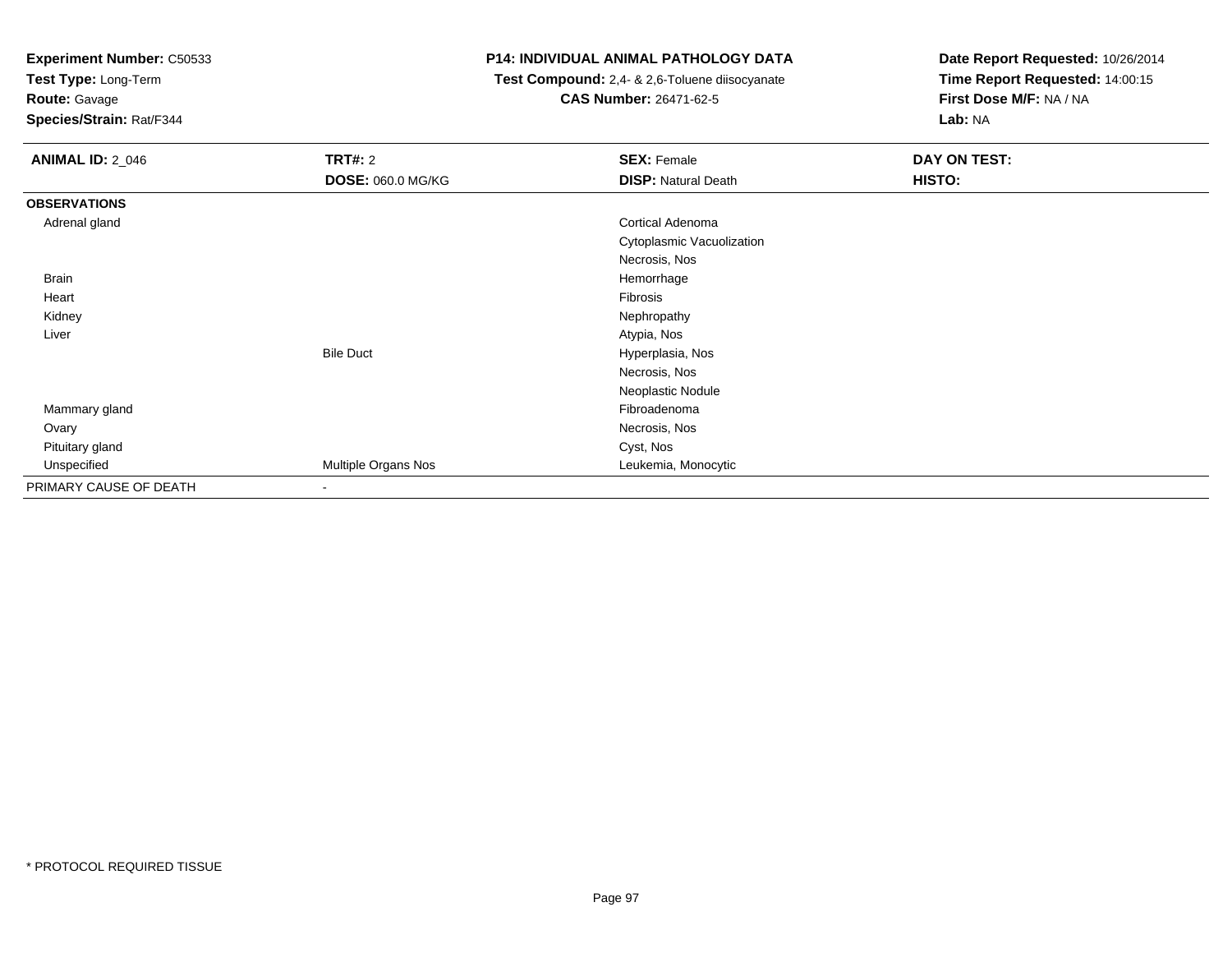**Test Type:** Long-Term

**Route:** Gavage

**Species/Strain:** Rat/F344

### **P14: INDIVIDUAL ANIMAL PATHOLOGY DATA**

 **Test Compound:** 2,4- & 2,6-Toluene diisocyanate**CAS Number:** 26471-62-5

| <b>ANIMAL ID: 2_047</b> | <b>TRT#: 2</b>           | <b>SEX: Female</b>               | <b>DAY ON TEST:</b> |  |
|-------------------------|--------------------------|----------------------------------|---------------------|--|
|                         | <b>DOSE: 060.0 MG/KG</b> | <b>DISP:</b> Scheduled Sacrifice | HISTO:              |  |
| <b>OBSERVATIONS</b>     |                          |                                  |                     |  |
| Adrenal gland           | Cortex Nos               | Fibrosis                         |                     |  |
|                         | Cortex Nos               | Hyperplasia, Nodular             |                     |  |
| Heart                   |                          | Fibrosis                         |                     |  |
| Kidney                  |                          | Nephropathy                      |                     |  |
| Liver                   |                          | Cytoplasmic Change, Basophilic   |                     |  |
|                         |                          | Cytoplasmic Change, Eosinophilic |                     |  |
|                         |                          | Granuloma, Nos                   |                     |  |
| Lymph node              | Mandibular Lymph Node    | Plasmacytosis                    |                     |  |
| Mammary gland           |                          | Dilatation, Ducts                |                     |  |
|                         |                          | Fibroadenoma                     |                     |  |
| Pancreas                | Islets                   | Islet-Cell Carcinoma             |                     |  |
| Pituitary gland         |                          | Chromophobe Adenoma              |                     |  |
| Spleen                  |                          | Hemosiderosis                    |                     |  |
| Thyroid                 |                          | Hyperplasia, C Cell              |                     |  |
| PRIMARY CAUSE OF DEATH  | $\overline{\phantom{a}}$ |                                  |                     |  |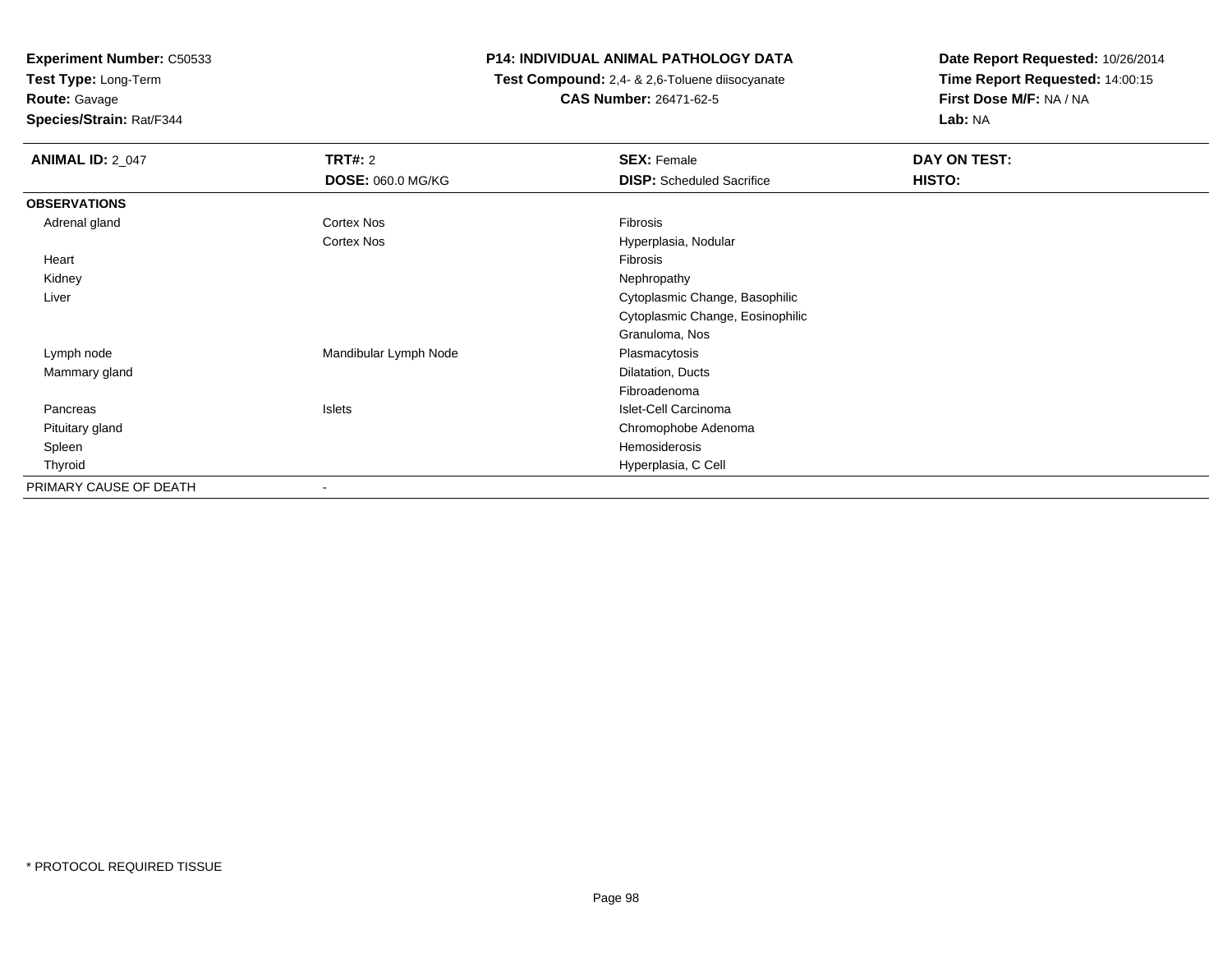**Test Type:** Long-Term**Route:** Gavage

**Species/Strain:** Rat/F344

### **P14: INDIVIDUAL ANIMAL PATHOLOGY DATA**

 **Test Compound:** 2,4- & 2,6-Toluene diisocyanate**CAS Number:** 26471-62-5

| <b>ANIMAL ID: 2_048</b> | <b>TRT#: 2</b>           | <b>SEX: Female</b>               | DAY ON TEST: |
|-------------------------|--------------------------|----------------------------------|--------------|
|                         | <b>DOSE: 060.0 MG/KG</b> | <b>DISP:</b> Scheduled Sacrifice | HISTO:       |
| <b>OBSERVATIONS</b>     |                          |                                  |              |
| Adrenal gland           | Cortex Nos               | Hyperplasia, Nodular             |              |
|                         | Medulla                  | Hyperplasia, Nos                 |              |
| Clitoral gland          |                          | Adenoma, Nos                     |              |
| Heart                   |                          | Fibrosis                         |              |
| Kidney                  |                          | Nephropathy                      |              |
| Liver                   |                          | Cytoplasmic Change, Basophilic   |              |
|                         |                          | Cytoplasmic Change, Eosinophilic |              |
| Lung                    |                          | Mineralization                   |              |
| Lymph node              | Mediastinal Lymph Node   | Hemorrhage                       |              |
|                         | Mandibular Lymph Node    | Plasmacytosis                    |              |
| Mammary gland           |                          | Hyperplasia, Epithelial          |              |
| Pituitary gland         |                          | Chromophobe Adenoma              |              |
|                         |                          | Cyst, Nos                        |              |
| Stomach                 |                          | Inflammation, Acute              |              |
| Thyroid                 |                          | Hyperplasia, C Cell              |              |
| Unspecified             |                          | Fibroadenoma                     |              |
| PRIMARY CAUSE OF DEATH  | ۰                        |                                  |              |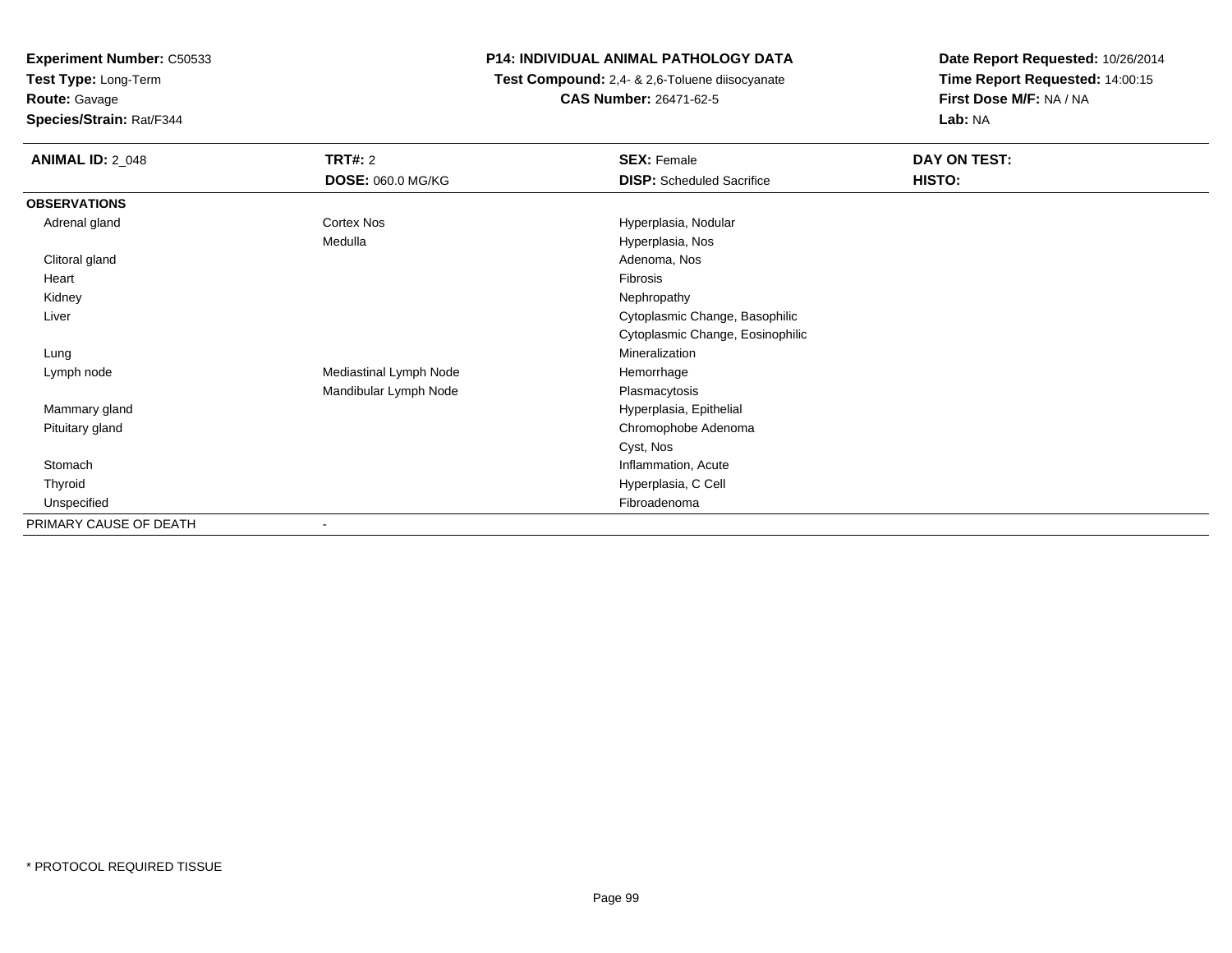**Test Type:** Long-Term

**Route:** Gavage

**Species/Strain:** Rat/F344

### **P14: INDIVIDUAL ANIMAL PATHOLOGY DATA**

 **Test Compound:** 2,4- & 2,6-Toluene diisocyanate**CAS Number:** 26471-62-5

| <b>ANIMAL ID: 2_049</b> | TRT#: 2             | <b>SEX: Female</b>             | <b>DAY ON TEST:</b> |
|-------------------------|---------------------|--------------------------------|---------------------|
|                         | DOSE: 060.0 MG/KG   | <b>DISP: Natural Death</b>     | HISTO:              |
| <b>OBSERVATIONS</b>     |                     |                                |                     |
| Heart                   |                     | Fibrosis                       |                     |
| Kidney                  |                     | Nephropathy                    |                     |
| Larynx                  |                     | Inflammation, Acute            |                     |
| Liver                   |                     | Cytoplasmic Change, Basophilic |                     |
|                         |                     | Granuloma, Nos                 |                     |
|                         |                     | Necrosis, Nos                  |                     |
| Lung                    |                     | Bronchopneumonia, Acute        |                     |
| Mammary gland           |                     | Dilatation, Ducts              |                     |
|                         |                     | Lactation                      |                     |
| Pituitary gland         |                     | Chromophobe Adenoma            |                     |
| Spleen                  |                     | Hemosiderosis                  |                     |
| Thymus                  |                     | Cyst, Nos                      |                     |
| Unspecified             | Multiple Organs Nos | Congestion, Nos                |                     |
| PRIMARY CAUSE OF DEATH  |                     |                                |                     |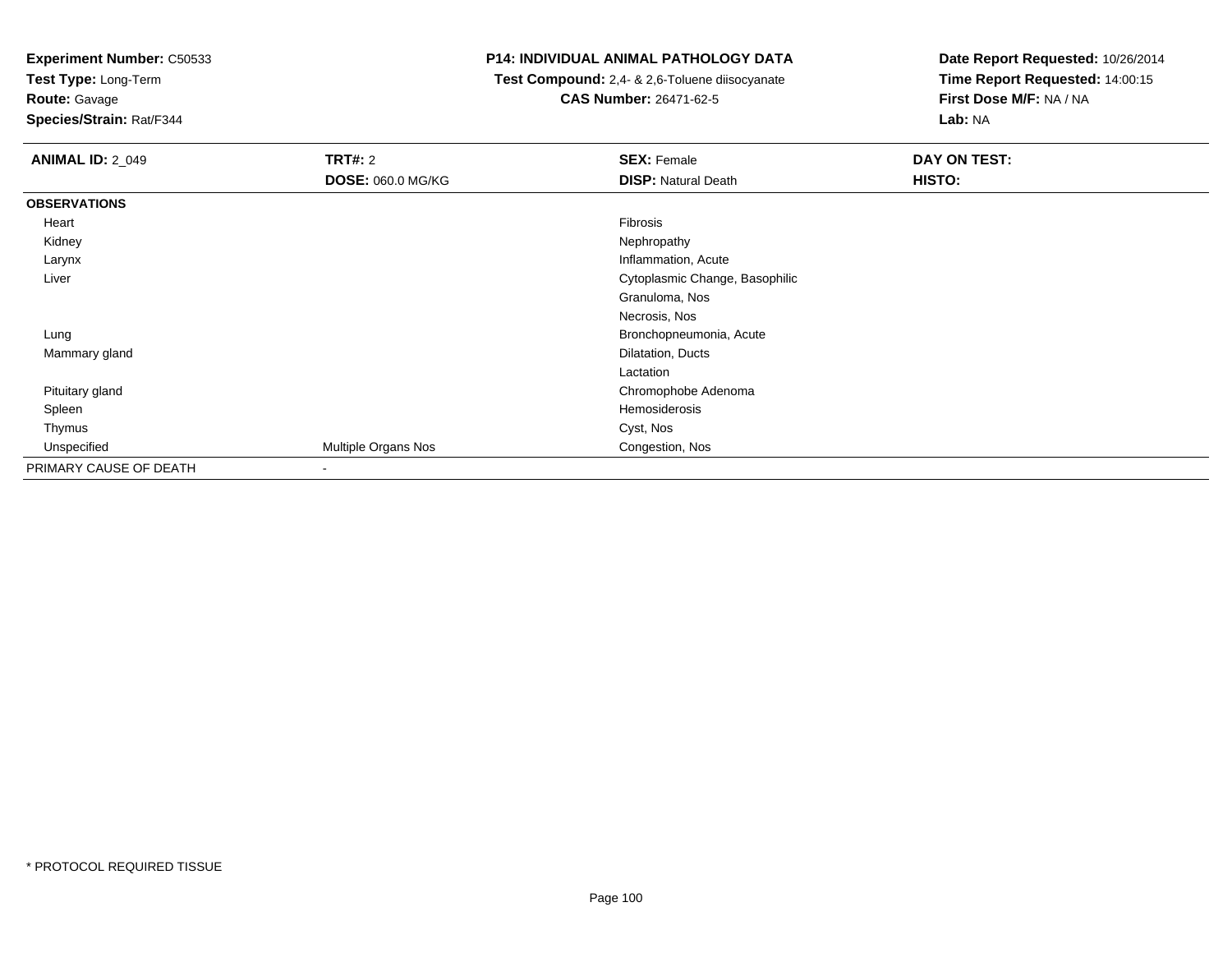**Test Type:** Long-Term**Route:** Gavage

**Species/Strain:** Rat/F344

### **P14: INDIVIDUAL ANIMAL PATHOLOGY DATA**

 **Test Compound:** 2,4- & 2,6-Toluene diisocyanate**CAS Number:** 26471-62-5

| <b>ANIMAL ID: 2_050</b> | <b>TRT#: 2</b>         | <b>SEX: Female</b>               | DAY ON TEST: |  |
|-------------------------|------------------------|----------------------------------|--------------|--|
|                         | DOSE: 060.0 MG/KG      | <b>DISP:</b> Scheduled Sacrifice | HISTO:       |  |
| <b>OBSERVATIONS</b>     |                        |                                  |              |  |
| Adrenal gland           | Cortex Nos             | Hyperplasia, Nodular             |              |  |
| Brain                   |                        | Edema, Nos                       |              |  |
| Heart                   |                        | Fibrosis                         |              |  |
| Kidney                  |                        | Nephropathy                      |              |  |
| Liver                   |                        | Cytoplasmic Change, Basophilic   |              |  |
|                         |                        | Granuloma, Nos                   |              |  |
| Lymph node              | Mediastinal Lymph Node | Hemorrhage                       |              |  |
|                         | Mandibular Lymph Node  | Plasmacytosis                    |              |  |
| Mammary gland           |                        | Dilatation, Ducts                |              |  |
|                         |                        | Fibroadenoma                     |              |  |
| Pituitary gland         |                        | Cyst, Nos                        |              |  |
| Unspecified             | Abdomen                | <b>Basal-Cell Tumor</b>          |              |  |
|                         | Multiple Organs Nos    | Hematopoiesis                    |              |  |
| PRIMARY CAUSE OF DEATH  |                        |                                  |              |  |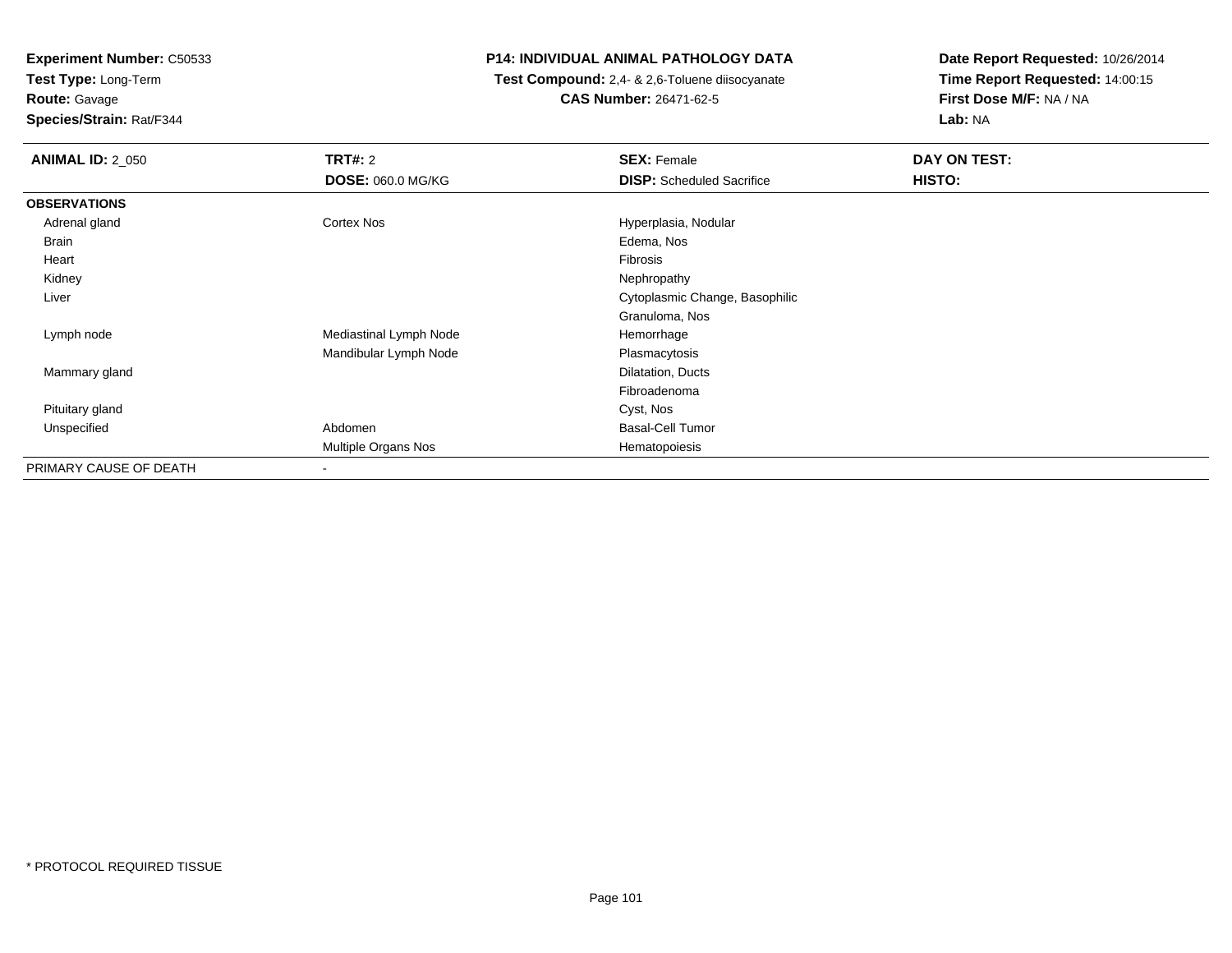| <b>Experiment Number: C50533</b><br>Test Type: Long-Term<br><b>Route: Gavage</b><br>Species/Strain: Rat/F344 |                    | <b>P14: INDIVIDUAL ANIMAL PATHOLOGY DATA</b><br>Test Compound: 2,4- & 2,6-Toluene diisocyanate<br><b>CAS Number: 26471-62-5</b> | Date Report Requested: 10/26/2014<br>Time Report Requested: 14:00:15<br>First Dose M/F: NA / NA<br>Lab: NA |
|--------------------------------------------------------------------------------------------------------------|--------------------|---------------------------------------------------------------------------------------------------------------------------------|------------------------------------------------------------------------------------------------------------|
| <b>ANIMAL ID: 3 001</b>                                                                                      | TRT#: 3            | <b>SEX: Female</b>                                                                                                              | DAY ON TEST:                                                                                               |
|                                                                                                              | DOSE: 0            | <b>DISP:</b> Scheduled Sacrifice                                                                                                | HISTO:                                                                                                     |
| <b>OBSERVATIONS</b>                                                                                          |                    |                                                                                                                                 |                                                                                                            |
| Heart                                                                                                        | Myocardium Nos     | Inflammation, Chronic                                                                                                           |                                                                                                            |
| Liver                                                                                                        |                    | Granuloma, Nos                                                                                                                  |                                                                                                            |
| Lymph node                                                                                                   | Hepatic Lymph Node | Lymphangiectasis                                                                                                                |                                                                                                            |
| PRIMARY CAUSE OF DEATH                                                                                       |                    |                                                                                                                                 |                                                                                                            |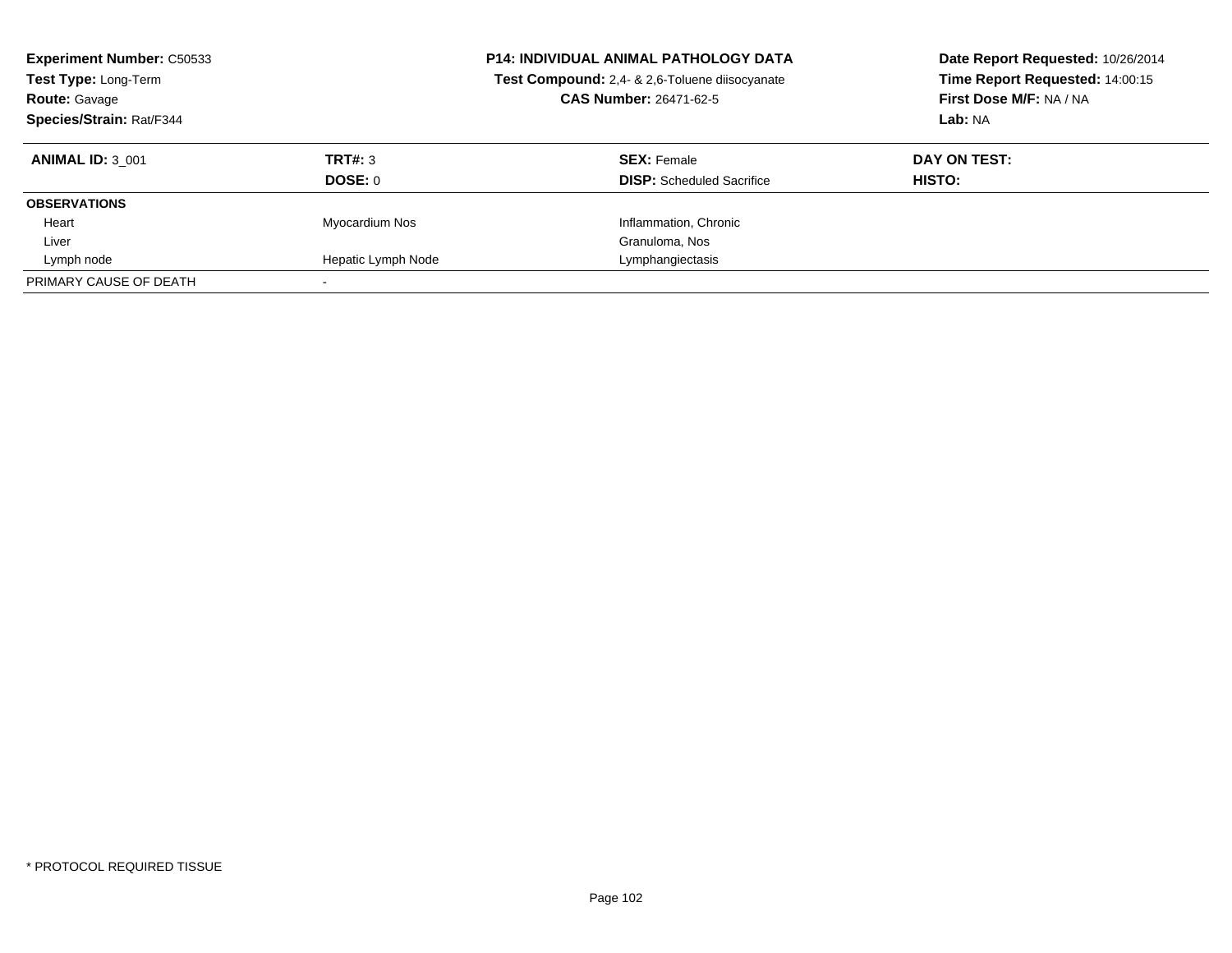| <b>Experiment Number: C50533</b><br>Test Type: Long-Term<br><b>Route: Gavage</b><br>Species/Strain: Rat/F344 |                | <b>P14: INDIVIDUAL ANIMAL PATHOLOGY DATA</b><br>Test Compound: 2,4- & 2,6-Toluene diisocyanate<br><b>CAS Number: 26471-62-5</b> | Date Report Requested: 10/26/2014<br>Time Report Requested: 14:00:15<br>First Dose M/F: NA / NA<br>Lab: NA |
|--------------------------------------------------------------------------------------------------------------|----------------|---------------------------------------------------------------------------------------------------------------------------------|------------------------------------------------------------------------------------------------------------|
| <b>ANIMAL ID: 3 002</b>                                                                                      | TRT#: 3        | <b>SEX: Female</b>                                                                                                              | DAY ON TEST:                                                                                               |
|                                                                                                              | DOSE: 0        | <b>DISP:</b> Scheduled Sacrifice                                                                                                | HISTO:                                                                                                     |
| <b>OBSERVATIONS</b>                                                                                          |                |                                                                                                                                 |                                                                                                            |
| Heart                                                                                                        | Myocardium Nos | Inflammation, Chronic                                                                                                           |                                                                                                            |
| Kidney                                                                                                       |                | Inflammation, Chronic                                                                                                           |                                                                                                            |
| Liver                                                                                                        |                | Granuloma, Nos                                                                                                                  |                                                                                                            |
| Lung                                                                                                         |                | Pneumonia, Chronic Murine                                                                                                       |                                                                                                            |
| Pancreas                                                                                                     |                | Atrophy, Focal                                                                                                                  |                                                                                                            |
| Uterus                                                                                                       |                | <b>Endometrial Stromal Polyp</b>                                                                                                |                                                                                                            |
| PRIMARY CAUSE OF DEATH                                                                                       |                |                                                                                                                                 |                                                                                                            |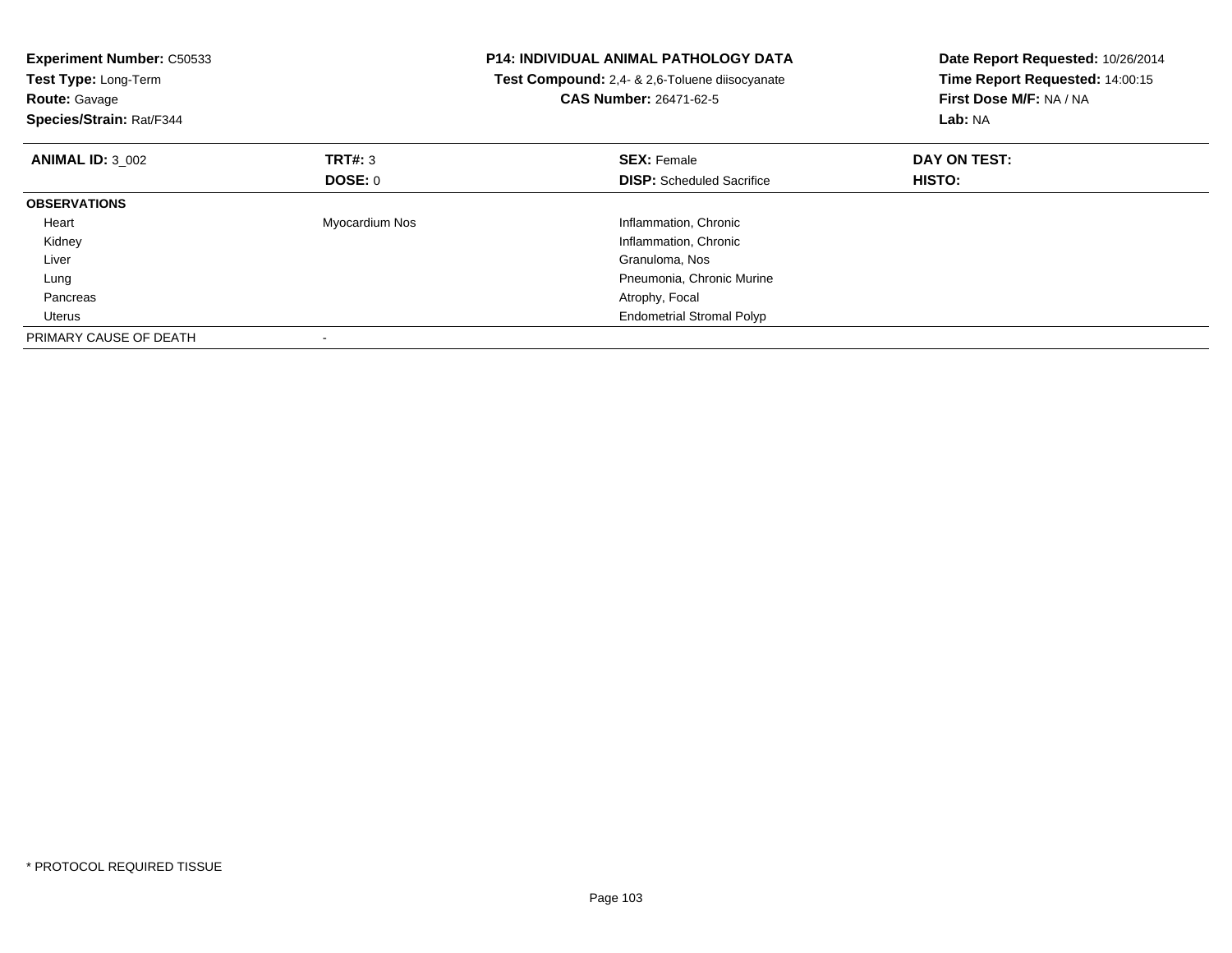| <b>Experiment Number: C50533</b><br>Test Type: Long-Term<br><b>Route: Gavage</b><br>Species/Strain: Rat/F344 |                | <b>P14: INDIVIDUAL ANIMAL PATHOLOGY DATA</b><br>Test Compound: 2,4- & 2,6-Toluene diisocyanate<br><b>CAS Number: 26471-62-5</b> | Date Report Requested: 10/26/2014<br>Time Report Requested: 14:00:15<br>First Dose M/F: NA / NA<br>Lab: NA |
|--------------------------------------------------------------------------------------------------------------|----------------|---------------------------------------------------------------------------------------------------------------------------------|------------------------------------------------------------------------------------------------------------|
| <b>ANIMAL ID: 3 003</b>                                                                                      | <b>TRT#: 3</b> | <b>SEX: Female</b>                                                                                                              | DAY ON TEST:                                                                                               |
|                                                                                                              | DOSE: 0        | <b>DISP:</b> Scheduled Sacrifice                                                                                                | HISTO:                                                                                                     |
| <b>OBSERVATIONS</b>                                                                                          |                |                                                                                                                                 |                                                                                                            |
| Adrenal gland                                                                                                |                | <b>Cortical Adenoma</b>                                                                                                         |                                                                                                            |
| Heart                                                                                                        | Myocardium Nos | Inflammation, Chronic                                                                                                           |                                                                                                            |
| Kidney                                                                                                       |                | Calcification, Focal                                                                                                            |                                                                                                            |
|                                                                                                              |                | Inflammation, Chronic                                                                                                           |                                                                                                            |
| Liver                                                                                                        |                | Granuloma, Nos                                                                                                                  |                                                                                                            |
| Lung                                                                                                         |                | Pneumonia, Chronic Murine                                                                                                       |                                                                                                            |
| Pancreas                                                                                                     |                | Atrophy, Nos                                                                                                                    |                                                                                                            |
| Thyroid                                                                                                      |                | Hyperplasia, C Cell                                                                                                             |                                                                                                            |
| PRIMARY CAUSE OF DEATH                                                                                       |                |                                                                                                                                 |                                                                                                            |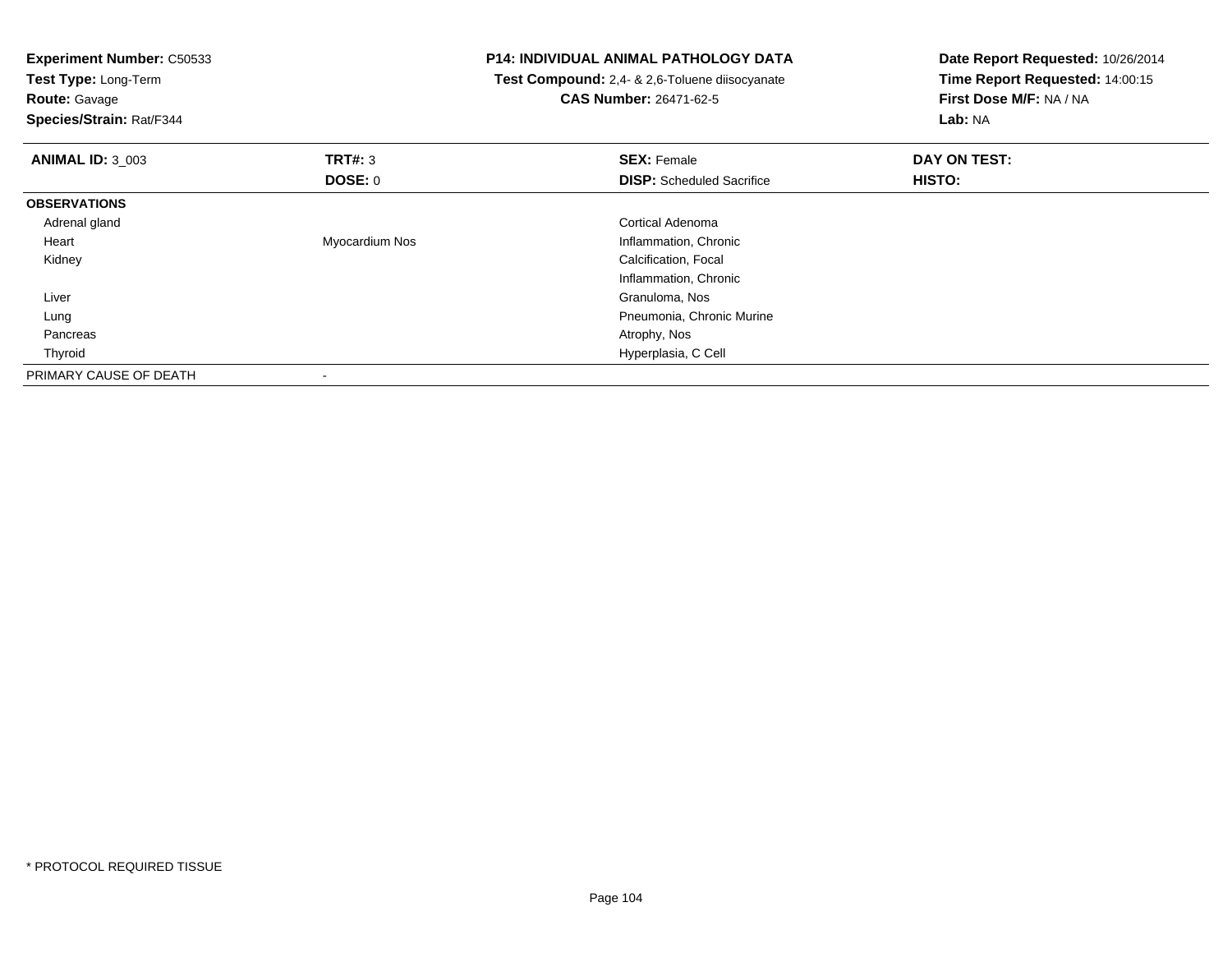| <b>Experiment Number: C50533</b><br>Test Type: Long-Term<br><b>Route: Gavage</b><br>Species/Strain: Rat/F344 |         | <b>P14: INDIVIDUAL ANIMAL PATHOLOGY DATA</b><br>Test Compound: 2,4- & 2,6-Toluene diisocyanate<br>CAS Number: 26471-62-5 | Date Report Requested: 10/26/2014<br>Time Report Requested: 14:00:15<br>First Dose M/F: NA / NA<br>Lab: NA |
|--------------------------------------------------------------------------------------------------------------|---------|--------------------------------------------------------------------------------------------------------------------------|------------------------------------------------------------------------------------------------------------|
| <b>ANIMAL ID: 3 004</b>                                                                                      | TRT#: 3 | <b>SEX: Female</b>                                                                                                       | DAY ON TEST:                                                                                               |
|                                                                                                              | DOSE: 0 | <b>DISP:</b> Scheduled Sacrifice                                                                                         | <b>HISTO:</b>                                                                                              |
| <b>OBSERVATIONS</b>                                                                                          |         |                                                                                                                          |                                                                                                            |
| Adrenal gland                                                                                                |         | Pheochromocytoma                                                                                                         |                                                                                                            |
| Liver                                                                                                        |         | Granuloma, Nos                                                                                                           |                                                                                                            |
| Lung                                                                                                         |         | Pneumonia, Chronic Murine                                                                                                |                                                                                                            |
| Thyroid                                                                                                      |         | C-Cell Adenoma                                                                                                           |                                                                                                            |
| Uterus                                                                                                       |         | <b>Endometrial Stromal Polyp</b>                                                                                         |                                                                                                            |
| PRIMARY CAUSE OF DEATH                                                                                       |         |                                                                                                                          |                                                                                                            |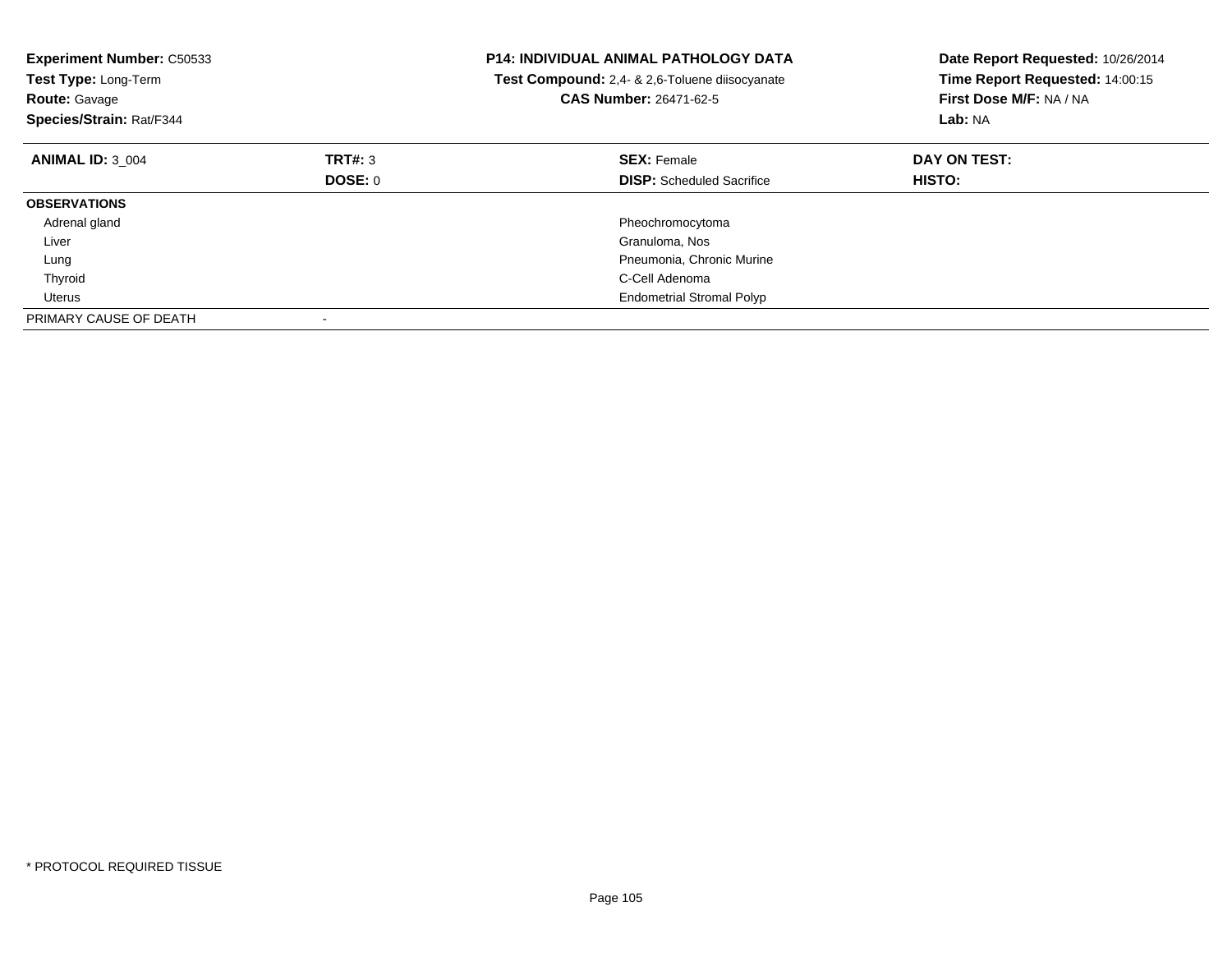| <b>Experiment Number: C50533</b><br><b>Test Type: Long-Term</b><br><b>Route: Gavage</b><br>Species/Strain: Rat/F344 |                    | <b>P14: INDIVIDUAL ANIMAL PATHOLOGY DATA</b><br><b>Test Compound:</b> 2.4- & 2.6-Toluene diisocyanate<br><b>CAS Number: 26471-62-5</b> | Date Report Requested: 10/26/2014<br>Time Report Requested: 14:00:15<br>First Dose M/F: NA / NA<br>Lab: NA |
|---------------------------------------------------------------------------------------------------------------------|--------------------|----------------------------------------------------------------------------------------------------------------------------------------|------------------------------------------------------------------------------------------------------------|
| <b>ANIMAL ID: 3 005</b>                                                                                             | TRT#: 3<br>DOSE: 0 | <b>SEX: Female</b><br><b>DISP:</b> Scheduled Sacrifice                                                                                 | DAY ON TEST:<br><b>HISTO:</b>                                                                              |
|                                                                                                                     |                    |                                                                                                                                        |                                                                                                            |
| <b>OBSERVATIONS</b>                                                                                                 |                    |                                                                                                                                        |                                                                                                            |
| Heart                                                                                                               | Myocardium Nos     | Inflammation, Chronic                                                                                                                  |                                                                                                            |
| Liver                                                                                                               |                    | Leukemia, Myelomonocytic                                                                                                               |                                                                                                            |
| Lung                                                                                                                |                    | Pneumonia, Chronic Murine                                                                                                              |                                                                                                            |
| Thyroid                                                                                                             |                    | Hyperplasia, C Cell                                                                                                                    |                                                                                                            |
| PRIMARY CAUSE OF DEATH                                                                                              |                    |                                                                                                                                        |                                                                                                            |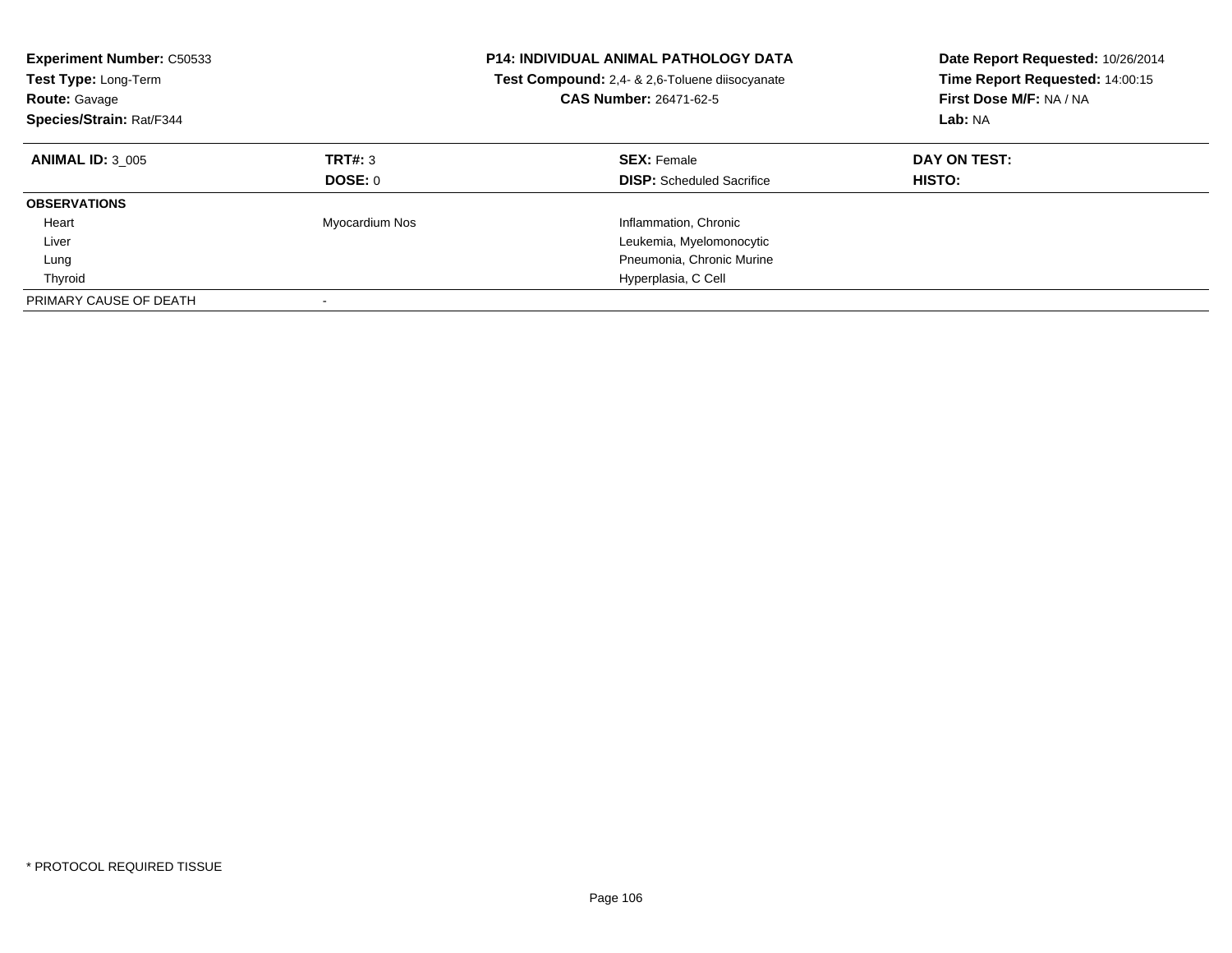| <b>Experiment Number: C50533</b><br>Test Type: Long-Term<br><b>Route: Gavage</b><br>Species/Strain: Rat/F344 |                | <b>P14: INDIVIDUAL ANIMAL PATHOLOGY DATA</b><br>Test Compound: 2,4- & 2,6-Toluene diisocyanate<br>CAS Number: 26471-62-5 | Date Report Requested: 10/26/2014<br>Time Report Requested: 14:00:15<br>First Dose M/F: NA / NA<br>Lab: NA |
|--------------------------------------------------------------------------------------------------------------|----------------|--------------------------------------------------------------------------------------------------------------------------|------------------------------------------------------------------------------------------------------------|
| <b>ANIMAL ID: 3 006</b>                                                                                      | TRT#: 3        | <b>SEX: Female</b>                                                                                                       | DAY ON TEST:                                                                                               |
|                                                                                                              | DOSE: 0        | <b>DISP:</b> Scheduled Sacrifice                                                                                         | <b>HISTO:</b>                                                                                              |
| <b>OBSERVATIONS</b>                                                                                          |                |                                                                                                                          |                                                                                                            |
| Bone marrow                                                                                                  |                | Atrophy, Nos                                                                                                             |                                                                                                            |
| Heart                                                                                                        | Myocardium Nos | Inflammation, Chronic                                                                                                    |                                                                                                            |
| Kidney                                                                                                       |                | Inflammation, Chronic                                                                                                    |                                                                                                            |
| Liver                                                                                                        |                | Granuloma, Nos                                                                                                           |                                                                                                            |
| Lung                                                                                                         |                | Pneumonia, Chronic Murine                                                                                                |                                                                                                            |
| PRIMARY CAUSE OF DEATH                                                                                       |                |                                                                                                                          |                                                                                                            |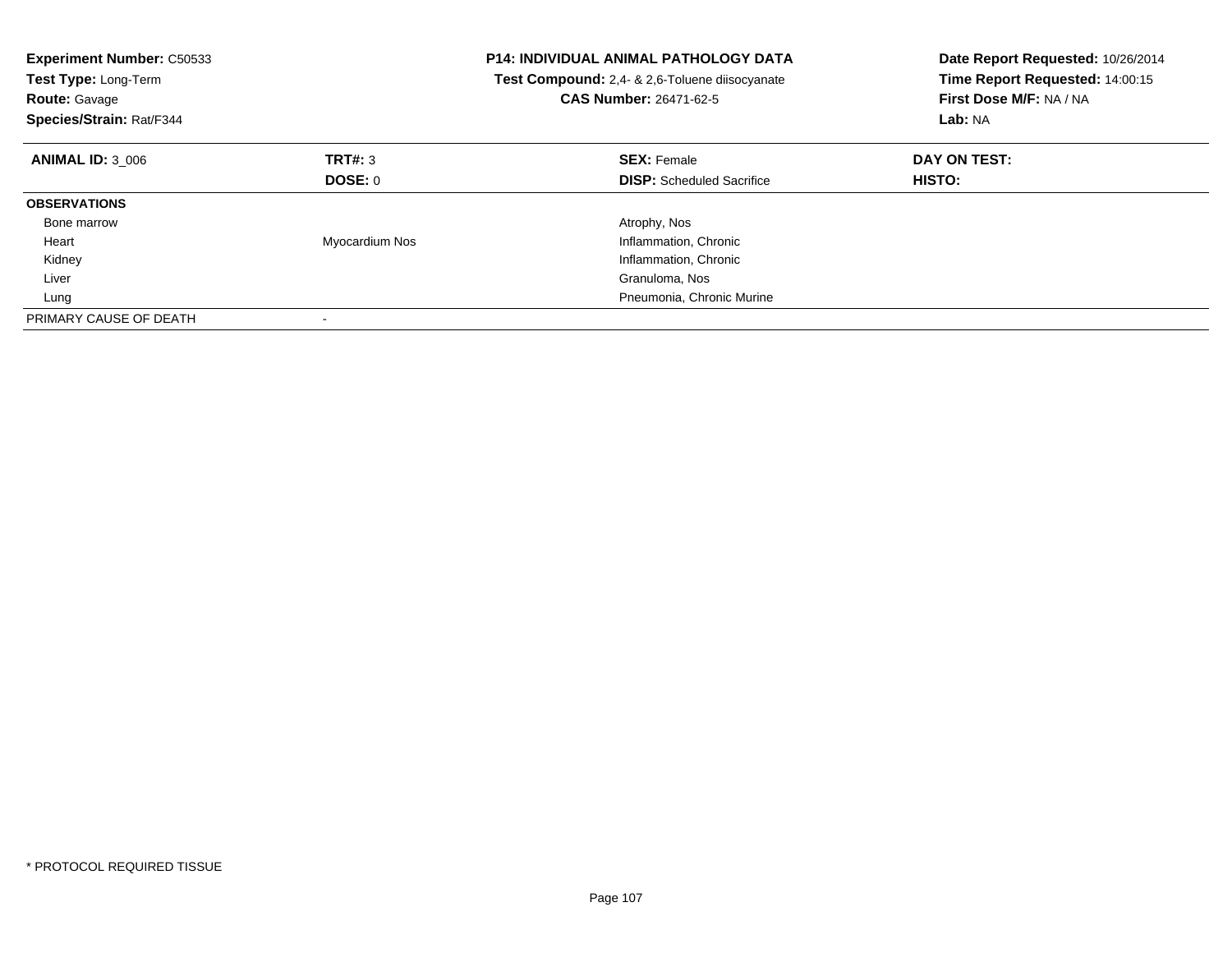| <b>Experiment Number: C50533</b><br>Test Type: Long-Term<br><b>Route: Gavage</b><br>Species/Strain: Rat/F344 |                | <b>P14: INDIVIDUAL ANIMAL PATHOLOGY DATA</b><br>Test Compound: 2,4- & 2,6-Toluene diisocyanate<br><b>CAS Number: 26471-62-5</b> | Date Report Requested: 10/26/2014<br>Time Report Requested: 14:00:15<br>First Dose M/F: NA / NA<br>Lab: NA |
|--------------------------------------------------------------------------------------------------------------|----------------|---------------------------------------------------------------------------------------------------------------------------------|------------------------------------------------------------------------------------------------------------|
| <b>ANIMAL ID: 3 007</b>                                                                                      | TRT#: 3        | <b>SEX: Female</b>                                                                                                              | DAY ON TEST:                                                                                               |
|                                                                                                              | <b>DOSE: 0</b> | <b>DISP:</b> Scheduled Sacrifice                                                                                                | HISTO:                                                                                                     |
| <b>OBSERVATIONS</b>                                                                                          |                |                                                                                                                                 |                                                                                                            |
| Heart                                                                                                        | Myocardium Nos | Inflammation, Chronic                                                                                                           |                                                                                                            |
| Kidney                                                                                                       |                | Calcification, Focal                                                                                                            |                                                                                                            |
| Lung                                                                                                         |                | Pneumonia, Chronic Murine                                                                                                       |                                                                                                            |
| PRIMARY CAUSE OF DEATH                                                                                       |                |                                                                                                                                 |                                                                                                            |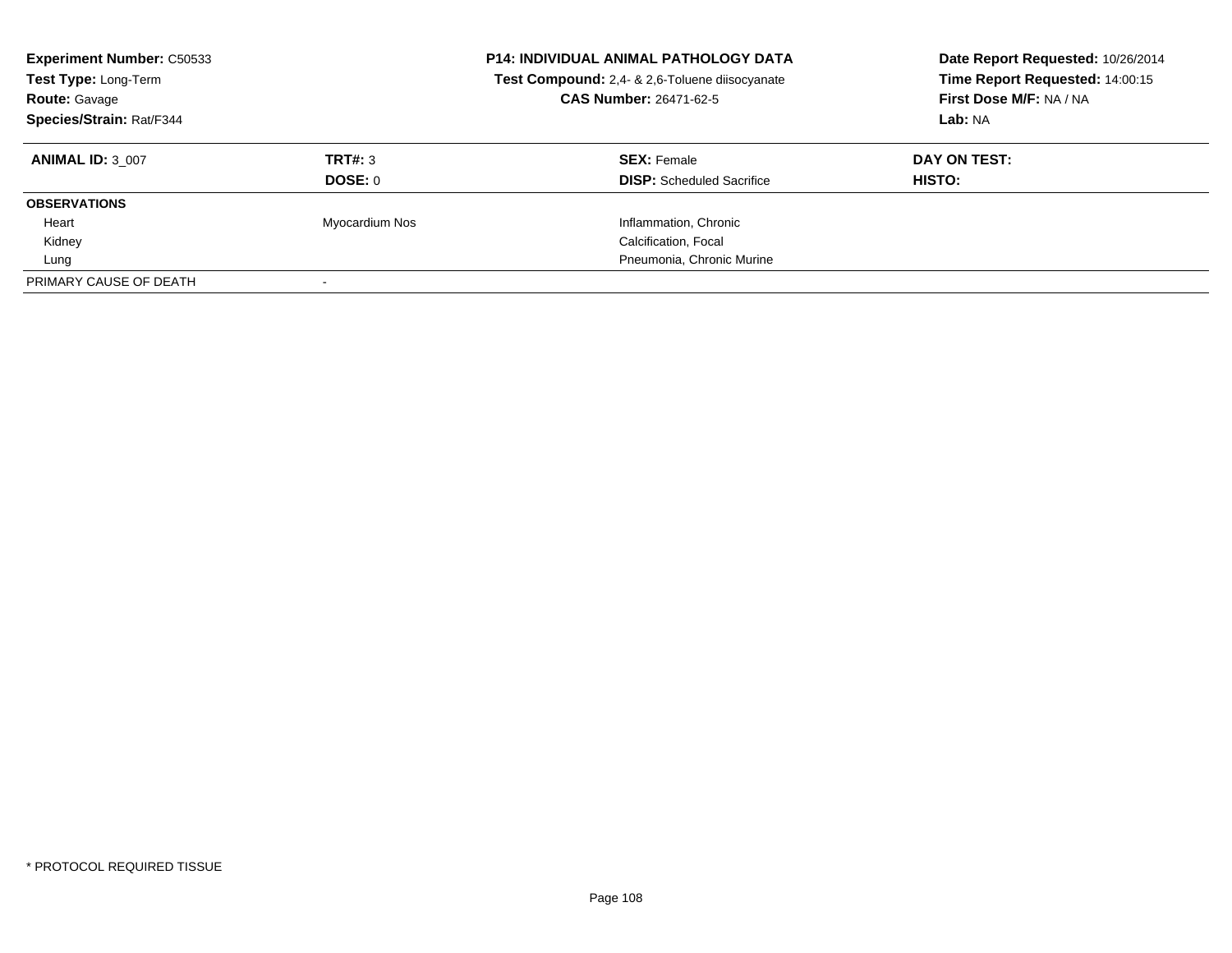| <b>Experiment Number: C50533</b><br>Test Type: Long-Term<br><b>Route:</b> Gavage<br>Species/Strain: Rat/F344 |                | <b>P14: INDIVIDUAL ANIMAL PATHOLOGY DATA</b><br>Test Compound: 2,4- & 2,6-Toluene diisocyanate<br><b>CAS Number: 26471-62-5</b> | Date Report Requested: 10/26/2014<br>Time Report Requested: 14:00:15<br>First Dose M/F: NA / NA<br>Lab: NA |
|--------------------------------------------------------------------------------------------------------------|----------------|---------------------------------------------------------------------------------------------------------------------------------|------------------------------------------------------------------------------------------------------------|
| <b>ANIMAL ID: 3 008</b>                                                                                      | TRT#: 3        | <b>SEX: Female</b>                                                                                                              | DAY ON TEST:                                                                                               |
|                                                                                                              | DOSE: 0        | <b>DISP:</b> Scheduled Sacrifice                                                                                                | HISTO:                                                                                                     |
| <b>OBSERVATIONS</b>                                                                                          |                |                                                                                                                                 |                                                                                                            |
| Heart                                                                                                        | Myocardium Nos | Inflammation, Chronic                                                                                                           |                                                                                                            |
| Liver                                                                                                        |                | Granuloma, Nos                                                                                                                  |                                                                                                            |
| Uterus                                                                                                       |                | <b>Endometrial Stromal Polyp</b>                                                                                                |                                                                                                            |
| PRIMARY CAUSE OF DEATH                                                                                       |                |                                                                                                                                 |                                                                                                            |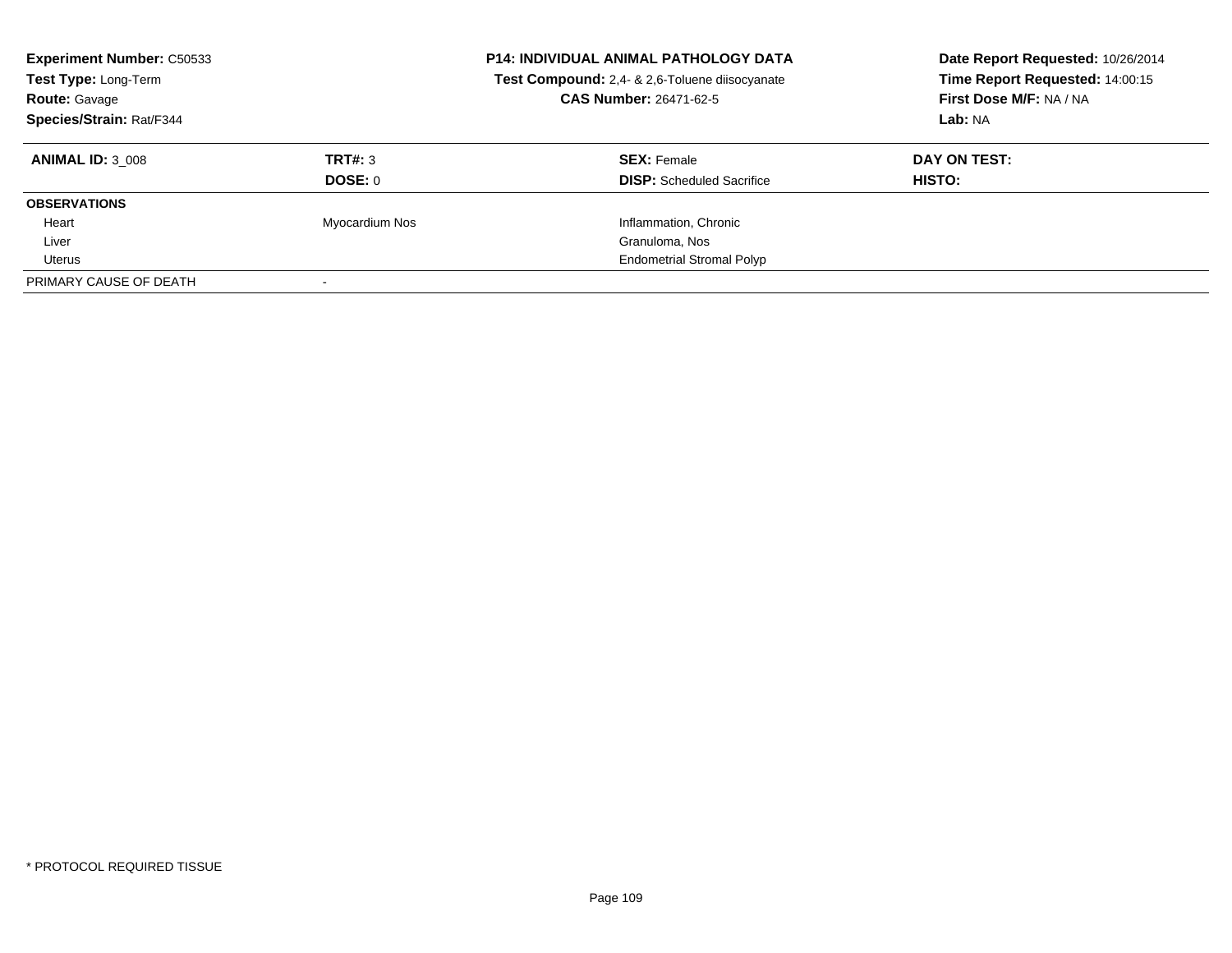| <b>Experiment Number: C50533</b><br>Test Type: Long-Term<br><b>Route: Gavage</b><br>Species/Strain: Rat/F344 |                    | <b>P14: INDIVIDUAL ANIMAL PATHOLOGY DATA</b><br>Test Compound: 2,4- & 2,6-Toluene diisocyanate<br>CAS Number: 26471-62-5 | Date Report Requested: 10/26/2014<br>Time Report Requested: 14:00:15<br>First Dose M/F: NA / NA<br>Lab: NA |
|--------------------------------------------------------------------------------------------------------------|--------------------|--------------------------------------------------------------------------------------------------------------------------|------------------------------------------------------------------------------------------------------------|
| <b>ANIMAL ID: 3 009</b>                                                                                      | TRT#: 3<br>DOSE: 0 | <b>SEX: Female</b><br><b>DISP:</b> Scheduled Sacrifice                                                                   | DAY ON TEST:<br>HISTO:                                                                                     |
| <b>OBSERVATIONS</b>                                                                                          |                    |                                                                                                                          |                                                                                                            |
| Heart                                                                                                        | Myocardium Nos     | Inflammation, Chronic                                                                                                    |                                                                                                            |
| Liver                                                                                                        |                    | Granuloma, Nos                                                                                                           |                                                                                                            |
| PRIMARY CAUSE OF DEATH                                                                                       |                    |                                                                                                                          |                                                                                                            |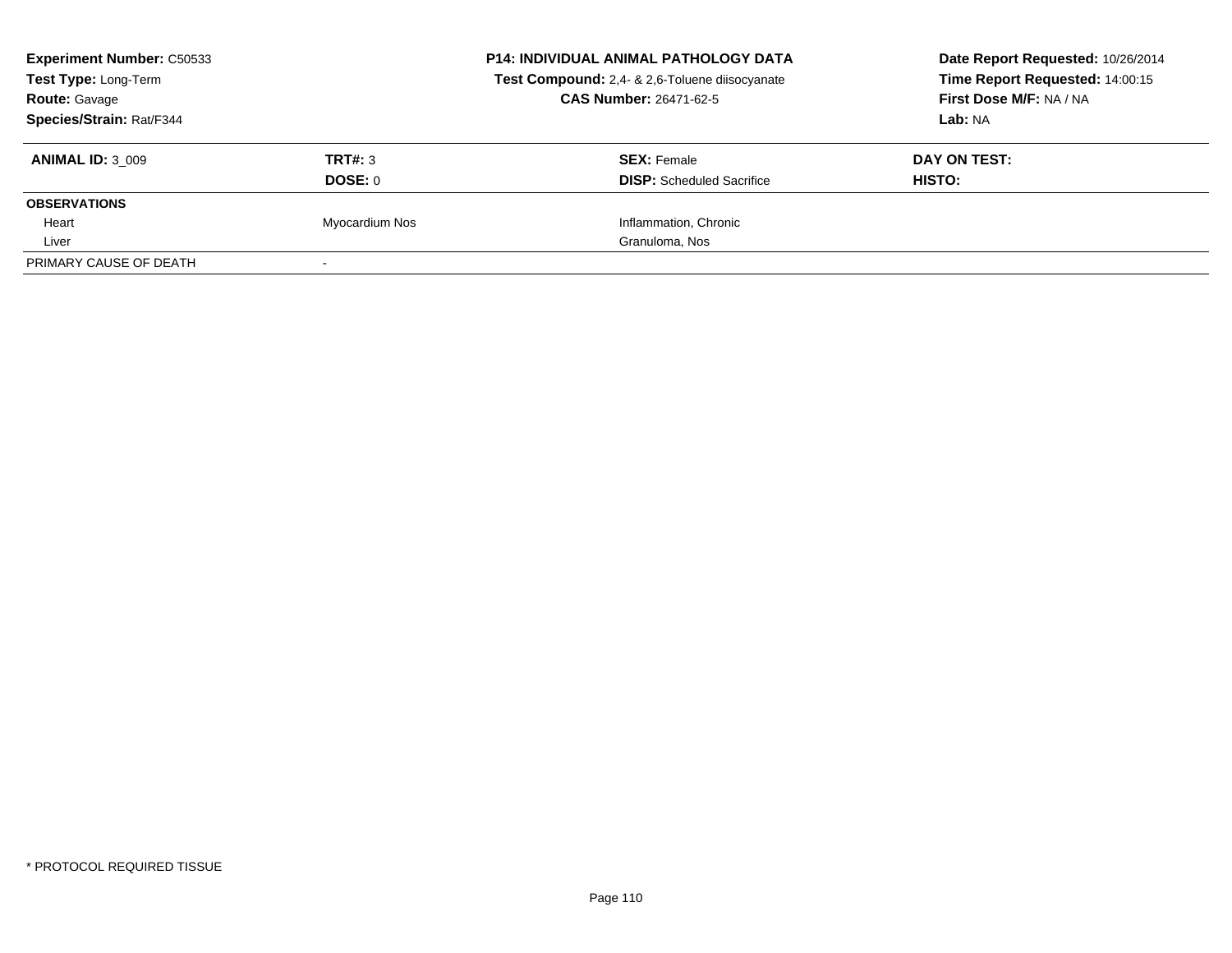| <b>Experiment Number: C50533</b><br><b>Test Type: Long-Term</b><br><b>Route: Gavage</b><br>Species/Strain: Rat/F344 |                           | <b>P14: INDIVIDUAL ANIMAL PATHOLOGY DATA</b><br>Test Compound: 2,4- & 2,6-Toluene diisocyanate<br><b>CAS Number: 26471-62-5</b> | Date Report Requested: 10/26/2014<br>Time Report Requested: 14:00:15<br>First Dose M/F: NA / NA<br>Lab: NA |
|---------------------------------------------------------------------------------------------------------------------|---------------------------|---------------------------------------------------------------------------------------------------------------------------------|------------------------------------------------------------------------------------------------------------|
| <b>ANIMAL ID: 3 010</b>                                                                                             | TRT#: 3<br><b>DOSE: 0</b> | <b>SEX: Female</b><br><b>DISP:</b> Scheduled Sacrifice                                                                          | DAY ON TEST:<br><b>HISTO:</b>                                                                              |
| <b>OBSERVATIONS</b>                                                                                                 |                           |                                                                                                                                 |                                                                                                            |
| Heart                                                                                                               | Myocardium Nos            | Inflammation, Chronic                                                                                                           |                                                                                                            |
| Lung                                                                                                                |                           | Alveolar/Bronchiolar Adenoma                                                                                                    |                                                                                                            |
|                                                                                                                     |                           | Pneumonia, Chronic Murine                                                                                                       |                                                                                                            |
| <b>Uterus</b>                                                                                                       |                           | <b>Endometrial Stromal Polyp</b>                                                                                                |                                                                                                            |
| PRIMARY CAUSE OF DEATH                                                                                              |                           |                                                                                                                                 |                                                                                                            |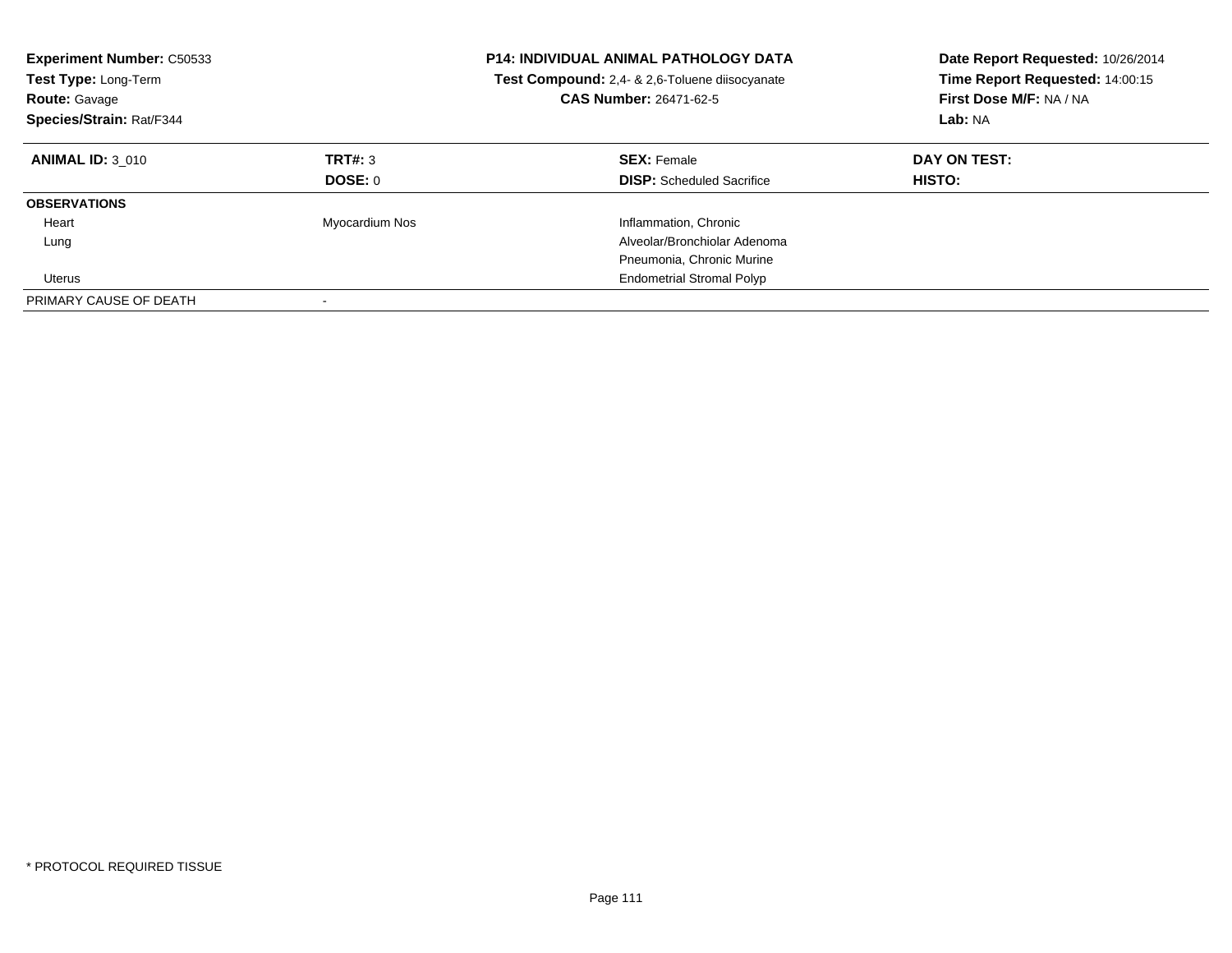| <b>Experiment Number: C50533</b><br>Test Type: Long-Term<br><b>Route:</b> Gavage<br>Species/Strain: Rat/F344 |                | <b>P14: INDIVIDUAL ANIMAL PATHOLOGY DATA</b><br><b>Test Compound:</b> 2,4- & 2,6-Toluene diisocyanate<br>CAS Number: 26471-62-5 | Date Report Requested: 10/26/2014<br>Time Report Requested: 14:00:15<br>First Dose M/F: NA / NA<br>Lab: NA |
|--------------------------------------------------------------------------------------------------------------|----------------|---------------------------------------------------------------------------------------------------------------------------------|------------------------------------------------------------------------------------------------------------|
| <b>ANIMAL ID: 3 011</b>                                                                                      | TRT#: 3        | <b>SEX: Female</b>                                                                                                              | DAY ON TEST:                                                                                               |
|                                                                                                              | DOSE: 0        | <b>DISP:</b> Scheduled Sacrifice                                                                                                | <b>HISTO:</b>                                                                                              |
| <b>OBSERVATIONS</b>                                                                                          |                |                                                                                                                                 |                                                                                                            |
| Eye                                                                                                          |                | Inflammation, With Fibrosis                                                                                                     |                                                                                                            |
| Heart                                                                                                        | Myocardium Nos | Inflammation, Chronic                                                                                                           |                                                                                                            |
| Kidney                                                                                                       |                | Calcification, Focal                                                                                                            |                                                                                                            |
|                                                                                                              |                | Inflammation, Chronic                                                                                                           |                                                                                                            |
| Liver                                                                                                        |                | Granuloma, Nos                                                                                                                  |                                                                                                            |
| Lung                                                                                                         |                | Pneumonia, Chronic Murine                                                                                                       |                                                                                                            |
| PRIMARY CAUSE OF DEATH                                                                                       |                |                                                                                                                                 |                                                                                                            |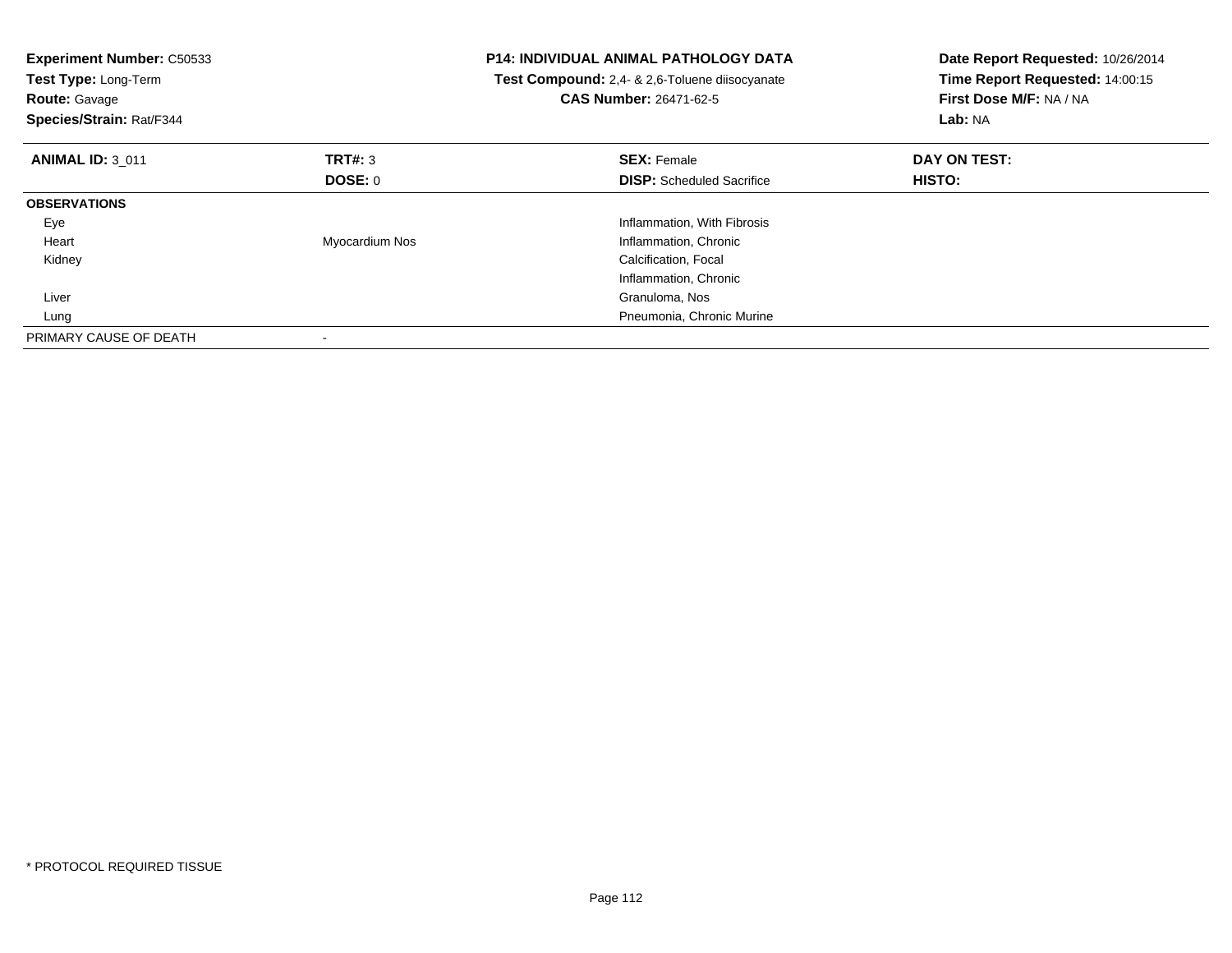| <b>Experiment Number: C50533</b><br>Test Type: Long-Term<br><b>Route: Gavage</b><br>Species/Strain: Rat/F344 |                      | <b>P14: INDIVIDUAL ANIMAL PATHOLOGY DATA</b><br>Test Compound: 2,4- & 2,6-Toluene diisocyanate<br><b>CAS Number: 26471-62-5</b> | Date Report Requested: 10/26/2014<br>Time Report Requested: 14:00:15<br>First Dose M/F: NA / NA<br>Lab: NA |
|--------------------------------------------------------------------------------------------------------------|----------------------|---------------------------------------------------------------------------------------------------------------------------------|------------------------------------------------------------------------------------------------------------|
| <b>ANIMAL ID: 3 012</b>                                                                                      | <b>TRT#: 3</b>       | <b>SEX: Female</b>                                                                                                              | DAY ON TEST:                                                                                               |
|                                                                                                              | DOSE: 0              | <b>DISP:</b> Scheduled Sacrifice                                                                                                | HISTO:                                                                                                     |
| <b>OBSERVATIONS</b>                                                                                          |                      |                                                                                                                                 |                                                                                                            |
| Clitoral gland                                                                                               |                      | Adenocarcinoma, Nos                                                                                                             |                                                                                                            |
| Heart                                                                                                        | Myocardium Nos       | Inflammation, Chronic                                                                                                           |                                                                                                            |
| Intestine Small                                                                                              | <b>Mesentery Nos</b> | Necrosis, Fat                                                                                                                   |                                                                                                            |
| Liver                                                                                                        |                      | Granuloma, Nos                                                                                                                  |                                                                                                            |
| Lung                                                                                                         |                      | Pneumonia, Chronic Murine                                                                                                       |                                                                                                            |
| <b>Uterus</b>                                                                                                |                      | <b>Endometrial Stromal Polyp</b>                                                                                                |                                                                                                            |
| PRIMARY CAUSE OF DEATH                                                                                       |                      |                                                                                                                                 |                                                                                                            |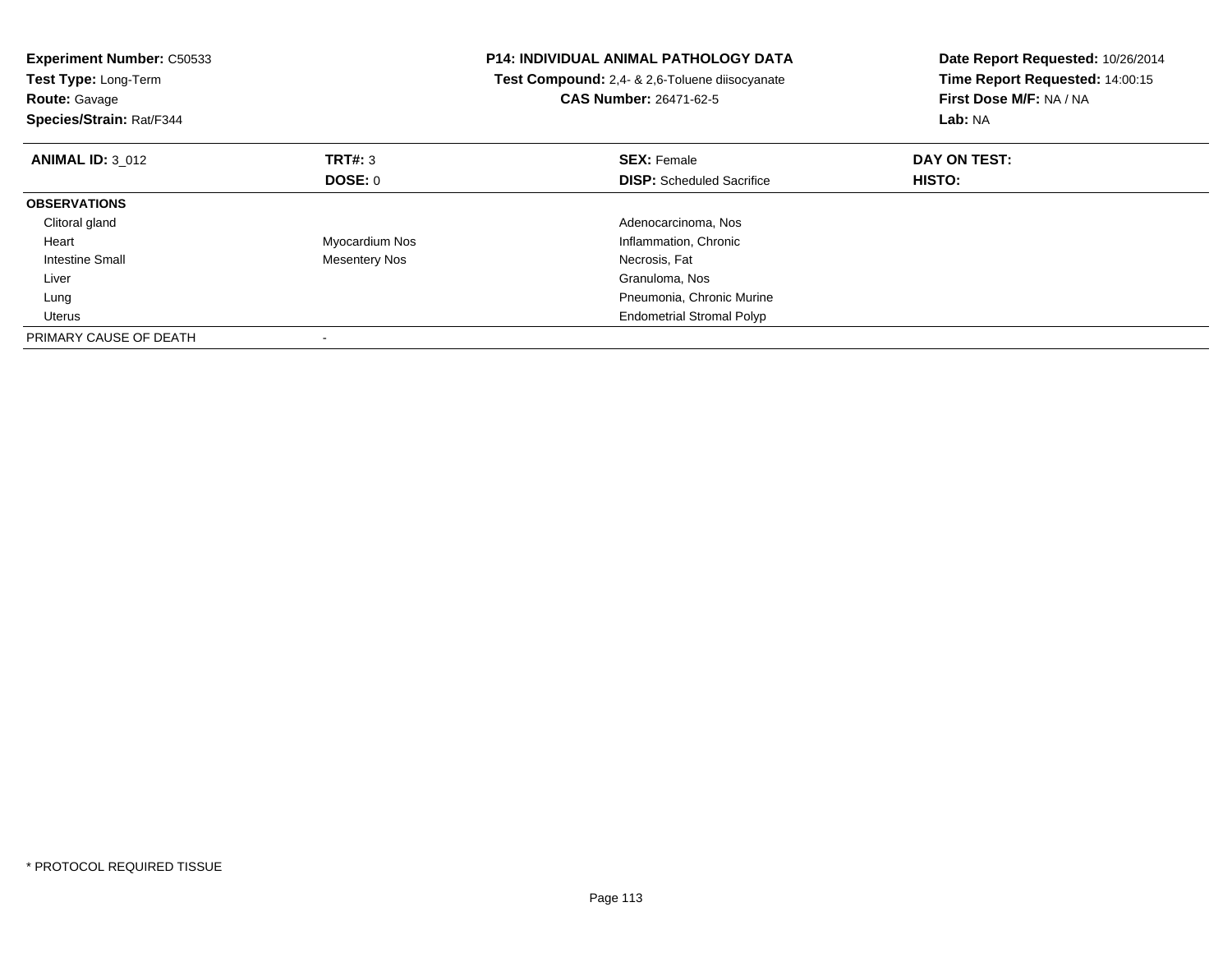| <b>Experiment Number: C50533</b><br>Test Type: Long-Term<br><b>Route: Gavage</b><br>Species/Strain: Rat/F344 |                    | <b>P14: INDIVIDUAL ANIMAL PATHOLOGY DATA</b><br>Test Compound: 2,4- & 2,6-Toluene diisocyanate<br><b>CAS Number: 26471-62-5</b> | Date Report Requested: 10/26/2014<br>Time Report Requested: 14:00:15<br>First Dose M/F: NA / NA<br>Lab: NA |
|--------------------------------------------------------------------------------------------------------------|--------------------|---------------------------------------------------------------------------------------------------------------------------------|------------------------------------------------------------------------------------------------------------|
| <b>ANIMAL ID: 3 013</b>                                                                                      | TRT#: 3<br>DOSE: 0 | <b>SEX: Female</b><br><b>DISP:</b> Scheduled Sacrifice                                                                          | DAY ON TEST:<br>HISTO:                                                                                     |
| <b>OBSERVATIONS</b>                                                                                          |                    |                                                                                                                                 |                                                                                                            |
| Adrenal gland                                                                                                | Medulla            | Hyperplasia, Focal                                                                                                              |                                                                                                            |
| Liver                                                                                                        | Hepatocytes        | Cytoplasmic Vacuolization                                                                                                       |                                                                                                            |
|                                                                                                              |                    | Granuloma, Nos                                                                                                                  |                                                                                                            |
| Uterus                                                                                                       |                    | Hemorrhage                                                                                                                      |                                                                                                            |
| PRIMARY CAUSE OF DEATH                                                                                       |                    |                                                                                                                                 |                                                                                                            |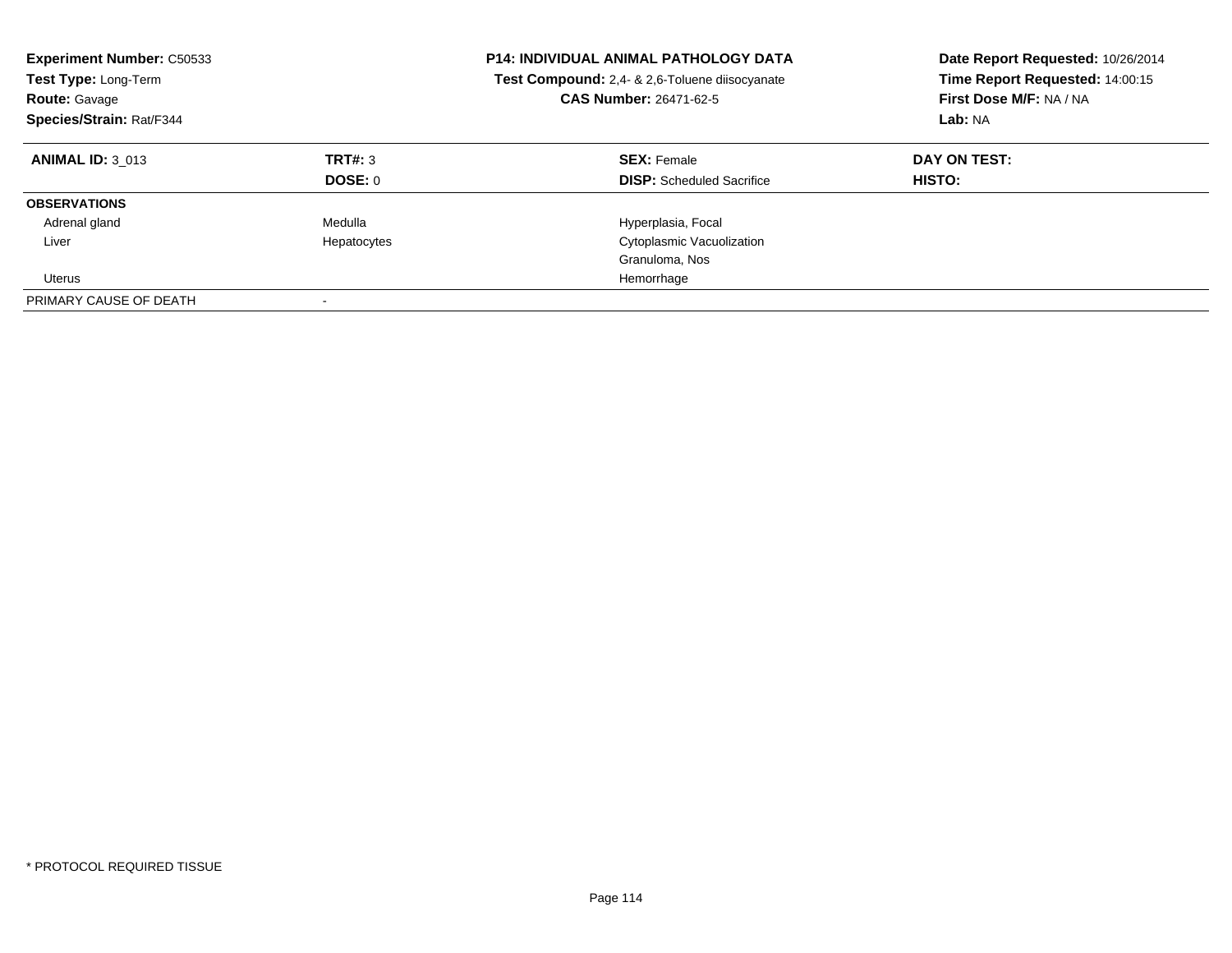| <b>Experiment Number: C50533</b><br><b>Test Type: Long-Term</b><br><b>Route: Gavage</b><br>Species/Strain: Rat/F344 |                           | <b>P14: INDIVIDUAL ANIMAL PATHOLOGY DATA</b><br>Test Compound: 2,4- & 2,6-Toluene diisocyanate<br>CAS Number: 26471-62-5 | Date Report Requested: 10/26/2014<br>Time Report Requested: 14:00:15<br>First Dose M/F: NA / NA<br>Lab: NA |
|---------------------------------------------------------------------------------------------------------------------|---------------------------|--------------------------------------------------------------------------------------------------------------------------|------------------------------------------------------------------------------------------------------------|
| <b>ANIMAL ID: 3 014</b>                                                                                             | TRT#: 3<br><b>DOSE: 0</b> | <b>SEX: Female</b><br><b>DISP:</b> Scheduled Sacrifice                                                                   | DAY ON TEST:<br><b>HISTO:</b>                                                                              |
| <b>OBSERVATIONS</b>                                                                                                 |                           |                                                                                                                          |                                                                                                            |
| Heart                                                                                                               | Myocardium Nos            | Inflammation, Chronic                                                                                                    |                                                                                                            |
| Liver                                                                                                               |                           | Granuloma, Nos                                                                                                           |                                                                                                            |
| Lung                                                                                                                |                           | Pneumonia, Aspiration                                                                                                    |                                                                                                            |
| Thyroid                                                                                                             |                           | Hyperplasia, C Cell                                                                                                      |                                                                                                            |
| PRIMARY CAUSE OF DEATH                                                                                              |                           |                                                                                                                          |                                                                                                            |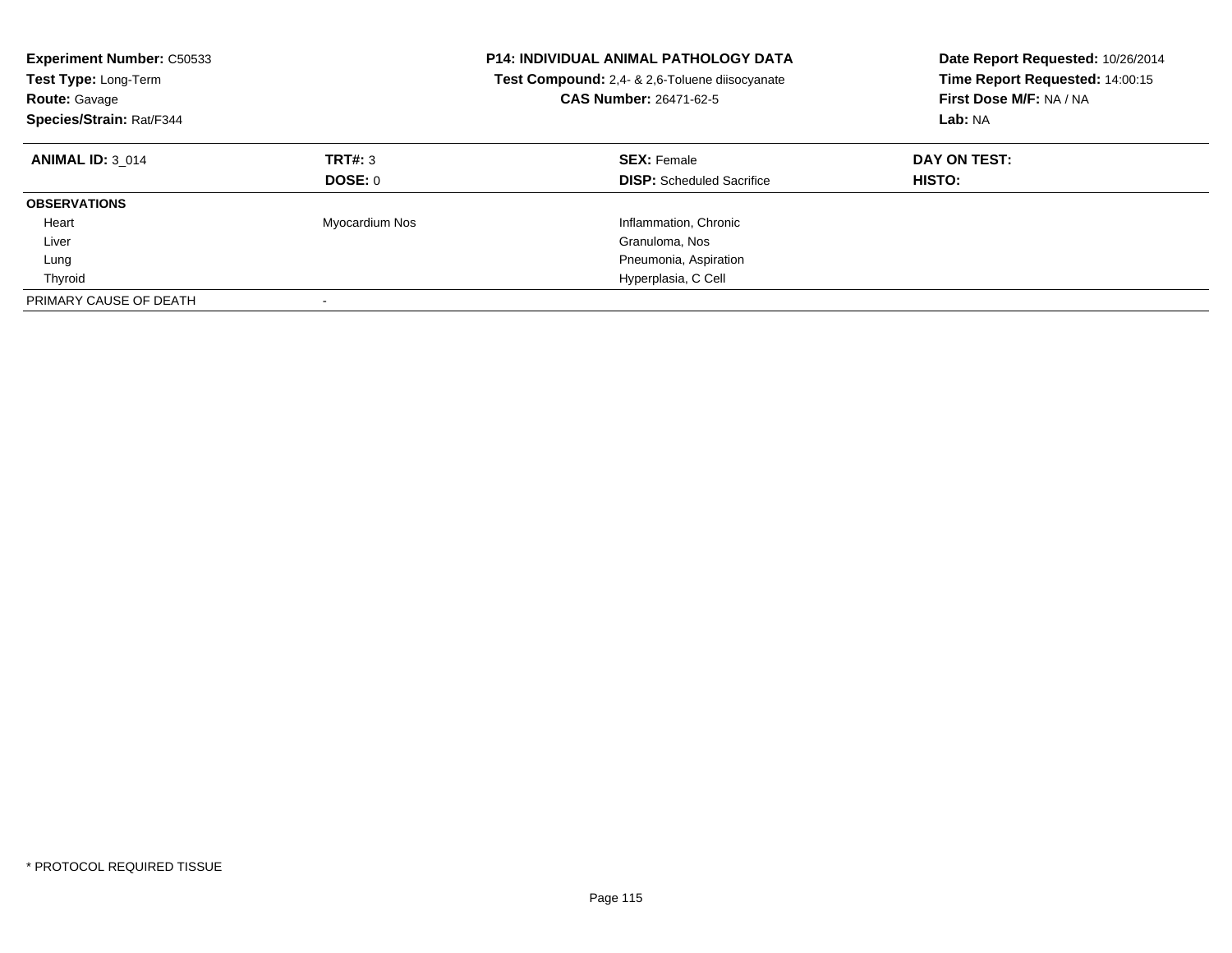**Experiment Number:** C50533**Test Type:** Long-Term**Route:** Gavage **Species/Strain:** Rat/F344**P14: INDIVIDUAL ANIMAL PATHOLOGY DATA Test Compound:** 2,4- & 2,6-Toluene diisocyanate**CAS Number:** 26471-62-5**Date Report Requested:** 10/26/2014**Time Report Requested:** 14:00:15**First Dose M/F:** NA / NA**Lab:** NA**ANIMAL ID:** 3\_015 **TRT#:** <sup>3</sup> **SEX:** Female **DAY ON TEST: DOSE:** 0**DISP:** Scheduled Sacrifice **HISTO: OBSERVATIONS** Adrenal glandCortical Adenoma<br>Retina Matrophy, Nos Eyee and the contract of the Retina Atrophy, Nos and Atrophy, Nos and Atrophy, Nos and Atrophy, Nos and Atrophy, Nos Heart Myocardium Nos Inflammation, Chronic Kidney Inflammation, Chronic Liver Granuloma, Nos Pneumonia, Chronic Murine Lung Unspecified Multiple Organs Nos Leukemia, Myelomonocytic Uterus Endometrium Cyst, Nos PRIMARY CAUSE OF DEATH-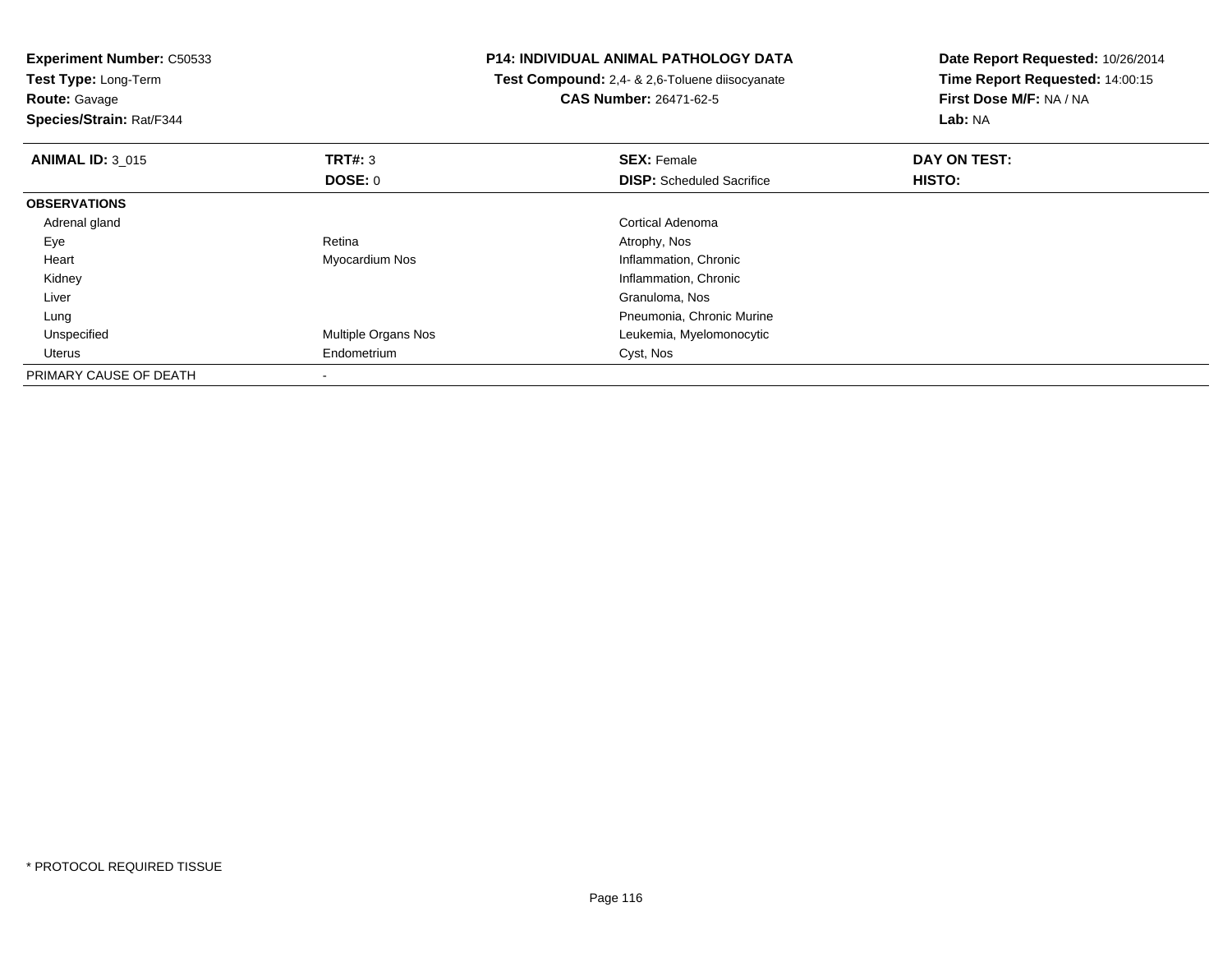| <b>Experiment Number: C50533</b><br>Test Type: Long-Term |                | P14: INDIVIDUAL ANIMAL PATHOLOGY DATA          | Date Report Requested: 10/26/2014<br>Time Report Requested: 14:00:15 |  |
|----------------------------------------------------------|----------------|------------------------------------------------|----------------------------------------------------------------------|--|
|                                                          |                | Test Compound: 2,4- & 2,6-Toluene diisocyanate |                                                                      |  |
| <b>Route: Gavage</b>                                     |                | <b>CAS Number: 26471-62-5</b>                  | First Dose M/F: NA / NA                                              |  |
| Species/Strain: Rat/F344                                 |                |                                                | Lab: NA                                                              |  |
| <b>ANIMAL ID: 3_016</b>                                  | TRT#: 3        | <b>SEX: Female</b>                             | DAY ON TEST:                                                         |  |
|                                                          | <b>DOSE: 0</b> | <b>DISP:</b> Scheduled Sacrifice               | HISTO:                                                               |  |
| <b>OBSERVATIONS</b>                                      |                |                                                |                                                                      |  |
| Heart                                                    | Myocardium Nos | Inflammation, Chronic                          |                                                                      |  |
| Kidney                                                   |                | Calcification, Focal                           |                                                                      |  |
|                                                          |                | Inflammation, Chronic                          |                                                                      |  |
| Liver                                                    |                | Focal Cellular Change                          |                                                                      |  |
|                                                          |                | Hernia, Nos                                    |                                                                      |  |
| Lung                                                     |                | Pneumonia, Chronic Murine                      |                                                                      |  |
| Pituitary gland                                          |                | Hyperplasia, Chromophobe Cell                  |                                                                      |  |
| Thyroid                                                  |                | Hyperplasia, C Cell                            |                                                                      |  |
| PRIMARY CAUSE OF DEATH                                   |                |                                                |                                                                      |  |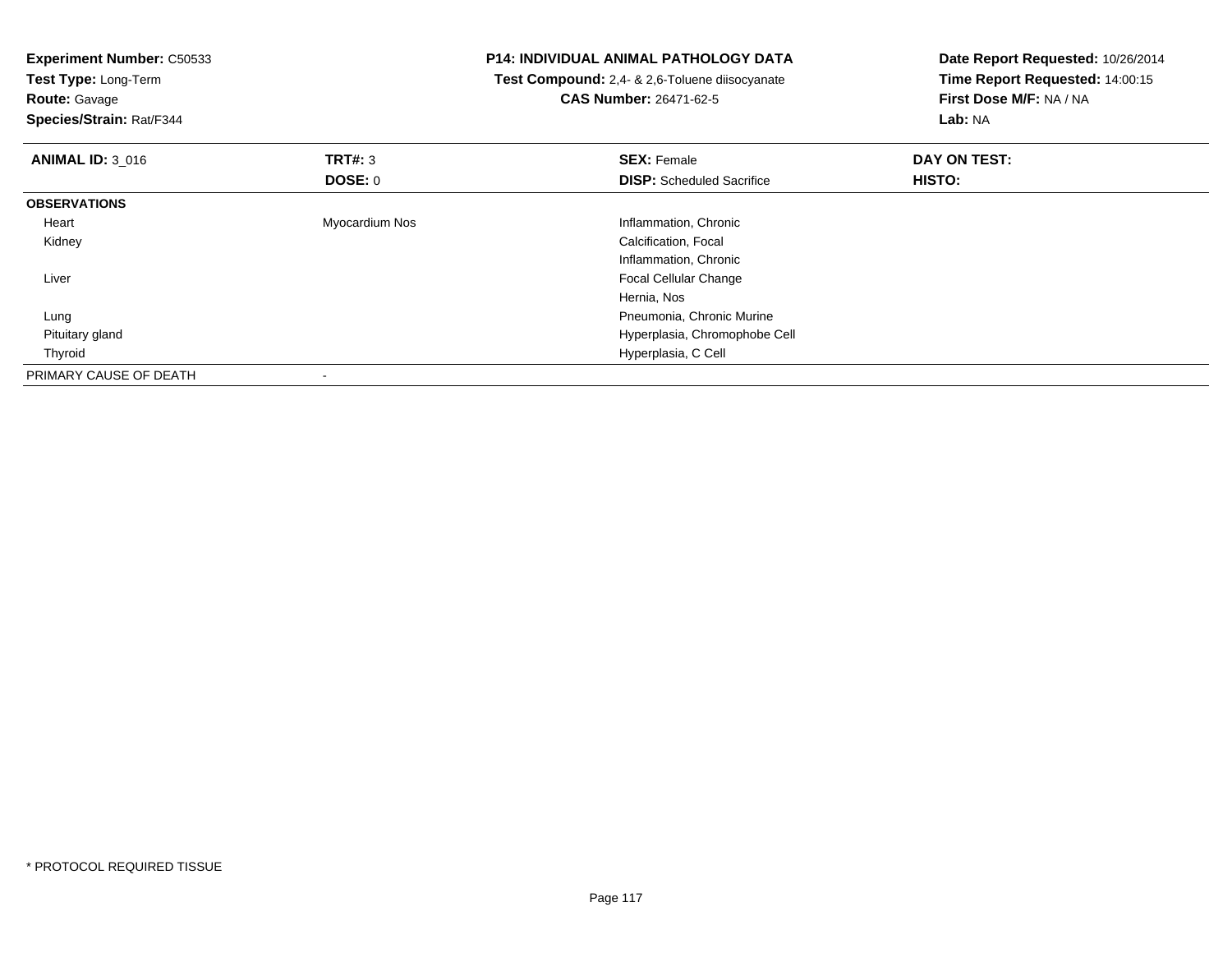**Experiment Number:** C50533

**Test Type:** Long-Term

**Route:** Gavage

**Species/Strain:** Rat/F344

## **P14: INDIVIDUAL ANIMAL PATHOLOGY DATA**

 **Test Compound:** 2,4- & 2,6-Toluene diisocyanate**CAS Number:** 26471-62-5

**Date Report Requested:** 10/26/2014**Time Report Requested:** 14:00:15**First Dose M/F:** NA / NA**Lab:** NA

| <b>ANIMAL ID: 3_017</b> | TRT#: 3        | <b>SEX: Female</b>               | DAY ON TEST: |  |
|-------------------------|----------------|----------------------------------|--------------|--|
|                         | <b>DOSE: 0</b> | <b>DISP:</b> Scheduled Sacrifice | HISTO:       |  |
| <b>OBSERVATIONS</b>     |                |                                  |              |  |
| Heart                   | Myocardium Nos | Inflammation, Chronic            |              |  |
| Kidney                  |                | Inflammation, Chronic            |              |  |
| Liver                   |                | Focal Cellular Change            |              |  |
|                         |                | Granuloma, Nos                   |              |  |
| Lung                    |                | Pneumonia, Chronic Murine        |              |  |
| Mammary gland           |                | Adenoma, Nos                     |              |  |
| Ovary                   |                | Cyst, Nos                        |              |  |
| Pituitary gland         |                | Adenoma, Nos                     |              |  |
| Thyroid                 |                | Hyperplasia, C Cell              |              |  |
| Uterus                  |                | <b>Endometrial Stromal Polyp</b> |              |  |
| PRIMARY CAUSE OF DEATH  |                |                                  |              |  |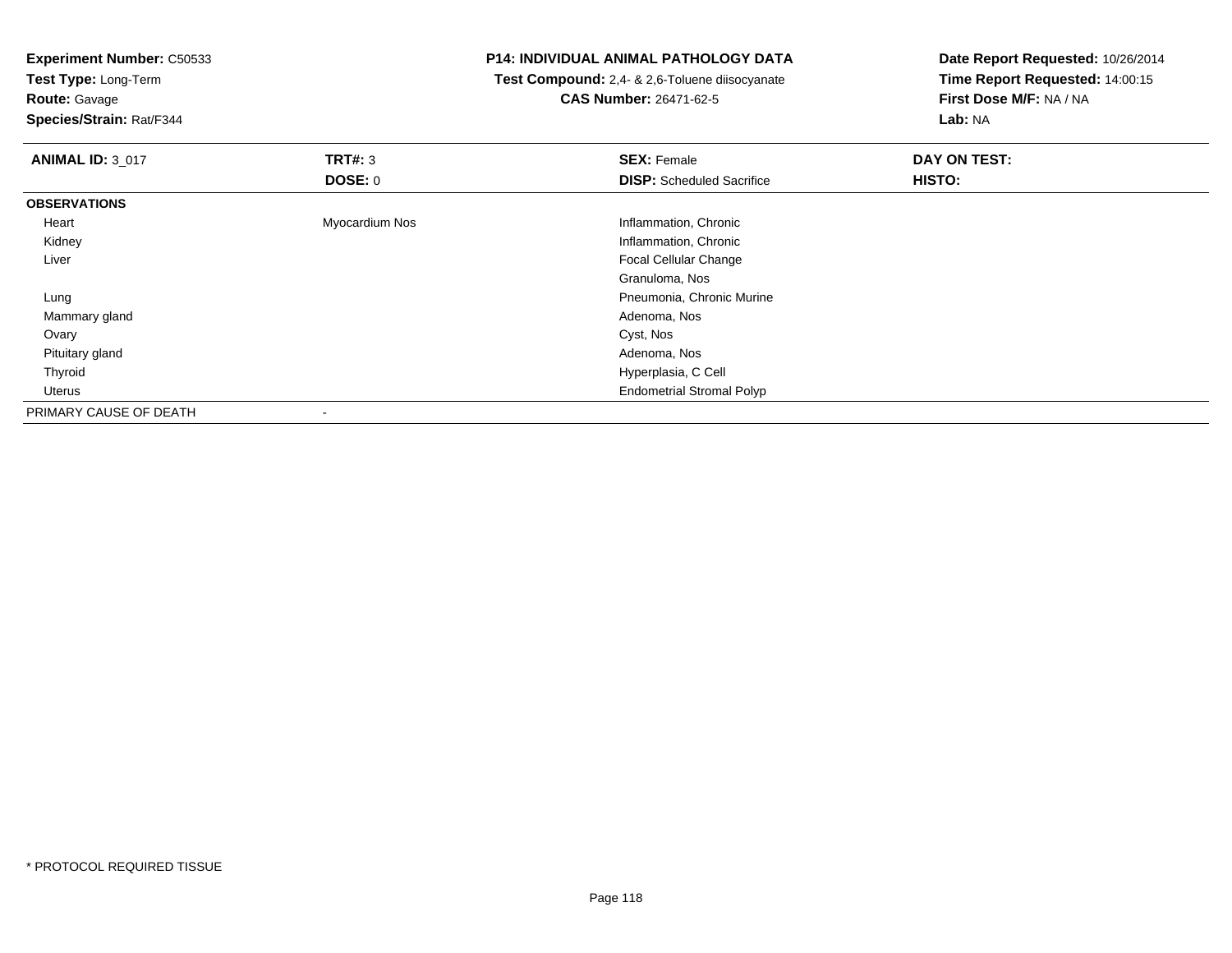| <b>Experiment Number: C50533</b><br>Test Type: Long-Term<br><b>Route: Gavage</b><br>Species/Strain: Rat/F344 |                | <b>P14: INDIVIDUAL ANIMAL PATHOLOGY DATA</b><br>Test Compound: 2,4- & 2,6-Toluene diisocyanate<br><b>CAS Number: 26471-62-5</b> | Date Report Requested: 10/26/2014<br>Time Report Requested: 14:00:15<br>First Dose M/F: NA / NA<br>Lab: NA |
|--------------------------------------------------------------------------------------------------------------|----------------|---------------------------------------------------------------------------------------------------------------------------------|------------------------------------------------------------------------------------------------------------|
| <b>ANIMAL ID: 3 018</b>                                                                                      | TRT#: 3        | <b>SEX: Female</b>                                                                                                              | DAY ON TEST:                                                                                               |
|                                                                                                              | DOSE: 0        | <b>DISP:</b> Scheduled Sacrifice                                                                                                | <b>HISTO:</b>                                                                                              |
| <b>OBSERVATIONS</b>                                                                                          |                |                                                                                                                                 |                                                                                                            |
| <b>Brain</b>                                                                                                 |                | Atrophy, Pressure                                                                                                               |                                                                                                            |
| Heart                                                                                                        | Myocardium Nos | Inflammation, Chronic                                                                                                           |                                                                                                            |
| Kidney                                                                                                       |                | Inflammation, Chronic                                                                                                           |                                                                                                            |
| Liver                                                                                                        |                | <b>Focal Cellular Change</b>                                                                                                    |                                                                                                            |
| Pituitary gland                                                                                              |                | Adenoma, Nos                                                                                                                    |                                                                                                            |
| PRIMARY CAUSE OF DEATH                                                                                       |                |                                                                                                                                 |                                                                                                            |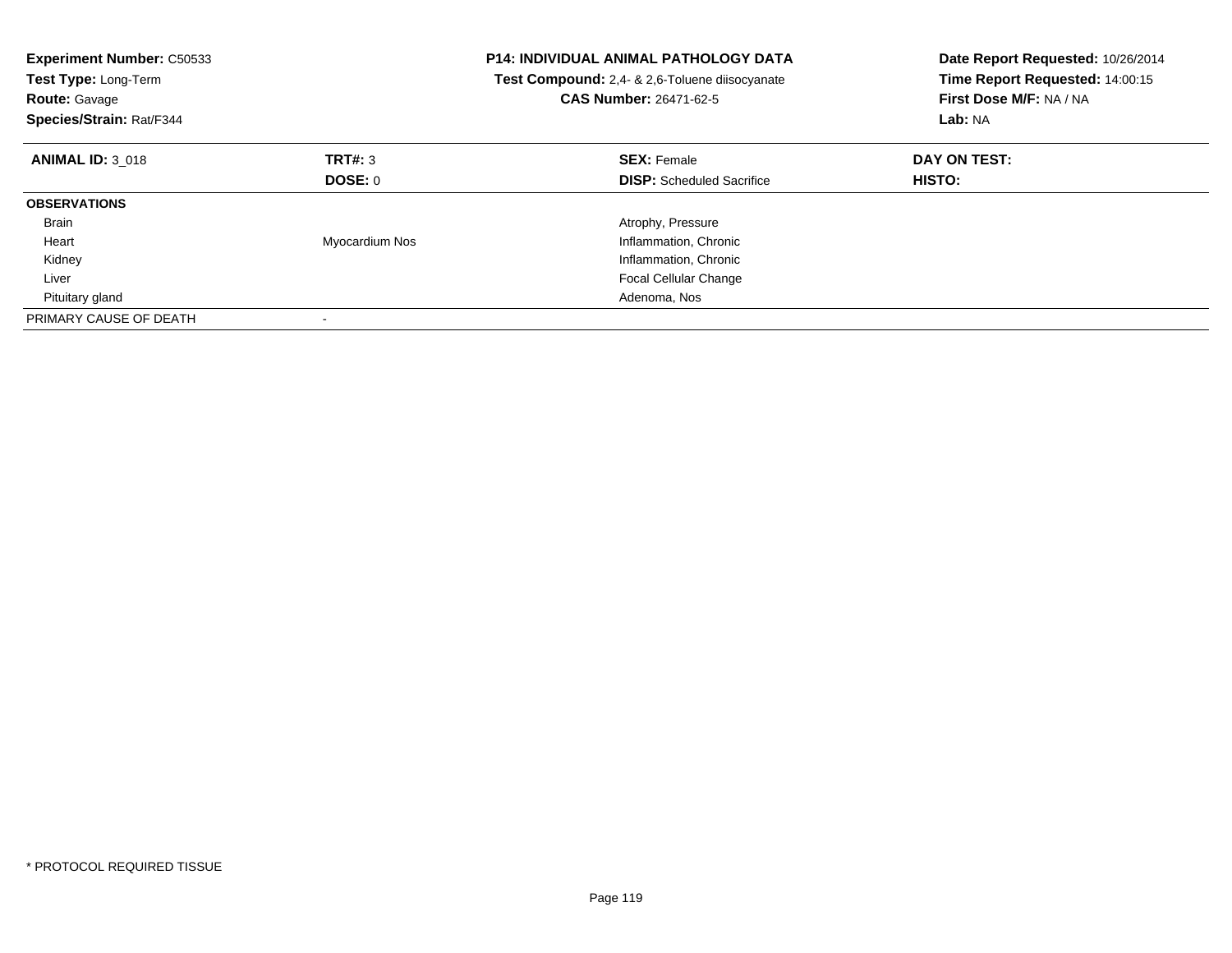| <b>Experiment Number: C50533</b><br>Test Type: Long-Term<br><b>Route: Gavage</b><br>Species/Strain: Rat/F344 |                | <b>P14: INDIVIDUAL ANIMAL PATHOLOGY DATA</b><br>Test Compound: 2,4- & 2,6-Toluene diisocyanate<br>CAS Number: 26471-62-5 | Date Report Requested: 10/26/2014<br>Time Report Requested: 14:00:15<br>First Dose M/F: NA / NA<br>Lab: NA |
|--------------------------------------------------------------------------------------------------------------|----------------|--------------------------------------------------------------------------------------------------------------------------|------------------------------------------------------------------------------------------------------------|
| <b>ANIMAL ID: 3 019</b>                                                                                      | TRT#: 3        | <b>SEX: Female</b>                                                                                                       | DAY ON TEST:                                                                                               |
|                                                                                                              | DOSE: 0        | <b>DISP:</b> Scheduled Sacrifice                                                                                         | <b>HISTO:</b>                                                                                              |
| <b>OBSERVATIONS</b>                                                                                          |                |                                                                                                                          |                                                                                                            |
| Bone marrow                                                                                                  |                | Atrophy, Nos                                                                                                             |                                                                                                            |
| Heart                                                                                                        | Myocardium Nos | Inflammation, Chronic                                                                                                    |                                                                                                            |
| Kidney                                                                                                       |                | Inflammation, Chronic                                                                                                    |                                                                                                            |
| Liver                                                                                                        |                | Granuloma, Nos                                                                                                           |                                                                                                            |
| Lung                                                                                                         |                | Pneumonia, Chronic Murine                                                                                                |                                                                                                            |
| PRIMARY CAUSE OF DEATH                                                                                       |                |                                                                                                                          |                                                                                                            |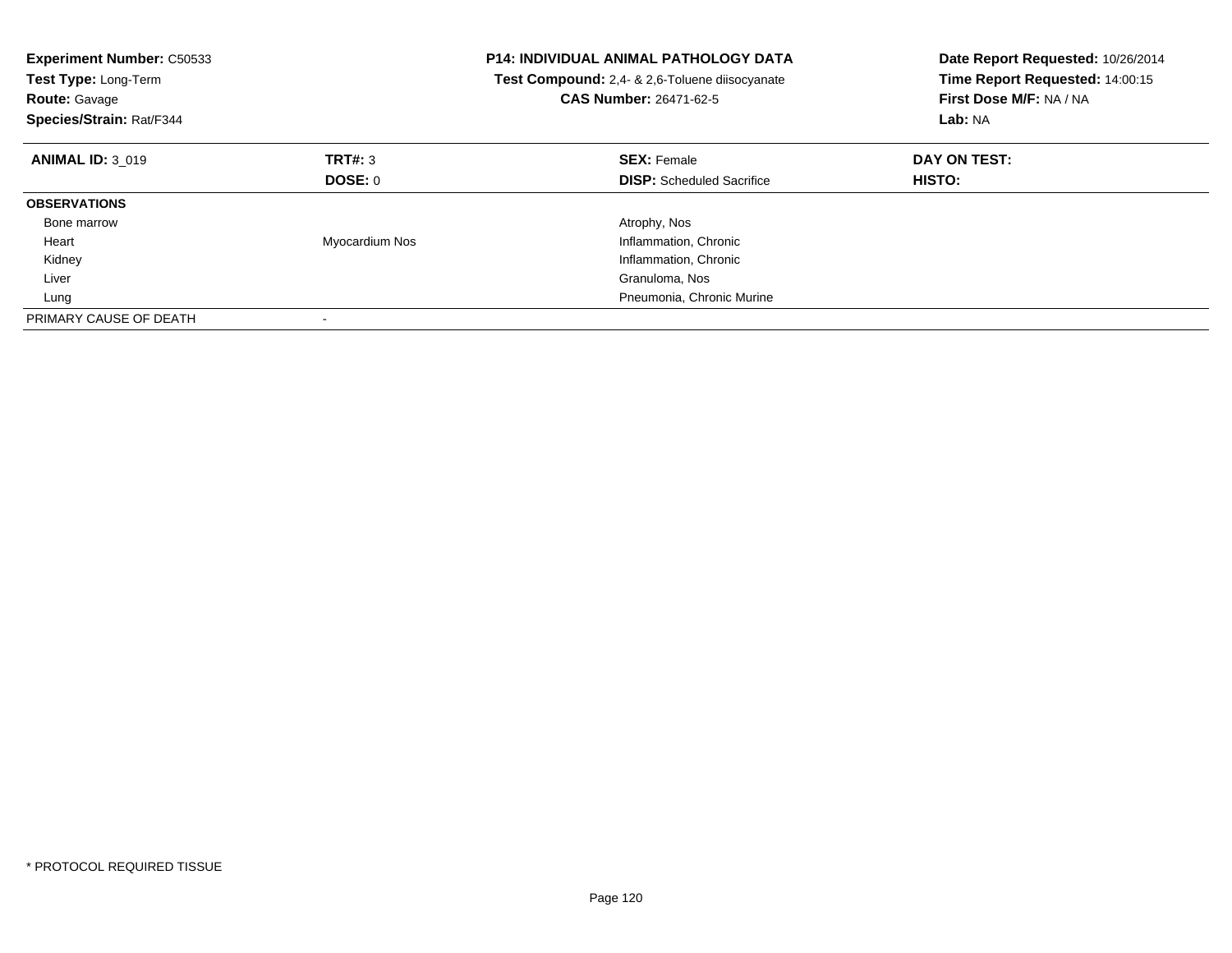| <b>Experiment Number: C50533</b><br>Test Type: Long-Term<br><b>Route: Gavage</b> |         | <b>P14: INDIVIDUAL ANIMAL PATHOLOGY DATA</b>   | Date Report Requested: 10/26/2014 |  |
|----------------------------------------------------------------------------------|---------|------------------------------------------------|-----------------------------------|--|
|                                                                                  |         | Test Compound: 2,4- & 2,6-Toluene diisocyanate | Time Report Requested: 14:00:15   |  |
|                                                                                  |         | <b>CAS Number: 26471-62-5</b>                  | First Dose M/F: NA / NA           |  |
| Species/Strain: Rat/F344                                                         |         |                                                | Lab: NA                           |  |
| <b>ANIMAL ID: 3 020</b>                                                          | TRT#: 3 | <b>SEX: Female</b>                             | DAY ON TEST:                      |  |
|                                                                                  | DOSE: 0 | <b>DISP:</b> Natural Death                     | HISTO:                            |  |
| <b>OBSERVATIONS</b>                                                              |         |                                                |                                   |  |
| Lung                                                                             |         | Sarcoma, Nos, Metastatic                       |                                   |  |
| Unspecified                                                                      | Ear     | Sarcoma, Nos                                   |                                   |  |
| PRIMARY CAUSE OF DEATH                                                           |         |                                                |                                   |  |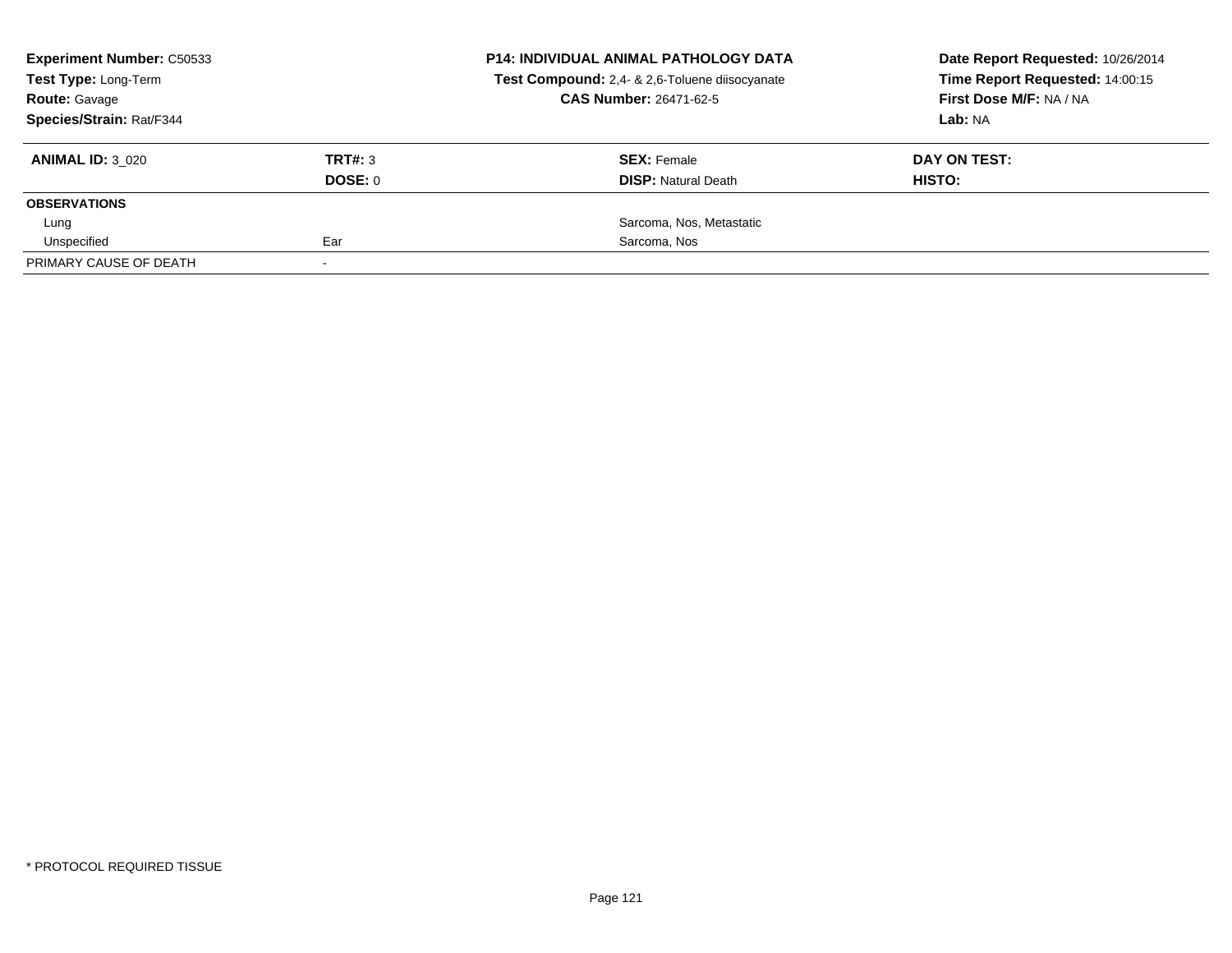| <b>Experiment Number: C50533</b><br><b>Test Type: Long-Term</b><br><b>Route: Gavage</b><br>Species/Strain: Rat/F344 |                           | <b>P14: INDIVIDUAL ANIMAL PATHOLOGY DATA</b><br>Test Compound: 2,4- & 2,6-Toluene diisocyanate<br><b>CAS Number: 26471-62-5</b> | Date Report Requested: 10/26/2014<br>Time Report Requested: 14:00:15<br>First Dose M/F: NA / NA<br>Lab: NA |
|---------------------------------------------------------------------------------------------------------------------|---------------------------|---------------------------------------------------------------------------------------------------------------------------------|------------------------------------------------------------------------------------------------------------|
| <b>ANIMAL ID: 3 021</b>                                                                                             | TRT#: 3<br><b>DOSE: 0</b> | <b>SEX: Female</b><br><b>DISP:</b> Scheduled Sacrifice                                                                          | DAY ON TEST:<br><b>HISTO:</b>                                                                              |
| <b>OBSERVATIONS</b>                                                                                                 |                           |                                                                                                                                 |                                                                                                            |
| Heart                                                                                                               | Myocardium Nos            | Inflammation, Chronic                                                                                                           |                                                                                                            |
| Liver                                                                                                               |                           | <b>Focal Cellular Change</b>                                                                                                    |                                                                                                            |
| Lung                                                                                                                |                           | Pneumonia, Chronic Murine                                                                                                       |                                                                                                            |
| Ovary                                                                                                               |                           | Cyst, Nos                                                                                                                       |                                                                                                            |
| PRIMARY CAUSE OF DEATH                                                                                              |                           |                                                                                                                                 |                                                                                                            |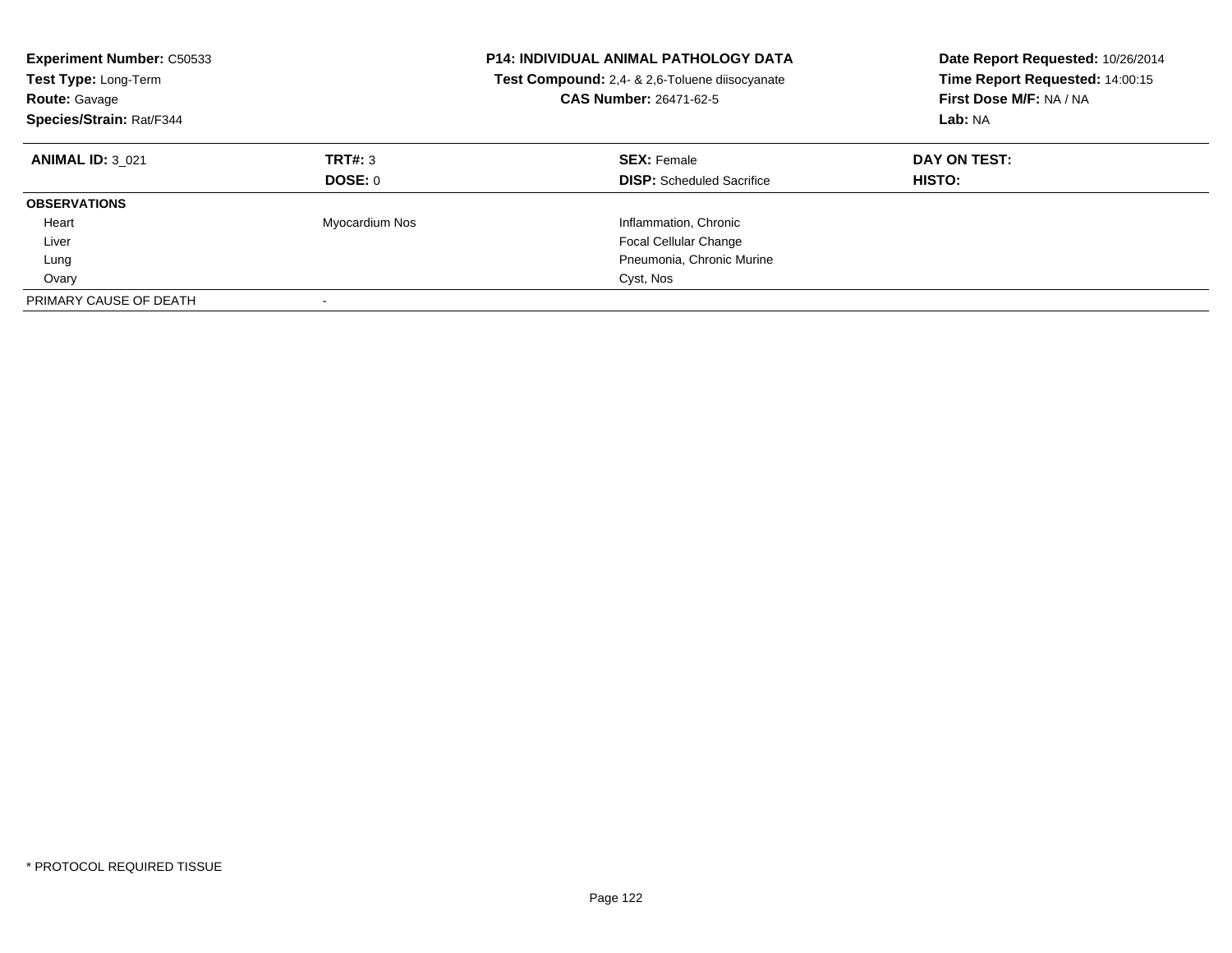| <b>Experiment Number: C50533</b><br>Test Type: Long-Term<br><b>Route: Gavage</b><br>Species/Strain: Rat/F344 |                | <b>P14: INDIVIDUAL ANIMAL PATHOLOGY DATA</b><br>Test Compound: 2,4- & 2,6-Toluene diisocyanate<br><b>CAS Number: 26471-62-5</b> | Date Report Requested: 10/26/2014<br>Time Report Requested: 14:00:15<br>First Dose M/F: NA / NA<br>Lab: NA |
|--------------------------------------------------------------------------------------------------------------|----------------|---------------------------------------------------------------------------------------------------------------------------------|------------------------------------------------------------------------------------------------------------|
| <b>ANIMAL ID: 3 022</b>                                                                                      | TRT#: 3        | <b>SEX: Female</b>                                                                                                              | DAY ON TEST:                                                                                               |
|                                                                                                              | <b>DOSE: 0</b> | <b>DISP:</b> Scheduled Sacrifice                                                                                                | HISTO:                                                                                                     |
| <b>OBSERVATIONS</b>                                                                                          |                |                                                                                                                                 |                                                                                                            |
| Bone marrow                                                                                                  |                | Atrophy, Nos                                                                                                                    |                                                                                                            |
| Kidney                                                                                                       |                | Inflammation, Chronic                                                                                                           |                                                                                                            |
| Liver                                                                                                        |                | Granuloma, Nos                                                                                                                  |                                                                                                            |
| PRIMARY CAUSE OF DEATH                                                                                       |                |                                                                                                                                 |                                                                                                            |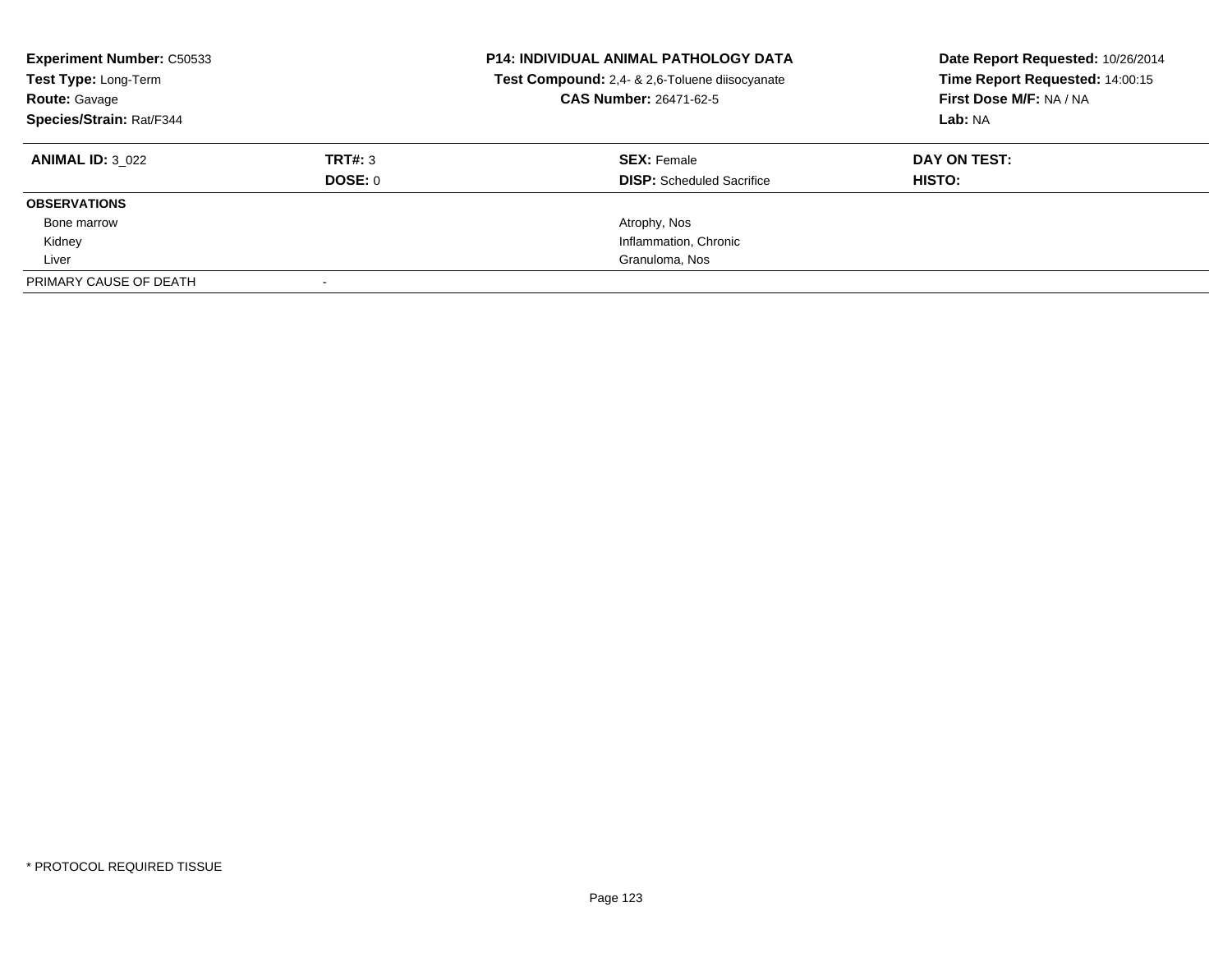| <b>Experiment Number: C50533</b><br>Test Type: Long-Term<br><b>Route: Gavage</b><br>Species/Strain: Rat/F344 |                      | <b>P14: INDIVIDUAL ANIMAL PATHOLOGY DATA</b><br>Test Compound: 2,4- & 2,6-Toluene diisocyanate<br><b>CAS Number: 26471-62-5</b> | Date Report Requested: 10/26/2014<br>Time Report Requested: 14:00:15<br>First Dose M/F: NA / NA<br>Lab: NA |
|--------------------------------------------------------------------------------------------------------------|----------------------|---------------------------------------------------------------------------------------------------------------------------------|------------------------------------------------------------------------------------------------------------|
| <b>ANIMAL ID: 3 023</b>                                                                                      | TRT#: 3              | <b>SEX: Female</b>                                                                                                              | DAY ON TEST:                                                                                               |
|                                                                                                              | DOSE: 0              | <b>DISP:</b> Scheduled Sacrifice                                                                                                | <b>HISTO:</b>                                                                                              |
| <b>OBSERVATIONS</b>                                                                                          |                      |                                                                                                                                 |                                                                                                            |
| Heart                                                                                                        | Myocardium Nos       | Inflammation, Chronic                                                                                                           |                                                                                                            |
| Intestine Small                                                                                              | <b>Mesentery Nos</b> | Necrosis, Fat                                                                                                                   |                                                                                                            |
| Liver                                                                                                        |                      | Granuloma, Nos                                                                                                                  |                                                                                                            |
| Pancreas                                                                                                     |                      | Atrophy, Focal                                                                                                                  |                                                                                                            |
| Pituitary gland                                                                                              |                      | Adenoma, Nos                                                                                                                    |                                                                                                            |
| PRIMARY CAUSE OF DEATH                                                                                       |                      |                                                                                                                                 |                                                                                                            |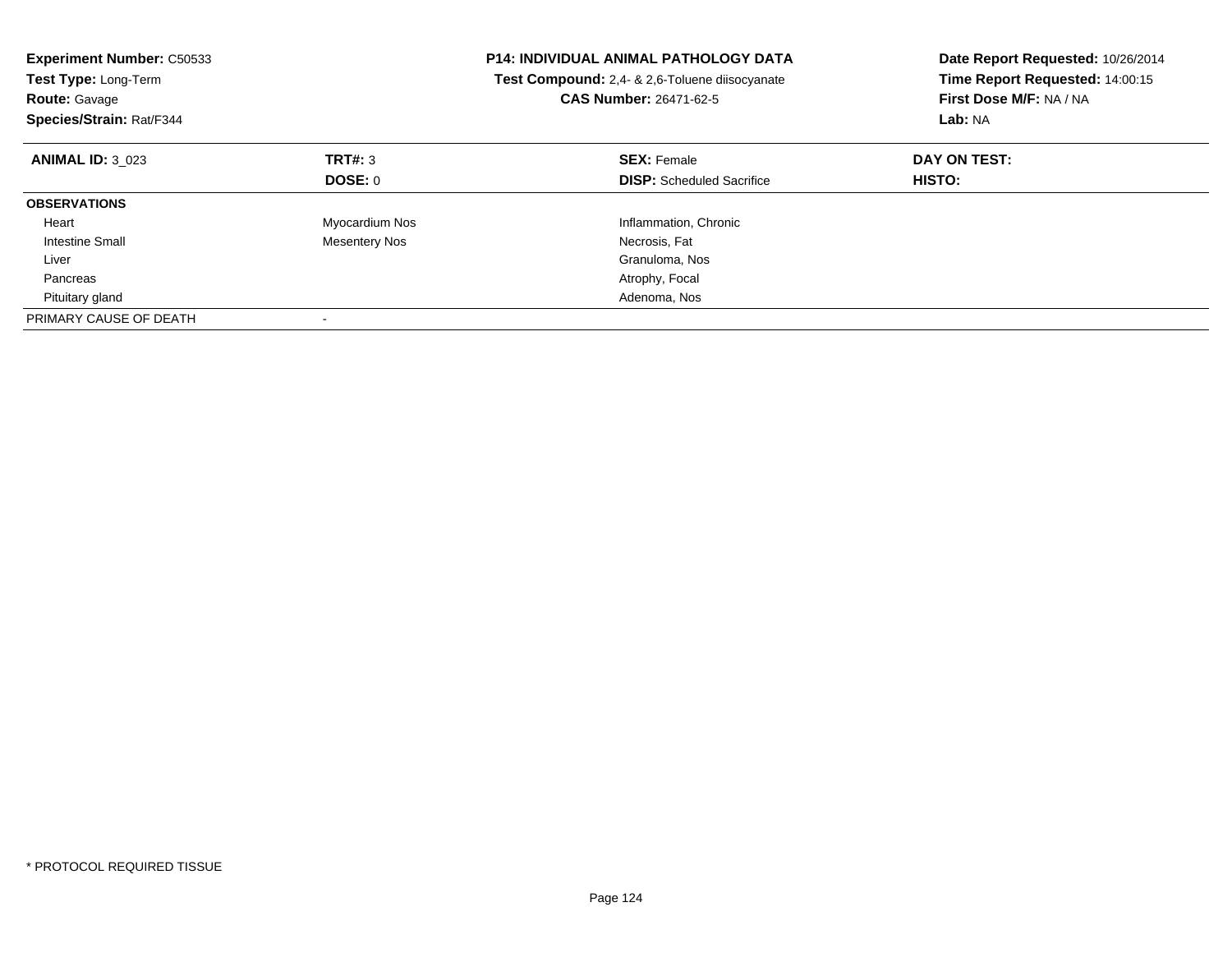| <b>Experiment Number: C50533</b><br><b>Test Type: Long-Term</b><br><b>Route: Gavage</b><br>Species/Strain: Rat/F344 |                    | <b>P14: INDIVIDUAL ANIMAL PATHOLOGY DATA</b><br>Test Compound: 2,4- & 2,6-Toluene diisocyanate<br><b>CAS Number: 26471-62-5</b> | Date Report Requested: 10/26/2014<br>Time Report Requested: 14:00:15<br>First Dose M/F: NA / NA<br>Lab: NA |
|---------------------------------------------------------------------------------------------------------------------|--------------------|---------------------------------------------------------------------------------------------------------------------------------|------------------------------------------------------------------------------------------------------------|
| <b>ANIMAL ID: 3 024</b>                                                                                             | TRT#: 3<br>DOSE: 0 | <b>SEX: Female</b><br><b>DISP:</b> Scheduled Sacrifice                                                                          | DAY ON TEST:<br><b>HISTO:</b>                                                                              |
| <b>OBSERVATIONS</b>                                                                                                 |                    |                                                                                                                                 |                                                                                                            |
| Adrenal gland                                                                                                       | Medulla            | Hyperplasia, Focal                                                                                                              |                                                                                                            |
| Bone marrow                                                                                                         |                    | Hyperplasia, Stromal                                                                                                            |                                                                                                            |
| Heart                                                                                                               | Myocardium Nos     | Inflammation, Chronic                                                                                                           |                                                                                                            |
| Lung                                                                                                                |                    | Pneumonia, Chronic Murine                                                                                                       |                                                                                                            |
| PRIMARY CAUSE OF DEATH                                                                                              |                    |                                                                                                                                 |                                                                                                            |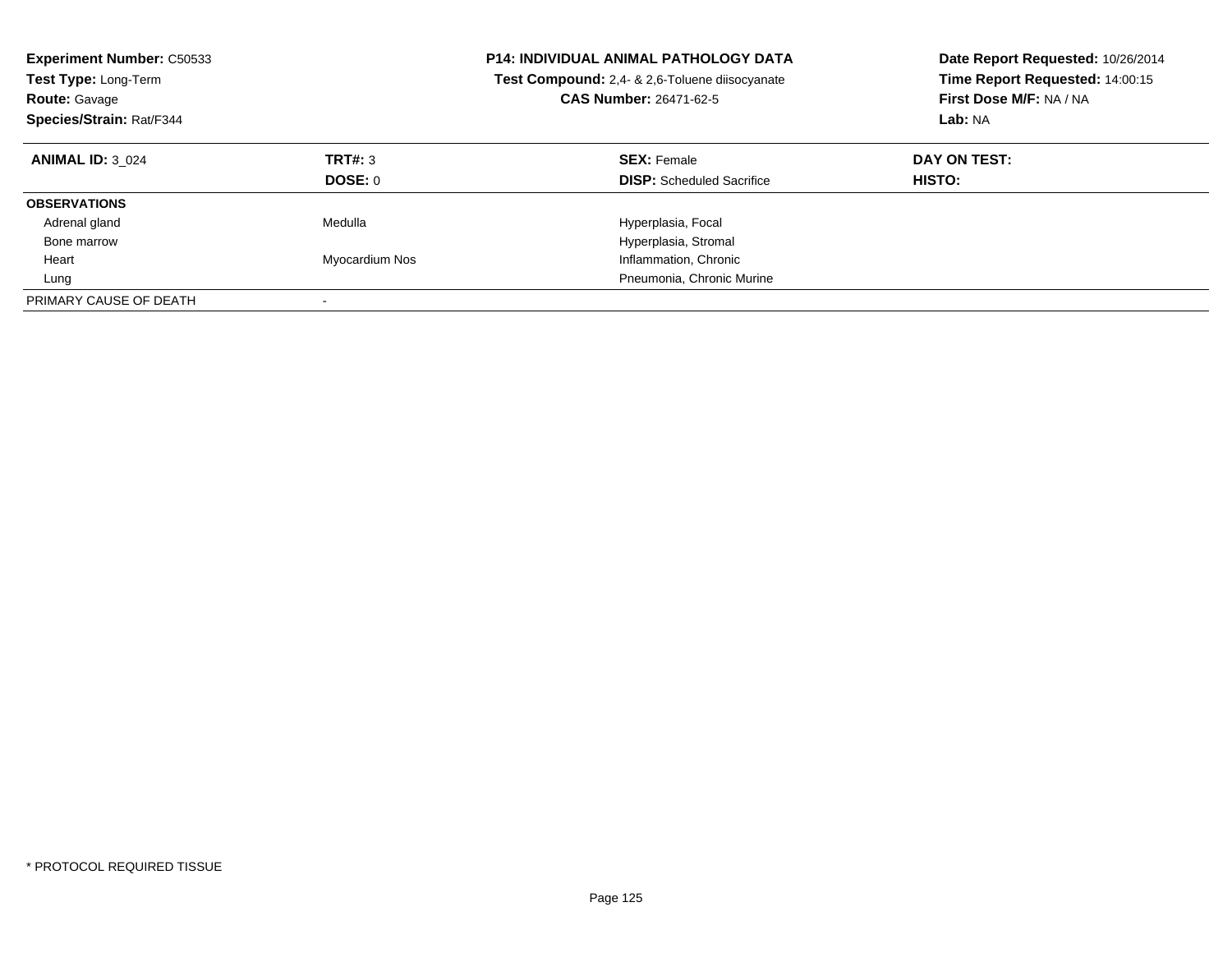| <b>Experiment Number: C50533</b><br>Test Type: Long-Term<br><b>Route: Gavage</b><br>Species/Strain: Rat/F344 |                | <b>P14: INDIVIDUAL ANIMAL PATHOLOGY DATA</b><br>Test Compound: 2,4- & 2,6-Toluene diisocyanate<br><b>CAS Number: 26471-62-5</b> | Date Report Requested: 10/26/2014<br>Time Report Requested: 14:00:15<br>First Dose M/F: NA / NA<br>Lab: NA |
|--------------------------------------------------------------------------------------------------------------|----------------|---------------------------------------------------------------------------------------------------------------------------------|------------------------------------------------------------------------------------------------------------|
| <b>ANIMAL ID: 3 025</b>                                                                                      | TRT#: 3        | <b>SEX: Female</b>                                                                                                              | DAY ON TEST:                                                                                               |
|                                                                                                              | <b>DOSE: 0</b> | <b>DISP:</b> Scheduled Sacrifice                                                                                                | HISTO:                                                                                                     |
| <b>OBSERVATIONS</b>                                                                                          |                |                                                                                                                                 |                                                                                                            |
| Heart                                                                                                        | Myocardium Nos | Inflammation, Chronic                                                                                                           |                                                                                                            |
| Kidney                                                                                                       |                | Calcification, Focal                                                                                                            |                                                                                                            |
|                                                                                                              |                | Inflammation, Chronic                                                                                                           |                                                                                                            |
| Lung                                                                                                         |                | Pneumonia, Chronic Murine                                                                                                       |                                                                                                            |
| Pancreas                                                                                                     | <b>Islets</b>  | Hyperplasia, Focal                                                                                                              |                                                                                                            |
| Uterus                                                                                                       |                | <b>Endometrial Stromal Polyp</b>                                                                                                |                                                                                                            |
| PRIMARY CAUSE OF DEATH                                                                                       |                |                                                                                                                                 |                                                                                                            |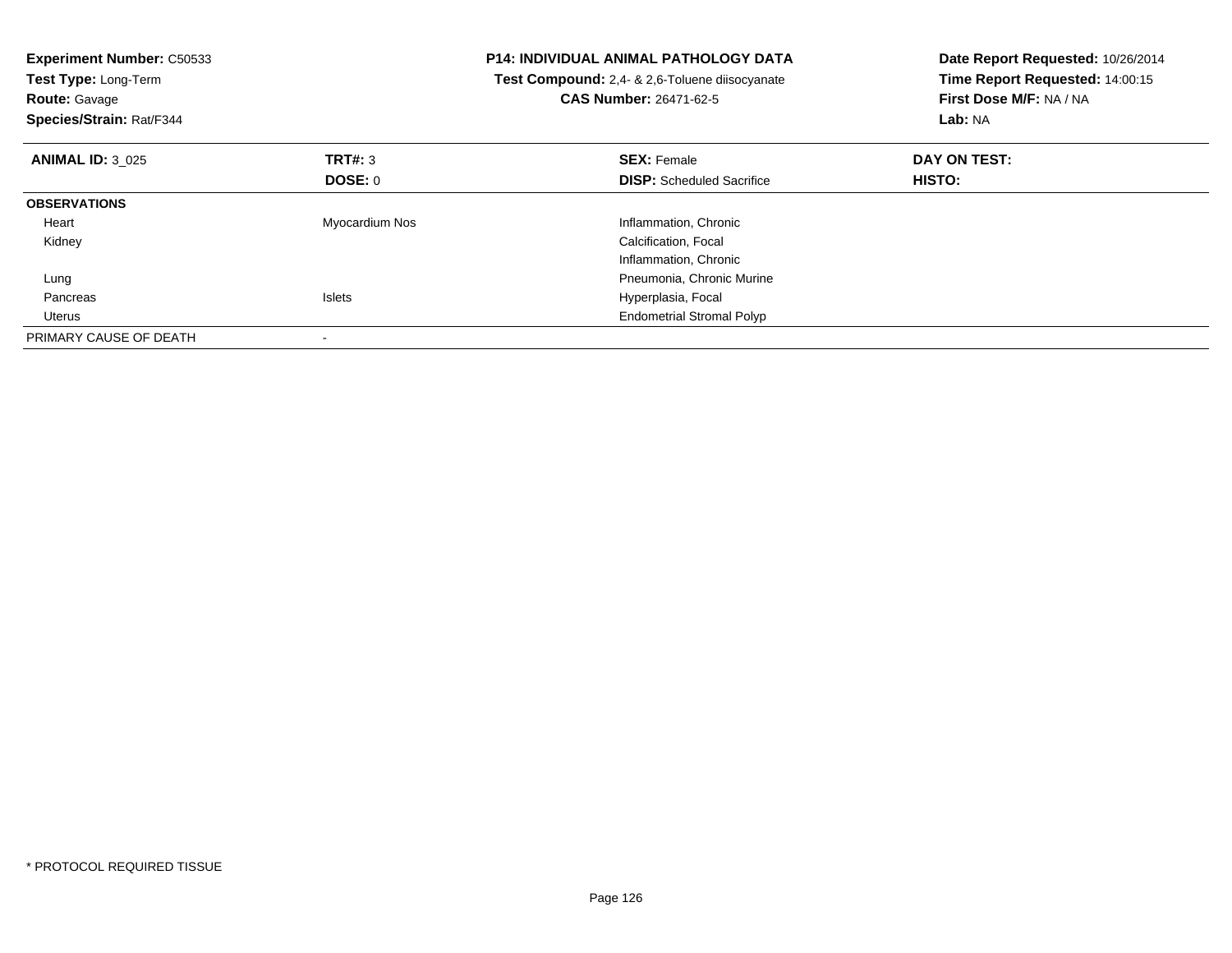| <b>Experiment Number: C50533</b><br>Test Type: Long-Term<br><b>Route: Gavage</b><br>Species/Strain: Rat/F344 |                | <b>P14: INDIVIDUAL ANIMAL PATHOLOGY DATA</b><br><b>Test Compound:</b> 2,4- & 2,6-Toluene diisocyanate<br><b>CAS Number: 26471-62-5</b> | Date Report Requested: 10/26/2014<br>Time Report Requested: 14:00:15<br>First Dose M/F: NA / NA<br>Lab: NA |
|--------------------------------------------------------------------------------------------------------------|----------------|----------------------------------------------------------------------------------------------------------------------------------------|------------------------------------------------------------------------------------------------------------|
| <b>ANIMAL ID: 3 026</b>                                                                                      | <b>TRT#: 3</b> | <b>SEX: Female</b>                                                                                                                     | DAY ON TEST:                                                                                               |
|                                                                                                              | DOSE: 0        | <b>DISP:</b> Scheduled Sacrifice                                                                                                       | HISTO:                                                                                                     |
| <b>OBSERVATIONS</b>                                                                                          |                |                                                                                                                                        |                                                                                                            |
| Adrenal gland                                                                                                | Cortex Nos     | Hyperplasia, Focal                                                                                                                     |                                                                                                            |
| Heart                                                                                                        | Myocardium Nos | Inflammation, Chronic                                                                                                                  |                                                                                                            |
| Liver                                                                                                        |                | Granuloma, Nos                                                                                                                         |                                                                                                            |
| Lung                                                                                                         |                | Pneumonia, Chronic Murine                                                                                                              |                                                                                                            |
| Pituitary gland                                                                                              |                | Adenoma, Nos                                                                                                                           |                                                                                                            |
| Uterus                                                                                                       |                | <b>Endometrial Stromal Polyp</b>                                                                                                       |                                                                                                            |
| PRIMARY CAUSE OF DEATH                                                                                       |                |                                                                                                                                        |                                                                                                            |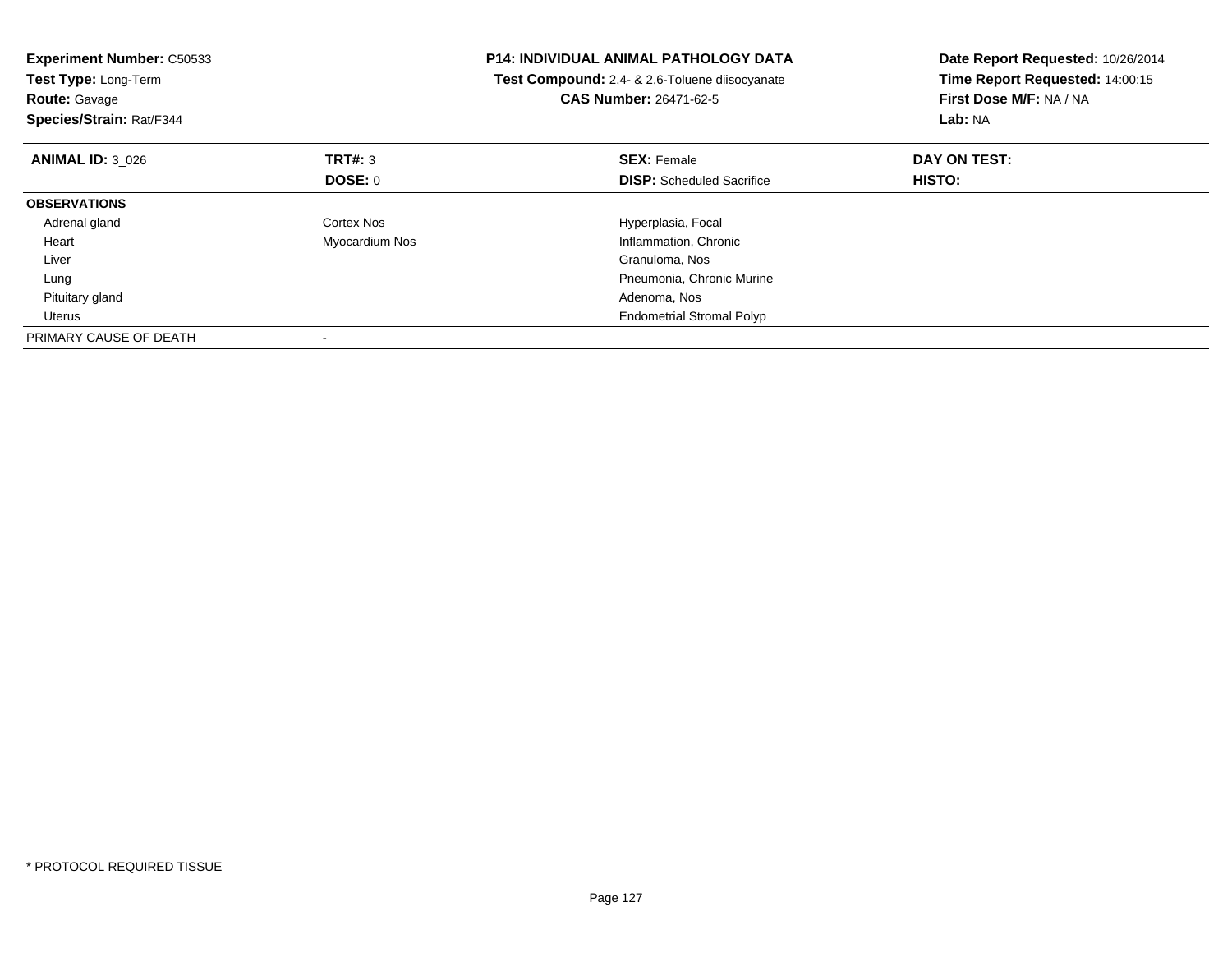| <b>Experiment Number: C50533</b><br>Test Type: Long-Term<br><b>Route: Gavage</b><br>Species/Strain: Rat/F344 |                | <b>P14: INDIVIDUAL ANIMAL PATHOLOGY DATA</b><br>Test Compound: 2,4- & 2,6-Toluene diisocyanate<br><b>CAS Number: 26471-62-5</b> | Date Report Requested: 10/26/2014<br>Time Report Requested: 14:00:15<br>First Dose M/F: NA / NA<br>Lab: NA |
|--------------------------------------------------------------------------------------------------------------|----------------|---------------------------------------------------------------------------------------------------------------------------------|------------------------------------------------------------------------------------------------------------|
| <b>ANIMAL ID: 3 027</b>                                                                                      | <b>TRT#: 3</b> | <b>SEX: Female</b>                                                                                                              | DAY ON TEST:                                                                                               |
|                                                                                                              | DOSE: 0        | <b>DISP:</b> Scheduled Sacrifice                                                                                                | <b>HISTO:</b>                                                                                              |
| <b>OBSERVATIONS</b>                                                                                          |                |                                                                                                                                 |                                                                                                            |
| Heart                                                                                                        | Myocardium Nos | Inflammation, Chronic                                                                                                           |                                                                                                            |
| Kidney                                                                                                       |                | Inflammation, Chronic                                                                                                           |                                                                                                            |
|                                                                                                              |                | Nephrosis, Hydro                                                                                                                |                                                                                                            |
| Liver                                                                                                        |                | Granuloma, Nos                                                                                                                  |                                                                                                            |
| Lung                                                                                                         |                | Pneumonia, Chronic Murine                                                                                                       |                                                                                                            |
| Pancreas                                                                                                     |                | Atrophy, Focal                                                                                                                  |                                                                                                            |
| Pituitary gland                                                                                              |                | Adenoma, Nos                                                                                                                    |                                                                                                            |
| PRIMARY CAUSE OF DEATH                                                                                       |                |                                                                                                                                 |                                                                                                            |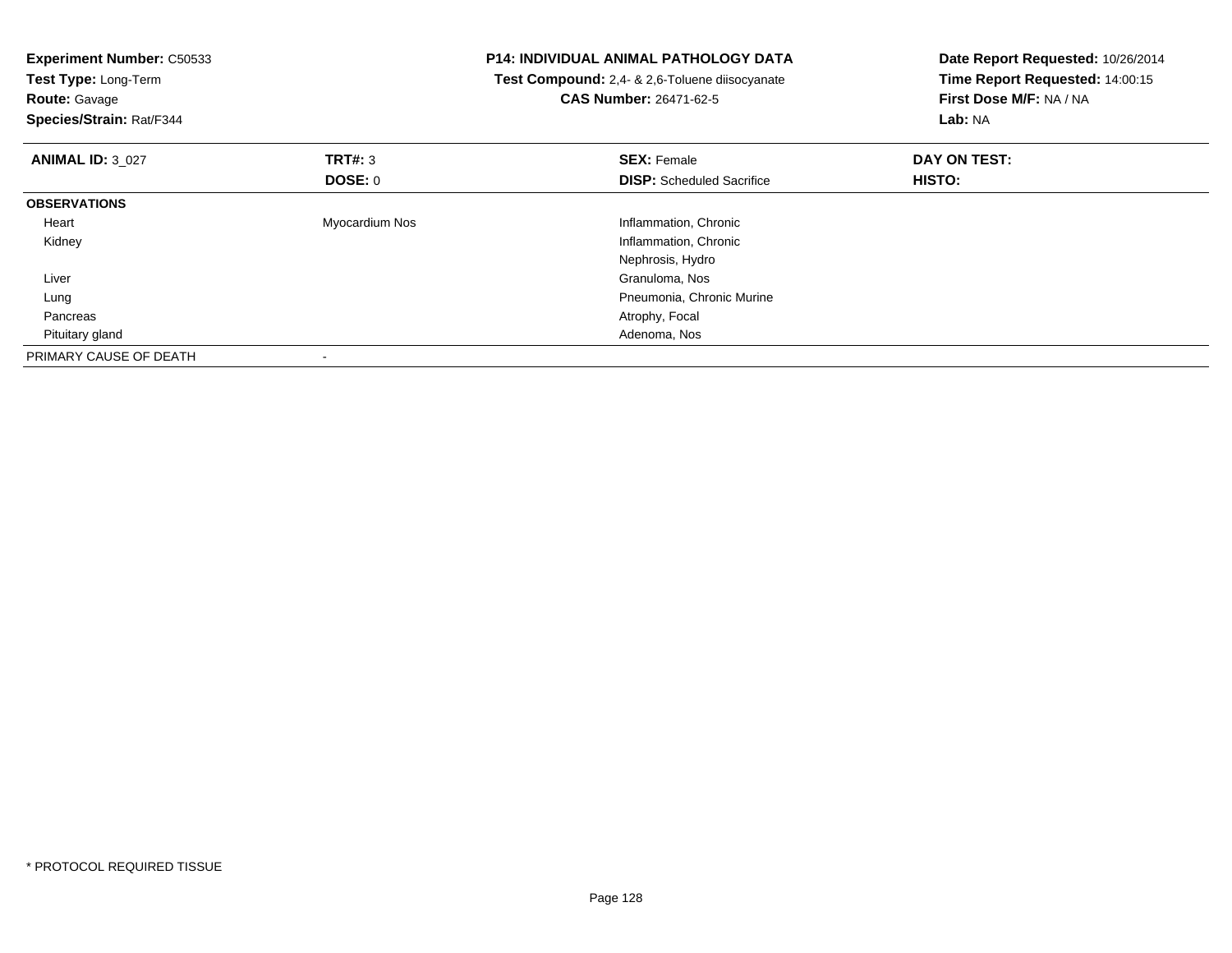| <b>Experiment Number: C50533</b><br>Test Type: Long-Term<br><b>Route: Gavage</b><br>Species/Strain: Rat/F344 |                | <b>P14: INDIVIDUAL ANIMAL PATHOLOGY DATA</b><br>Test Compound: 2,4- & 2,6-Toluene diisocyanate<br><b>CAS Number: 26471-62-5</b> | Date Report Requested: 10/26/2014<br>Time Report Requested: 14:00:15<br>First Dose M/F: NA / NA<br>Lab: NA |
|--------------------------------------------------------------------------------------------------------------|----------------|---------------------------------------------------------------------------------------------------------------------------------|------------------------------------------------------------------------------------------------------------|
| <b>ANIMAL ID: 3 028</b>                                                                                      | TRT#: 3        | <b>SEX: Female</b>                                                                                                              | DAY ON TEST:                                                                                               |
|                                                                                                              | DOSE: 0        | <b>DISP:</b> Scheduled Sacrifice                                                                                                | <b>HISTO:</b>                                                                                              |
| <b>OBSERVATIONS</b>                                                                                          |                |                                                                                                                                 |                                                                                                            |
| Adrenal gland                                                                                                | Cortex Nos     | Hyperplasia, Focal                                                                                                              |                                                                                                            |
| Heart                                                                                                        | Myocardium Nos | Inflammation, Chronic                                                                                                           |                                                                                                            |
| Kidney                                                                                                       |                | Calcification, Focal                                                                                                            |                                                                                                            |
| Liver                                                                                                        |                | Granuloma, Nos                                                                                                                  |                                                                                                            |
| Lung                                                                                                         |                | Pneumonia, Chronic Murine                                                                                                       |                                                                                                            |
| PRIMARY CAUSE OF DEATH                                                                                       |                |                                                                                                                                 |                                                                                                            |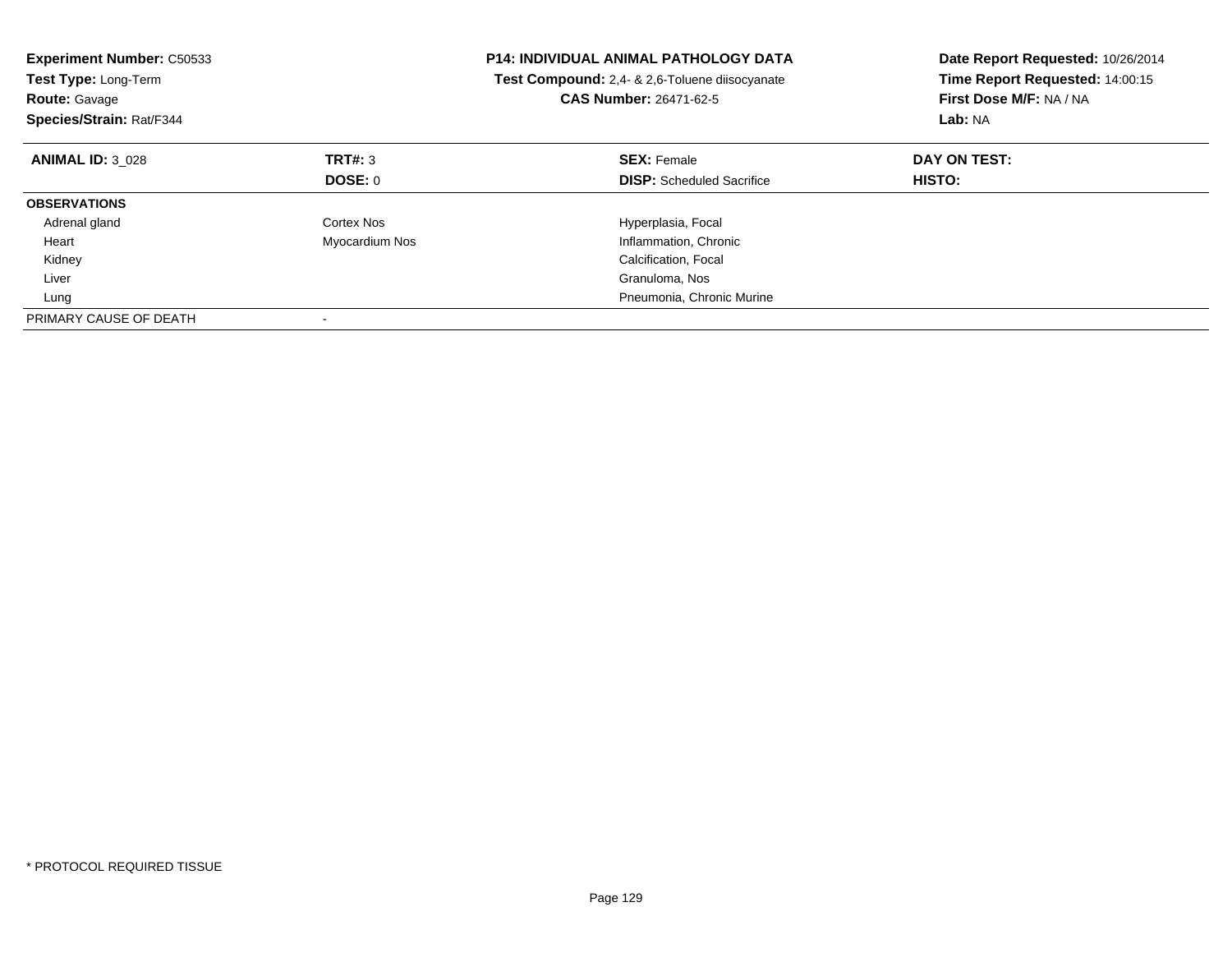| <b>Experiment Number: C50533</b><br>Test Type: Long-Term<br><b>Route: Gavage</b><br>Species/Strain: Rat/F344 |                | <b>P14: INDIVIDUAL ANIMAL PATHOLOGY DATA</b><br>Test Compound: 2,4- & 2,6-Toluene diisocyanate<br><b>CAS Number: 26471-62-5</b> | Date Report Requested: 10/26/2014<br>Time Report Requested: 14:00:15<br>First Dose M/F: NA / NA<br>Lab: NA |
|--------------------------------------------------------------------------------------------------------------|----------------|---------------------------------------------------------------------------------------------------------------------------------|------------------------------------------------------------------------------------------------------------|
| <b>ANIMAL ID: 3 029</b>                                                                                      | TRT#: 3        | <b>SEX: Female</b>                                                                                                              | DAY ON TEST:                                                                                               |
|                                                                                                              | DOSE: 0        | <b>DISP:</b> Scheduled Sacrifice                                                                                                | HISTO:                                                                                                     |
| <b>OBSERVATIONS</b>                                                                                          |                |                                                                                                                                 |                                                                                                            |
| Adrenal gland                                                                                                | Cortex Nos     | Hyperplasia, Focal                                                                                                              |                                                                                                            |
| Heart                                                                                                        | Myocardium Nos | Inflammation, Chronic                                                                                                           |                                                                                                            |
| Kidney                                                                                                       |                | Inflammation, Chronic                                                                                                           |                                                                                                            |
| Liver                                                                                                        |                | Granuloma, Nos                                                                                                                  |                                                                                                            |
| Lung                                                                                                         |                | Pneumonia, Chronic Murine                                                                                                       |                                                                                                            |
| Pituitary gland                                                                                              |                | Adenoma, Nos                                                                                                                    |                                                                                                            |
| PRIMARY CAUSE OF DEATH                                                                                       |                |                                                                                                                                 |                                                                                                            |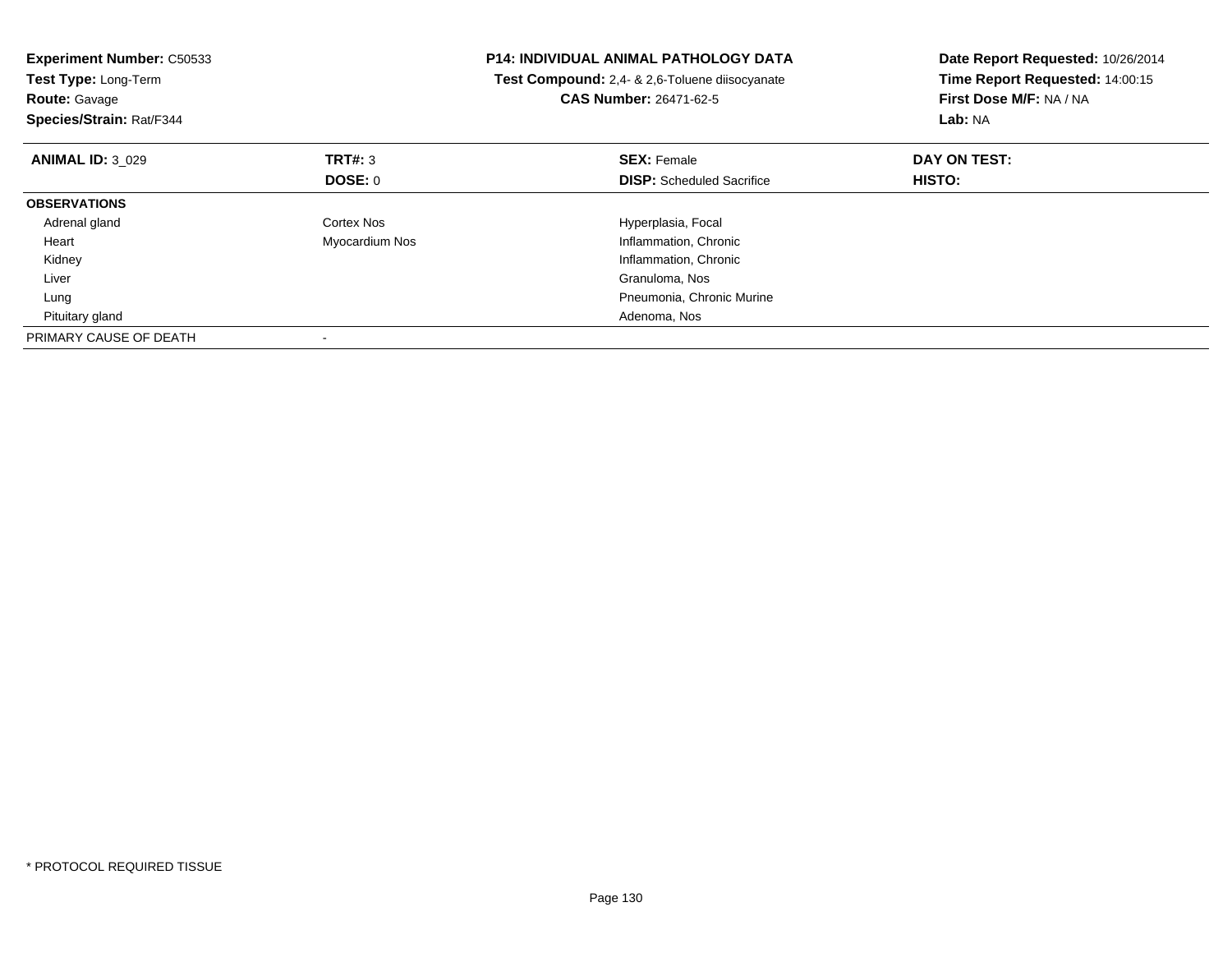| <b>Experiment Number: C50533</b><br>Test Type: Long-Term<br><b>Route: Gavage</b><br>Species/Strain: Rat/F344 |                | <b>P14: INDIVIDUAL ANIMAL PATHOLOGY DATA</b><br><b>Test Compound:</b> 2,4- & 2,6-Toluene diisocyanate<br>CAS Number: 26471-62-5 | Date Report Requested: 10/26/2014<br>Time Report Requested: 14:00:15<br>First Dose M/F: NA / NA<br>Lab: NA |
|--------------------------------------------------------------------------------------------------------------|----------------|---------------------------------------------------------------------------------------------------------------------------------|------------------------------------------------------------------------------------------------------------|
| <b>ANIMAL ID: 3 030</b>                                                                                      | TRT#: 3        | <b>SEX: Female</b>                                                                                                              | DAY ON TEST:                                                                                               |
|                                                                                                              | <b>DOSE: 0</b> | <b>DISP:</b> Scheduled Sacrifice                                                                                                | <b>HISTO:</b>                                                                                              |
| <b>OBSERVATIONS</b>                                                                                          |                |                                                                                                                                 |                                                                                                            |
| <b>Brain</b>                                                                                                 |                | Atrophy, Pressure                                                                                                               |                                                                                                            |
| Heart                                                                                                        | Myocardium Nos | Inflammation, Chronic                                                                                                           |                                                                                                            |
| Kidney                                                                                                       |                | Calcification, Focal                                                                                                            |                                                                                                            |
|                                                                                                              |                | Inflammation, Chronic                                                                                                           |                                                                                                            |
| Liver                                                                                                        |                | Granuloma, Nos                                                                                                                  |                                                                                                            |
| Pituitary gland                                                                                              |                | Adenoma, Nos                                                                                                                    |                                                                                                            |
| PRIMARY CAUSE OF DEATH                                                                                       |                |                                                                                                                                 |                                                                                                            |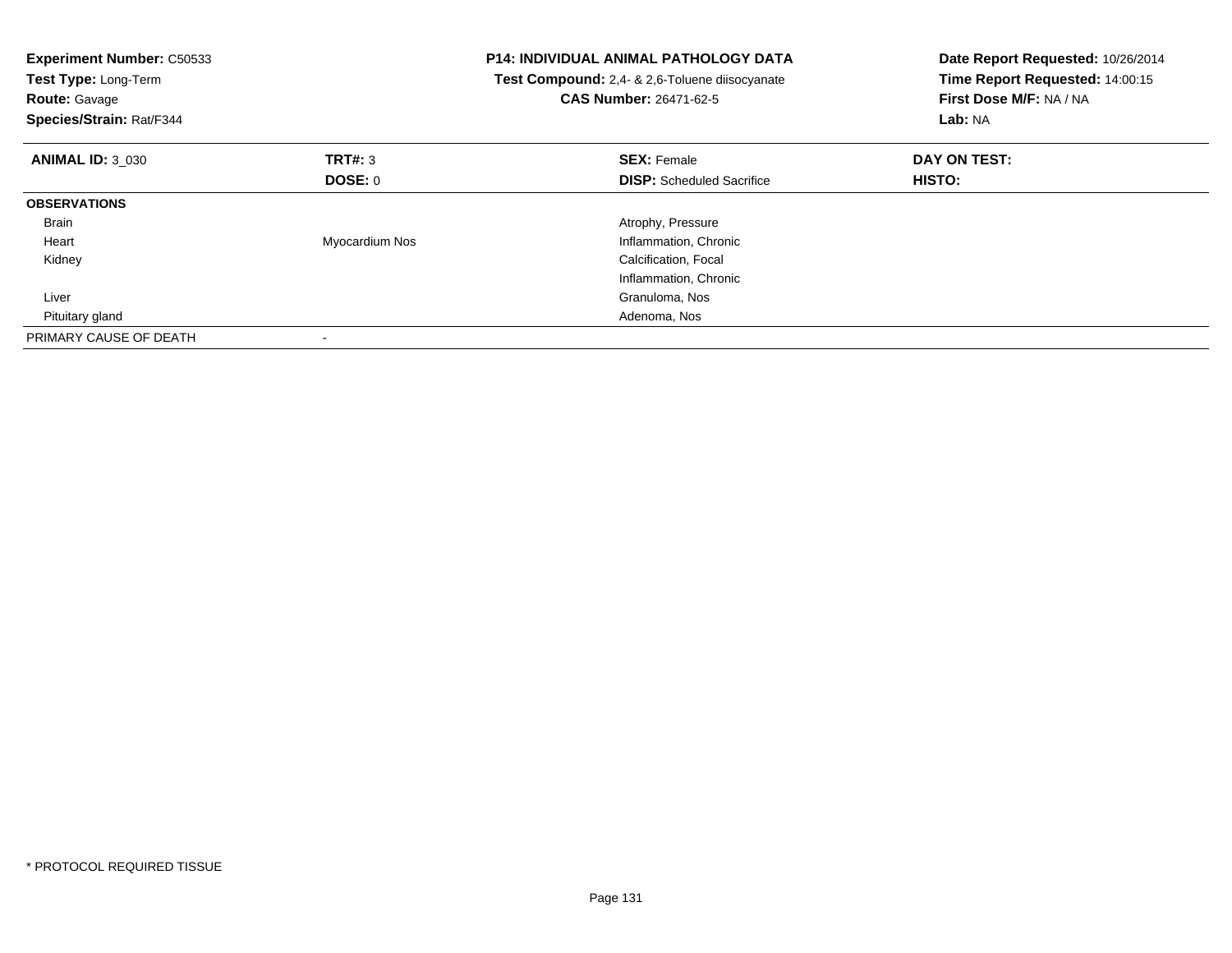| <b>Experiment Number: C50533</b><br>Test Type: Long-Term<br><b>Route: Gavage</b><br>Species/Strain: Rat/F344 |                | <b>P14: INDIVIDUAL ANIMAL PATHOLOGY DATA</b><br>Test Compound: 2,4- & 2,6-Toluene diisocyanate<br>CAS Number: 26471-62-5 | Date Report Requested: 10/26/2014<br>Time Report Requested: 14:00:15<br>First Dose M/F: NA / NA<br>Lab: NA |
|--------------------------------------------------------------------------------------------------------------|----------------|--------------------------------------------------------------------------------------------------------------------------|------------------------------------------------------------------------------------------------------------|
| <b>ANIMAL ID: 3 031</b>                                                                                      | TRT#: 3        | <b>SEX: Female</b>                                                                                                       | DAY ON TEST:                                                                                               |
|                                                                                                              | DOSE: 0        | <b>DISP:</b> Scheduled Sacrifice                                                                                         | <b>HISTO:</b>                                                                                              |
| <b>OBSERVATIONS</b>                                                                                          |                |                                                                                                                          |                                                                                                            |
| Heart                                                                                                        | Myocardium Nos | Inflammation, Chronic                                                                                                    |                                                                                                            |
| Kidney                                                                                                       |                | Inflammation, Chronic                                                                                                    |                                                                                                            |
| Liver                                                                                                        |                | <b>Focal Cellular Change</b>                                                                                             |                                                                                                            |
|                                                                                                              |                | Granuloma, Nos                                                                                                           |                                                                                                            |
| Pancreas                                                                                                     |                | Atrophy, Nos                                                                                                             |                                                                                                            |
| PRIMARY CAUSE OF DEATH                                                                                       |                |                                                                                                                          |                                                                                                            |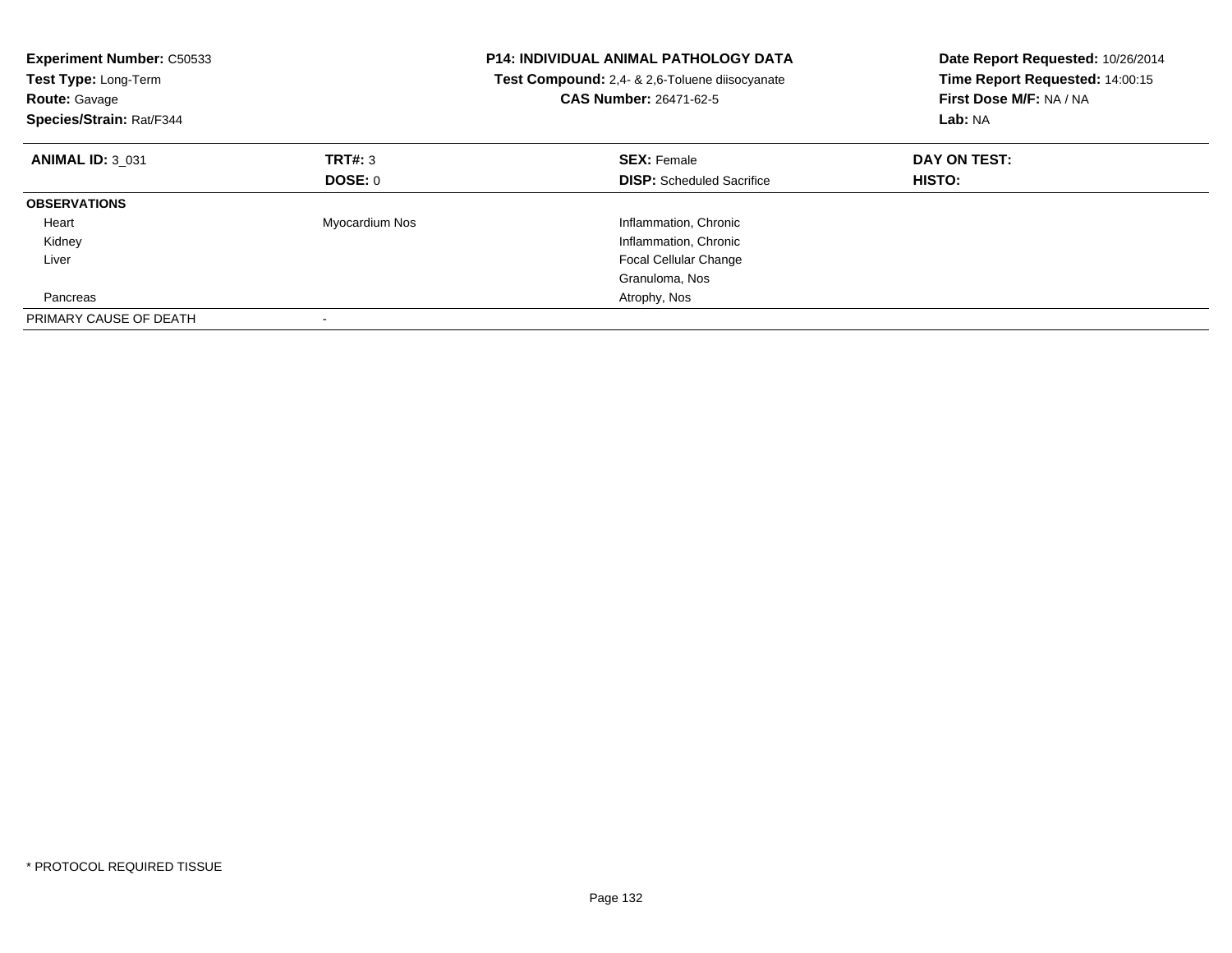| <b>Experiment Number: C50533</b><br>Test Type: Long-Term<br><b>Route: Gavage</b><br>Species/Strain: Rat/F344 |                | <b>P14: INDIVIDUAL ANIMAL PATHOLOGY DATA</b><br>Test Compound: 2,4- & 2,6-Toluene diisocyanate<br><b>CAS Number: 26471-62-5</b> | Date Report Requested: 10/26/2014<br>Time Report Requested: 14:00:15<br>First Dose M/F: NA / NA<br>Lab: NA |
|--------------------------------------------------------------------------------------------------------------|----------------|---------------------------------------------------------------------------------------------------------------------------------|------------------------------------------------------------------------------------------------------------|
| <b>ANIMAL ID: 3 032</b>                                                                                      | TRT#: 3        | <b>SEX: Female</b>                                                                                                              | DAY ON TEST:                                                                                               |
|                                                                                                              | DOSE: 0        | <b>DISP:</b> Scheduled Sacrifice                                                                                                | HISTO:                                                                                                     |
| <b>OBSERVATIONS</b>                                                                                          |                |                                                                                                                                 |                                                                                                            |
| Heart                                                                                                        | Myocardium Nos | Inflammation, Chronic                                                                                                           |                                                                                                            |
| Kidney                                                                                                       |                | Calcification, Focal                                                                                                            |                                                                                                            |
|                                                                                                              |                | Inflammation, Chronic                                                                                                           |                                                                                                            |
| Liver                                                                                                        |                | Granuloma, Nos                                                                                                                  |                                                                                                            |
| Lung                                                                                                         |                | Pneumonia, Chronic Murine                                                                                                       |                                                                                                            |
| Uterus                                                                                                       |                | <b>Endometrial Stromal Polyp</b>                                                                                                |                                                                                                            |
| PRIMARY CAUSE OF DEATH                                                                                       |                |                                                                                                                                 |                                                                                                            |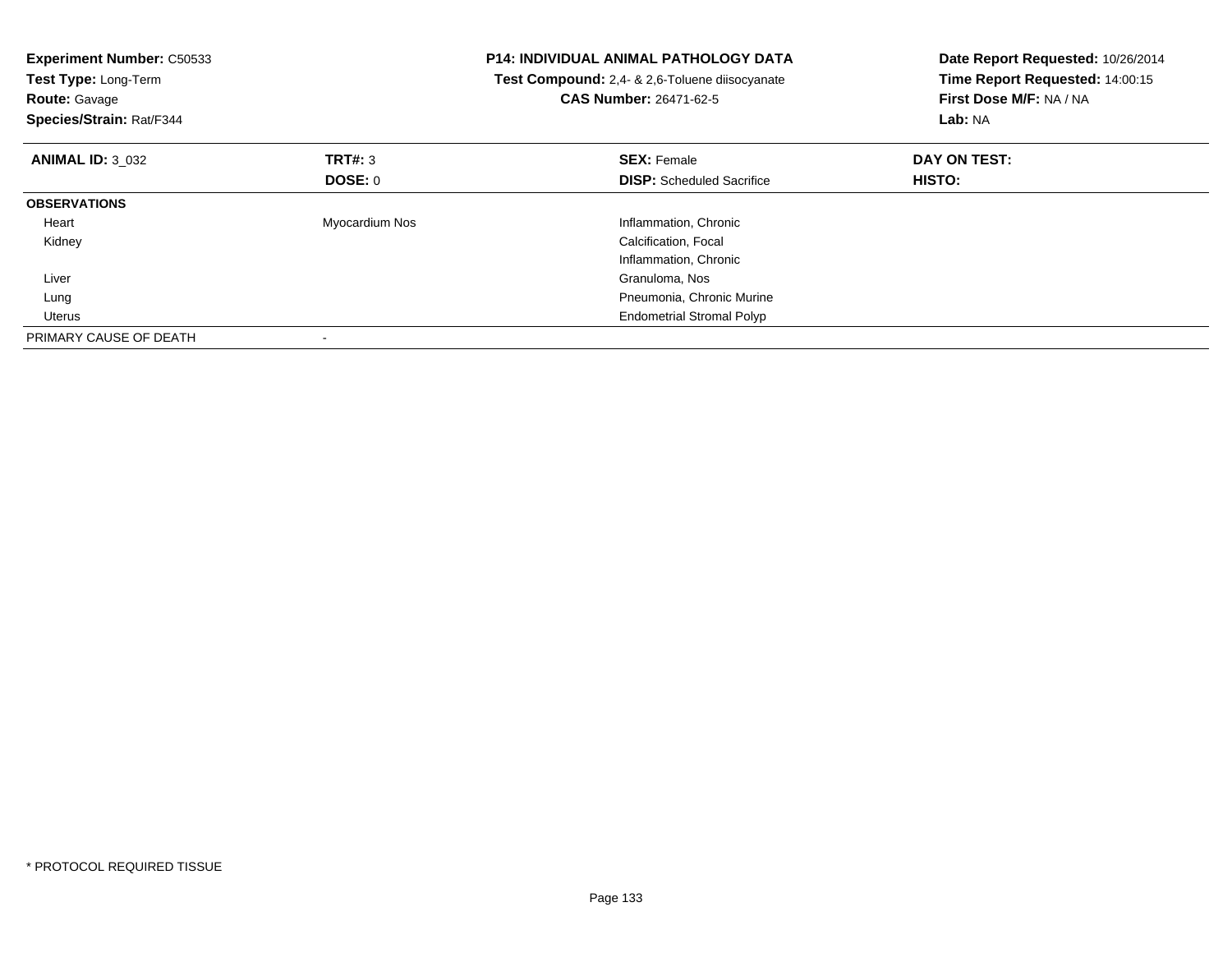| <b>Experiment Number: C50533</b><br>Test Type: Long-Term |                | <b>P14: INDIVIDUAL ANIMAL PATHOLOGY DATA</b>   | Date Report Requested: 10/26/2014 |  |
|----------------------------------------------------------|----------------|------------------------------------------------|-----------------------------------|--|
|                                                          |                | Test Compound: 2,4- & 2,6-Toluene diisocyanate | Time Report Requested: 14:00:15   |  |
| <b>Route: Gavage</b>                                     |                | <b>CAS Number: 26471-62-5</b>                  | First Dose M/F: NA / NA           |  |
| Species/Strain: Rat/F344                                 |                |                                                | Lab: NA                           |  |
| <b>ANIMAL ID: 3_033</b>                                  | TRT#: 3        | <b>SEX: Female</b>                             | DAY ON TEST:                      |  |
|                                                          | DOSE: 0        | <b>DISP:</b> Scheduled Sacrifice               | HISTO:                            |  |
| <b>OBSERVATIONS</b>                                      |                |                                                |                                   |  |
| Heart                                                    | Myocardium Nos | Inflammation, Chronic                          |                                   |  |
| Kidney                                                   |                | Inflammation, Chronic                          |                                   |  |
| Liver                                                    |                | Granuloma, Nos                                 |                                   |  |
| Lung                                                     |                | Pneumonia, Chronic Murine                      |                                   |  |
| Lymph node                                               |                | Lymphangiectasis                               |                                   |  |
| Pituitary gland                                          |                | Hyperplasia, Chromophobe Cell                  |                                   |  |
| Thyroid                                                  |                | C-Cell Carcinoma                               |                                   |  |
| Uterus                                                   |                | <b>Endometrial Stromal Polyp</b>               |                                   |  |
| PRIMARY CAUSE OF DEATH                                   |                |                                                |                                   |  |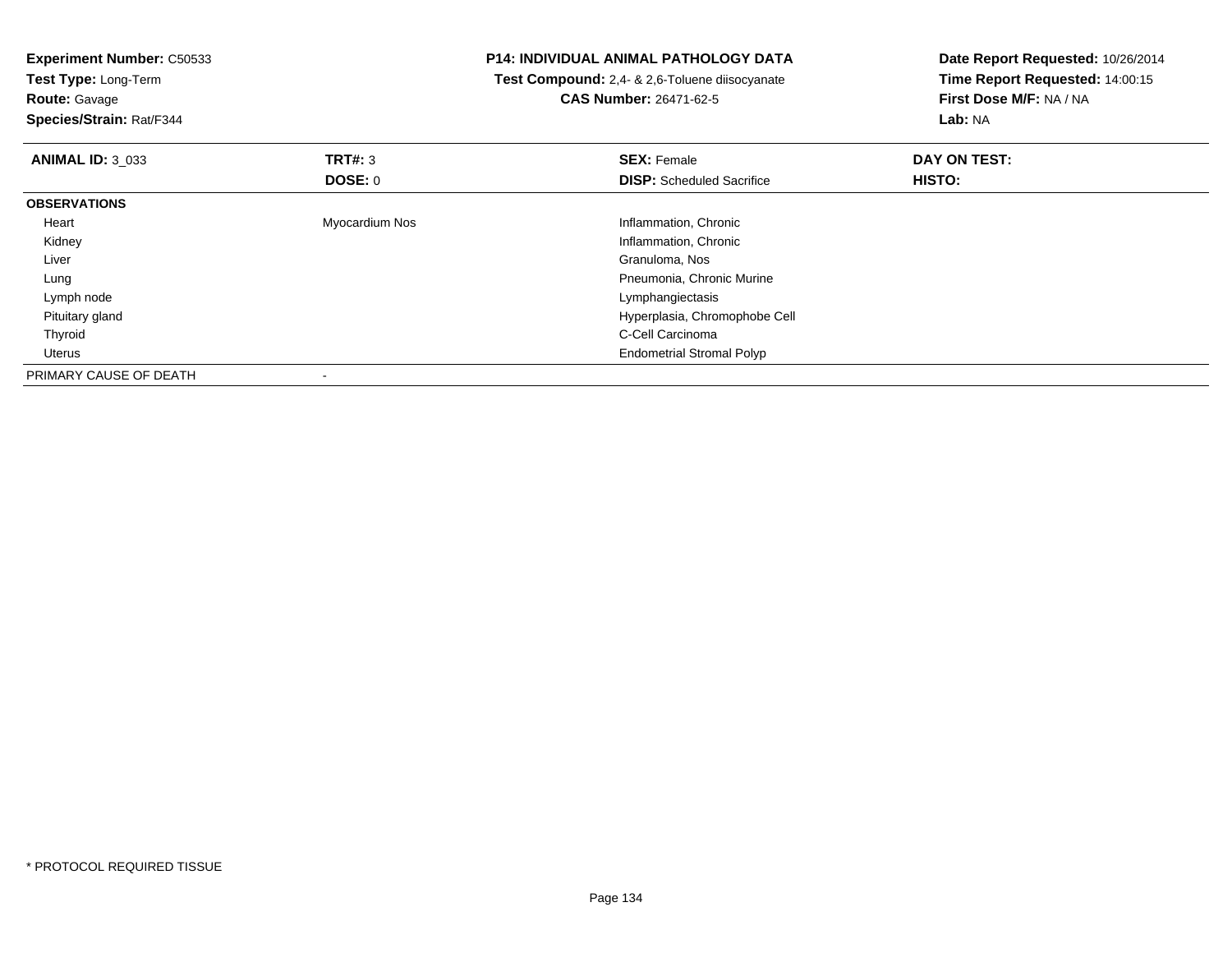| <b>Experiment Number: C50533</b><br>Test Type: Long-Term<br><b>Route: Gavage</b><br>Species/Strain: Rat/F344 |                | <b>P14: INDIVIDUAL ANIMAL PATHOLOGY DATA</b><br>Test Compound: 2,4- & 2,6-Toluene diisocyanate<br><b>CAS Number: 26471-62-5</b> | Date Report Requested: 10/26/2014<br>Time Report Requested: 14:00:15<br>First Dose M/F: NA / NA<br>Lab: NA |
|--------------------------------------------------------------------------------------------------------------|----------------|---------------------------------------------------------------------------------------------------------------------------------|------------------------------------------------------------------------------------------------------------|
| <b>ANIMAL ID: 3 034</b>                                                                                      | TRT#: 3        | <b>SEX: Female</b>                                                                                                              | DAY ON TEST:                                                                                               |
|                                                                                                              | DOSE: 0        | <b>DISP:</b> Scheduled Sacrifice                                                                                                | HISTO:                                                                                                     |
| <b>OBSERVATIONS</b>                                                                                          |                |                                                                                                                                 |                                                                                                            |
| Heart                                                                                                        | Myocardium Nos | Inflammation, Chronic                                                                                                           |                                                                                                            |
| Liver                                                                                                        |                | Granuloma, Nos                                                                                                                  |                                                                                                            |
| Lung                                                                                                         |                | Pneumonia, Chronic Murine                                                                                                       |                                                                                                            |
| PRIMARY CAUSE OF DEATH                                                                                       |                |                                                                                                                                 |                                                                                                            |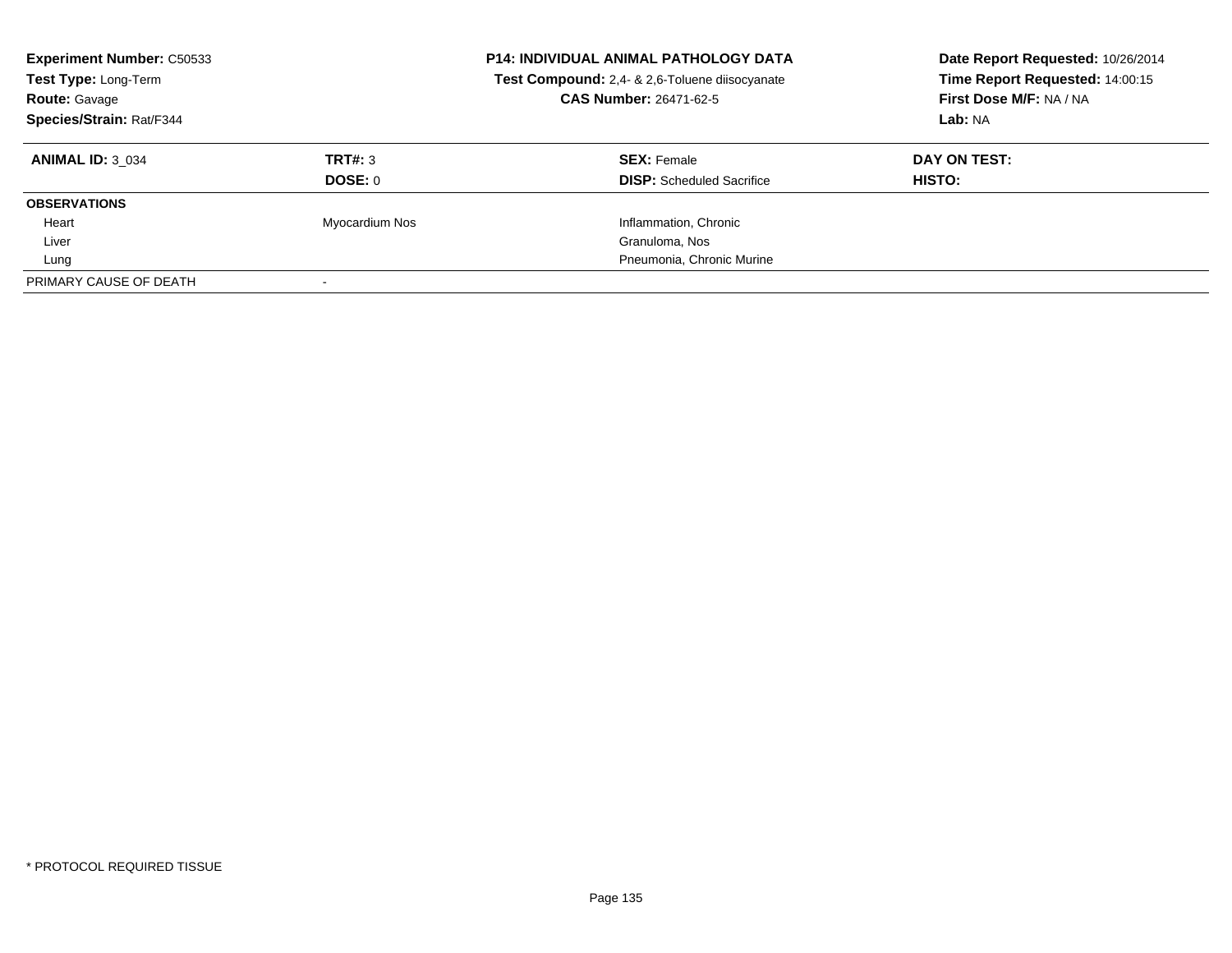**Experiment Number:** C50533**Test Type:** Long-Term**Route:** Gavage **Species/Strain:** Rat/F344**P14: INDIVIDUAL ANIMAL PATHOLOGY DATA Test Compound:** 2,4- & 2,6-Toluene diisocyanate**CAS Number:** 26471-62-5**Date Report Requested:** 10/26/2014**Time Report Requested:** 14:00:15**First Dose M/F:** NA / NA**Lab:** NA**ANIMAL ID:** 3\_035 **TRT#:** <sup>3</sup> **SEX:** Female **DAY ON TEST: DOSE:** 0**DISP:** Scheduled Sacrifice **HISTO: OBSERVATIONS** Adrenal glandCortex Nos **Cortex Nos** Degeneration, Lipoid Heart Myocardium Nos Inflammation, Chronic Kidney Inflammation, Chronic Liver Granuloma, NosGranuloma, Nos Lung Granuloma, Nos Pneumonia, Chronic Murine Lymph nodeMandibular Lymph Node<br>
Plasmacytosis<br>
Cyst, Nos Ovaryy and the control of the control of the control of the control of the control of the control of the control of the control of the control of the control of the control of the control of the control of the control of the co Pituitary glandd Cyst, Nos PRIMARY CAUSE OF DEATH-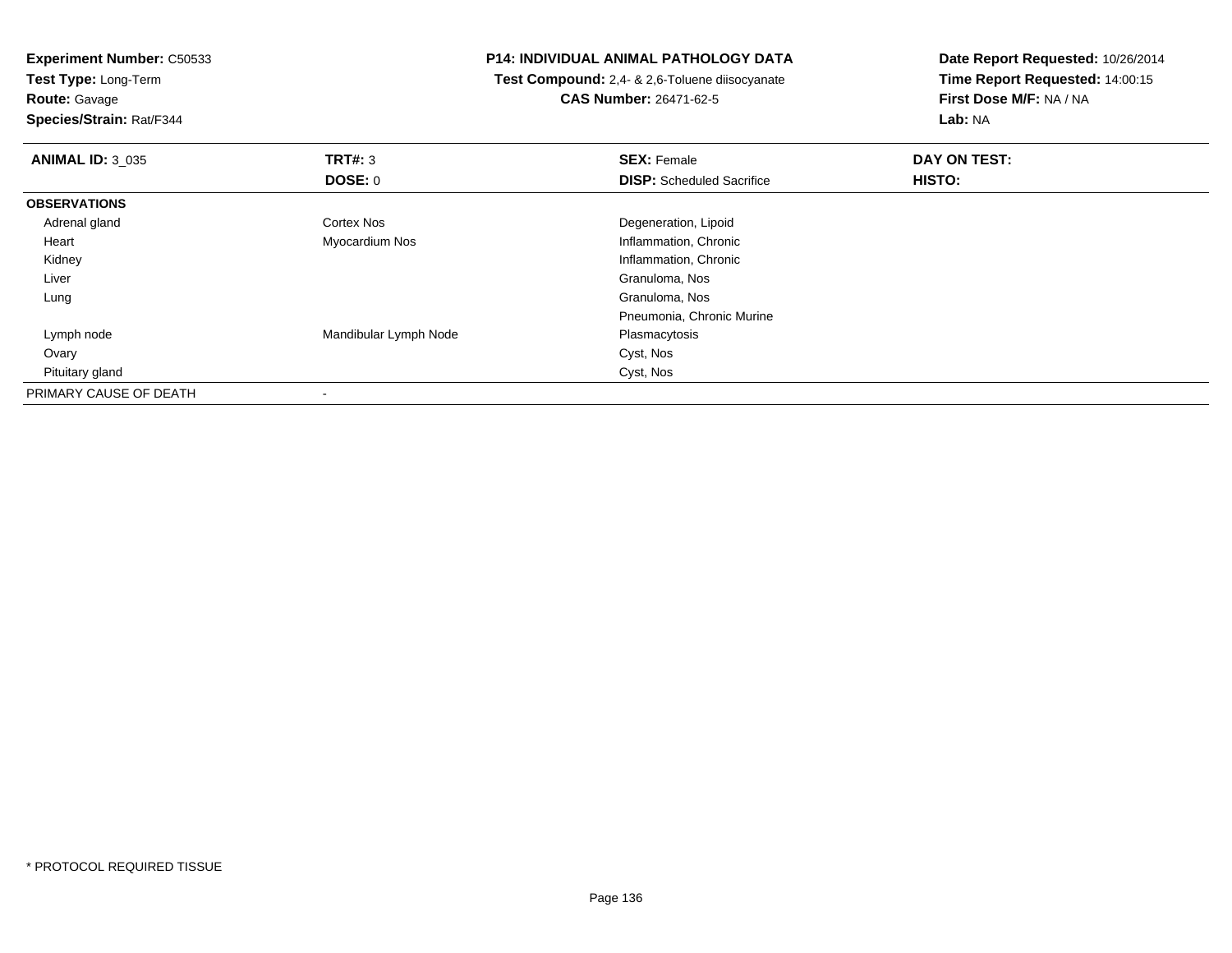| <b>Experiment Number: C50533</b><br>Test Type: Long-Term<br><b>Route: Gavage</b><br>Species/Strain: Rat/F344 |                | <b>P14: INDIVIDUAL ANIMAL PATHOLOGY DATA</b><br>Test Compound: 2,4- & 2,6-Toluene diisocyanate<br><b>CAS Number: 26471-62-5</b> | Date Report Requested: 10/26/2014<br>Time Report Requested: 14:00:15<br>First Dose M/F: NA / NA<br>Lab: NA |
|--------------------------------------------------------------------------------------------------------------|----------------|---------------------------------------------------------------------------------------------------------------------------------|------------------------------------------------------------------------------------------------------------|
| <b>ANIMAL ID: 3 036</b>                                                                                      | TRT#: 3        | <b>SEX: Female</b>                                                                                                              | DAY ON TEST:                                                                                               |
|                                                                                                              | DOSE: 0        | <b>DISP:</b> Scheduled Sacrifice                                                                                                | HISTO:                                                                                                     |
| <b>OBSERVATIONS</b>                                                                                          |                |                                                                                                                                 |                                                                                                            |
| Adrenal gland                                                                                                | Cortex Nos     | Hyperplasia, Focal                                                                                                              |                                                                                                            |
| Heart                                                                                                        | Myocardium Nos | Inflammation, Chronic                                                                                                           |                                                                                                            |
| Liver                                                                                                        |                | Granuloma, Nos                                                                                                                  |                                                                                                            |
| PRIMARY CAUSE OF DEATH                                                                                       |                |                                                                                                                                 |                                                                                                            |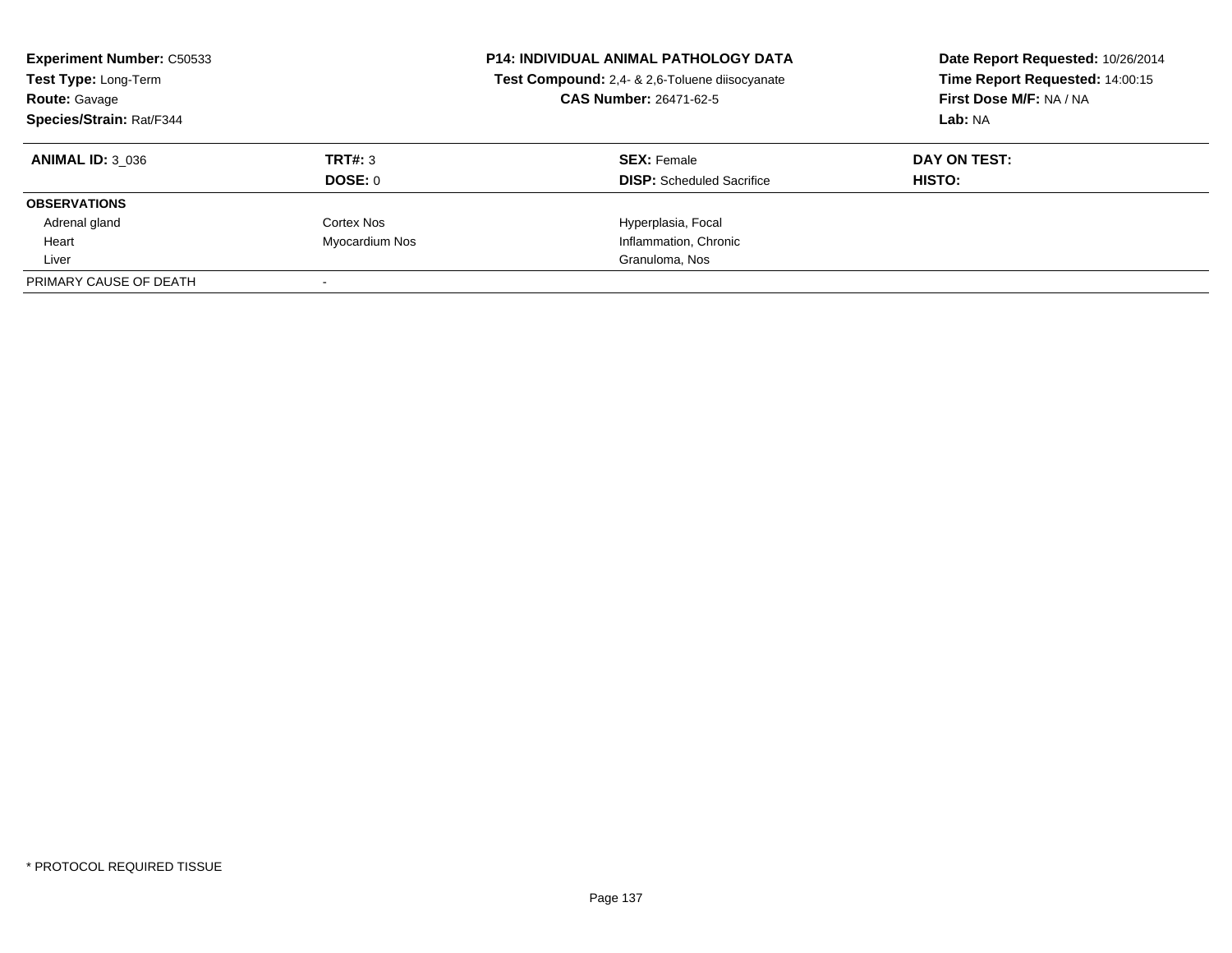| <b>Experiment Number: C50533</b><br>Test Type: Long-Term<br><b>Route: Gavage</b><br>Species/Strain: Rat/F344 |                     | <b>P14: INDIVIDUAL ANIMAL PATHOLOGY DATA</b><br><b>Test Compound:</b> 2,4- & 2,6-Toluene diisocyanate<br><b>CAS Number: 26471-62-5</b> | Date Report Requested: 10/26/2014<br>Time Report Requested: 14:00:15<br>First Dose M/F: NA / NA<br>Lab: NA |
|--------------------------------------------------------------------------------------------------------------|---------------------|----------------------------------------------------------------------------------------------------------------------------------------|------------------------------------------------------------------------------------------------------------|
| <b>ANIMAL ID: 3 037</b>                                                                                      | TRT#: 3             | <b>SEX: Female</b>                                                                                                                     | DAY ON TEST:                                                                                               |
|                                                                                                              | <b>DOSE: 0</b>      | <b>DISP:</b> Scheduled Sacrifice                                                                                                       | HISTO:                                                                                                     |
| <b>OBSERVATIONS</b>                                                                                          |                     |                                                                                                                                        |                                                                                                            |
| Adrenal gland                                                                                                | Cortex Nos          | Hyperplasia, Focal                                                                                                                     |                                                                                                            |
| Heart                                                                                                        | Myocardium Nos      | Inflammation, Chronic                                                                                                                  |                                                                                                            |
| Lung                                                                                                         |                     | Pneumonia, Chronic Murine                                                                                                              |                                                                                                            |
| Lymph node                                                                                                   |                     | Lymphangiectasis                                                                                                                       |                                                                                                            |
| Unspecified                                                                                                  | Multiple Organs Nos | Leukemia, Monocytic                                                                                                                    |                                                                                                            |
| Uterus                                                                                                       |                     | <b>Endometrial Stromal Polyp</b>                                                                                                       |                                                                                                            |
| PRIMARY CAUSE OF DEATH                                                                                       |                     |                                                                                                                                        |                                                                                                            |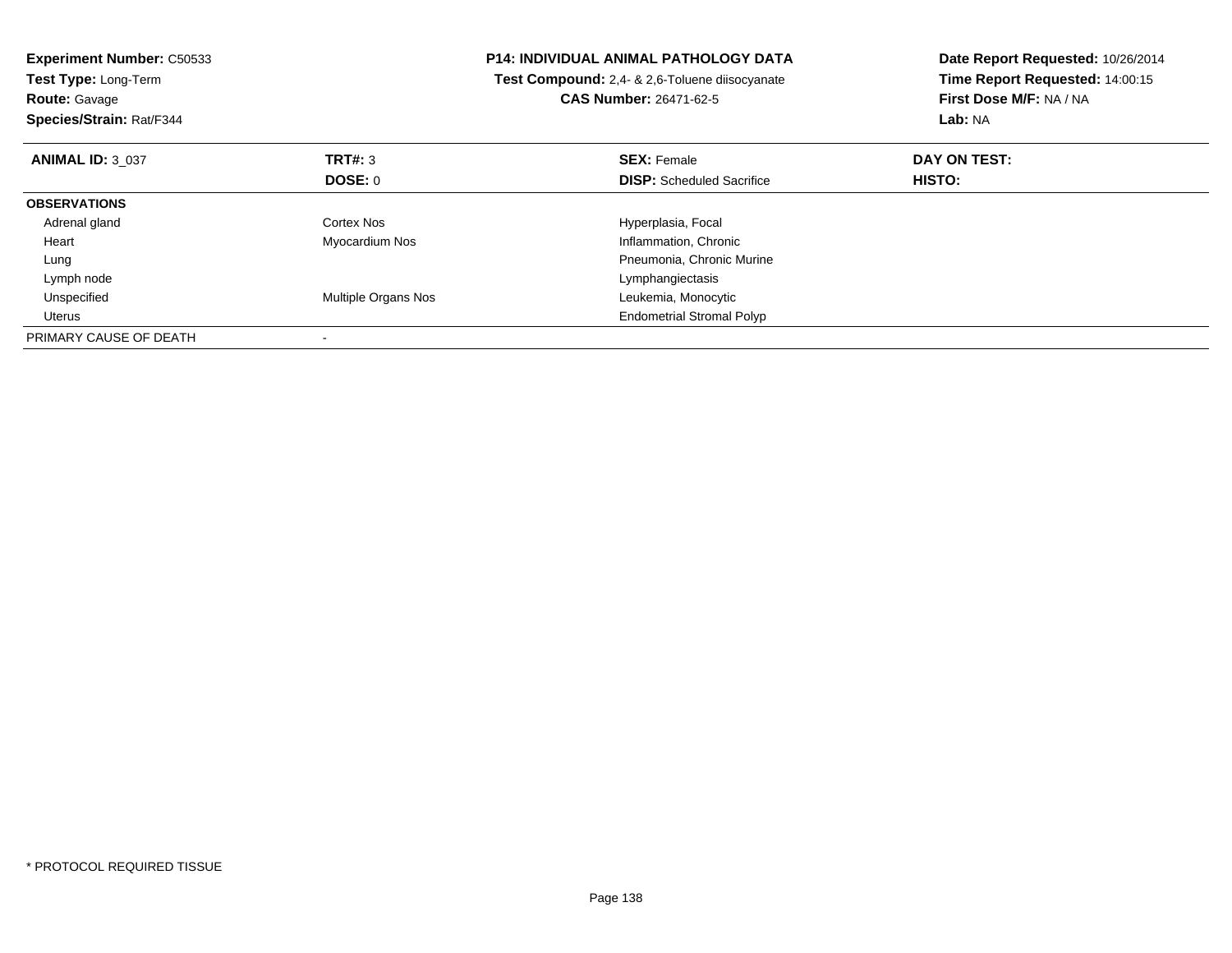| <b>Experiment Number: C50533</b><br>Test Type: Long-Term<br><b>Route: Gavage</b><br>Species/Strain: Rat/F344 |                           | <b>P14: INDIVIDUAL ANIMAL PATHOLOGY DATA</b><br>Test Compound: 2,4- & 2,6-Toluene diisocyanate<br><b>CAS Number: 26471-62-5</b> | Date Report Requested: 10/26/2014<br>Time Report Requested: 14:00:15<br>First Dose M/F: NA / NA<br>Lab: NA |
|--------------------------------------------------------------------------------------------------------------|---------------------------|---------------------------------------------------------------------------------------------------------------------------------|------------------------------------------------------------------------------------------------------------|
| <b>ANIMAL ID: 3 038</b>                                                                                      | <b>TRT#: 3</b><br>DOSE: 0 | <b>SEX: Female</b><br><b>DISP:</b> Scheduled Sacrifice                                                                          | DAY ON TEST:<br>HISTO:                                                                                     |
| <b>OBSERVATIONS</b>                                                                                          |                           |                                                                                                                                 |                                                                                                            |
| Adrenal gland                                                                                                | Cortex Nos                | Degeneration, Lipoid                                                                                                            |                                                                                                            |
| Heart                                                                                                        | Myocardium Nos            | Inflammation, Chronic                                                                                                           |                                                                                                            |
| Kidney                                                                                                       |                           | Inflammation, Chronic                                                                                                           |                                                                                                            |
| Liver                                                                                                        |                           | <b>Focal Cellular Change</b>                                                                                                    |                                                                                                            |
|                                                                                                              |                           | Granuloma, Nos                                                                                                                  |                                                                                                            |
| Lung                                                                                                         |                           | Pneumonia, Chronic Murine                                                                                                       |                                                                                                            |
| Thyroid                                                                                                      |                           | C-Cell Adenoma                                                                                                                  |                                                                                                            |
| PRIMARY CAUSE OF DEATH                                                                                       |                           |                                                                                                                                 |                                                                                                            |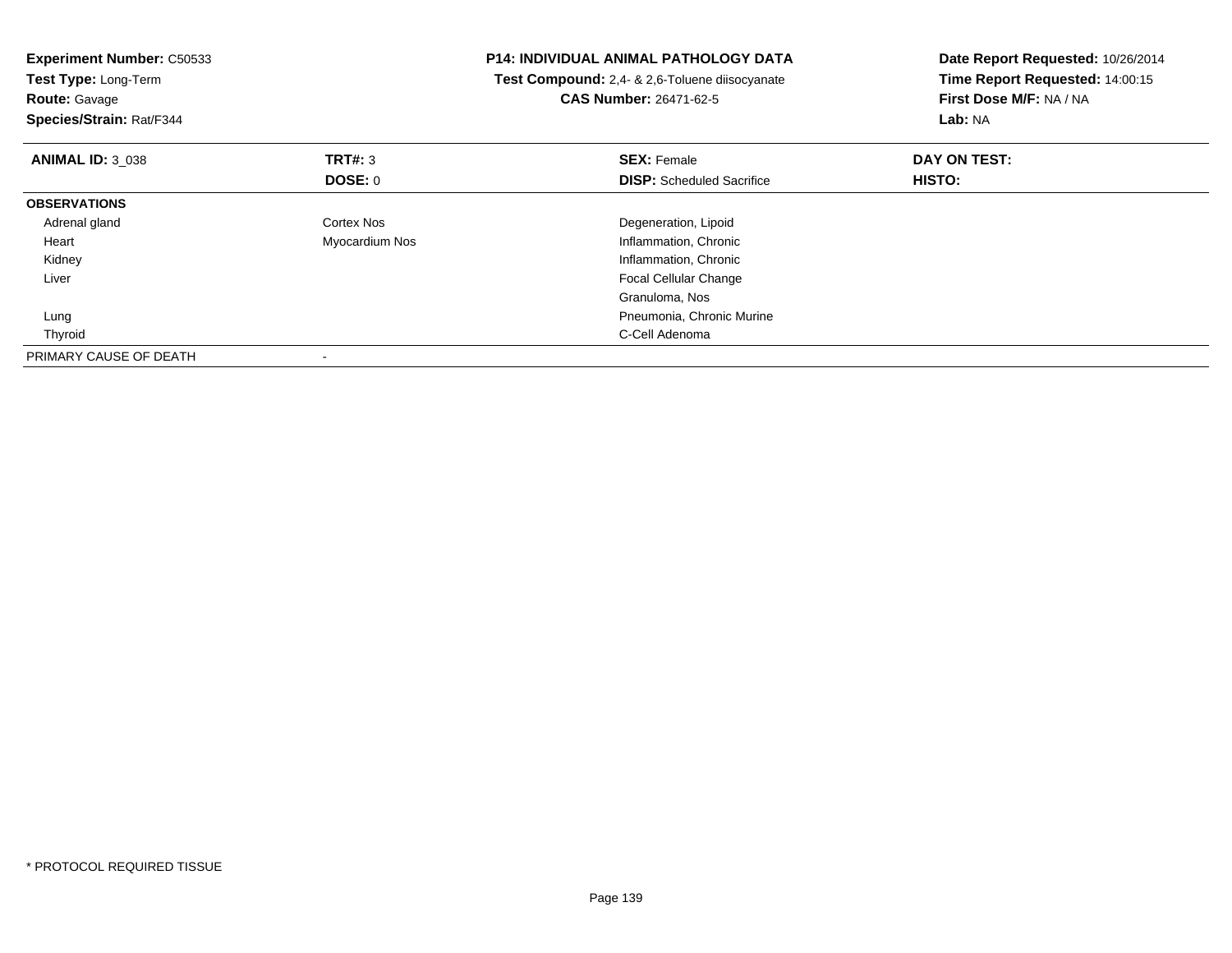| <b>Experiment Number: C50533</b><br>Test Type: Long-Term |                | <b>P14: INDIVIDUAL ANIMAL PATHOLOGY DATA</b><br>Test Compound: 2,4- & 2,6-Toluene diisocyanate | Date Report Requested: 10/26/2014<br>Time Report Requested: 14:00:15 |
|----------------------------------------------------------|----------------|------------------------------------------------------------------------------------------------|----------------------------------------------------------------------|
|                                                          |                |                                                                                                |                                                                      |
| Species/Strain: Rat/F344                                 |                |                                                                                                | Lab: NA                                                              |
| <b>ANIMAL ID: 3 039</b>                                  | TRT#: 3        | <b>SEX: Female</b>                                                                             | DAY ON TEST:                                                         |
|                                                          | DOSE: 0        | <b>DISP:</b> Scheduled Sacrifice                                                               | <b>HISTO:</b>                                                        |
| <b>OBSERVATIONS</b>                                      |                |                                                                                                |                                                                      |
| Heart                                                    | Myocardium Nos | Inflammation, Chronic                                                                          |                                                                      |
| Kidney                                                   |                | Inflammation, Chronic                                                                          |                                                                      |
| PRIMARY CAUSE OF DEATH                                   |                |                                                                                                |                                                                      |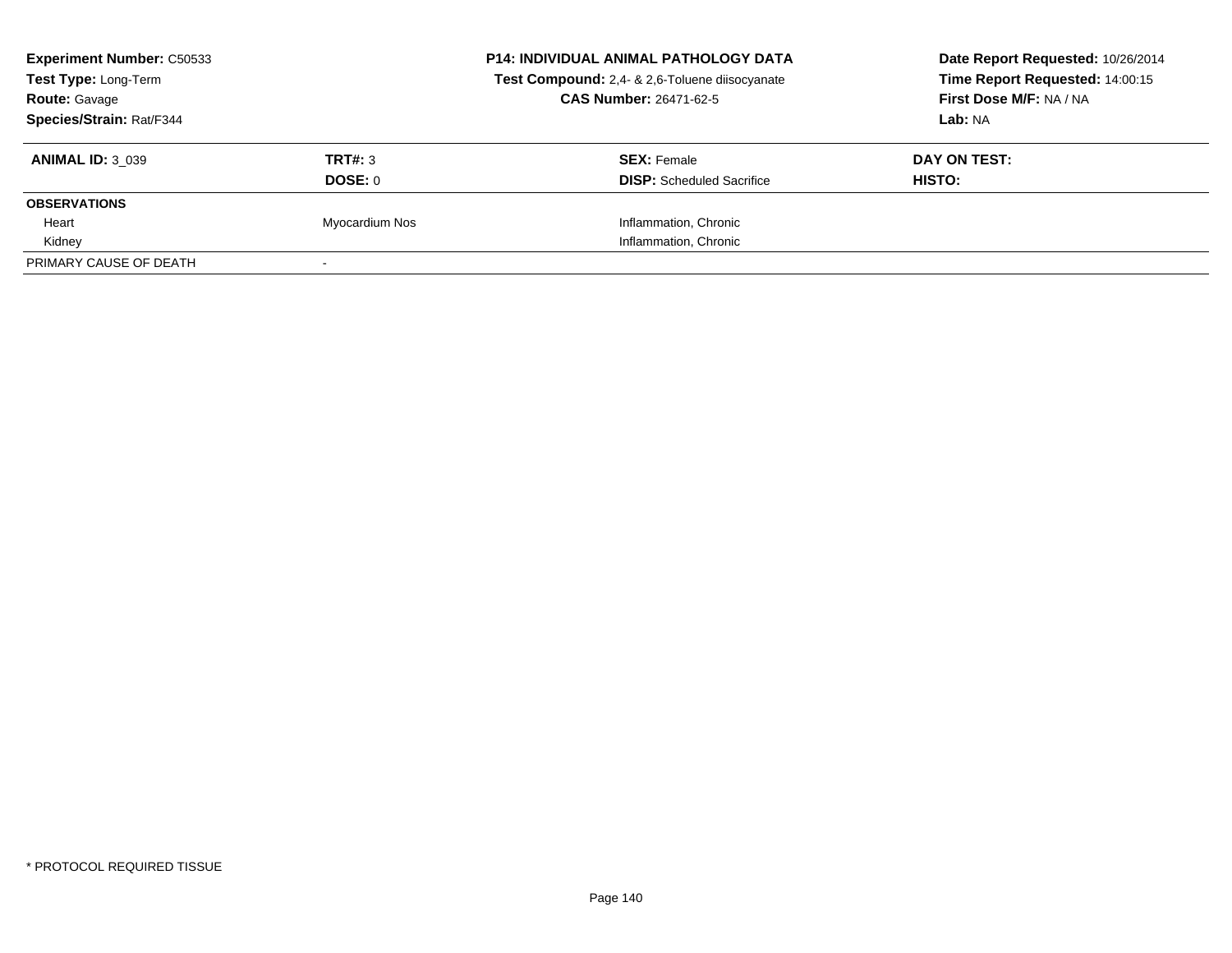| <b>Experiment Number: C50533</b><br>Test Type: Long-Term<br><b>Route: Gavage</b><br>Species/Strain: Rat/F344 |                | <b>P14: INDIVIDUAL ANIMAL PATHOLOGY DATA</b><br>Test Compound: 2,4- & 2,6-Toluene diisocyanate<br>CAS Number: 26471-62-5 | Date Report Requested: 10/26/2014<br>Time Report Requested: 14:00:15<br>First Dose M/F: NA / NA<br>Lab: NA |
|--------------------------------------------------------------------------------------------------------------|----------------|--------------------------------------------------------------------------------------------------------------------------|------------------------------------------------------------------------------------------------------------|
| <b>ANIMAL ID: 3 040</b>                                                                                      | TRT#: 3        | <b>SEX: Female</b>                                                                                                       | DAY ON TEST:                                                                                               |
|                                                                                                              | DOSE: 0        | <b>DISP:</b> Scheduled Sacrifice                                                                                         | <b>HISTO:</b>                                                                                              |
| <b>OBSERVATIONS</b>                                                                                          |                |                                                                                                                          |                                                                                                            |
| Heart                                                                                                        | Myocardium Nos | Inflammation, Chronic                                                                                                    |                                                                                                            |
| Liver                                                                                                        |                | Granuloma, Nos                                                                                                           |                                                                                                            |
| Lung                                                                                                         |                | Pneumonia, Chronic Murine                                                                                                |                                                                                                            |
| Spleen                                                                                                       |                | Fibrosis                                                                                                                 |                                                                                                            |
|                                                                                                              |                | Hemosiderosis                                                                                                            |                                                                                                            |
| PRIMARY CAUSE OF DEATH                                                                                       |                |                                                                                                                          |                                                                                                            |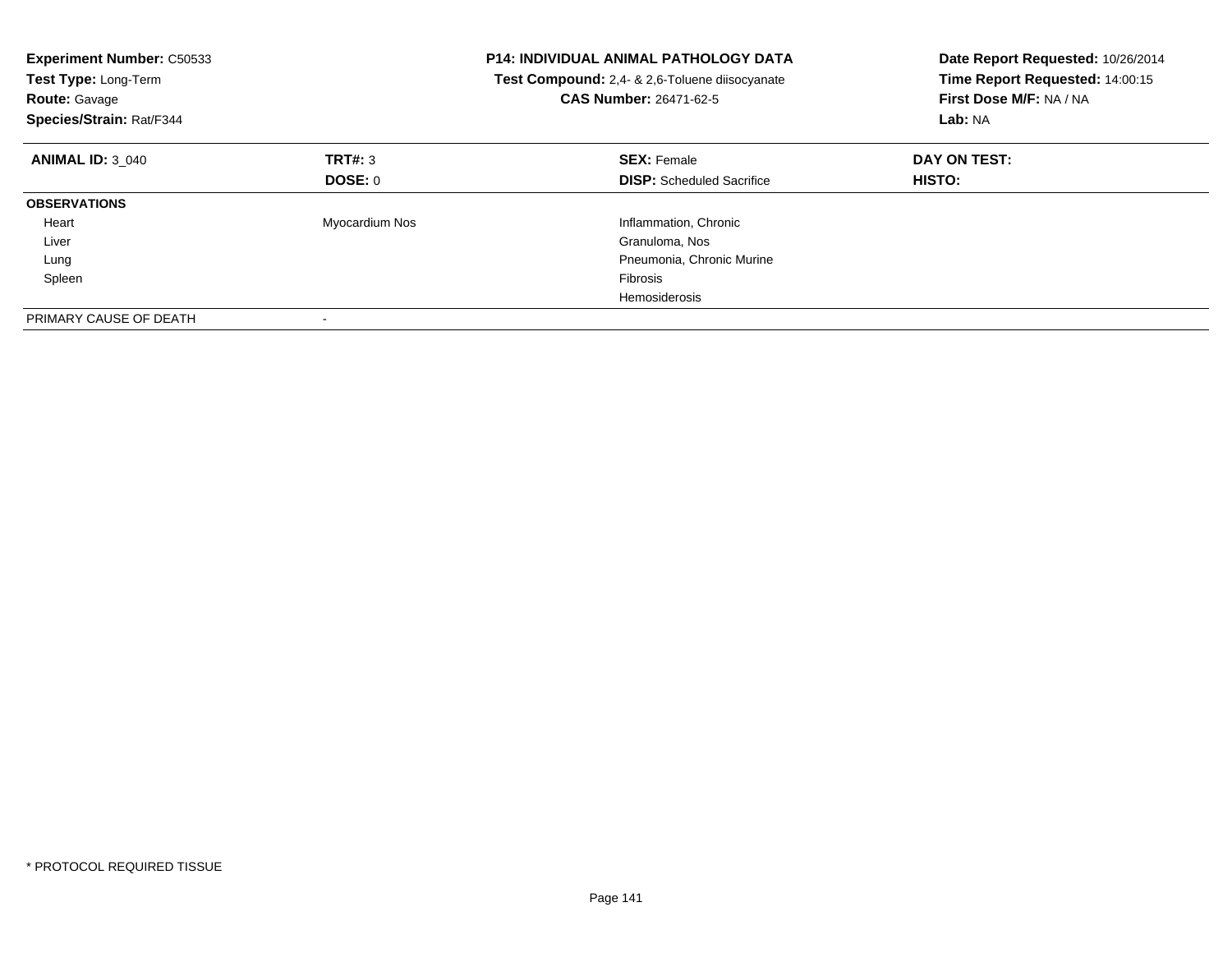| <b>Experiment Number: C50533</b><br>Test Type: Long-Term<br><b>Route: Gavage</b><br>Species/Strain: Rat/F344 |                | <b>P14: INDIVIDUAL ANIMAL PATHOLOGY DATA</b><br>Test Compound: 2,4- & 2,6-Toluene diisocyanate<br><b>CAS Number: 26471-62-5</b> | Date Report Requested: 10/26/2014<br>Time Report Requested: 14:00:15<br>First Dose M/F: NA / NA<br>Lab: NA |
|--------------------------------------------------------------------------------------------------------------|----------------|---------------------------------------------------------------------------------------------------------------------------------|------------------------------------------------------------------------------------------------------------|
| <b>ANIMAL ID: 3 041</b>                                                                                      | TRT#: 3        | <b>SEX: Female</b>                                                                                                              | DAY ON TEST:                                                                                               |
|                                                                                                              | DOSE: 0        | <b>DISP:</b> Scheduled Sacrifice                                                                                                | <b>HISTO:</b>                                                                                              |
| <b>OBSERVATIONS</b>                                                                                          |                |                                                                                                                                 |                                                                                                            |
| Adrenal gland                                                                                                | Cortex Nos     | Hyperplasia, Nodular                                                                                                            |                                                                                                            |
| Heart                                                                                                        | Myocardium Nos | Inflammation, Chronic                                                                                                           |                                                                                                            |
| Kidney                                                                                                       |                | Hyperplasia, Epithelial                                                                                                         |                                                                                                            |
|                                                                                                              |                | Inflammation, Chronic                                                                                                           |                                                                                                            |
| Liver                                                                                                        |                | Granuloma, Nos                                                                                                                  |                                                                                                            |
| Lung                                                                                                         |                | Pneumonia, Chronic Murine                                                                                                       |                                                                                                            |
| PRIMARY CAUSE OF DEATH                                                                                       |                |                                                                                                                                 |                                                                                                            |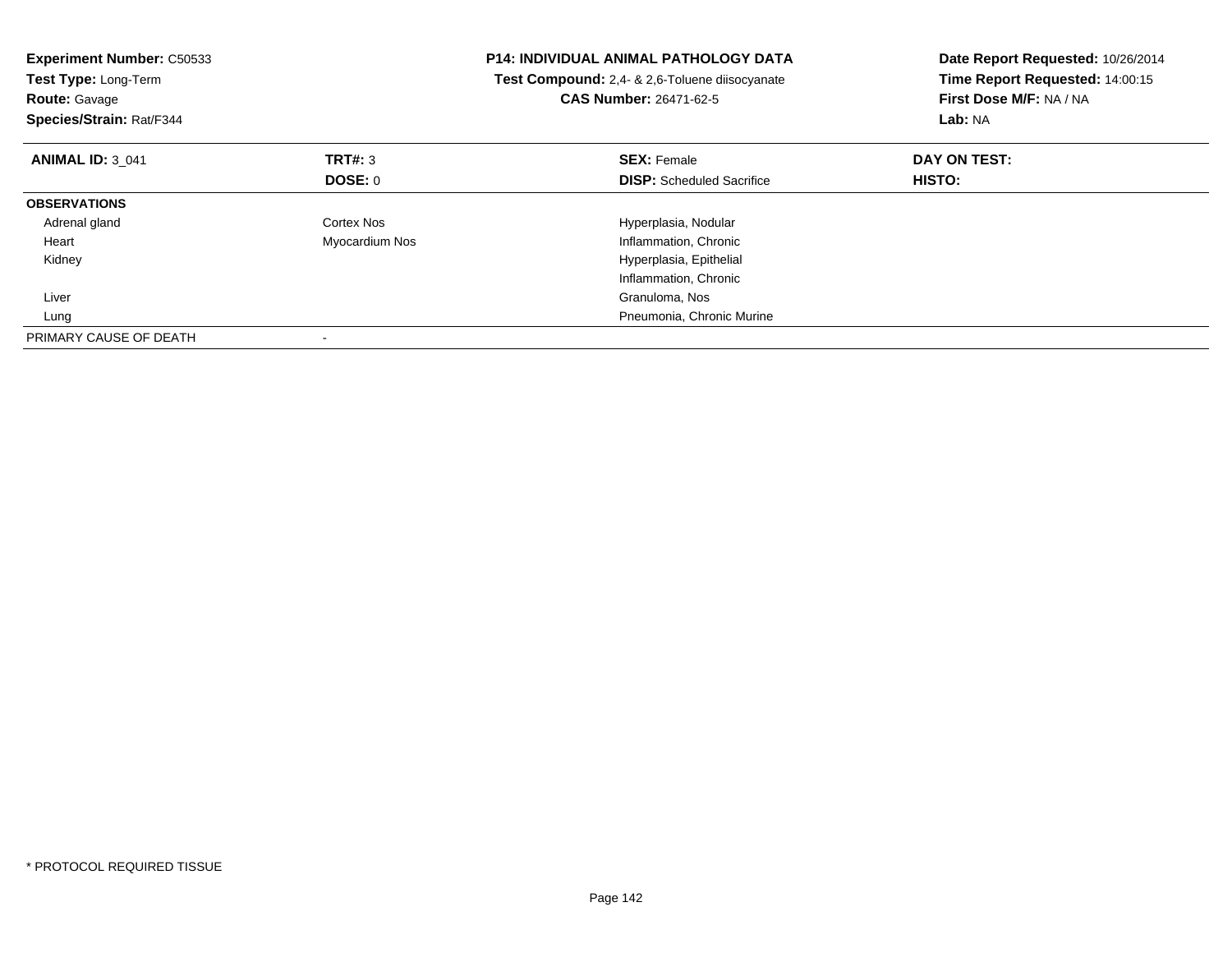| <b>Experiment Number: C50533</b><br><b>Test Type: Long-Term</b><br><b>Route: Gavage</b><br>Species/Strain: Rat/F344 |                           | <b>P14: INDIVIDUAL ANIMAL PATHOLOGY DATA</b><br><b>Test Compound:</b> 2.4- & 2.6-Toluene diisocyanate<br><b>CAS Number: 26471-62-5</b> | Date Report Requested: 10/26/2014<br>Time Report Requested: 14:00:15<br>First Dose M/F: NA / NA<br>Lab: NA |
|---------------------------------------------------------------------------------------------------------------------|---------------------------|----------------------------------------------------------------------------------------------------------------------------------------|------------------------------------------------------------------------------------------------------------|
| <b>ANIMAL ID: 3 042</b>                                                                                             | TRT#: 3<br><b>DOSE: 0</b> | <b>SEX: Female</b><br><b>DISP:</b> Scheduled Sacrifice                                                                                 | DAY ON TEST:<br><b>HISTO:</b>                                                                              |
| <b>OBSERVATIONS</b>                                                                                                 |                           |                                                                                                                                        |                                                                                                            |
| Heart<br>Kidney                                                                                                     | Myocardium Nos            | Inflammation, Chronic<br>Inflammation, Chronic                                                                                         |                                                                                                            |
| Lung                                                                                                                |                           | Pneumonia, Chronic Murine                                                                                                              |                                                                                                            |
| Unspecified<br>PRIMARY CAUSE OF DEATH                                                                               | <b>Abdominal Cavity</b>   | Necrosis, Fat                                                                                                                          |                                                                                                            |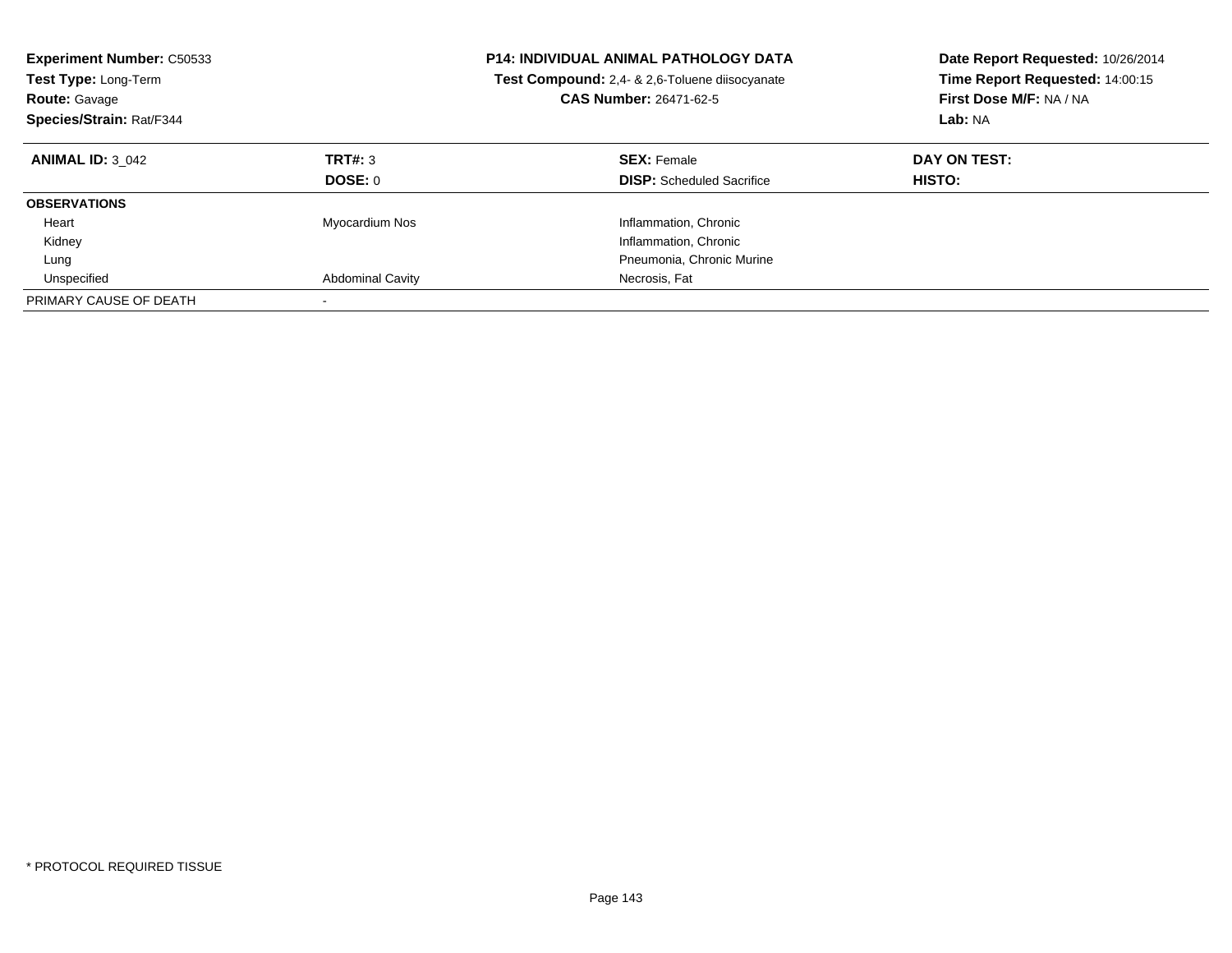| <b>Experiment Number: C50533</b><br>Test Type: Long-Term<br><b>Route: Gavage</b><br>Species/Strain: Rat/F344 |         | <b>P14: INDIVIDUAL ANIMAL PATHOLOGY DATA</b><br>Test Compound: 2,4- & 2,6-Toluene diisocyanate<br><b>CAS Number: 26471-62-5</b> | Date Report Requested: 10/26/2014<br>Time Report Requested: 14:00:15<br>First Dose M/F: NA / NA<br>Lab: NA |
|--------------------------------------------------------------------------------------------------------------|---------|---------------------------------------------------------------------------------------------------------------------------------|------------------------------------------------------------------------------------------------------------|
| <b>ANIMAL ID: 3 043</b>                                                                                      | TRT#: 3 | <b>SEX: Female</b>                                                                                                              | DAY ON TEST:                                                                                               |
|                                                                                                              | DOSE: 0 | <b>DISP:</b> Scheduled Sacrifice                                                                                                | HISTO:                                                                                                     |
| <b>OBSERVATIONS</b>                                                                                          |         |                                                                                                                                 |                                                                                                            |
| Liver                                                                                                        |         | Granuloma, Nos                                                                                                                  |                                                                                                            |
| Lung                                                                                                         |         | Pneumonia, Chronic Murine                                                                                                       |                                                                                                            |
| Uterus                                                                                                       |         | <b>Endometrial Stromal Polyp</b>                                                                                                |                                                                                                            |
| PRIMARY CAUSE OF DEATH                                                                                       |         |                                                                                                                                 |                                                                                                            |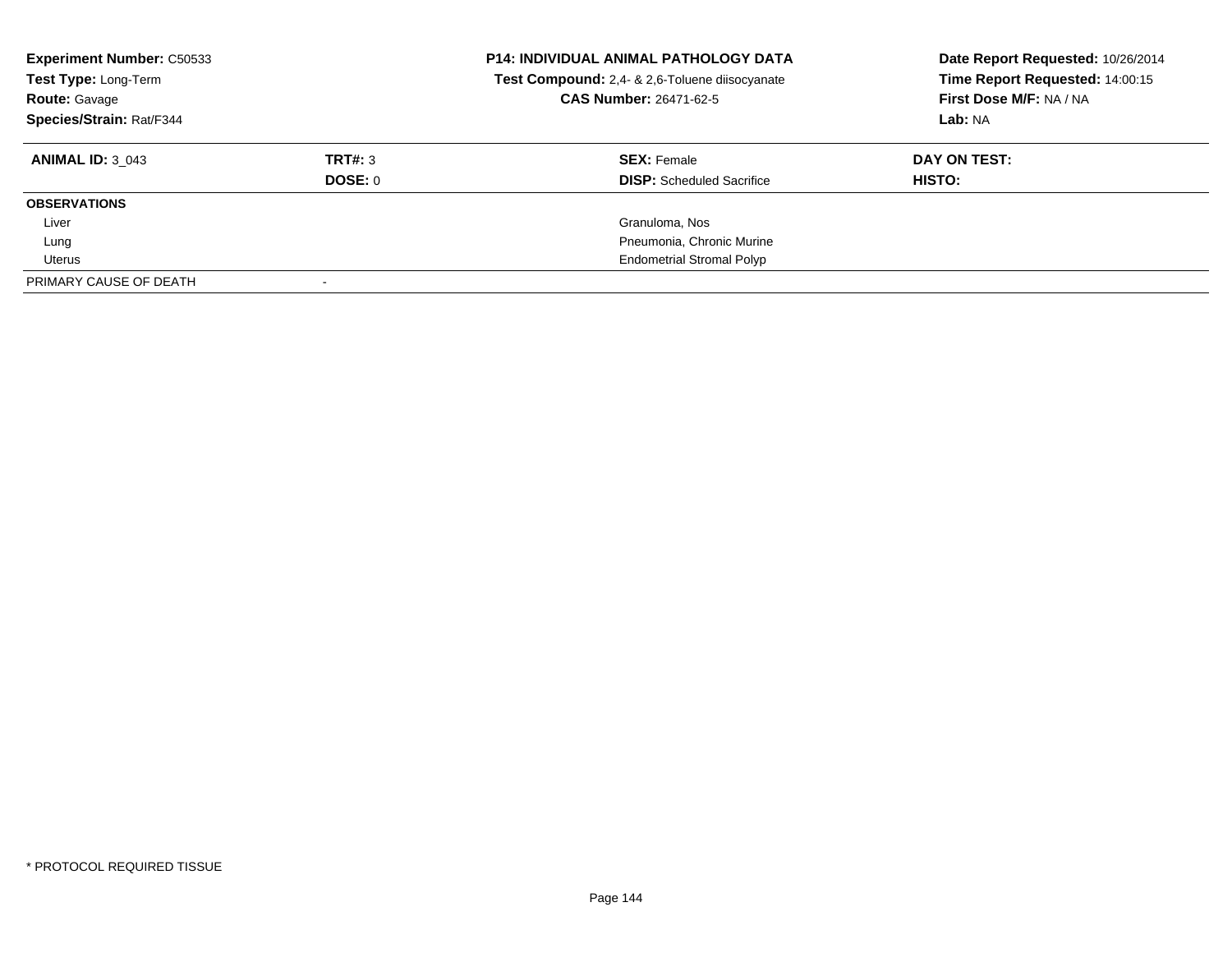| <b>Experiment Number: C50533</b><br>Test Type: Long-Term<br><b>Route: Gavage</b><br>Species/Strain: Rat/F344 |               | <b>P14: INDIVIDUAL ANIMAL PATHOLOGY DATA</b><br>Test Compound: 2,4- & 2,6-Toluene diisocyanate<br><b>CAS Number: 26471-62-5</b> | Date Report Requested: 10/26/2014<br>Time Report Requested: 14:00:15<br>First Dose M/F: NA / NA<br>Lab: NA |  |
|--------------------------------------------------------------------------------------------------------------|---------------|---------------------------------------------------------------------------------------------------------------------------------|------------------------------------------------------------------------------------------------------------|--|
| <b>ANIMAL ID: 3 044</b>                                                                                      | TRT#: 3       | <b>SEX: Female</b>                                                                                                              | DAY ON TEST:                                                                                               |  |
|                                                                                                              | DOSE: 0       | <b>DISP:</b> Scheduled Sacrifice                                                                                                | HISTO:                                                                                                     |  |
| <b>OBSERVATIONS</b>                                                                                          |               |                                                                                                                                 |                                                                                                            |  |
| Liver                                                                                                        |               | Granuloma, Nos                                                                                                                  |                                                                                                            |  |
| Lung                                                                                                         |               | Pneumonia, Chronic Murine                                                                                                       |                                                                                                            |  |
| Pituitary gland                                                                                              |               | Adenoma, Nos                                                                                                                    |                                                                                                            |  |
| Unspecified                                                                                                  | Diaphragm Nos | Necrosis, Fat                                                                                                                   |                                                                                                            |  |
| PRIMARY CAUSE OF DEATH                                                                                       |               |                                                                                                                                 |                                                                                                            |  |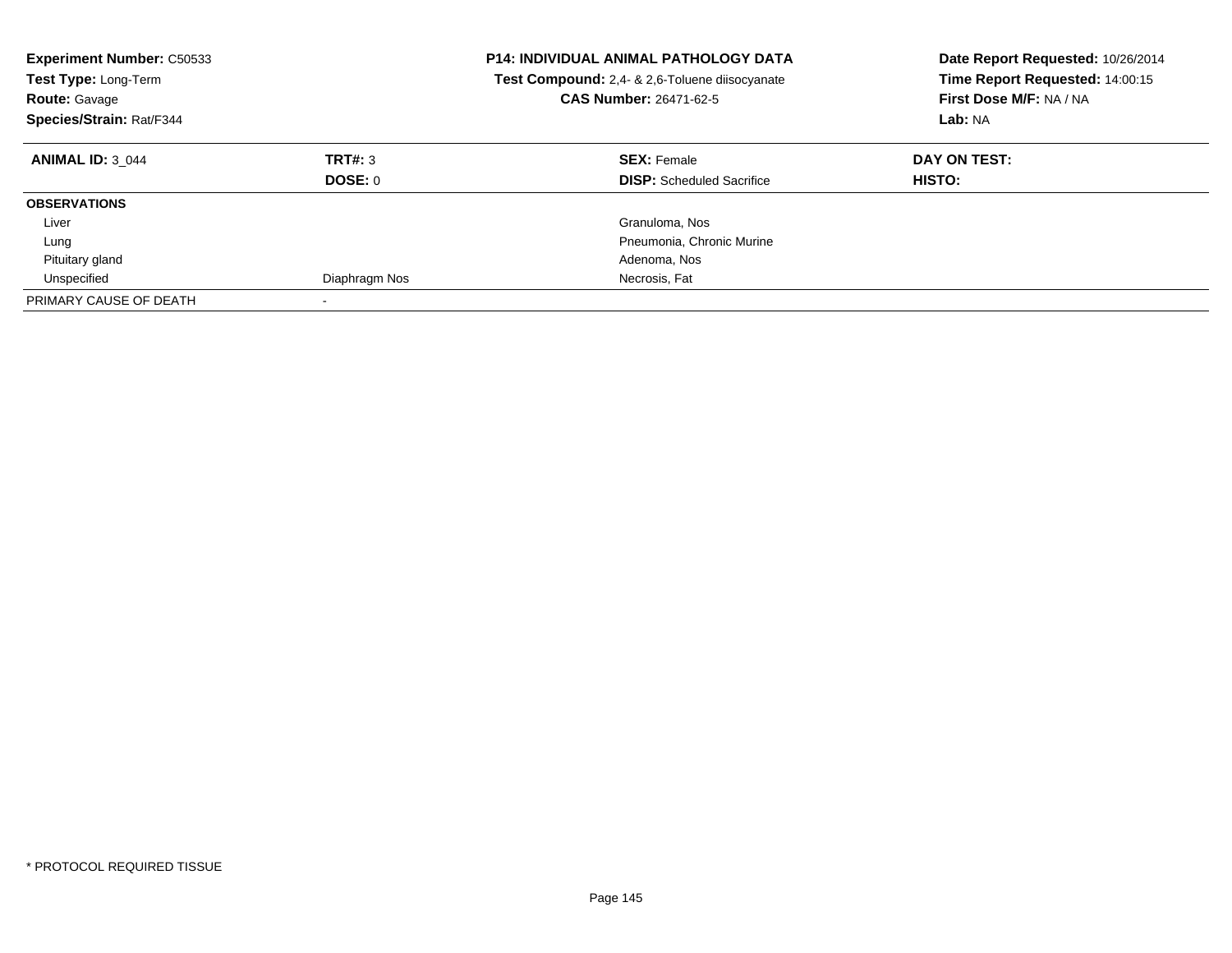| <b>Experiment Number: C50533</b><br>Test Type: Long-Term<br><b>Route: Gavage</b><br>Species/Strain: Rat/F344 |                    | <b>P14: INDIVIDUAL ANIMAL PATHOLOGY DATA</b><br>Test Compound: 2,4- & 2,6-Toluene diisocyanate<br><b>CAS Number: 26471-62-5</b> | Date Report Requested: 10/26/2014<br>Time Report Requested: 14:00:15<br>First Dose M/F: NA / NA<br>Lab: NA |  |
|--------------------------------------------------------------------------------------------------------------|--------------------|---------------------------------------------------------------------------------------------------------------------------------|------------------------------------------------------------------------------------------------------------|--|
| <b>ANIMAL ID: 3 045</b>                                                                                      | TRT#: 3<br>DOSE: 0 | <b>SEX: Female</b><br><b>DISP:</b> Scheduled Sacrifice                                                                          | DAY ON TEST:<br><b>HISTO:</b>                                                                              |  |
| <b>OBSERVATIONS</b>                                                                                          |                    |                                                                                                                                 |                                                                                                            |  |
| Eye                                                                                                          | Retina             | Atrophy, Nos                                                                                                                    |                                                                                                            |  |
| Liver                                                                                                        |                    | Hernia, Nos                                                                                                                     |                                                                                                            |  |
| Lung                                                                                                         |                    | Pneumonia, Chronic Murine                                                                                                       |                                                                                                            |  |
| Pituitary gland                                                                                              |                    | Cyst, Nos                                                                                                                       |                                                                                                            |  |
| PRIMARY CAUSE OF DEATH                                                                                       |                    |                                                                                                                                 |                                                                                                            |  |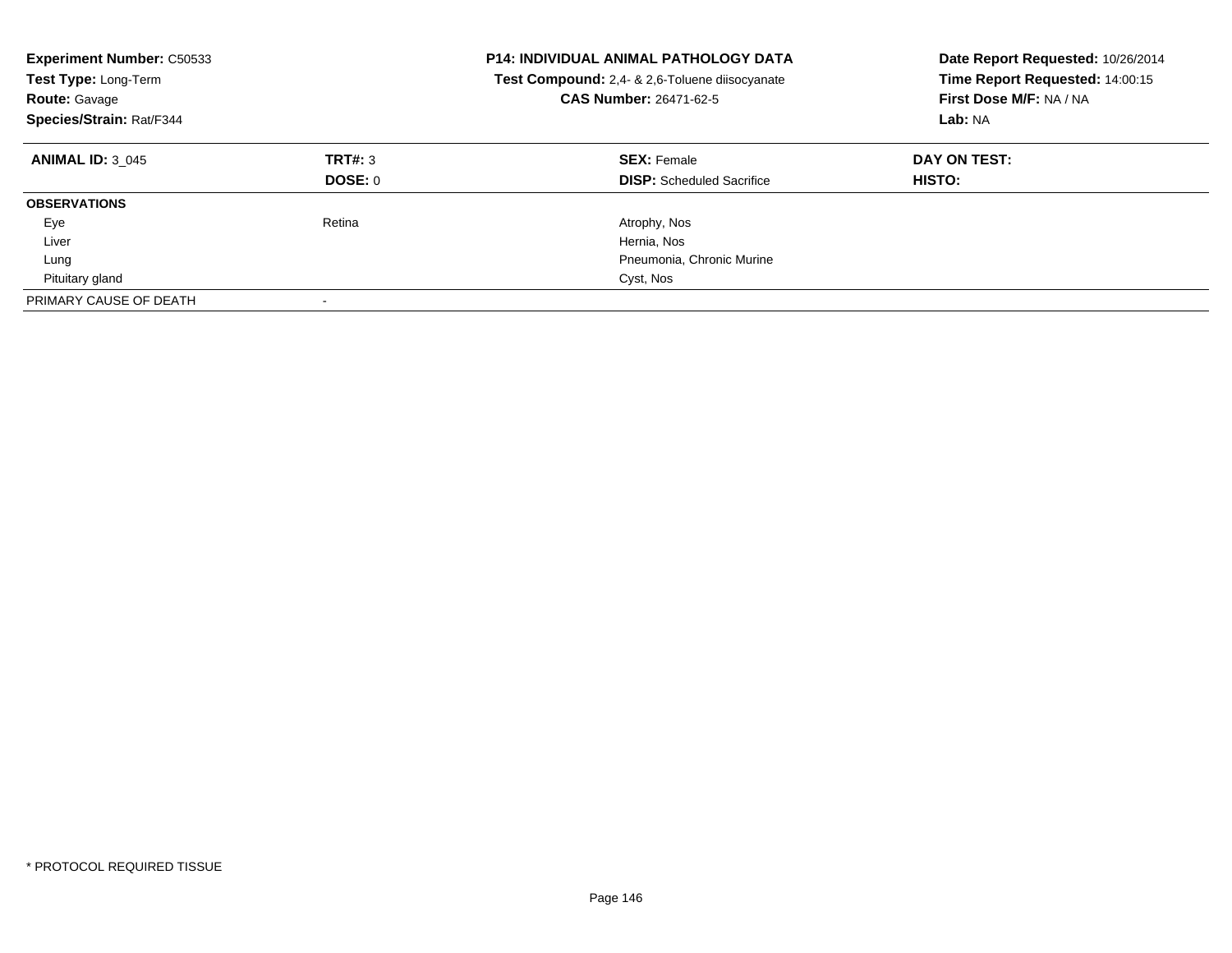| <b>Experiment Number: C50533</b><br>Test Type: Long-Term<br><b>Route: Gavage</b><br>Species/Strain: Rat/F344 |                | <b>P14: INDIVIDUAL ANIMAL PATHOLOGY DATA</b><br>Test Compound: 2,4- & 2,6-Toluene diisocyanate<br><b>CAS Number: 26471-62-5</b> | Date Report Requested: 10/26/2014<br>Time Report Requested: 14:00:15<br>First Dose M/F: NA / NA<br>Lab: NA |
|--------------------------------------------------------------------------------------------------------------|----------------|---------------------------------------------------------------------------------------------------------------------------------|------------------------------------------------------------------------------------------------------------|
| <b>ANIMAL ID: 3 046</b>                                                                                      | TRT#: 3        | <b>SEX: Female</b>                                                                                                              | DAY ON TEST:                                                                                               |
|                                                                                                              | <b>DOSE: 0</b> | <b>DISP:</b> Moribund Sacrifice                                                                                                 | HISTO:                                                                                                     |
| <b>OBSERVATIONS</b>                                                                                          |                |                                                                                                                                 |                                                                                                            |
| Heart                                                                                                        | Myocardium Nos | Inflammation, Chronic                                                                                                           |                                                                                                            |
| Kidney                                                                                                       |                | Calcification, Focal                                                                                                            |                                                                                                            |
| Liver                                                                                                        |                | Granuloma, Nos                                                                                                                  |                                                                                                            |
|                                                                                                              |                | Hernia, Nos                                                                                                                     |                                                                                                            |
| Lung                                                                                                         |                | Pneumonia, Chronic Murine                                                                                                       |                                                                                                            |
| Skin                                                                                                         | Face           | Squamous Cell Carcinoma                                                                                                         |                                                                                                            |
| PRIMARY CAUSE OF DEATH                                                                                       |                |                                                                                                                                 |                                                                                                            |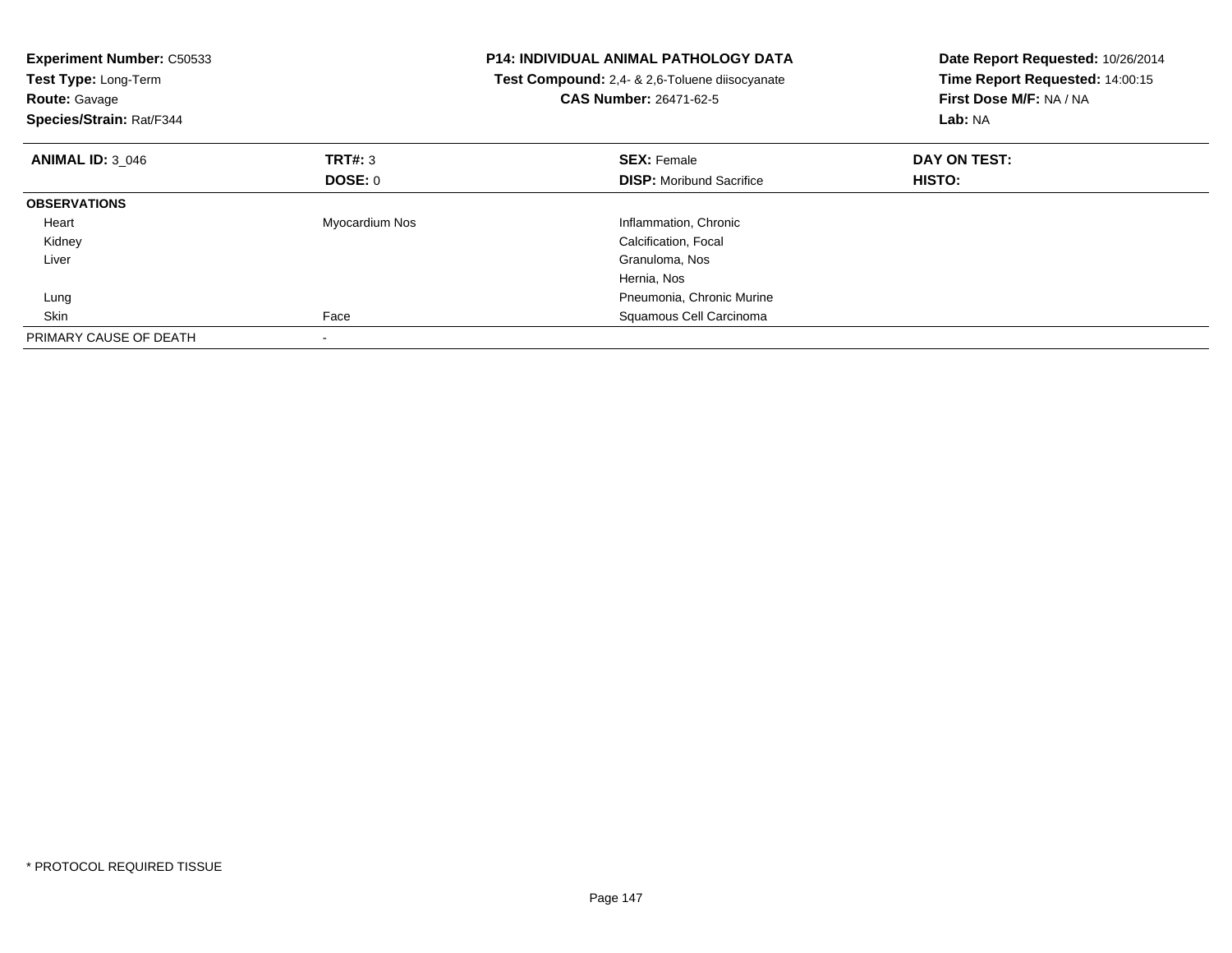| <b>Experiment Number: C50533</b><br>Test Type: Long-Term<br><b>Route: Gavage</b><br>Species/Strain: Rat/F344 |                | <b>P14: INDIVIDUAL ANIMAL PATHOLOGY DATA</b><br>Test Compound: 2,4- & 2,6-Toluene diisocyanate<br><b>CAS Number: 26471-62-5</b> | Date Report Requested: 10/26/2014<br>Time Report Requested: 14:00:15<br>First Dose M/F: NA / NA<br>Lab: NA |  |
|--------------------------------------------------------------------------------------------------------------|----------------|---------------------------------------------------------------------------------------------------------------------------------|------------------------------------------------------------------------------------------------------------|--|
| <b>ANIMAL ID: 3 047</b>                                                                                      | TRT#: 3        | <b>SEX: Female</b>                                                                                                              | DAY ON TEST:                                                                                               |  |
|                                                                                                              | <b>DOSE: 0</b> | <b>DISP:</b> Scheduled Sacrifice                                                                                                | HISTO:                                                                                                     |  |
| <b>OBSERVATIONS</b>                                                                                          |                |                                                                                                                                 |                                                                                                            |  |
| Heart                                                                                                        | Myocardium Nos | Inflammation, Chronic                                                                                                           |                                                                                                            |  |
| Kidney                                                                                                       |                | Calcification, Focal                                                                                                            |                                                                                                            |  |
| Lung                                                                                                         |                | Pneumonia, Chronic Murine                                                                                                       |                                                                                                            |  |
| PRIMARY CAUSE OF DEATH                                                                                       |                |                                                                                                                                 |                                                                                                            |  |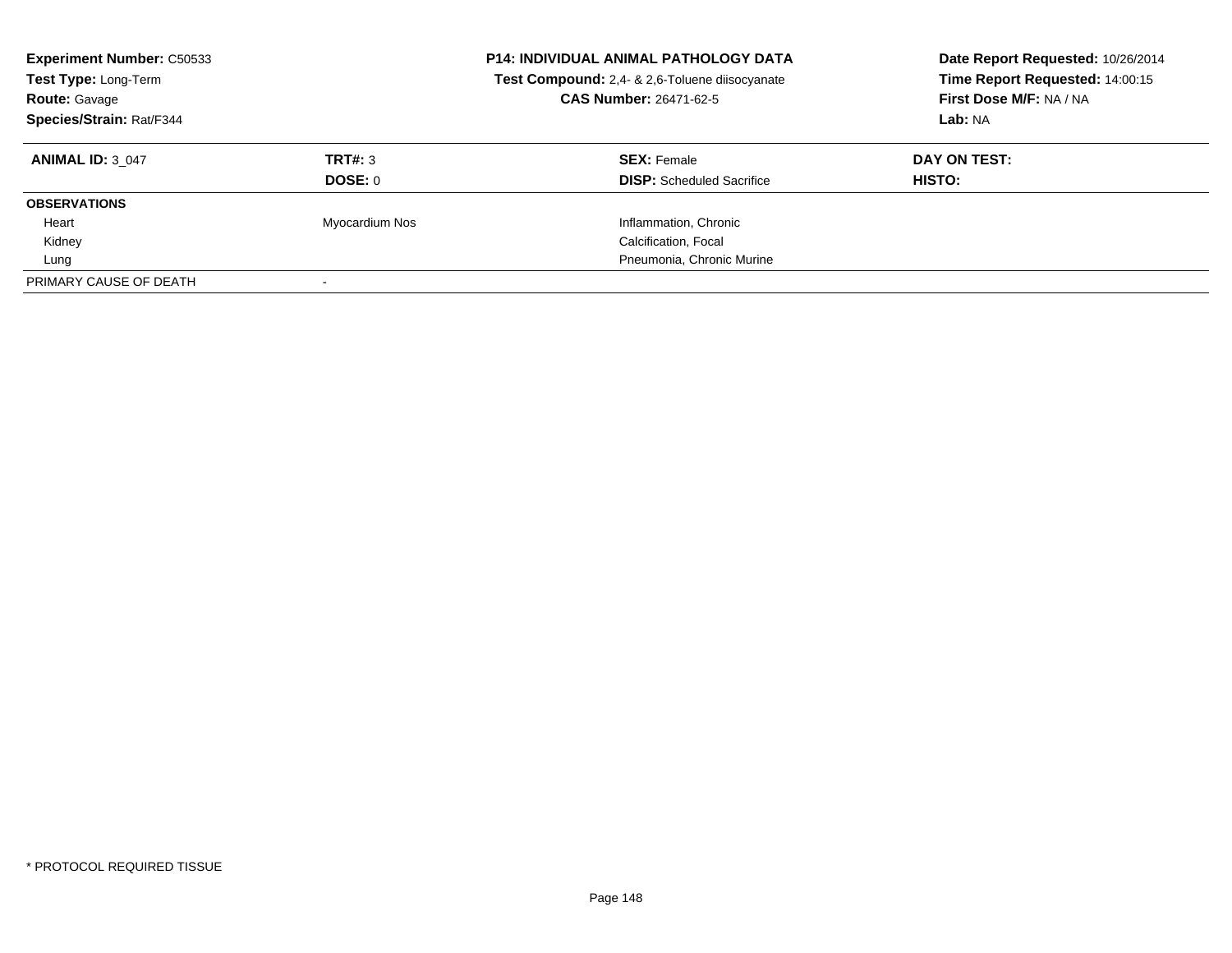| <b>Experiment Number: C50533</b><br>Test Type: Long-Term<br><b>Route: Gavage</b><br>Species/Strain: Rat/F344 |                | <b>P14: INDIVIDUAL ANIMAL PATHOLOGY DATA</b><br>Test Compound: 2,4- & 2,6-Toluene diisocyanate<br><b>CAS Number: 26471-62-5</b> | Date Report Requested: 10/26/2014<br>Time Report Requested: 14:00:15<br>First Dose M/F: NA / NA<br>Lab: NA |
|--------------------------------------------------------------------------------------------------------------|----------------|---------------------------------------------------------------------------------------------------------------------------------|------------------------------------------------------------------------------------------------------------|
| <b>ANIMAL ID: 3 048</b>                                                                                      | TRT#: 3        | <b>SEX: Female</b>                                                                                                              | DAY ON TEST:                                                                                               |
|                                                                                                              | DOSE: 0        | <b>DISP:</b> Scheduled Sacrifice                                                                                                | HISTO:                                                                                                     |
| <b>OBSERVATIONS</b>                                                                                          |                |                                                                                                                                 |                                                                                                            |
| Heart                                                                                                        | Myocardium Nos | Inflammation, Chronic                                                                                                           |                                                                                                            |
| Kidney                                                                                                       |                | Inflammation, Chronic                                                                                                           |                                                                                                            |
| Lung                                                                                                         |                | Pneumonia, Chronic Murine                                                                                                       |                                                                                                            |
| Pituitary gland                                                                                              |                | Adenoma, Nos                                                                                                                    |                                                                                                            |
| Spleen                                                                                                       |                | Hypertrophy, Nos                                                                                                                |                                                                                                            |
| Thyroid                                                                                                      |                | Hyperplasia, C Cell                                                                                                             |                                                                                                            |
| PRIMARY CAUSE OF DEATH                                                                                       |                |                                                                                                                                 |                                                                                                            |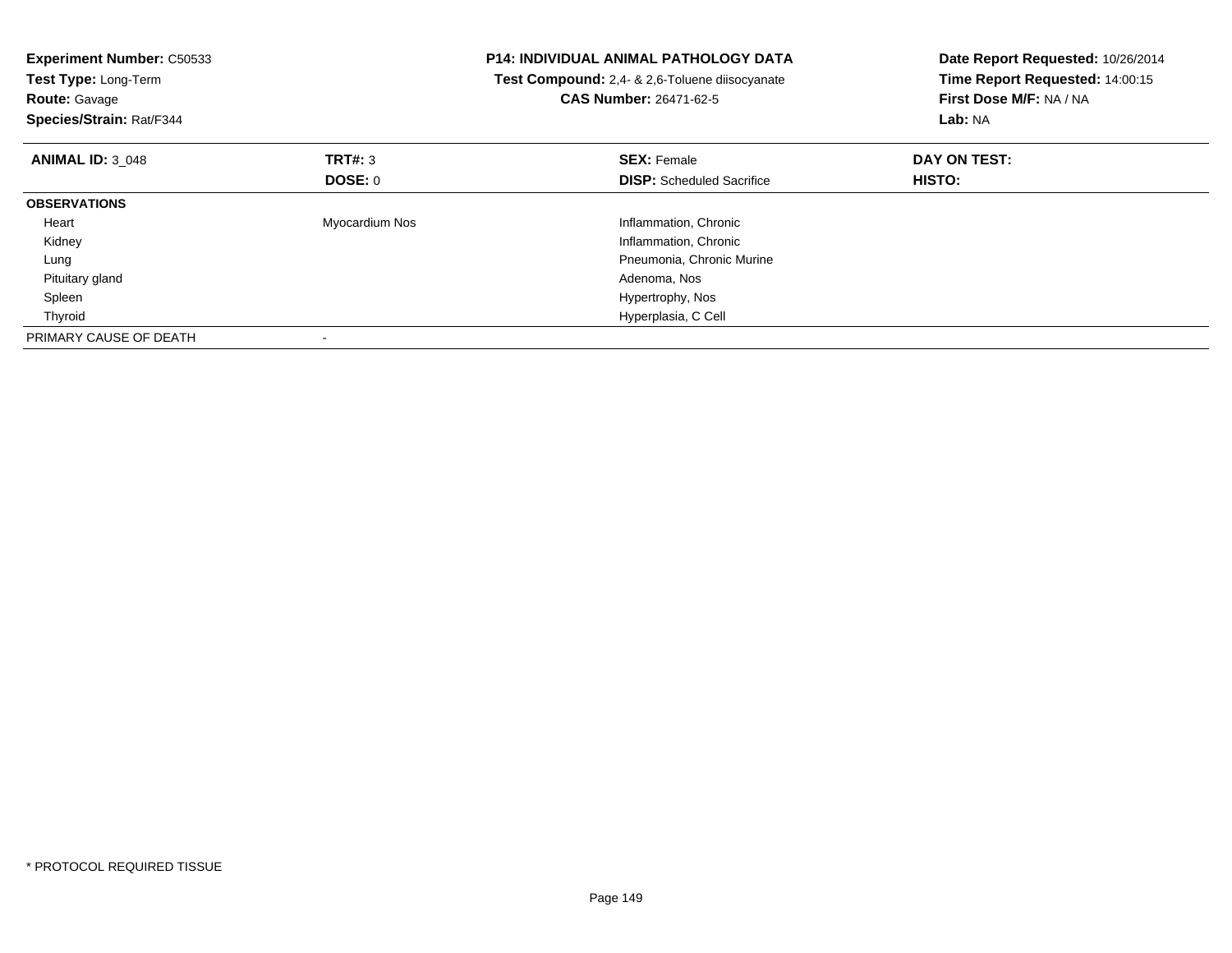| <b>Experiment Number: C50533</b><br>Test Type: Long-Term<br><b>Route: Gavage</b><br>Species/Strain: Rat/F344 |                    | <b>P14: INDIVIDUAL ANIMAL PATHOLOGY DATA</b><br>Test Compound: 2,4- & 2,6-Toluene diisocyanate<br><b>CAS Number: 26471-62-5</b> | Date Report Requested: 10/26/2014<br>Time Report Requested: 14:00:15<br>First Dose M/F: NA / NA<br>Lab: NA |  |
|--------------------------------------------------------------------------------------------------------------|--------------------|---------------------------------------------------------------------------------------------------------------------------------|------------------------------------------------------------------------------------------------------------|--|
| <b>ANIMAL ID: 3 049</b>                                                                                      | TRT#: 3<br>DOSE: 0 | <b>SEX: Female</b><br><b>DISP:</b> Scheduled Sacrifice                                                                          | DAY ON TEST:<br><b>HISTO:</b>                                                                              |  |
| <b>OBSERVATIONS</b>                                                                                          |                    |                                                                                                                                 |                                                                                                            |  |
| Liver                                                                                                        |                    | Granuloma, Nos                                                                                                                  |                                                                                                            |  |
| Lung                                                                                                         |                    | Alveolar/Bronchiolar Adenoma                                                                                                    |                                                                                                            |  |
|                                                                                                              |                    | Pneumonia, Chronic Murine                                                                                                       |                                                                                                            |  |
| Thyroid                                                                                                      |                    | Hyperplasia, C Cell                                                                                                             |                                                                                                            |  |
| PRIMARY CAUSE OF DEATH                                                                                       |                    |                                                                                                                                 |                                                                                                            |  |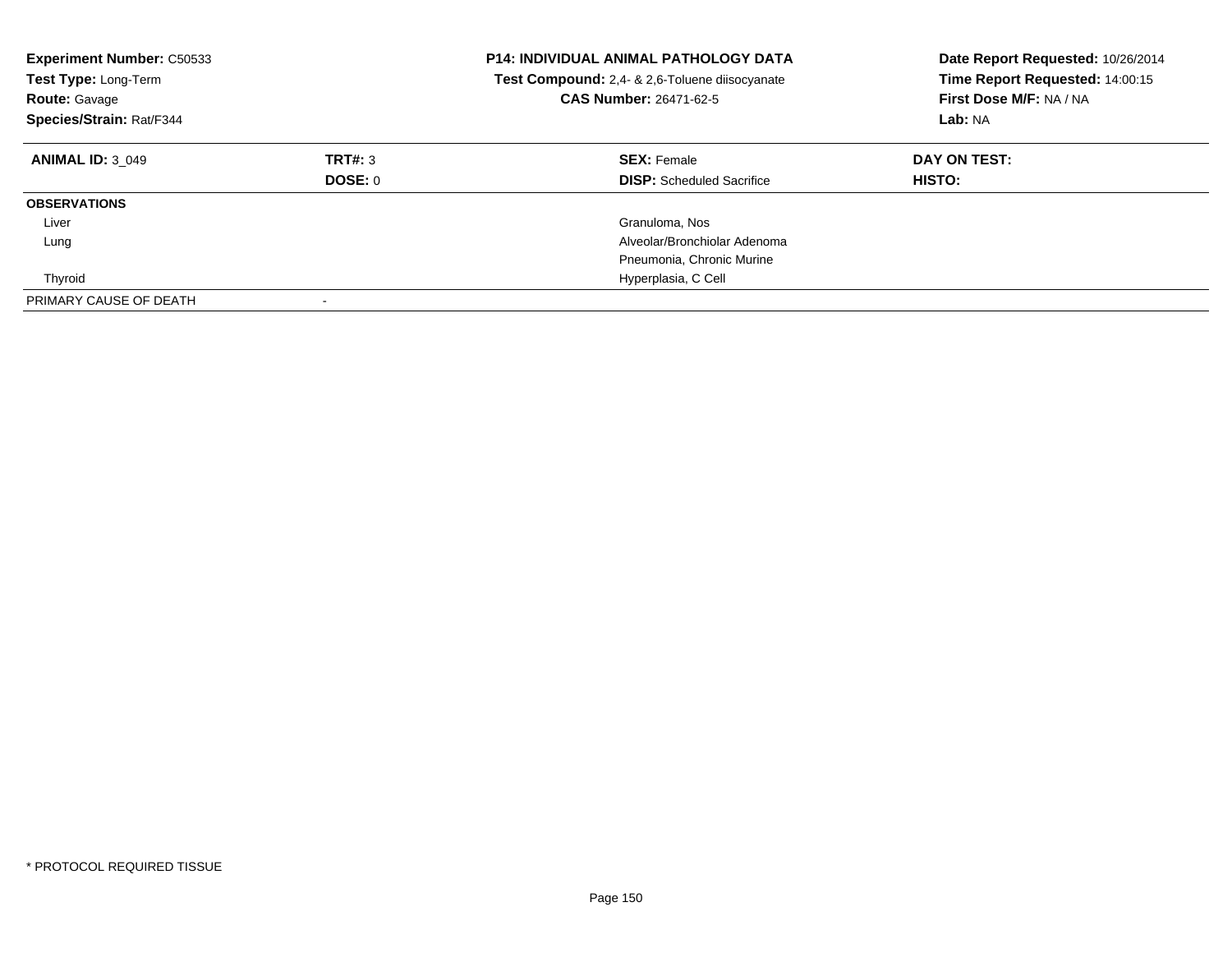| <b>Experiment Number: C50533</b><br><b>Test Type: Long-Term</b><br><b>Route: Gavage</b><br>Species/Strain: Rat/F344 |                           | <b>P14: INDIVIDUAL ANIMAL PATHOLOGY DATA</b><br>Test Compound: 2,4- & 2,6-Toluene diisocyanate<br>CAS Number: 26471-62-5 | Date Report Requested: 10/26/2014<br>Time Report Requested: 14:00:15<br>First Dose M/F: NA / NA<br>Lab: NA |  |
|---------------------------------------------------------------------------------------------------------------------|---------------------------|--------------------------------------------------------------------------------------------------------------------------|------------------------------------------------------------------------------------------------------------|--|
| <b>ANIMAL ID: 3 050</b>                                                                                             | TRT#: 3<br><b>DOSE: 0</b> | <b>SEX: Female</b><br><b>DISP:</b> Scheduled Sacrifice                                                                   | DAY ON TEST:<br>HISTO:                                                                                     |  |
| <b>OBSERVATIONS</b>                                                                                                 |                           |                                                                                                                          |                                                                                                            |  |
| Heart                                                                                                               | Myocardium Nos            | Inflammation, Chronic                                                                                                    |                                                                                                            |  |
| Liver                                                                                                               |                           | Hernia, Nos                                                                                                              |                                                                                                            |  |
| Lung                                                                                                                |                           | Pneumonia, Chronic Murine                                                                                                |                                                                                                            |  |
| Pituitary gland                                                                                                     |                           | Adenoma, Nos                                                                                                             |                                                                                                            |  |
| PRIMARY CAUSE OF DEATH                                                                                              |                           |                                                                                                                          |                                                                                                            |  |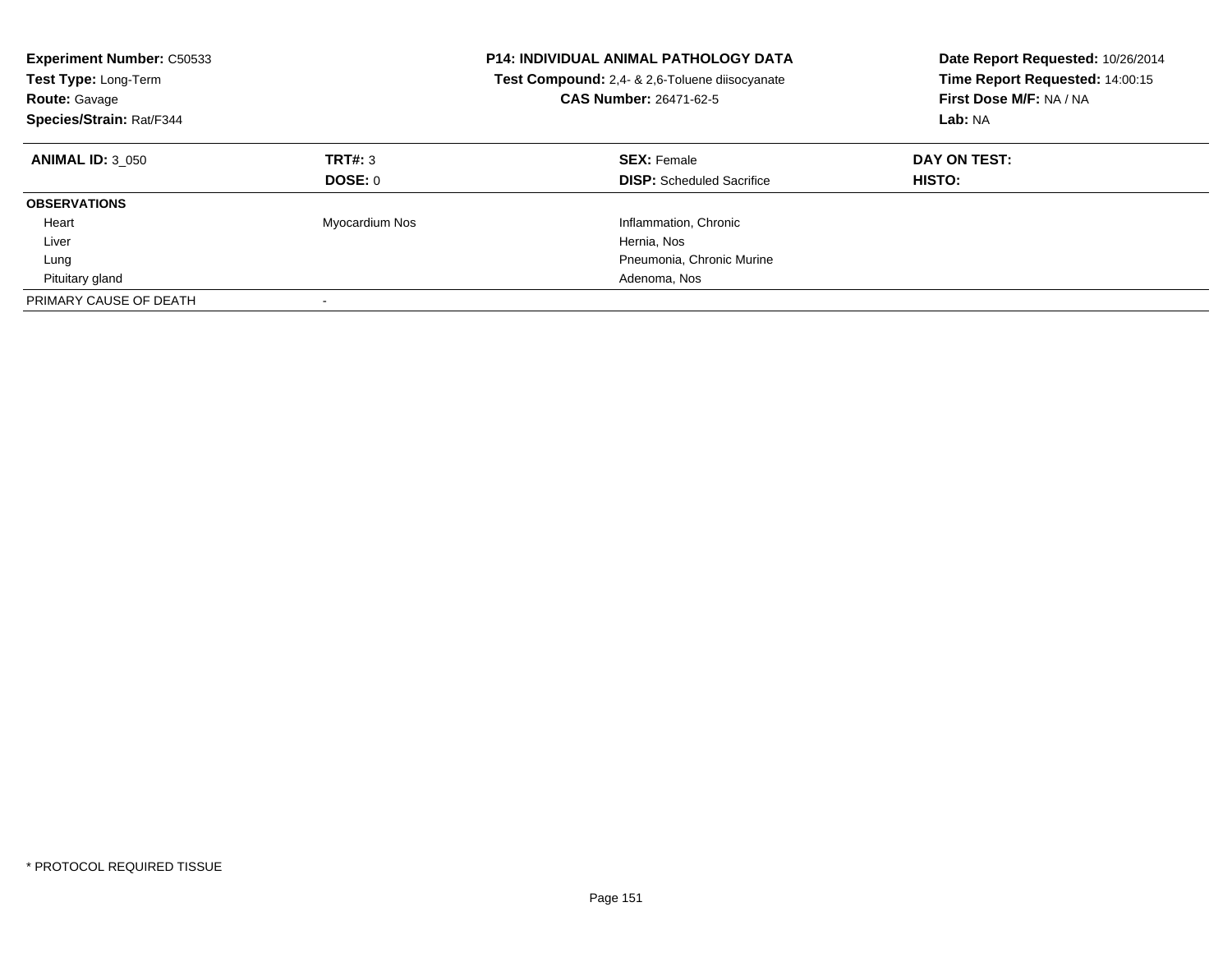**Test Type:** Long-Term

**Route:** Gavage

**Species/Strain:** Rat/F344

# **P14: INDIVIDUAL ANIMAL PATHOLOGY DATA**

 **Test Compound:** 2,4- & 2,6-Toluene diisocyanate**CAS Number:** 26471-62-5

| <b>ANIMAL ID: 4_001</b> | <b>TRT#: 4</b>           | <b>SEX: Female</b>               | DAY ON TEST: |  |
|-------------------------|--------------------------|----------------------------------|--------------|--|
|                         | <b>DOSE: 0</b>           | <b>DISP:</b> Scheduled Sacrifice | HISTO:       |  |
| <b>OBSERVATIONS</b>     |                          |                                  |              |  |
| Adrenal gland           | Cortex Nos               | Hyperplasia, Nodular             |              |  |
| Heart                   |                          | Fibrosis                         |              |  |
| Liver                   |                          | Cytoplasmic Change, Basophilic   |              |  |
|                         |                          | Granuloma, Nos                   |              |  |
|                         | <b>Bile Duct</b>         | Hyperplasia, Nos                 |              |  |
| Lung                    |                          | Histiocytosis                    |              |  |
|                         |                          | Hyperplasia, Alveolar Epithelium |              |  |
| Lymph node              | Mediastinal Lymph Node   | Hemorrhage                       |              |  |
| Ovary                   |                          | Cyst, Nos                        |              |  |
| Pancreas                | Acinus                   | Atrophy, Nos                     |              |  |
| Pituitary gland         |                          | Cyst, Nos                        |              |  |
| Spleen                  |                          | Hemosiderosis                    |              |  |
| Thyroid                 |                          | Cyst, Follicular Nos             |              |  |
|                         |                          | Hyperplasia, C Cell              |              |  |
| Unspecified             | Multiple Organs Nos      | Mineralization                   |              |  |
| PRIMARY CAUSE OF DEATH  | $\overline{\phantom{a}}$ |                                  |              |  |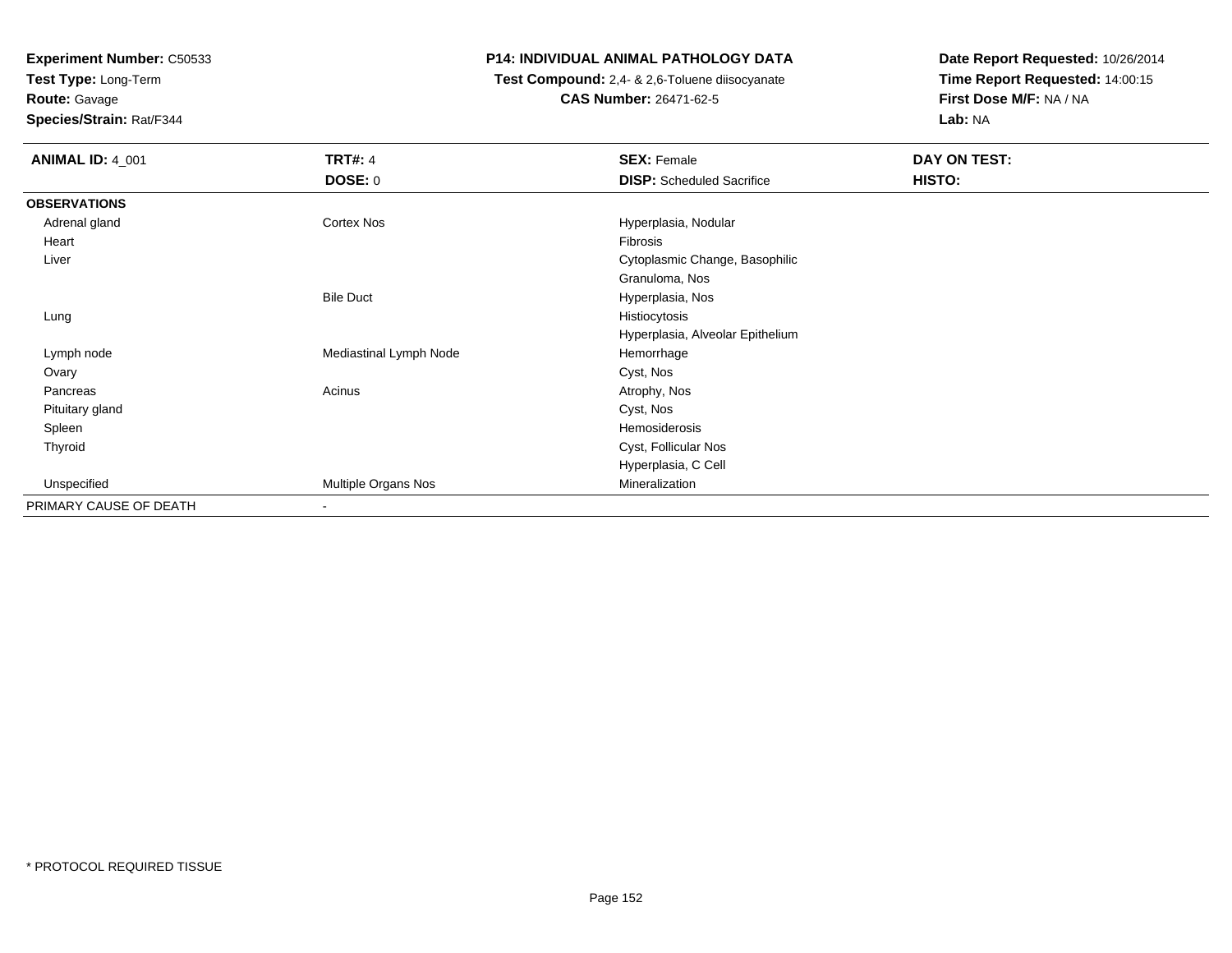**Experiment Number:** C50533**Test Type:** Long-Term**Route:** Gavage **Species/Strain:** Rat/F344**P14: INDIVIDUAL ANIMAL PATHOLOGY DATA Test Compound:** 2,4- & 2,6-Toluene diisocyanate**CAS Number:** 26471-62-5**Date Report Requested:** 10/26/2014**Time Report Requested:** 14:00:15**First Dose M/F:** NA / NA**Lab:** NA**ANIMAL ID:** 4\_002**TRT#:** 4 **SEX:** Female **DAY ON TEST: DOSE:** 0**DISP:** Moribund Sacrifice **HISTO: OBSERVATIONS** Adrenal glandCortex Nos **Hyperplasia, Nodular**<br>
Retinopathy Eyee and the contract of the contract of the contract of the contract of the contract of the contract of the contract of the contract of the contract of the contract of the contract of the contract of the contract of the cont Intestine Small Mesentery Nos LipomaNephropathy Kidneyy the control of the control of the control of the control of the control of the control of the control of the control of the control of the control of the control of the control of the control of the control of the contro LiverBile Duct **Hyperplasia**, Nos Mammary glandd<sub>d</sub> Lactation and the control of the control of the control of the control of the control of the control of the control of the control of the control of the control of the control of the control of the control of the cont Pituitary glandChromophobe Adenoma<br>Hemosiderosis Spleenn de la constitución de la constitución de la constitución de la constitución de la constitución de la constitución<br>En la constitución de la constitución de la constitución de la constitución de la constitución de la const PRIMARY CAUSE OF DEATH-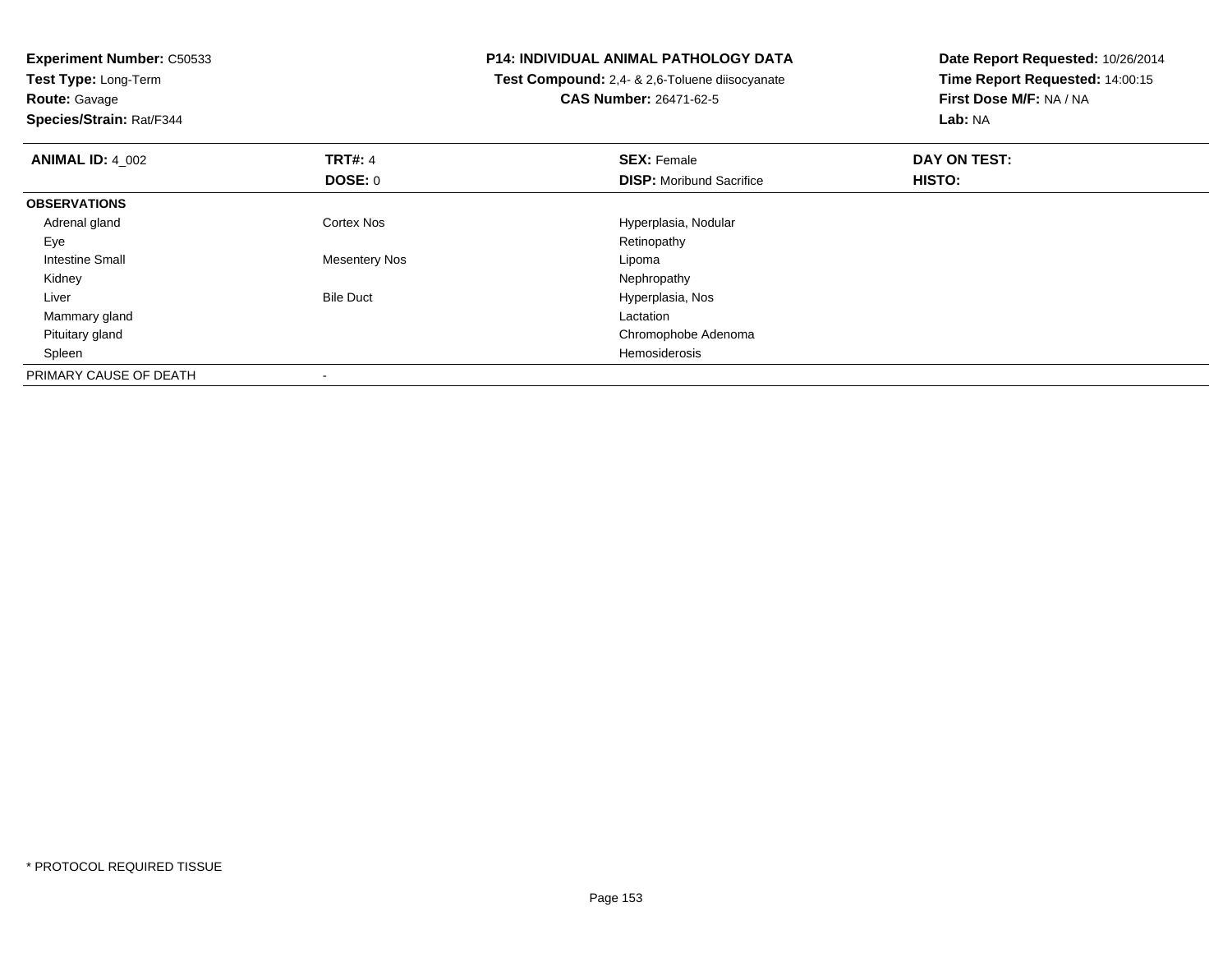**Test Type:** Long-Term

**Route:** Gavage

**Species/Strain:** Rat/F344

# **P14: INDIVIDUAL ANIMAL PATHOLOGY DATA**

 **Test Compound:** 2,4- & 2,6-Toluene diisocyanate**CAS Number:** 26471-62-5

| <b>ANIMAL ID: 4_003</b> | <b>TRT#: 4</b>   | <b>SEX: Female</b>               | DAY ON TEST: |
|-------------------------|------------------|----------------------------------|--------------|
|                         | <b>DOSE: 0</b>   | <b>DISP:</b> Moribund Sacrifice  | HISTO:       |
| <b>OBSERVATIONS</b>     |                  |                                  |              |
| Adrenal gland           | Cortex Nos       | Hyperplasia, Nodular             |              |
| <b>Brain</b>            |                  | Edema, Nos                       |              |
| Eye                     |                  | Cataract                         |              |
|                         |                  | Mineralization                   |              |
|                         |                  | Retinopathy                      |              |
| Kidney                  |                  | Mineralization                   |              |
| Liver                   |                  | Cytoplasmic Change, Basophilic   |              |
|                         | <b>Bile Duct</b> | Hyperplasia, Nos                 |              |
|                         |                  | Inflammation, Acute/Chronic      |              |
| Mammary gland           |                  | Dilatation, Ducts                |              |
|                         |                  | Fibroadenoma                     |              |
| Pituitary gland         |                  | Chromophobe Adenoma              |              |
| Stomach                 |                  | Cyst, Nos                        |              |
| Uterus                  |                  | <b>Endometrial Stromal Polyp</b> |              |
| PRIMARY CAUSE OF DEATH  | ۰.               |                                  |              |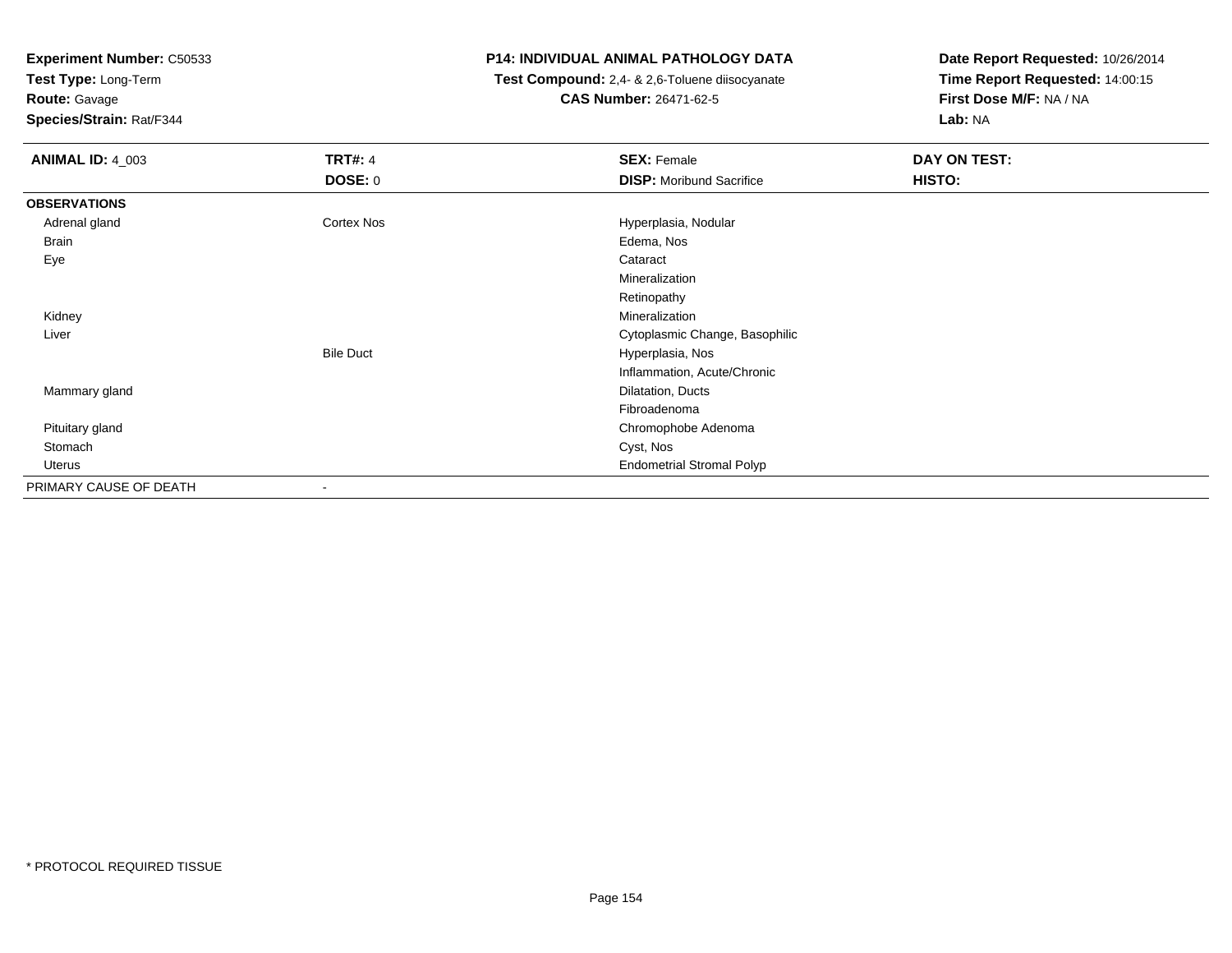**Test Type:** Long-Term

**Route:** Gavage

**Species/Strain:** Rat/F344

# **P14: INDIVIDUAL ANIMAL PATHOLOGY DATA**

 **Test Compound:** 2,4- & 2,6-Toluene diisocyanate**CAS Number:** 26471-62-5

| <b>ANIMAL ID: 4_004</b> | <b>TRT#: 4</b>           | <b>SEX: Female</b>               | DAY ON TEST: |  |
|-------------------------|--------------------------|----------------------------------|--------------|--|
|                         | DOSE: 0                  | <b>DISP:</b> Moribund Sacrifice  | HISTO:       |  |
| <b>OBSERVATIONS</b>     |                          |                                  |              |  |
| Brain                   |                          | Edema, Nos                       |              |  |
| Eye                     |                          | Retinopathy                      |              |  |
| Kidney                  |                          | Nephropathy                      |              |  |
| Liver                   | <b>Bile Duct</b>         | Hyperplasia, Nos                 |              |  |
| Lymph node              | Mandibular Lymph Node    | Necrosis, Nos                    |              |  |
|                         | Mandibular Lymph Node    | Plasmacytosis                    |              |  |
| Mammary gland           |                          | Lactation                        |              |  |
| Pituitary gland         |                          | Cyst, Nos                        |              |  |
| Unspecified             | Multiple Organs Nos      | Leukemia, Monocytic              |              |  |
| Uterus                  |                          | <b>Endometrial Stromal Polyp</b> |              |  |
| PRIMARY CAUSE OF DEATH  | $\overline{\phantom{a}}$ |                                  |              |  |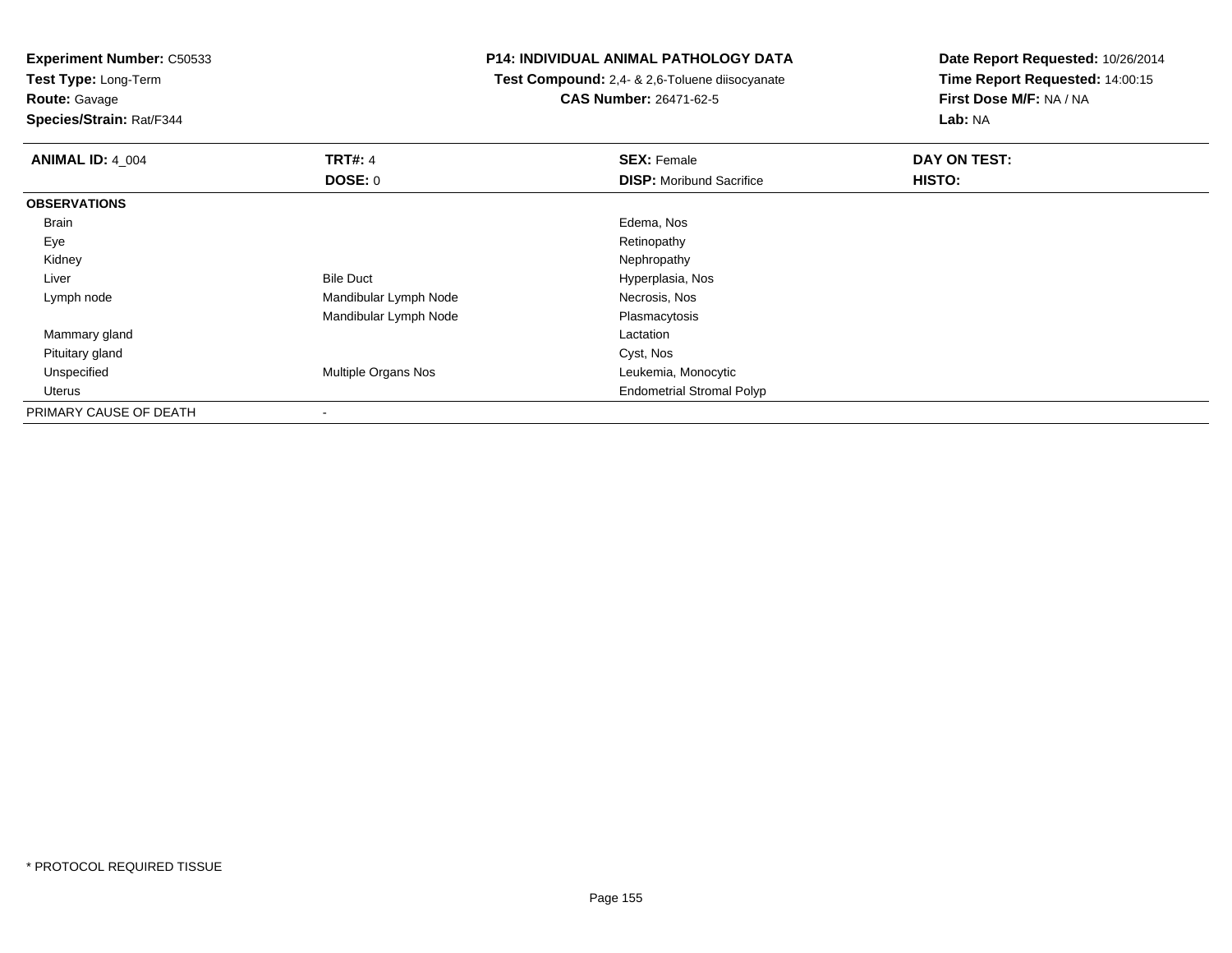| <b>Experiment Number: C50533</b><br>Test Type: Long-Term<br><b>Route: Gavage</b><br>Species/Strain: Rat/F344 |                  | <b>P14: INDIVIDUAL ANIMAL PATHOLOGY DATA</b><br>Test Compound: 2,4- & 2,6-Toluene diisocyanate<br><b>CAS Number: 26471-62-5</b> | Date Report Requested: 10/26/2014<br>Time Report Requested: 14:00:15<br>First Dose M/F: NA / NA<br>Lab: NA |
|--------------------------------------------------------------------------------------------------------------|------------------|---------------------------------------------------------------------------------------------------------------------------------|------------------------------------------------------------------------------------------------------------|
| <b>ANIMAL ID: 4 005</b>                                                                                      | <b>TRT#: 4</b>   | <b>SEX: Female</b>                                                                                                              | DAY ON TEST:                                                                                               |
|                                                                                                              | DOSE: 0          | <b>DISP: Natural Death</b>                                                                                                      | <b>HISTO:</b>                                                                                              |
| <b>OBSERVATIONS</b>                                                                                          |                  |                                                                                                                                 |                                                                                                            |
| Heart                                                                                                        |                  | <b>Fibrosis</b>                                                                                                                 |                                                                                                            |
| Kidney                                                                                                       |                  | Mineralization                                                                                                                  |                                                                                                            |
| Liver                                                                                                        |                  | Cytoplasmic Change, Basophilic                                                                                                  |                                                                                                            |
|                                                                                                              | <b>Bile Duct</b> | Hyperplasia, Nos                                                                                                                |                                                                                                            |
| Mammary gland                                                                                                |                  | Dilatation, Ducts                                                                                                               |                                                                                                            |
| Unspecified                                                                                                  |                  | Fibroadenoma                                                                                                                    |                                                                                                            |
| Uterus                                                                                                       |                  | <b>Endometrial Stromal Sarcoma</b>                                                                                              |                                                                                                            |
| PRIMARY CAUSE OF DEATH                                                                                       |                  |                                                                                                                                 |                                                                                                            |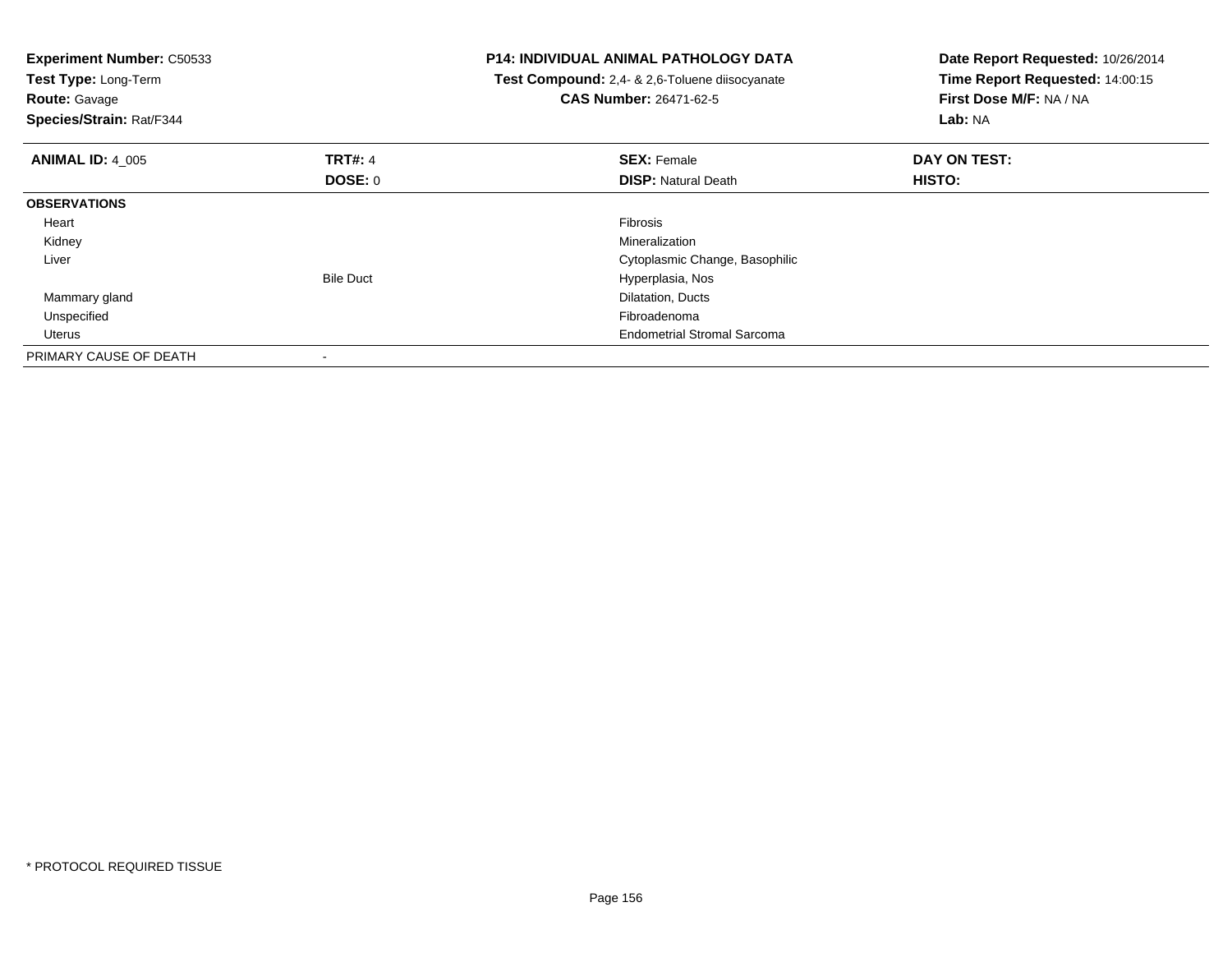**Experiment Number:** C50533**Test Type:** Long-Term**Route:** Gavage **Species/Strain:** Rat/F344**P14: INDIVIDUAL ANIMAL PATHOLOGY DATA Test Compound:** 2,4- & 2,6-Toluene diisocyanate**CAS Number:** 26471-62-5**Date Report Requested:** 10/26/2014**Time Report Requested:** 14:00:15**First Dose M/F:** NA / NA**Lab:** NA**ANIMAL ID:** 4\_006**6 DAY ON TEST:** 4 **SEX:** Female **SEX: Female DAY ON TEST: DOSE:** 0**DISP:** Scheduled Sacrifice **HISTO: OBSERVATIONS** Heartt de la constitución de la constitución de la constitución de la constitución de la constitución de la constitución Nephropathy Kidneyy the control of the control of the control of the control of the control of the control of the control of the control of the control of the control of the control of the control of the control of the control of the contro Liver Cytoplasmic Change, BasophilicGranuloma, Nos Hyperplasia, NosBile Duct Pancreass and the contract of the contract of the contract of the contract of the contract  $\mathsf{A}$  at  $\mathsf{A}$  and  $\mathsf{A}$  and  $\mathsf{A}$  and  $\mathsf{A}$  and  $\mathsf{A}$  are contract of  $\mathsf{A}$  and  $\mathsf{A}$  and  $\mathsf{A}$  are contract of Pituitary gland Chromophobe Adenoma Unspecifiedd **Example 2018** and the control of the control of the control of the control of the control of the control of the control of the control of the control of the control of the control of the control of the control of the co Uterus Thrombosis, Nos PRIMARY CAUSE OF DEATH-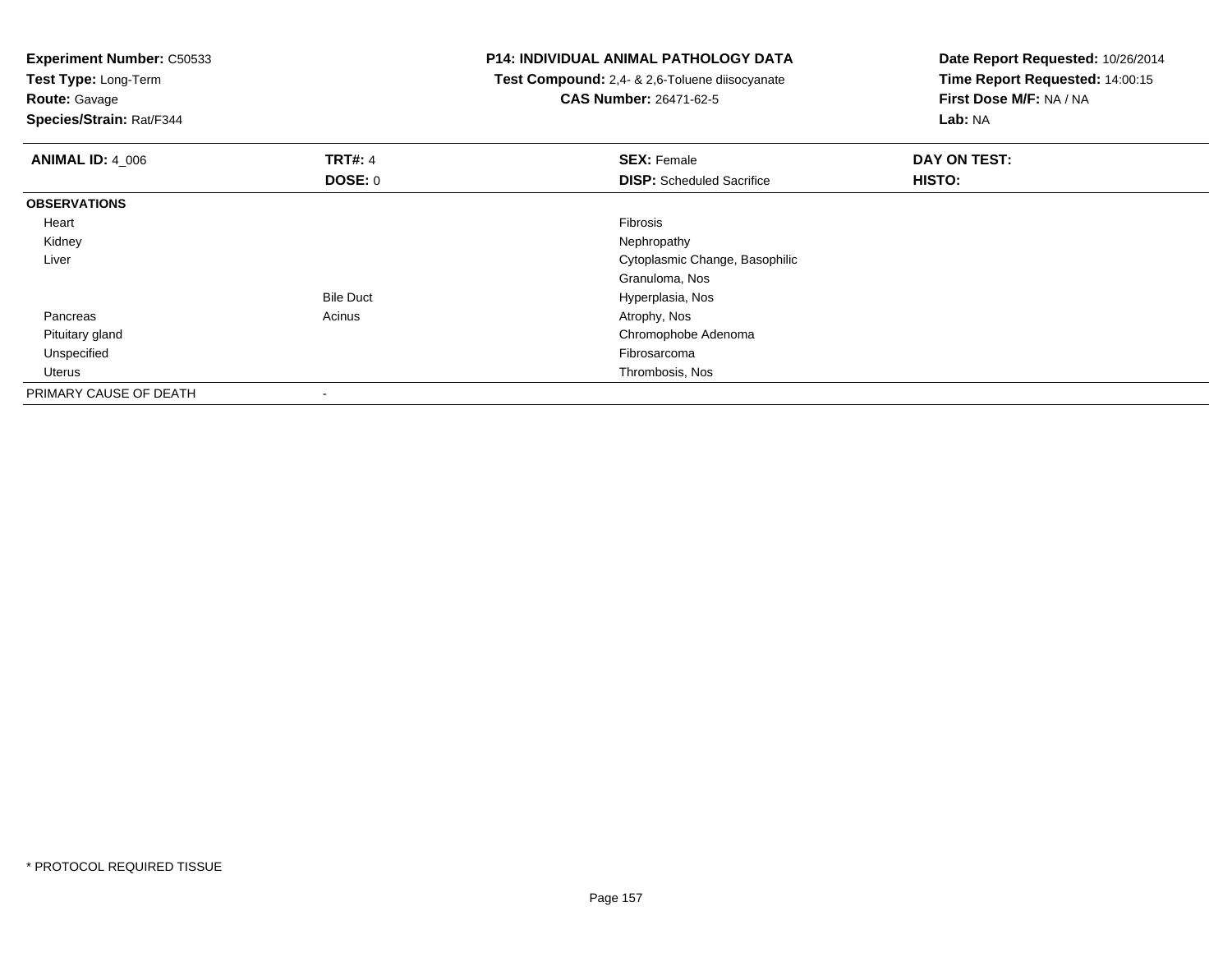**Test Type:** Long-Term

**Route:** Gavage

**Species/Strain:** Rat/F344

# **P14: INDIVIDUAL ANIMAL PATHOLOGY DATA**

 **Test Compound:** 2,4- & 2,6-Toluene diisocyanate**CAS Number:** 26471-62-5

| <b>ANIMAL ID: 4_007</b> | <b>TRT#: 4</b>       | <b>SEX: Female</b>               | DAY ON TEST: |  |
|-------------------------|----------------------|----------------------------------|--------------|--|
|                         | DOSE: 0              | <b>DISP:</b> Scheduled Sacrifice | HISTO:       |  |
| <b>OBSERVATIONS</b>     |                      |                                  |              |  |
| Adrenal gland           | Medulla              | Hyperplasia, Nos                 |              |  |
| Heart                   |                      | Fibrosis                         |              |  |
| <b>Intestine Small</b>  | <b>Mesentery Nos</b> | Necrosis, Fat                    |              |  |
| Kidney                  |                      | Nephropathy                      |              |  |
| Liver                   |                      | Cytoplasmic Change, Basophilic   |              |  |
|                         |                      | Granuloma, Nos                   |              |  |
|                         | <b>Bile Duct</b>     | Hyperplasia, Nos                 |              |  |
| Lung                    |                      | Histiocytosis                    |              |  |
| Mammary gland           |                      | Lactation                        |              |  |
| Pancreas                | Acinus               | Atrophy, Nos                     |              |  |
| Pituitary gland         |                      | Cyst, Nos                        |              |  |
| Spleen                  |                      | Hemosiderosis                    |              |  |
| Stomach                 |                      | Inflammation, Acute              |              |  |
| Thyroid                 |                      | Hyperplasia, C Cell              |              |  |
| Uterus                  |                      | <b>Endometrial Stromal Polyp</b> |              |  |
| PRIMARY CAUSE OF DEATH  |                      |                                  |              |  |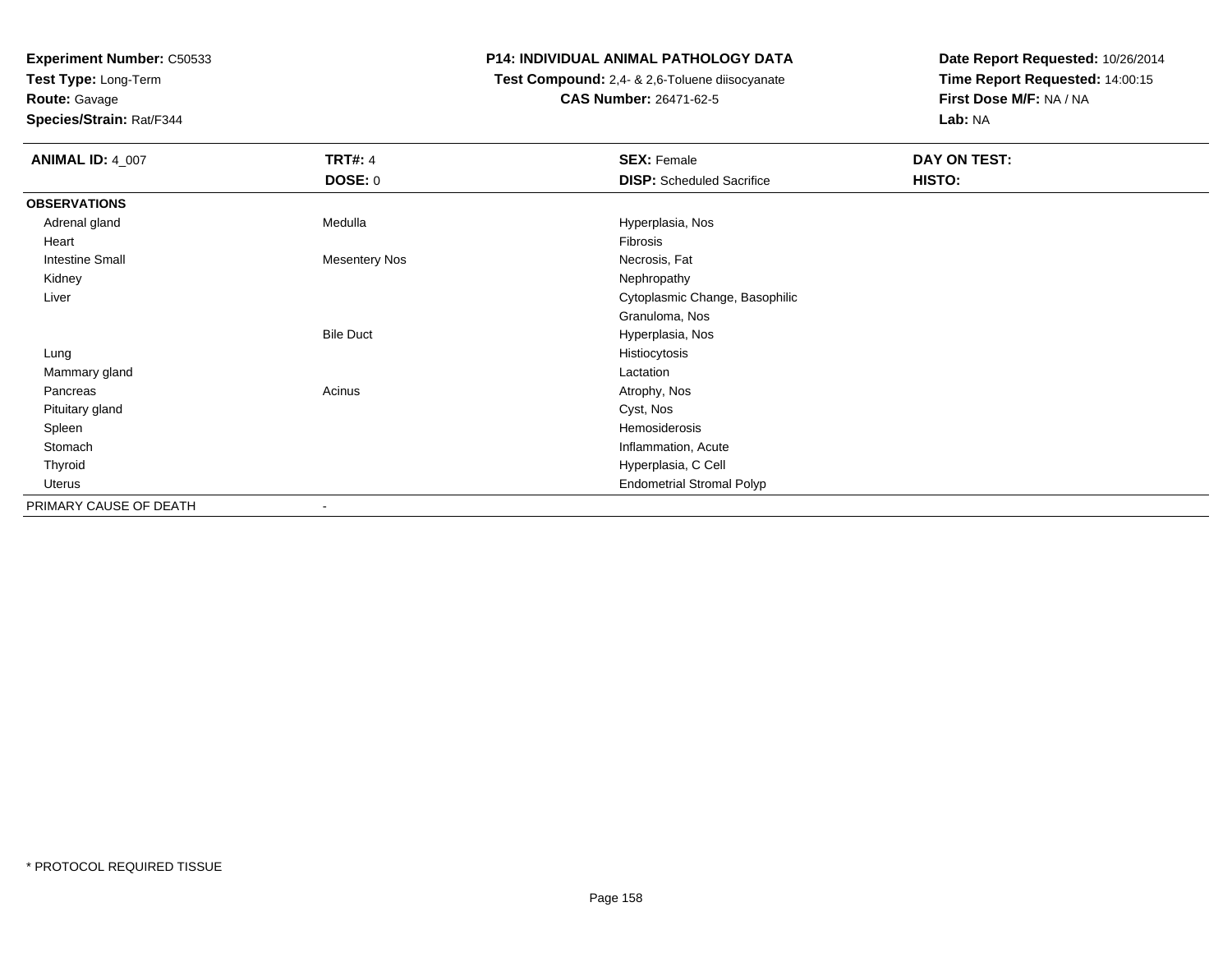**Test Type:** Long-Term

**Route:** Gavage

**Species/Strain:** Rat/F344

# **P14: INDIVIDUAL ANIMAL PATHOLOGY DATA**

 **Test Compound:** 2,4- & 2,6-Toluene diisocyanate**CAS Number:** 26471-62-5

| <b>ANIMAL ID: 4_008</b> | <b>TRT#: 4</b>        | <b>SEX: Female</b>               | DAY ON TEST: |
|-------------------------|-----------------------|----------------------------------|--------------|
|                         | <b>DOSE: 0</b>        | <b>DISP:</b> Scheduled Sacrifice | HISTO:       |
| <b>OBSERVATIONS</b>     |                       |                                  |              |
| Adrenal gland           |                       | <b>Cortical Adenoma</b>          |              |
| Heart                   |                       | Fibrosis                         |              |
| Kidney                  |                       | Mineralization                   |              |
|                         |                       | Nephropathy                      |              |
| Liver                   |                       | Atypia, Nos                      |              |
|                         |                       | Cytoplasmic Change, Basophilic   |              |
|                         | <b>Bile Duct</b>      | Hyperplasia, Nos                 |              |
|                         |                       | Necrosis, Nos                    |              |
|                         |                       | Thrombosis, Nos                  |              |
| Lymph node              | Mandibular Lymph Node | Plasmacytosis                    |              |
| Parathyroid gland       |                       | Hyperplasia, Nos                 |              |
| Pituitary gland         |                       | Angiectasis                      |              |
|                         |                       | Cyst, Nos                        |              |
| Stomach                 |                       | Inflammation, Acute/Chronic      |              |
| Thyroid                 |                       | C-Cell Adenoma                   |              |
| Unspecified             | Multiple Organs Nos   | Leukemia, Monocytic              |              |
| PRIMARY CAUSE OF DEATH  | $\blacksquare$        |                                  |              |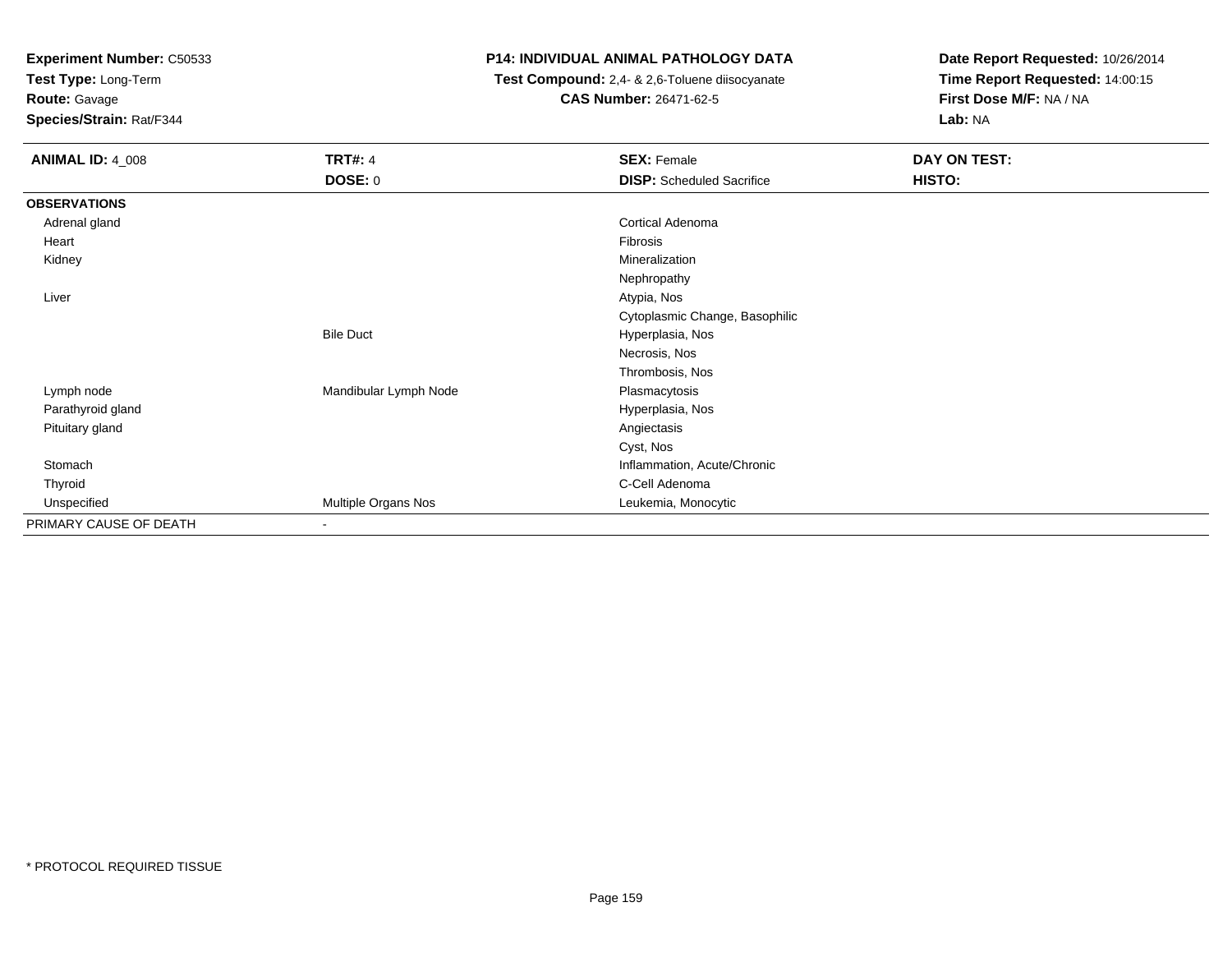**Test Type:** Long-Term

**Route:** Gavage

**Species/Strain:** Rat/F344

# **P14: INDIVIDUAL ANIMAL PATHOLOGY DATA**

 **Test Compound:** 2,4- & 2,6-Toluene diisocyanate**CAS Number:** 26471-62-5

| <b>ANIMAL ID: 4_009</b> | <b>TRT#: 4</b>         | <b>SEX: Female</b>               | DAY ON TEST: |
|-------------------------|------------------------|----------------------------------|--------------|
|                         | DOSE: 0                | <b>DISP:</b> Scheduled Sacrifice | HISTO:       |
| <b>OBSERVATIONS</b>     |                        |                                  |              |
| Adrenal gland           | Cortex Nos             | Cytoplasmic Vacuolization        |              |
|                         | Medulla                | Hyperplasia, Nos                 |              |
| Heart                   |                        | Fibrosis                         |              |
| Liver                   |                        | Cytoplasmic Change, Basophilic   |              |
|                         |                        | Granuloma, Nos                   |              |
| Lung                    |                        | Hemorrhage                       |              |
| Lymph node              | Mediastinal Lymph Node | Hemorrhage                       |              |
|                         | Mandibular Lymph Node  | Plasmacytosis                    |              |
| Mammary gland           |                        | Lactation                        |              |
| Pituitary gland         |                        | Cyst, Nos                        |              |
| Spleen                  |                        | Hemosiderosis                    |              |
| Stomach                 |                        | Inflammation, Acute              |              |
| Uterus                  | Endometrium            | Cyst, Nos                        |              |
| PRIMARY CAUSE OF DEATH  | -                      |                                  |              |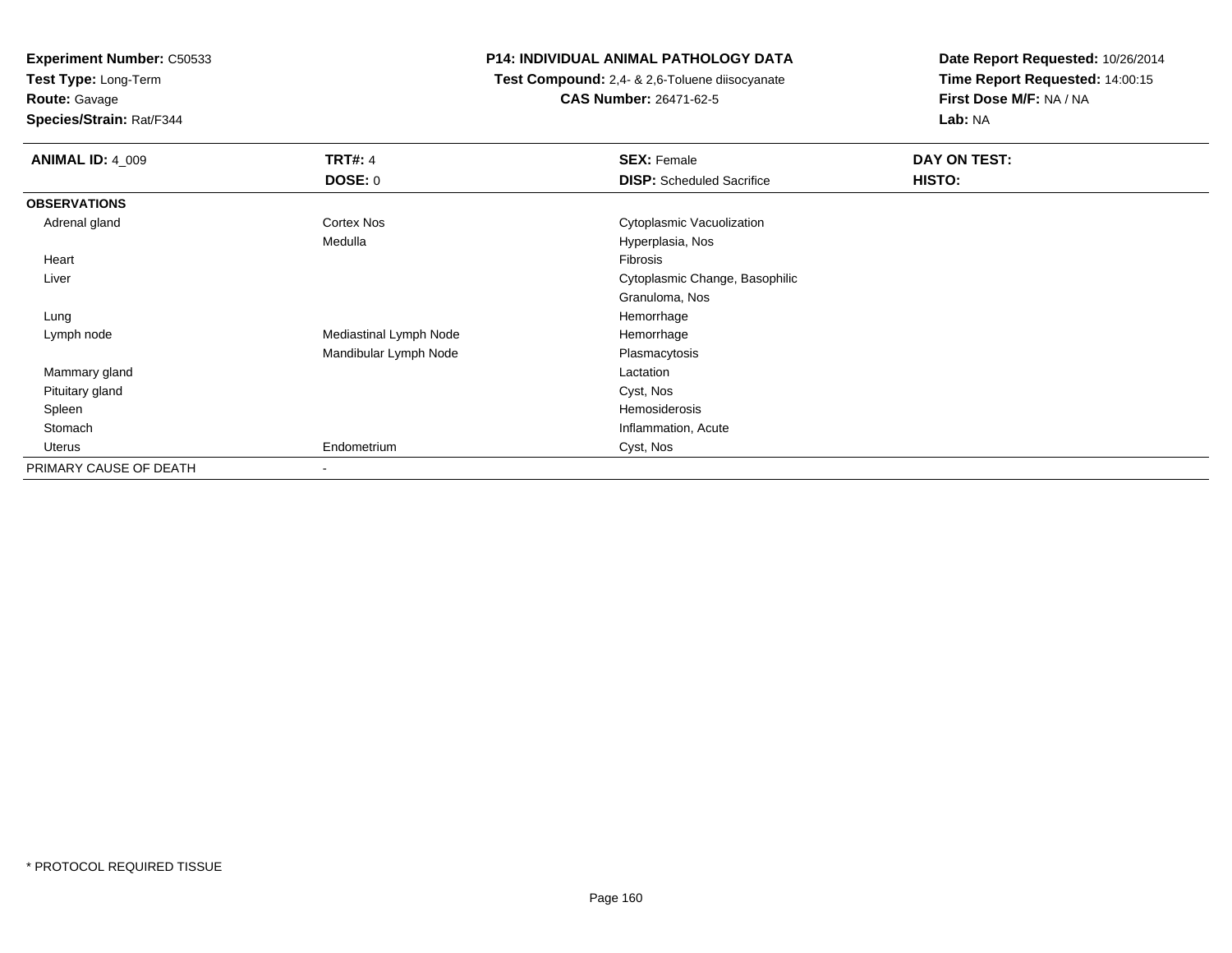| <b>Experiment Number: C50533</b><br>Test Type: Long-Term<br><b>Route: Gavage</b><br>Species/Strain: Rat/F344 |                     | <b>P14: INDIVIDUAL ANIMAL PATHOLOGY DATA</b><br><b>Test Compound:</b> 2,4- & 2,6-Toluene diisocyanate<br><b>CAS Number: 26471-62-5</b> | Date Report Requested: 10/26/2014<br>Time Report Requested: 14:00:15<br>First Dose M/F: NA / NA<br>Lab: NA |
|--------------------------------------------------------------------------------------------------------------|---------------------|----------------------------------------------------------------------------------------------------------------------------------------|------------------------------------------------------------------------------------------------------------|
| <b>ANIMAL ID: 4 010</b>                                                                                      | <b>TRT#: 4</b>      | <b>SEX: Female</b>                                                                                                                     | DAY ON TEST:                                                                                               |
|                                                                                                              | <b>DOSE: 0</b>      | <b>DISP: Natural Death</b>                                                                                                             | <b>HISTO:</b>                                                                                              |
| <b>OBSERVATIONS</b>                                                                                          |                     |                                                                                                                                        |                                                                                                            |
| Kidney                                                                                                       |                     | Mineralization                                                                                                                         |                                                                                                            |
| Liver                                                                                                        |                     | Cytoplasmic Change, Eosinophilic                                                                                                       |                                                                                                            |
| Lung                                                                                                         |                     | Bronchopneumonia, Acute                                                                                                                |                                                                                                            |
| Pituitary gland                                                                                              |                     | Cyst, Nos                                                                                                                              |                                                                                                            |
| Spleen                                                                                                       |                     | <b>Hemosiderosis</b>                                                                                                                   |                                                                                                            |
| Unspecified                                                                                                  | Multiple Organs Nos | Congestion, Nos                                                                                                                        |                                                                                                            |
| PRIMARY CAUSE OF DEATH                                                                                       |                     |                                                                                                                                        |                                                                                                            |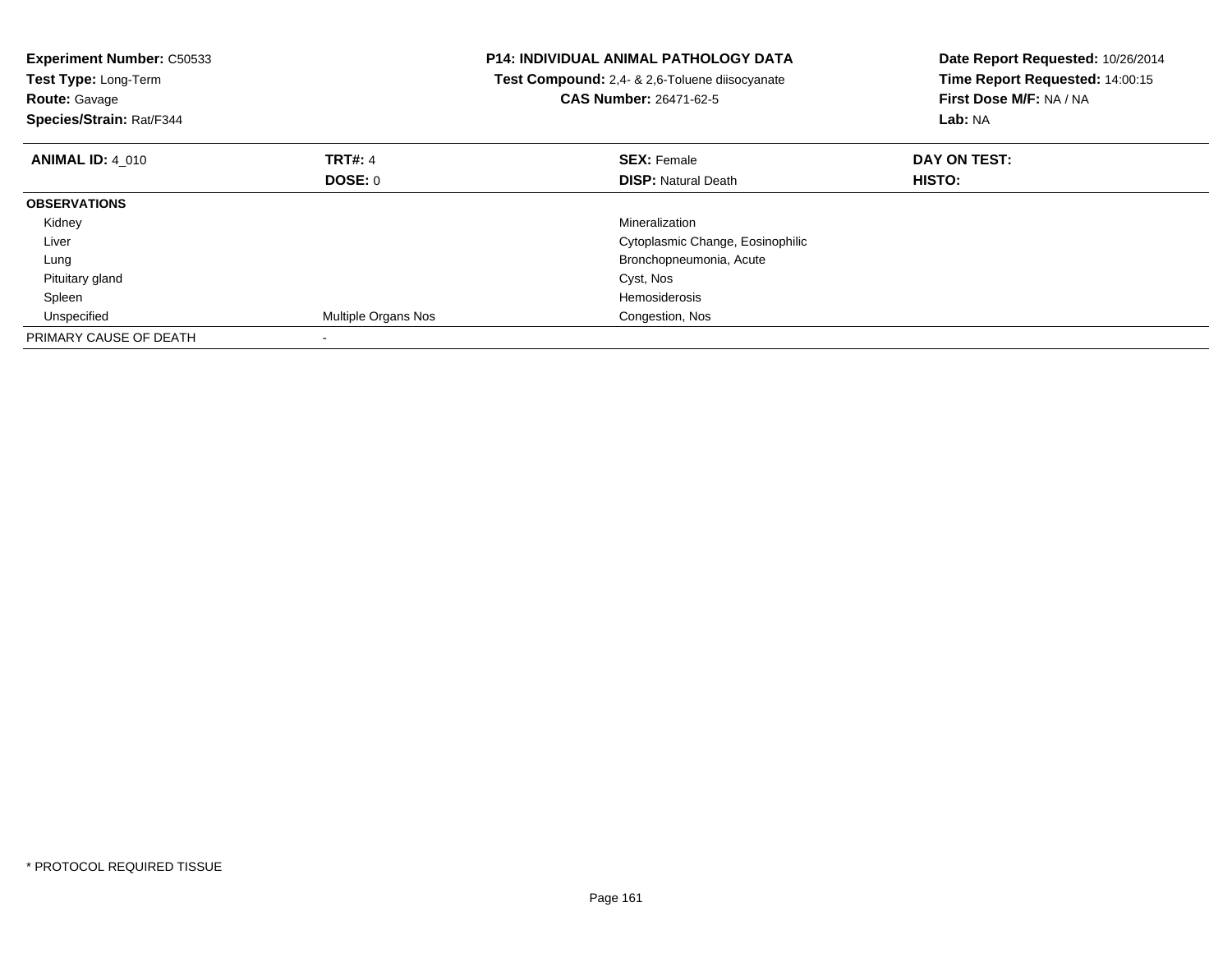**Test Type:** Long-Term

**Route:** Gavage

**Species/Strain:** Rat/F344

# **P14: INDIVIDUAL ANIMAL PATHOLOGY DATA**

 **Test Compound:** 2,4- & 2,6-Toluene diisocyanate**CAS Number:** 26471-62-5

| <b>ANIMAL ID: 4_011</b> | <b>TRT#: 4</b>        | <b>SEX: Female</b>               | DAY ON TEST: |  |
|-------------------------|-----------------------|----------------------------------|--------------|--|
|                         | <b>DOSE: 0</b>        | <b>DISP:</b> Scheduled Sacrifice | HISTO:       |  |
| <b>OBSERVATIONS</b>     |                       |                                  |              |  |
| Adrenal gland           | <b>Cortex Nos</b>     | Hyperplasia, Nodular             |              |  |
|                         | Medulla               | Hyperplasia, Nos                 |              |  |
| Heart                   |                       | Fibrosis                         |              |  |
| Kidney                  |                       | Nephropathy                      |              |  |
| Liver                   |                       | Cytoplasmic Change, Basophilic   |              |  |
|                         |                       | Cytoplasmic Change, Eosinophilic |              |  |
|                         | <b>Bile Duct</b>      | Hyperplasia, Nos                 |              |  |
| Lymph node              | Mandibular Lymph Node | Plasmacytosis                    |              |  |
| Pancreas                |                       | Atrophy, Nos                     |              |  |
| Pituitary gland         |                       | Chromophobe Adenoma              |              |  |
|                         |                       | Cyst, Nos                        |              |  |
| Unspecified             | Multiple Organs Nos   | Leukemia, Monocytic              |              |  |
| Uterus                  |                       | <b>Endometrial Stromal Polyp</b> |              |  |
| PRIMARY CAUSE OF DEATH  |                       |                                  |              |  |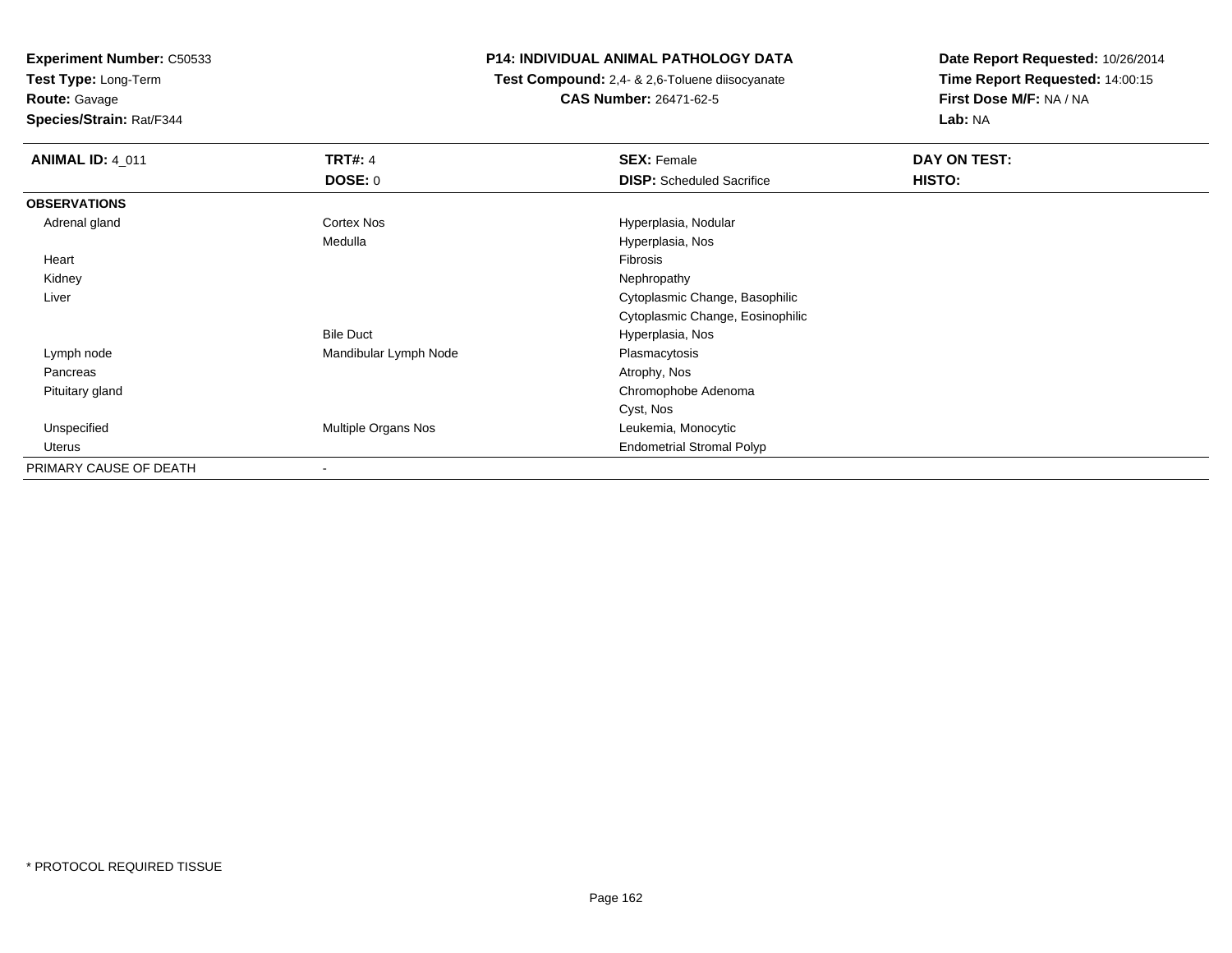**Test Type:** Long-Term

**Route:** Gavage

**Species/Strain:** Rat/F344

# **P14: INDIVIDUAL ANIMAL PATHOLOGY DATA**

 **Test Compound:** 2,4- & 2,6-Toluene diisocyanate**CAS Number:** 26471-62-5

| <b>ANIMAL ID: 4_012</b> | <b>TRT#: 4</b>    | <b>SEX: Female</b>               | DAY ON TEST: |  |
|-------------------------|-------------------|----------------------------------|--------------|--|
|                         | <b>DOSE: 0</b>    | <b>DISP:</b> Scheduled Sacrifice | HISTO:       |  |
| <b>OBSERVATIONS</b>     |                   |                                  |              |  |
| Adrenal gland           | <b>Cortex Nos</b> | Hyperplasia, Nodular             |              |  |
| Heart                   |                   | Fibrosis                         |              |  |
| Kidney                  |                   | Nephropathy                      |              |  |
| Liver                   |                   | Cytoplasmic Change, Basophilic   |              |  |
|                         |                   | Granuloma, Nos                   |              |  |
| Lung                    |                   | Alveolar/Bronchiolar Carcinoma   |              |  |
|                         |                   | Histiocytosis                    |              |  |
| Pituitary gland         |                   | Angiectasis                      |              |  |
|                         |                   | Cyst, Nos                        |              |  |
| Spleen                  |                   | Hemosiderosis                    |              |  |
| Uterus                  | Endometrium       | Hyperplasia, Nos                 |              |  |
| PRIMARY CAUSE OF DEATH  | $\blacksquare$    |                                  |              |  |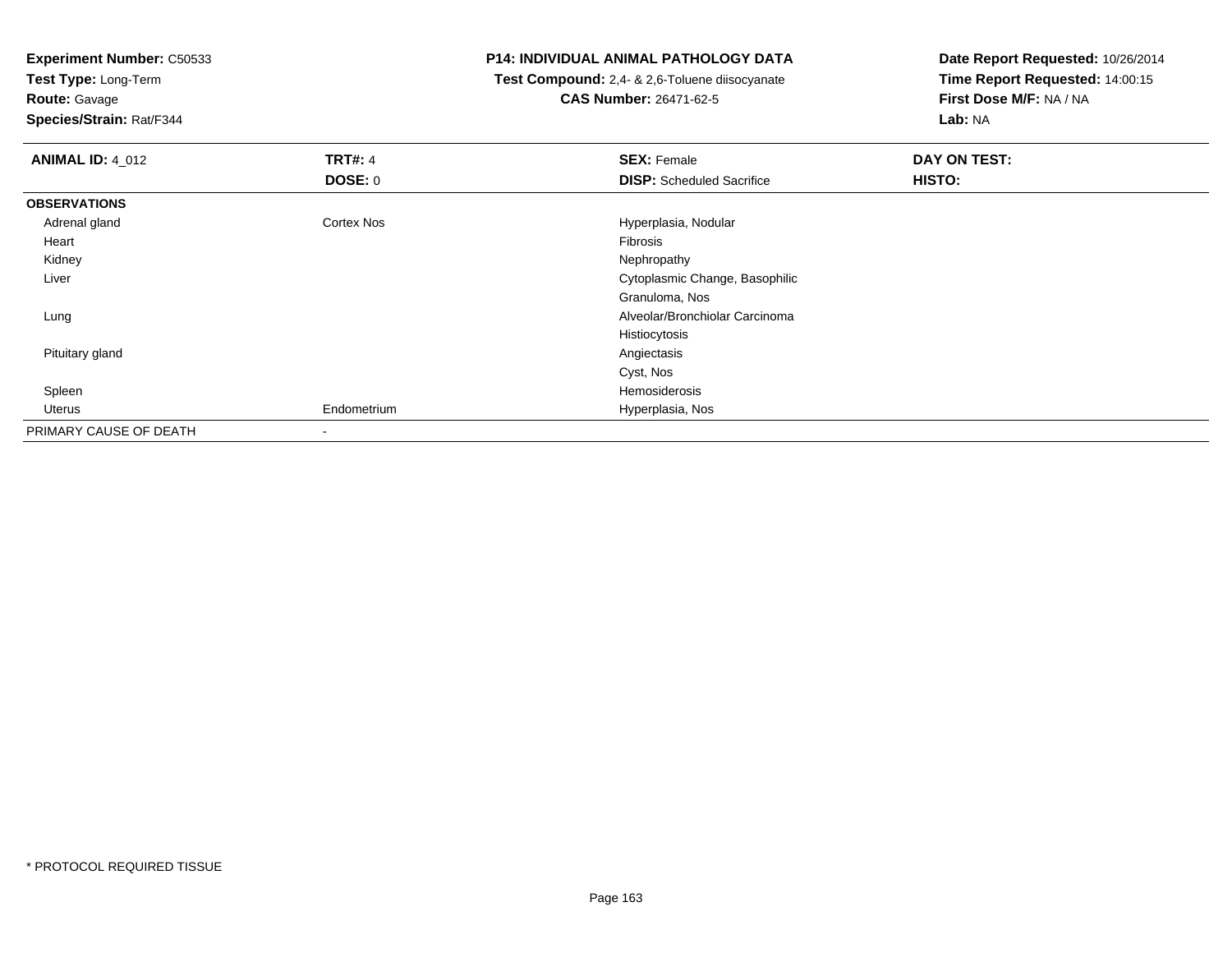**Test Type:** Long-Term

**Route:** Gavage

**Species/Strain:** Rat/F344

# **P14: INDIVIDUAL ANIMAL PATHOLOGY DATA**

 **Test Compound:** 2,4- & 2,6-Toluene diisocyanate**CAS Number:** 26471-62-5

| <b>ANIMAL ID: 4_013</b> | <b>TRT#: 4</b>           | <b>SEX: Female</b>                  | DAY ON TEST: |  |
|-------------------------|--------------------------|-------------------------------------|--------------|--|
|                         | <b>DOSE: 0</b>           | <b>DISP:</b> Scheduled Sacrifice    | HISTO:       |  |
| <b>OBSERVATIONS</b>     |                          |                                     |              |  |
| Adrenal gland           |                          | Pheochromocytoma                    |              |  |
| Heart                   |                          | Fibrosis                            |              |  |
| Kidney                  |                          | Mineralization                      |              |  |
|                         |                          | Nephropathy                         |              |  |
| Liver                   |                          | Cytoplasmic Change, Basophilic      |              |  |
|                         |                          | Granuloma, Nos                      |              |  |
|                         |                          | Necrosis, Nos                       |              |  |
|                         |                          | Thrombosis, Nos                     |              |  |
| Lymph node              | Mandibular Lymph Node    | Plasmacytosis                       |              |  |
| Pituitary gland         |                          | Cyst, Nos                           |              |  |
| Stomach                 |                          | Inflammation, Nos                   |              |  |
| Thyroid                 |                          | C-Cell Adenoma                      |              |  |
| Unspecified             | Multiple Organs Nos      | Leukemia, Monocytic                 |              |  |
| Urinary bladder         |                          | Lymphocytic Inflammatory Infiltrate |              |  |
| PRIMARY CAUSE OF DEATH  | $\overline{\phantom{a}}$ |                                     |              |  |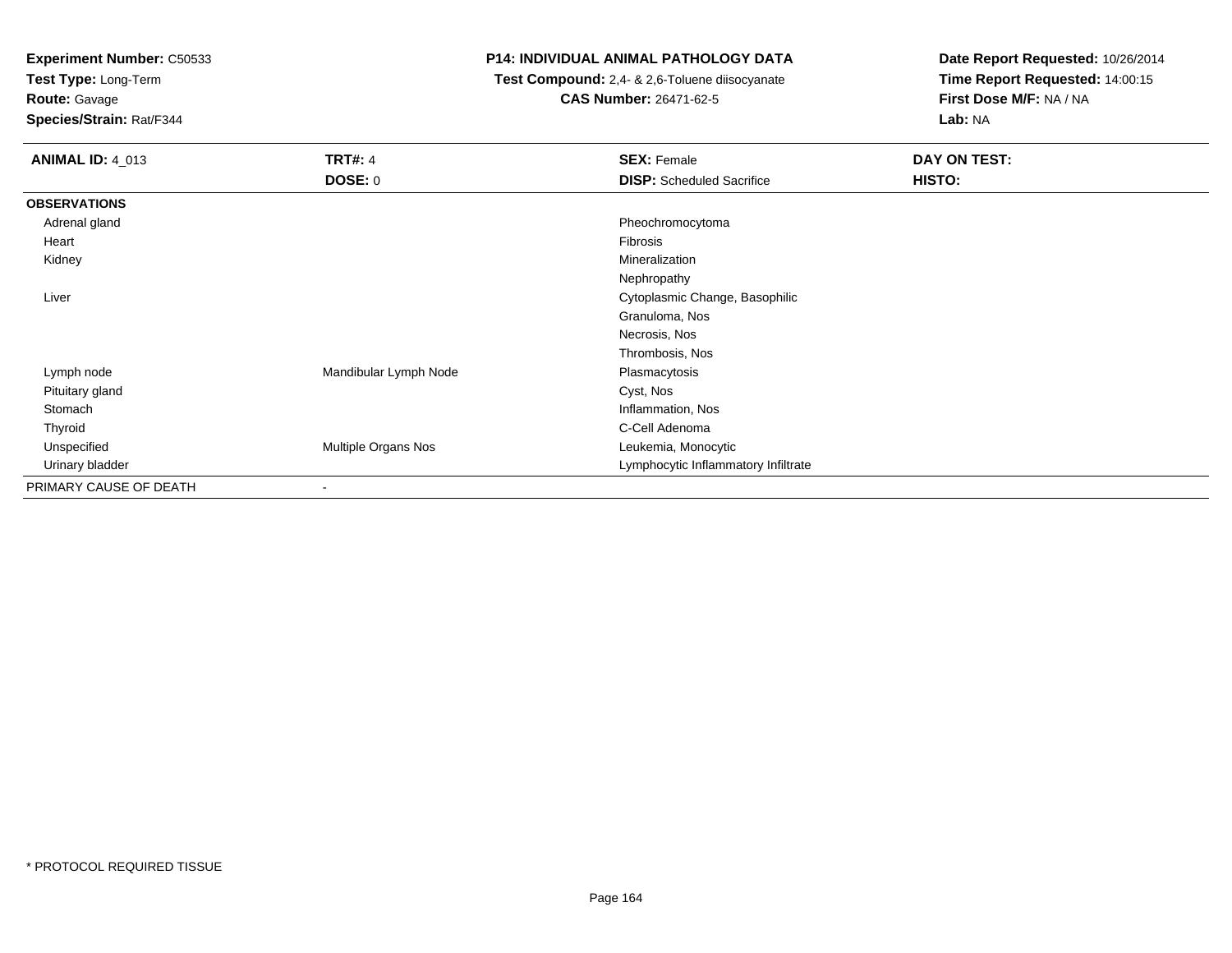**Test Type:** Long-Term

**Route:** Gavage

**Species/Strain:** Rat/F344

# **P14: INDIVIDUAL ANIMAL PATHOLOGY DATA**

 **Test Compound:** 2,4- & 2,6-Toluene diisocyanate**CAS Number:** 26471-62-5

| <b>ANIMAL ID: 4_014</b> | <b>TRT#: 4</b>           | <b>SEX: Female</b>               | DAY ON TEST: |
|-------------------------|--------------------------|----------------------------------|--------------|
|                         | DOSE: 0                  | <b>DISP:</b> Scheduled Sacrifice | HISTO:       |
| <b>OBSERVATIONS</b>     |                          |                                  |              |
| Adrenal gland           | <b>Cortex Nos</b>        | Hyperplasia, Nodular             |              |
| Kidney                  |                          | Nephropathy                      |              |
| Liver                   |                          | Abnormal Curvature               |              |
|                         |                          | Cytoplasmic Change, Basophilic   |              |
|                         |                          | Cytoplasmic Change, Eosinophilic |              |
|                         |                          | Cytoplasmic Vacuolization        |              |
|                         |                          | Granuloma, Nos                   |              |
| Lymph node              | Mediastinal Lymph Node   | Plasmacytosis                    |              |
| Mammary gland           |                          | Dilatation, Ducts                |              |
|                         |                          | Fibroadenoma                     |              |
|                         |                          | Inflammation, Granulomatous      |              |
| Parathyroid gland       |                          | Hyperplasia, Nos                 |              |
| Pituitary gland         |                          | Chromophobe Adenoma              |              |
| Spleen                  |                          | Hemosiderosis                    |              |
| Stomach                 |                          | Hyperplasia, Epithelial          |              |
|                         |                          | Inflammation, Acute              |              |
| Thyroid                 |                          | C-Cell Adenoma                   |              |
| Uterus                  | Endometrium              | Cyst, Nos                        |              |
| PRIMARY CAUSE OF DEATH  | $\overline{\phantom{a}}$ |                                  |              |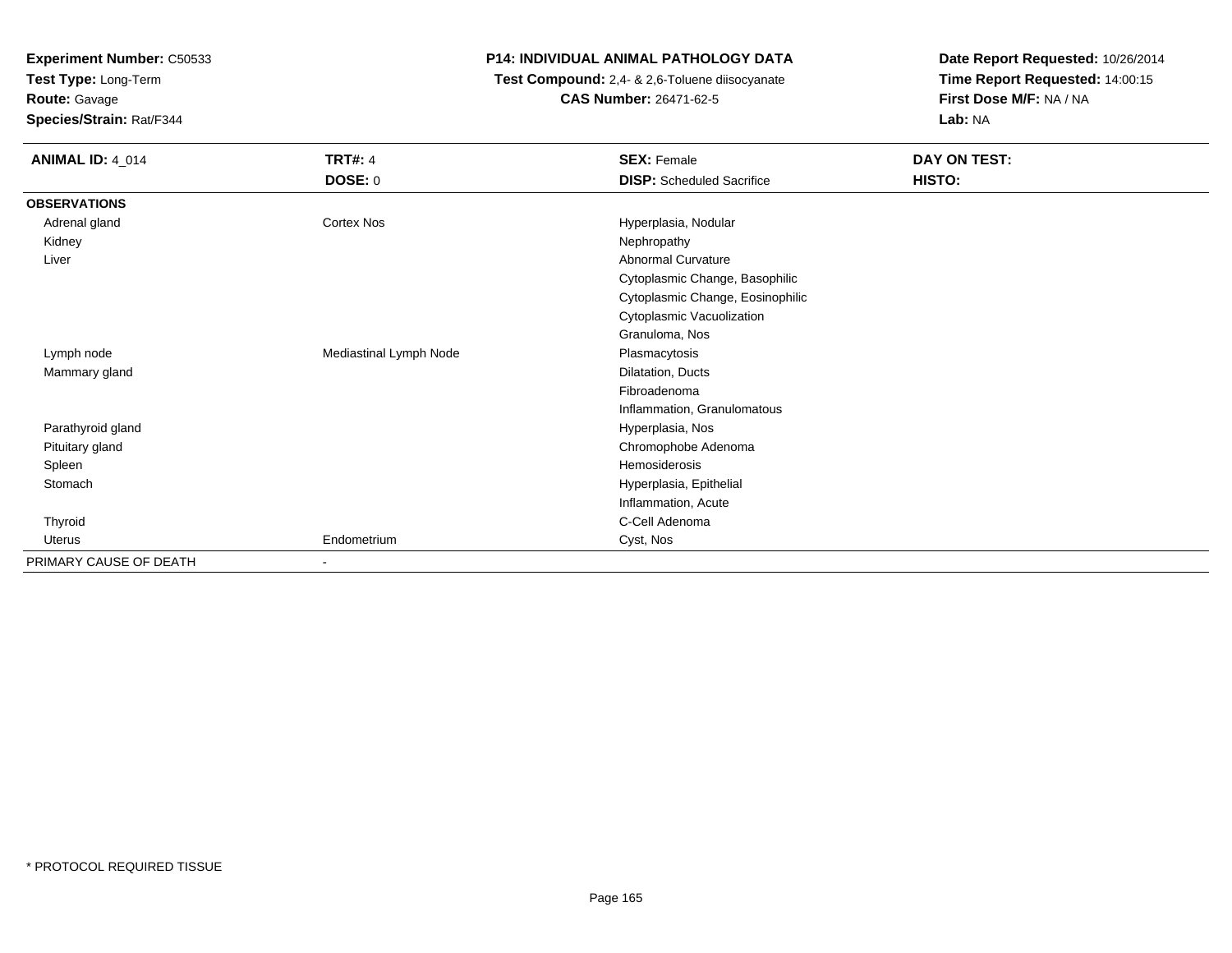**Test Type:** Long-Term

**Route:** Gavage

**Species/Strain:** Rat/F344

# **P14: INDIVIDUAL ANIMAL PATHOLOGY DATA**

 **Test Compound:** 2,4- & 2,6-Toluene diisocyanate**CAS Number:** 26471-62-5

| <b>ANIMAL ID: 4_015</b> | <b>TRT#: 4</b><br><b>DOSE: 0</b> | <b>SEX: Female</b><br><b>DISP:</b> Scheduled Sacrifice | DAY ON TEST:<br>HISTO: |
|-------------------------|----------------------------------|--------------------------------------------------------|------------------------|
| <b>OBSERVATIONS</b>     |                                  |                                                        |                        |
| Adrenal gland           |                                  | Cytoplasmic Vacuolization                              |                        |
| Heart                   |                                  | Fibrosis                                               |                        |
| Kidney                  |                                  | Nephropathy                                            |                        |
| Liver                   |                                  | Cytoplasmic Change, Basophilic                         |                        |
|                         |                                  | Cytoplasmic Change, Eosinophilic                       |                        |
|                         |                                  | Granuloma, Nos                                         |                        |
| Lung                    |                                  | Hemorrhage                                             |                        |
|                         |                                  | Histiocytosis                                          |                        |
| Lymph node              | Mediastinal Lymph Node           | Hemorrhage                                             |                        |
|                         | Mandibular Lymph Node            | Plasmacytosis                                          |                        |
| Mammary gland           |                                  | Fibroadenoma                                           |                        |
|                         |                                  | Lactation                                              |                        |
| Pituitary gland         |                                  | Chromophobe Adenoma                                    |                        |
|                         |                                  | Cyst, Nos                                              |                        |
| Spleen                  |                                  | Hemosiderosis                                          |                        |
| Stomach                 |                                  | Inflammation, Acute                                    |                        |
| Thyroid                 |                                  | Cyst, Follicular Nos                                   |                        |
|                         |                                  | Hyperplasia, C Cell                                    |                        |
| PRIMARY CAUSE OF DEATH  | $\sim$                           |                                                        |                        |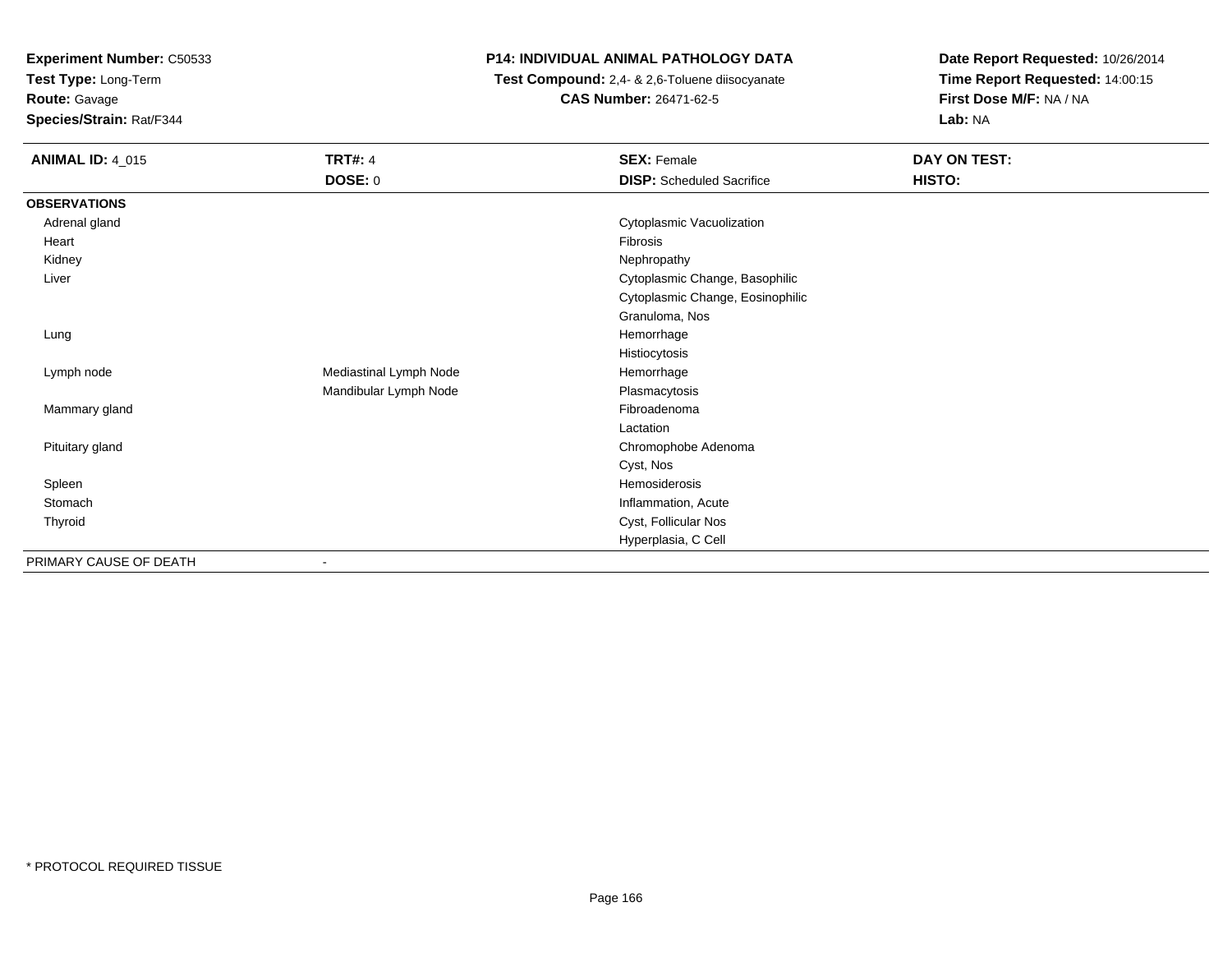| <b>Experiment Number: C50533</b><br>Test Type: Long-Term<br><b>Route: Gavage</b><br>Species/Strain: Rat/F344 |                     | <b>P14: INDIVIDUAL ANIMAL PATHOLOGY DATA</b><br>Test Compound: 2,4- & 2,6-Toluene diisocyanate<br><b>CAS Number: 26471-62-5</b> | Date Report Requested: 10/26/2014<br>Time Report Requested: 14:00:15<br>First Dose M/F: NA / NA<br>Lab: NA |
|--------------------------------------------------------------------------------------------------------------|---------------------|---------------------------------------------------------------------------------------------------------------------------------|------------------------------------------------------------------------------------------------------------|
| <b>ANIMAL ID: 4 016</b>                                                                                      | <b>TRT#: 4</b>      | <b>SEX: Female</b>                                                                                                              | DAY ON TEST:                                                                                               |
|                                                                                                              | DOSE: 0             | <b>DISP: Natural Death</b>                                                                                                      | <b>HISTO:</b>                                                                                              |
| <b>OBSERVATIONS</b>                                                                                          |                     |                                                                                                                                 |                                                                                                            |
| <b>Brain</b>                                                                                                 |                     | Hemorrhage                                                                                                                      |                                                                                                            |
| Heart                                                                                                        |                     | Fibrosis                                                                                                                        |                                                                                                            |
| Liver                                                                                                        |                     | Cytoplasmic Change, Basophilic                                                                                                  |                                                                                                            |
| Pituitary gland                                                                                              |                     | Hyperplasia, Chromophobe Cell                                                                                                   |                                                                                                            |
| Unspecified                                                                                                  | Multiple Organs Nos | Leukemia, Monocytic                                                                                                             |                                                                                                            |
| PRIMARY CAUSE OF DEATH                                                                                       |                     |                                                                                                                                 |                                                                                                            |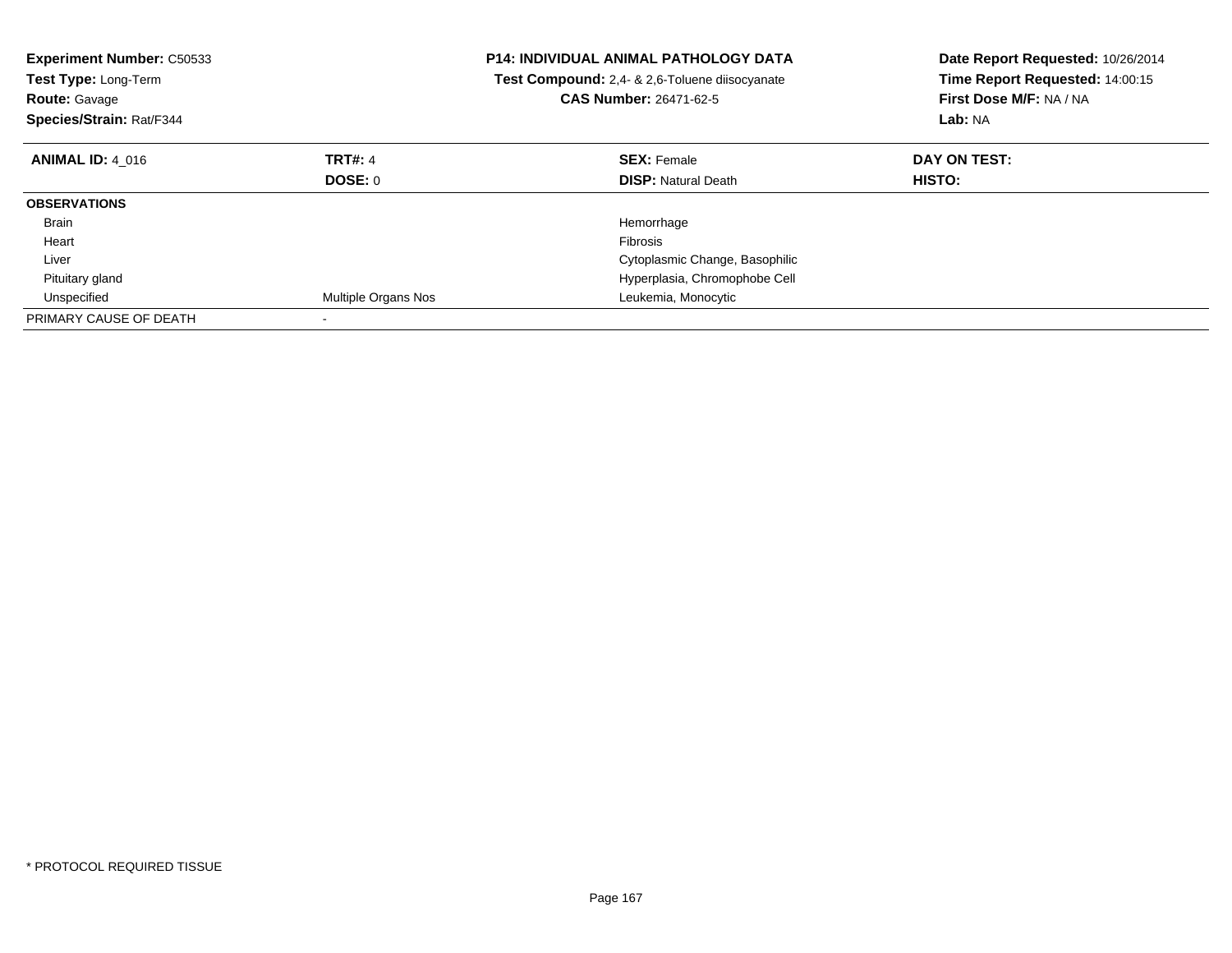**Test Type:** Long-Term

**Route:** Gavage

**Species/Strain:** Rat/F344

# **P14: INDIVIDUAL ANIMAL PATHOLOGY DATA**

 **Test Compound:** 2,4- & 2,6-Toluene diisocyanate**CAS Number:** 26471-62-5

| <b>ANIMAL ID: 4_017</b> | <b>TRT#: 4</b>        | <b>SEX: Female</b>             | DAY ON TEST: |  |
|-------------------------|-----------------------|--------------------------------|--------------|--|
|                         | DOSE: 0               | <b>DISP: Natural Death</b>     | HISTO:       |  |
| <b>OBSERVATIONS</b>     |                       |                                |              |  |
| Adrenal gland           | <b>Cortex Nos</b>     | Hyperplasia, Nodular           |              |  |
| Heart                   |                       | Fibrosis                       |              |  |
| Liver                   |                       | Cytoplasmic Change, Basophilic |              |  |
|                         | <b>Bile Duct</b>      | Hyperplasia, Nos               |              |  |
| Lymph node              | Mandibular Lymph Node | Plasmacytosis                  |              |  |
| Mammary gland           |                       | Lactation                      |              |  |
| Parathyroid gland       |                       | Adenoma, Nos                   |              |  |
| Pituitary gland         |                       | Chromophobe Adenoma            |              |  |
|                         |                       | Cyst, Nos                      |              |  |
| Thymus                  |                       | Cyst, Nos                      |              |  |
| Unspecified             | Multiple Organs Nos   | Leukemia, Monocytic            |              |  |
| PRIMARY CAUSE OF DEATH  |                       |                                |              |  |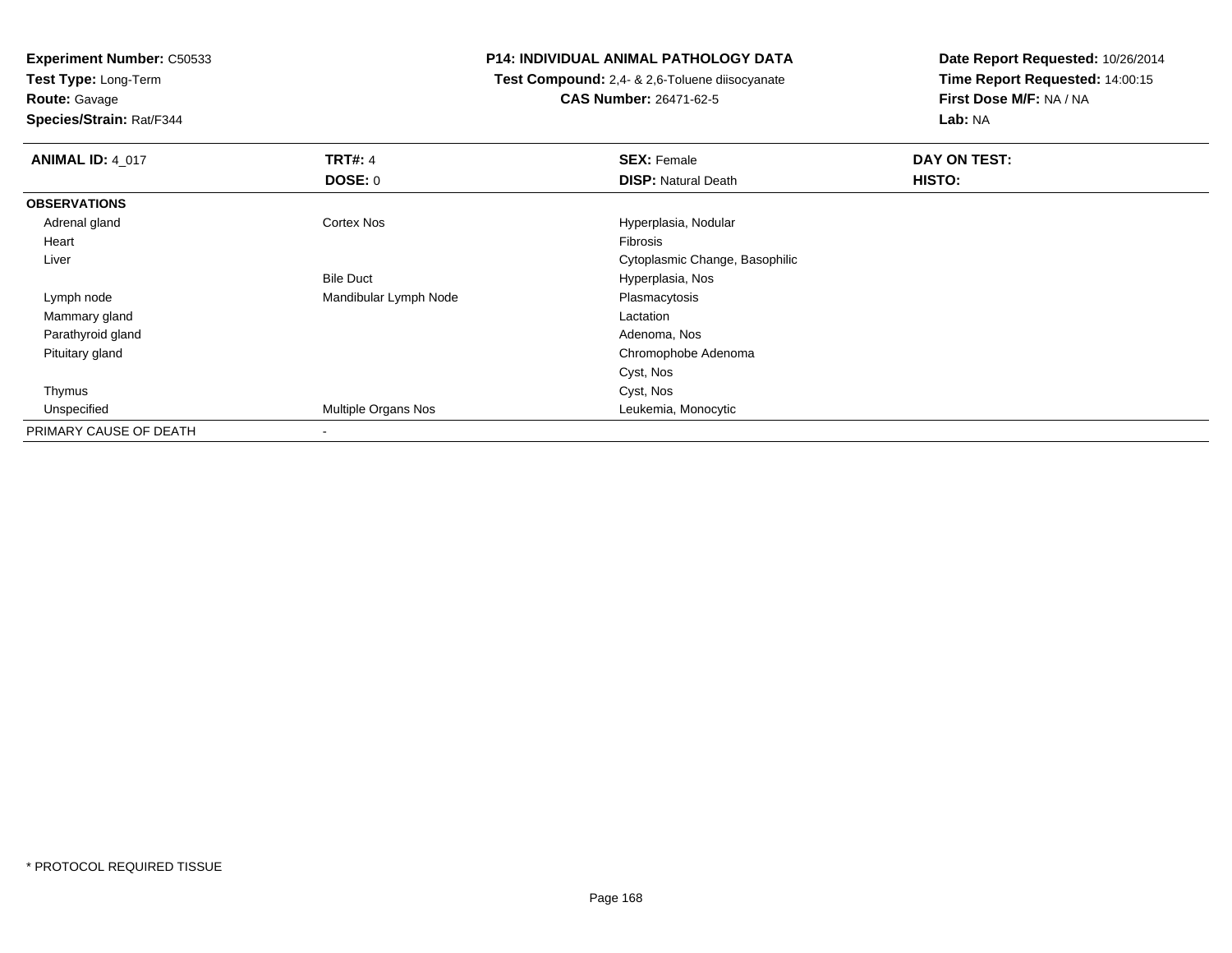**Test Type:** Long-Term

**Route:** Gavage

**Species/Strain:** Rat/F344

# **P14: INDIVIDUAL ANIMAL PATHOLOGY DATA**

 **Test Compound:** 2,4- & 2,6-Toluene diisocyanate**CAS Number:** 26471-62-5

| <b>ANIMAL ID: 4_018</b> | <b>TRT#: 4</b>              | <b>SEX: Female</b>               | DAY ON TEST: |
|-------------------------|-----------------------------|----------------------------------|--------------|
|                         | DOSE: 0                     | <b>DISP:</b> Scheduled Sacrifice | HISTO:       |
| <b>OBSERVATIONS</b>     |                             |                                  |              |
| Adrenal gland           | Cortex Nos                  | Hyperplasia, Nodular             |              |
|                         | Medulla                     | Hyperplasia, Nos                 |              |
| Blood vessel            | <b>Pulmonary Artery Nos</b> | Mineralization                   |              |
| Heart                   |                             | Fibrosis                         |              |
| Kidney                  |                             | Nephropathy                      |              |
| Liver                   |                             | Cytoplasmic Change, Basophilic   |              |
|                         |                             | Cytoplasmic Change, Eosinophilic |              |
|                         |                             | Granuloma, Nos                   |              |
|                         | <b>Bile Duct</b>            | Hyperplasia, Nos                 |              |
| Ovary                   |                             | Cyst, Nos                        |              |
| Pituitary gland         |                             | Cyst, Nos                        |              |
| Spleen                  |                             | Hemosiderosis                    |              |
| Stomach                 |                             | Hyperplasia, Epithelial          |              |
|                         |                             | Inflammation, Acute              |              |
| Thyroid                 |                             | Hyperplasia, C Cell              |              |
| Unspecified             | Adipose Tissue              | Inflammation, Granulomatous      |              |
| Uterus                  |                             | <b>Endometrial Stromal Polyp</b> |              |
| PRIMARY CAUSE OF DEATH  |                             |                                  |              |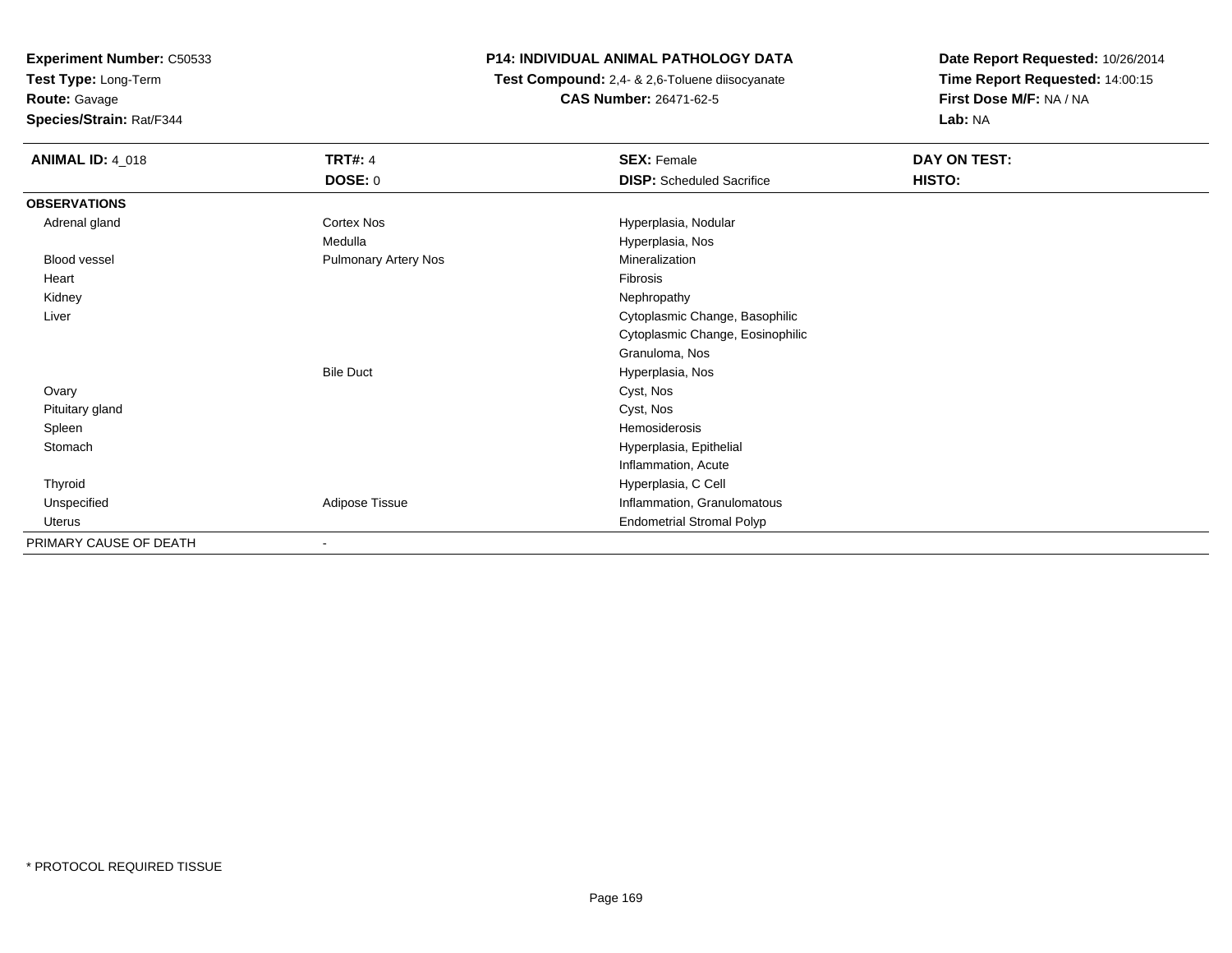**Test Type:** Long-Term

**Route:** Gavage

**Species/Strain:** Rat/F344

# **P14: INDIVIDUAL ANIMAL PATHOLOGY DATA**

 **Test Compound:** 2,4- & 2,6-Toluene diisocyanate**CAS Number:** 26471-62-5

| <b>ANIMAL ID: 4 019</b> | <b>TRT#: 4</b>         | <b>SEX: Female</b>              | DAY ON TEST: |  |
|-------------------------|------------------------|---------------------------------|--------------|--|
|                         | <b>DOSE: 0</b>         | <b>DISP:</b> Moribund Sacrifice | HISTO:       |  |
| <b>OBSERVATIONS</b>     |                        |                                 |              |  |
| Kidney                  |                        | Nephropathy                     |              |  |
| Liver                   |                        | Cytoplasmic Change, Basophilic  |              |  |
|                         |                        | Granuloma, Nos                  |              |  |
| Lymph node              | Mediastinal Lymph Node | Hemorrhage                      |              |  |
| Mammary gland           |                        | Lactation                       |              |  |
| Pituitary gland         |                        | Chromophobe Carcinoma           |              |  |
| Spleen                  |                        | Hemosiderosis                   |              |  |
| Thymus                  |                        | Cyst, Nos                       |              |  |
| Thyroid                 |                        | C-Cell Adenoma                  |              |  |
| PRIMARY CAUSE OF DEATH  |                        |                                 |              |  |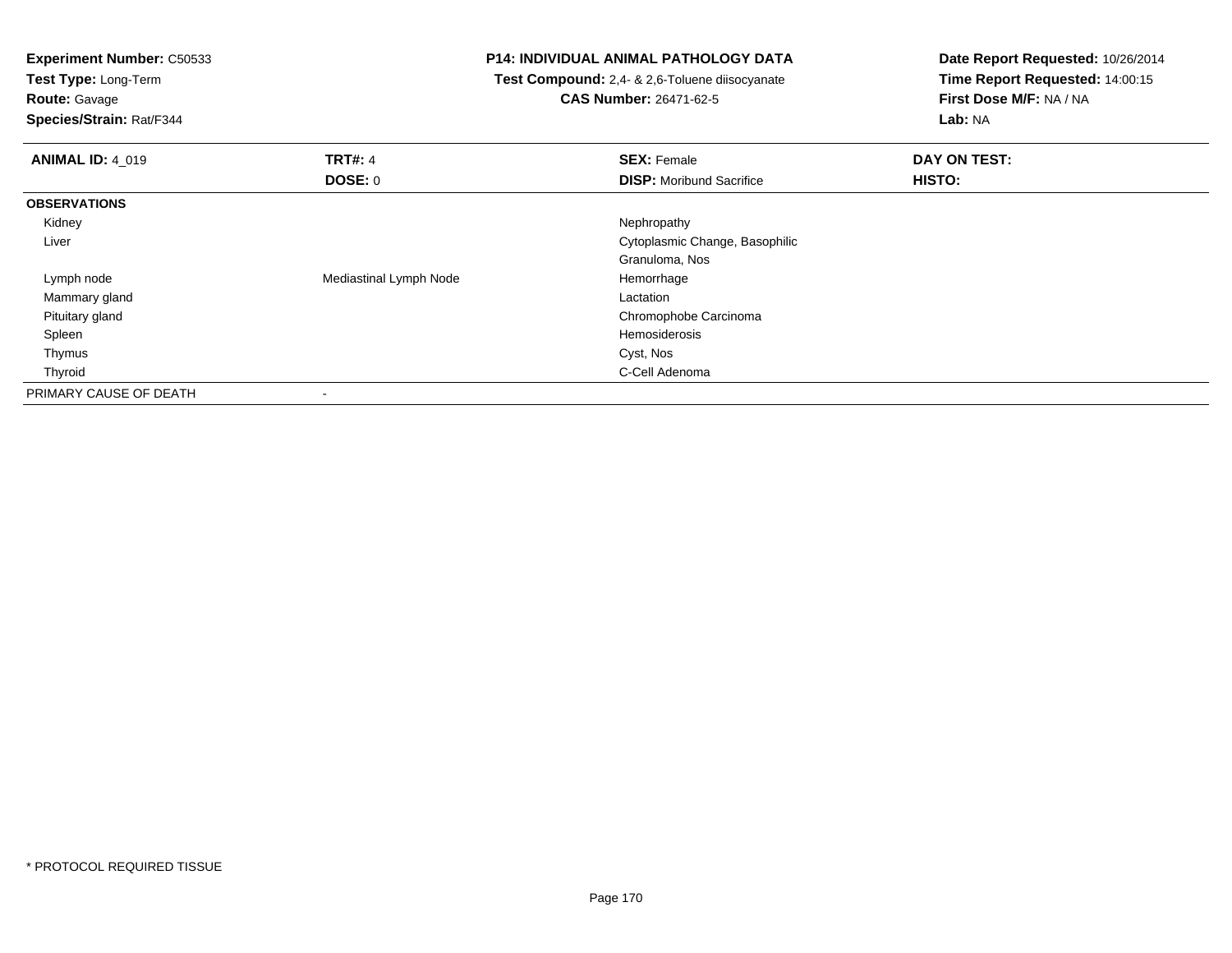**Test Type:** Long-Term

**Route:** Gavage

**Species/Strain:** Rat/F344

# **P14: INDIVIDUAL ANIMAL PATHOLOGY DATA**

 **Test Compound:** 2,4- & 2,6-Toluene diisocyanate**CAS Number:** 26471-62-5

| <b>ANIMAL ID: 4 020</b> | <b>TRT#: 4</b>         | <b>SEX: Female</b>               | DAY ON TEST: |
|-------------------------|------------------------|----------------------------------|--------------|
|                         | <b>DOSE: 0</b>         | <b>DISP:</b> Scheduled Sacrifice | HISTO:       |
| <b>OBSERVATIONS</b>     |                        |                                  |              |
| Kidney                  |                        | Nephropathy                      |              |
| Liver                   |                        | <b>Abnormal Curvature</b>        |              |
|                         |                        | Cytoplasmic Change, Basophilic   |              |
|                         |                        | Cytoplasmic Change, Eosinophilic |              |
|                         |                        | Granuloma, Nos                   |              |
| Lung                    |                        | Histiocytosis                    |              |
| Lymph node              | Mediastinal Lymph Node | Pigmentation, Nos                |              |
|                         | Mandibular Lymph Node  | Plasmacytosis                    |              |
| Pituitary gland         |                        | Cyst, Nos                        |              |
| Spleen                  |                        | Hemosiderosis                    |              |
| Stomach                 |                        | Inflammation, Acute              |              |
| Thyroid                 |                        | Cyst, Follicular Nos             |              |
| Uterus                  |                        | Adenocarcinoma, Nos              |              |
|                         | Endometrium            | Cyst, Nos                        |              |
| PRIMARY CAUSE OF DEATH  | $\sim$                 |                                  |              |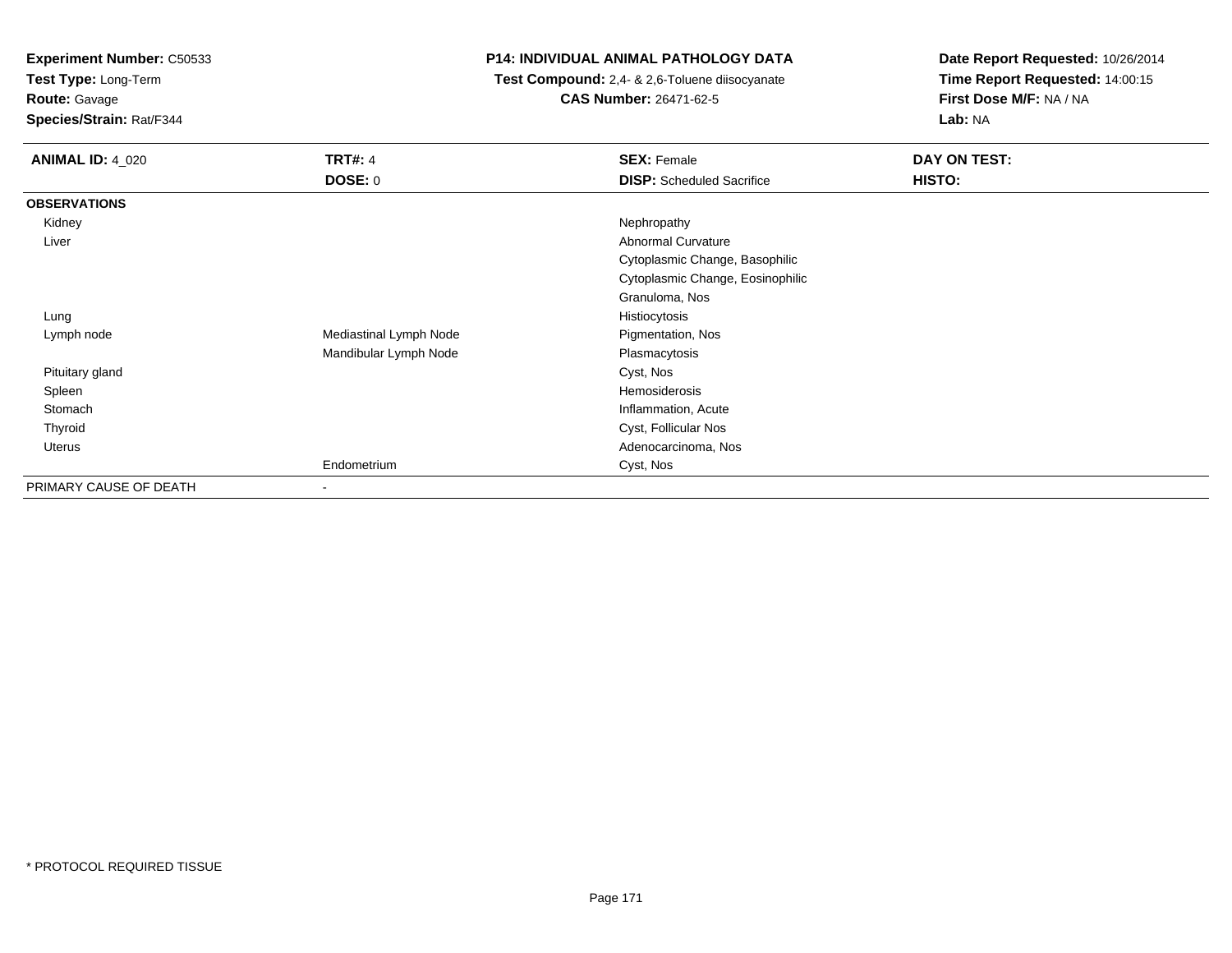**Test Type:** Long-Term

**Route:** Gavage

**Species/Strain:** Rat/F344

# **P14: INDIVIDUAL ANIMAL PATHOLOGY DATA**

 **Test Compound:** 2,4- & 2,6-Toluene diisocyanate**CAS Number:** 26471-62-5

| <b>ANIMAL ID: 4_021</b> | <b>TRT#: 4</b>        | <b>SEX: Female</b>               | DAY ON TEST: |
|-------------------------|-----------------------|----------------------------------|--------------|
|                         | <b>DOSE: 0</b>        | <b>DISP:</b> Scheduled Sacrifice | HISTO:       |
| <b>OBSERVATIONS</b>     |                       |                                  |              |
| Adrenal gland           | Cortex Nos            | Hyperplasia, Nodular             |              |
| Heart                   |                       | Fibrosis                         |              |
| Kidney                  |                       | Nephropathy                      |              |
| Liver                   |                       | Cytoplasmic Change, Basophilic   |              |
|                         | <b>Bile Duct</b>      | Hyperplasia, Nos                 |              |
| Lymph node              | Mandibular Lymph Node | Plasmacytosis                    |              |
| Mammary gland           |                       | Inflammation, Acute              |              |
| Pituitary gland         |                       | Chromophobe Adenoma              |              |
|                         |                       | Cyst, Nos                        |              |
|                         |                       | Granuloma, Nos                   |              |
| Spleen                  |                       | Hemosiderosis                    |              |
| Stomach                 |                       | Inflammation, Acute              |              |
| Uterus                  |                       | <b>Endometrial Stromal Polyp</b> |              |
| PRIMARY CAUSE OF DEATH  |                       |                                  |              |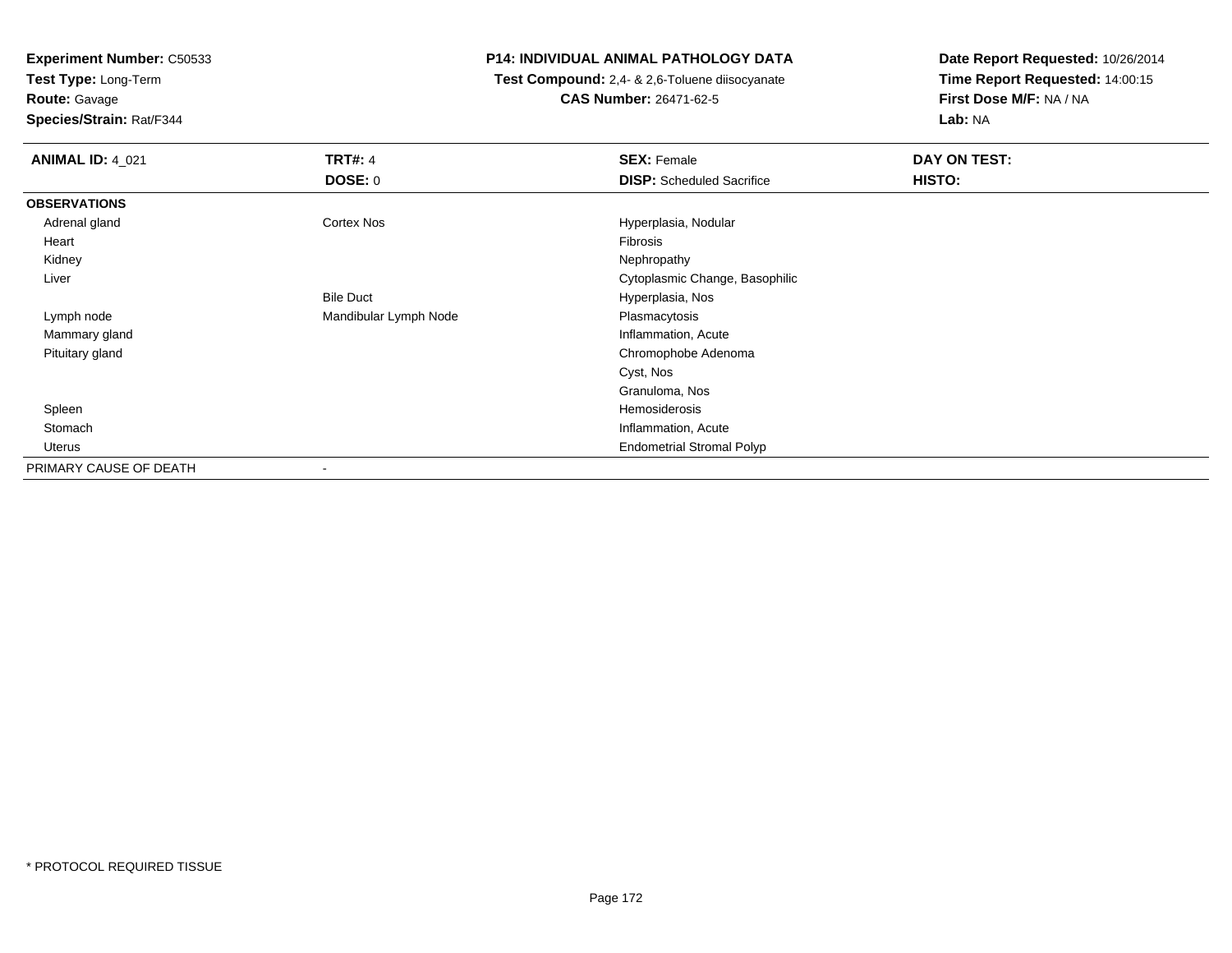**Test Type:** Long-Term

**Route:** Gavage

**Species/Strain:** Rat/F344

# **P14: INDIVIDUAL ANIMAL PATHOLOGY DATA**

 **Test Compound:** 2,4- & 2,6-Toluene diisocyanate**CAS Number:** 26471-62-5

| <b>ANIMAL ID: 4_022</b> | <b>TRT#: 4</b>              | <b>SEX: Female</b>               | DAY ON TEST: |  |
|-------------------------|-----------------------------|----------------------------------|--------------|--|
|                         | <b>DOSE: 0</b>              | <b>DISP:</b> Scheduled Sacrifice | HISTO:       |  |
| <b>OBSERVATIONS</b>     |                             |                                  |              |  |
| Adrenal gland           | Cortex Nos                  | Hyperplasia, Nodular             |              |  |
|                         | Medulla                     | Hyperplasia, Nos                 |              |  |
| Blood vessel            | <b>Pulmonary Artery Nos</b> | Mineralization                   |              |  |
| Heart                   |                             | Fibrosis                         |              |  |
| Kidney                  |                             | Nephropathy                      |              |  |
| Liver                   |                             | Cytoplasmic Change, Basophilic   |              |  |
|                         |                             | Granuloma, Nos                   |              |  |
| Lung                    |                             | Hemorrhage                       |              |  |
| Mammary gland           |                             | Dilatation, Ducts                |              |  |
| Pituitary gland         |                             | Chromophobe Adenoma              |              |  |
| Spleen                  |                             | Hemosiderosis                    |              |  |
| Stomach                 |                             | Inflammation, Acute              |              |  |
| Thyroid                 |                             | Hyperplasia, C Cell              |              |  |
| PRIMARY CAUSE OF DEATH  |                             |                                  |              |  |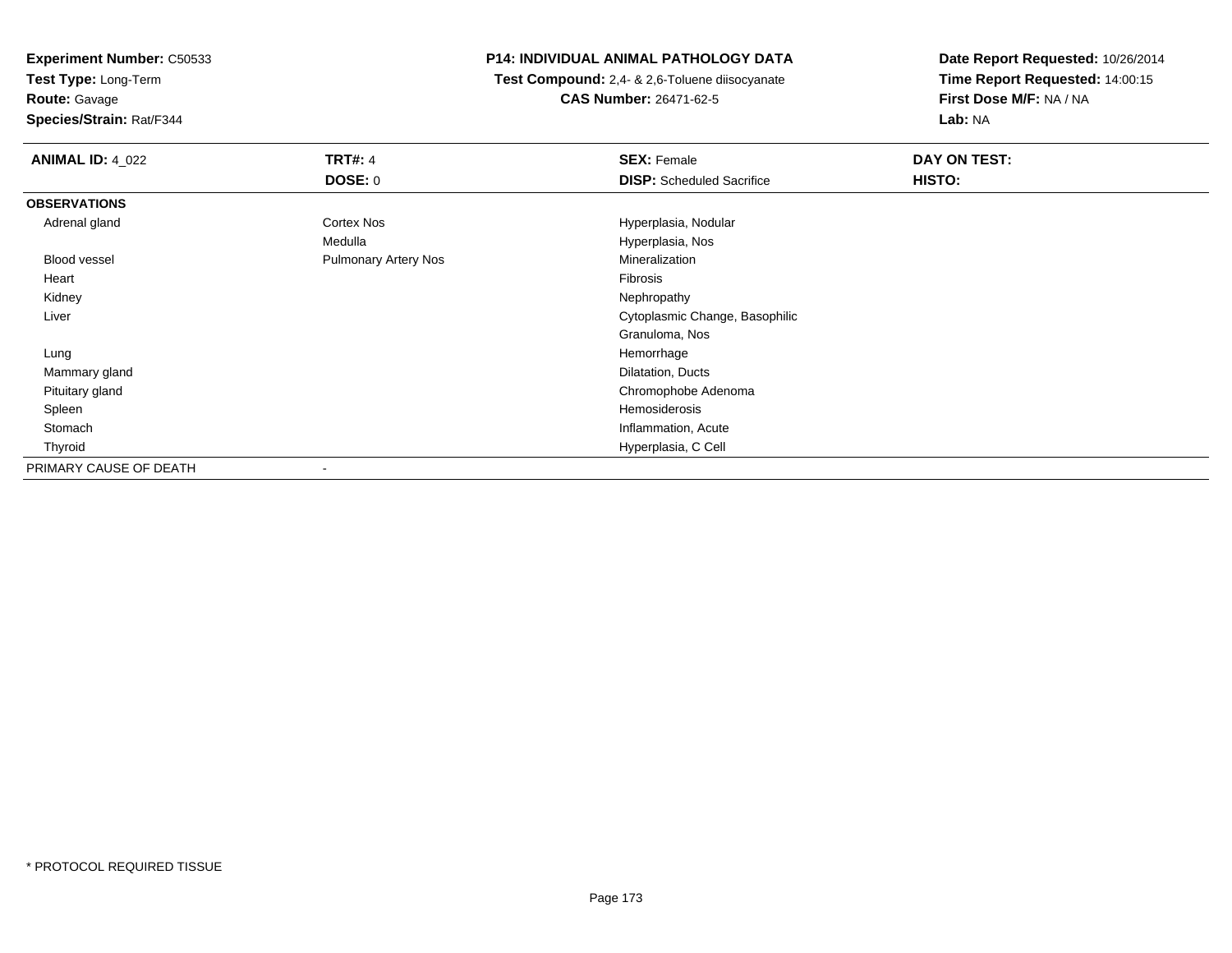**Experiment Number:** C50533**Test Type:** Long-Term**Route:** Gavage **Species/Strain:** Rat/F344**P14: INDIVIDUAL ANIMAL PATHOLOGY DATA Test Compound:** 2,4- & 2,6-Toluene diisocyanate**CAS Number:** 26471-62-5**Date Report Requested:** 10/26/2014**Time Report Requested:** 14:00:15**First Dose M/F:** NA / NA**Lab:** NA**ANIMAL ID:** 4\_023**TRT#:** 4 **SEX:** Female **DAY ON TEST: DOSE:** 0**DISP:** Scheduled Sacrifice **HISTO: OBSERVATIONS** Heartt de la constitución de la constitución de la constitución de la constitución de la constitución de la constitución Deposit, Nos Kidneyy and the control of the control of the control of the control of the control of the control of the control of the control of the control of the control of the control of the control of the control of the control of the co Liver Cytoplasmic Change, BasophilicGranuloma, Nos Lungg and the state of the state of the state of the state of the state of the state of the state of the state of the state of the state of the state of the state of the state of the state of the state of the state of the stat Mammary glandd and the control of the control of the control of the control of the control of the control of the control of the control of the control of the control of the control of the control of the control of the control of the co Parathyroid gland Hyperplasia, Nos Pituitary gland Cyst, Nos Thyroid C-Cell Adenoma UnspecifiedMultiple Organs Nos PRIMARY CAUSE OF DEATH-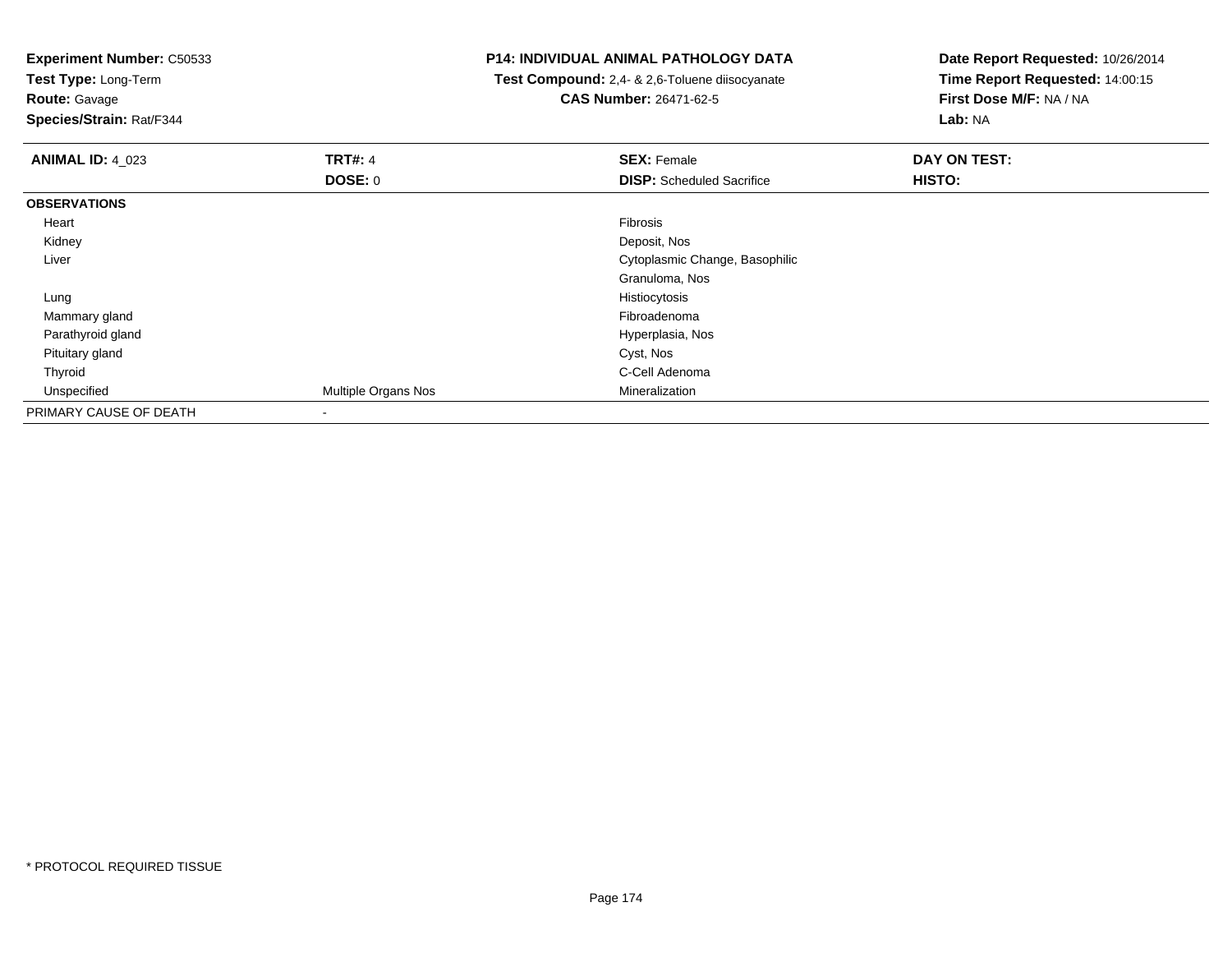**Test Type:** Long-Term

**Route:** Gavage

**Species/Strain:** Rat/F344

# **P14: INDIVIDUAL ANIMAL PATHOLOGY DATA**

 **Test Compound:** 2,4- & 2,6-Toluene diisocyanate**CAS Number:** 26471-62-5

| <b>ANIMAL ID: 4 024</b> | <b>TRT#: 4</b>           | <b>SEX: Female</b>               | <b>DAY ON TEST:</b> |
|-------------------------|--------------------------|----------------------------------|---------------------|
|                         | <b>DOSE: 0</b>           | <b>DISP:</b> Scheduled Sacrifice | HISTO:              |
| <b>OBSERVATIONS</b>     |                          |                                  |                     |
| Adrenal gland           | Cortex Nos               | Hyperplasia, Nodular             |                     |
| Heart                   |                          | Fibrosis                         |                     |
| Kidney                  |                          | Mineralization                   |                     |
|                         |                          | Nephropathy                      |                     |
| Liver                   |                          | Abnormal Curvature               |                     |
|                         |                          | Cytoplasmic Change, Basophilic   |                     |
| Lung                    |                          | Histiocytosis                    |                     |
| Lymph node              | Mandibular Lymph Node    | Plasmacytosis                    |                     |
| Pancreas                |                          | Cyst, Nos                        |                     |
| Pituitary gland         |                          | Chromophobe Adenoma              |                     |
| Stomach                 |                          | Inflammation, Acute              |                     |
| Thyroid                 |                          | Cyst, Follicular Nos             |                     |
| Unspecified             | Multiple Organs Nos      | Leukemia, Monocytic              |                     |
| Uterus                  | Endometrium              | Cyst, Nos                        |                     |
| PRIMARY CAUSE OF DEATH  | $\overline{\phantom{a}}$ |                                  |                     |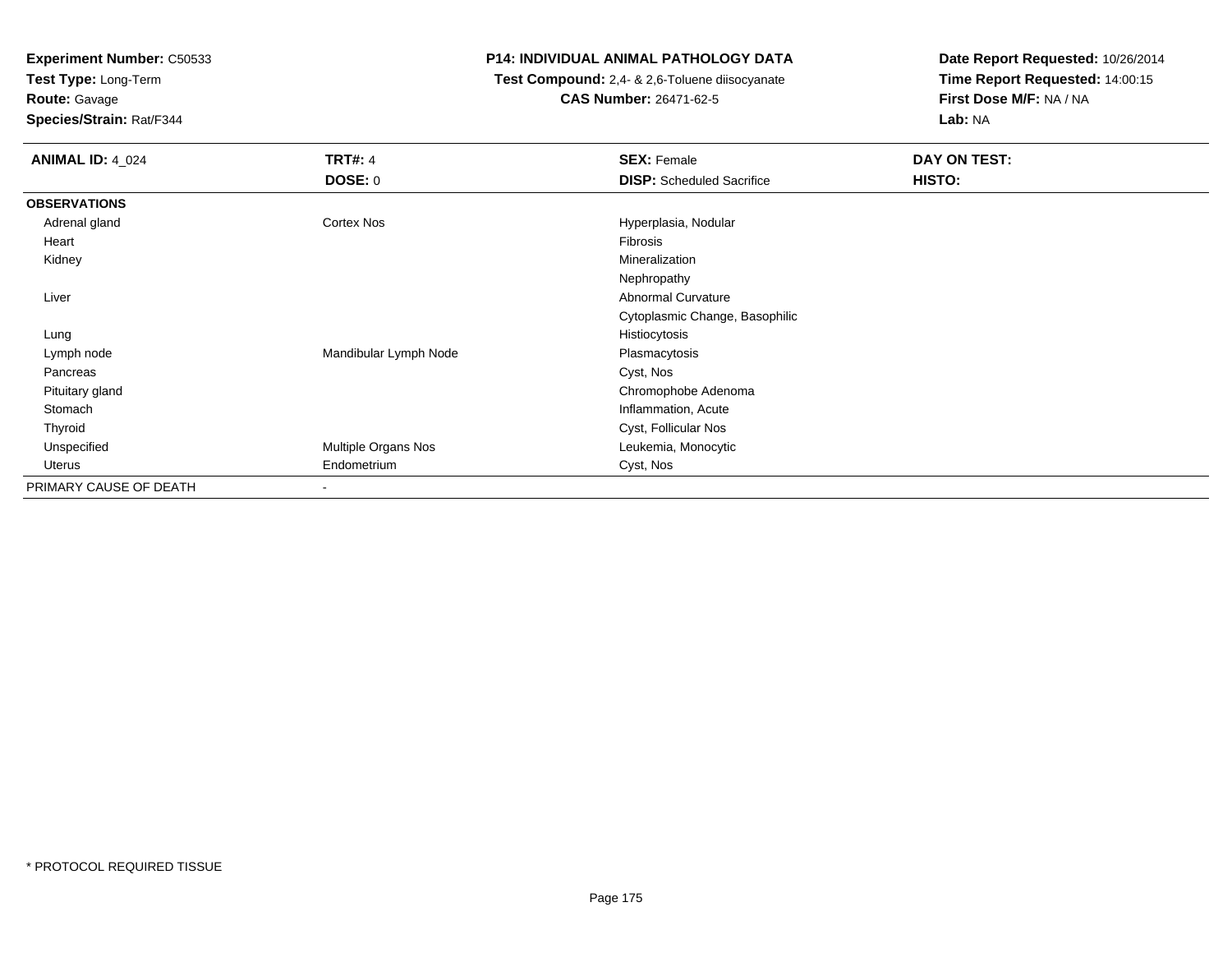**Test Type:** Long-Term

**Route:** Gavage

**Species/Strain:** Rat/F344

# **P14: INDIVIDUAL ANIMAL PATHOLOGY DATA**

 **Test Compound:** 2,4- & 2,6-Toluene diisocyanate**CAS Number:** 26471-62-5

| <b>ANIMAL ID: 4_025</b> | <b>TRT#: 4</b>        | <b>SEX: Female</b>               | DAY ON TEST: |
|-------------------------|-----------------------|----------------------------------|--------------|
|                         | <b>DOSE: 0</b>        | <b>DISP:</b> Scheduled Sacrifice | HISTO:       |
| <b>OBSERVATIONS</b>     |                       |                                  |              |
| Adrenal gland           | <b>Cortex Nos</b>     | Hyperplasia, Nodular             |              |
| Kidney                  |                       | Nephropathy                      |              |
| Liver                   |                       | Cytoplasmic Change, Basophilic   |              |
|                         |                       | Cytoplasmic Change, Eosinophilic |              |
|                         |                       | Granuloma, Nos                   |              |
|                         | <b>Bile Duct</b>      | Hyperplasia, Nos                 |              |
| Lymph node              | Mandibular Lymph Node | Plasmacytosis                    |              |
| Pituitary gland         |                       | Pigmentation, Nos                |              |
| Spleen                  |                       | Hemosiderosis                    |              |
| Stomach                 |                       | Inflammation, Acute              |              |
| Thyroid                 |                       | Hyperplasia, C Cell              |              |
| PRIMARY CAUSE OF DEATH  |                       |                                  |              |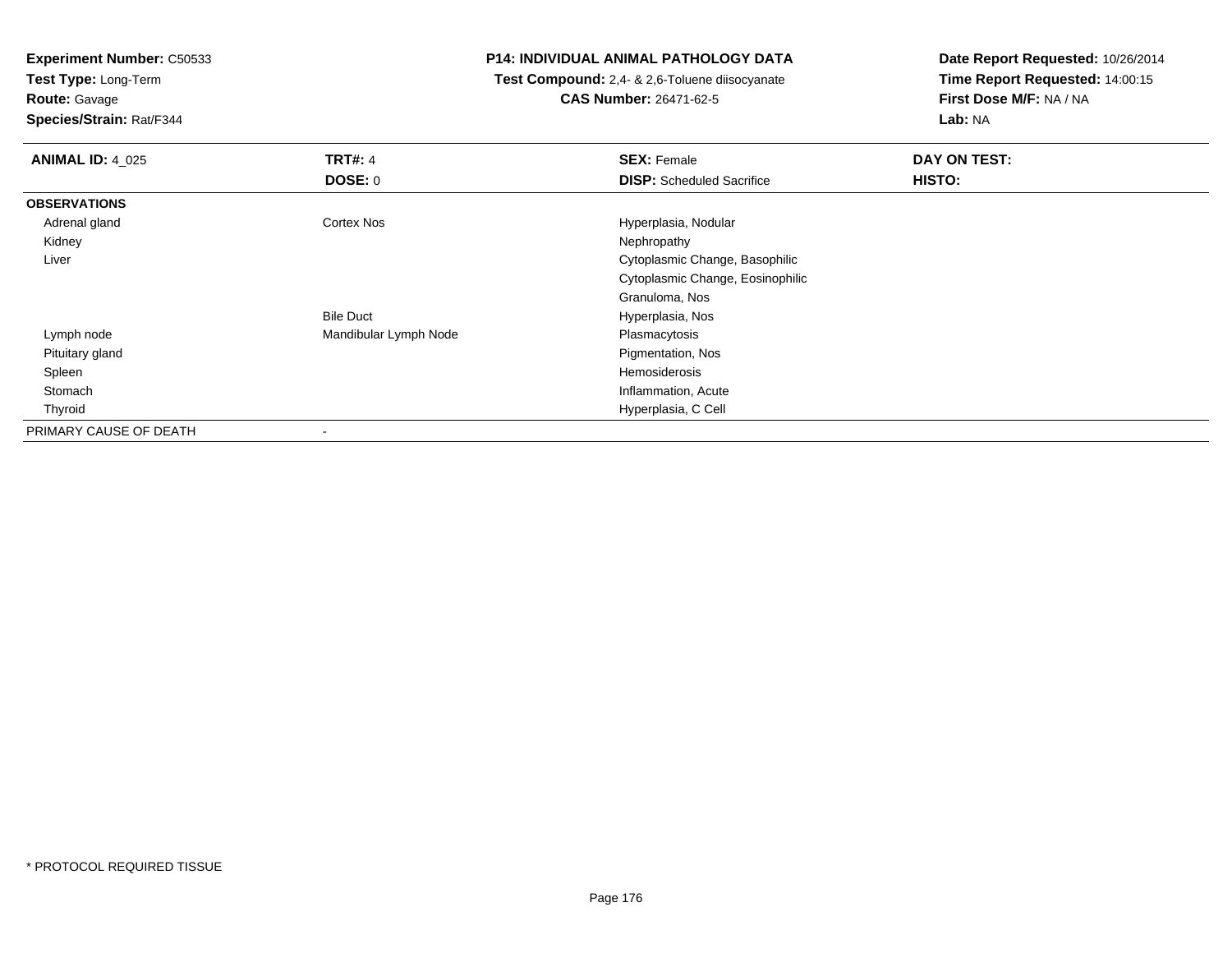**Test Type:** Long-Term

**Route:** Gavage

**Species/Strain:** Rat/F344

# **P14: INDIVIDUAL ANIMAL PATHOLOGY DATA**

 **Test Compound:** 2,4- & 2,6-Toluene diisocyanate**CAS Number:** 26471-62-5

| <b>ANIMAL ID: 4_026</b> | <b>TRT#: 4</b>              | <b>SEX: Female</b>               | DAY ON TEST: |  |
|-------------------------|-----------------------------|----------------------------------|--------------|--|
|                         | DOSE: 0                     | <b>DISP:</b> Scheduled Sacrifice | HISTO:       |  |
| <b>OBSERVATIONS</b>     |                             |                                  |              |  |
| Adrenal gland           | Cortex Nos                  | Hyperplasia, Nodular             |              |  |
| Blood vessel            | <b>Pulmonary Artery Nos</b> | Mineralization                   |              |  |
| Heart                   |                             | Fibrosis                         |              |  |
| Kidney                  |                             | Nephropathy                      |              |  |
|                         |                             | Pyelonephritis, Chronic          |              |  |
| Liver                   |                             | <b>Abnormal Curvature</b>        |              |  |
|                         |                             | Cytoplasmic Change, Basophilic   |              |  |
|                         | <b>Bile Duct</b>            | Hyperplasia, Nos                 |              |  |
| Lymph node              | Mandibular Lymph Node       | Plasmacytosis                    |              |  |
| Pituitary gland         |                             | Cyst, Nos                        |              |  |
| Stomach                 |                             | Inflammation, Acute              |              |  |
| Thyroid                 |                             | Hyperplasia, C Cell              |              |  |
| Unspecified             | Multiple Organs Nos         | Leukemia, Monocytic              |              |  |
| Uterus                  |                             | <b>Endometrial Stromal Polyp</b> |              |  |
| PRIMARY CAUSE OF DEATH  | $\overline{\phantom{a}}$    |                                  |              |  |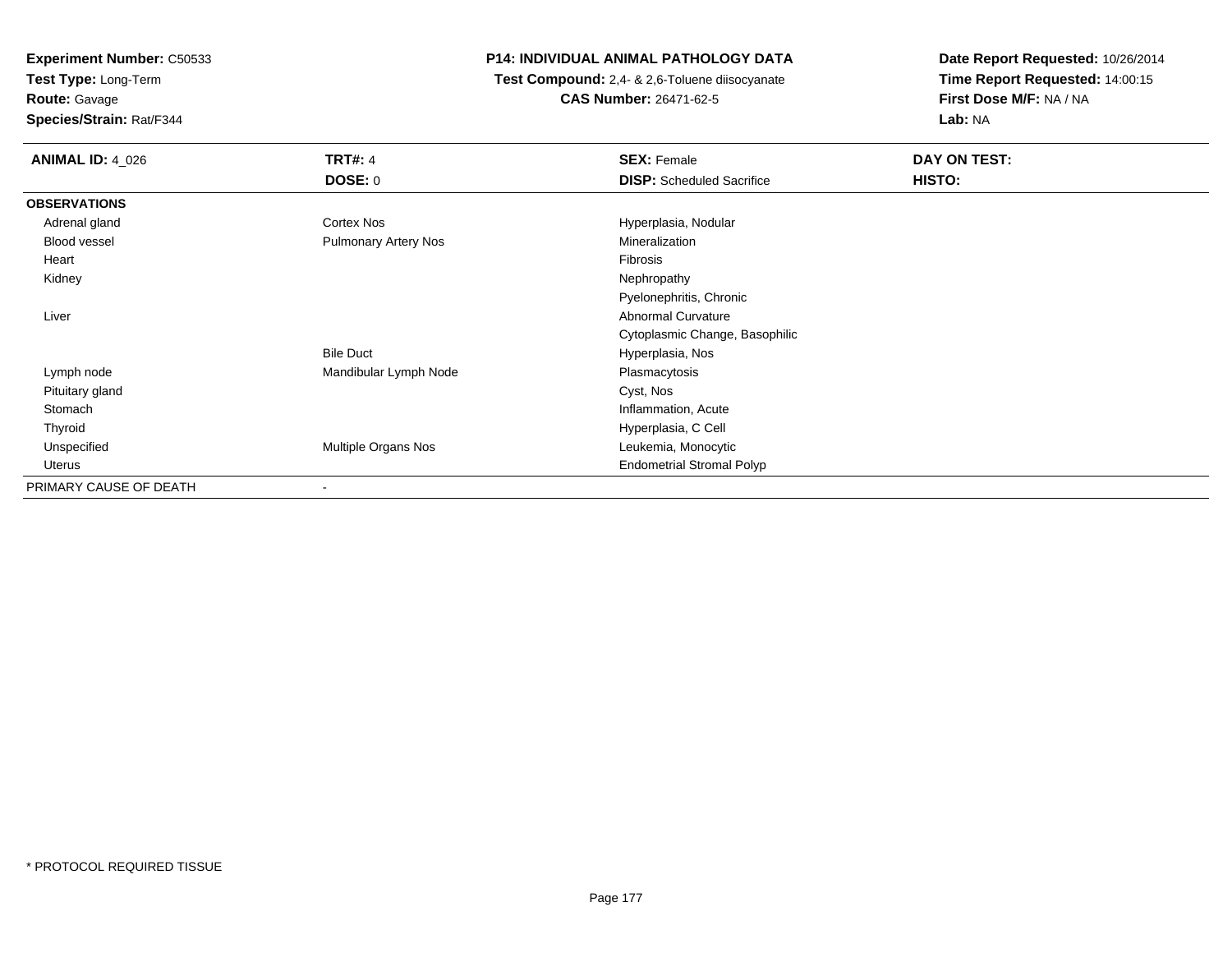**Test Type:** Long-Term

# **Route:** Gavage

**Species/Strain:** Rat/F344

# **P14: INDIVIDUAL ANIMAL PATHOLOGY DATA**

 **Test Compound:** 2,4- & 2,6-Toluene diisocyanate**CAS Number:** 26471-62-5

| <b>ANIMAL ID: 4_027</b> | <b>TRT#: 4</b>           | <b>SEX: Female</b>             | DAY ON TEST: |
|-------------------------|--------------------------|--------------------------------|--------------|
|                         | DOSE: 0                  | <b>DISP: Natural Death</b>     | HISTO:       |
| <b>OBSERVATIONS</b>     |                          |                                |              |
| Adrenal gland           | Cortex Nos               | Cytoplasmic Vacuolization      |              |
|                         | <b>Cortex Nos</b>        | Hyperplasia, Nodular           |              |
|                         |                          | Pheochromocytoma               |              |
| Clitoral gland          |                          | Carcinoma, Nos                 |              |
| Heart                   |                          | Fibrosis                       |              |
| Kidney                  |                          | Nephropathy                    |              |
|                         |                          | Pigmentation, Nos              |              |
| Liver                   |                          | Cytoplasmic Change, Basophilic |              |
|                         |                          | Necrosis, Nos                  |              |
| Lymph node              | Mandibular Lymph Node    | Plasmacytosis                  |              |
| Mammary gland           |                          | Lactation                      |              |
| Spleen                  |                          | Hematopoiesis                  |              |
| Stomach                 |                          | Hyperplasia, Epithelial        |              |
| Unspecified             | Groin                    | Fibrosarcoma                   |              |
|                         | Multiple Organs Nos      | Fibrosarcoma, Metastatic       |              |
|                         | Multiple Organs Nos      | Leukemia, Monocytic            |              |
| <b>Uterus</b>           | Endometrium              | Cyst, Nos                      |              |
| PRIMARY CAUSE OF DEATH  | $\overline{\phantom{a}}$ |                                |              |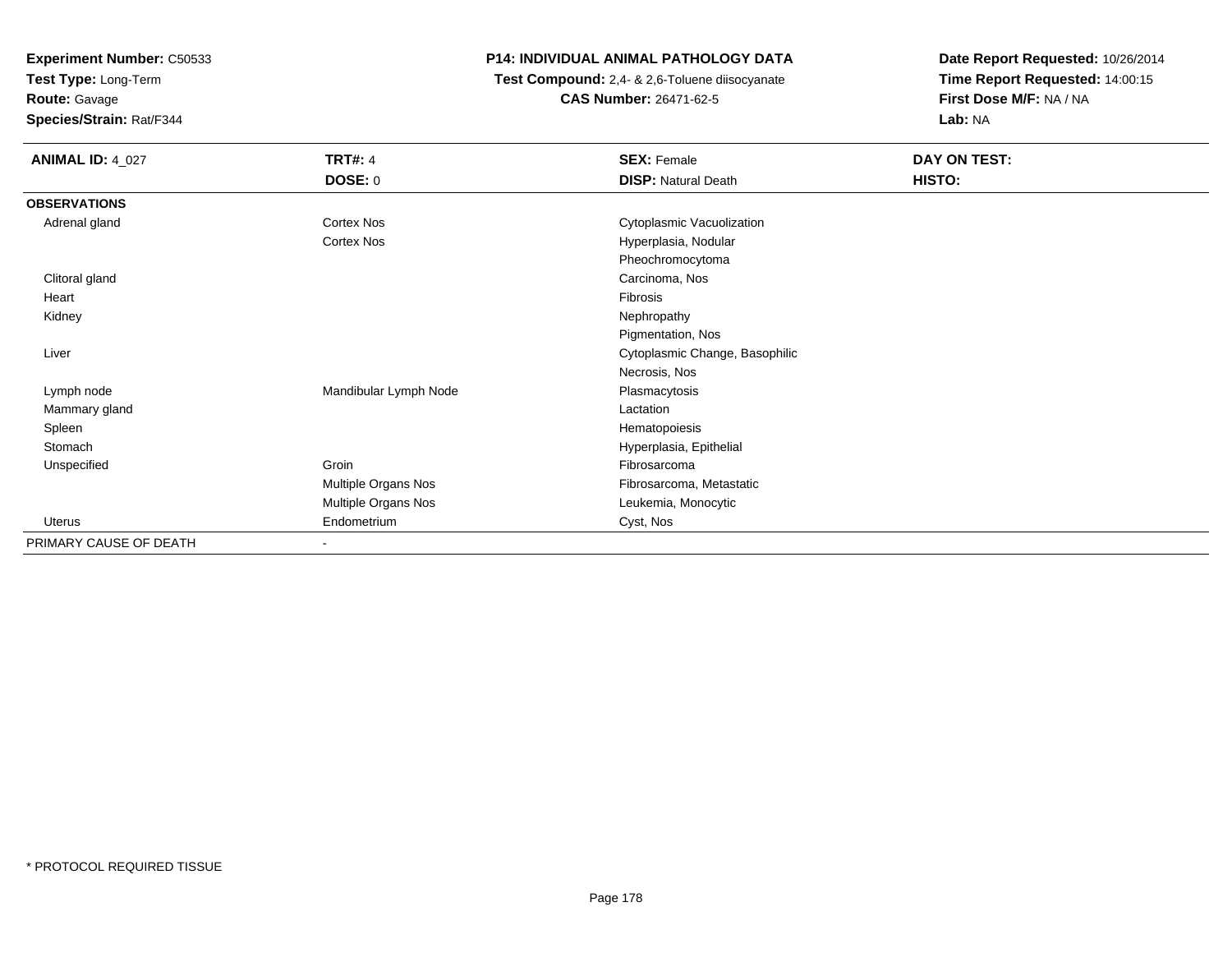**Test Type:** Long-Term

**Route:** Gavage

**Species/Strain:** Rat/F344

# **P14: INDIVIDUAL ANIMAL PATHOLOGY DATA**

 **Test Compound:** 2,4- & 2,6-Toluene diisocyanate**CAS Number:** 26471-62-5

| <b>ANIMAL ID: 4_028</b> | <b>TRT#: 4</b>           | <b>SEX: Female</b>               | DAY ON TEST: |  |
|-------------------------|--------------------------|----------------------------------|--------------|--|
|                         | <b>DOSE: 0</b>           | <b>DISP:</b> Scheduled Sacrifice | HISTO:       |  |
| <b>OBSERVATIONS</b>     |                          |                                  |              |  |
| Adrenal gland           |                          | Congestion, Nos                  |              |  |
| Heart                   |                          | Fibrosis                         |              |  |
| Kidney                  |                          | Mineralization                   |              |  |
|                         |                          | Nephropathy                      |              |  |
| Liver                   |                          | Cytoplasmic Change, Basophilic   |              |  |
|                         | <b>Bile Duct</b>         | Hyperplasia, Nos                 |              |  |
|                         |                          | Necrosis, Nos                    |              |  |
| Lymph node              | Mandibular Lymph Node    | Plasmacytosis                    |              |  |
| Mammary gland           |                          | Fibroadenoma                     |              |  |
| Pituitary gland         |                          | Chromophobe Adenoma              |              |  |
| Spleen                  |                          | Hemosiderosis                    |              |  |
| Stomach                 |                          | Hyperplasia, Epithelial          |              |  |
|                         |                          | Inflammation, Acute              |              |  |
| Uterus                  |                          | <b>Endometrial Stromal Polyp</b> |              |  |
| PRIMARY CAUSE OF DEATH  | $\overline{\phantom{a}}$ |                                  |              |  |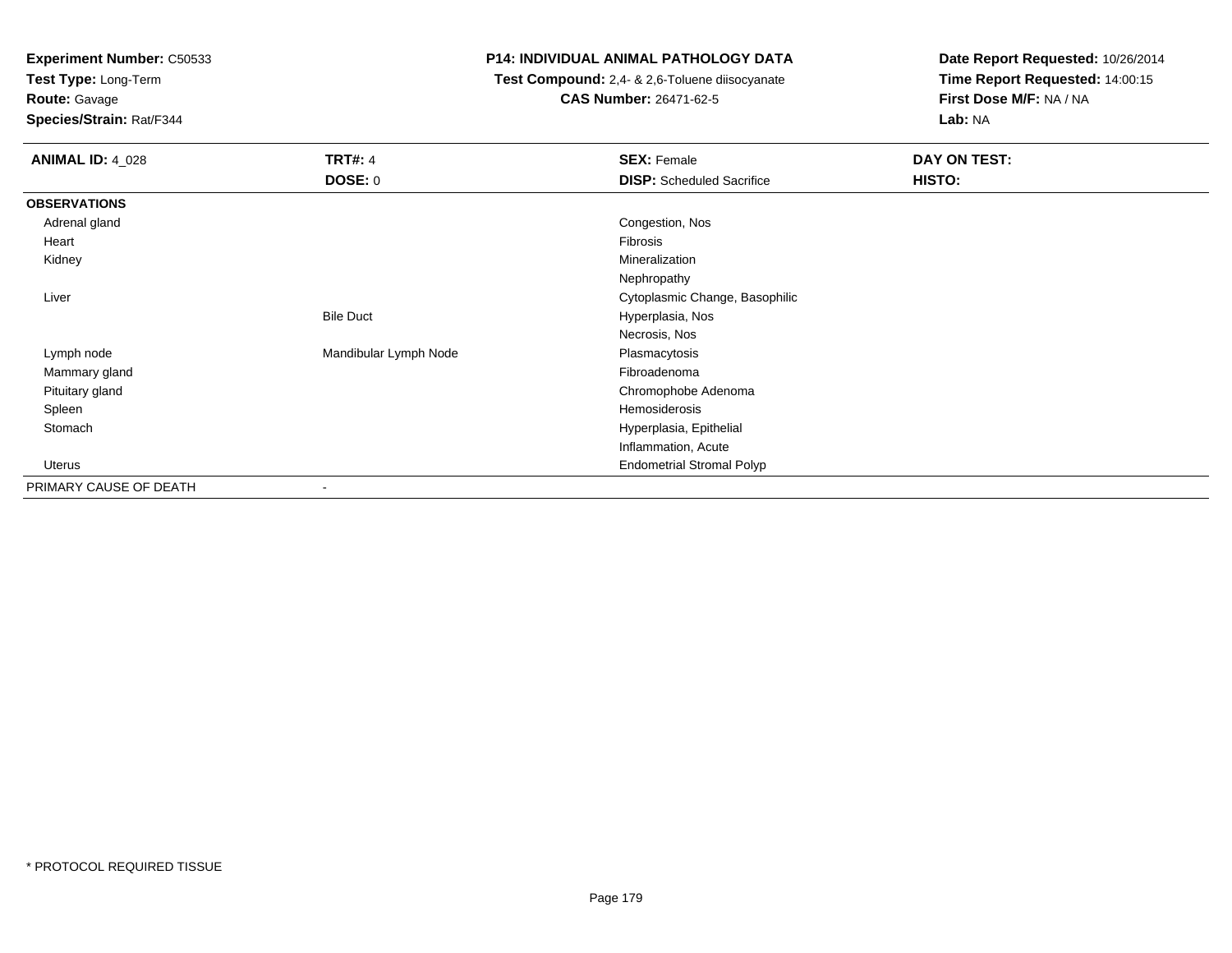**Test Type:** Long-Term

**Route:** Gavage

**Species/Strain:** Rat/F344

# **P14: INDIVIDUAL ANIMAL PATHOLOGY DATA**

 **Test Compound:** 2,4- & 2,6-Toluene diisocyanate**CAS Number:** 26471-62-5

| <b>ANIMAL ID: 4_029</b> | <b>TRT#: 4</b>         | <b>SEX: Female</b>               | DAY ON TEST: |
|-------------------------|------------------------|----------------------------------|--------------|
|                         | DOSE: 0                | <b>DISP:</b> Scheduled Sacrifice | HISTO:       |
| <b>OBSERVATIONS</b>     |                        |                                  |              |
| Heart                   |                        | Fibrosis                         |              |
| Kidney                  |                        | Nephropathy                      |              |
| Liver                   |                        | Cytoplasmic Change, Basophilic   |              |
|                         | <b>Bile Duct</b>       | Hyperplasia, Nos                 |              |
| Lymph node              | Mediastinal Lymph Node | Hemorrhage                       |              |
|                         | Mediastinal Lymph Node | Plasmacytosis                    |              |
| Mammary gland           |                        | Lactation                        |              |
| Pituitary gland         |                        | Chromophobe Adenoma              |              |
| Spleen                  |                        | Hemosiderosis                    |              |
| Stomach                 |                        | Hyperplasia, Epithelial          |              |
|                         |                        | Inflammation, Acute              |              |
| <b>Uterus</b>           | Endometrium            | Cyst, Nos                        |              |
|                         |                        | <b>Endometrial Stromal Polyp</b> |              |
| PRIMARY CAUSE OF DEATH  | -                      |                                  |              |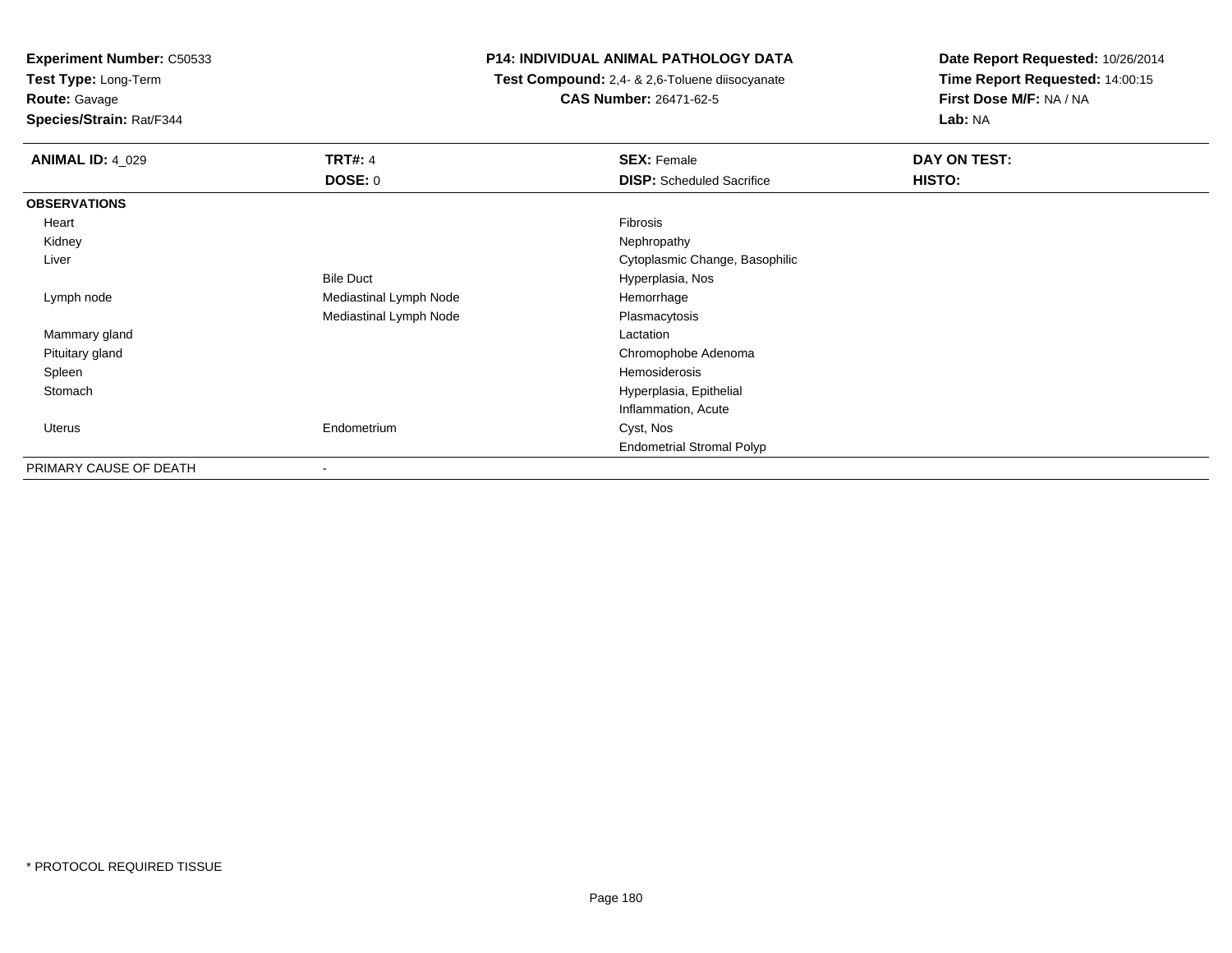**Test Type:** Long-Term

**Route:** Gavage

**Species/Strain:** Rat/F344

#### **P14: INDIVIDUAL ANIMAL PATHOLOGY DATA**

 **Test Compound:** 2,4- & 2,6-Toluene diisocyanate**CAS Number:** 26471-62-5

| <b>ANIMAL ID: 4_030</b> | <b>TRT#: 4</b>           | <b>SEX: Female</b>                  | DAY ON TEST: |
|-------------------------|--------------------------|-------------------------------------|--------------|
|                         | <b>DOSE: 0</b>           | <b>DISP:</b> Moribund Sacrifice     | HISTO:       |
| <b>OBSERVATIONS</b>     |                          |                                     |              |
| Adrenal gland           | <b>Cortex Nos</b>        | Cytoplasmic Vacuolization           |              |
| Heart                   |                          | Fibrosis                            |              |
| Kidney                  |                          | Congestion, Nos                     |              |
|                         |                          | Nephropathy                         |              |
| Liver                   |                          | Cytoplasmic Change, Basophilic      |              |
|                         |                          | Cytoplasmic Vacuolization           |              |
|                         | <b>Bile Duct</b>         | Hyperplasia, Nos                    |              |
|                         |                          | Pigmentation, Nos                   |              |
| Pituitary gland         |                          | Cyst, Nos                           |              |
| Spleen                  |                          | Depletion, Lymphoid                 |              |
| Thyroid                 |                          | Follicular-Cell Carcinoma           |              |
| Unspecified             | Multiple Organs Nos      | Lymphoma, Nos-Malignant             |              |
| Urinary bladder         |                          | Lymphocytic Inflammatory Infiltrate |              |
| PRIMARY CAUSE OF DEATH  | $\overline{\phantom{a}}$ |                                     |              |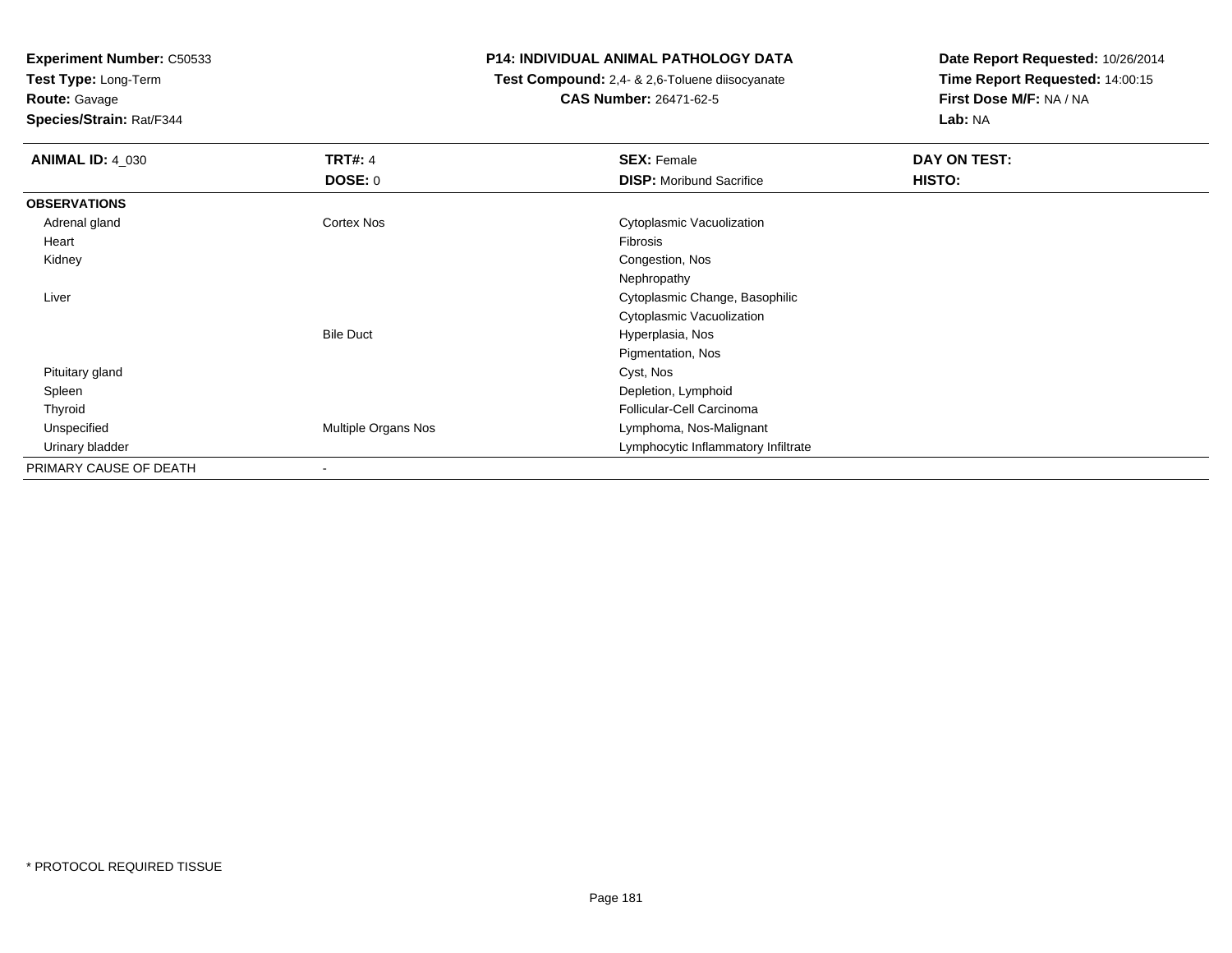**Test Type:** Long-Term

# **Route:** Gavage

**Species/Strain:** Rat/F344

#### **P14: INDIVIDUAL ANIMAL PATHOLOGY DATA**

 **Test Compound:** 2,4- & 2,6-Toluene diisocyanate**CAS Number:** 26471-62-5

| <b>ANIMAL ID: 4 031</b> | <b>TRT#: 4</b><br><b>DOSE: 0</b> | <b>SEX: Female</b><br><b>DISP:</b> Scheduled Sacrifice | DAY ON TEST:<br>HISTO: |
|-------------------------|----------------------------------|--------------------------------------------------------|------------------------|
| <b>OBSERVATIONS</b>     |                                  |                                                        |                        |
| Heart                   |                                  | Fibrosis                                               |                        |
| <b>Intestine Small</b>  | <b>Mesentery Nos</b>             | Lipoma                                                 |                        |
| Kidney                  |                                  | Cyst, Nos                                              |                        |
| Liver                   |                                  | Cytoplasmic Change, Basophilic                         |                        |
|                         |                                  | Granuloma, Nos                                         |                        |
| Lymph node              | Pancreatic Lymph Node            | Edema, Nos                                             |                        |
| Mammary gland           |                                  | Hyperplasia, Epithelial                                |                        |
| Pituitary gland         |                                  | Chromophobe Adenoma                                    |                        |
|                         |                                  | Cyst, Nos                                              |                        |
| Spleen                  |                                  | Hemosiderosis                                          |                        |
| Stomach                 |                                  | Hyperplasia, Epithelial                                |                        |
|                         |                                  | Inflammation, Acute                                    |                        |
| PRIMARY CAUSE OF DEATH  | -                                |                                                        |                        |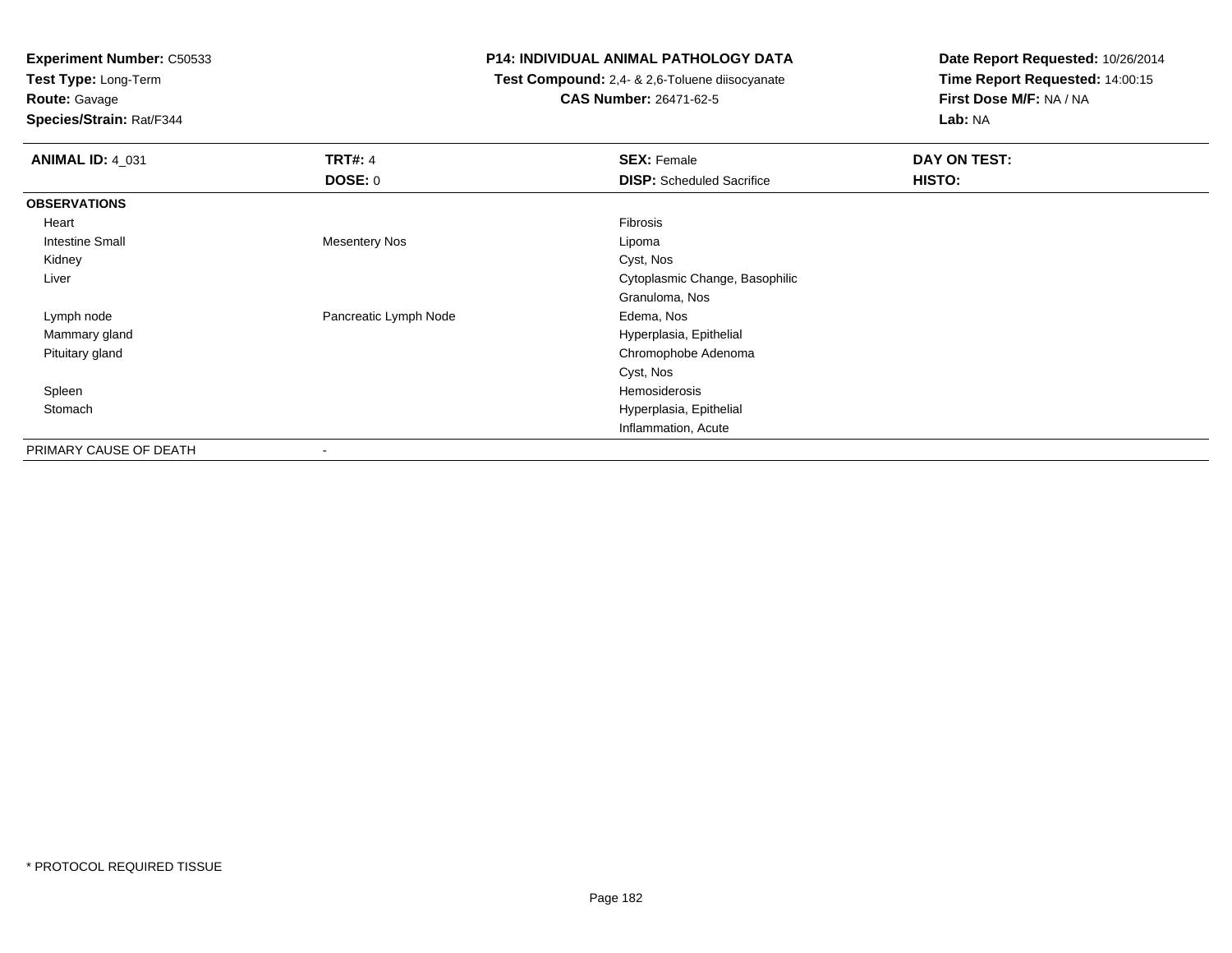**Test Type:** Long-Term

**Route:** Gavage

**Species/Strain:** Rat/F344

#### **P14: INDIVIDUAL ANIMAL PATHOLOGY DATA**

 **Test Compound:** 2,4- & 2,6-Toluene diisocyanate**CAS Number:** 26471-62-5

| <b>ANIMAL ID: 4_032</b> | <b>TRT#: 4</b><br><b>DOSE: 0</b> | <b>SEX: Female</b><br><b>DISP:</b> Scheduled Sacrifice | DAY ON TEST:<br>HISTO: |
|-------------------------|----------------------------------|--------------------------------------------------------|------------------------|
| <b>OBSERVATIONS</b>     |                                  |                                                        |                        |
| Adrenal gland           |                                  | <b>Cortical Adenoma</b>                                |                        |
| Heart                   |                                  | Fibrosis                                               |                        |
| Kidney                  |                                  | Nephropathy                                            |                        |
| Liver                   |                                  | Cytoplasmic Change, Basophilic                         |                        |
|                         |                                  | Granuloma, Nos                                         |                        |
| Mammary gland           |                                  | Fibroadenoma                                           |                        |
|                         |                                  | Lactation                                              |                        |
| Pancreas                | Acinus                           | Atrophy, Nos                                           |                        |
| Pituitary gland         |                                  | Cyst, Nos                                              |                        |
| Spleen                  |                                  | Hemosiderosis                                          |                        |
| Stomach                 |                                  | Inflammation, Acute                                    |                        |
| Thyroid                 |                                  | C-Cell Adenoma                                         |                        |
|                         |                                  | Cyst, Follicular Nos                                   |                        |
| PRIMARY CAUSE OF DEATH  | $\overline{\phantom{a}}$         |                                                        |                        |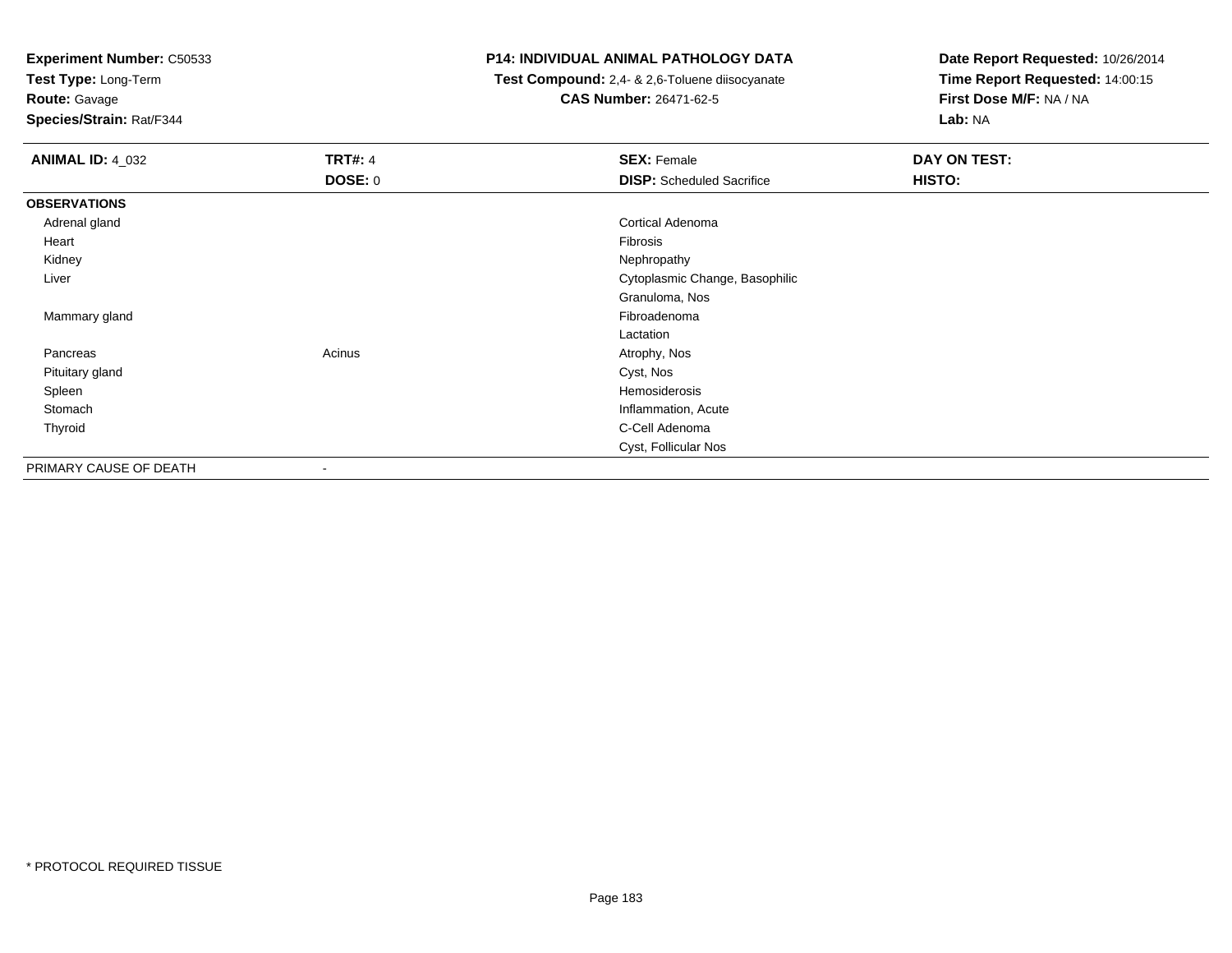**Test Type:** Long-Term

**Route:** Gavage

**Species/Strain:** Rat/F344

#### **P14: INDIVIDUAL ANIMAL PATHOLOGY DATA**

 **Test Compound:** 2,4- & 2,6-Toluene diisocyanate**CAS Number:** 26471-62-5

| <b>ANIMAL ID: 4_033</b> | <b>TRT#: 4</b>        | <b>SEX: Female</b>               | DAY ON TEST: |
|-------------------------|-----------------------|----------------------------------|--------------|
|                         | <b>DOSE: 0</b>        | <b>DISP:</b> Scheduled Sacrifice | HISTO:       |
| <b>OBSERVATIONS</b>     |                       |                                  |              |
| Adrenal gland           | Cortex Nos            | Cytoplasmic Vacuolization        |              |
| Eye                     |                       | Retinopathy                      |              |
| Heart                   |                       | Fibrosis                         |              |
| Kidney                  |                       | Nephropathy                      |              |
| Liver                   |                       | Abnormal Curvature               |              |
|                         |                       | Cytoplasmic Change, Basophilic   |              |
|                         | <b>Bile Duct</b>      | Hyperplasia, Nos                 |              |
| Lung                    |                       | Histiocytosis                    |              |
| Lymph node              | Mandibular Lymph Node | Plasmacytosis                    |              |
| Pituitary gland         |                       | Hyperplasia, Chromophobe Cell    |              |
| Spleen                  |                       | Hemosiderosis                    |              |
| Stomach                 |                       | Inflammation, Acute              |              |
| PRIMARY CAUSE OF DEATH  | ٠                     |                                  |              |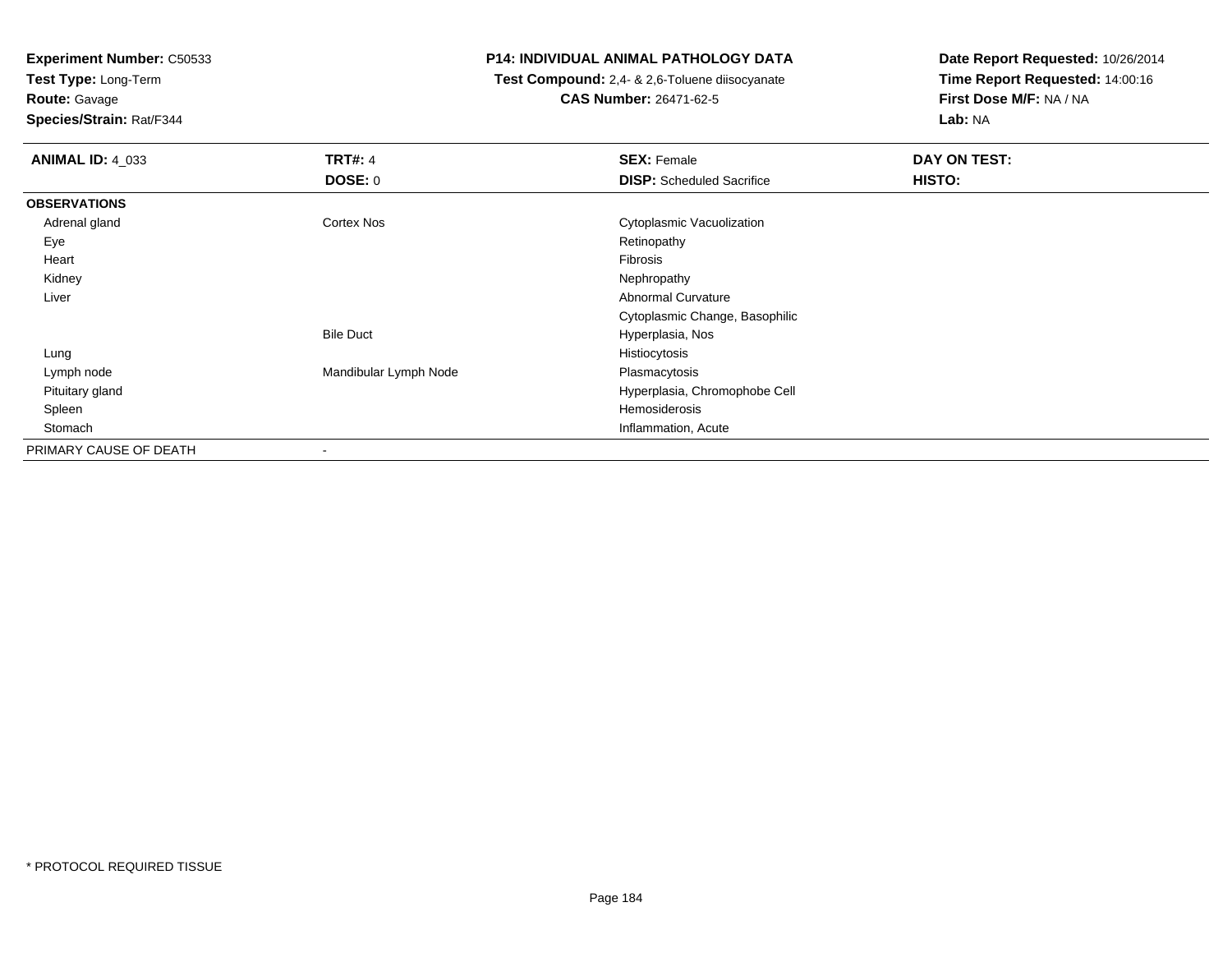**Test Type:** Long-Term

**Route:** Gavage

**Species/Strain:** Rat/F344

#### **P14: INDIVIDUAL ANIMAL PATHOLOGY DATA**

 **Test Compound:** 2,4- & 2,6-Toluene diisocyanate**CAS Number:** 26471-62-5

| <b>ANIMAL ID: 4_034</b> | <b>TRT#: 4</b><br><b>DOSE: 0</b> | <b>SEX: Female</b><br><b>DISP:</b> Scheduled Sacrifice | DAY ON TEST:<br>HISTO: |
|-------------------------|----------------------------------|--------------------------------------------------------|------------------------|
|                         |                                  |                                                        |                        |
| <b>OBSERVATIONS</b>     |                                  |                                                        |                        |
| Eye                     |                                  | Cataract                                               |                        |
| Heart                   |                                  | Fibrosis                                               |                        |
| Kidney                  |                                  | Mineralization                                         |                        |
|                         |                                  | Nephropathy                                            |                        |
| Liver                   |                                  | Cytoplasmic Change, Basophilic                         |                        |
|                         | <b>Bile Duct</b>                 | Hyperplasia, Nos                                       |                        |
| Lung                    |                                  | Histiocytosis                                          |                        |
| Lymph node              | Mandibular Lymph Node            | Plasmacytosis                                          |                        |
| Mammary gland           |                                  | Fibroadenoma                                           |                        |
| Pancreas                | Acinus                           | Atrophy, Nos                                           |                        |
| Pituitary gland         |                                  | Chromophobe Adenoma                                    |                        |
|                         |                                  | Cyst, Nos                                              |                        |
| Unspecified             | Multiple Organs Nos              | Leukemia, Monocytic                                    |                        |
| PRIMARY CAUSE OF DEATH  | $\overline{\phantom{a}}$         |                                                        |                        |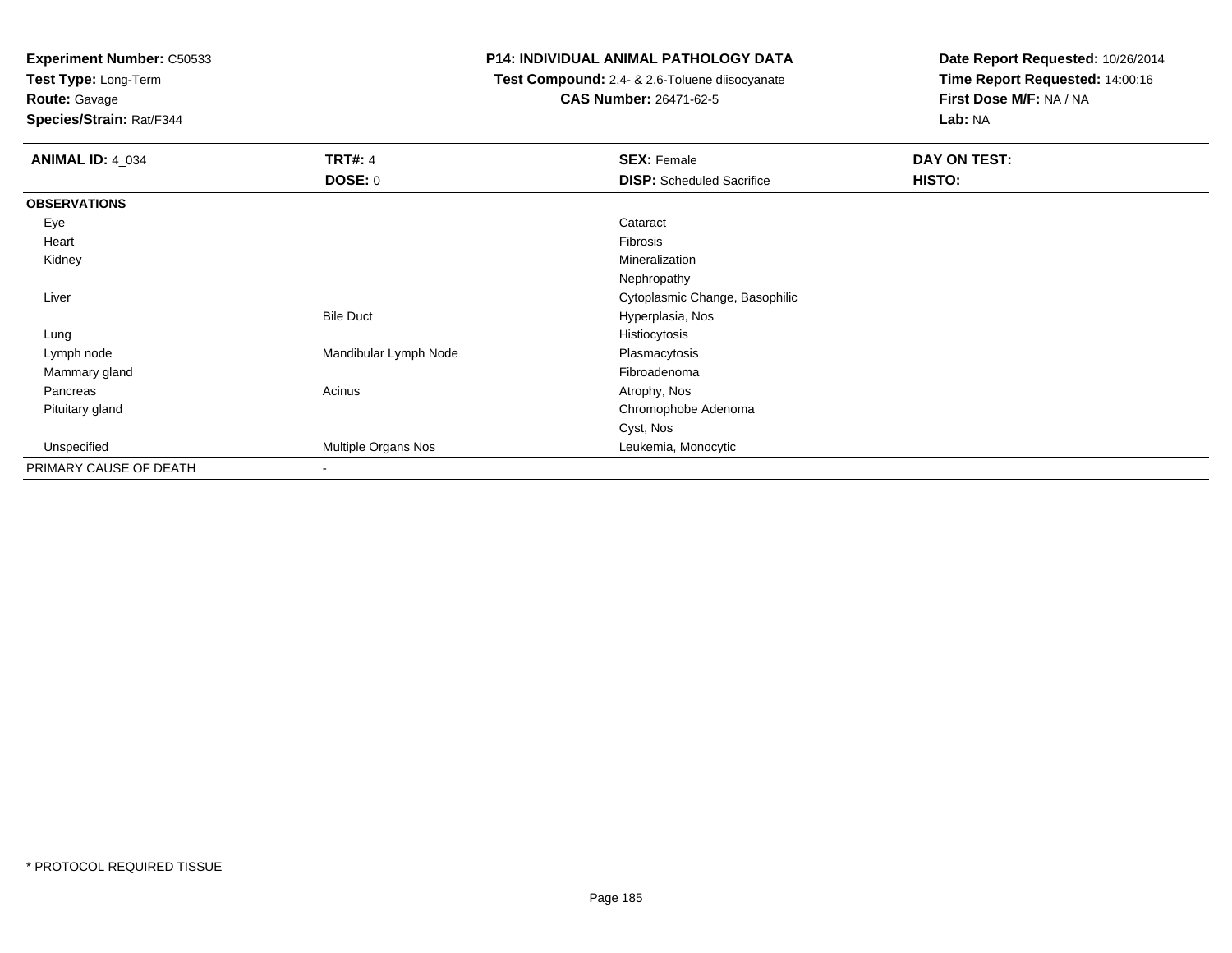**Test Type:** Long-Term

**Route:** Gavage

**Species/Strain:** Rat/F344

#### **P14: INDIVIDUAL ANIMAL PATHOLOGY DATA**

 **Test Compound:** 2,4- & 2,6-Toluene diisocyanate**CAS Number:** 26471-62-5

| <b>ANIMAL ID: 4_035</b> | <b>TRT#: 4</b>           | <b>SEX: Female</b>               | DAY ON TEST: |  |
|-------------------------|--------------------------|----------------------------------|--------------|--|
|                         | <b>DOSE: 0</b>           | <b>DISP:</b> Scheduled Sacrifice | HISTO:       |  |
| <b>OBSERVATIONS</b>     |                          |                                  |              |  |
| Eye                     |                          | Cataract                         |              |  |
|                         |                          | Retinopathy                      |              |  |
| Heart                   |                          | Fibrosis                         |              |  |
| Kidney                  |                          | Nephropathy                      |              |  |
| Liver                   |                          | Cytoplasmic Change, Eosinophilic |              |  |
|                         |                          | Granuloma, Nos                   |              |  |
|                         | <b>Bile Duct</b>         | Hyperplasia, Nos                 |              |  |
|                         |                          | Neoplastic Nodule                |              |  |
| Lymph node              | Mandibular Lymph Node    | Plasmacytosis                    |              |  |
| Mammary gland           |                          | Dilatation, Ducts                |              |  |
| Pituitary gland         |                          | Chromophobe Adenoma              |              |  |
| Unspecified             | Multiple Organs Nos      | Leukemia, Monocytic              |              |  |
| PRIMARY CAUSE OF DEATH  | $\overline{\phantom{0}}$ |                                  |              |  |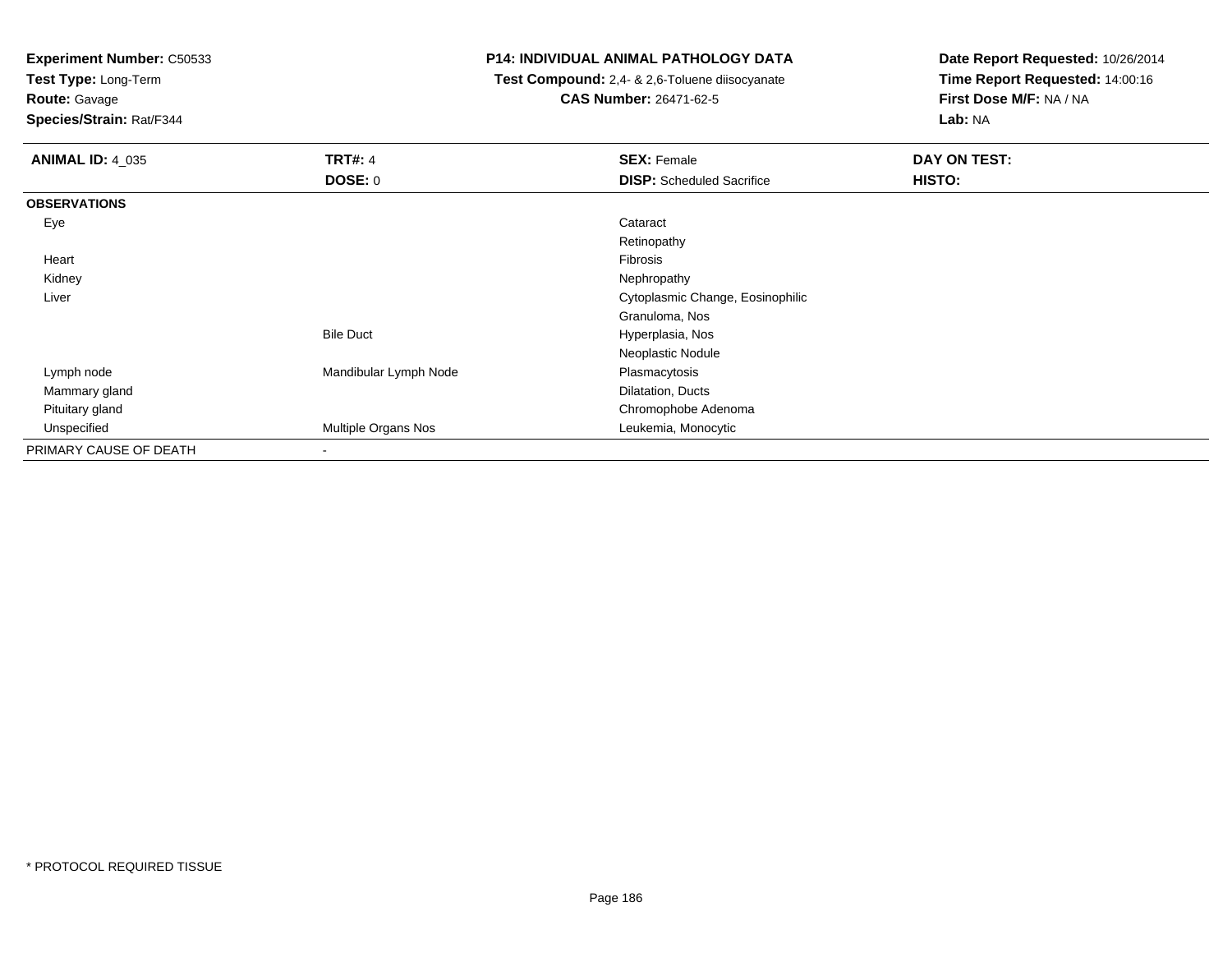**Test Type:** Long-Term

**Route:** Gavage

**Species/Strain:** Rat/F344

#### **P14: INDIVIDUAL ANIMAL PATHOLOGY DATA**

 **Test Compound:** 2,4- & 2,6-Toluene diisocyanate**CAS Number:** 26471-62-5

| <b>ANIMAL ID: 4 036</b> | <b>TRT#: 4</b>        | <b>SEX: Female</b>               | DAY ON TEST: |  |
|-------------------------|-----------------------|----------------------------------|--------------|--|
|                         | <b>DOSE: 0</b>        | <b>DISP:</b> Scheduled Sacrifice | HISTO:       |  |
| <b>OBSERVATIONS</b>     |                       |                                  |              |  |
| Adrenal gland           | Medulla               | Hyperplasia, Nos                 |              |  |
| Kidney                  |                       | Nephropathy                      |              |  |
| Liver                   |                       | Cytoplasmic Change, Basophilic   |              |  |
| Lymph node              | Mandibular Lymph Node | Plasmacytosis                    |              |  |
| Pituitary gland         |                       | Cyst, Nos                        |              |  |
| Spleen                  |                       | Hemosiderosis                    |              |  |
| Stomach                 | <b>Fundal Gland</b>   | Dilatation, Nos                  |              |  |
| Thyroid                 |                       | C-Cell Carcinoma                 |              |  |
| Unspecified             | Multiple Organs Nos   | Congestion, Nos                  |              |  |
| PRIMARY CAUSE OF DEATH  |                       |                                  |              |  |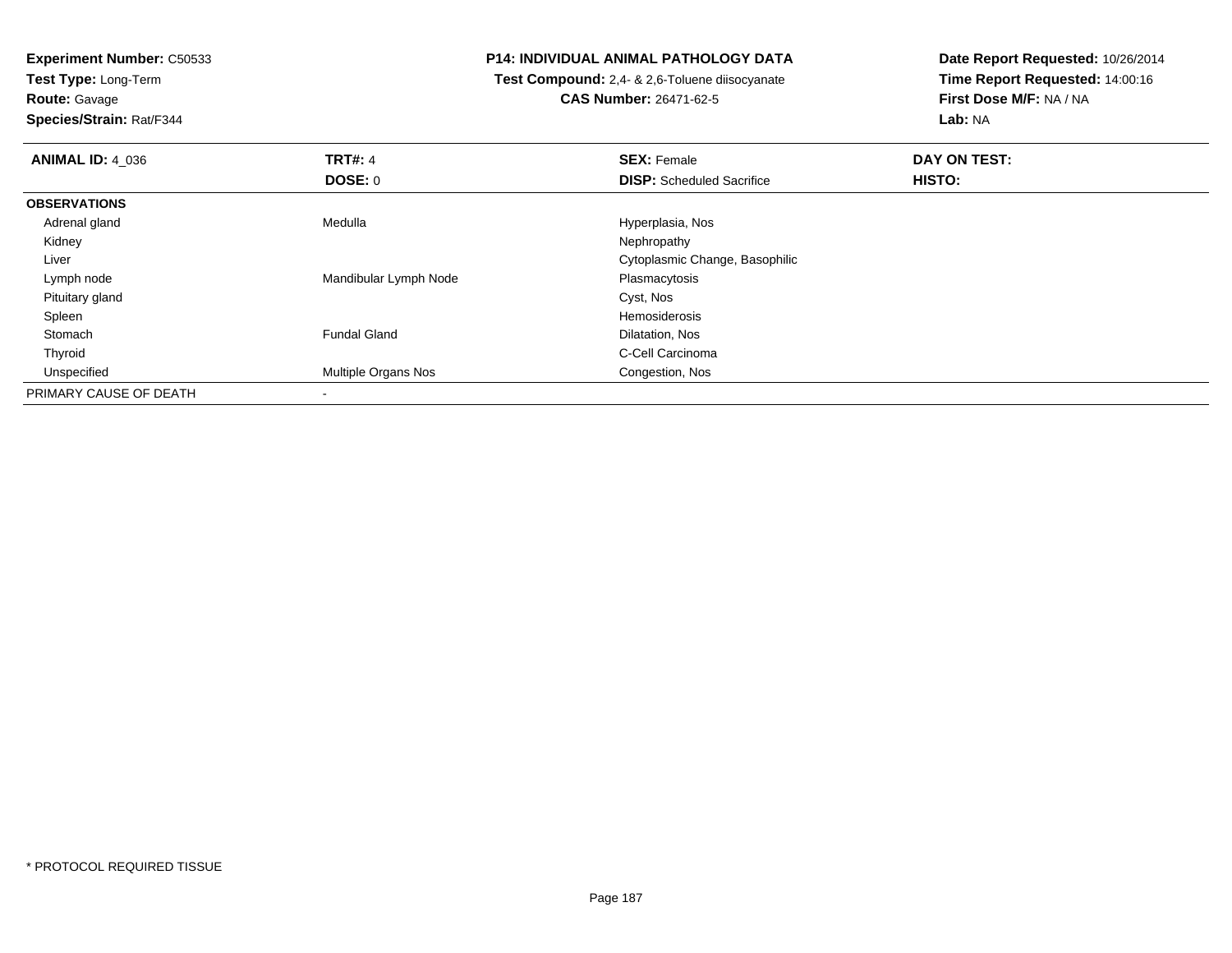**Test Type:** Long-Term

**Route:** Gavage

**Species/Strain:** Rat/F344

#### **P14: INDIVIDUAL ANIMAL PATHOLOGY DATA**

 **Test Compound:** 2,4- & 2,6-Toluene diisocyanate**CAS Number:** 26471-62-5

| <b>ANIMAL ID: 4_037</b> | <b>TRT#: 4</b>      | <b>SEX: Female</b>               | DAY ON TEST: |  |
|-------------------------|---------------------|----------------------------------|--------------|--|
|                         | <b>DOSE: 0</b>      | <b>DISP:</b> Scheduled Sacrifice | HISTO:       |  |
| <b>OBSERVATIONS</b>     |                     |                                  |              |  |
| Brain                   |                     | Mineralization                   |              |  |
| Heart                   |                     | Fibrosis                         |              |  |
| Kidney                  |                     | Nephropathy                      |              |  |
| Liver                   |                     | Cytoplasmic Change, Basophilic   |              |  |
| Mammary gland           |                     | Dilatation, Ducts                |              |  |
|                         |                     | Fibroadenoma                     |              |  |
| Ovary                   |                     | Cyst, Nos                        |              |  |
| Pituitary gland         |                     | Chromophobe Adenoma              |              |  |
| Thyroid                 |                     | Hyperplasia, C Cell              |              |  |
| Unspecified             | Multiple Organs Nos | Leukemia, Monocytic              |              |  |
| PRIMARY CAUSE OF DEATH  |                     |                                  |              |  |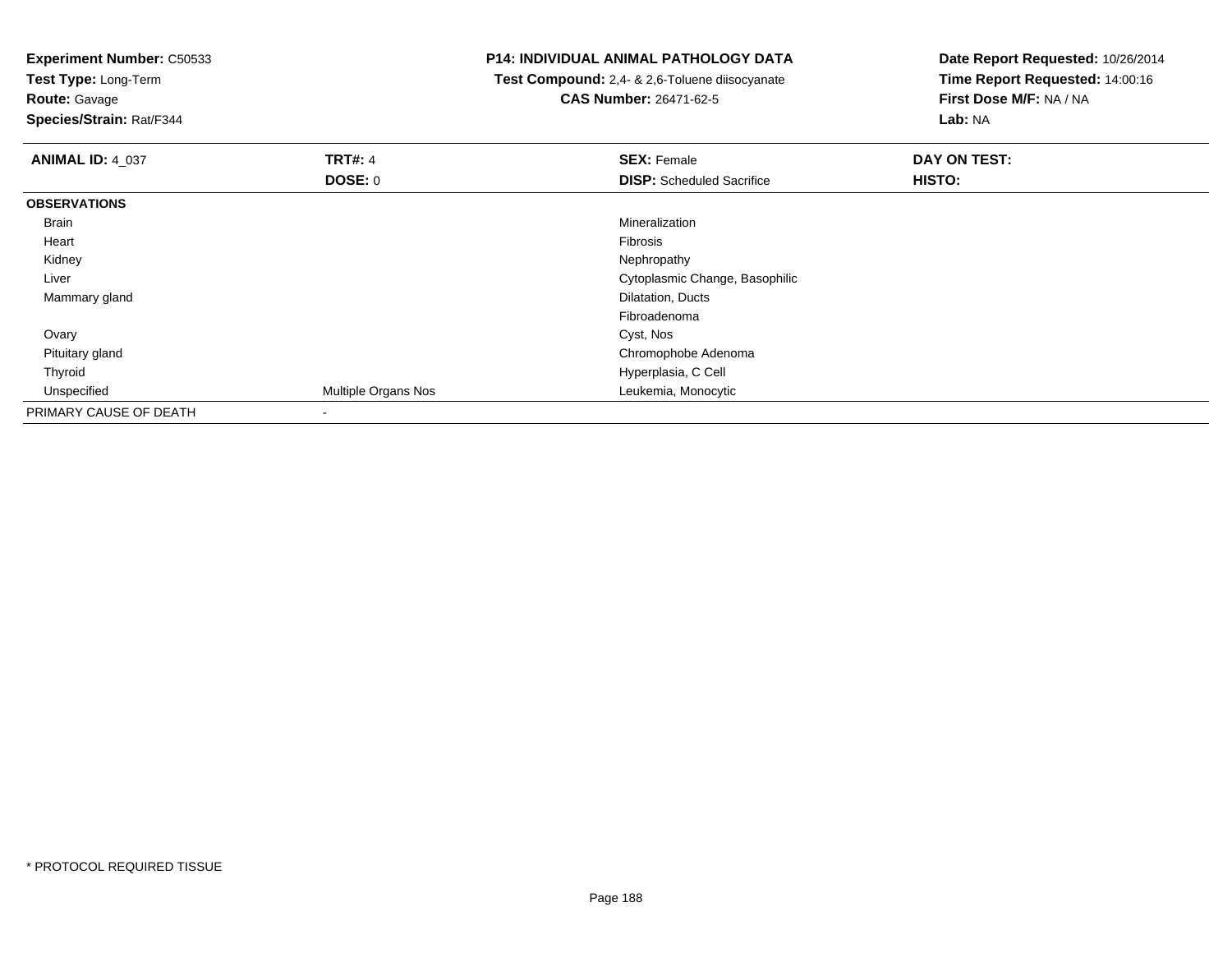| <b>Experiment Number: C50533</b><br><b>Test Type: Long-Term</b><br><b>Route: Gavage</b> |                     | <b>P14: INDIVIDUAL ANIMAL PATHOLOGY DATA</b><br>Test Compound: 2,4- & 2,6-Toluene diisocyanate<br><b>CAS Number: 26471-62-5</b> | Date Report Requested: 10/26/2014<br>Time Report Requested: 14:00:16<br>First Dose M/F: NA / NA |
|-----------------------------------------------------------------------------------------|---------------------|---------------------------------------------------------------------------------------------------------------------------------|-------------------------------------------------------------------------------------------------|
| Species/Strain: Rat/F344                                                                |                     |                                                                                                                                 | Lab: NA                                                                                         |
| <b>ANIMAL ID: 4 038</b>                                                                 | <b>TRT#: 4</b>      | <b>SEX: Female</b>                                                                                                              | DAY ON TEST:                                                                                    |
|                                                                                         | DOSE: 0             | <b>DISP:</b> Natural Death                                                                                                      | HISTO:                                                                                          |
| <b>OBSERVATIONS</b>                                                                     |                     |                                                                                                                                 |                                                                                                 |
| Stomach                                                                                 |                     | Squamous Cell Papilloma                                                                                                         |                                                                                                 |
| Unspecified                                                                             | Multiple Organs Nos | Leukemia, Monocytic                                                                                                             |                                                                                                 |
| PRIMARY CAUSE OF DEATH                                                                  |                     |                                                                                                                                 |                                                                                                 |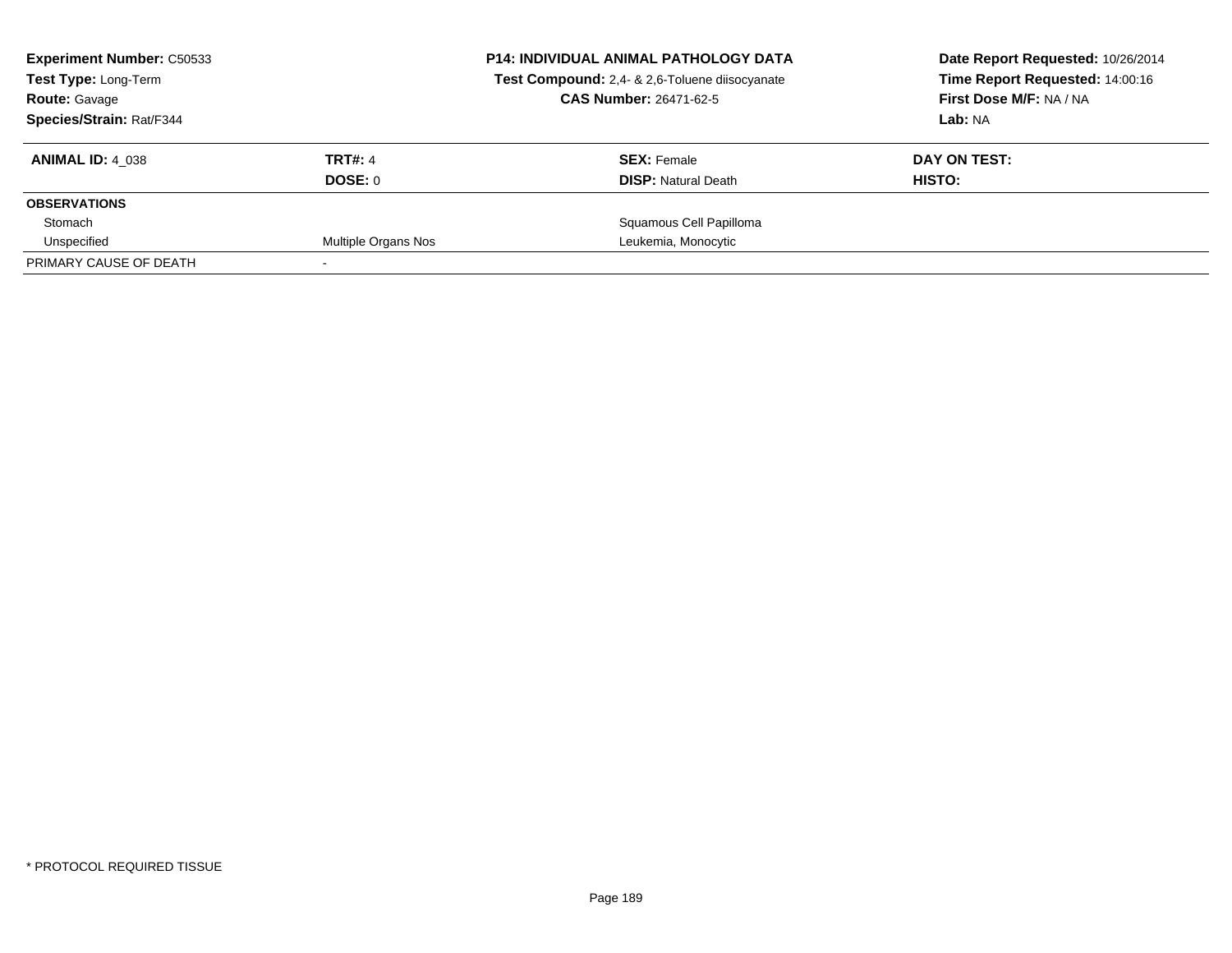**Test Type:** Long-Term

**Route:** Gavage

**Species/Strain:** Rat/F344

#### **P14: INDIVIDUAL ANIMAL PATHOLOGY DATA**

 **Test Compound:** 2,4- & 2,6-Toluene diisocyanate**CAS Number:** 26471-62-5

| <b>ANIMAL ID: 4_039</b> | <b>TRT#: 4</b>        | <b>SEX: Female</b>               | DAY ON TEST: |  |
|-------------------------|-----------------------|----------------------------------|--------------|--|
|                         | <b>DOSE: 0</b>        | <b>DISP:</b> Scheduled Sacrifice | HISTO:       |  |
| <b>OBSERVATIONS</b>     |                       |                                  |              |  |
| Adrenal gland           | Cortex Nos            | Hyperplasia, Nodular             |              |  |
| Heart                   |                       | Fibrosis                         |              |  |
| Liver                   |                       | Cytoplasmic Change, Basophilic   |              |  |
|                         |                       | Cytoplasmic Change, Eosinophilic |              |  |
|                         | <b>Bile Duct</b>      | Hyperplasia, Nos                 |              |  |
| Lung                    |                       | Histiocytosis                    |              |  |
|                         |                       | Hyperplasia, Alveolar Epithelium |              |  |
| Lymph node              | Mandibular Lymph Node | Plasmacytosis                    |              |  |
| Mammary gland           |                       | Fibroadenoma                     |              |  |
| Pituitary gland         |                       | Chromophobe Adenoma              |              |  |
| Spleen                  |                       | Hemosiderosis                    |              |  |
| Stomach                 |                       | Inflammation, Acute              |              |  |
| Thyroid                 |                       | Hyperplasia, C Cell              |              |  |
| Uterus                  | Parovarian            | Lipoma                           |              |  |
|                         | Parovarian            | Necrosis, Fat                    |              |  |
| PRIMARY CAUSE OF DEATH  | ۰                     |                                  |              |  |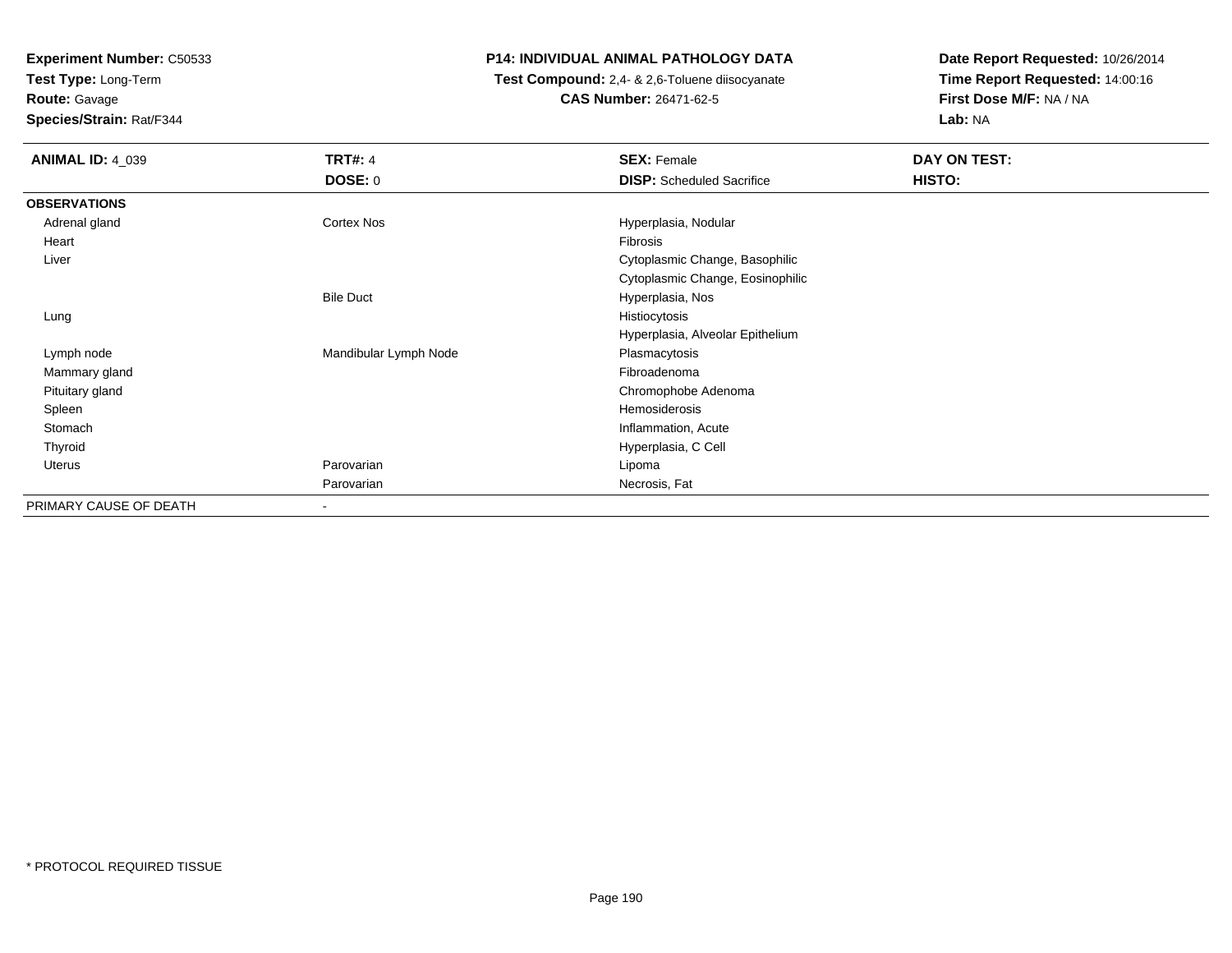**Test Type:** Long-Term

**Route:** Gavage

**Species/Strain:** Rat/F344

#### **P14: INDIVIDUAL ANIMAL PATHOLOGY DATA**

 **Test Compound:** 2,4- & 2,6-Toluene diisocyanate**CAS Number:** 26471-62-5

| <b>ANIMAL ID: 4_040</b> | <b>TRT#: 4</b>        | <b>SEX: Female</b>               | DAY ON TEST: |
|-------------------------|-----------------------|----------------------------------|--------------|
|                         | DOSE: 0               | <b>DISP:</b> Scheduled Sacrifice | HISTO:       |
| <b>OBSERVATIONS</b>     |                       |                                  |              |
| Adrenal gland           | Cortex Nos            | Hyperplasia, Nodular             |              |
| Heart                   |                       | Fibrosis                         |              |
| Kidney                  |                       | Nephropathy                      |              |
| Liver                   |                       | Cytoplasmic Change, Eosinophilic |              |
|                         |                       | Neoplastic Nodule                |              |
| Lung                    |                       | Histiocytosis                    |              |
| Lymph node              | Mandibular Lymph Node | Plasmacytosis                    |              |
| Mammary gland           |                       | Fibroadenoma                     |              |
| Pituitary gland         |                       | Chromophobe Adenoma              |              |
| Spleen                  |                       | Hemosiderosis                    |              |
| Uterus                  | Endometrium           | Cyst, Nos                        |              |
| PRIMARY CAUSE OF DEATH  | ۰                     |                                  |              |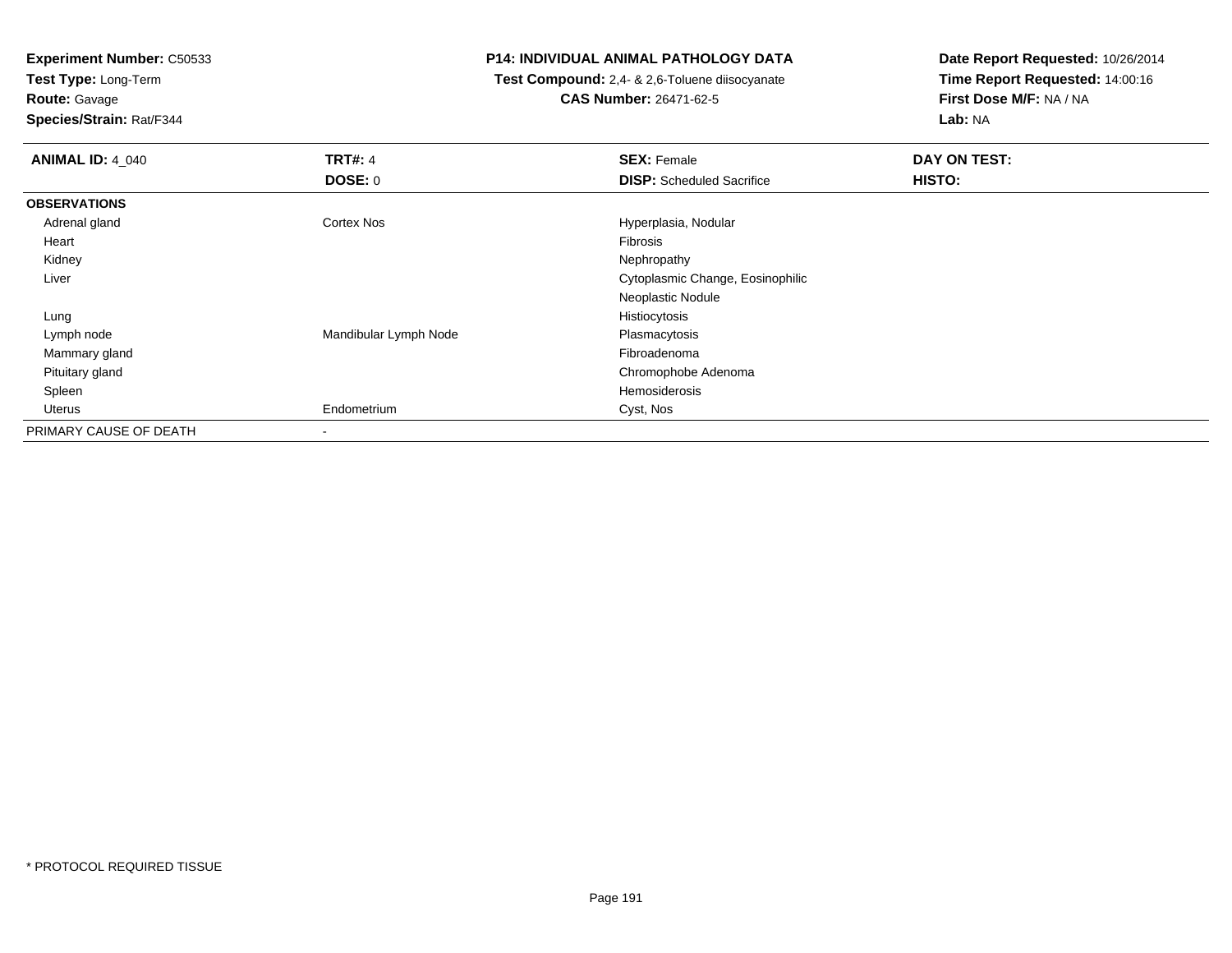**Test Type:** Long-Term

**Route:** Gavage

**Species/Strain:** Rat/F344

#### **P14: INDIVIDUAL ANIMAL PATHOLOGY DATA**

 **Test Compound:** 2,4- & 2,6-Toluene diisocyanate**CAS Number:** 26471-62-5

| <b>ANIMAL ID: 4_041</b> | <b>TRT#: 4</b>      | <b>SEX: Female</b>               | DAY ON TEST: |  |
|-------------------------|---------------------|----------------------------------|--------------|--|
|                         | <b>DOSE: 0</b>      | <b>DISP:</b> Scheduled Sacrifice | HISTO:       |  |
| <b>OBSERVATIONS</b>     |                     |                                  |              |  |
| Adrenal gland           | Cortex Nos          | Cytoplasmic Vacuolization        |              |  |
| Heart                   |                     | Fibrosis                         |              |  |
| Kidney                  |                     | Mineralization                   |              |  |
|                         |                     | Pigmentation, Nos                |              |  |
| Liver                   |                     | <b>Abnormal Curvature</b>        |              |  |
|                         |                     | Cytoplasmic Change, Basophilic   |              |  |
|                         | <b>Bile Duct</b>    | Hyperplasia, Nos                 |              |  |
| Mammary gland           |                     | Fibroadenoma                     |              |  |
|                         |                     | Lactation                        |              |  |
| Ovary                   |                     | Cyst, Follicular Nos             |              |  |
| Pituitary gland         |                     | Chromophobe Adenoma              |              |  |
| Stomach                 |                     | Inflammation, Acute              |              |  |
| Unspecified             | Multiple Organs Nos | Leukemia, Monocytic              |              |  |
| PRIMARY CAUSE OF DEATH  |                     |                                  |              |  |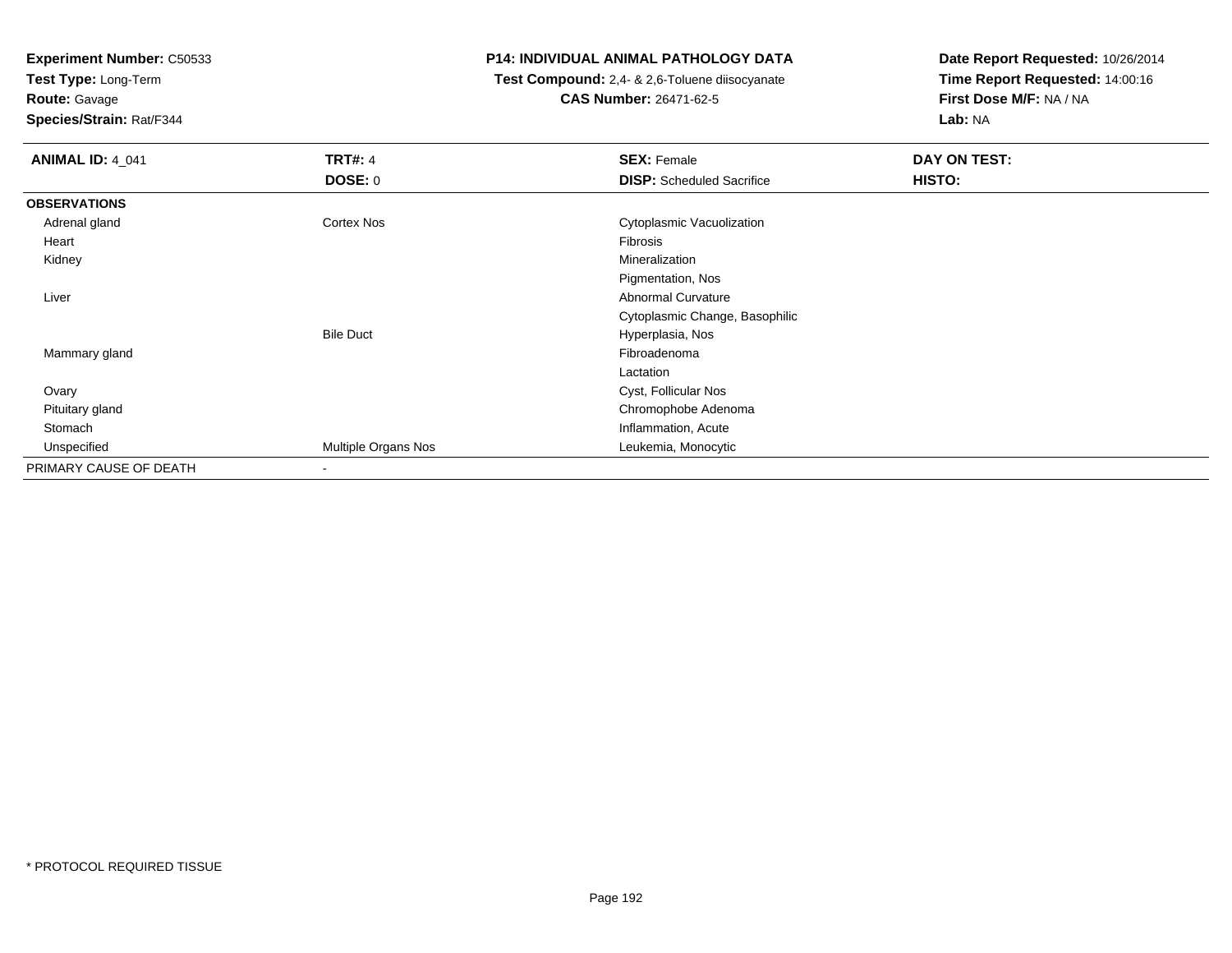**Test Type:** Long-Term

**Route:** Gavage

**Species/Strain:** Rat/F344

#### **P14: INDIVIDUAL ANIMAL PATHOLOGY DATA**

 **Test Compound:** 2,4- & 2,6-Toluene diisocyanate**CAS Number:** 26471-62-5

| <b>ANIMAL ID: 4_042</b> | <b>TRT#: 4</b>           | <b>SEX: Female</b>                | DAY ON TEST: |  |
|-------------------------|--------------------------|-----------------------------------|--------------|--|
|                         | <b>DOSE: 0</b>           | <b>DISP:</b> Scheduled Sacrifice  | HISTO:       |  |
| <b>OBSERVATIONS</b>     |                          |                                   |              |  |
| Adrenal gland           | Cortex Nos               | Hyperplasia, Focal                |              |  |
| Brain                   | Pons Nos                 | Chromophobe Carcinoma, Metastatic |              |  |
| Kidney                  |                          | Nephropathy                       |              |  |
| Liver                   |                          | Cytoplasmic Change, Basophilic    |              |  |
|                         |                          | Granuloma, Nos                    |              |  |
| Lymph node              | Mandibular Lymph Node    | Hemorrhage                        |              |  |
| Mammary gland           |                          | Dilatation, Ducts                 |              |  |
|                         |                          | Fibroadenoma                      |              |  |
| Parathyroid gland       |                          | Hyperplasia, Nos                  |              |  |
| Pituitary gland         |                          | Chromophobe Carcinoma             |              |  |
| Spleen                  |                          | Leukemia, Monocytic               |              |  |
| Stomach                 |                          | Inflammation, Acute               |              |  |
| Thyroid                 |                          | Cyst, Follicular Nos              |              |  |
| PRIMARY CAUSE OF DEATH  | $\overline{\phantom{a}}$ |                                   |              |  |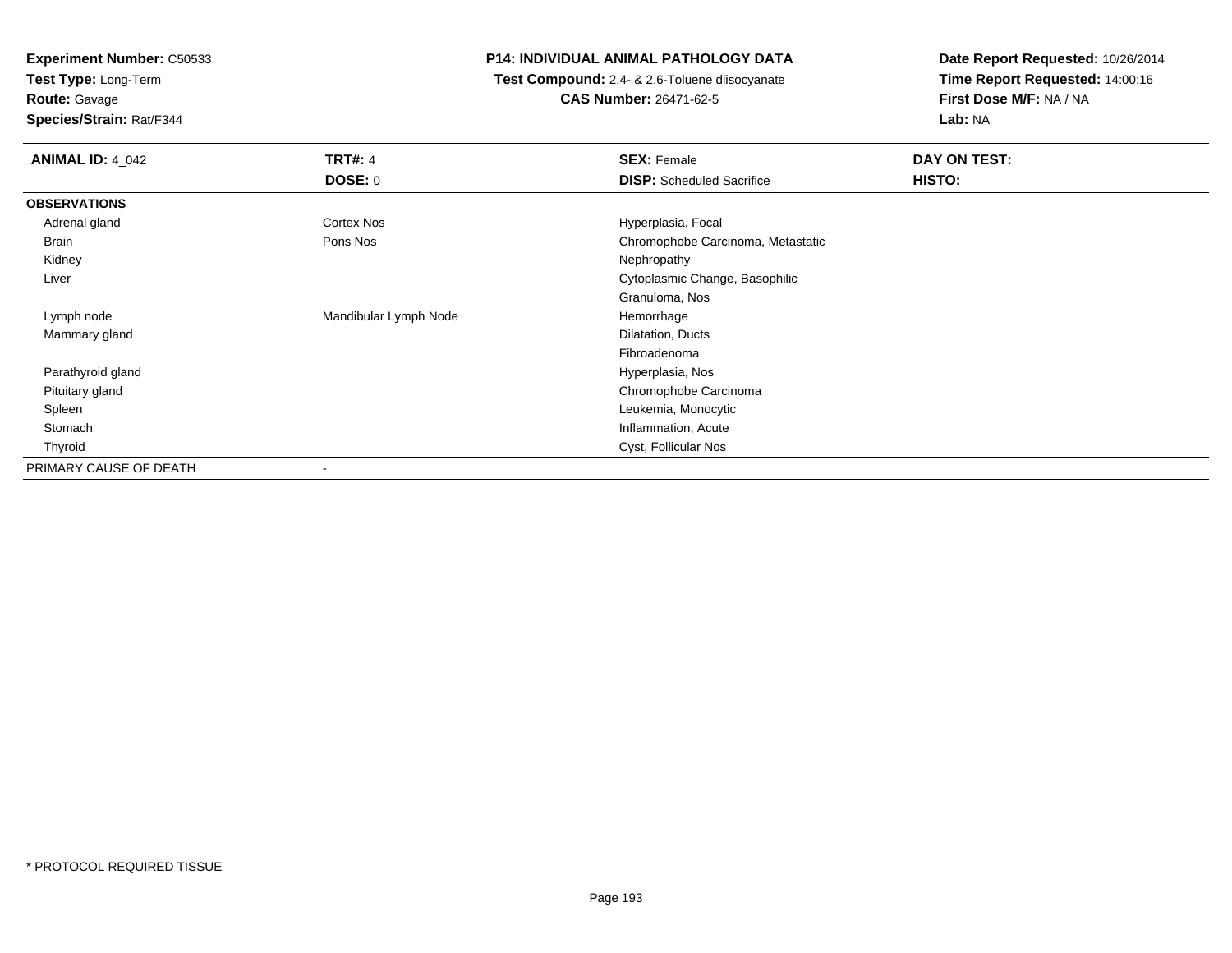**Test Type:** Long-Term

**Route:** Gavage

**Species/Strain:** Rat/F344

#### **P14: INDIVIDUAL ANIMAL PATHOLOGY DATA**

 **Test Compound:** 2,4- & 2,6-Toluene diisocyanate**CAS Number:** 26471-62-5

| <b>ANIMAL ID: 4_043</b> | <b>TRT#: 4</b>      | <b>SEX: Female</b>               | DAY ON TEST: |
|-------------------------|---------------------|----------------------------------|--------------|
|                         | DOSE: 0             | <b>DISP: Natural Death</b>       | HISTO:       |
| <b>OBSERVATIONS</b>     |                     |                                  |              |
| <b>Brain</b>            |                     | Hemorrhage                       |              |
| Heart                   |                     | Fibrosis                         |              |
| Liver                   |                     | Atypia, Nos                      |              |
|                         | <b>Bile Duct</b>    | Hyperplasia, Nos                 |              |
| Mammary gland           |                     | Lactation                        |              |
| Pituitary gland         |                     | Hyperplasia, Chromophobe Cell    |              |
| Thymus                  |                     | Cyst, Nos                        |              |
| Unspecified             | Multiple Organs Nos | Leukemia, Monocytic              |              |
| Uterus                  |                     | <b>Endometrial Stromal Polyp</b> |              |
| PRIMARY CAUSE OF DEATH  |                     |                                  |              |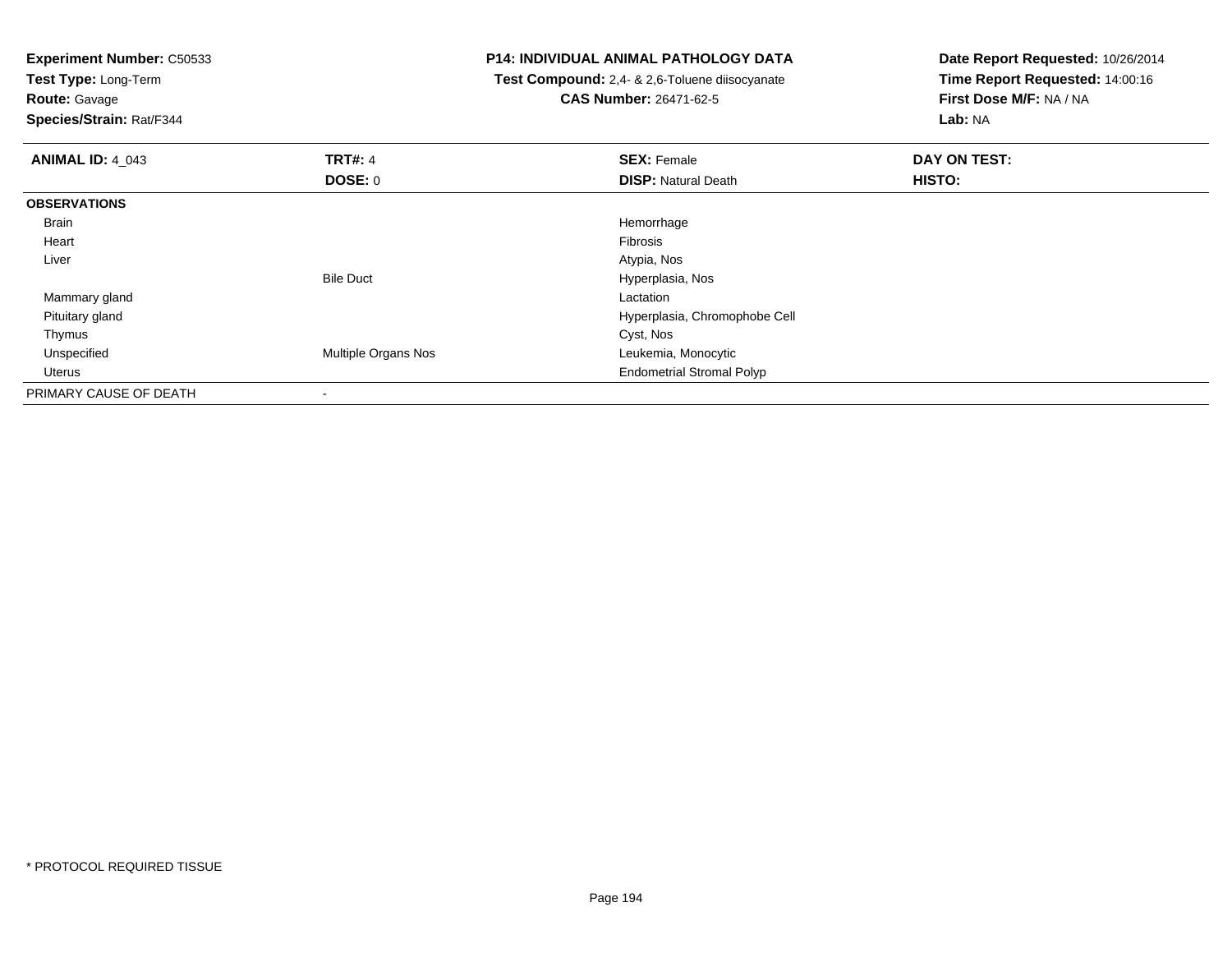| <b>Experiment Number: C50533</b><br>Test Type: Long-Term<br><b>Route: Gavage</b><br>Species/Strain: Rat/F344 |                          | <b>P14: INDIVIDUAL ANIMAL PATHOLOGY DATA</b><br>Test Compound: 2,4- & 2,6-Toluene diisocyanate<br><b>CAS Number: 26471-62-5</b> | Date Report Requested: 10/26/2014<br>Time Report Requested: 14:00:16<br>First Dose M/F: NA / NA<br>Lab: NA |
|--------------------------------------------------------------------------------------------------------------|--------------------------|---------------------------------------------------------------------------------------------------------------------------------|------------------------------------------------------------------------------------------------------------|
| <b>ANIMAL ID: 4 044</b>                                                                                      | <b>TRT#: 4</b>           | <b>SEX: Female</b>                                                                                                              | DAY ON TEST:                                                                                               |
|                                                                                                              | DOSE: 0                  | <b>DISP:</b> Scheduled Sacrifice                                                                                                | HISTO:                                                                                                     |
| <b>OBSERVATIONS</b>                                                                                          |                          |                                                                                                                                 |                                                                                                            |
| Kidney                                                                                                       |                          | Pigmentation, Nos                                                                                                               |                                                                                                            |
| Liver                                                                                                        |                          | Cytoplasmic Change, Basophilic                                                                                                  |                                                                                                            |
|                                                                                                              | <b>Bile Duct</b>         | Hyperplasia, Nos                                                                                                                |                                                                                                            |
| Mammary gland                                                                                                |                          | Fibroadenoma                                                                                                                    |                                                                                                            |
|                                                                                                              |                          | Hyperplasia, Epithelial                                                                                                         |                                                                                                            |
| Pituitary gland                                                                                              |                          | Cyst, Nos                                                                                                                       |                                                                                                            |
| Thyroid                                                                                                      |                          | Cyst, Follicular Nos                                                                                                            |                                                                                                            |
| Unspecified                                                                                                  | Multiple Organs Nos      | Leukemia, Monocytic                                                                                                             |                                                                                                            |
| PRIMARY CAUSE OF DEATH                                                                                       | $\overline{\phantom{a}}$ |                                                                                                                                 |                                                                                                            |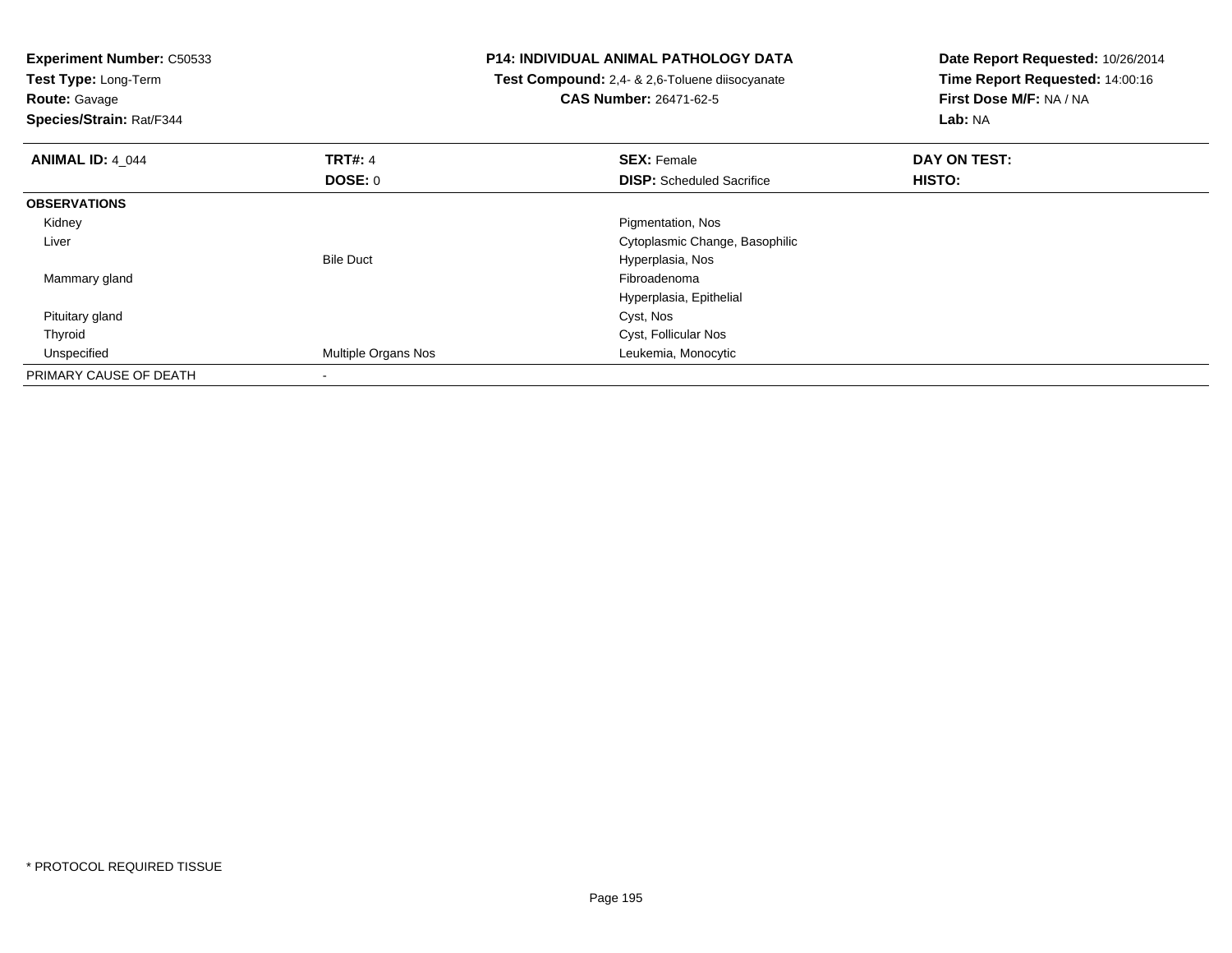**Test Type:** Long-Term

**Route:** Gavage

**Species/Strain:** Rat/F344

#### **P14: INDIVIDUAL ANIMAL PATHOLOGY DATA**

 **Test Compound:** 2,4- & 2,6-Toluene diisocyanate**CAS Number:** 26471-62-5

| <b>ANIMAL ID: 4 045</b> | <b>TRT#: 4</b>        | <b>SEX: Female</b>               | DAY ON TEST: |  |
|-------------------------|-----------------------|----------------------------------|--------------|--|
|                         | <b>DOSE: 0</b>        | <b>DISP:</b> Scheduled Sacrifice | HISTO:       |  |
| <b>OBSERVATIONS</b>     |                       |                                  |              |  |
| Heart                   |                       | Fibrosis                         |              |  |
| Liver                   |                       | Cytoplasmic Change, Basophilic   |              |  |
| Lymph node              | Mandibular Lymph Node | Plasmacytosis                    |              |  |
| Mammary gland           |                       | Lactation                        |              |  |
| Pancreas                |                       | Fibrosis                         |              |  |
| Pituitary gland         |                       | Chromophobe Adenoma              |              |  |
| Thyroid                 |                       | C-Cell Adenoma                   |              |  |
| Unspecified             | Abdomen               | Fibroadenoma                     |              |  |
|                         | Multiple Organs Nos   | Leukemia, Monocytic              |              |  |
| PRIMARY CAUSE OF DEATH  | $\,$                  |                                  |              |  |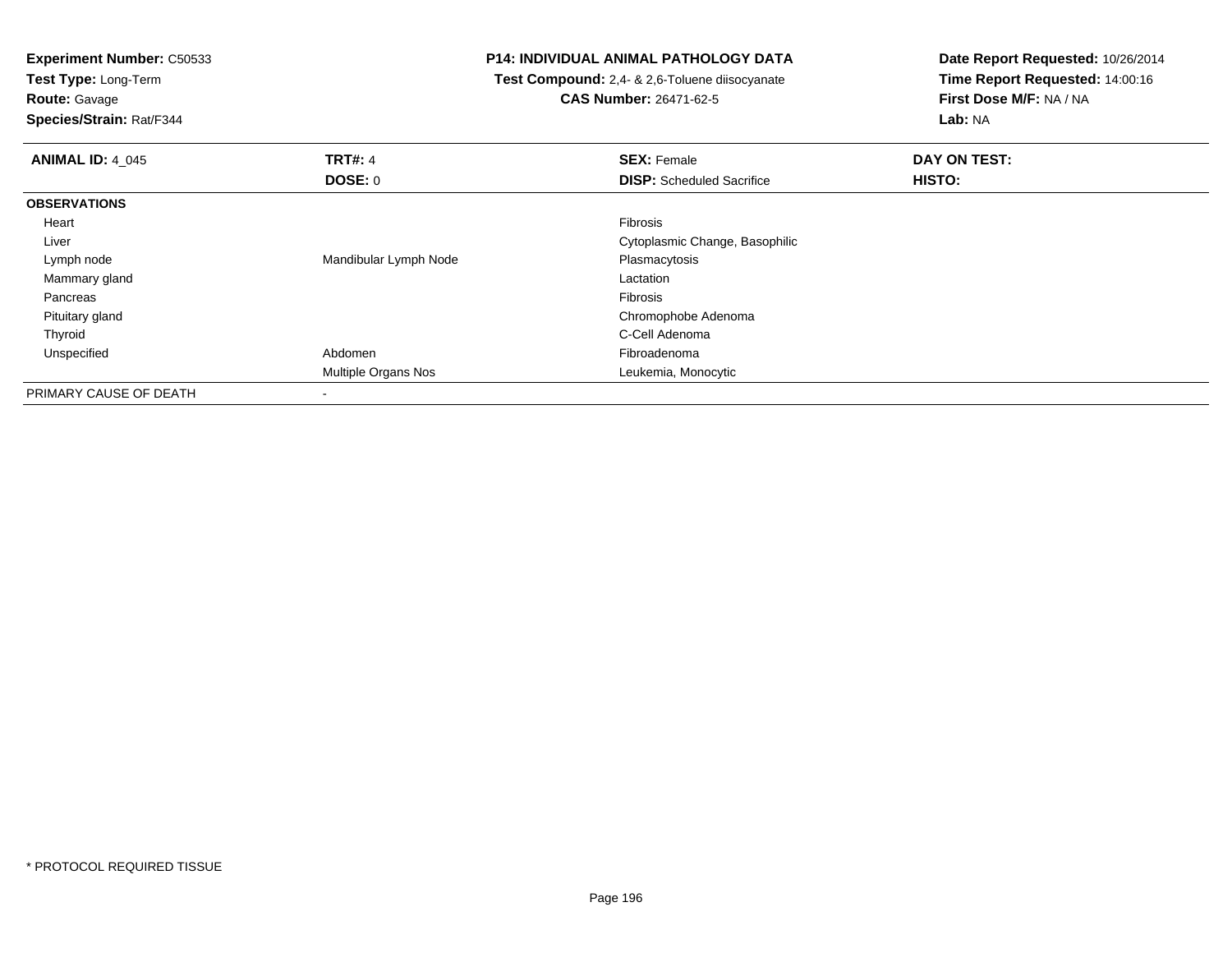| <b>Experiment Number: C50533</b><br>Test Type: Long-Term<br><b>Route: Gavage</b><br>Species/Strain: Rat/F344 |                          | <b>P14: INDIVIDUAL ANIMAL PATHOLOGY DATA</b><br>Test Compound: 2,4- & 2,6-Toluene diisocyanate<br><b>CAS Number: 26471-62-5</b> | Date Report Requested: 10/26/2014<br>Time Report Requested: 14:00:16<br>First Dose M/F: NA / NA<br>Lab: NA |
|--------------------------------------------------------------------------------------------------------------|--------------------------|---------------------------------------------------------------------------------------------------------------------------------|------------------------------------------------------------------------------------------------------------|
| <b>ANIMAL ID: 4 046</b>                                                                                      | <b>TRT#: 4</b>           | <b>SEX: Female</b>                                                                                                              | DAY ON TEST:                                                                                               |
|                                                                                                              | DOSE: 0                  | <b>DISP:</b> Scheduled Sacrifice                                                                                                | HISTO:                                                                                                     |
| <b>OBSERVATIONS</b>                                                                                          |                          |                                                                                                                                 |                                                                                                            |
| Kidney                                                                                                       |                          | Nephropathy                                                                                                                     |                                                                                                            |
| Liver                                                                                                        |                          | Cytoplasmic Change, Basophilic                                                                                                  |                                                                                                            |
|                                                                                                              |                          | Granuloma, Nos                                                                                                                  |                                                                                                            |
| Lung                                                                                                         |                          | Histiocytosis                                                                                                                   |                                                                                                            |
| Pituitary gland                                                                                              |                          | Chromophobe Adenoma                                                                                                             |                                                                                                            |
| Spleen                                                                                                       |                          | Hemosiderosis                                                                                                                   |                                                                                                            |
| Stomach                                                                                                      |                          | Inflammation, Acute                                                                                                             |                                                                                                            |
| Thyroid                                                                                                      |                          | Cyst, Follicular Nos                                                                                                            |                                                                                                            |
| PRIMARY CAUSE OF DEATH                                                                                       | $\overline{\phantom{a}}$ |                                                                                                                                 |                                                                                                            |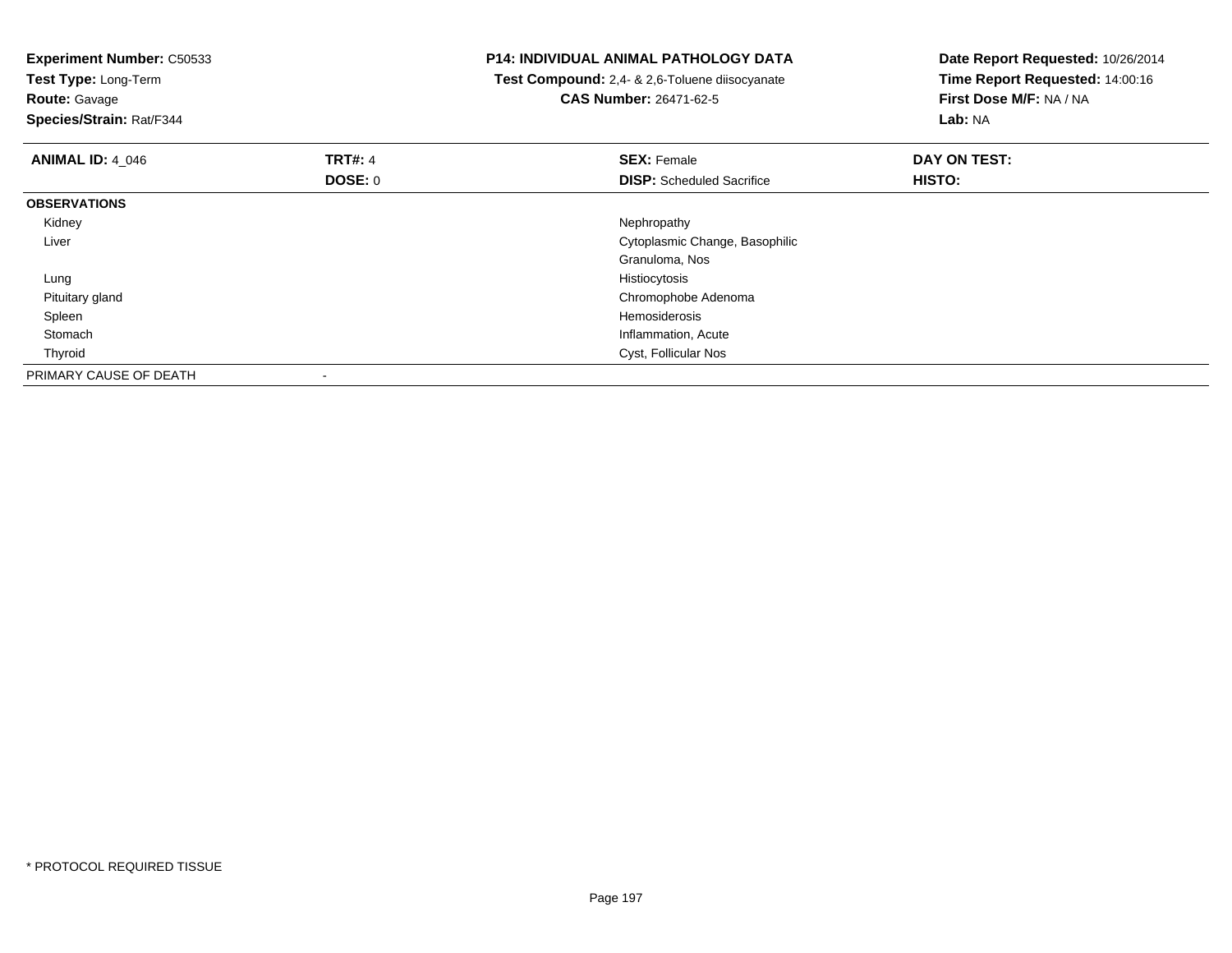**Test Type:** Long-Term**Route:** Gavage

**Species/Strain:** Rat/F344

#### **P14: INDIVIDUAL ANIMAL PATHOLOGY DATA**

 **Test Compound:** 2,4- & 2,6-Toluene diisocyanate**CAS Number:** 26471-62-5

| <b>ANIMAL ID: 4 047</b> | <b>TRT#: 4</b>              | <b>SEX: Female</b>                  | DAY ON TEST: |
|-------------------------|-----------------------------|-------------------------------------|--------------|
|                         | DOSE: 0                     | <b>DISP:</b> Moribund Sacrifice     | HISTO:       |
| <b>OBSERVATIONS</b>     |                             |                                     |              |
| Blood vessel            | <b>Pulmonary Artery Nos</b> | Mineralization                      |              |
| Brain                   |                             | Hydrocephalus, Nos                  |              |
| Heart                   |                             | Fibrosis                            |              |
| Kidney                  |                             | Nephropathy                         |              |
| Liver                   |                             | Cytoplasmic Change, Basophilic      |              |
|                         | <b>Bile Duct</b>            | Hyperplasia, Nos                    |              |
| Lung                    |                             | Histiocytosis                       |              |
|                         |                             | Lymphocytic Inflammatory Infiltrate |              |
| Lymph node              | Mandibular Lymph Node       | Plasmacytosis                       |              |
| Mammary gland           |                             | Fibroadenoma                        |              |
| Pituitary gland         |                             | Chromophobe Adenoma                 |              |
| Unspecified             | Multiple Organs Nos         | Congestion, Nos                     |              |
|                         | Multiple Organs Nos         | Leukemia, Monocytic                 |              |
| Uterus                  |                             | Cyst, Nos                           |              |
| PRIMARY CAUSE OF DEATH  | $\overline{\phantom{a}}$    |                                     |              |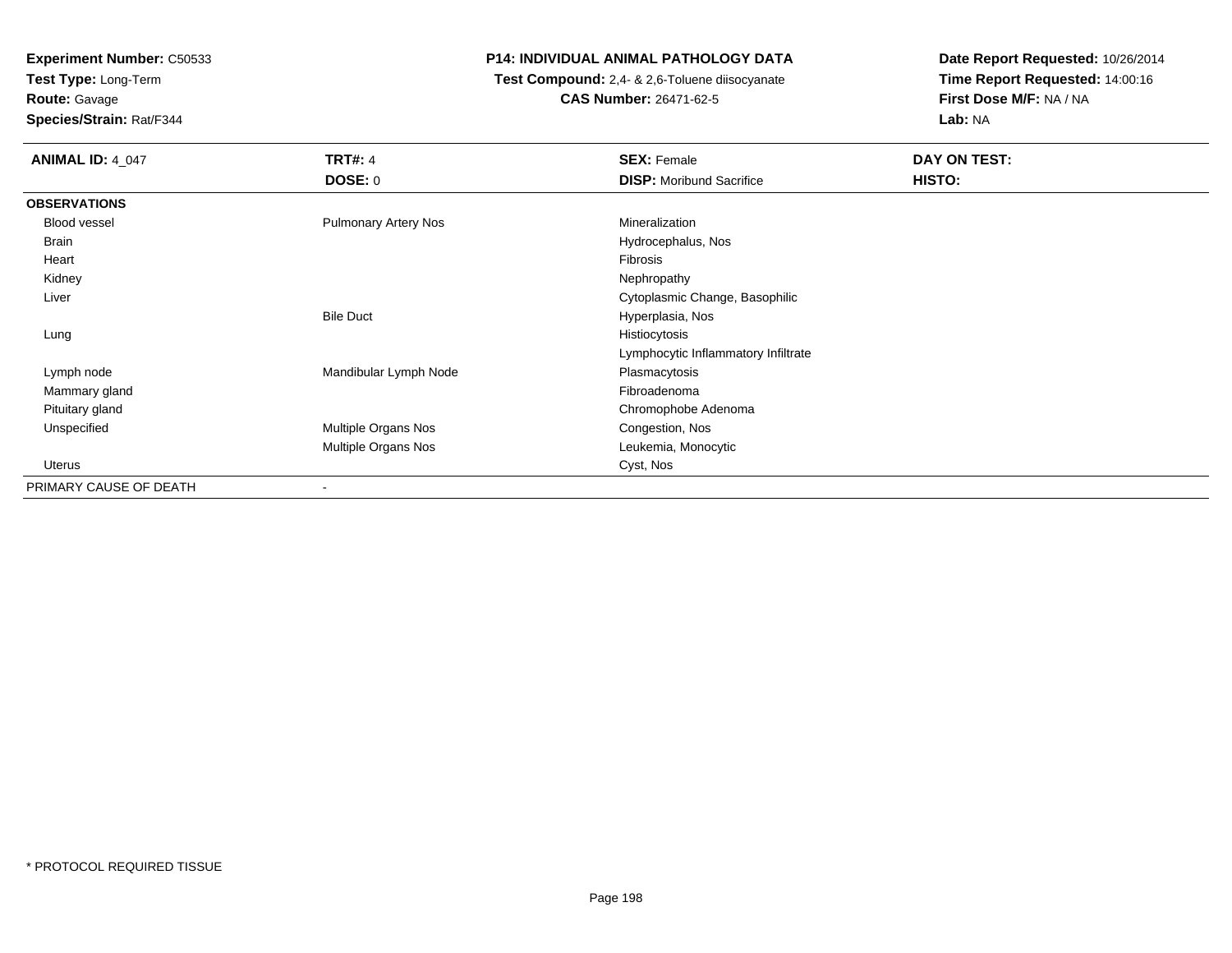**Test Type:** Long-Term

## **Route:** Gavage

**Species/Strain:** Rat/F344

#### **P14: INDIVIDUAL ANIMAL PATHOLOGY DATA**

 **Test Compound:** 2,4- & 2,6-Toluene diisocyanate**CAS Number:** 26471-62-5

| <b>ANIMAL ID: 4_048</b> | <b>TRT#: 4</b>           | <b>SEX: Female</b>               | <b>DAY ON TEST:</b> |  |
|-------------------------|--------------------------|----------------------------------|---------------------|--|
|                         | <b>DOSE: 0</b>           | <b>DISP: Natural Death</b>       | HISTO:              |  |
| <b>OBSERVATIONS</b>     |                          |                                  |                     |  |
| Adrenal gland           | Cortex Nos               | Cytoplasmic Vacuolization        |                     |  |
|                         | Cortex Nos               | Hyperplasia, Nodular             |                     |  |
| Heart                   |                          | Fibrosis                         |                     |  |
| Kidney                  |                          | Nephropathy                      |                     |  |
|                         |                          | Pigmentation, Nos                |                     |  |
| Liver                   |                          | Cytoplasmic Change, Eosinophilic |                     |  |
|                         |                          | Neoplastic Nodule                |                     |  |
| Mammary gland           |                          | Lactation                        |                     |  |
| Pancreas                |                          | Dilatation, Ducts                |                     |  |
| Pituitary gland         |                          | Chromophobe Adenoma              |                     |  |
| Stomach                 |                          | Hyperplasia, Epithelial          |                     |  |
| Thyroid                 |                          | Hyperplasia, C Cell              |                     |  |
| Unspecified             | Multiple Organs Nos      | Leukemia, Monocytic              |                     |  |
| Uterus                  | Endometrium              | Inflammation, Acute              |                     |  |
| PRIMARY CAUSE OF DEATH  | $\overline{\phantom{a}}$ |                                  |                     |  |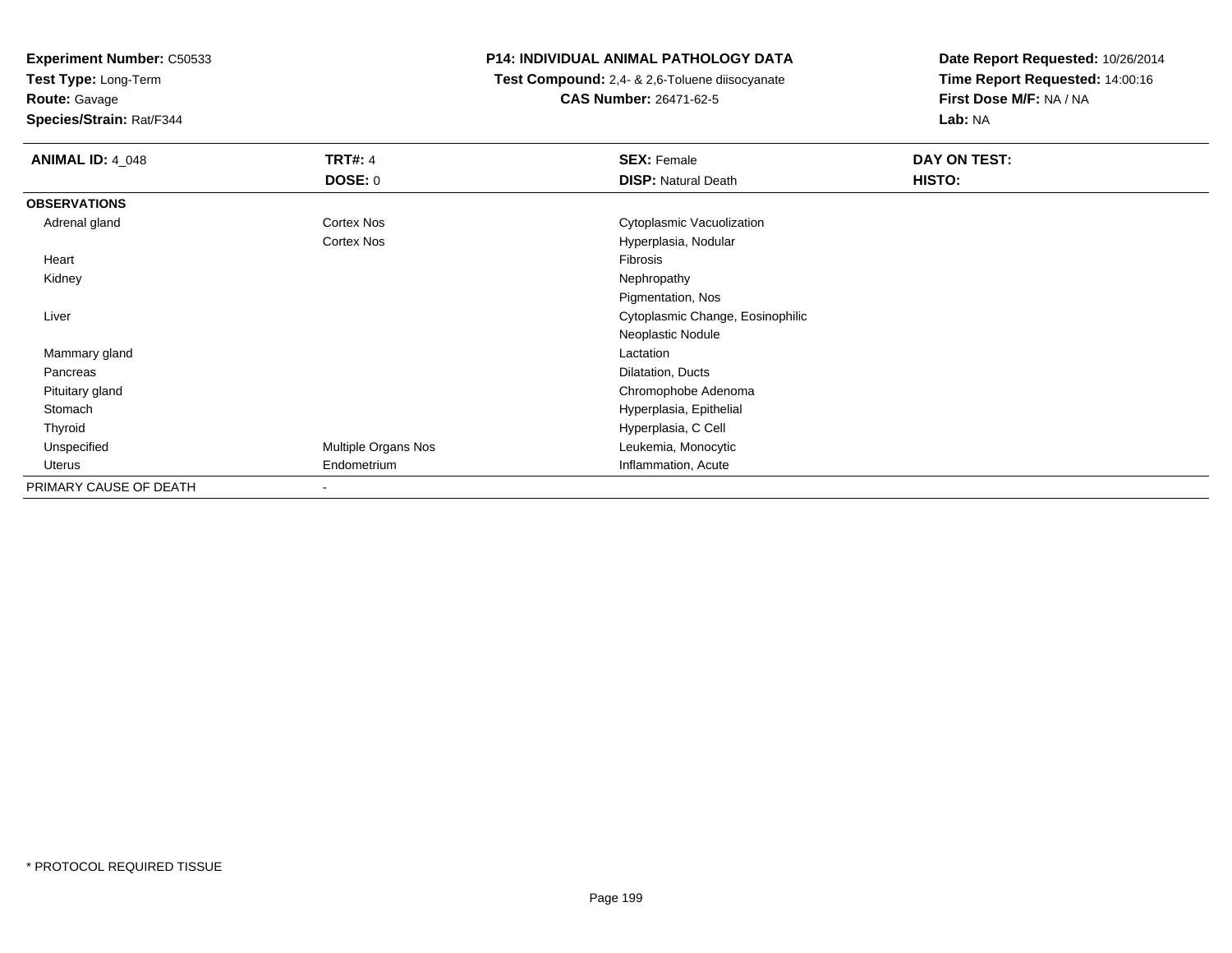**Test Type:** Long-Term

**Route:** Gavage

**Species/Strain:** Rat/F344

### **P14: INDIVIDUAL ANIMAL PATHOLOGY DATA**

 **Test Compound:** 2,4- & 2,6-Toluene diisocyanate**CAS Number:** 26471-62-5

| <b>ANIMAL ID: 4_049</b> | <b>TRT#: 4</b>        | <b>SEX: Female</b>               | DAY ON TEST: |
|-------------------------|-----------------------|----------------------------------|--------------|
|                         | <b>DOSE: 0</b>        | <b>DISP:</b> Scheduled Sacrifice | HISTO:       |
| <b>OBSERVATIONS</b>     |                       |                                  |              |
| Adrenal gland           |                       | Congestion, Nos                  |              |
|                         | Cortex Nos            | Hyperplasia, Nodular             |              |
| Heart                   |                       | Fibrosis                         |              |
| Kidney                  |                       | Mineralization                   |              |
|                         |                       | Nephropathy                      |              |
| Liver                   |                       | Cytoplasmic Change, Basophilic   |              |
| Lung                    |                       | Granuloma, Nos                   |              |
| Lymph node              | Mandibular Lymph Node | Plasmacytosis                    |              |
| Mammary gland           |                       | Fibroadenoma                     |              |
| Pancreas                | Acinus                | Atrophy, Nos                     |              |
|                         |                       | Fibrosis                         |              |
| Pituitary gland         |                       | Chromophobe Adenoma              |              |
|                         |                       | Mineralization                   |              |
| Stomach                 |                       | Inflammation, Acute              |              |
| Thyroid                 |                       | Cyst, Follicular Nos             |              |
|                         |                       | Hyperplasia, C Cell              |              |
| Unspecified             | Multiple Organs Nos   | Leukemia, Monocytic              |              |
| Uterus                  |                       | <b>Endometrial Stromal Polyp</b> |              |
| PRIMARY CAUSE OF DEATH  | ٠                     |                                  |              |